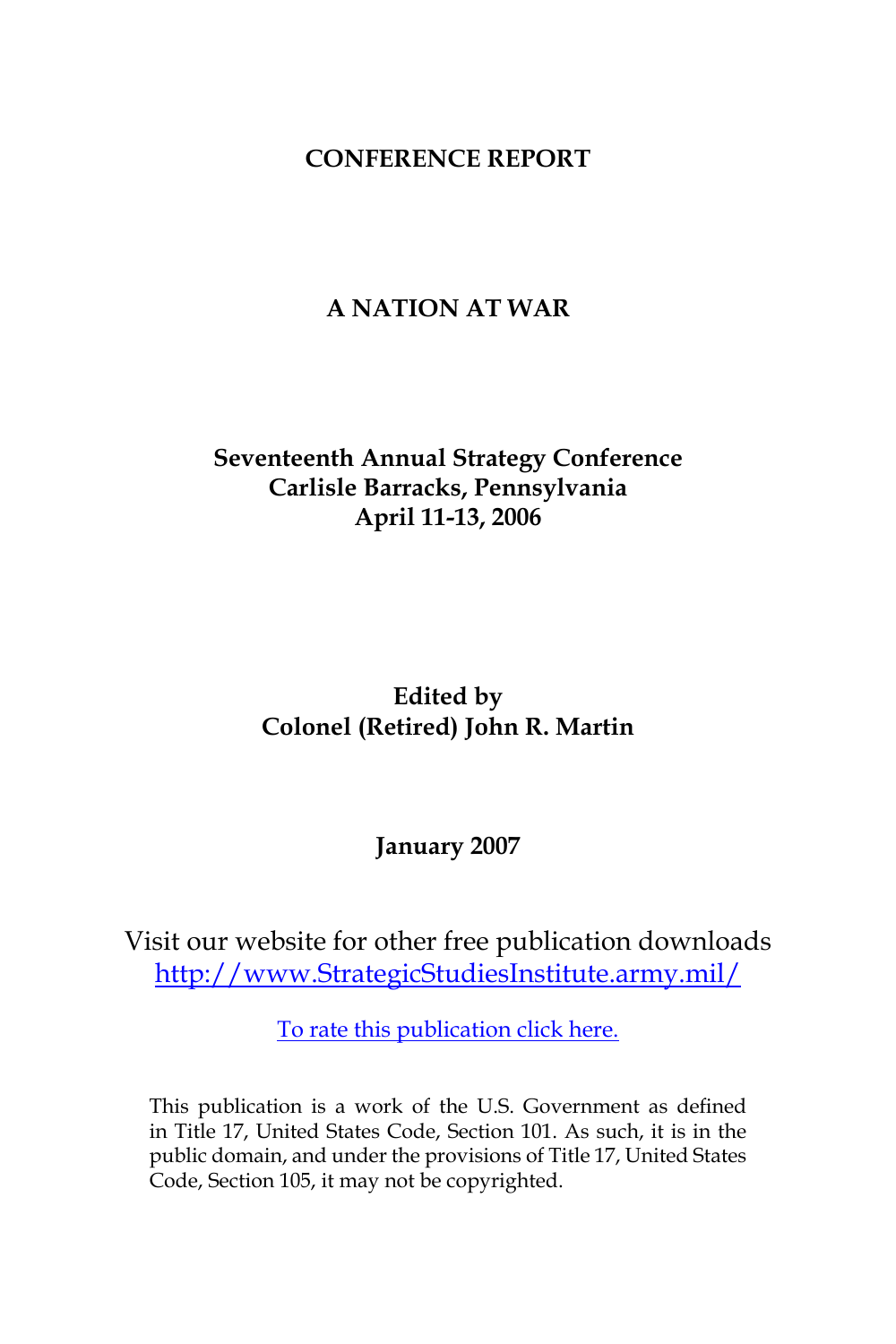\*\*\*\*\*

The views expressed in this report are those of the authors and do not necessarily reflect the official policy or position of the Department of the Army, the Department of Defense, or the U.S. Government. This report is cleared for public release; distribution is unlimited.

\*\*\*\*\*

Comments pertaining to this report are invited and should be forwarded to: Director, Strategic Studies Institute, U.S. Army War College, 122 Forbes Ave, Carlisle, PA 17013-5244.

\*\*\*\*\*

All Strategic Studies Institute (SSI) publications are available on the SSI homepage for electronic dissemination. Hard copies of this report also may be ordered from our homepage. SSI's homepage address is: *www.StrategicStudiesInstitute.army.mil*.

\*\*\*\*\*

The Strategic Studies Institute publishes a monthly e-mail newsletter to update the national security community on the research of our analysts, recent and forthcoming publications, and upcoming conferences sponsored by the Institute. Each newsletter also provides a strategic commentary by one of our research analysts. If you are interested in receiving this newsletter, please subscribe on our homepage at *www.StrategicStudiesInstitute.army. mil*/*newsletter/.*

ISBN 1-58487-273-X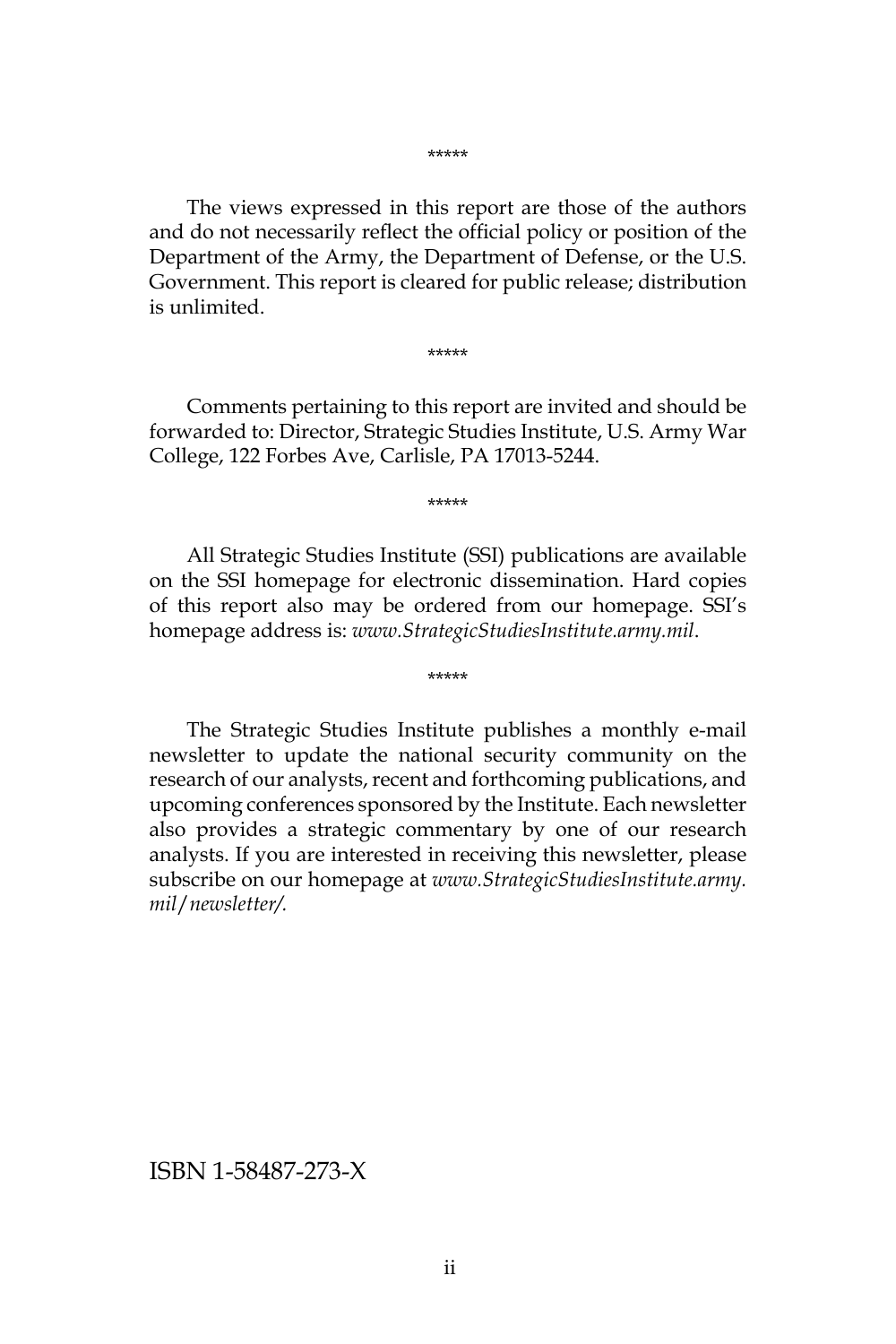# **CONTENTS**

| PANEL I. THE HOMELAND SECURITY CONTEXT:<br>NATIONAL ACCESS VS. NATIONAL SECURITY  |
|-----------------------------------------------------------------------------------|
|                                                                                   |
| Border Security: A Foreign Perspective                                            |
| PANEL II. THE INTERNATIONAL CONTEXT:<br><b>COALITION BUILDING AND MAINTENANCE</b> |
|                                                                                   |
| Coalition Building<br>by Lieutenant General (Retired)                             |
| PANEL III. THE DOMESTIC CONTEXT:<br>THE RESERVE COMPONENTS AT WAR                 |
|                                                                                   |
| <b>KEYNOTE ADDRESS</b>                                                            |
| Building a Defense Force for the 21st Century                                     |
| PANEL IV. THE ECONOMIC CONTEXT:<br><b>GLOBALIZATION VS. NATIONAL SECURITY</b>     |
|                                                                                   |
| Globalization and U.S. National Security:<br>An Overview of Some Basic Issues     |
| by Dr. Edward M. Graham 97                                                        |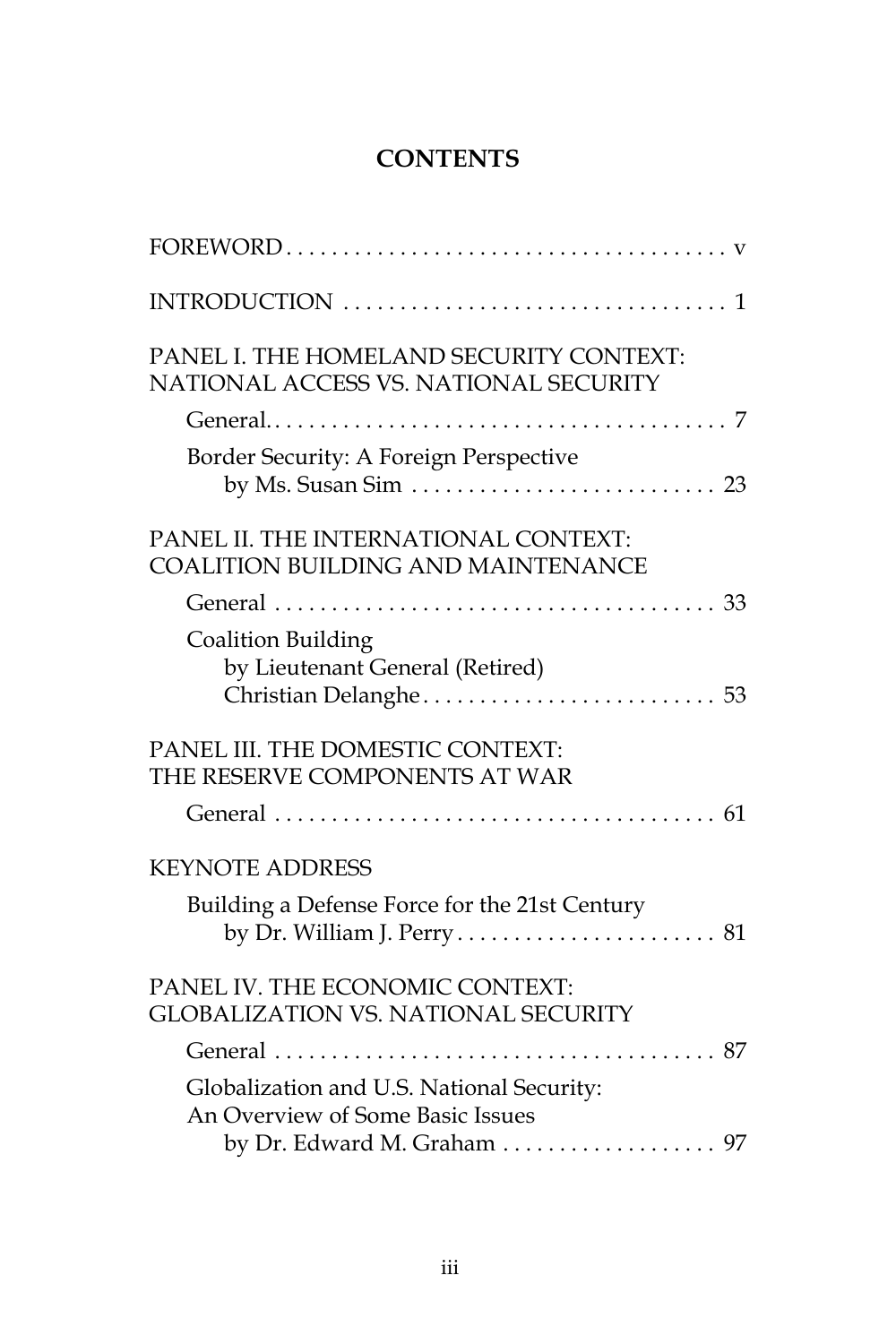| The Economic Rise of China:<br>Commercial Threat or Blessing?<br>by Dr. Leif Rosenberger 115      |  |
|---------------------------------------------------------------------------------------------------|--|
| The Dollar as a Commodity of Strategic<br>National Interest                                       |  |
| PANEL V. THE INTERNATIONAL LAW<br>AND NATIONAL SECURITY CONTEXT:<br><b>COMPETING LEGAL ISSUES</b> |  |
|                                                                                                   |  |
| Justifying the American Way of War<br>by Professor Michael F. Noone 143                           |  |
| The Nation at War<br>by Rear Admiral (Retired) Jane G. Dalton  149                                |  |
| Competing Legal Issues: A European Viewpoint<br>by Professor Charles Garraway  163                |  |
|                                                                                                   |  |
| BIOGRAPHICAL SKETCHES  193                                                                        |  |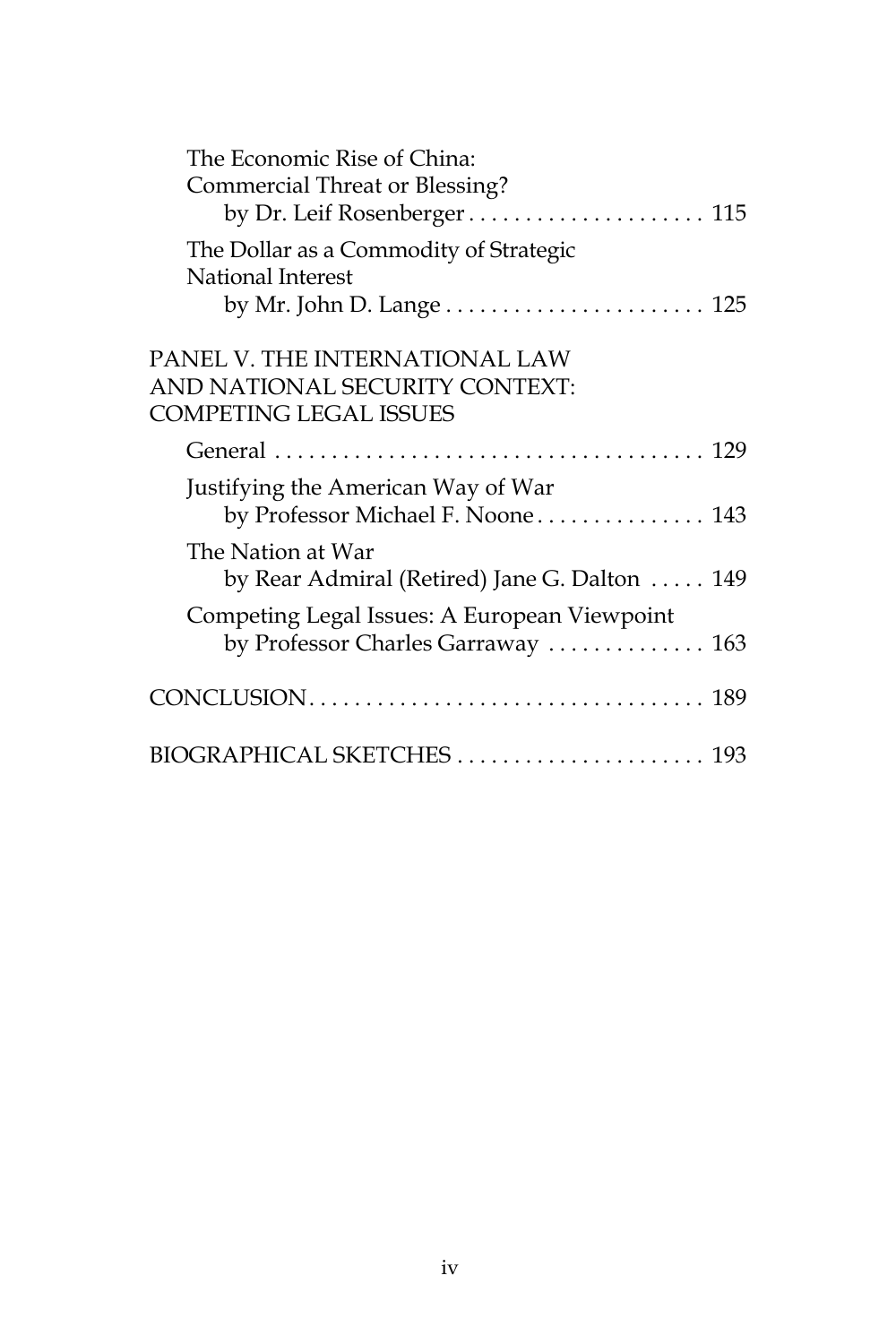## **FOREWORD**

The U.S. Army War College (USAWC) Strategy Conference each year addresses a major security issue of relevance to the United States and its allies. Recognizing that the ultimate symbol of the nation's commitment is "boots on the ground," the USAWC focuses the Strategy Conference on the subject's implications for ground power. The conference brings together top national security strategists, senior military leaders, media, university faculty, and the policymaking community to consider, discuss, and debate topics concerning America's national security strategy. The 2006 conference was designed to help frame vital questions that offer insights on the conference theme: "A Nation at War."

The phrase "A Nation at War" evokes images of mobilization of the nation's resources: military surely, but also the government, industry, and the population. Thus far in the Global War on Terrorism (GWOT), though, the mobilization has not been on the scale seen in past "global" wars. As the Nation approached the 5-year mark of the start of the GWOT, the USAWC focused the attention of its Seventeenth Annual Strategy Conference on whether or not the evidence supports the continuing assumption that the Nation is really at war. Some would insist that the answer is obviously yes. The conference studied this question in depth with panels on the homeland security aspects, the international context, the legal foundation for the war, and the associated economic and domestic policy issues. The conclusion was that the answer to the question is not as clear as first thought. Much of the evidence suggests that the Nation—or at least some parts of it—is not at war.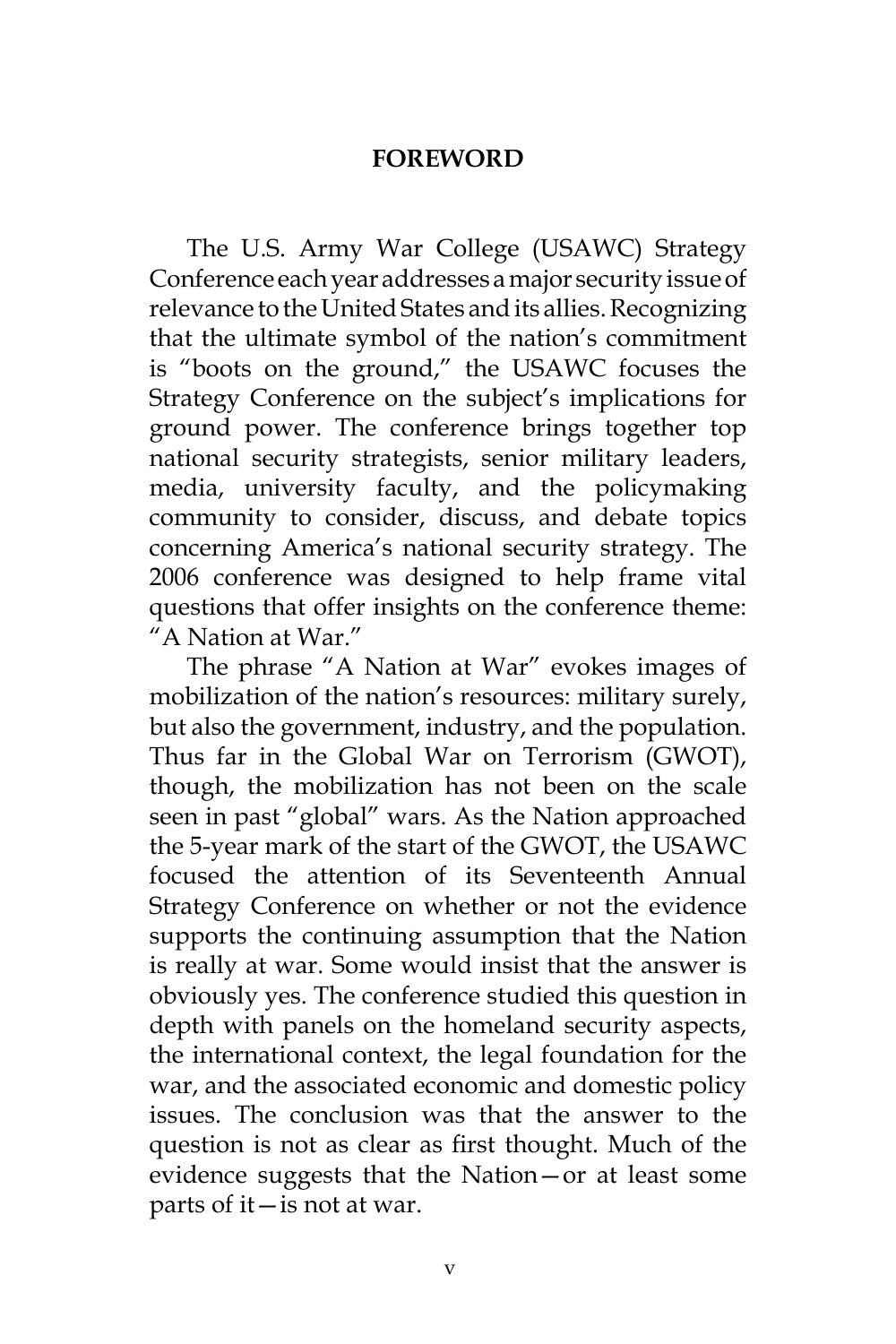The Strategic Studies Institute is pleased to provide this summary, analysis, and associated papers from the 2006 conference.

*Dougle P. Kolley.* 

**Director** Strategic Studies Institute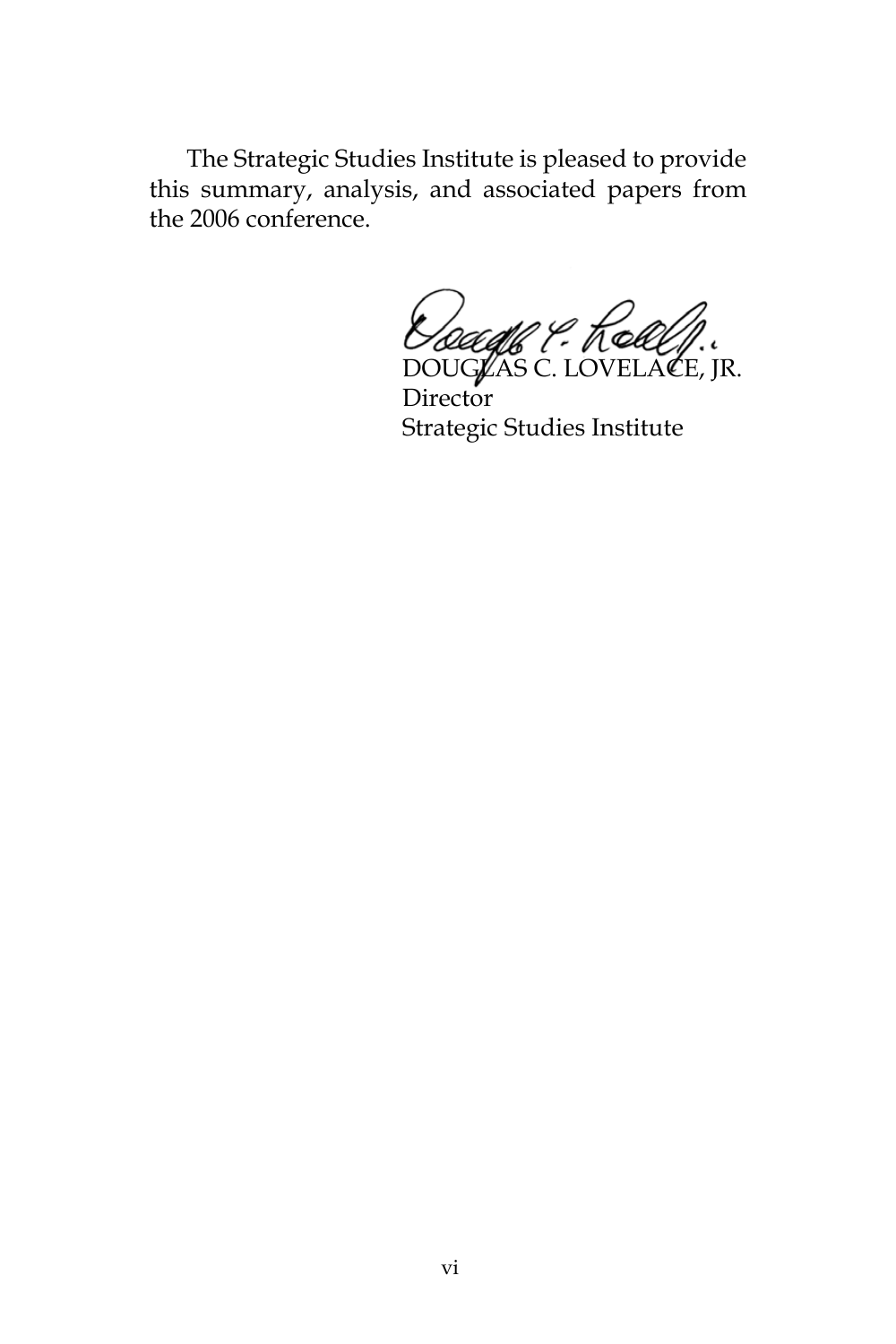#### **INTRODUCTION**

Is America at war? To the soldier under attack today from a roadside bomb or a group of insurgents in Iraq, the answer seems clear: a resounding yes. The same unequivocal response would have emanated from Afghanistan in 2002, although that theater has suffered from inattention in the intervening years. In Afghanistan, the answer to the war question is a bit harder: soldiers in Kabul recognize that they are at "something other than peace," but may not be sure that they are at war . . . and with whom. As one draws farther and farther from the theaters of war, confusion increases about whether or not the Nation is really at war. Even in some parts of the Defense Department, bureaucracy—in the most pejorative sense of the word—reigns, providing examples that suggest even the agency charged with prosecuting the war is unable to instill in all its people the urgency that should attach when a nation is involved in an existential fight. Military personnel serving in Iraq and Afghanistan sometimes can see the faults of their own Department, but are more likely to focus their attention on other parts of the government. In 2005 (and undoubtedly continuing in 2006), senior leaders in Iraq increasingly were asking, "Where's the rest of the U.S. Government?" The State Department, with its significant investment of personnel and other resources in Iraq, is protected somewhat from the implied criticism, but many parts of the diplomatic corps also are missing the expected sense of urgency. Perhaps worst of all is the answer that would come from the broad American public. Their vocal response might be affirmative, but except for those families with loved ones in the military, there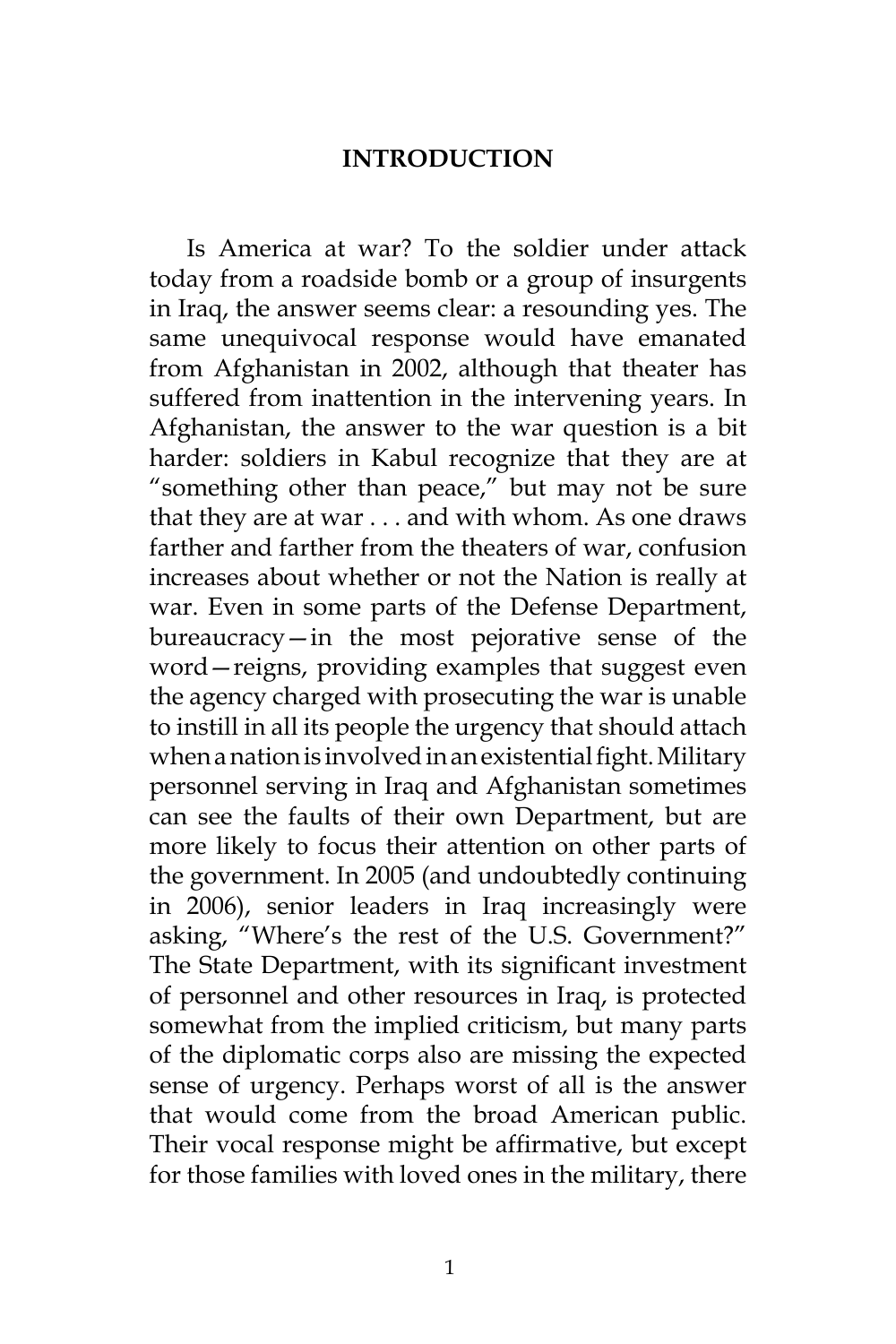might be scant tangible evidence that the Nation is at war.

Part of the confusion stems from the nature of the Global War on Terrorism (GWOT). The war is certainly existential, but judging the performance of the nation by the standard of the fight for the nation's life in World War II is wrong. Even in World War II, some parts of the United States—government and public—might have been only marginally affected, but the overwhelming majority of the country felt in daily life the sacrifices required for the war effort. Mobilization was immense; American industry was mobilized on par with the nation's citizenry. Although some actions—like saving tin foil to be used in building battleships—were more symbolic than significant, virtually every American was acutely aware of his or her role in the war. When making comparisons against the World War II standard, analysts of today's GWOT can not be faulted for suggesting that the Nation really is not at war.

A better standard to use for comparison would perhaps be the Cold War. The Department of Defense (DoD), in its *Quadrennial Defense Review* and other documents, has recognized that the United States is engaged in ". . . what will be a long war."1 During the Cold War, the nuclear threat sometimes seemed like the Sword of Damocles hanging over the head of the U.S. populace, but faith in deterrence—even that provided by mutually assured destruction—allowed Americans to continue with their everyday lives. Industry was able to focus on products other than military materiel, contributing to the strength of the economy that was key in the eventual defeat of the Soviet Union. The analogy with the Cold War is not perfect: the economy may be of less importance in the GWOT than finding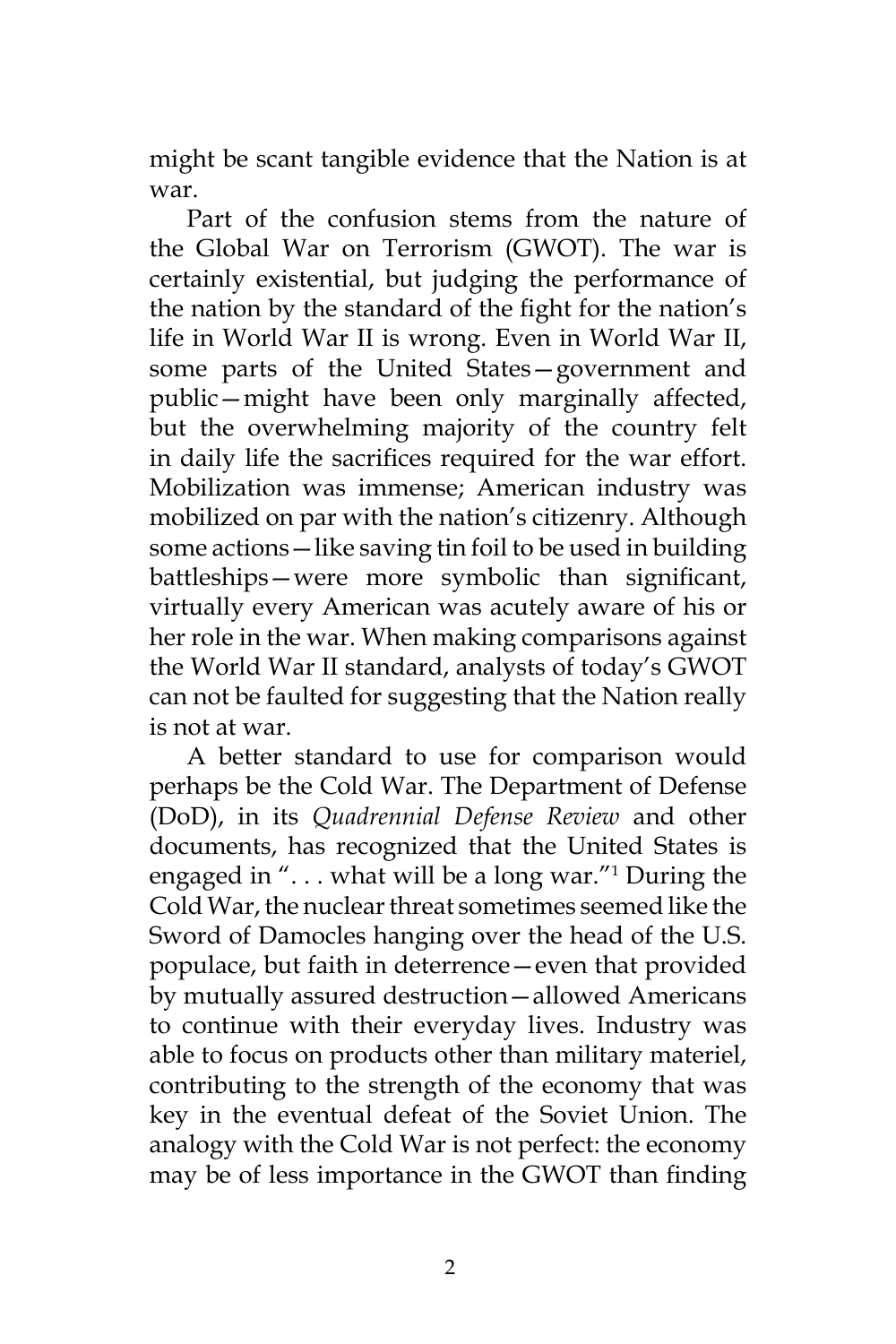the intellectual capital to win the diplomatic and informational "battles" that lie ahead. Nonetheless, the Cold War paradigm is probably more appropriate for a comparison with today's GWOT.

For the U.S. Army War College's Seventeenth Annual Strategy Conference, the Strategic Studies Institute proposed analysis of several of the many dimensions of the GWOT. Recognizing that no conference could hope to be comprehensive in such an analysis, the conference organizers decided to concentrate on five distinct aspects of the current war, hoping to touch in some way on each of the elements of national power.

1. Defending the nation's borders (addressing—at least in part—the informational element of national power). When in a war—either of the Cold War or World War II variety—defense of the borders is an imperative. One side of a current political debate suggests that open borders are the more desirable alternative. While not specifically addressing the national security risks, the pundits on this side of the equation point out that tightening borders and limiting foreign entrance into the country are accompanied by real costs: economic costs, intellectual costs, and costs in international goodwill. Finding the balance between open and tightly-constricted borders presents a major national security challenge.

2. Building and maintaining international support (addressing an issue for the diplomatic element of national power). Even a "unilateral" preemptive attack requires the support of other nations, whether organized in a loosely-bound coalition or bonded together as allies in a legally-binding treaty. In Iraq and other recent operations, some part of that support simply has served a legitimizing function. Absent an international mandate—from the United Nations (UN)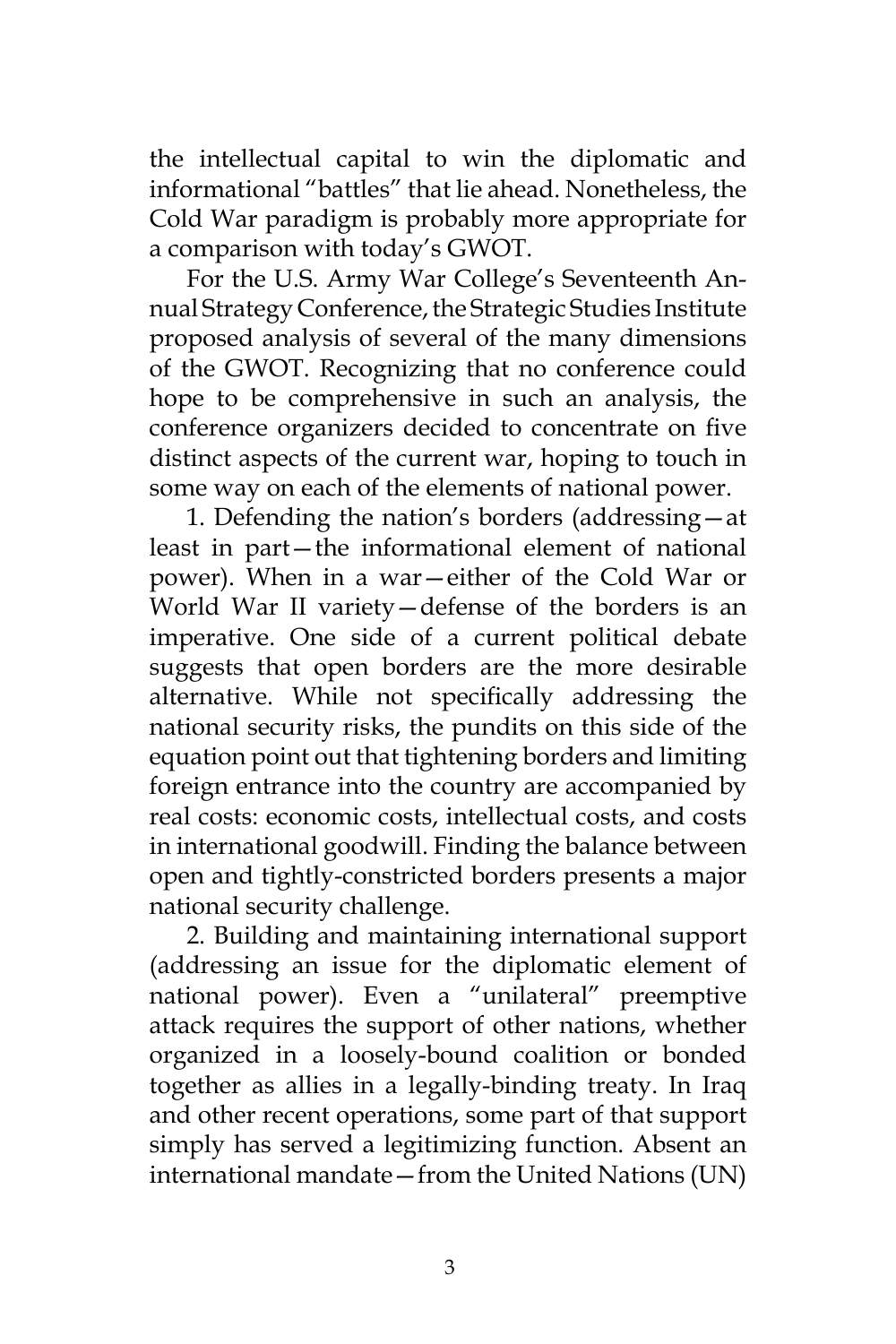or other internationally-recognized body—the addition of coalition partners confers a degree of legitimacy on a particular operation. Those partners, though, join because of their own national interests, not necessarily because of some shared rationale for the conflict at hand. Those same interests drive alliances, too, but alliance partners usually can be expected to contribute significant—not token—forces to a fight. Both alliances and legitimizing coalitions provide a valuable service in the GWOT and any war; again the question is one of balance.

3. The domestic context and the Reserve Components (addressing domestic support through an analysis of one part of the military element of national power). Available evidence suggests that the Army's personnel and equipment are stressed by the on-going requirements of "the long war" and the continuing obligations for engagement around the world. One key piece of evidence is the paradigm shift in how the Army Reserve and National Guard are mobilized, deployed, and employed. While supporting processes remain mired in a Cold War mentality, the Reserve Components have gone from being a strategic reserve—the Cold War model—to an operational reserve. A new force generation model is attempting to put some predictability into deployment cycles, but the reserves in the GWOT are deploying more regularly, with some predictable adverse impacts on recruiting, retaining, and equipping the force. Another adverse impact became obvious in the aftermath of Hurricane Katrina, when many of the National Guard first responders in the affected States were unavailable because of deployment. As with nearly all of the adverse impacts of limited force size, adaptable leaders found "work around" solutions that dedicated soldiers could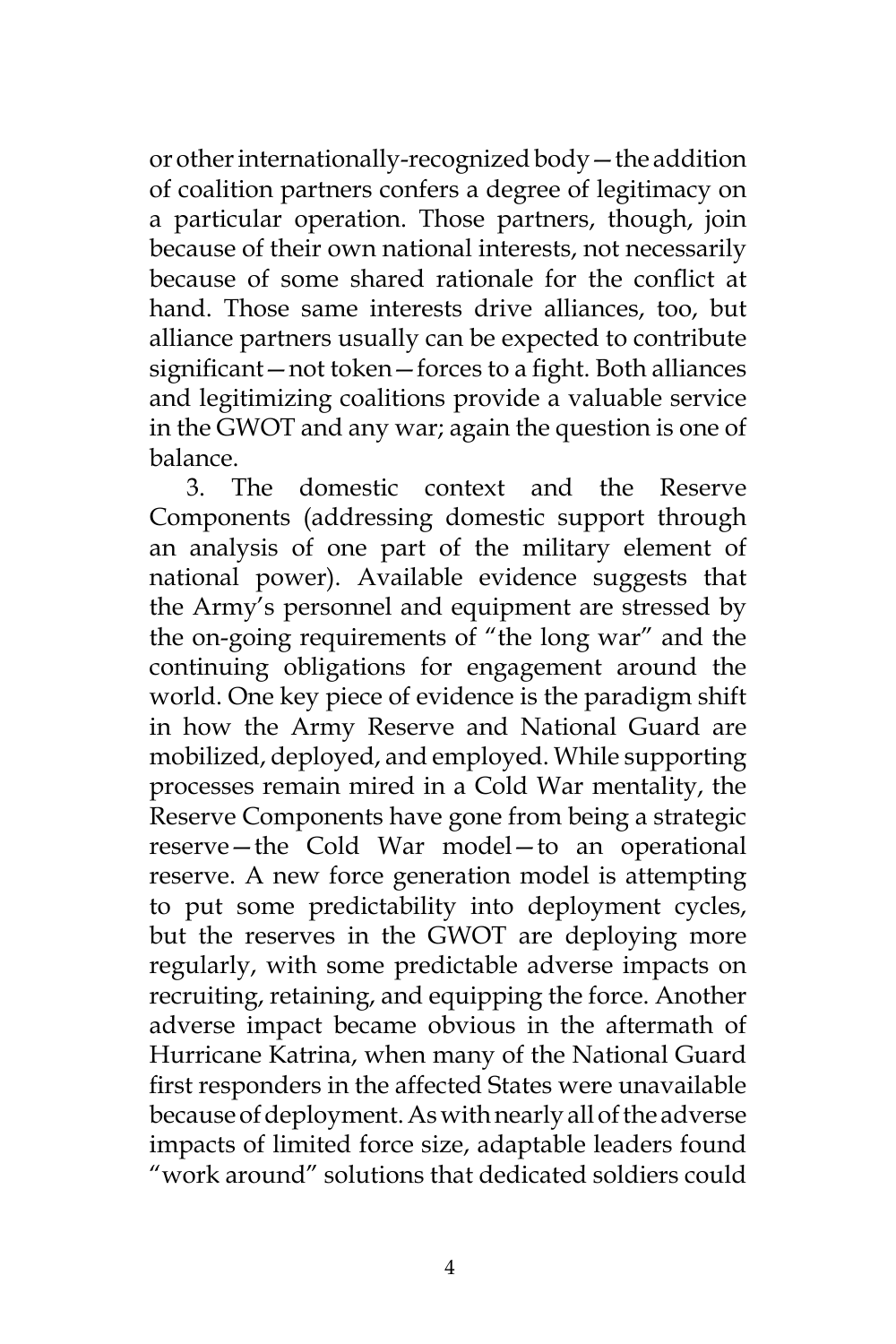execute to accomplish the mission. However, these solutions frequently fell short of the desired end-state and were clearly executed on the backs of war-weary soldiers, both active and reserve.

4. Economic dimensions (addressing the economic element of national power). Economic globalization may be a good phenomenon for those nations blessed with the ability to move rapidly as markets shift. However, globalization also creates a regime of "loser" nations, those with no ability to adapt quickly and with no safety net when a broad swath of their citizenry find themselves unemployed, possibly producing recruiting opportunities for America's enemies around the world. Another economic phenomenon that affects the means to execute the nation's strategy is the amount of America's external debt. A robust economy is needed to prosecute the war; some of the current monetary and taxation policies put the economy at significant risk in the mid-term.

5. The rule of law (also addressing the information element of national power). One of America's enduring values is the legal foundation of society. Even when—perhaps **especially** when—America's enemies ignore the basic provisions of international law, America should set an example for the rest of the world by adhering to the highest legal standards. In the GWOT, that example has been tarnished by perceived inadequate justification (*casus belli*) for the war in Iraq and by inappropriate conduct during the war. Notable among the latter is the treatment of prisoners at Abu Ghraib prison in Iraq, but the practice of rendition of prisoners to third countries and the use of "aggressive interrogation techniques"— some believe this to be a euphemism for torture—are not helping the United States win the "war of ideas" in the Muslim world.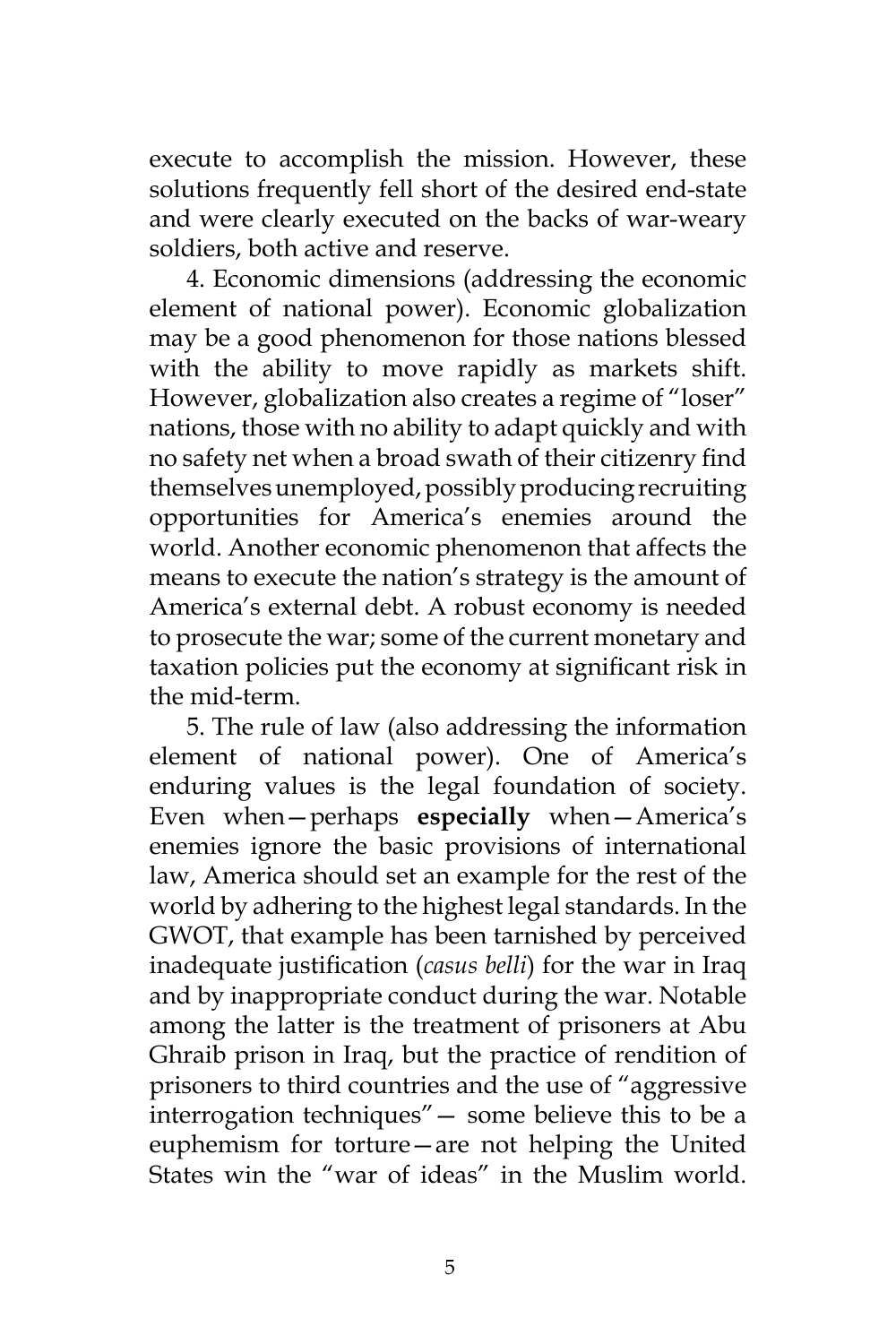Legal scholars are challenged to lay out the legal basis for the war and then to state the rules under which the war should be prosecuted. Neither the war model nor the law enforcement model covers precisely all the situations being encountered in the GWOT. Soldiers fighting the war deserve clear guidance on the application of *jus in bello*; American citizens asked to support the war need to know that their soldiers are acting appropriately in a war that was justified adequately.

This book is a compilation of the papers that resulted from panels convened to discuss the five particular aspects of the war described above. Where papers were not provided, the editor's comments seek to provide the gist of each panelist's presentation. A brief analysis of each panel's contribution—analysis sometimes engendered by questions asked by the Strategy Conference audience—is also part of this conference report and may provide some added meaning to the panelists' presentations and help in understanding the complex issues addressed.

## **ENDNOTES - INTRODUCTION**

1. *Quadrennial Defense Review Report*, February 6, 2006, p. v, *inter alia*.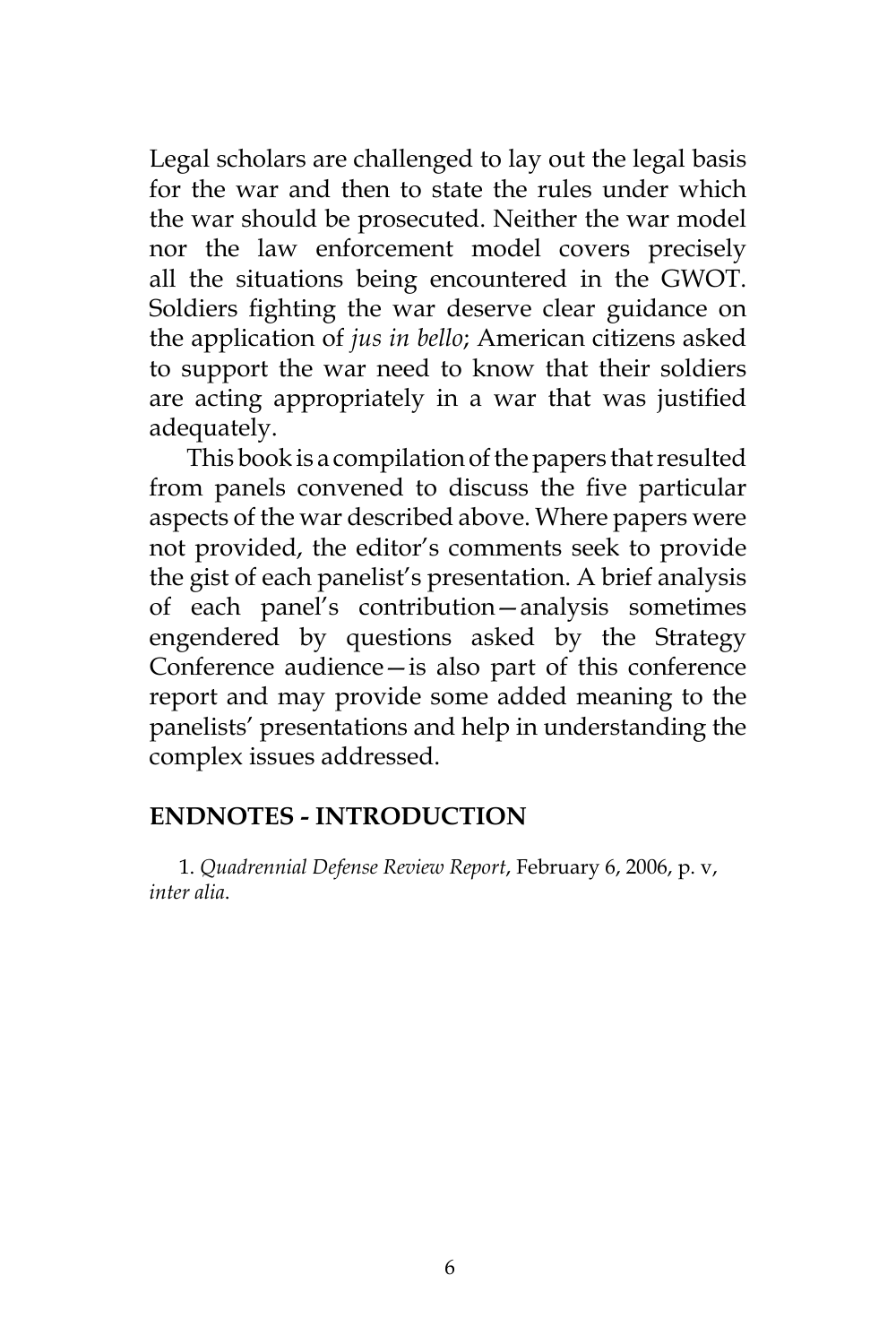## **PANEL I**

# **THE HOMELAND SECURITY CONTEXT: NATIONAL ACCESS VERSUS NATIONAL SECURITY**

#### **General**.

Immigration—especially changing the status of millions of illegal immigrants—is a "hot button" topic as the President and Congress attempt to craft a reasonable policy, while listening to a cacophony of voices recommending one solution or another. To their great credit, the panelists on "National Access vs. National Security" steered clear of the controversy. They focused instead on the national security interests that help to locate the balance between a theoretical "hermetically sealed" border and one that is so open that unwanted personnel are able to cross at will to do Americans harm or to perpetrate their own criminal enterprises. Without saying so explicitly, the panel made the point that the largely-Hispanic illegal immigrant issue is a by-product of a border management system that lacked appropriate enforcement and resources to work effectively. Nonetheless, the real national security interest is not immigrants who provide cheap labor (although they do have an economic and social impact); the threat is from those—not immigrants at all—who come to the United States to do harm to the American people.

In his opening remarks, panel moderator Ted Gong pointed out the paradigm shift that followed the terrorist attacks of September 11, 2001 (9/11). Prior to those attacks, the granting of visas was perceived as increasingly liberal. Perhaps a result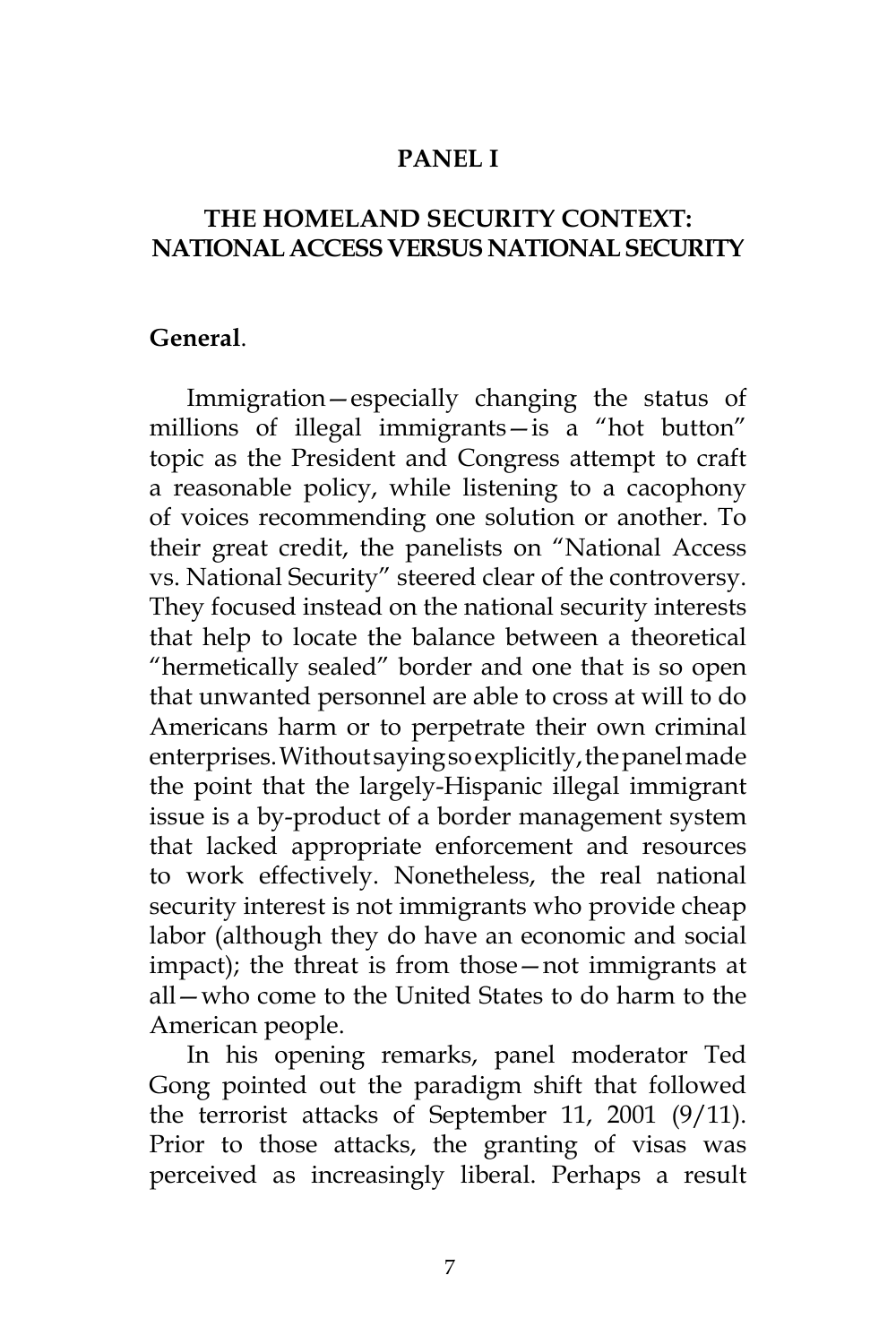of the government's decreased ability to process a growing number of visa requests, the average visit length had progressively increased, causing concern about overstays. Further, with some countries, the visa requirement was eliminated altogether in favor of the Visa Waiver Program, developed for those countries which were considered least likely to have citizens overstaying their visa-authorized time in the U.S. Whether strategic calculation or simple workload analysis produced the liberal policy was moot; the open borders were considered good for American commerce and society, which benefited from the free exchange of goods and ideas. The policy also supported government efforts to open other countries to American travelers and business.

September 11, of course, forced lawmakers and the public to think differently about visa policies and immigration management. The indefinite visa—even for America's strongest allies—was eliminated entirely, and visas granted after 9/11 were often for significantly shorter stays. In an age when an airplane could be used as a guided missile, the restrictions seemed appropriate, but produced immediate impacts on personal access to the United States for businessmen and tourists. In the longer term, adverse impacts were felt on other forms of commerce, too. Diplomatic efforts to open targeted countries by offering reciprocal entry to America also were affected negatively. The latter seemed especially counterproductive to efforts to spread American values abroad. Almost 5 years after 9/11, some technological applications and procedural changes have mitigated the effects of restricted cross-border flow, but no final balance has been found between tight borders and the need for adequate screening of international traffic terminating in the United States.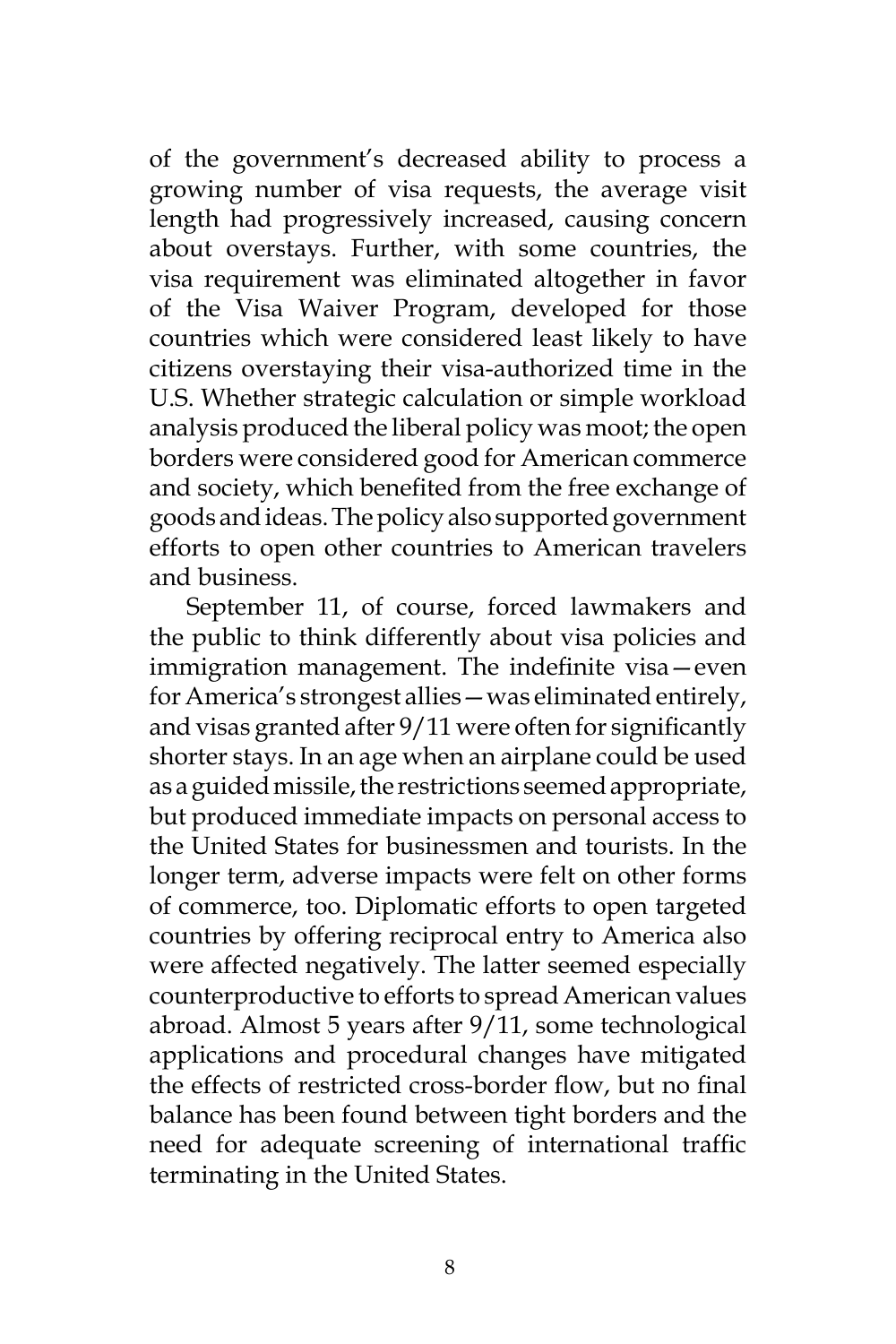#### **Ms. Elaine Dezenski.**

At an International Organization for Migration (IOM) conference earlier this year, Panelist Elaine Dezenski said,

On any map, national borders look like big, imposing monuments to national sovereignty, but the number of places where reality meets image is very small. Instead, boundaries between countries often amount to imaginary lines across mountain ranges or deserts, or simply a counter at an airport. People may cross borders either temporarily or to migrate for reasons ranging from tourism, business, to seek economic or social opportunity,—or to engage in acts of terrorism. Our challenge today is to develop approaches that make that line on a map as transparent and welcoming as possible for those in the first group while making it as imposing as possible to the second.<sup>1</sup>

Border security is too often translated as sealed borders, but the demands of legitimate commerce require that borders be as transparent as possible. Ms. Dezenski provided insights into the "layered security" that the Department of Homeland Security (DHS) sees as key for integrated border management, describing three key parts: interoperability, biometrics, and international cooperation. Although she described the first two as separate components, she did not really distinguish between them as she spoke about the U.S. Visitor and Immigrant Status Indicator Technology (US-VISIT) program. The biometrics was explained in some detail; the interoperability had to be assumed, though she was clear that the concept of US-VISIT is based on the idea that integrated border management systems are the foundation of ensuring that those visiting the United States are appropriately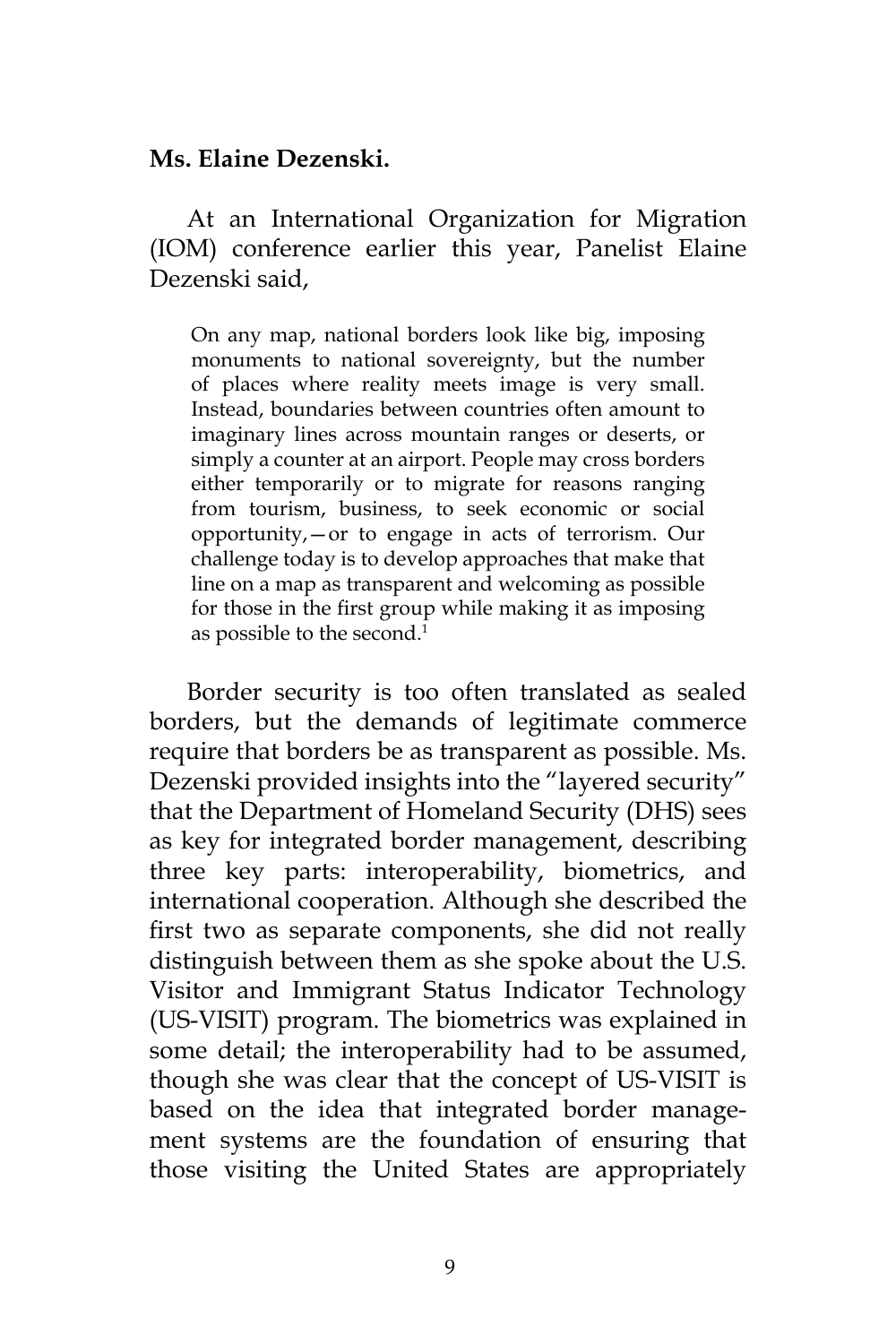identified and assessed for risk. At established ports of entry, those seeking entry to the United States are required to submit two fingerprints and to have a digital photo taken. Ms. Dezenski claimed that it takes only 15 seconds for the data to be gathered and for it to be processed through a database that identifies those to whom the United States would deny access. The processing time seems incredible, especially when the process must include a search through various databases (perhaps what she meant when she mentioned interoperability2 ). This technology generally was available earlier, but it took the horror of 9/11 to provide the political will to develop and install such a system at the borders. The goal of the program seems to be to slow down legitimate visitors—tourists, students, legal immigrants—only imperceptibly, while filtering the terrorists, criminals, and illegal immigrants. The system seems to be working in both regards: 15 seconds is not a too-high price to pay for border security, and the identities of undesirable entrants are being unraveled before they gain entry to the United States.

Two problems remain. First, US-VISIT screens only people who use the normal and legitimate ports of entry. Those who take advantage of porous American borders to bypass the system are still able to enter the United States. Second, in an age in which terrorists contemplate the use of weapons of mass destruction (WMD), the system to keep them out of the United States needs to be perfect, not just "a help" in screening the millions of visitors to America each year. In the end, US-VISIT cannot reach this lofty goal, but is probably the best possible program until alternatives or improvements are developed.

International cooperation is a requirement for "layered security" that essentially extends America's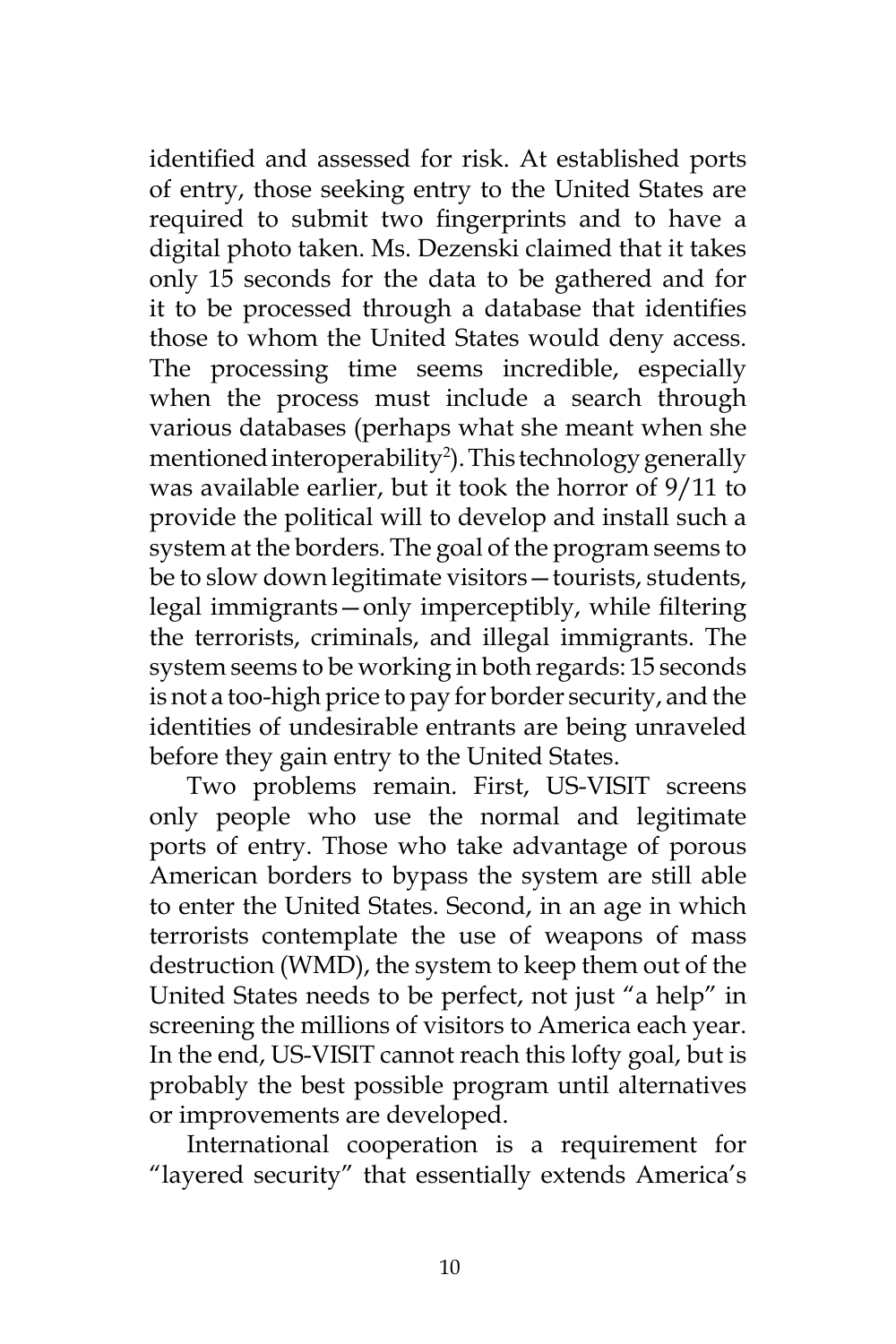borders further from U.S. shores. The second program Ms. Dezenski discussed—the Western Hemisphere Travel Initiative—was an outgrowth of the Intelligence Reform and Terrorist Prevention Act of 2004, which required the Department of State and DHS to close the so-called "Western Hemisphere loophole" that allowed travelers—including U.S. citizens—to cross borders in the Americas, the Caribbean, and Bermuda without a passport or other identification proving name and citizenship. The initiative will be phased in over the course of the next 2 years and is the cause of much consternation, especially in Canada. Some options are being considered for new credentialing options that would provide frequent travelers an option other than a passport.

Ms. Dezenski concluded her remarks with an overview of the Security and Prosperity Partnership (SPP) with Canada and Mexico. According to the leaders of the three North American nations, the program's aim is to ". . . ensure North America is the most economically dynamic region in the world and a secure home for our citizens."3 The partnership covers a variety of issues, from avian influenza pandemics and emergency management to energy security, but calls for "smart, secure" borders in North America. The partnership looks closely at development of common American/Canadian/Mexican strategies for the free and secure flow of commerce across the borders of the continent. Just as a natural—or manmade—disaster in one country can affect the other continental neighbors, a unilateral border enforcement regime can have impacts beyond the enacting nation's shores. The SPP goal is to ensure common external border processes and procedures that allow the governments to have less concern about commerce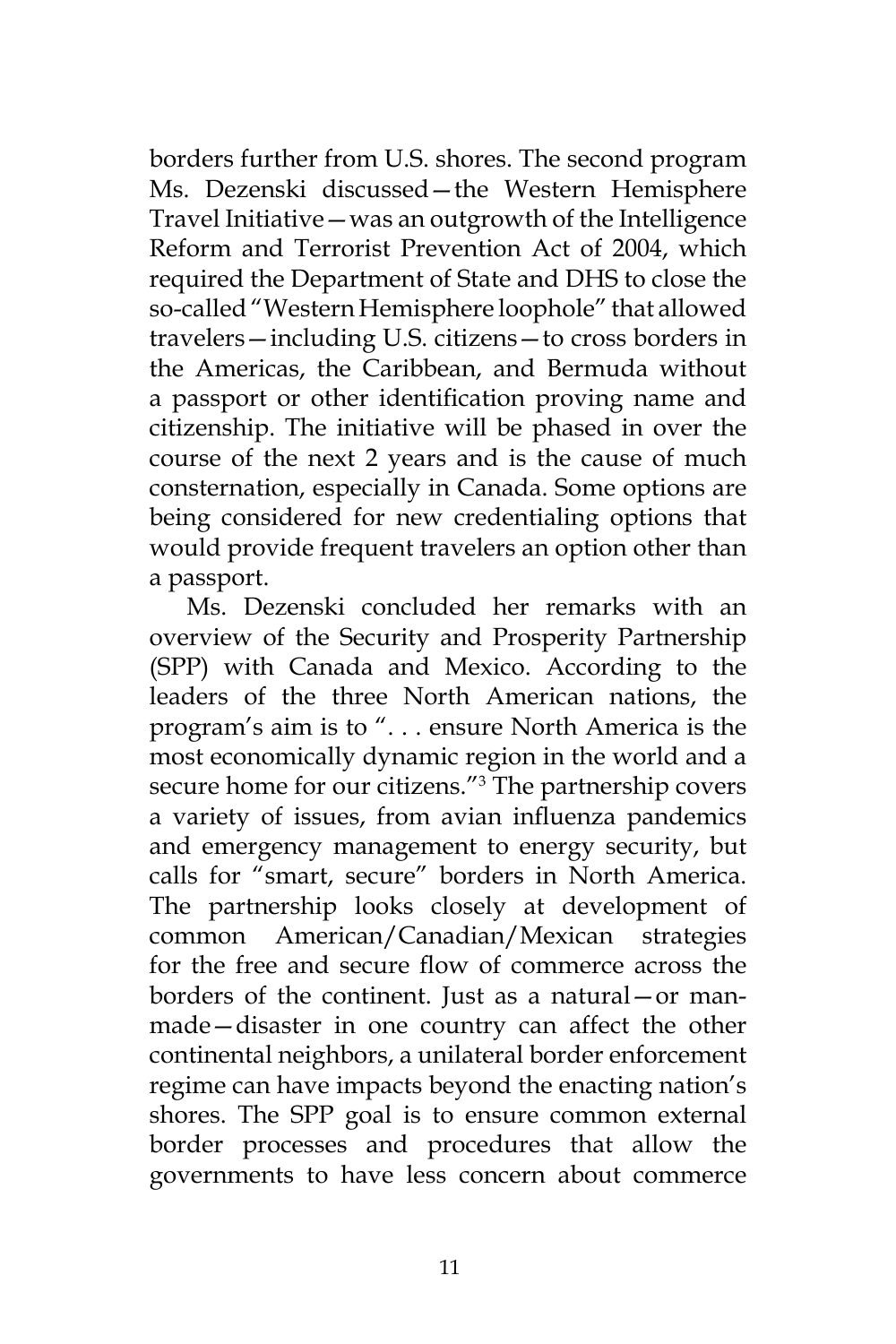crossing the borders shared by the three countries. To paraphrase Ms. Dezenski, "We're not there yet. . . and it will be a while." As with the "simpler" process of personnel flow, the goal for such partnerships must be perfection so long as one terrorist cell can produce such dramatically disproportionate casualties, either with WMD or with improvised "weapons" as seen on 9/11. That goal is impossible, of course, but SPP provides a policy framework to focus on those areas of shared importance.

A common framework is only as effective as its ability to get it right every time, by stopping the flow of terrorists, their money or their weapons. Arguably, the best policy would "push the borders" even further from North American shores. Ms. Dezenski provided some detail about initiatives with Canada and Mexico, two countries with which the United States has frequent immigration or travel issues, but with which the United States also is traditionally very friendly. Left unaddressed by Ms. Dezenski was the greater challenge with nations—especially those with interests inimical to those of the United States—further from U.S. borders. Obtaining their cooperation in extending America's borders will be problematic. At the same time, broader challenges exist with key trading partners in Europe and elsewhere. Obtaining their cooperation in American border policies will be essential to creating a lasting and effective border management system.

## **Mr. Mark Krikorian.**

Mark Krikorian and Demetrios Papademetriou were perhaps the most likely panelists to raise the controversial illegal immigrant issue—from both sides of the aisle: Mr. Krikorian from the "low immigration,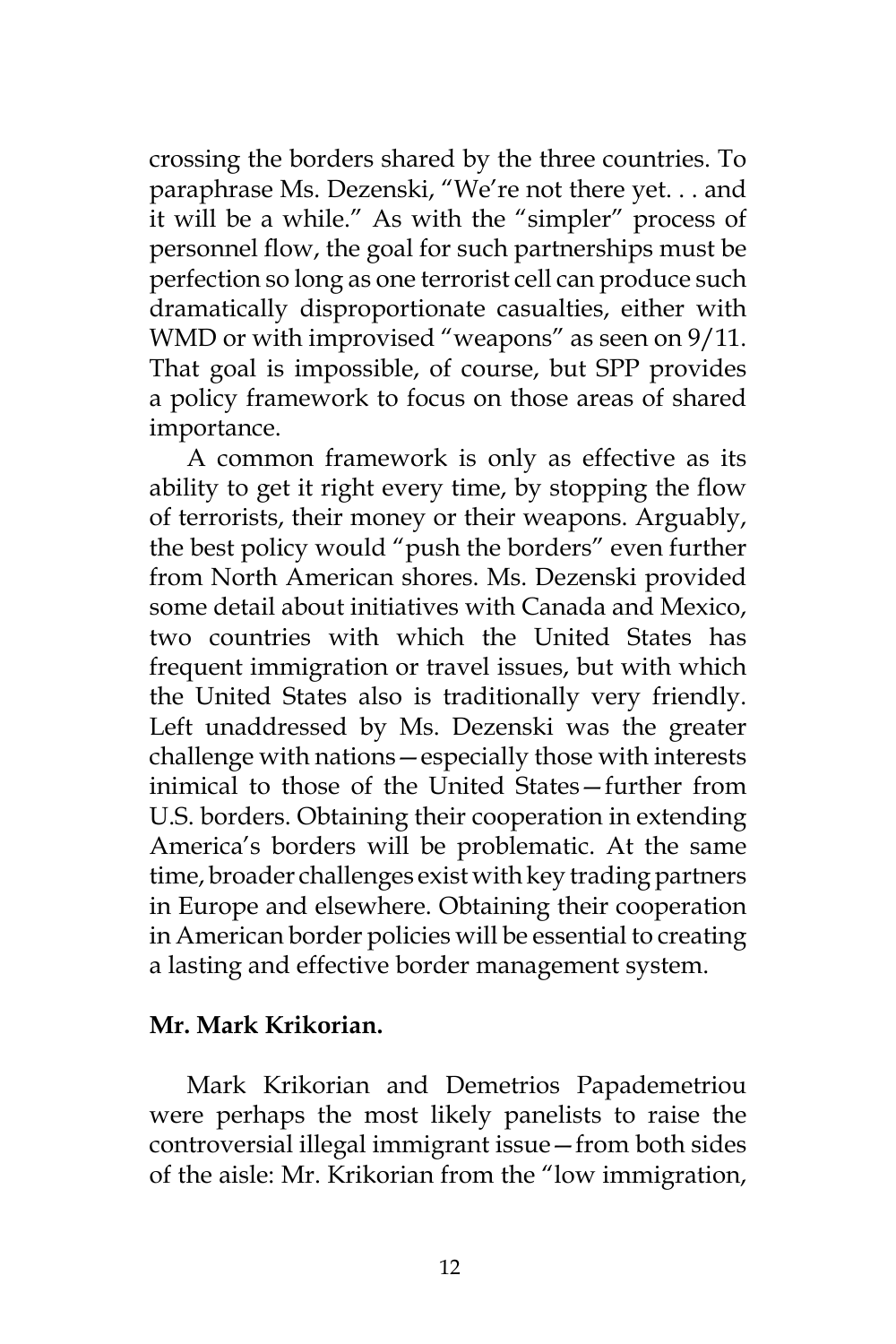tight border" perspective and Mr. Papademetriou from the "high immigration, loose border" side. They both stayed away from inflammatory statements, but the structure of their comments made their separate positions clear. Mr. Krikorian's comments were based on the thesis that mass immigration is fundamentally incompatible with homeland security in the modern security environment.<sup>4</sup> According to Mr. Krikorian, borders should not be viewed simply as obstacles to overcome for the free flow of goods; they should be seen as the "home front," which has become more than just an expression for the Global War on Terrorism (GWOT). In World War II, references were made numerous times to the "home front," but the likelihood of attack on the North American continent was remote. That same paradigm does not hold today: The attacks of 9/11 made it clear that attacks are possible and likely if the borders are not better protected. Even though the contours of the fight against radical Islam were visible before 9/11, the "loose border" immigration policy allowed fully one-third of the al-Qa'ida operatives from 1993 to 9/11 to have visas. Another third were in the country illegally; the other third were naturalized citizens or temporary residents. To Mr. Krikorian, the "loose borders" did not protect American citizens adequately.

Mr. Krikorian then went on to postulate how loose borders might affect the United States in future wars. Having learned from asymmetric successes in Iraq and elsewhere, future foes may choose to challenge American intervention in their affairs by attacks on the mainland. Imagine a war with Colombia, perhaps precipitated by U.S. intervention to protect the Colombian government from insurgents of the *Fuerzas Armadas Revolucionarias de Colombia* (Revolutionary Armed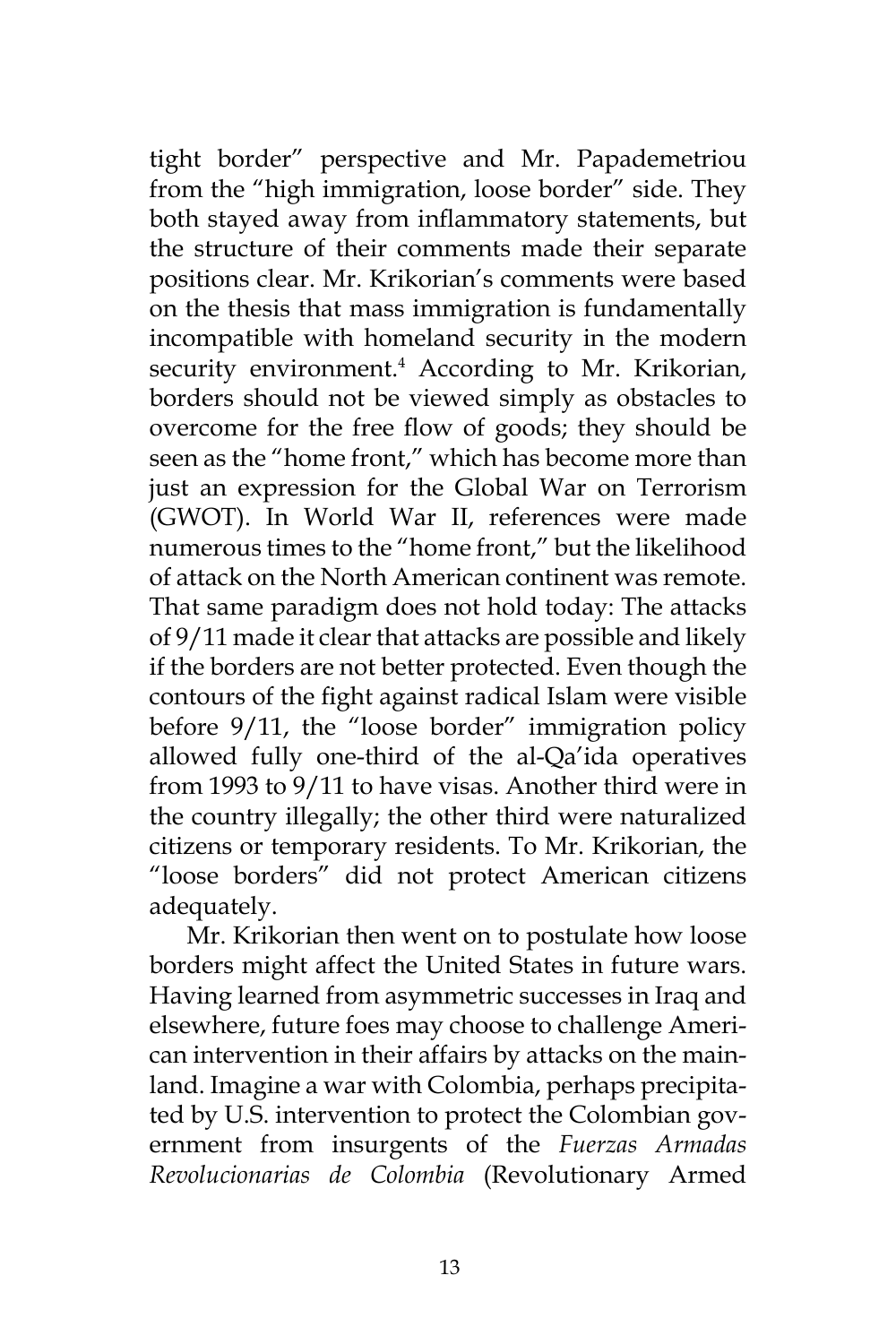Forces of Colombia or FARC). Irregular attacks could be facilitated by the half-million Colombians already in the United States. Similar "friendly" populations are resident in the United States for potential challengers like China, Russia, and even north Korea. Attacking the United States at home will figure into the calculation of all future enemies, and immigrants from the enemies' particular part of the world may very well act to help their former—or current—countrymen. What Mr. Krikorian fails to explain is the absence of such attacks during the current GWOT. Hundreds of thousands of Iraqis and Afghans—not to mention even-larger Muslim communities—live in the United States, but there have been virtually no attacks since 9/11. That may simply speak well of assimilation into American society, but it is evidence that Mr. Krikorian should not ignore as he attempts to "raise the borders" around the United States. He did make one valuable comparison, stating that al-Qai'da is to terrorism as the Mafia was to crime. The Mafia was able to operate among the large Italian immigrant community only until assimilation "drained the sea" in which the criminal "fish" were swimming. Neglecting the value of assimilation, he implied that denying immigration—and concurrently reducing the number of illegal immigrants already in the country—will achieve the same result.

The initial response to insecurity at the borders was to profile Arabs and Muslims. This selective law enforcement is doomed to failure—and not just because of protests about racial profiling. Such profiling may be the prudent step to take, but targeting the citizens of one region or country is a gamble; none of the 9/11 attackers came from a country that was on the American terrorist list prior to 9/11. Expanding the "blacklist" to all Arab countries—even if possible—would also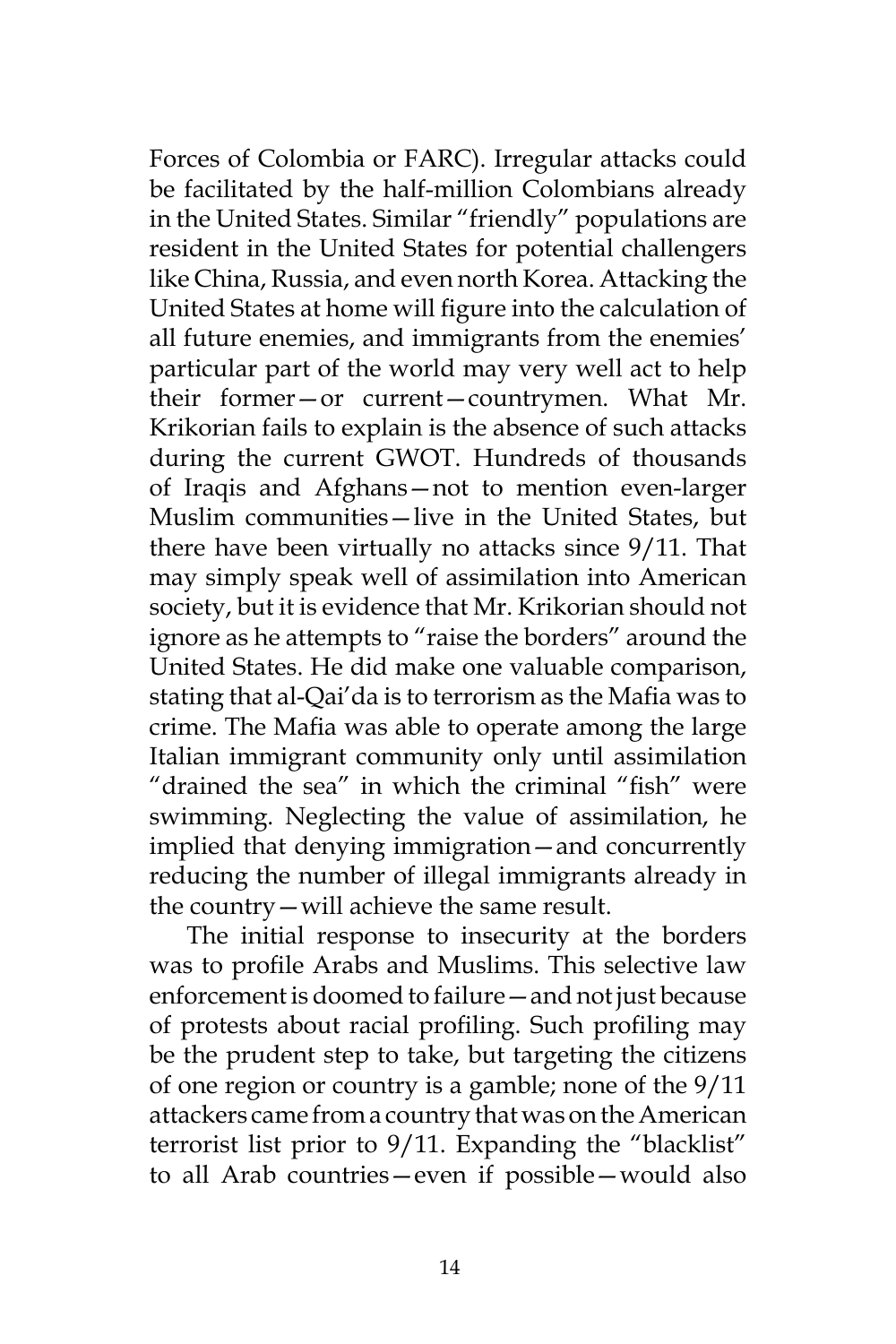not stop the flow of terrorists. Radicals—both Muslim and otherwise—live in Russia, China, the Philippines, India, Pakistan, etc. Extending a visa waiver program even to some long-term allies is fraught with risk.

Although he was short on specific proposals, Mr. Krikorian emphasized the need for a huge investment in border controls. He denies that the impact of tightened controls would be inimical to the U.S. economy,<sup>5</sup> but nonetheless calls for significant investment of money into programs like US-VISIT. The greater investment—and eventually the harder one to achieve—is in the political will to enforce unpopular immigration policies. The policies being enforced need to be the right ones, e.g., allowing entry for those genuinely being persecuted in their own countries, allowing entry to those who have the right technical or advanced skills needed for technological or industrial development, and allowing bona fide family members to join the American citizen member of their family. This retains America's traditional image as a haven for immigrants, while also balancing the national security and societal development interests of the United States. Access to America is not a right or entitlement, as many on both the right and left of the political spectrum seem to believe; it is a privilege that should be granted based on American interests.

## **Ms. Susan Sim.**

An international perspective on immigration and borders was gained from panelist Susan Sim. Ms. Sim started by pointing out Singapore's contributions of police trainers, LSTs (Landing Ship, Tank), and transport planes to the coalition in Iraq and identified Singapore as an "unwavering partner" in the GWOT.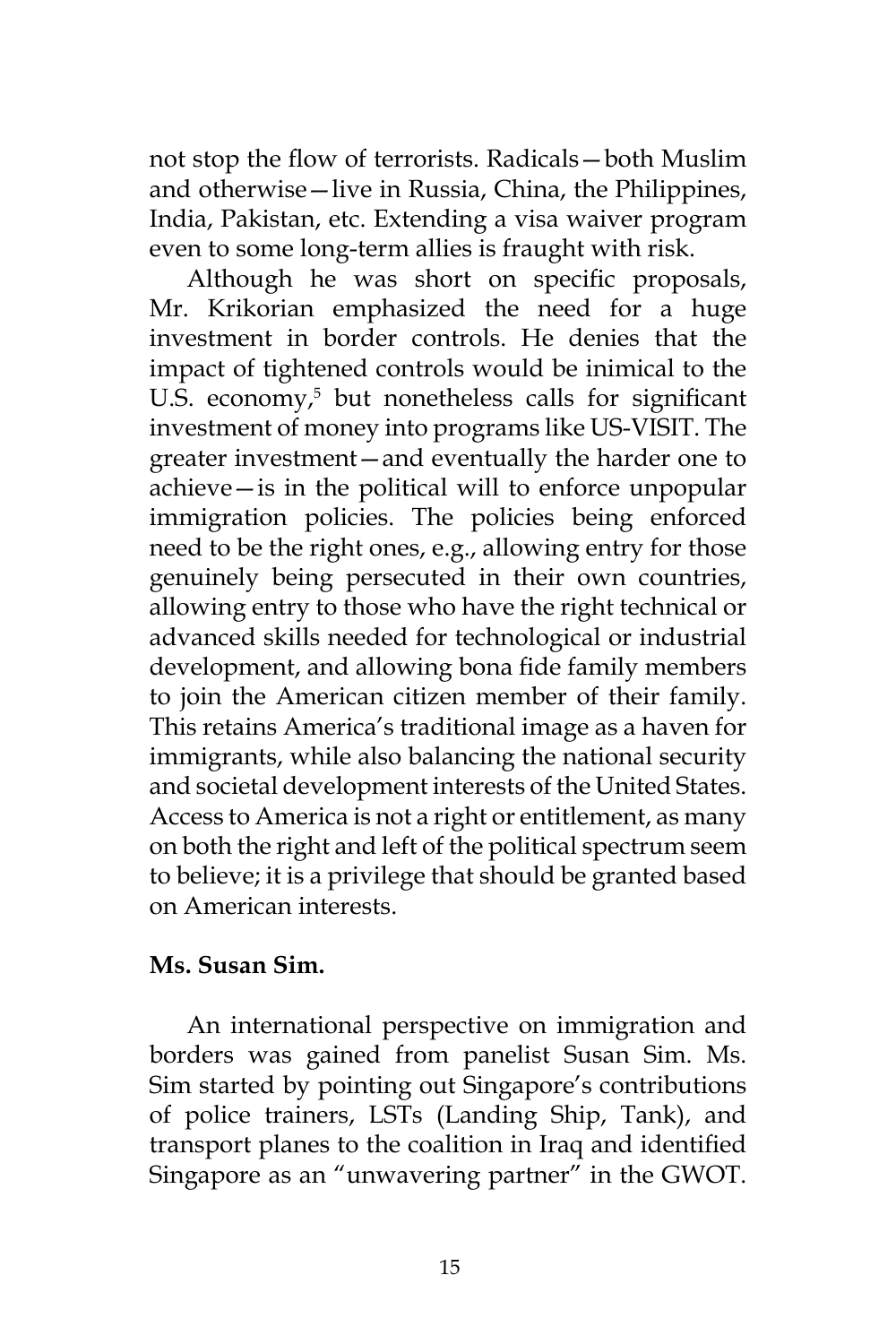She explicitly stated that the risk of terrorism is a risk that Singapore recognizes that it shares with the United States. Not all countries, of course, recognize that or at least will not explicitly say so, perhaps because they are content to have the United States and its closest partners in the terrorists' cross-hairs. Singapore clearly understands the need to defend one's borders from those wishing to do its citizens harm, and is situated in a part of the world where demographics suggest that the risk may be very near. Singapore and abutting Malaysia have sizable Muslim populations of their own, but also are located just a few dozen miles across the Singapore Strait from Indonesia, with the largest Muslim population in the world. Some profiling is prudent in light of the Bali bombings in 2002 and 2005, but it also is important to remember that not all Muslims are extremists and terrorists, of course.

Ms. Sim also recognized the difficulties in erecting barriers at a nation's borders. One of those is cost, which was addressed only obliquely. While Singapore is supporting U.S. initiatives for "biometric passports," there is clearly a direct cost involved, one that poorer nations will not be able to cover on their own. Ms. Sim's real concerns were with the costs that are more difficult to measure: the impact of increased border security on Singapore's trade, which is crucial to its prosperity. The United States also is affected by trade restrictions, but not to the same extent as Singapore, a nation directly dependent on international trading for its prosperity. When traders find themselves slowed more than imperceptibly at ports, they will seek other outlets for their products. When buyers find themselves unable to inspect products in Singapore because of visa restrictions, they will quickly learn to go elsewhere, to places where security is not as cumbersome. Just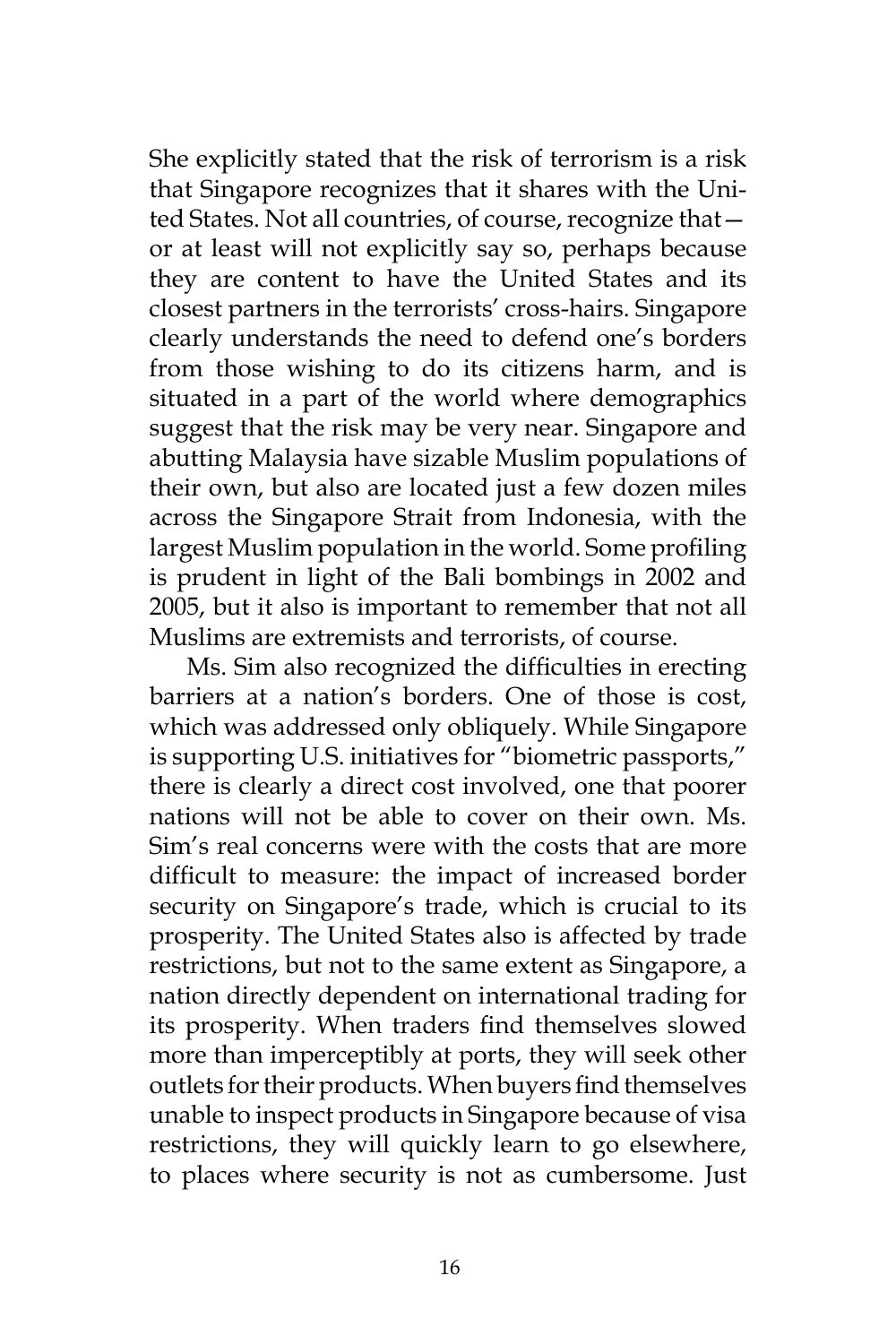like the United States, Singapore must find a way perhaps technologically—to balance border security with commerce.

An even greater concern for Ms. Sim was the effect on personal travel—especially for the purpose of education—to the United States. She mentioned the value of the education that she personally received in the United States, but also pointed at Indonesian President Susilo Bambang Yudhoyono (who is known—thankfully—as SBY) as a major example of the value of an American education. While an officer in the Indonesian Army, SBY received training in the United States at Fort Benning, Georgia, and Fort Leavenworth, Kansas, both under the auspices of the International Military Education and Training (IMET) program. While in the United States, he also received a master's degree and ". . . picked up the ideas of Samuel Huntington." His career is considered a great model of integrity in public service and resulted in his being the first directly-elected president of Indonesia. Additionally, several of the reformers who wrote the election laws in 1999 were educated in political science in the United States; Ms. Sim was a journalist covering those proceedings and heard them several times break out into debates about the U.S. Constitution. There are other benefits to the United States in foreign education: Costs for American students are held down because of what Ms. Sim described as a \$13 billion "industry" of foreign education. American students also are exposed to other cultures as they share classrooms and dormitory spaces and interact socially with foreign students on their campuses.

The "transforming experience" of an education in America cannot be understated, although there certainly are examples of people—such as several of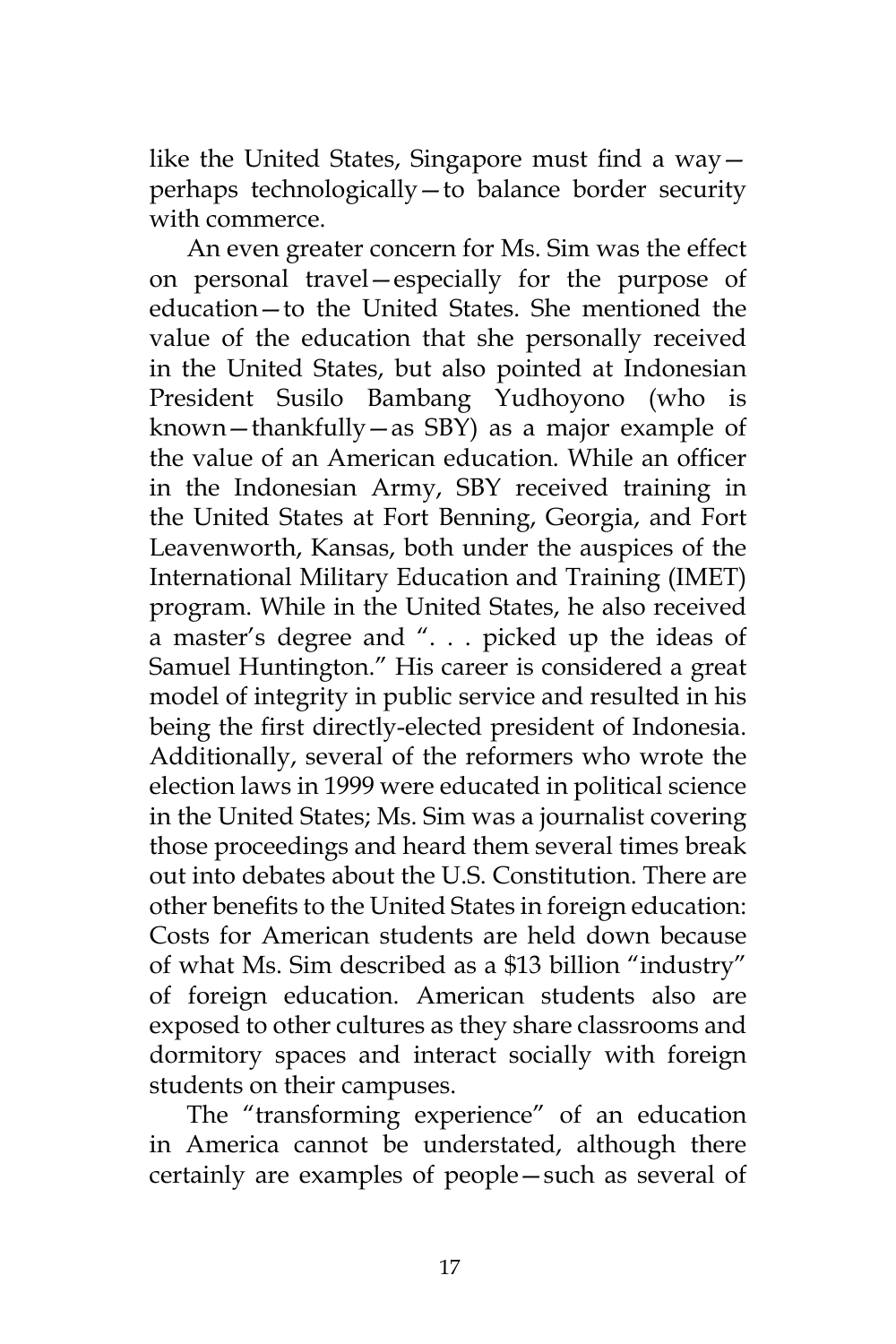the 9/11 terrorists—who were exposed to American culture and were revulsed by what they perceived as the libertine nature of U.S. society. Ms. Sim—as with Ms. Dezenski—also left uncovered any discussion of how to get other nations to see that terrorism is a risk for them and how to get countries antithetical to the United States to work to tighten their borders. Singapore's contributions in this regard are significant and appreciated, but getting friends and allies to help is the easy part of extending borders virtually. Although perhaps only implicitly, Ms. Sim concluded that technological and other improvements to border security can only go so far; what is really needed to complement them is an "ideological counterforce" that enlists Muslim "moderate elites" in stopping Muslim extremists and their message of hatred and violence.

## **Dr. Demetrious Papademetriou.**

Dr. Demetrious Papademetriou has been an immigration scholar for many years; as an immigrant himself, he brought yet another unique perspective to the panel. In his brief comments, Dr. Papademetriou emphasized that hermetically-sealed borders are impossible and that, even if they were possible, the adverse impact culturally, economically, and technologically—on the United States would be more than its citizens would care to bear. Technology in some distant future may be able to sort people perfectly through some automated process, but no such system will be available at least for the foreseeable future. He supports biometric initiatives, but does not believe they will achieve the level of security protection desired by many Americans.

Although realistic, the statements about imperfect sealing of the borders may have been a bit of a red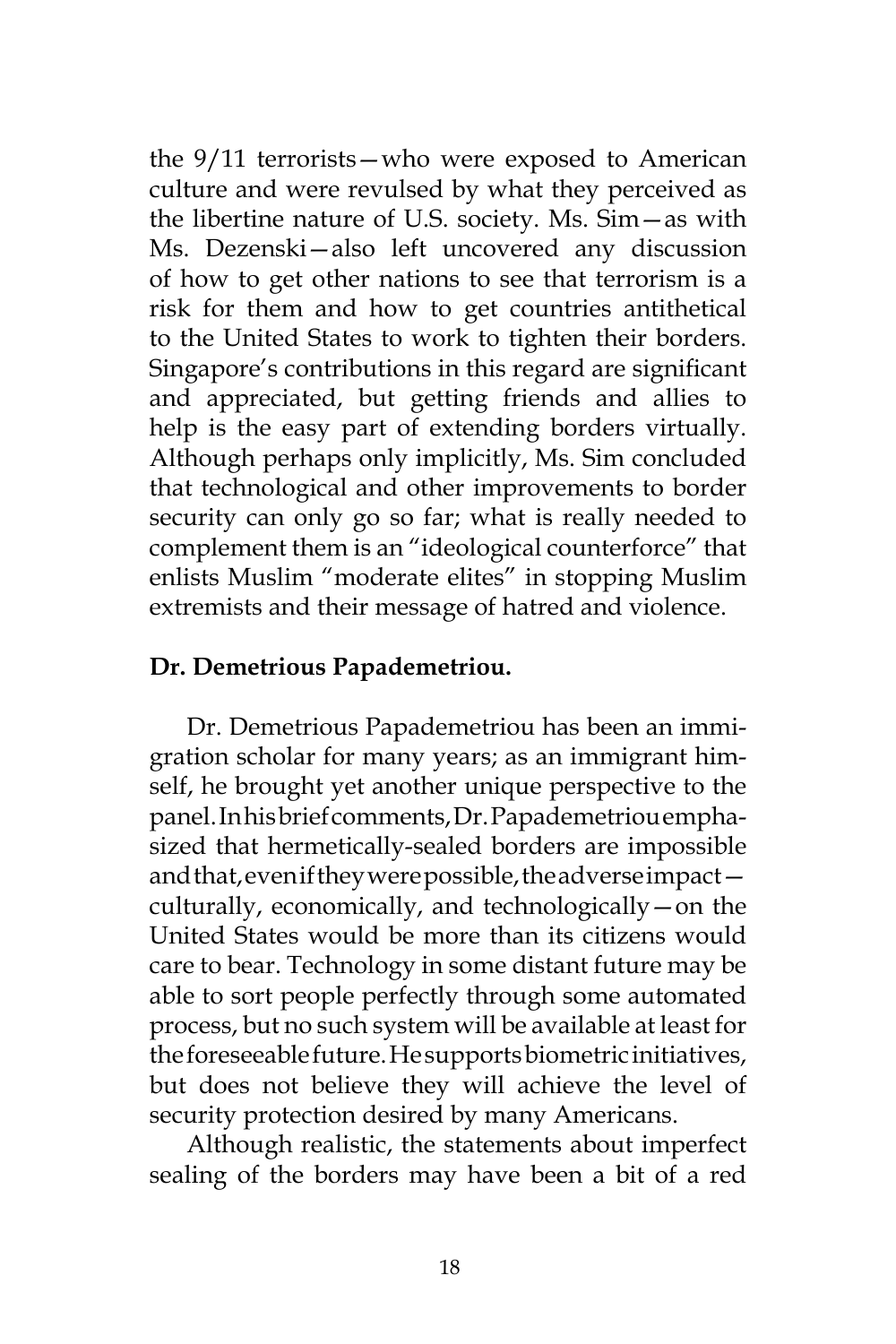herring. Dr. Papademetriou has long been an advocate of broad immigration policies.<sup>6</sup> To some, that advocacy will seem not to have been sufficiently tempered by the experience of 9/11. However, he presented a compelling argument that immigration is critical to address the needs of the "losers" of globalization. Some nations are unable to keep up with the rapid pace of technology and commerce and find themselves with citizens whose livelihood is no longer sustainable. Richer nations like the United States, according to Dr. Papademetriou, have the financial capacity and perhaps the moral obligation—to help those disadvantaged by globalization and the United States has "enormous capacity" to absorb them. In later questioning, he nonetheless averred that there should be some need in the United States for the immigrants to be allowed legally into the country.

Tamar Jacoby, another immigration scholar, says,

If it really were a choice . . . between cheaper produce and American security, no one would even pose the question . . . But that isn't the choice. We can have security and remain connected to the world, too. Most of the war against terror ought to take place beyond our borders, using military means and intelligence to stop evildoers before they arrive at our shores. Then, when it comes to immigration, the key is recognizing the reality of how many are coming, creating legal channels for those we can vet easily and focusing resources—money, agents, technology, and the rest—on the much smaller number who might conceivably do us harm.<sup>7</sup>

While Ms. Jacoby's desire to see the war on terrorism far away from American shores is idealistic, her point is solid: America has the ability to have secure borders that do not unnecessarily hinder commercial or intellectual intercourse. Technology will play an important role in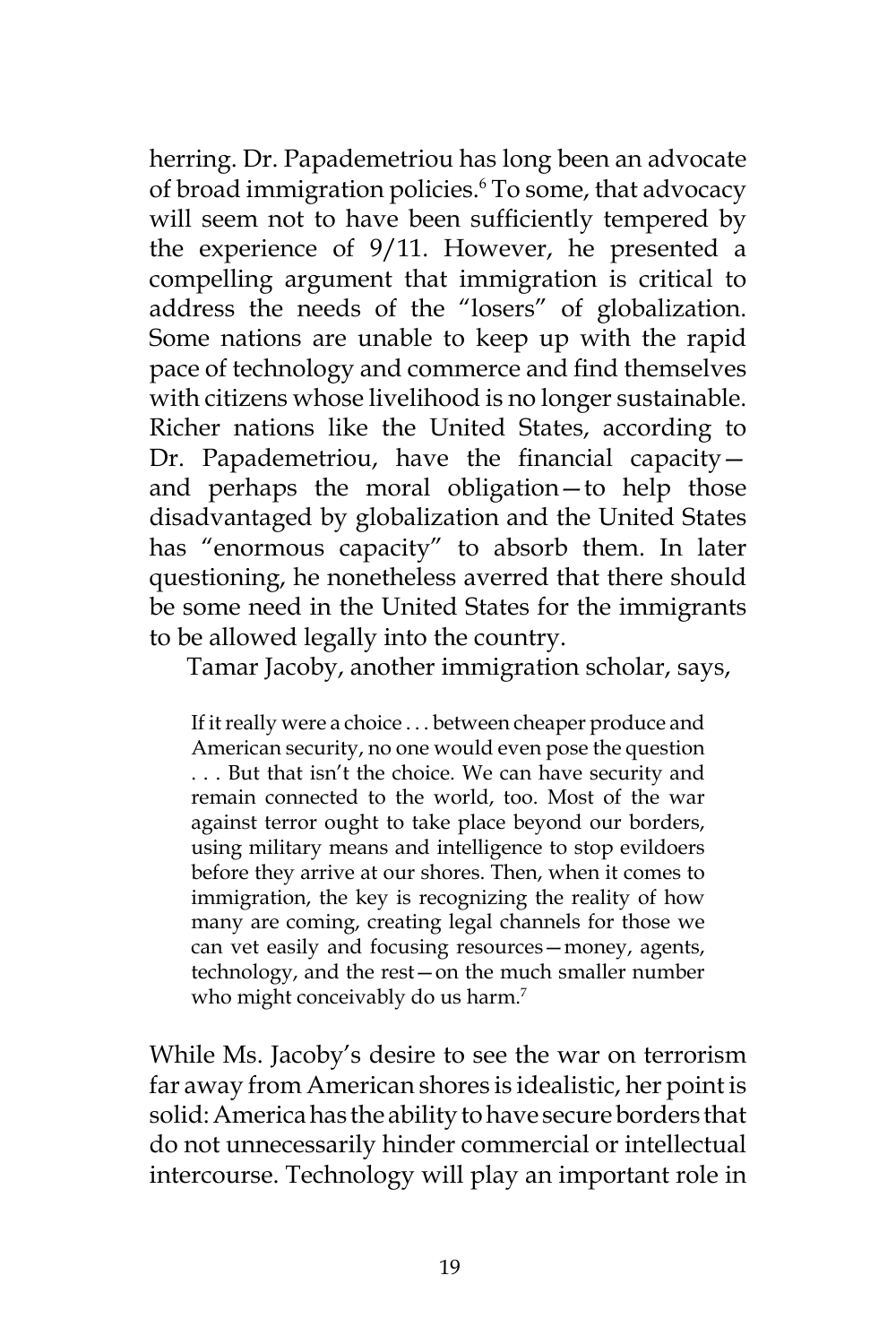providing that security, but will never bring the perfect solution that seems necessary in an age of non-state terrorist actors with potential access to WMD. While these procedural and technological initiatives should be pursued, they must be complemented by efforts to win the war of ideas, to address radical and violent terrorists—Muslim or otherwise—in a holistic way that encompasses more than simply placing obstacles in the way of their access to America.

#### **ENDNOTES - PANEL I**

1. Elaine Dezenski, at the January 24, 2006, IOM Conference on Reinforcing the Area of Freedom, Security, Justice, and Prosperity in Europe and its Neighboring Countries. Available at *www. belgium.iom.int/pan-europeandialogue/documents/elaine%20dezenski. pdf*, accessed on August 24, 2006. Distributed by the International Information Programs, U.S. Department of State, *usinfo.state.gov*.

2. In an e-mail after the conference, Ms. Dezenski explained,

Regarding interoperability, I'm referring to the ability to link border management functions throughout DHS and more broadly throughout the government so that all information on a particular person is consolidated into a common operation picture, and that all relevant [government] databases are accessed as part of the "check" on that person. This notion of interoperability could also extend as far as connectivity with foreign governments where systems can be developed to conduct real time checks of documents such as passports and visas.

E-mail correspondence between Elaine Dezenski and Colonel (Ret) John R. Martin, May 24, 2006.

3. The White House, Office of the Press Secretary, "The Security and Prosperity Partnership of North America: Progress," March 31, 2006, *www.spp.gov/pdf/security\_and\_prosperity\_partnership\_of\_ north\_america\_statement.pdf*, accessed August 24, 2006.

4. In other writing, Mr. Krikorian makes the case that uncontrolled immigration is bad for society more broadly than only in the security arena. For example, he debunks the argument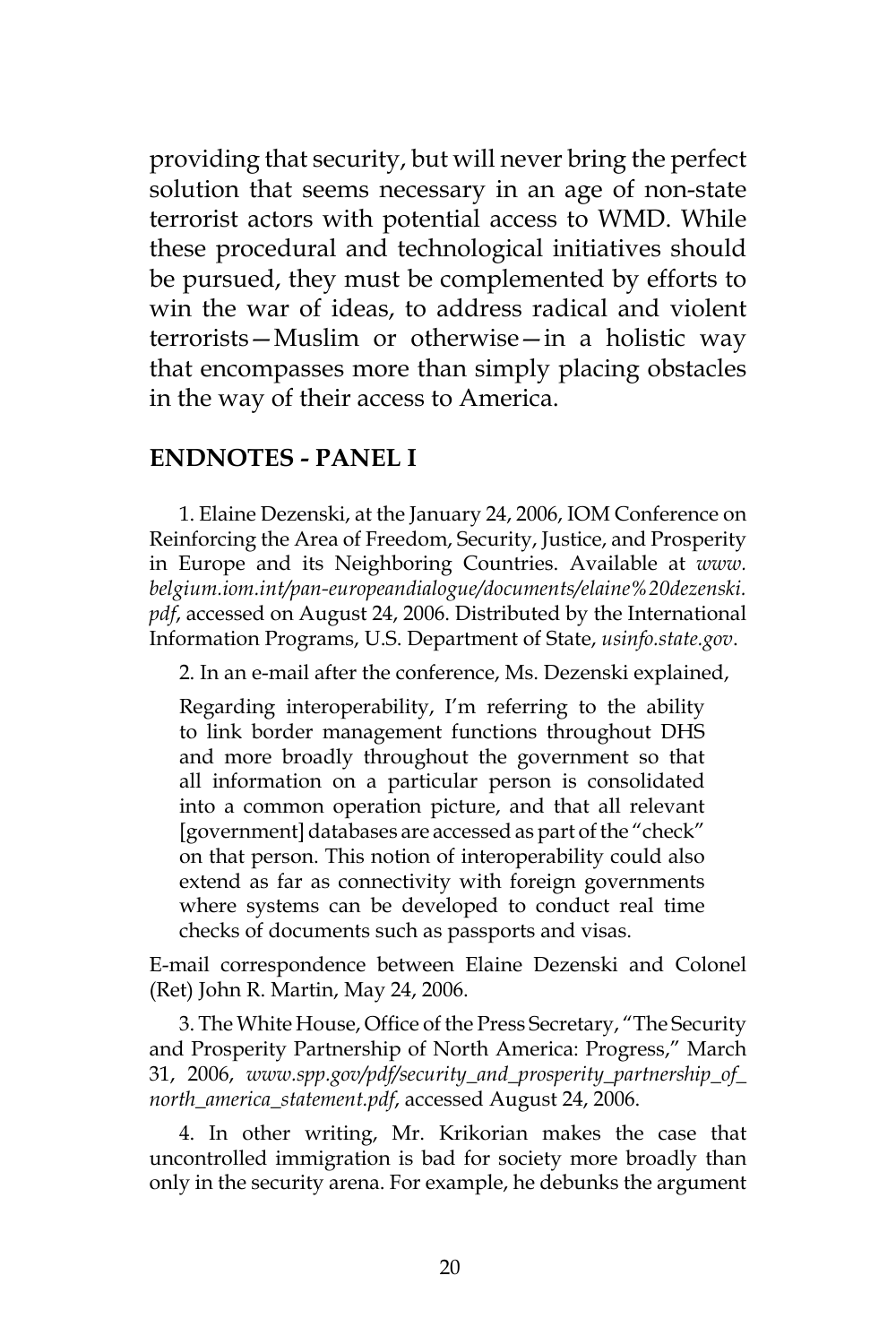that the masses of illegal immigrants are doing jobs that Americans will not do. Americans "won't" do them because they do not pay enough. Without the cheap labor readily available from illegal immigrants, market forces would act to raise wages (and benefits) for the jobs that absolutely need to be done manually. The artificiality of the cheap labor also inhibits innovation, both technological and otherwise. Mark Krikorian, "Jobs Americans Won't Do: Voodoo Economics from the White House," NRO (*nationalreviewonline*), January 7, 2004, *[www.nationalreview.com/](http://www.nationalreview.com/comment/krikorian200401070923.asp) [comment/krikorian200401070923.asp](http://www.nationalreview.com/comment/krikorian200401070923.asp)*, accessed on August 24, 2006. An unintended consequence may occur if borders are tightened and market effects force change: The affected industries may simply move off-shore. Off-shore out-sourcing, of course, is not possible with some industries, e.g., lettuce growers will not be able to move their agricultural "industry" off-shore. See Tamar Jacoby, "Dealing With Illegal Immigrants Should Be a Top Priority of the War on Terror. Round III," NRO, NRO Debates, Pros v. Cons, February 14, 2003, *www.nationalreview.com/debates/debates021403. asp*, accessed August 24, 2006.

5. Mr. Krikorian writes that labor provides for only ten percent of the cost of lettuce, so even a doubling in the labor costs would not wreak economic havoc on farmers. He also claims that unskilled labor accounts for perhaps four percent of the gross domestic product (GDP); surely the dire impacts predicted by the "loose border" advocates are not going to be precipitated by such a small part of the GDP. Krikorian, "Jobs Americans Won't Do."

6. See "Think Again: Migration," Foreign Policy 109, Winter 1997-98, also at *www.ceip.org/people/papthink.htm*, accessed August 24, 2006.

7. Jacoby.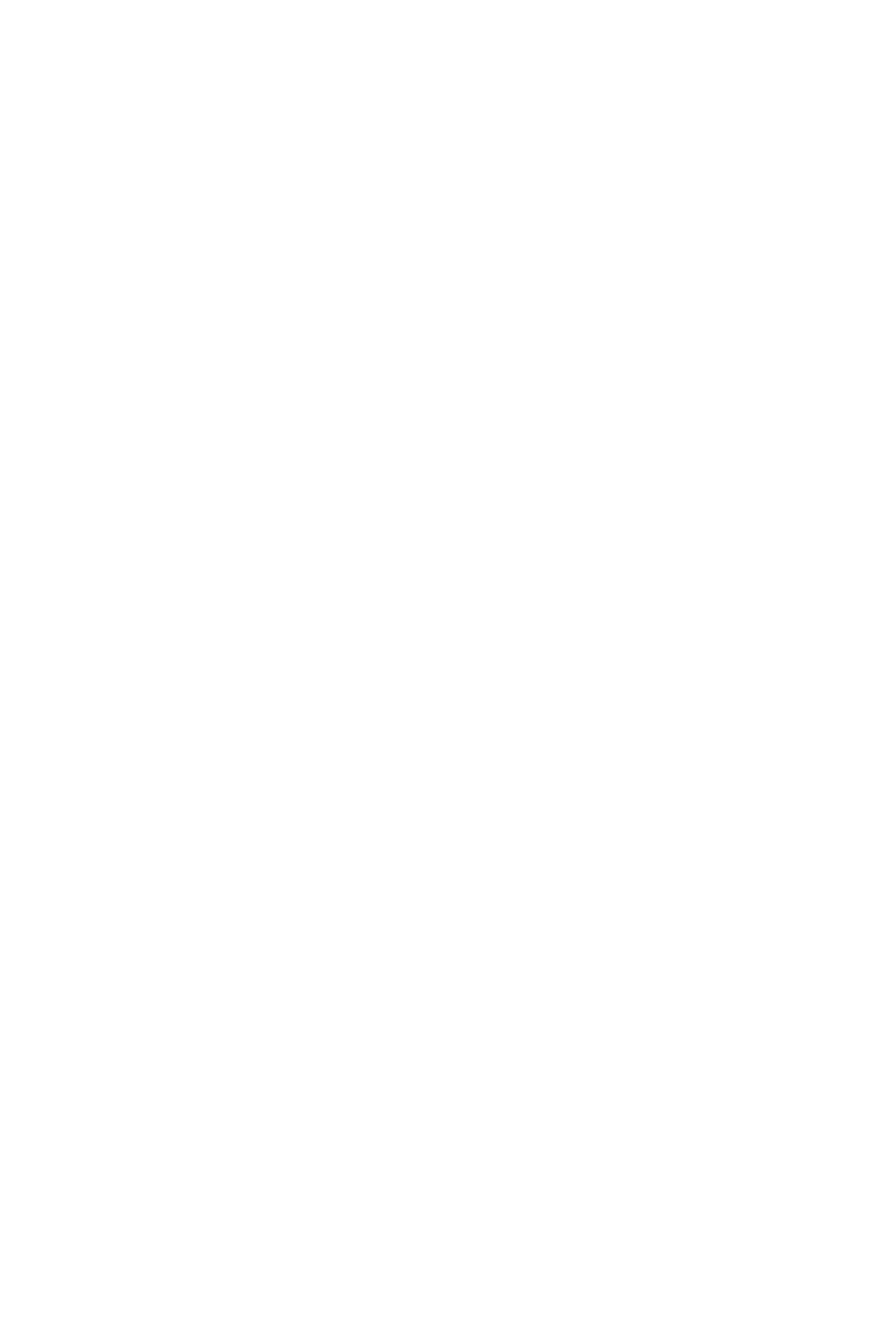## **PANEL I**

## **BORDER SECURITY: A FOREIGN PERSPECTIVE**

#### **Ms. Susan Sim**

#### **The National Security Imperative.**

In the war against terrorism, the first imperative for any government is to stop would-be terrorists from entering the country's shores. A nation's borders constitute at least part of its first line of defense, and it is good strategy to push the borders as far out as possible so that terrorists and their materiel are stopped at their point of departure before they get on a plane to a New York airport or send a dirty bomb on a container ship to Long Beach. With stringent visa requirements, each U.S. consulate abroad can be turned into a virtual border checkpoint to identify aliens who might pose a security threat to the United States and to deny them entry. Various U.S. border security measures— Container Security Initiative (CSI), Proliferation Security Initiative (PSI), Radiation Detection Initiative (RDI), Customs-Trade Partnership Against Terrorism (C-TPAT)—to check and clear containers bound for the United States start in Singapore, thousands of miles from any American customs check points. And in pushing its borders out, the United States has shifted some of the burden—and shared the costs—of U.S. homeland security with other countries like Singapore, which have to invest in building up home-front security capabilities to take into account American requirements as well as their own.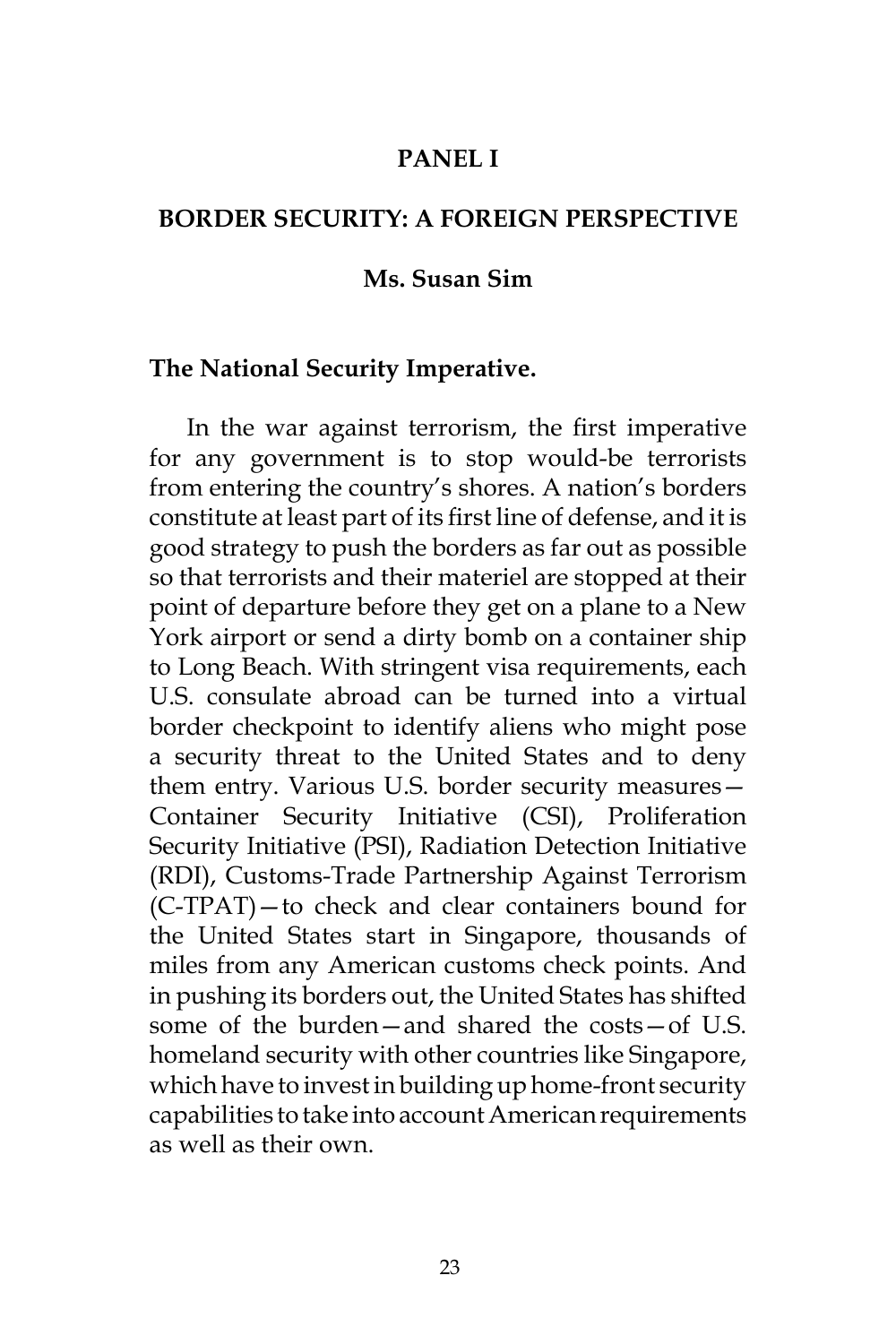The government of Singapore agrees that these border initiatives are necessary security measures. Singapore was among the first to sign up for CSI, PSI, RDI and C-TPAT. As a participant in the U.S. Visa-Waiver Program, Singapore will begin issuing biometric passports to Singaporeans in August 2006, before the October 26 deadline.<sup>1</sup> Singapore strongly supported Operations ENDURING FREEDOM and IRAQI FREEDOM, and sent police trainers, LSTs (Landing Ship, Tanks), and transport planes to assist in the reconstruction of Iraq. One LST is still in the Gulf region. Last year, Prime Minister Lee Hsien Loong signed with President Bush a Strategic Framework Agreement for a Closer Cooperation Partnership in Defence and Security that further expands the scope of U.S.-Singapore cooperation. In the Global War on Terror (GWOT), Singapore must be an unwavering partner. As Homeland Security Secretary Michael Chertoff put it when he met Ambassadors from the Association of South East Asian Nations (ASEAN) countries at the Singapore Residence last year, "We are all equally at risk because the terrorist networks are equally hostile to your governments as to the United States." The common goal is to take down terrorist cells, deny them sanctuary, and to stymie their recruitment.

The main debates over immigration policies in this security environment center on two difficulties:

- One, how to balance freedom of quick access of people, goods, and services with the security demands for greater scrutiny of these flows and the integrity of the supply chain; and,
- Two, how to formulate a differentiated-enough risk profile to detect security threats accurately without unnecessarily victimizing those who are of no risk.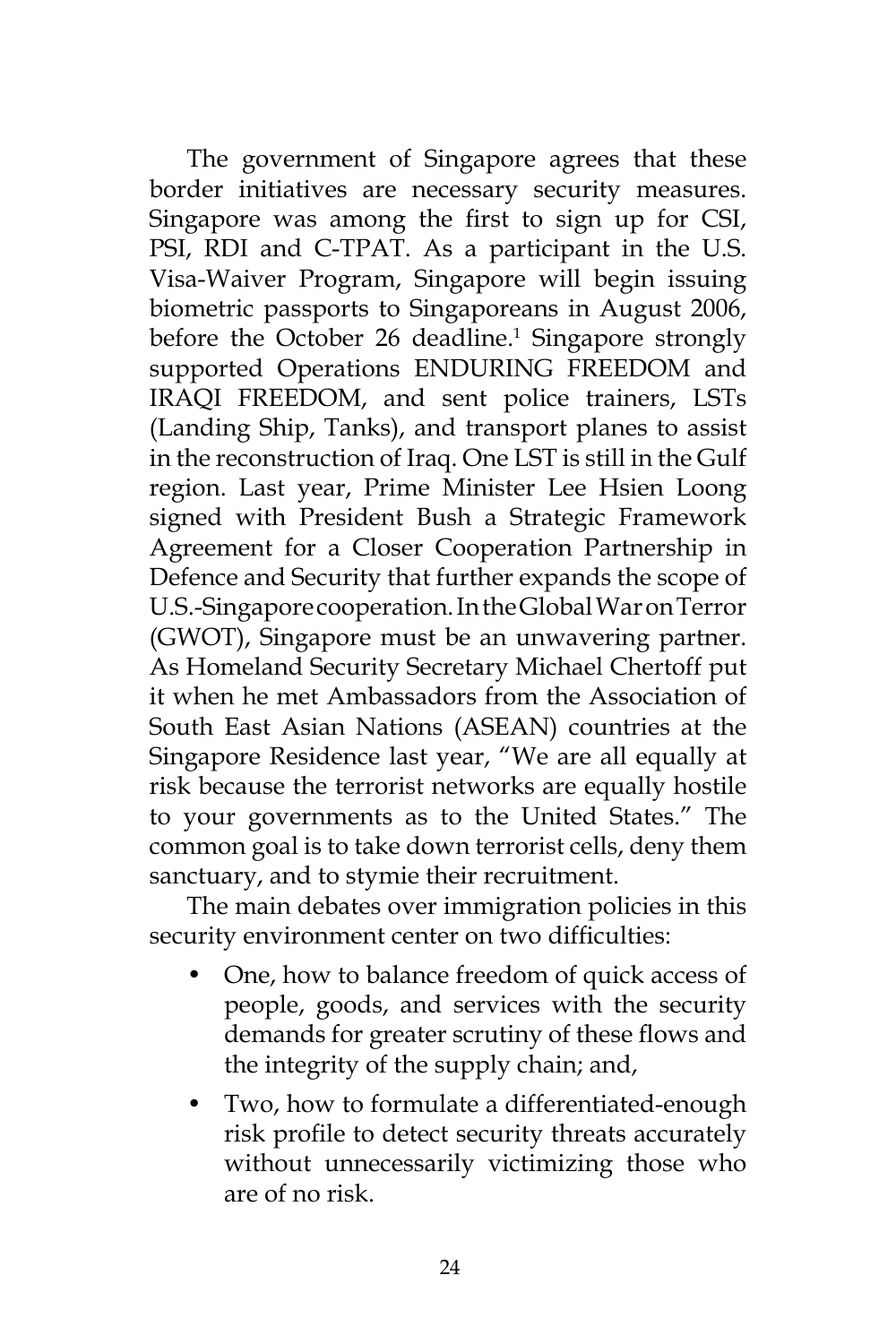Security risk profiling is an operational tool that governments have no choice but to use. Based on research, intelligence gathering and sharing with the security agencies, including those from the United States, risk profiling is necessary from a risk management standpoint as it allows Singapore to utilize finite operational resources better and to strike a good balance between facilitating trade and travel while ensuring a robust security threshold at border checkpoints. In the CSI program, for example, cooperation procedures between Singapore and the United States allow for the exchange of information, identification, screening, and sealing of targeted U.S. bound containers.

Singapore has also invested heavily in technology which can help conduct inspections of goods and people quickly, efficiently, and with good detection rates. In fact, Singapore believes that one strategic effort on which countries can work together more urgently is the development and deployment of biometric passports. Such a project is an investment which would restrict the space for terrorist movement by tightening passport controls and border security. It will not only make mobility extremely difficult for terrorists; it will also boost the chances of timely detection of suspects after an incident. But it is an expensive proposition. If the United States did not lead on this issue in international fora like the International Civil Aviation Organisation (ICAO), no one would have much incentive to invest in the technology. But leadership means providing assistance or resources to encourage countries to develop the system, especially less-developed ones where borders are often most lax and passport controls weak.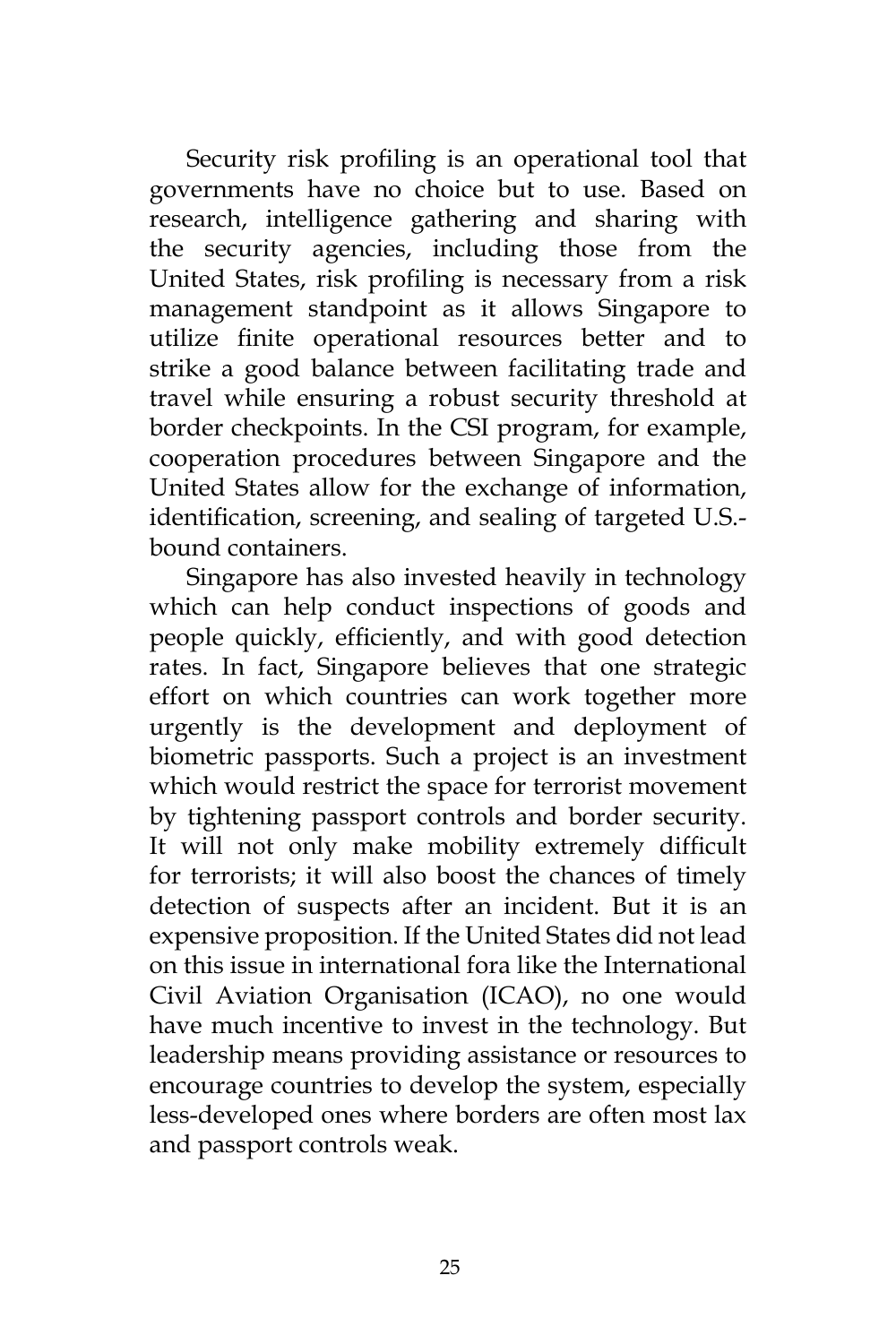# **The Costs of Prevention.**

The rub is that successful prevention does not give governments a demonstrable success story that will convince their citizens that the extra effort is worth the risks to economic competitiveness. Singapore is primarily a trading nation. Without trade, Singapore would die. Singapore is now the world's busiest container port by volume and has to be very careful that CSI, RDI, and C-TPAT combined do not lead to unacceptable delays and extra costs for shippers, because they will then go to other ports that are not as rigorous in inspecting their goods. For example, since the launch of C-TPAT in April 2005, Singapore has registered 10,434 applicants, 5,777 certified members, and 1,500 validated companies who exceed minimum security criteria. But those applicants are all still waiting to see what the hullabaloo is about since there are no "green lane" benefits for them. Since eligibility for the program is restricted to U.S. companies, the downstream/spin-off benefits for Singaporean exporters are still unclear.

Many Americans—Senators, Congressmen, university heads, and captains of industry—have been extremely concerned about the impact the post-9/11 U.S. immigration regime is having across a wide range of activities.

• According to a study released June 2, 2004, by the Santangelo Group, an international business and economic development consulting firm based in Washington, DC, visa backlogs have cost U.S. businesses more than \$30 billion in revenue loss and indirect expenses. In particular, small- to medium-sized exporters experience disproportionately severe losses because of the way the government handles visas for foreign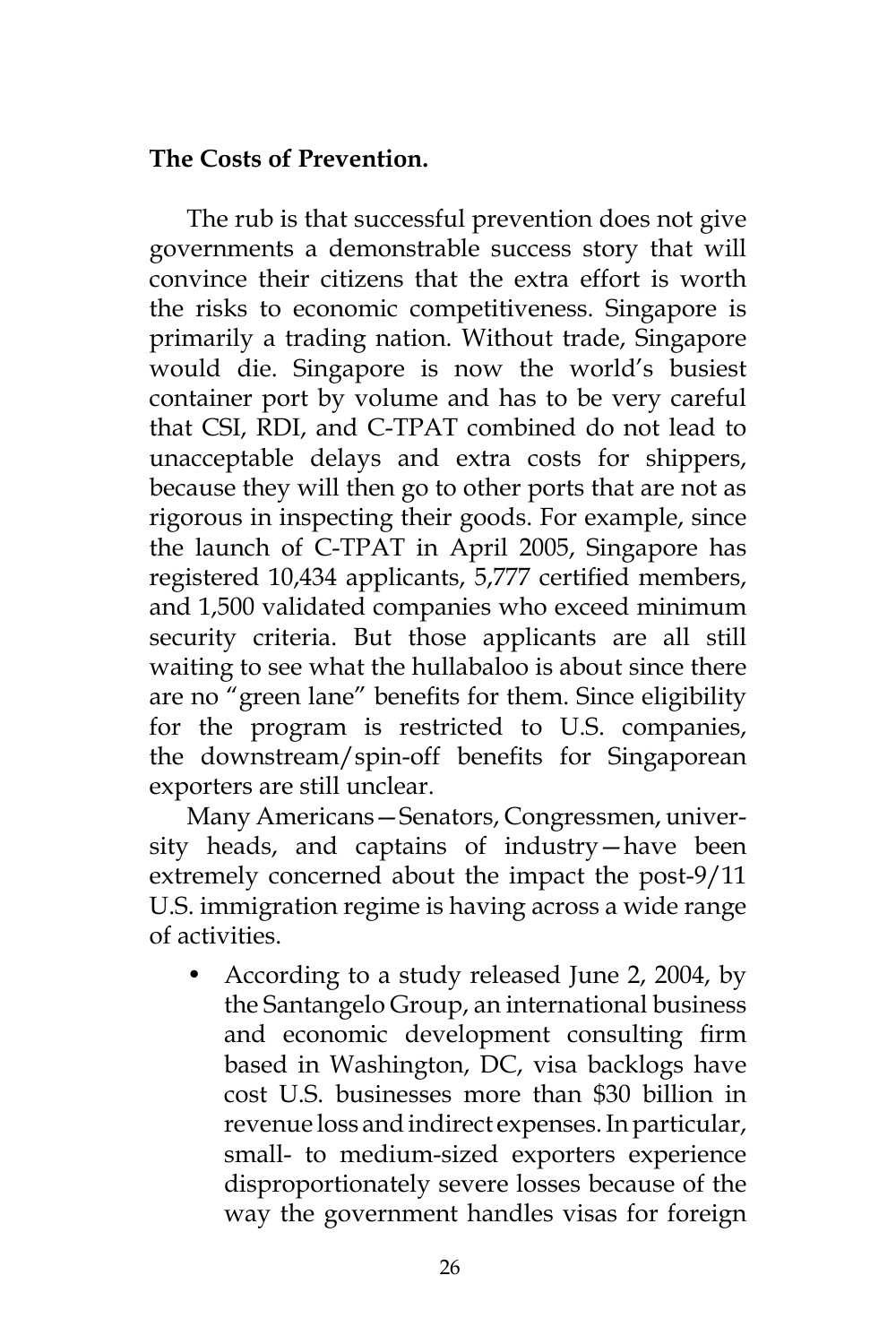business travellers. Two concrete examples were highlighted in *The Los Angeles Times* last year:

- 1. In "Hawaii Loses Out Big," the paper reported that the organizers of a conference for Asian insurance executives moved the event from Hawaii to Hong Kong out of concern that they would not be able to get visas for the thousands of Chinese participants they were expecting. That is a lot of hotel rooms cancelled.
- 2. The *Times* also reported that Boeing has lost millions of dollars because foreign customers, particularly those from the Middle East and other Muslim countries, could not get visas for their pilots to pick up their new jets or undergo training in the United States. Is it any wonder that major U.S. companies now feel they need to set up training centers overseas if they are to sell their products abroad?
- Speaking at a conference in Washington, DC, on the role of foreign visitors last year, Senators Norm Coleman and Jeff Bingaman noted that 2005 was the first school year since September 11, 2001, that the total number of international students in the United States actually decreased. International applications to U.S. graduate schools fell 28 percent from the fall of 2003 to the fall of 2004, and 54 percent of all English-as-a-Second-Language programs reported declines. Where are these students going? According to the Senators, they are going to the United Kingdom, Canada, and Australia because they have fewer hurdles for international students.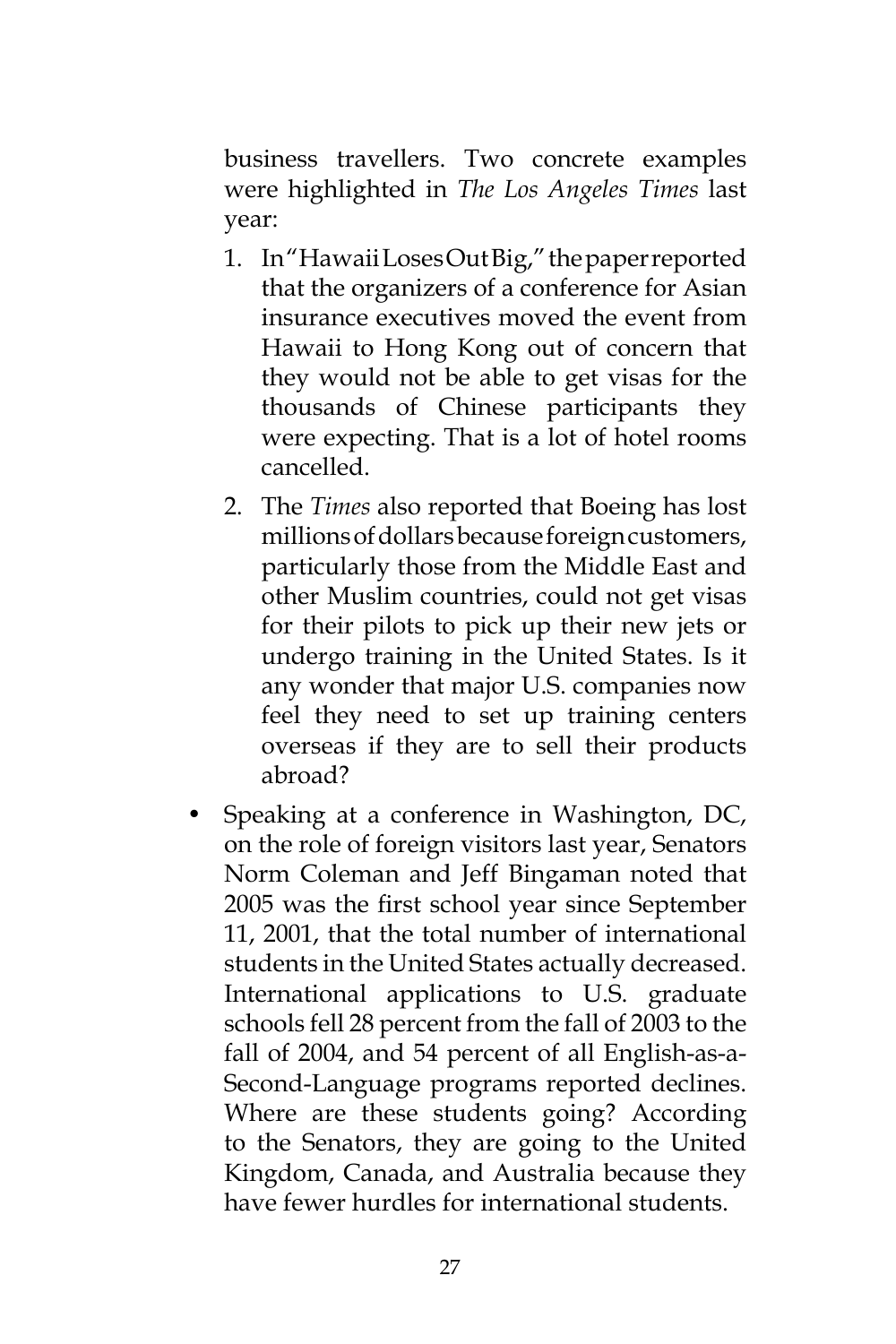# Senator Coleman found this decline troubling. In his words:

In a world that too often hates Americans because they don't know us, international education represents an opportunity to break down barriers. It is in our local and national interest for the best and the brightest foreign students to study in America because these are the people who will lead their nations one day. The experience they gain within our democratic system and our values gives them a better understanding of what America is and who Americans are. I've also heard from American colleges and universities. The presence of international students give American students an irreplaceable opportunity to learn about other cultures and other points of view.

And here's the kicker: International education is a \$13 billion-a-year industry, and foreign students who pay full tuition help keep costs down for American students.

Many industry chiefs have expressed concern that the United States is not producing enough engineers and science graduates. The percentage of U.S. undergraduates taking engineering is the second lowest of all developed countries; China graduates three times as many engineering students as the United States. A recent *U.S. News and World Report* article on "The Fight for the Future: What America must do to keep up with roaring economies like those of China, India and South Korea" noted that 56 percent of engineering doctorates awarded in the United States go to foreign-born students. U.S. research institutes traditionally have attracted some of the best scientific scholars in the world. Their continued commitment to the institutes will, to an extent, be influenced by their experience in getting their visas renewed. Anecdotal evidence suggests that many Indians and Chinese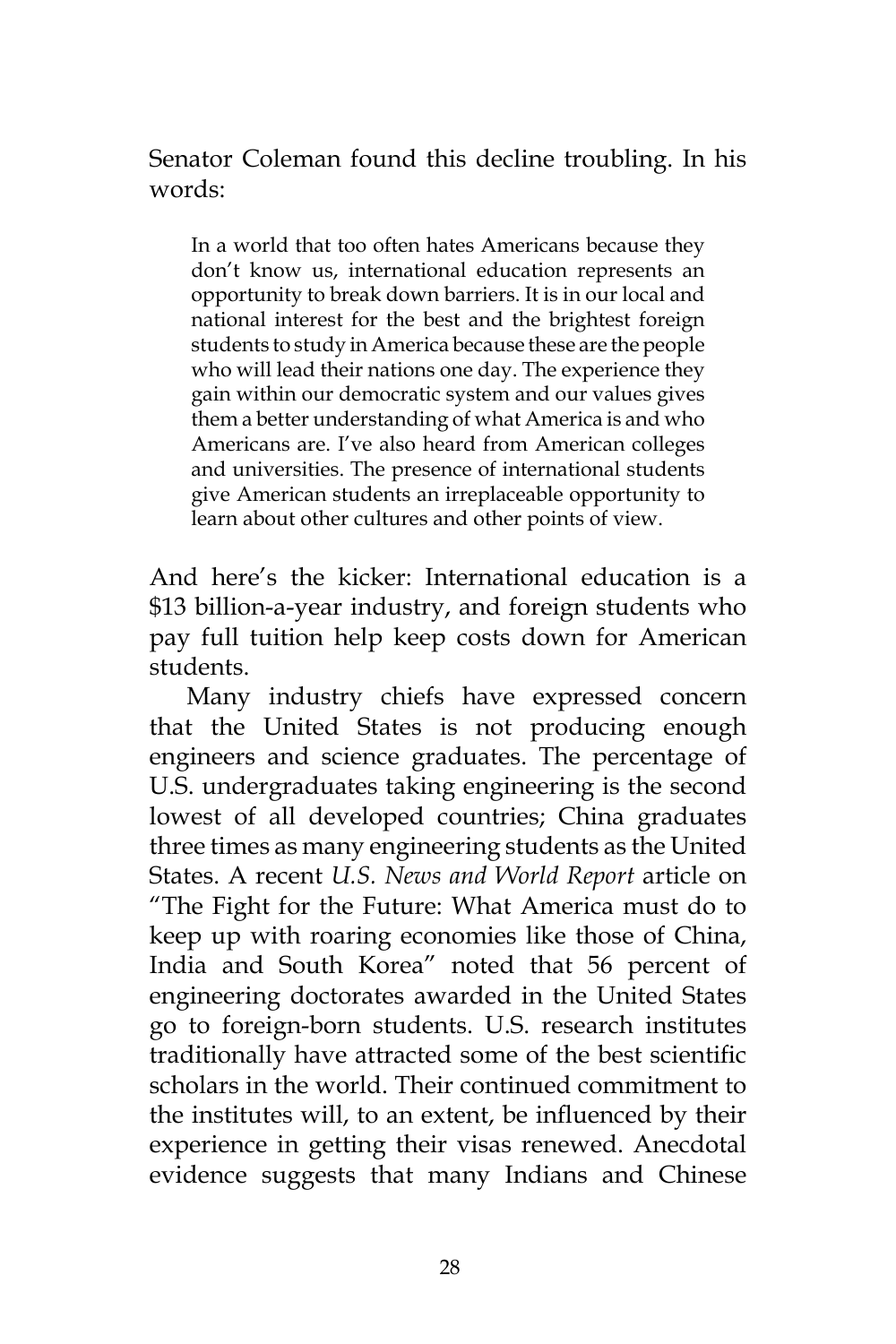are now choosing to stay at home as their economies grow and afford them greater opportunities. And if these research and development talents want to work abroad, Singapore—and others perhaps less friendly to the United States—will grab them.

These statistics and anecdotes speak to questions that only Americans can answer: questions of America's economic competitiveness, America's role as the intellectual hub of the world, and—since perception is reality for most people who live outside the United States—the impact of such horror stories about visa backlogs on U.S. foreign policy goals. America cannot afford isolationism to deal with terrorism.

## **Transformational Power of Access.**

As President George Bush has said, the war on terror is a generational and global struggle of ideas—a struggle that pits the power of hate against the power of hope. A key task that the administration has set for itself is how to speak more effectively with Muslim countries: to show them that there is no war on Islam or a clash of civilizations, perceptions that will create a perpetual cycle of hate. But America cannot hector on one hand, and slap with the other, and hope to decrease anti-Americanism. Visa regimes with the announced intention of profiling male Muslims aged 16 to 45 from Muslim countries can only be seen as tarring all Muslims indiscriminately.

A critical component of a comprehensive strategy to counter al-Qa'ida and its ilk is the development of an ideological counterforce to challenge the rhetoric of the extremist preachers who recruit in *madrassahs* and on the Internet. As non-Muslims, Americans are not up to the task. America and its allies in the GWOT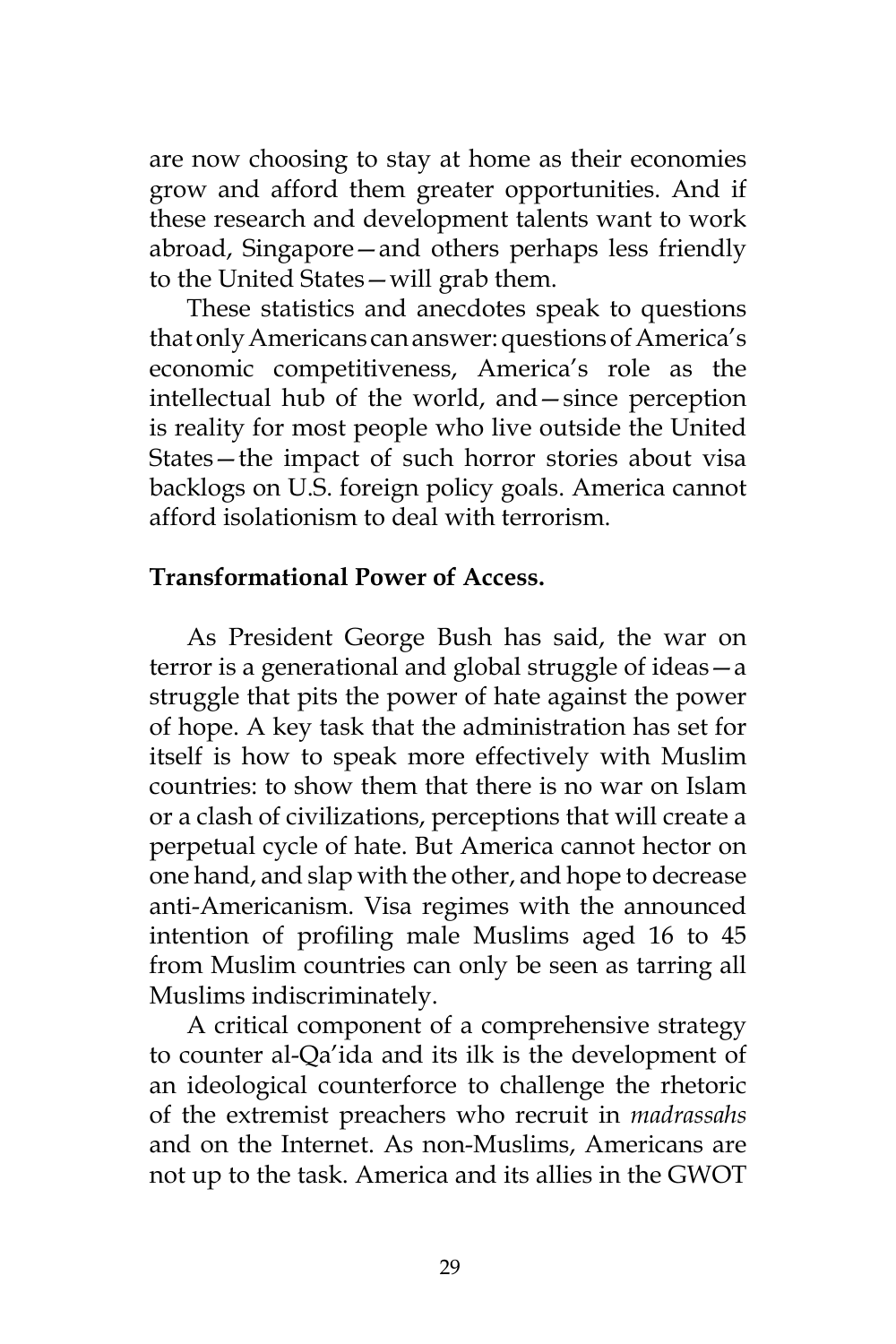need to support the mobilization of the moderate elite in Muslim communities and not allow them to be intimidated by the extremist fringe. But it is difficult for American diplomats to encourage moderate Muslims to speak out against extremist violence when American policies say in effect: Muslims are all the same and we do not trust them to do right.

Karen Hughes, the Undersecretary of State for Public Diplomacy and Public Affairs, outlined four strategic pillars in her public diplomacy efforts to ensure the United States prevails in this battle of ideas. She calls them the Four Es: engagement, exchanges, education, and empowerment. In her words, "People who have the opportunity to come here learn for themselves that Americans are generous, hard-working people who value faith and family." That is generally agreed . . . but foreigners first have to *get* to America before they can *learn* about Americans.

To end on a positive note: an education in the United States is a transforming experience, and people so empowered are key to changing their own societies. One of the most successful examples of the benefits—to America—of an American education is Indonesian President Susilo Bambang Yudhoyono. While in the United States for military training (under the International Military Education and Training program), he earned a master's degree from Webster University and picked up the ideas of Samuel Huntington on democracy. "SBY," as he is popularly known, won Indonesia's first direct presidential election in 2004 and is making sure that his country's reform efforts are irreversible. Another less wellknown but crucial success story: the reformers who wrote Indonesia's new election laws in 1999. Three of them studied political science in graduate programs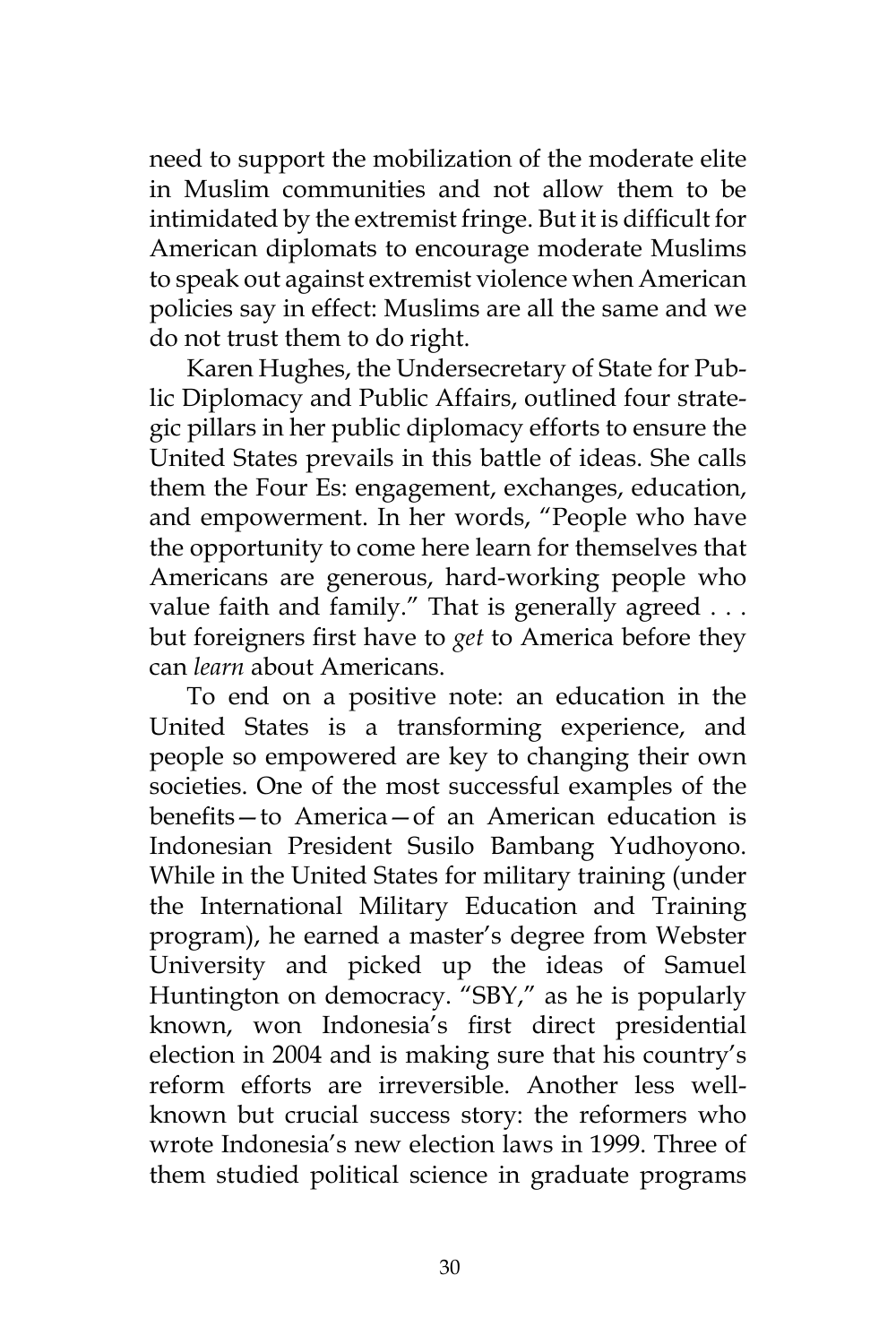at Northern Illinois University in the early 1990s and used their training to strengthen Indonesia's experiment with democracy. It was surreal to watch them at work in Jakarta. As they wrote the new laws, they occasionally would break into debates about the U.S. Constitution and its applicability to Indonesia. Anything that America can do to ensure the continued ready availability of these transformational experiences will redound to the benefit of the United States and to friendly—and less than friendly—nations around the world.

## **ENDNOTES - SIM**

1. Explanatory notes on Singapore's participation in U.S. border security initiatives:

- Container Security Initiative (CSI). Singapore was the first in Asia to implement the CSI program on March 17, 2003. This is a container trade supply chain initiative. Singapore believes in CSI's value for global maritime security, and has signed a Declaration of Principles with U.S. Customs Administrations. This Declaration provides a framework to implement joint CSI procedures such as the exchange of information, identification, screening and sealing of U.S. bound containers whose profiles are considered highrisk for weapons of mass destruction (WMD) or other implements of terrorism. U.S. customs inspectors, located side-by-side with Singapore Customs officials, study the manifests and help decide which containers to screen using scanners the Singapore government purchased.
- Proliferation Security Initiative (PSI). Again Singapore was the first—and may still be the only—country in Southeast Asia to participate in PSI. This initiative builds on efforts by the international community to prevent the proliferation of WMD. Singapore's policy support and resource investment in this initiative involve surveillance and/or interdiction of suspect vessels and the deployment of mobile radiographic scanners to scan and detect the presence of WMD in shipping containers.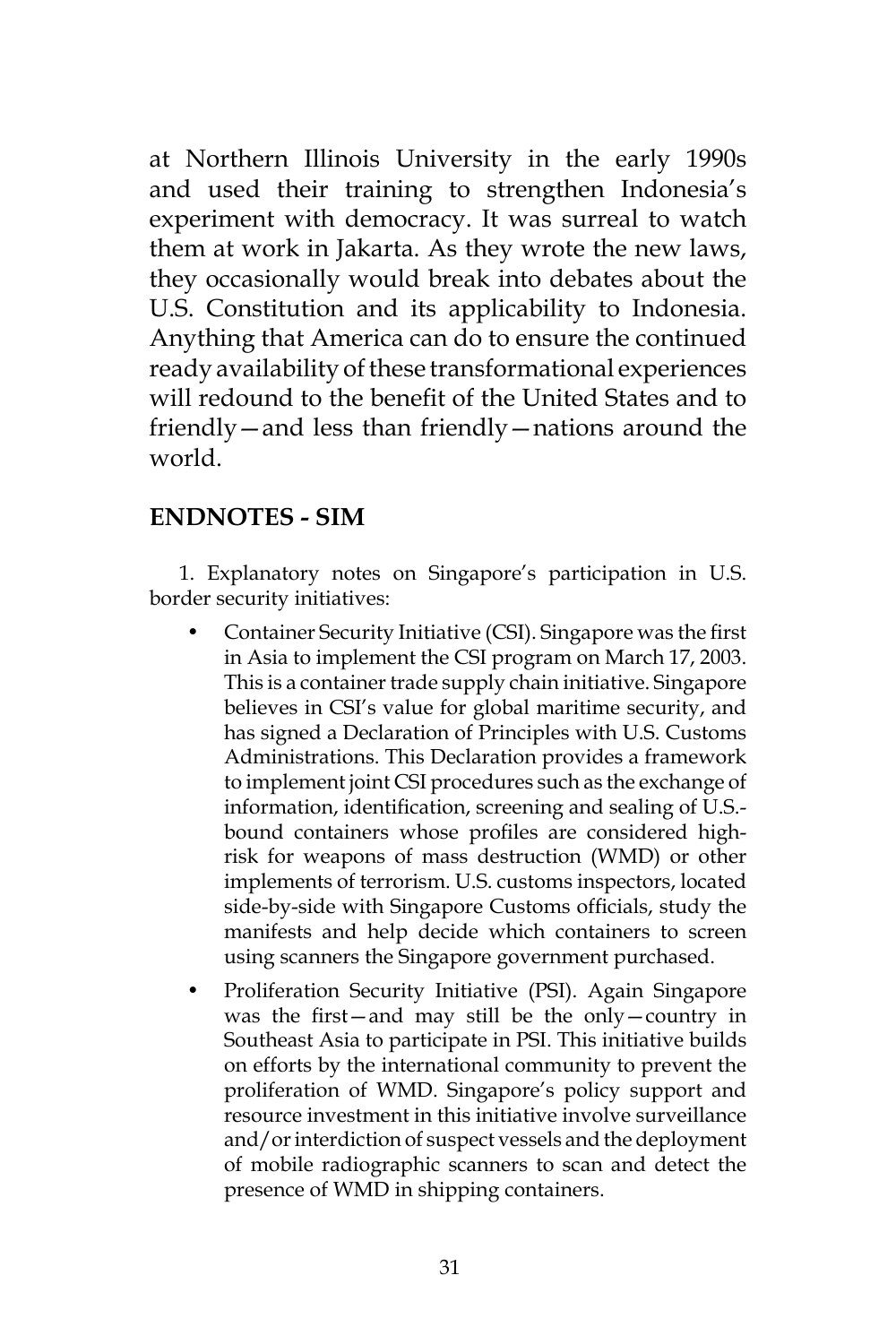- Radiation Detection Initiative (RDI). This is a U.S. Department of Energy initiative that Singapore agreed to implement in March 2005. Radiation detection equipment will be deployed at Singapore's ports to deter and detect the trafficking of nuclear material that may be used to make illicit nuclear weapons or "dirty bombs." For the pilot project at Singapore's Pasir Panjang Container Terminal, the U.S. Energy Department will be responsible for acquiring, installing and maintaining the equipment while Singapore will be responsible for operating it.
- U.S. Customs-Trade Partnership Against Terrorism (C-TPAT) Program. C-TPAT is much applauded as a volunteer government-trade community/industry scheme that will be an important component for securing the global supply chains and facilitating legitimate cargo and conveyances. Under this scheme, goods imported by eligible U.S. importers will be provided a gradation of facilitated clearance through Customs access if they qualify for certification and validation.

| Level            | <b>Groupings</b>                                                              | <b>Level of Checks</b>    |
|------------------|-------------------------------------------------------------------------------|---------------------------|
| Tier 1<br>Tier 2 | Certified members                                                             | Front-of-Line inspections |
| Tier 3           | Validated members,<br>meeting minimum security criteria<br>Validated members, | Reductions in checks      |
|                  | exceeding minimum security criteria                                           | Green Lane Privilege      |

• Biometric passports. Singapore is one of the 26 countries under the Visa Waiver Program (VWP). This program commits Singapore to develop and issue tamper-resistant machine-readable passports (MRP) with biometric identifiers by October 26, 2006. The United States also requires that any travel documents issued with biometrics identifiers must comply with the standards laid down and endorsed by the International Civil Aviation Organization (ICAO). Singapore has supported this initiative as an excellent security measure and has begun a pilot project to issue biometric passports to frequent travellers; by August 2006, every Singaporean will be able to apply for a biometric passport that complies with the standards set by ICAO.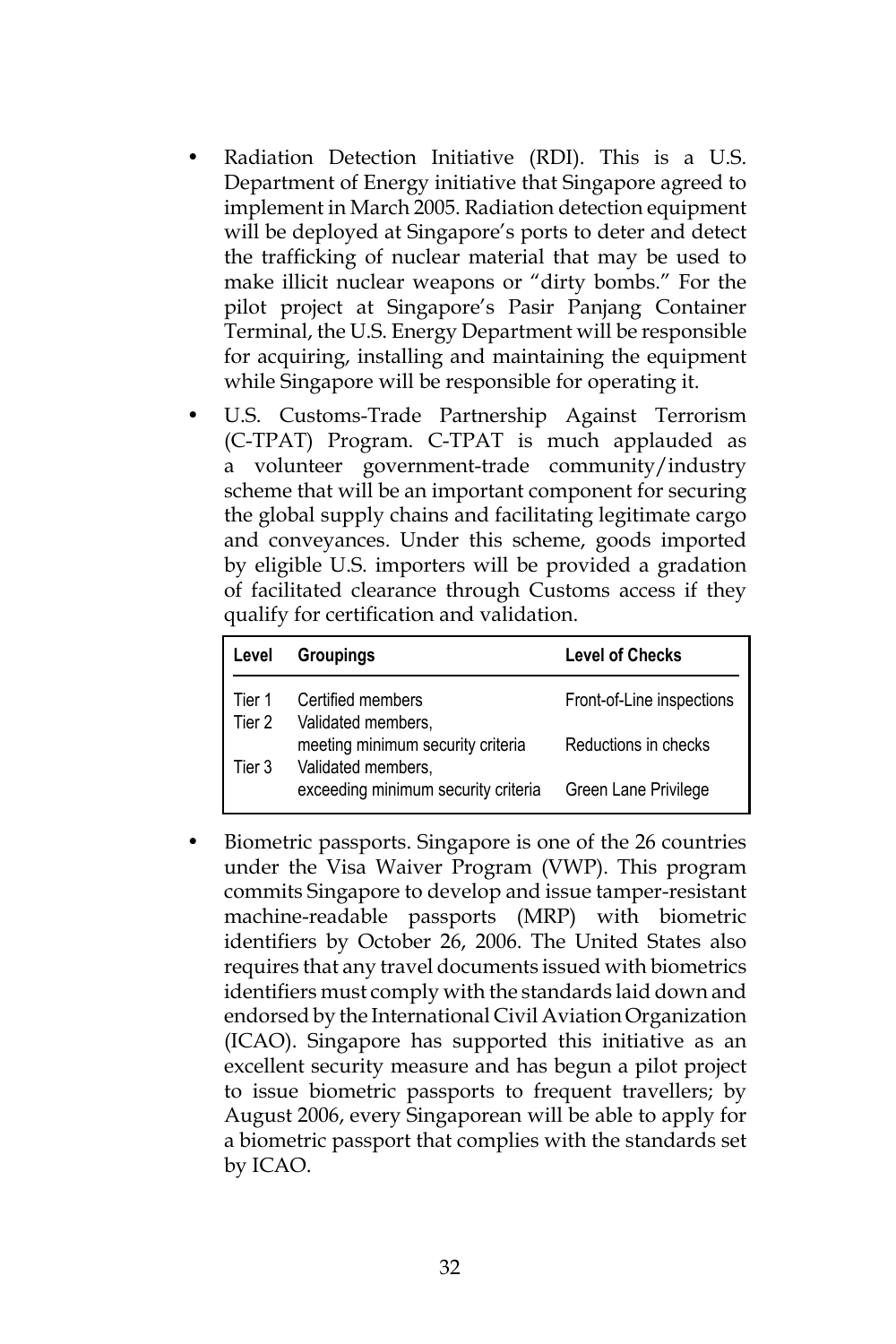## **PANEL II**

# **THE INTERNATIONAL CONTEXT: COALITION BUILDING AND MAINTENANCE**

#### **General**.

An international perspective on "A Nation at War" was gained by a look at coalition building and maintenance, one of the challenges inherent in executing a global strategy. A global strategy is certainly appropriate for the American global superpower, but adequate forces to execute that strategy must be available to avoid a significant disconnect between ends, ways, and means. By itself, the U.S. military is too stretched by the ongoing war in Iraq—among other challenges—to carry out the many aspects of the current strategy. That is certainly cause for alarm, but the *Quadrennial Defense Review* makes the case in various places that international partners will complement American forces to close the gap between strategic requirements and available military power.<sup>1</sup> For this plan to work, those partners must come with very real capabilities, not just be accepted as a partner for political reasons.

Fighting a war alongside soldiers of other nations is nothing new to American forces, of course. Some of the earliest nation's fights may seem to have been mainly solo events, but even then other nations participated in a variety of ways. More recently—at least in an historical sense—success in the two World Wars of the past century was only possible because of the combined efforts of many nations. From the U.S. perspective, American leadership in World War II was key, but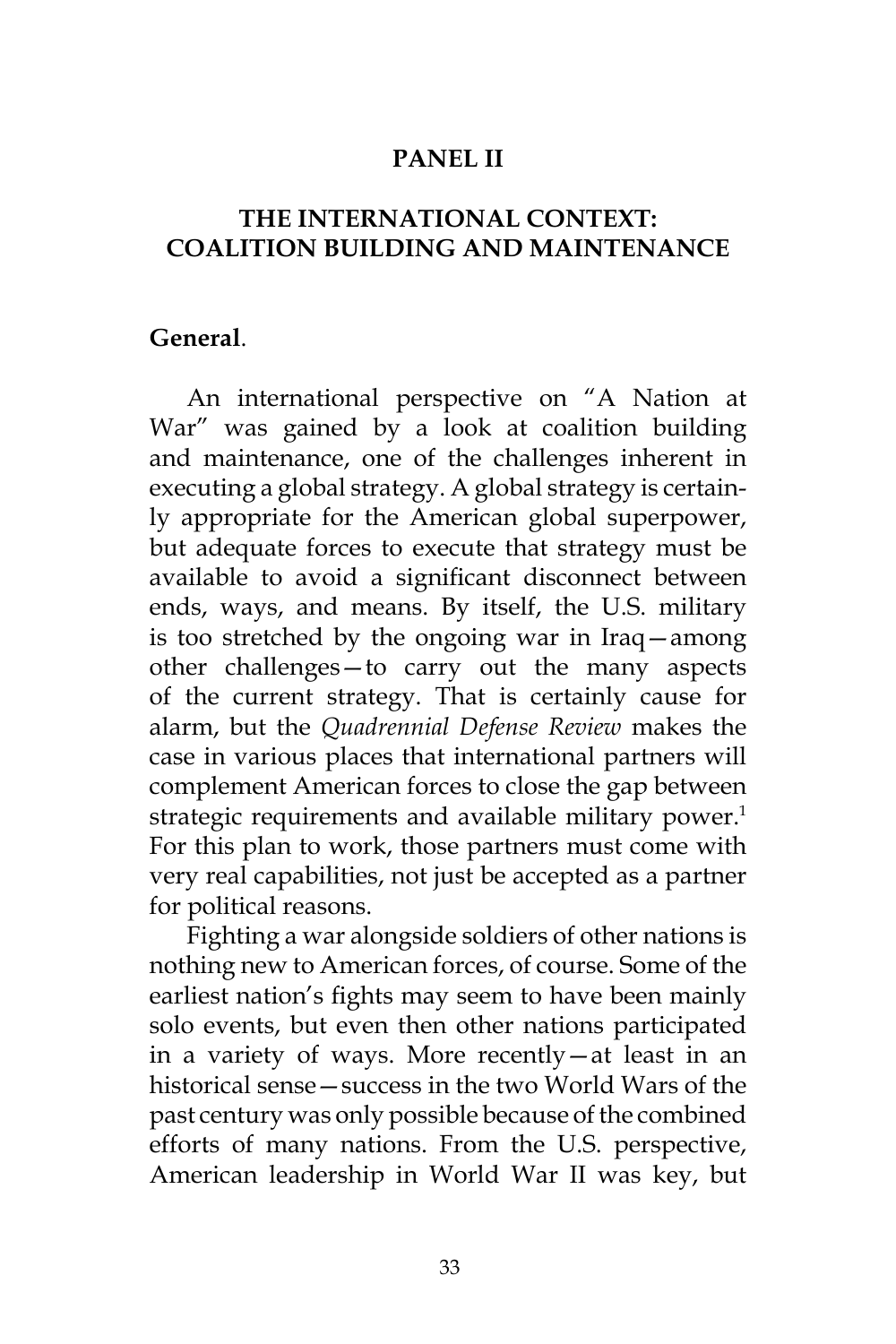even more observers would draw that conclusion from studies of the Korean War and the Vietnam War. Other nations contributed significant forces for both, but both conflicts are remembered much more—at least by Americans—as American wars. That phenomenon may have been a result of the bipolar geopolitical situation of the Cold War, but the trend continued in the first Gulf War with another important distinction reflected in the rhetoric. In Operation DESERT STORM, the other nations were described as "friends" or "coalition partners," not allies as in the previous wars.<sup>2</sup> A few of those coalition partners contributed major forces in the Gulf (although the United States still provided the preponderance); most seemed to be accepted as part of the coalition less for any real combat capability they could provide than to show the rest of the world that the conflict was supported broadly internationally. With no real international mandate for the current war in Iraq, this "legitimizing function" of a coalition is even more important.3

The political difficulties of building and maintaining a coalition in this strategic situation are significant. If the goal is to show international support, virtually any applicant to the coalition will be accepted with open arms—even if the United States and the applicant country have fundamentally different purposes for participating in the conflict. Some may join an operation hoping for a quid pro quo from the United States in other areas. They may still ask the United States to fund their participation, but seek more important trade or aid agreements as a precondition or as a result. Other national interests—trade, ethnicity, and ideology, for example—in a particular region also can drive nations to join a coalition; when those interests conflict with U.S. interests, the results predictably are suboptimal.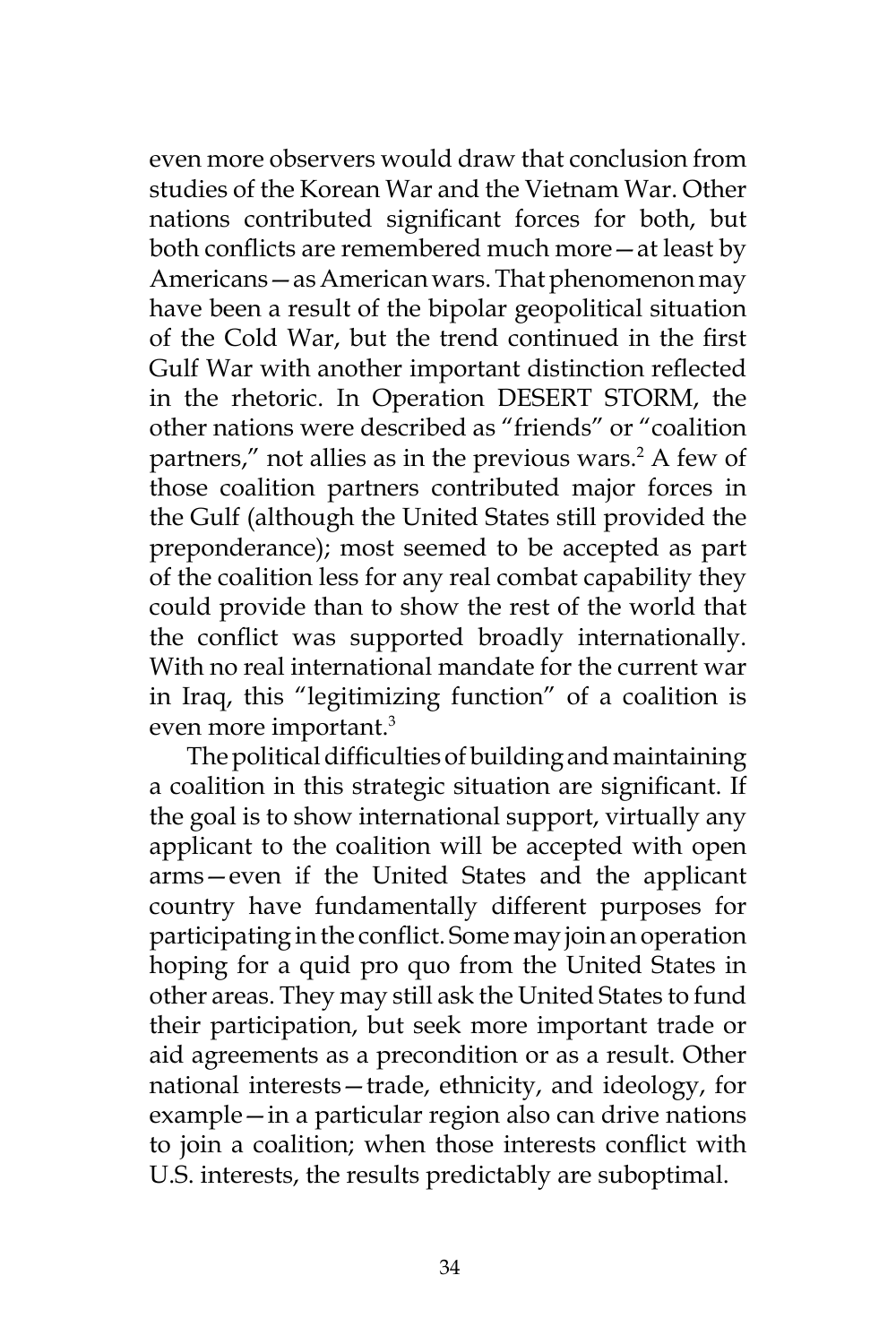One characterization of U.S.-led coalitions is that "the United States does the killing; the other members of the coalition do the healing." That characterization has some credibility as many nations find it more politically palatable to contribute forces to a posthostilities situation or for some role other than combat: peacekeeping, reconstruction, or training indigenous forces. Building a coalition in post-hostilities situations generally is easier than for combat, but the challenges remain significant and similar. American funding whether supporting another nation's operating forces or provided in a different venue—can help to gather coalition members, but those forces are more likely to serve a legitimizing function than to add real capability.

The operational challenges of fighting or otherwise operating with a coalition force are no less daunting. Language—even with English-speaking countries or members of the North Atlantic Treaty Organization (NATO), where English is the official language—still presents many barriers to efficiency and effectiveness. These barriers become even higher with weapons, communications systems, and other interoperability considerations. Most of these technical issues are surmountable. Probably the most demanding barrier is much harder to overcome. National chains-ofcommand continue to operate—intentionally and unintentionally—to stymie efforts by coalition leaders to effect coordinated action. Even when forces in the field want to execute coalition plans, obtaining national permission can take an inordinate amount of time. The result is frequently an uncoordinated operation—if the operation proceeds at all.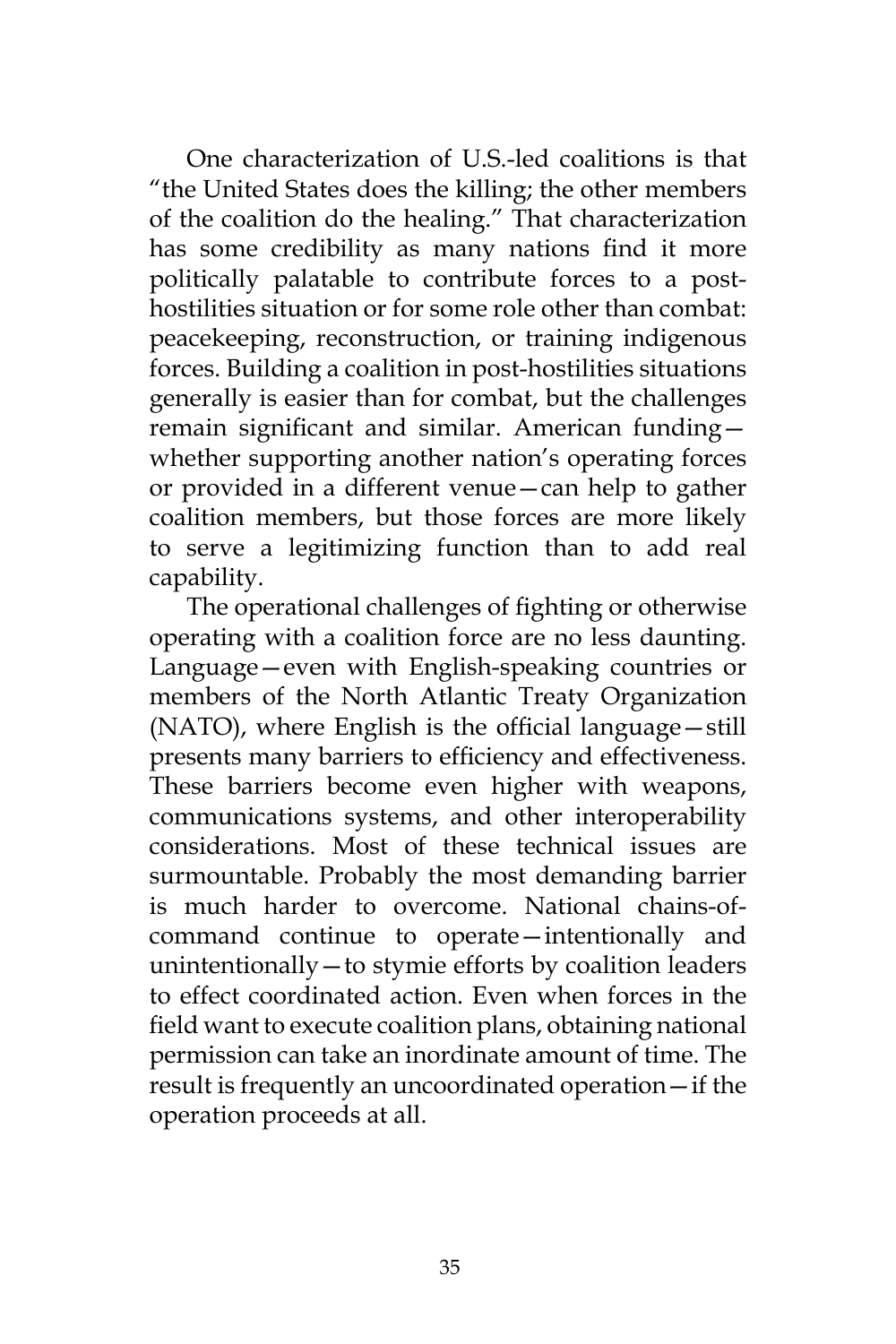# **Lieutenant General (French Army, Retired) Christian Delanghe.**

Lieutenant General Delanghe noted that most interventions since the end of the Cold War have been done with a coalition and cited his experience in suggesting three bases for successful coalition operations. While not claiming his list was exhaustive, Lieutenant General Delanghe said that one of the most important factors in coalition success is a good consultation process between the nations involved. Perhaps even more important is a common understanding of the strategic objectives for the intervention. Finally, once strategic objectives are agreed upon and solid consultation is established, the coalition needs a good concept of operation, i.e., a coordinated strategy that integrates all elements—not just the military arm—of national power.

Consultation—for the involved nations—may be of less importance when a lead nation has "coerced, bribed, or bullied"4 other nations to join a coalition to give an operation international legitimacy. In such a case, the lead nation may be able to act essentially unilaterally, although some adjustment of the coercion, bribing, or bullying may be necessary to ensure acquiescence. When the coalition is comprised of nations joined together because of shared interests,<sup>5</sup> consultation is a much more important part of coalition maintenance, but also can be a major hindrance to effective action in operations. Without honest consultation for a sharedinterest coalition, the coalition will be unable to mount effective operations easily and may very well fall apart. Lieutenant General Delanghe also pointed out that even when interests converge and a nation's military leaders want to act in accordance with coalition directives, the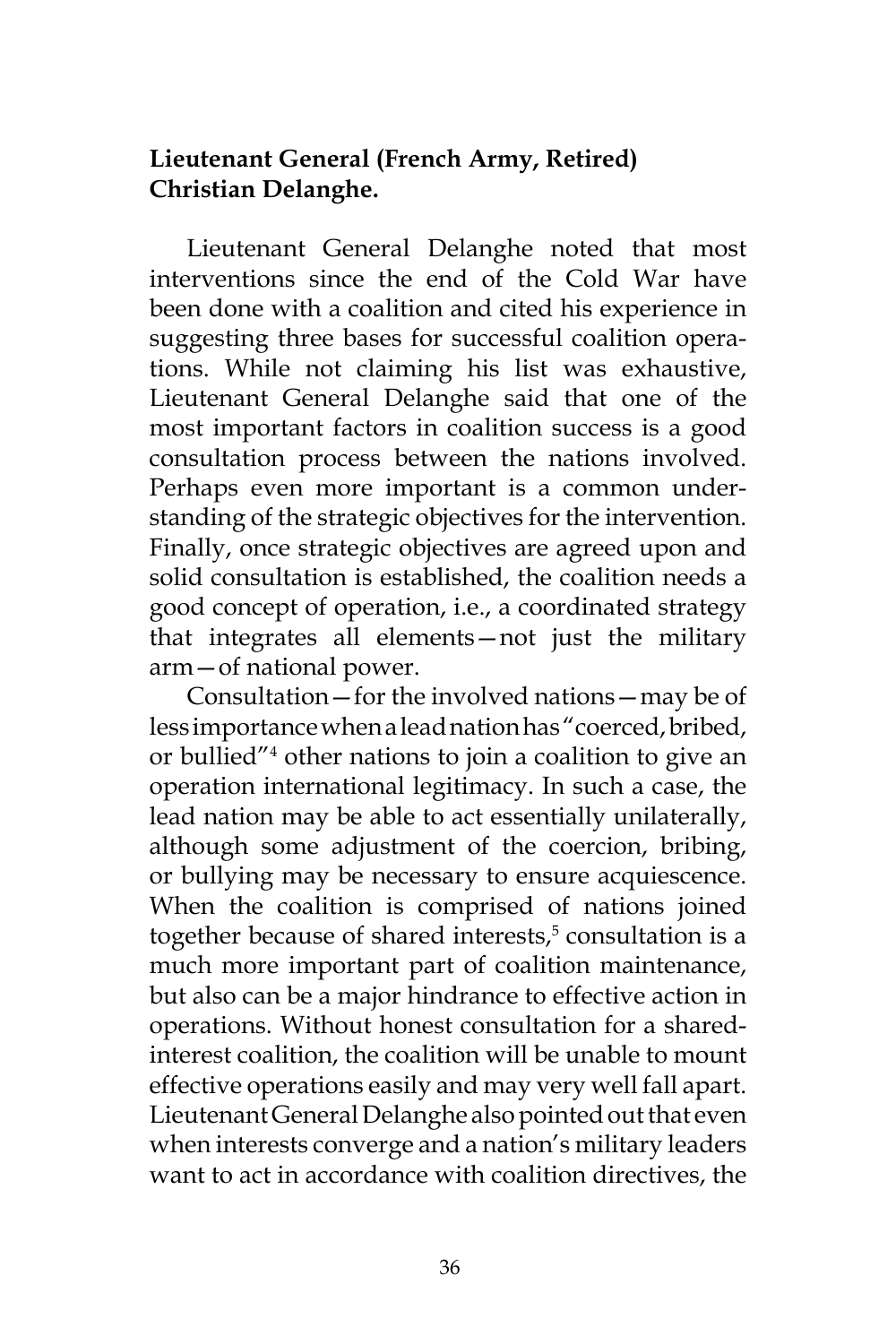coordination of differing national processes can be unacceptably slow in approving action. When either the military or political leaders wish to act contrary to the lead nation's desires, bureaucratic roadblocks can be used to stymie coalition action.<sup>6</sup> The consultation process must be crafted very carefully if the coalition is not to be denied effectiveness while awaiting coalition approval on various levels: military, alliance, and political.

Finding common strategic objectives is key, but doing so since the end of the Cold War is an increasing challenge. During the Cold War, western nations shared a general strategic objective of containing the Soviet threat. In that war, the threat was a known one and common to all; in addition, the threat could be quantified mechanically. The number of tanks and fighter jets in East Germany could be counted, as could the number of Soviet ships at sea and nuclear missiles pointed at the west. The common assessment of the threat made coalition building easier, although the nations at the nexus of the west and the Soviet world were always torn. Lieutenant General Delanghe likened today's threat to a chemical process, where all the ingredients of crisis are extant permanently and occasionally explode. He elaborated further that the process may even be alchemical, in that certain actors are looking to change the nature of the ingredients. According to Lieutenant General Delanghe, the fiveto six-million Muslim citizens of France were able to act as "alchemists" in keeping France from acting in a positive way—a way that reflected its enduring national interests—in Operation IRAQI FREEDOM.

Yet another example cited by this panelist was the British/French/Israeli action in the Suez Canal in 1956. The three partners entered the conflict with differing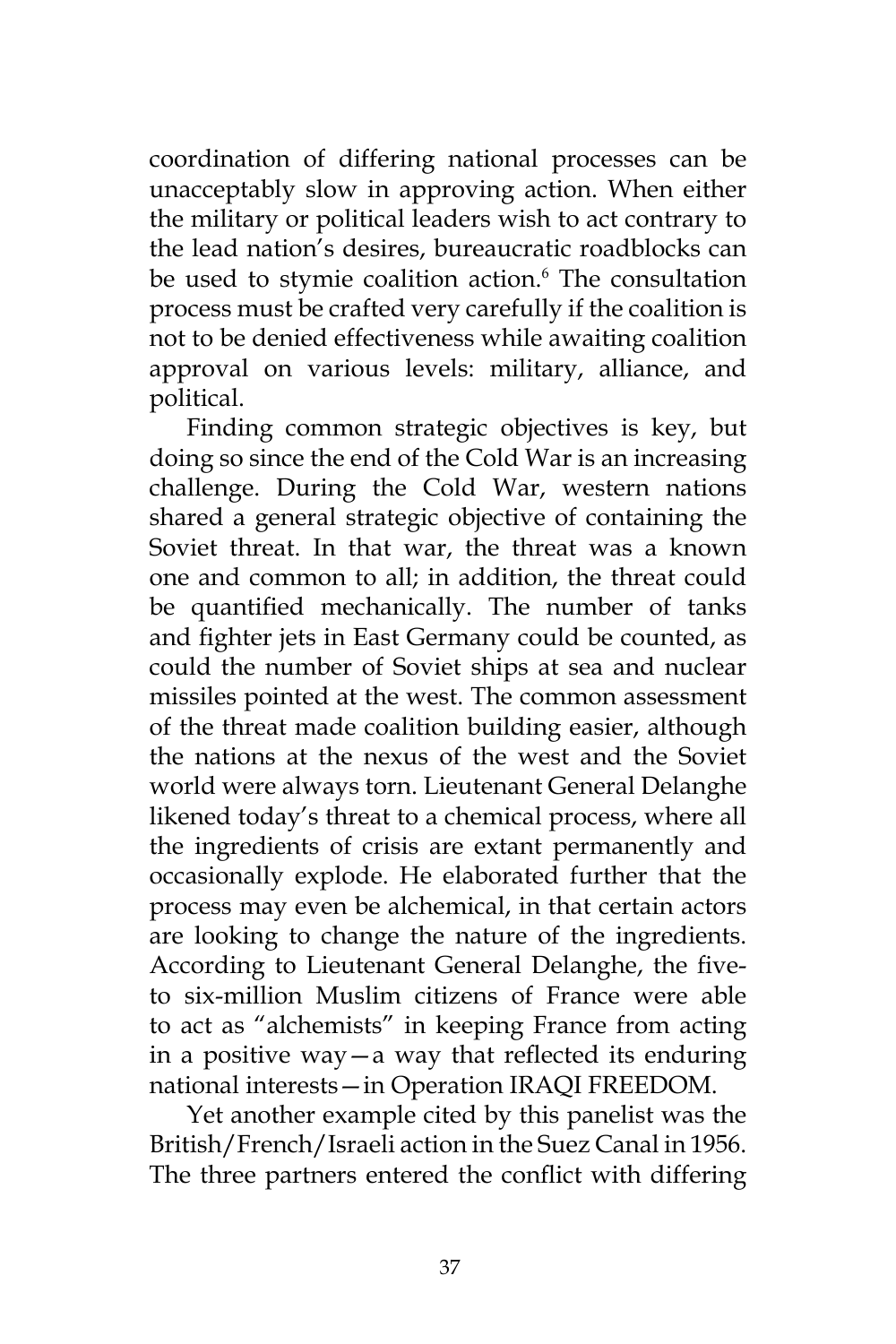motives: the French to solve problems with the Algerian war, the British to gain the Canal, the Israelis to address a military threat. The strategic environment of the Cold War was forgotten completely, but the real decisions about the conflict would be taken in Washington and Moscow, not Paris, London, Jerusalem, and Cairo. As a result of these differing objectives and disregard for the strategic calculus, the coalition encountered severe difficulties and ultimately failed to achieve the disparate national goals. The coalition actions also changed the balance of power in the Middle East, giving the Soviets increased leverage in the region and adversely affecting the coalition members' broader strategic interests.

Even when strategic objectives are commonly held and effective and timely consultation processes are established, goals may not be accomplished because of coalition disagreement over strategy and operations. The chosen strategy and concept of operations must also take into account all the elements of national power; the military is too often the only element used, at least in quantity. The strategy and resulting operations must cover all expected phases of the conflict and see what combinations of the elements are most effective. Economic, diplomatic, and informational elements may be more effective than military in pre-hostilities engagement. Conversely, ignoring the other elements in favor of military power during the hostilities phase can lead to open-ended commitments, as in Bosnia and perhaps Iraq—for the United States; the same was true in Africa for France. Lieutenant General Delanghe ended by emphasizing that a "coalition of coalitions" may be appropriate when all elements of national power are involved. As stated previously, some nations may be unwilling to provide combat forces for active hostilities, but will be willing to contribute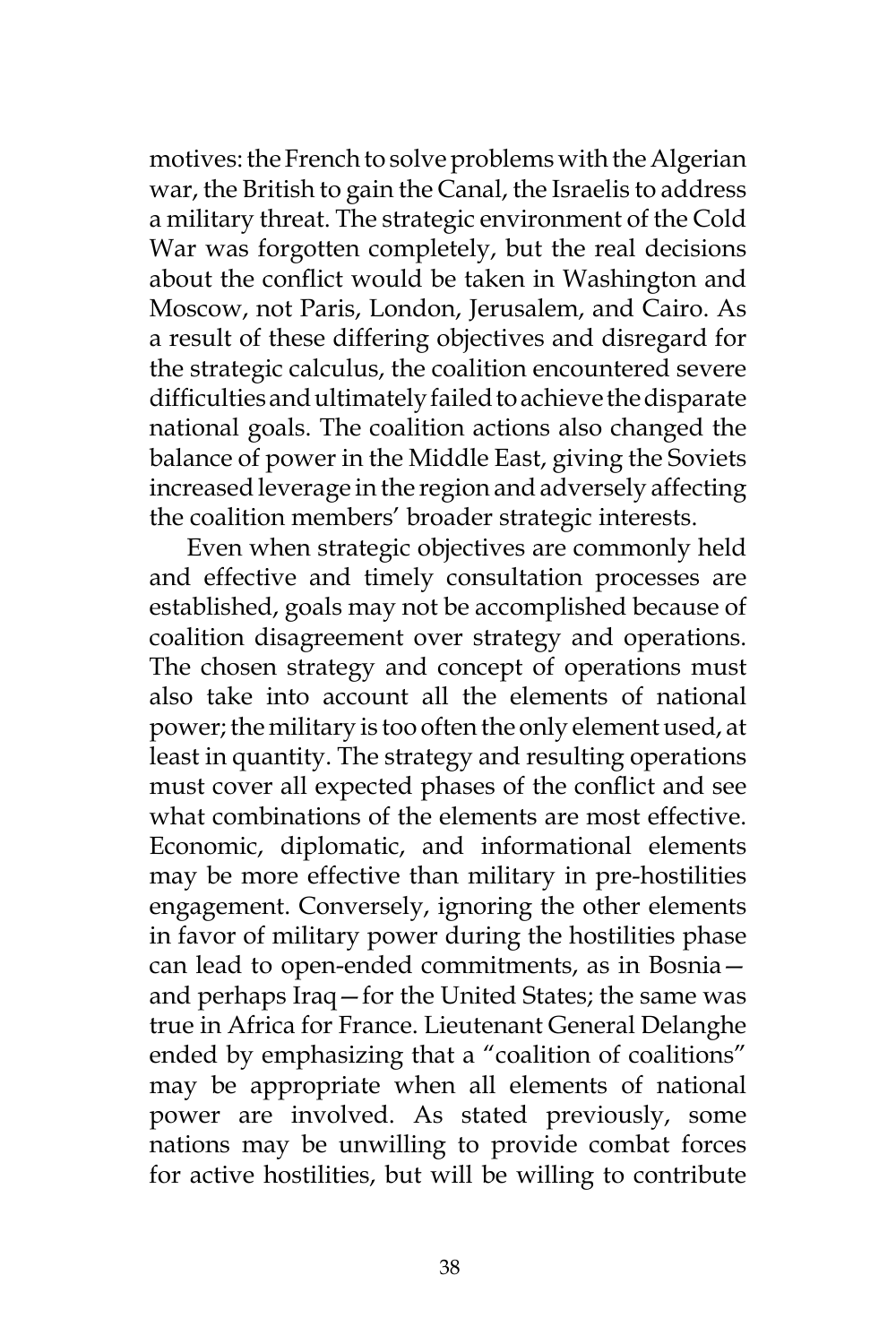reconstruction or peacekeeping forces. One coalition may be necessary for the hostilities phase of an intervention; another may address only the rebuilding of the legal structure after the war; yet another may work to ensure development of a fair electoral process. The coalition leader or leaders must work each of these "sub-coalitions" carefully, or the military will be handed too many tasks—including ones for which they are not the best candidates.

### **Colonel Pete Mansoor.**

How a coalition is built affects how it works and whether or not it stays together. Having commanded a U.S. brigade under the tactical control of a Polish brigade when Moqtada al-Sadr called for an uprising by his Mahdi Army in Najaf in April 2004, Colonel Mansoor was able to provide first-hand observations on what it takes to make a coalition effective in combat. His unit was sent to Karbala because the rules of engagement for Multi-national Division-Center South (MND-CS) did not allow for offensive operations by any of the units. All could defend themselves, as the Poles capably did when attacked by the Mahdi Army, but were not authorized to counterattack to regain ground once lost. Other units had even stricter requirements: The Thais, for example, were not even allowed to leave their operating base once serious hostilities commenced. No nation is immune from national political guidance; even the United States had to restrict itself to operations outside of certain exclusion zones around the Muslim shrines in Najaf.

With these constraints, why was this ad hoc organization successful? According to Colonel Mansoor, several factors were important: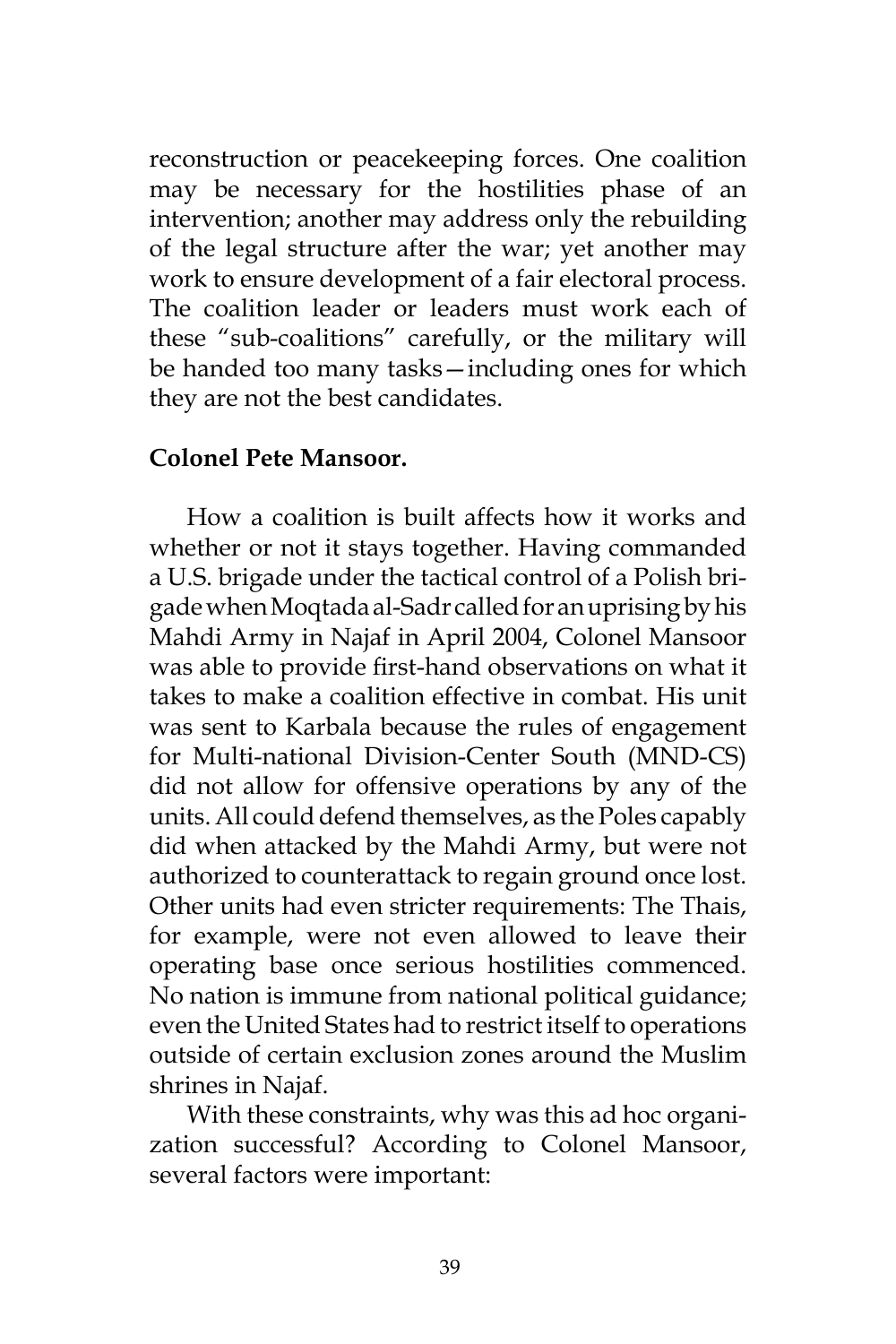1. **Senior U.S. Embeds.** At various positions in the Polish Brigade and at MND-CS, the United States sent a senior leader to advise their coalition counterpart. This leader was senior enough—with the requisite skills and experience—that his advice had credibility with the coalition partners. He also was able to provide diverse types of external resources (e.g., aviation, supplies, and medical evacuation) that enhanced the ability of the coalition units to succeed in their missions. Finally, because of his presence, he was able to work on developing consensus in the coalition. He served to explain the U.S. direction to the coalition leaders, but also to explain to his U.S. chain of command how the coalition leaders felt about a particular order.

2. **Standardized Procedures.** The Polish Brigade included battalions from Poland, Bulgaria, and Thailand and a Lithuanian platoon. Although Thailand was not a member of NATO, the other major contributors were and enforced the use of NATO standard operating procedures. This included the use of English as the lingua franca in coalition operations. Although translated English still presents difficulties on both sides of the equation, there was at least a basis for common understanding. Familiar procedures for reporting logistics requests and other routine functions made operations simpler at all levels.

3. **Previous Relationships.** The Chief of Staff of the Polish Brigade was a 2002 graduate of the U.S. Army War College under the International Military Education and Training (IMET) program; Colonel Mansoor graduated from the War College in 2003. Since they shared this particular experience, they were able to begin their cooperation with a shared idea of strategic issues. Habitual relationships between the United States and the other NATO countries, including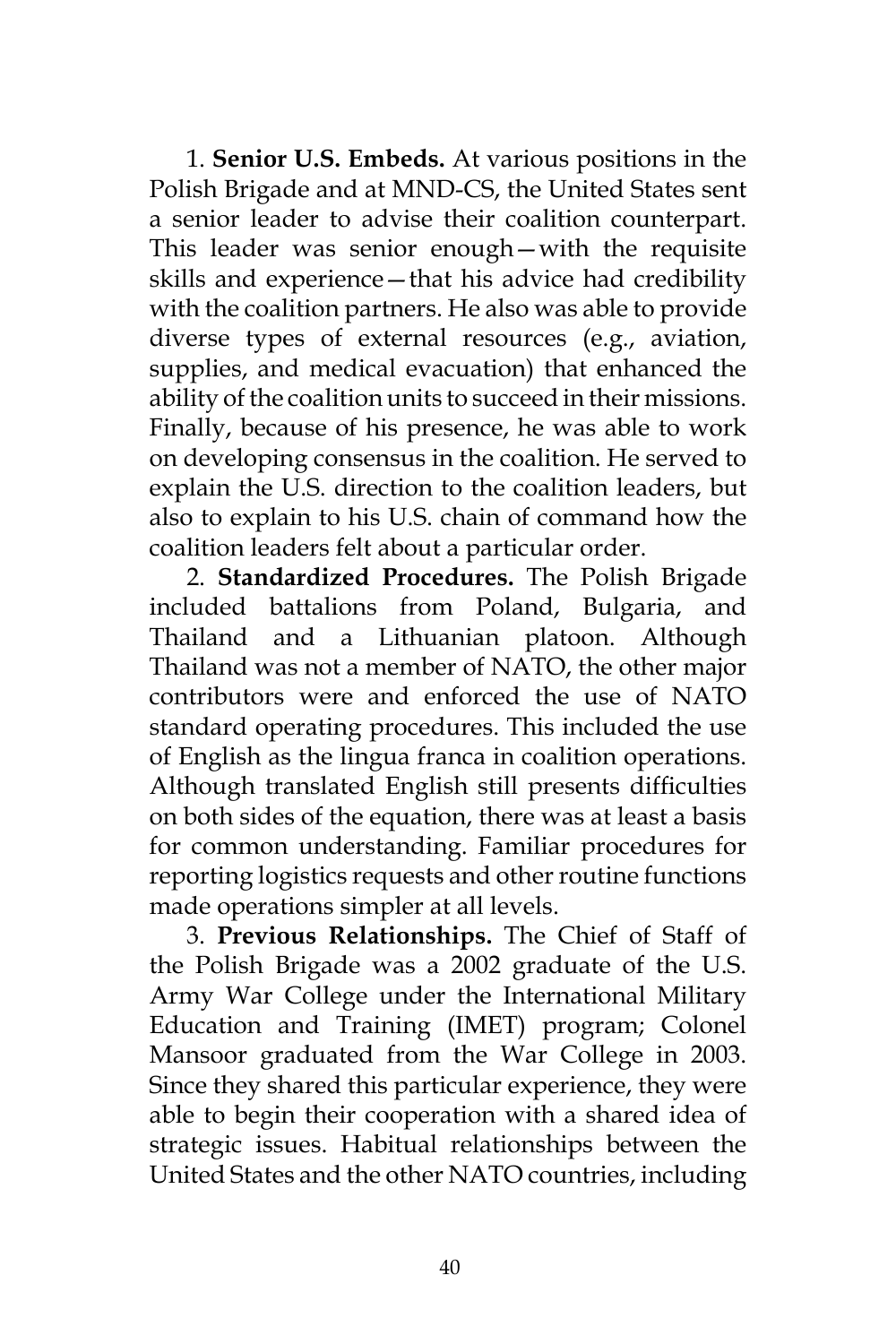their time in the NATO Partnership for Peace, were complemented by a similar relationship between the United States and Thailand, built on a basis of 25 years of joint training exercise COBRA GOLD. Although the relationships may not have been personal, just because the other coalition members had previously worked or trained with American forces, they were able to operate together more easily in hostilities in Iraq.

4. **Sensitivity to Coalition Needs.** Different members of the coalition need a range of support from the coalition leaders. Logistics support comes quickly to mind as one of the ways that the larger coalition frequently the lead nation—can assist the individual members. Intelligence support is also key, although normally subject to restrictions on dissemination outside of national channels. Less frequently considered is the news media. National contingents often are accompanied by national news media and coalition leaders must be attuned to how they can support the various governments by highlighting the contributions of the national forces. The news media support builds popular support that helps to keep friendly governments in power and part of the particular coalition.

Even the strongest of coalitions is stretched under crisis. When the Madrid train bombings occurred in March 2004, the Spanish government was voted out of power under the resulting pressure and withdrew its forces from the coalition in Iraq shortly afterward. Conversely, the United Kingdom, when subjected to its own terrorist attacks with the London subway bombings in July 2005, stood as a staunch ally. The attention paid to both nations by the U.S. Government prior to and after the attacks was significant, but other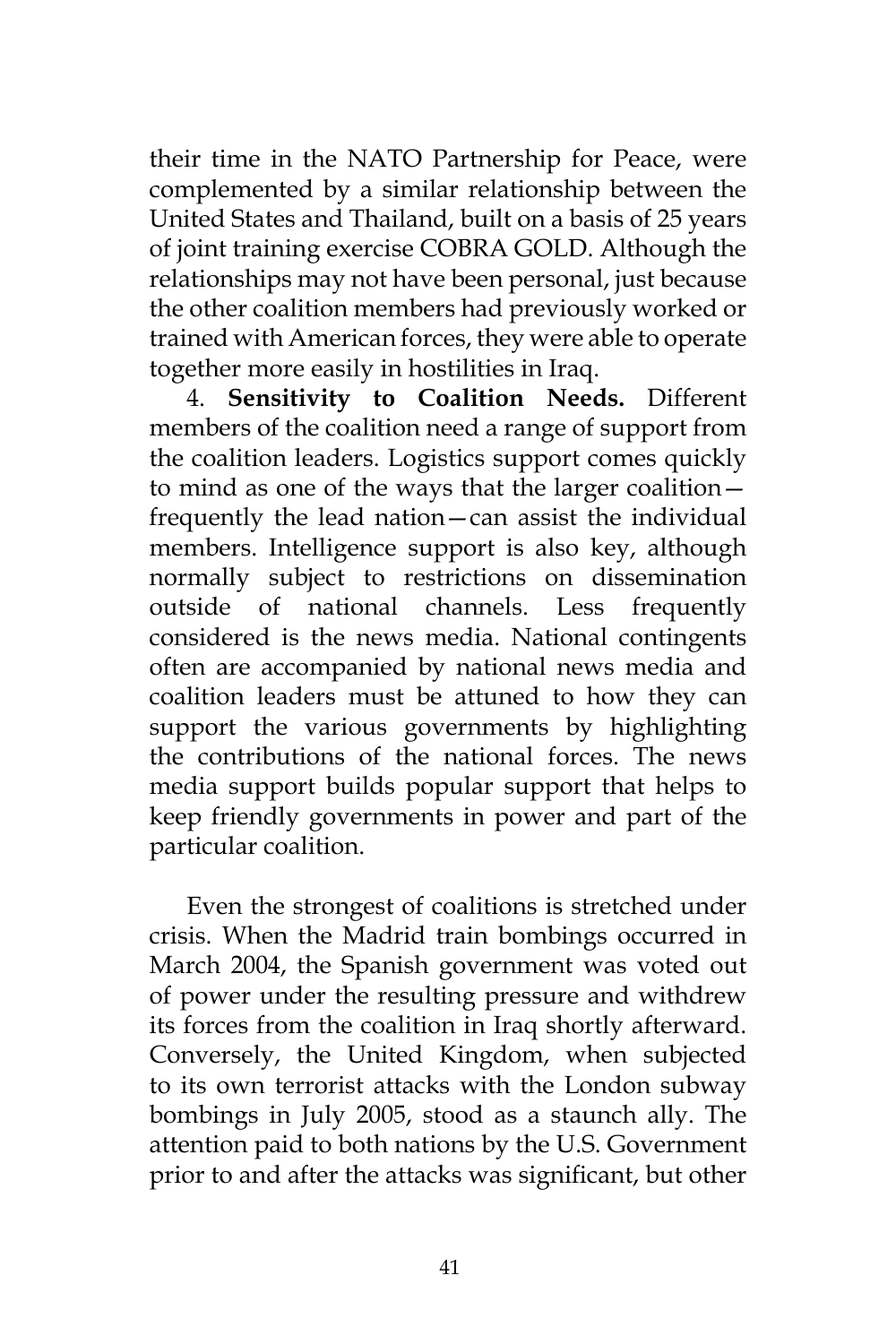political factors come into play when the citizens of a coalition member are under direct attack. In such cases, only the closest convergence of national interests which would probably need to be sustained by broad popular support—will sustain the coalition.

## **Mr. Sebestyén L. V. Gorka.**

In comments he described as deliberately provocative, Sebestyén Gorka diverged from the panel's focus on coalition building and maintenance, preferring instead to discuss the broader issue of a European perspective of the United States at war. He first provided his answer to the question: "Is the U.S. at war?" He explored the issue from the perspectives of the law, politics, and the common man. Answering the question in the negative, he then attempted to describe where the United States was, if not in a war.

From the legal perspective, Mr. Gorka applied traditional standards, using a definition that describes war as a prolonged conflict between nation-states. Applying this narrow definition strictly, Mr. Gorka asserted that the United States is not at war. Some of the conflict may have been against nation-states in Iraq and Afghanistan—but the fights there were short ones that toppled the governments quickly. The current fight against the insurgency in Iraq meets the "prolonged" requirement; certainly there is no shortage of evidence that the fight there will be an enduring part of what the *Quadrennial Defense Review* report calls "a long war."7 However, there is no identified nationstate in opposition. The panelist also may have been implying that major combat is another requirement of his definition. If that were added to the rubric, the Iraq counterinsurgency—with its short and scattered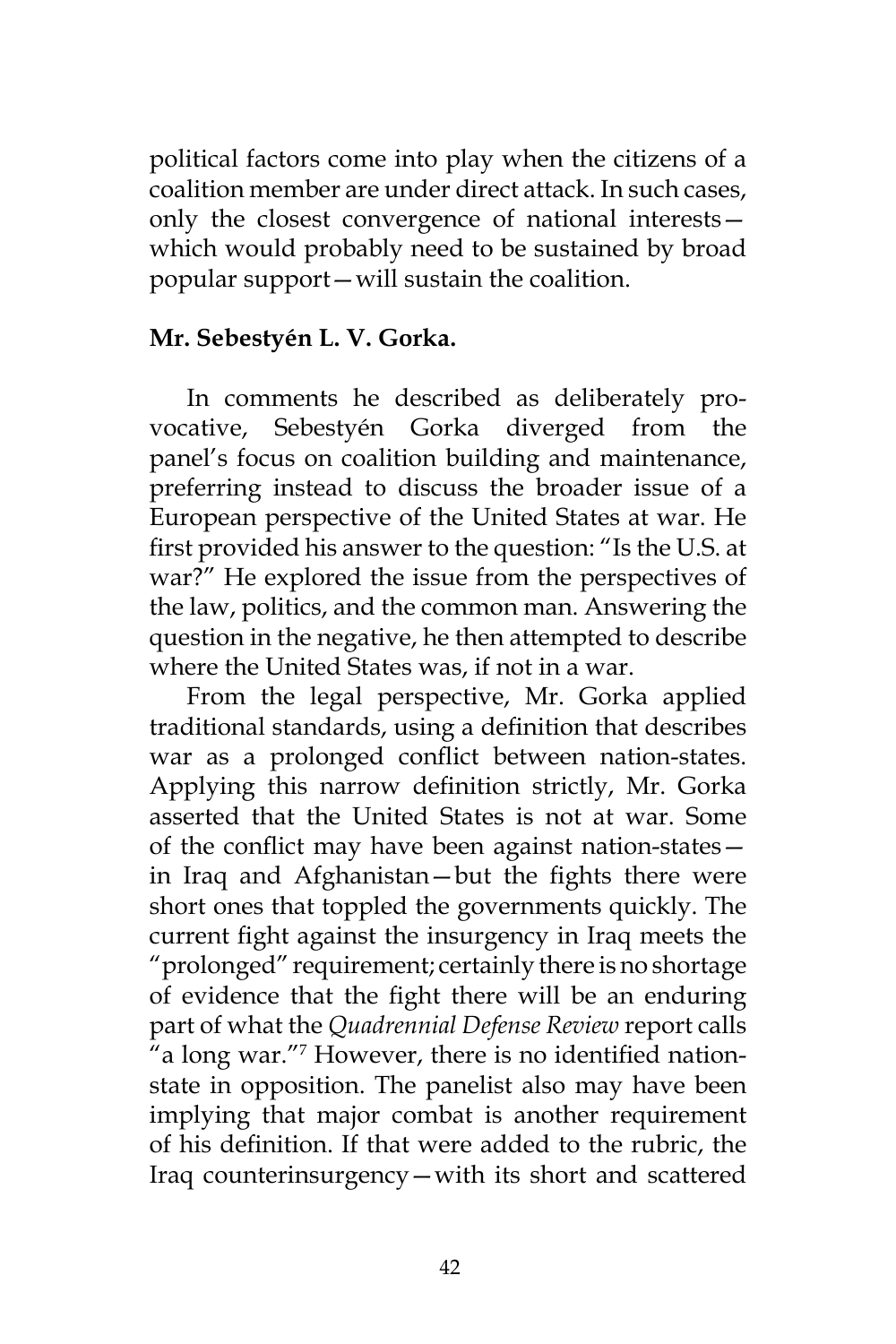responses to car-bombings and other quick attacks would be further disqualified as a war.

The problem, of course, is with the definition. It still works to identify some types of war, but needs to be broadened to encompass the war in which the United States and its partners are engaged. To a soldier on the ground, a period of intense combat—no matter how short—can seem to be a war. That broadest of definitions can be discarded, though, in favor of one that says war is the prolonged application of violence against each other by competing entities. The nationstate part of Mr. Gorka's definition falls short in an era in which non-state actors are capable of attacks like those of September 11, 2001 (9/11). The "prolonged" part of Mr. Gorka's definition still fits; there must be some way to distinguish a war from a punitive border raid or cruise missile attack. The rhetoric on the U.S. side clearly states that the war is a long one. And the multiyear attacks by al-Qa'ida<sup>8</sup> further suggest that this particular competing entity also takes a long view of the war.

Mr. Gorka next addressed the question from what he described as the realpolitik perspective. Realpolitik describes foreign policy based on raw national interests, not moral or ideological considerations. This may not have been the best descriptor for the observation he made, but that in no way attacks its accuracy. As evidence that the United States is not at war, he points to the lack of mobilization by the people. The line of reasoning would not be that mobilization is sufficient to define war, but that it is surely necessary for a nation to be at war. Mr. Gorka points to the mobilization of World War II to make his point, then refers to the draft of the Vietnam War to say that those were wars, not like the "war" of today. Unfortunately, World War II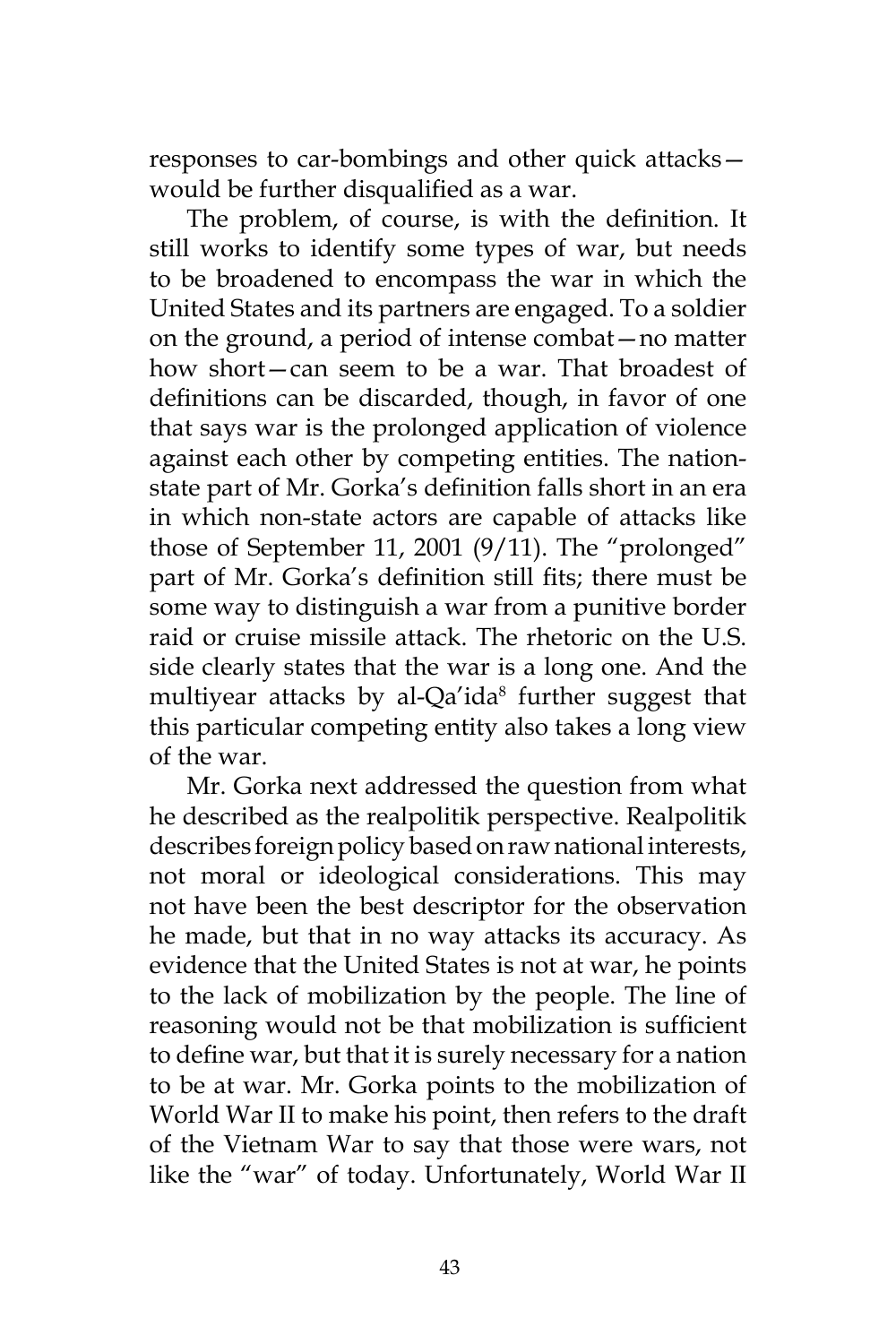is a particularly bad analogy. That was clearly a war, with the nation's resources mobilized to a significant extent, but it was a different type of war against a different type of enemy. As written in the introduction to this report, the Cold War would present a better exemplar for comparison. As in this war, there was no full mobilization, even in the military forces. But to suggest that the United States was not engaged fully in an existential war against the Soviet Union is ludicrous. The definition of war should not be stretched beyond recognition, but must adapt to the evolving nature of war. At least from this perspective, Mr. Gorka may not have proven his assertion that the nation is not at war.

His next perspective was that of the layman, described by Mr. Gorka as someone who "doesn't know Clausewitz from any other tactical or strategic writer." This person, if he or she thinks about the concept of a nation at war at all, would be guided by the fact that a war has a beginning and an ending. Even the layman would recognize, though, that terrorism always has been around and will endure no matter how—and perhaps precisely because—the powers of the world array themselves against it. Because of this, the layman would say that the United States is not at war. According to Mr. Gorka, the layman also must have a well-defined sense of the enemy if the nation is truly at war. As evidence to the contrary, he points to comments made by a U.S. dockworker about the recent imbroglio over the Dubai Ports deal, where a friendly Middle Eastern country was trying to secure the rights to run port security operations along the eastern seaboard of the United States.9 The dockworker said that he did not understand how the United States could put its port operations in the hands of a Middle Eastern country when it is "those guys who are responsible for  $9/11$ ."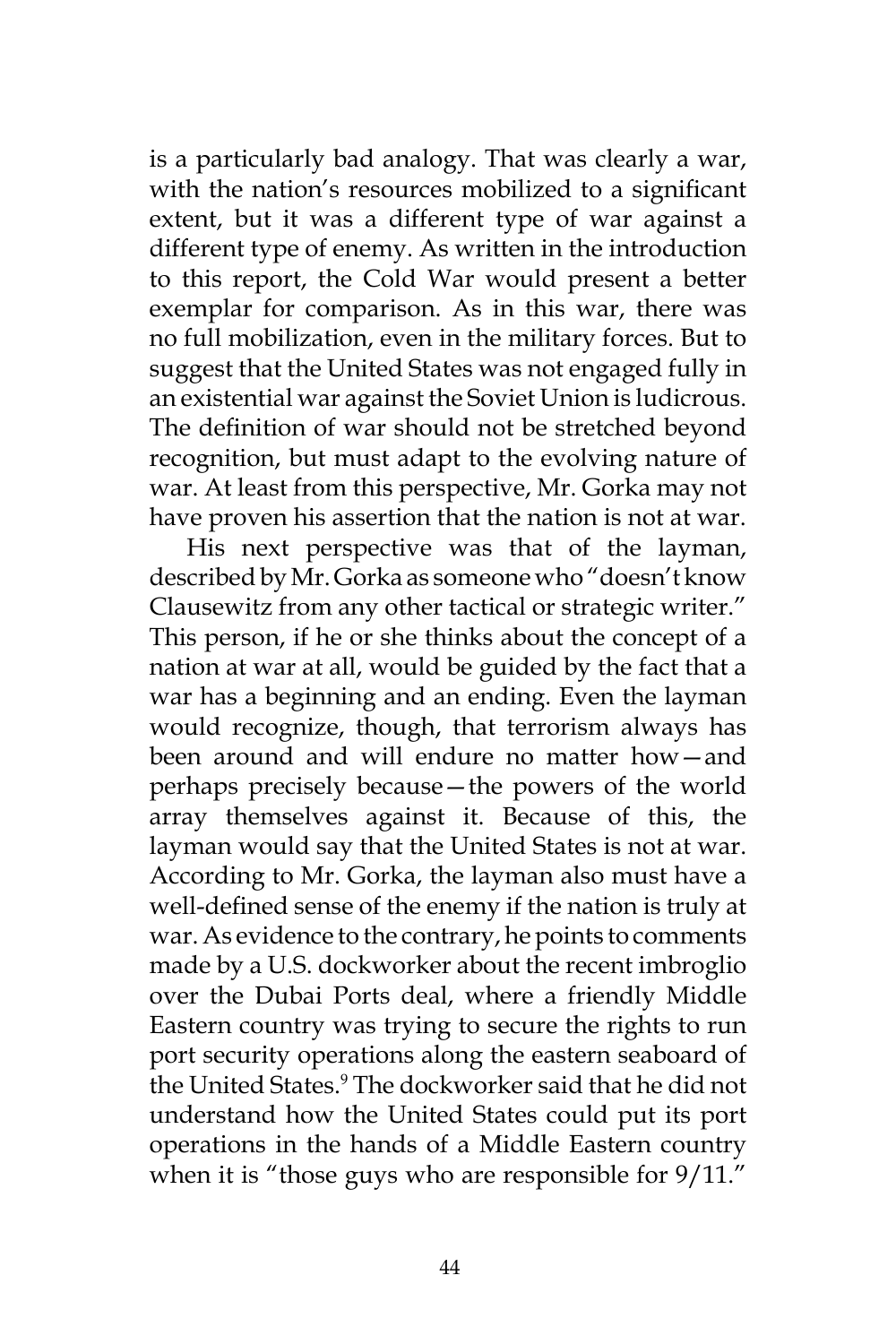While a finely-tuned categorization of the enemy is helpful in a war, the dockworker's statements do not necessarily answer the question of whether or not the nation is at war. From the layman's perspective, the war may very well include a larger enemy, but the fact of war is still true for him or her.

Mr. Gorka may not have been convincing in his presentation of evidence that the nation is not at war, but his provocative comments nonetheless left a sense that the answer to the question is not clear. His next attempt was at defining where the nation was, if not at war. Reiterating his conclusion that the nation is not at war, Mr. Gorka made a comparison with the Cold War, saying that the threat of Osama bin Laden easily can be called Marxist-Leninism "informed by religion." As with the Soviet Union, there is an idea of global control, this time in a Muslim "caliphate."10 As in the Cold War, there also is a sense of a zero-sum game, where nations are "either for us or against us."11 Despite those and other similarities, the terrorists and insurgents fighting the United States today are different from the Soviet Union in at least one regard: they do not possess the capability to destroy the United States. They are certainly capable of damaging attack, but not of total destruction. They actively seek such capability and would use it if allowed, which makes the question of the Nation at war so important. If the Nation does not perceive itself to be at war, the chances of bin Laden and his ilk obtaining and using devastating attack capabilities grows.

Mr. Gorka seemed to be saying that the United States needs to wake up: if Americans do not believe they are at war, they are putting the rest of the world in danger. The rest of the world has its own responsibility, of course, but is unable to gather the political will to face the clear threat, so American leadership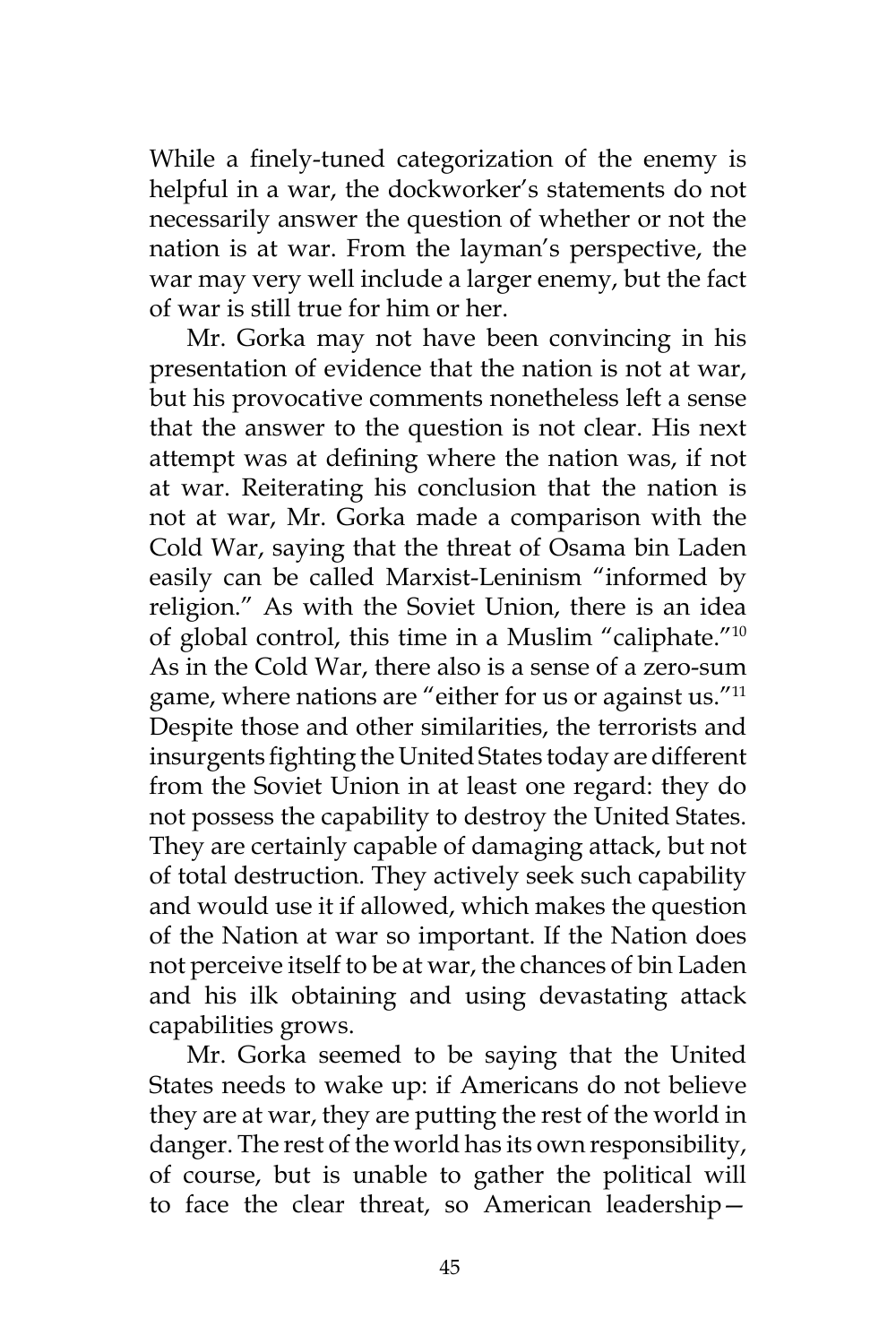and unilateral action, when necessary—is critical. He understands that the answer must not be only military. The greater contribution must come from a generational information campaign that transforms the image of America in the Middle East to what it was in Europe while America and its allies were facing the Soviet Union. The United States was viewed then as a "shining beacon" of freedom, liberty, and democracy. That is not true in today's Middle East. The average resident of that volatile region may not want a bin Laden caliphate, but he or she still responds positively to what bin Laden says about the Palestinian issue and about the encroachment of "western" globalization on the values of the Muslim world. None of the steps required in prosecuting the war are easy or quick, but they must be taken as soon as possible.

In conclusion, Mr. Gorka pointed out that comparisons with the Cold War can lead people to think of the 1950s. He prefers instead to talk about 1905, when Lenin and Trotsky were busy organizing the Bolshevik revolution, but nobody took them seriously. The United States must come to the realization that it is in an existential war—different from other conflicts, but still existential and still a war—and learn to fight it with all the assets at its disposal. Solving the problem of Islamic extremism may be impossible, but a solid application of all the instruments of national power can at least manage it so that answering a question about the Nation being at war becomes easier.

# **Lieutenant Colonel Francisco Flores-Hernandez (El Salvador Army).**

Returning to coalition-building and maintenance, Lieutenant Colonel Francisco Flores-Hernandez supported Colonel Mansoor's comments about the value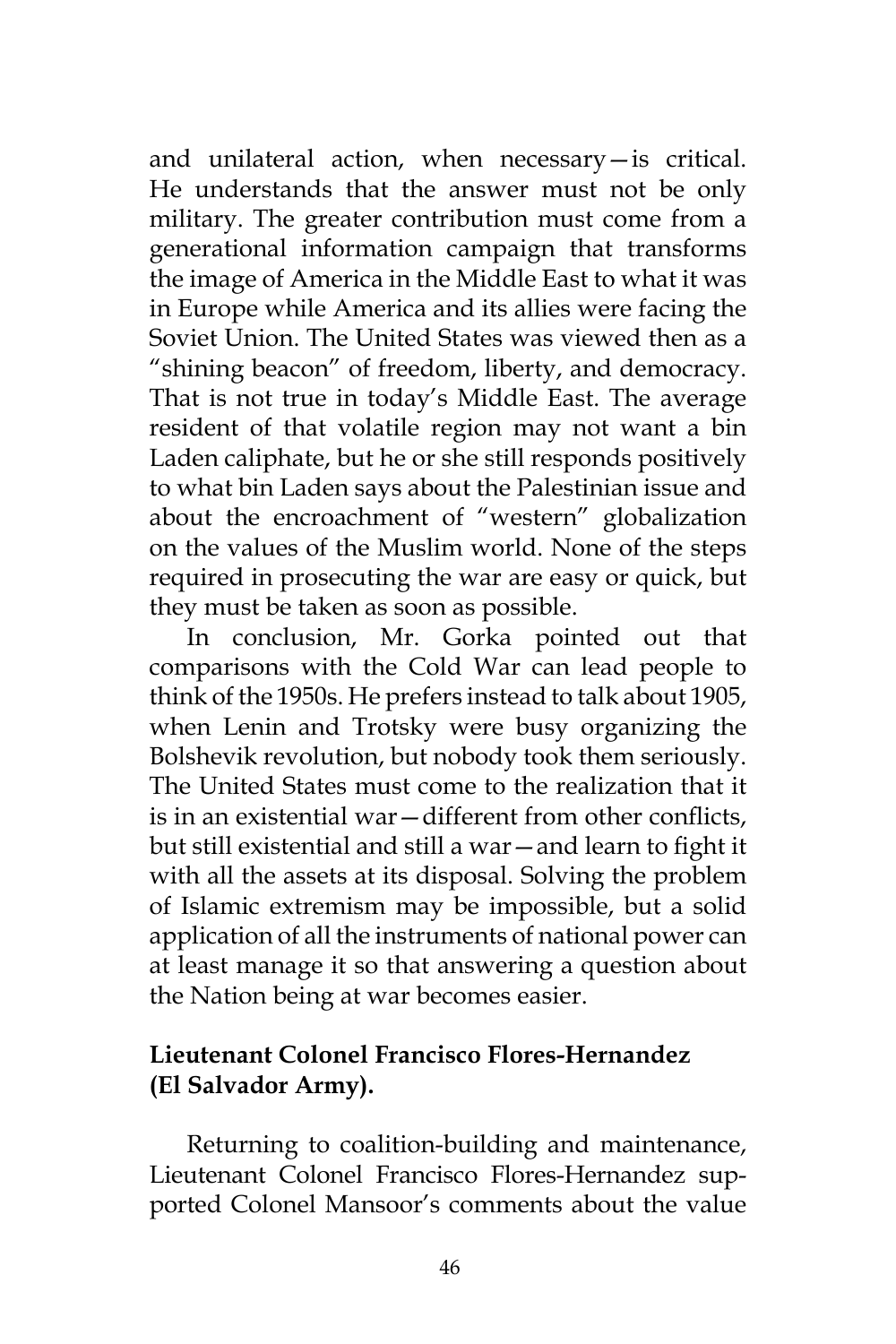of a shared language in coalition operations. As part of the Spanish Brigade in Iraq in 2003, Lieutenant Colonel Flores-Hernandez enjoyed the ease of communicating in a common language for combat operations, as well as for logistics and other support. The value of the common language became even more apparent when the Spanish withdrew their forces in 2004 after the Madrid train bombings. Relying afterwards on U.S. and Polish units for command, control, and support was much more difficult because of the language and procedural barriers for a non-NATO country.

Lieutenant Colonel Flores-Hernandez' most important contribution to the panel discussion was probably his commentary on why El Salvador joined and stayed with the coalition. Although Lieutenant Colonel Flores-Hernandez undoubtedly does not speak officially for either his government or the population of El Salvador, he spoke movingly about the gratitude felt by the Salvadoran people for American support during their 12 years of civil war and in the ensuing reconstruction of El Salvador. This translated into ready acceptance of the U.S. invitation to join the coalition in Iraq. That gratitude, according to the panelist, was buttressed by the Salvadorans' commitment to supporting the spread of democracy, a stated U.S. objective in Iraq and the Middle East. When Salvadoran soldiers died and were wounded in fighting in Najaf in 2004, the support for El Salvador's role in the coalition remained strong because of this sense of gratitude and these shared objectives.

Other evidence suggests that the support of the population is much lower<sup>12</sup> than Lieutenant Colonel Flores-Hernandez says, but the fact remains that El Salvador continues to be part of the coalition in Iraq, despite having been bloodied in combat. Yet to be seen is whether or not the country will stay—as attested by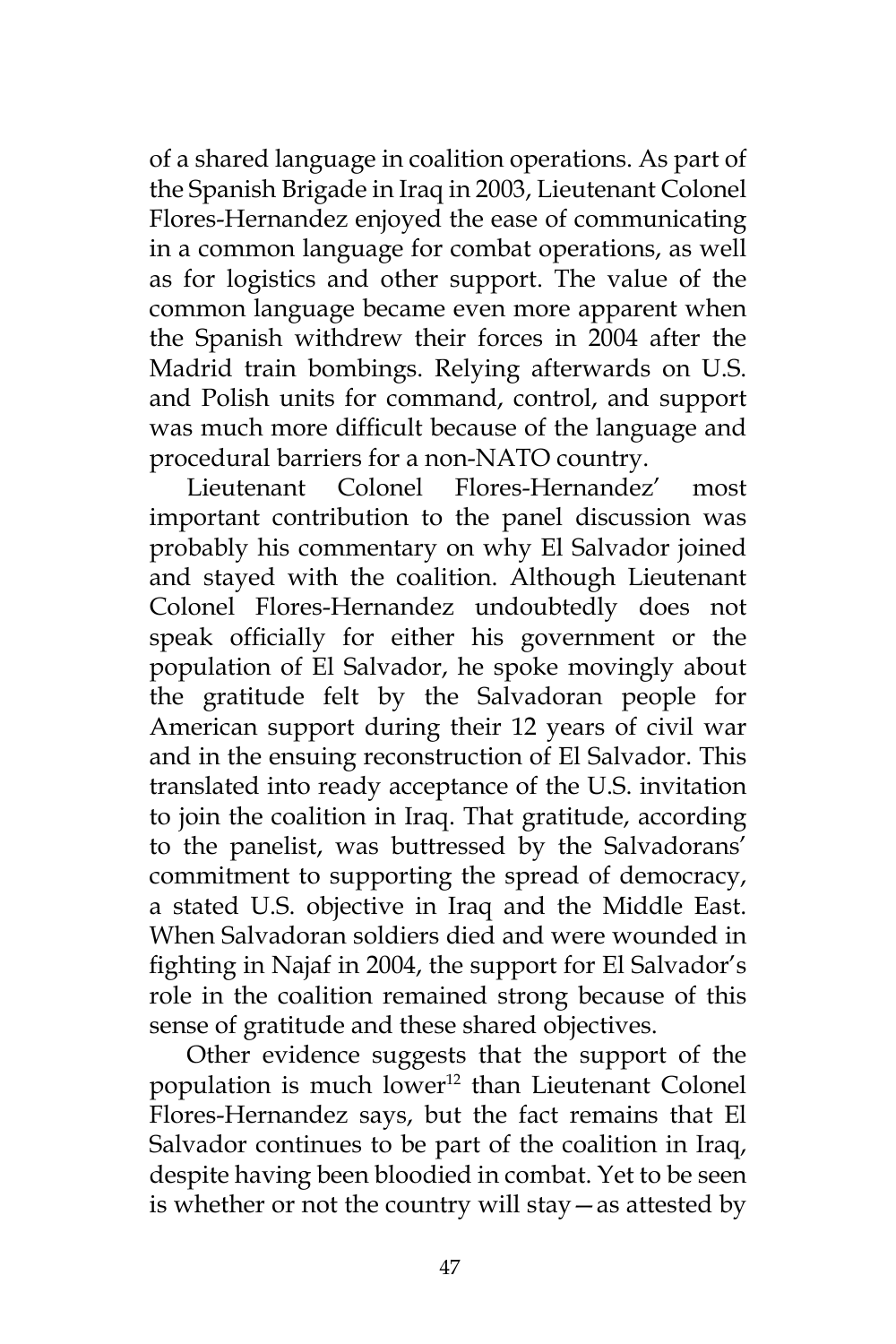Lieutenant Colonel Flores-Hernandez—the years the Salvadorans know will be required to win against an insurgency. And while his comments seem to ring true, there remains the troubling fact that El Salvador—the smallest country in Latin America—is the only Latin American nation<sup>13</sup> represented in the coalition in Iraq. Countless others of those nations were helped by the United States, even if only in the bipolar era of the Cold War, when support was more to counter Communist expansion than any alignment of national interests. Although gratitude and shared interests may be critical in coalition-building and maintenance, there must be other factors that also come into play.14

In any event, Lieutenant Colonel Flores-Hernandez was correct in his overall assessment of coalitions: coalition-building must begin years before the coalition takes the field. Engagement—diplomatic, economic, and military—sets the stage for construction of a coalition. Shared doctrine, language, and procedures may make coalition operations easier and should also be built early, but engagement is key to these, too. Whether developing consensus or the means for coercion, the time invested in maintaining ties with a government and its people pays dividends when that country's resources—whether primarily for legitimacy or for actual capability—are needed in a fight.

### **ENDNOTES - PANEL II**

1. Secretary of Defense Donald Rumsfeld, *Quadrennial Defense Review Report*, Washington, DC, February 6, 2006. See, for example, p. vii and p. 2 (where the military is to move from performing tasks itself to focus on building partner capabilities), p. viii (where NATO is to be enlarged and transformed and its role in Iraq and Afghanistan extended) and p. 6 (where the document says, ". . . the vision set out in this Report will only be possible by maintaining and adapting the United States' enduring alliances.").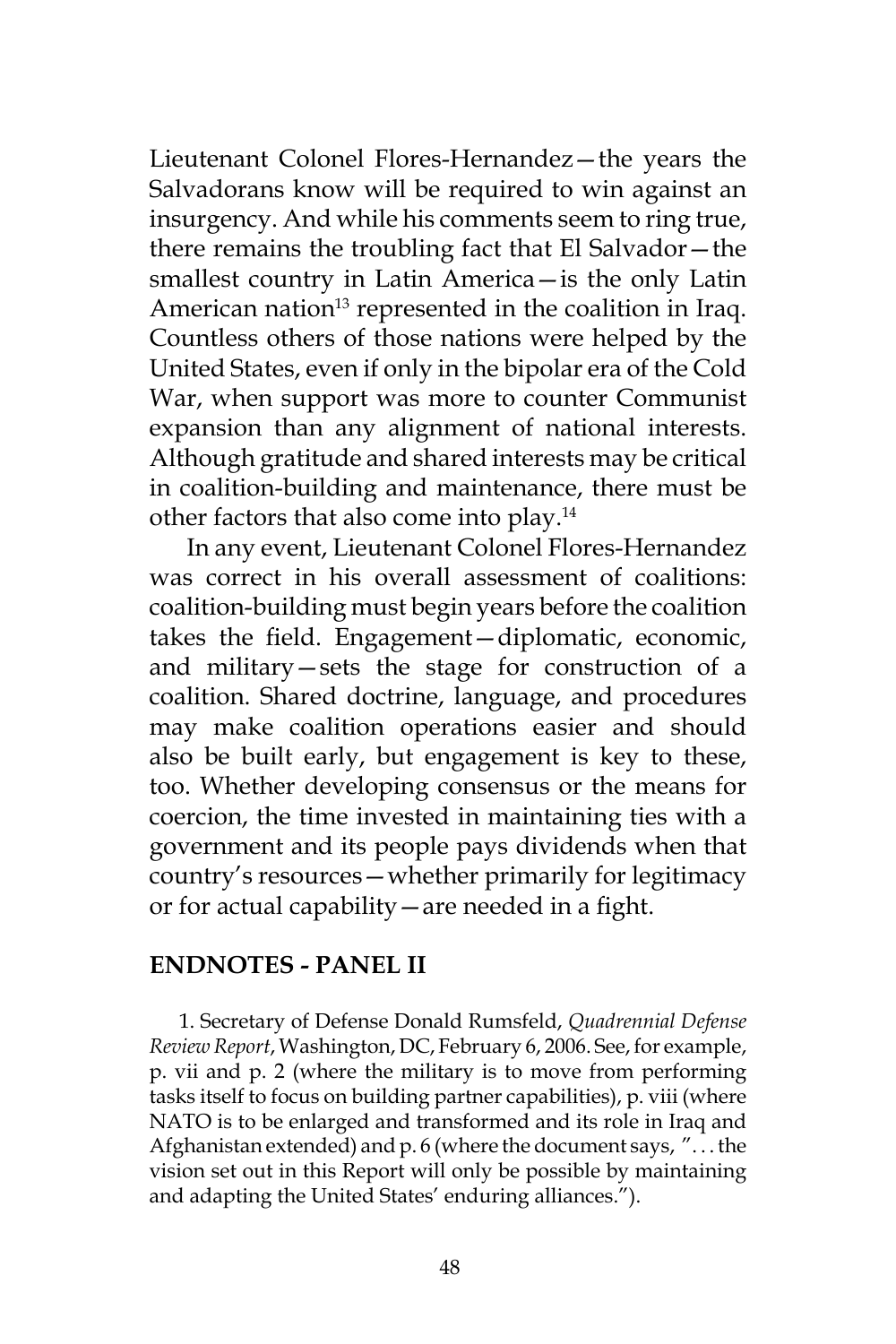2. Some dictionaries suggest that coalition and alliance are synonymous. For the purposes of this report, a coalition is a short-term and informal agreement for two or more nations to utilize certain elements of their military or other national power in concert to oppose the interests of another nation or coalition. The purposes for that cooperation may be divergent. An alliance also opposes the interests of another nation or coalition, but is more formal and usually exists for a longer period of time. The purposes for opposing those interests are usually similar.

3. On the website of the Multi-National Force-Iraq (on a graphic stating it was last updated on April 27, 2006, at 8:27 a.m.), 28 flags one of them being the U.S.—are shown comprising the coalition. For details, see "Operation Iraqi Freedom, Official Website of the Multi-National Force-Iraq, Inside the Force, Coalition Partners," *www.mnf-iraq.com/coalitionpartners.htm*, accessed July 5, 2006. Despite the United States being represented by just one of the 28 flags, America contributes approximately 133,000 troops to the coalition in Iraq and Kuwait, "The Army as of June 15," *The Army Times*, June 26, 2006, p. 7. The largest contribution from the other countries is the United Kingdom, with approximately 8,000 troops. Close behind are the Republic of Korea (3,200 troops) and Italy (2,900 troops). Several other countries (Poland, Australia, Georgia, Romania, Japan, and Denmark) each account for about a battalion (530 to 900 soldiers). Approximately 1,140 troops are contributed by the remaining 17 or 18 countries. For details, see "The International Coalition in Iraq," RadioFreeEurope RadioLiberty, June 20, 2006, *www.rferl.org/featuresarticle/2006/06/ 262E1945-27F0-4916-8E4A-25489CAD03E9.html*, accessed July 5, 2006.

4. Sarah Anderson, Phyllis Bennis, and John Cavanaugh, *Coalition of the Willing or Coalition of the Coerced: How the Bush Administration Influences Allies in its War on Iraq*, Washington, DC: Institute for Policy Studies, February 26, 2003, p. 1. Available at *www.ips-dc.org/COERCED.pdf*, accessed July 5, 2006.

5. Most coalitions will not be in only one of these two categories, and the consultation process will be encumbered even more. The lead nation will have to tailor the consultation process according to the category of the country involved.

6. As a final point about consultation, Lieutenant General Delanghe also said that military leaders often are not given any real guidance from their political masters. As an example, he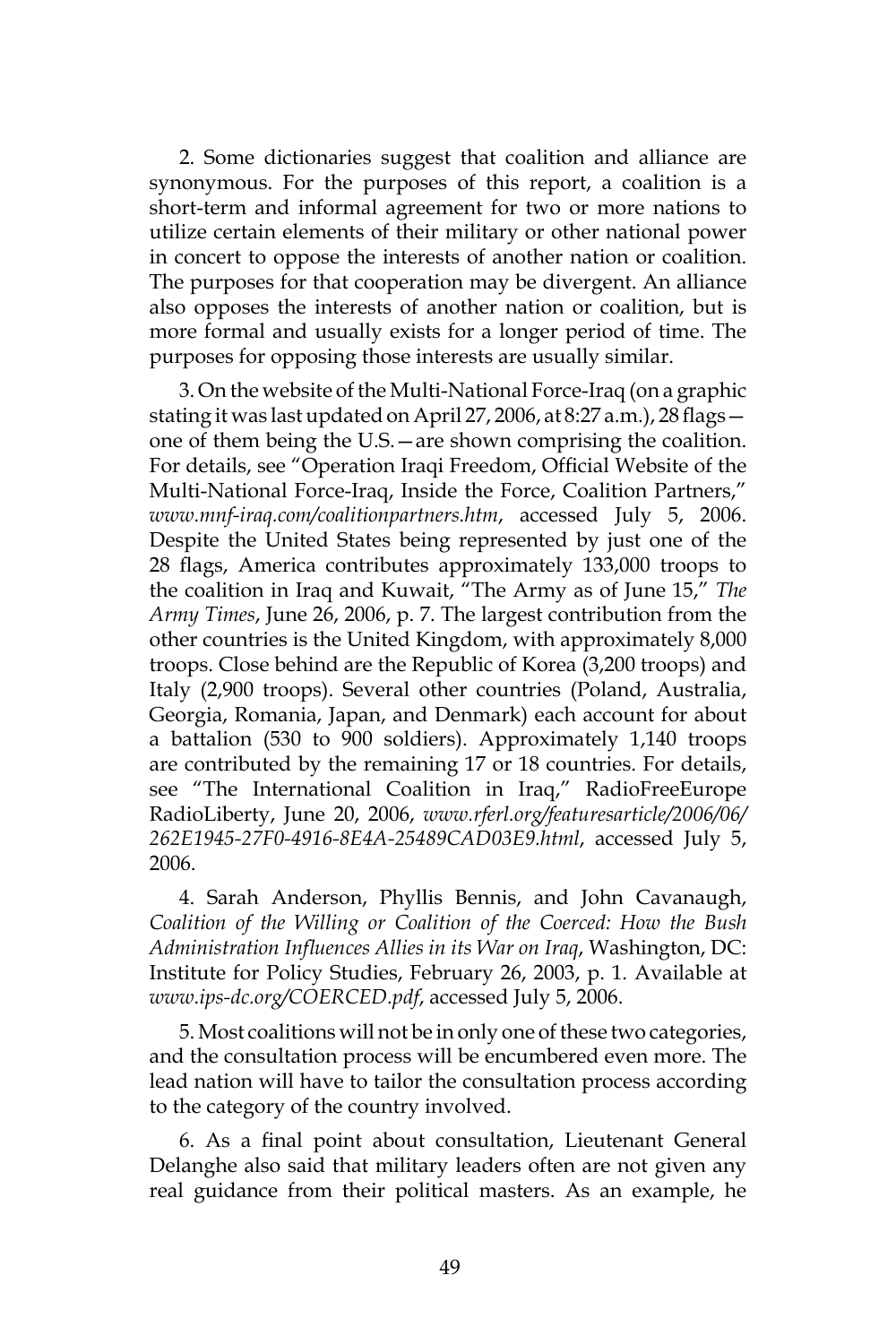cited the early days of the intervention in Bosnia, when he felt the only guidance the French forces received was a vague statement from the French President to "do something" to keep the Balkans conflagration from reaching western Europe and to make sure the "something" was done in "the European way."

7. Curiously, though, the tense used in the QDR is future: "The United States is a nation engaged in what **will be** [emphasis added] a long war." Rumsfeld, p. v. Many would contend, of course, that the passage of nearly five years since the 9/11 attacks suggests that this already is a long war.

8. Although the then-anonymous author of *Through our Enemies' Eyes* acknowledged that Osama bin Laden (and hence al-Qa'ida) may not have "masterminded, ordered, or had foreknowledge" of all the following attacks, he does stress that they fit squarely with bin Laden's themes. The attacks include ones in the Philippines in 1991-94 by the Abu Sayyaf Group, in Bosnia from about 1992 until the Dayton Accord ended the war there, in the United States in 1993 by Ramzi Yousef on the World Trade Center, in Saudi Arabia in 1996 on Khobar Towers, in Kenya and Tanzania in 1998 on U.S. embassies there, in Yemen in 2000 by suicide bombers on the USS *Cole*. For more detail on less well known attacks, see Anonymous, *Through Our Enemies' Eyes: Osama Bin Laden, Radical Islam, and the Future of America*, Washington, DC: Brassey's, Inc., 2002, pp. 137- 143, 198-204.

9. See CNN.com, "Bush, Congress clash over ports sale," February 22, 2006, at *www.cnn.com/2006/POLITICS/02/21/port. security/*, accessed July 5, 2006.

10. "Caliphate" may not be exactly the right term here. A recent National Defense University paper says that the term describes an era of just rule, particularly that of the first four caliphs in 632-661 A.D. What bin Laden and his ilk propose is called a caliphate, but is more accurately described as a global totalitarian state. See Douglas E. Streusand and Lieutenant Colonel (P) Harry D. Tunnell IV, "Choosing Words Carefully: Language to Help Fight Islamic Terrorism," Washington, DC: Center for Strategic Communications, National Defense University, May 23, 2006, p. 4. Available at *www.ndu.edu/csc/docs/Choosing%20Words%20Caref ully—Language%20to%20Help%20Fight%20Islamic%20Terrorism% 2024%20May%2006.pdf*, accessed July 5, 2006.

11. "You are either with us or you are against us in the fight against terror." President George W. Bush, The White House,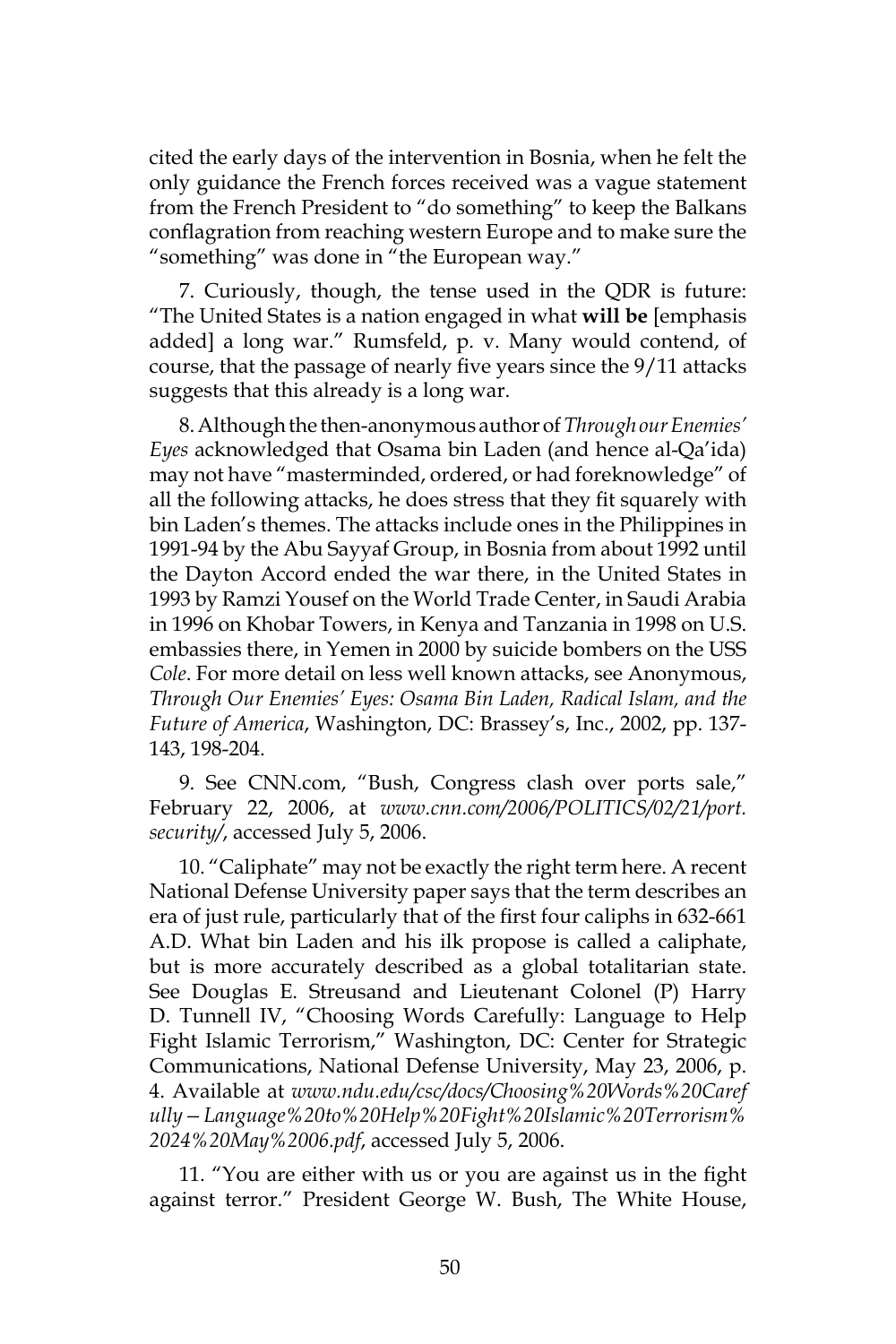Washington, DC, November 6, 2001, press briefing with France's President Jacques Chirac; available from *www.whitehouse.gov/ news/releases/2001/11/20011106-4.html*, accessed July 5, 2006.

12. "A poll this year by the University of Central America shows that 72 percent of Salvadorans oppose their government's decision to send troops to Iraq." Joe Rubin, "El Salvador: Payback," *PBS Frontline World*, October 12, 2004, available at *www.pbs.org/ frontlineworld/elections/elsalvador/*, accessed July 6, 2006.

13. El Salvador was originally part of a Central American battalion with soldiers from Honduras, Nicaragua and the Dominican Republic, but is the only remaining member, with forces still roughly equivalent to its original commitment of just under 400 soldiers. Jim Garamone, American Forces Press Service, "El Salvador to Continue Iraq Deployment," American Forces Information Service News Articles, *DefenseLINK News*, July 22, 2004, available at *www.defenselink.mil/news/Jul2004/ n07222004\_2004072207.html*, accessed on July 6, 2006. See also Denis D. Gray, "Salvadoran Soldiers Praised for Iraq Role," *The Washington Times*, May 4, 2004, available at *www.washingtontimes. com/world/20040503-115511-7092r.htm*, accessed on July 6, 2006.

14. One of those factors may be the continued easy flow of remittances from the United States. During the 2004 presidential election in El Salvador, U.S. lawmakers and others suggested that election of a *Frente Farabundo Martí para la Liberación Nacional* (Farabundo Martí National Liberation Front or FMLN) government might cause restrictions on the flow of remittances (cash sent to families in El Salvador by Salvadorans working in the United States). Chris Ney and Kelly Creedon, "Preemptive Intervention in El Salvador," *Peacework Magazine*, American Friends Service Committee, Cambridge, MA: May 2004, available at *www.afsc. org/pwork/0405/040515.htm*, accessed on July 6, 2006. As with U.S. support, though, the value of remittances must apply to several other Latin American countries.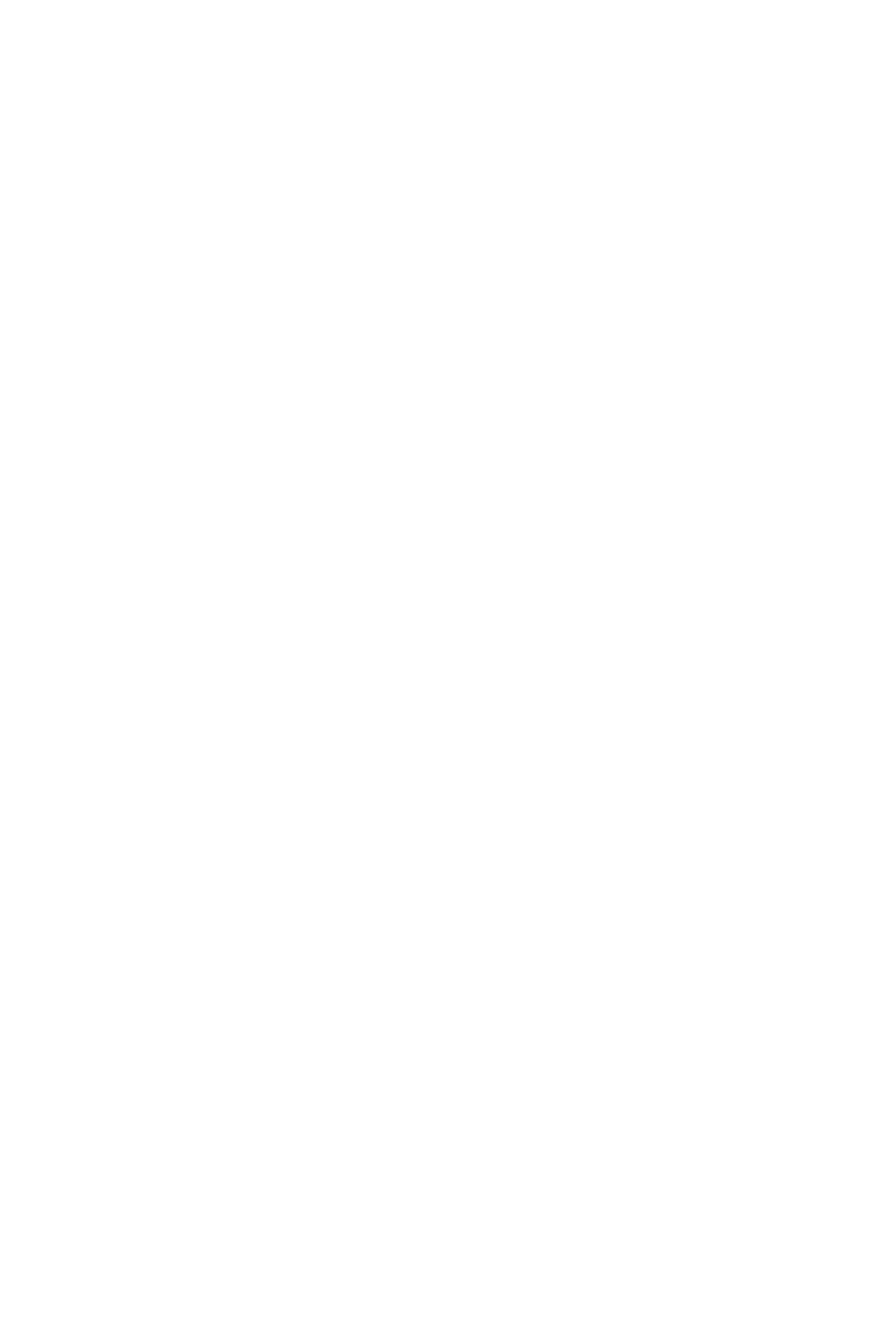### **PANEL II**

## **COALITION BUILDING**

### **Lieutenant General (Retired) Christian Delanghe**

#### **Introduction.**

Since the end of the Cold War, most conflict situations in the world have been addressed by coalitions rather than by a single nation. The process of building a coalition normally begins with the identification of a deteriorating or crisis situation by one or more nations with an interest in the area involved. The motives that drive the nation (or nations) to build or join a coalition are numerous: to share costs, to increase the effect of chosen actions (such as sanctions), to add needed capability to the coalition forces, or to add international legitimacy to a potential intervention. Recent coalition operations have involved short periods of major combat, but have generally been less concerned with high-intensity warfare than with conflict prevention, humanitarian assistance, and post-conflict stabilization and reconstruction actions. That same trend is expected to continue for the foreseeable future. These complex operations pose specific challenges and carry specific requirements for coalitions. The issue at hand is no longer simply winning a war, but rather crisis management, conflict resolution, and long-term stabilization. The aim is not "victory" and the end of the particular national security problem, but "success" at managing the issue. The measure of success is not the total defeat of an enemy; it is the normalization of a country or a region.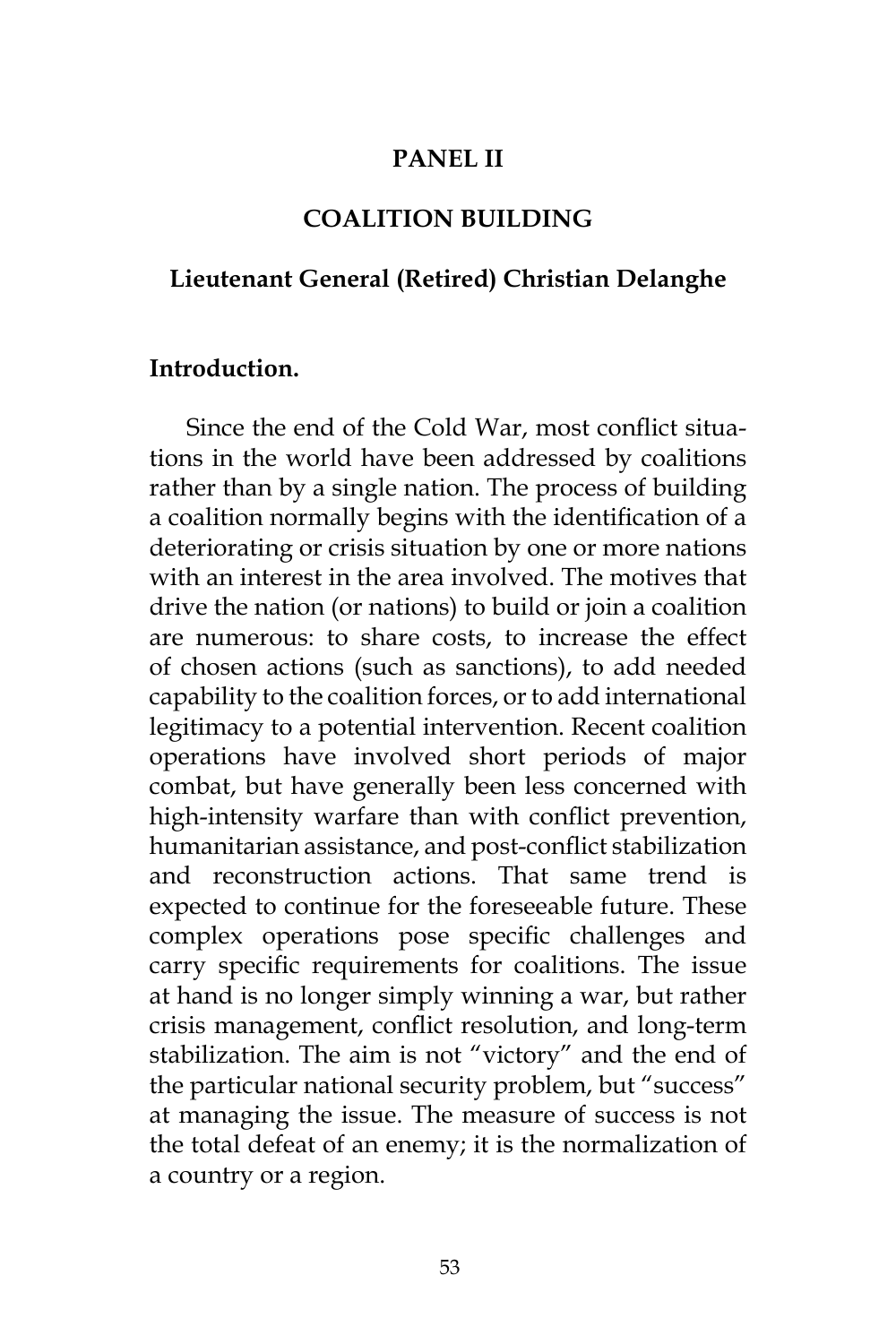Once a coalition is formed, its success in operations depends on at least three important aspects: a consultation process that is responsive to operational needs, a shared understanding of the strategic environment (including strategic and operational objectives), and a concept of operations that integrates all elements of national power.

### **The Consultation Process.**

In most cases, the nations intending to respond to a deteriorating situation or to a crisis will engage in high-level political consultations prior to making any decisions. These consultations will be held by a group of representatives from each nation and each representative will have direct contact with the appropriate national bodies. If not already decided, a lead nation normally emerges at an early stage of political discussions. The lead nation will seek to build a coalition that will address its specific national interests, but should seek and consider partners' national assessments, positions, and desired outcomes.

At the political level, the consultation process allows a potential coalition to determine whether intervention is required, as well as the foundation (whether rationalization or justification) for any intervention. The process is also important in deciding objectives and the ways in which those objectives are to be pursued. A shared and agreed understanding of the situation, desired end state, exit strategy, and predictable risks and costs is necessary to ensure robust cohesiveness within any coalition.

The consultation process must be iterative and flexible enough to respond to changing operational and strategic circumstances, but still must be conducted through existing national processes. Political leaders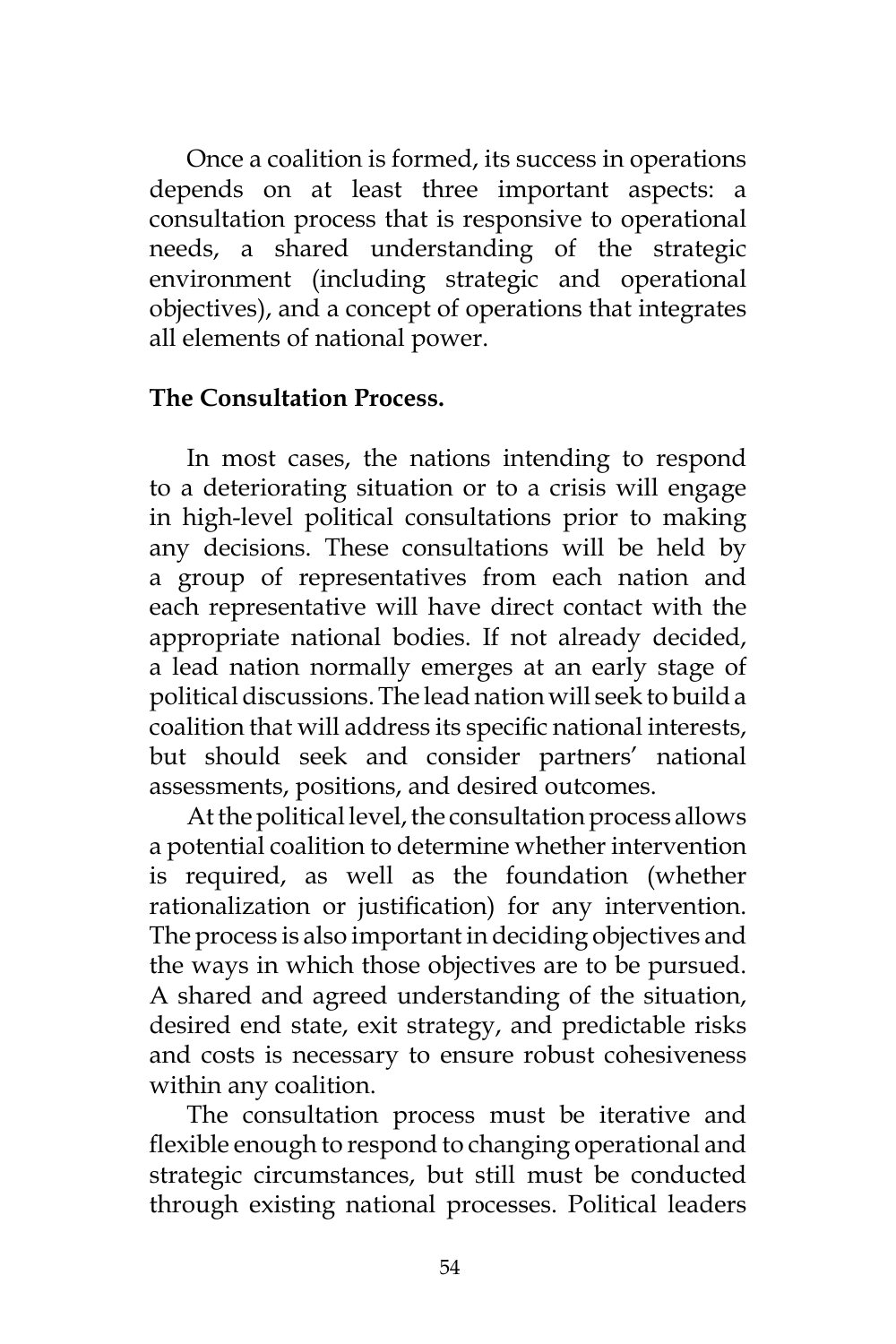do not always give clear—or any—guidance to forces in the field, but sufficient contact must be maintained with political authorities to allow them to communicate guidance, if desired.

# **Common Understanding of the Strategic Environment.**

During initial stages of coalition building, potential coalition members must exchange their national views on the situation and their understanding of the strategic environment. A shared assessment of the situation must be obtained through the comparison of different national assessments, after also taking into account any relevant inputs from international organizations (IOs) and nongovernmental organizations (NGOs). This enables potential coalition members to understand different national perspectives and, in particular, to assess the thresholds of acceptability of the situation at hand. The objective is to identify overlapping interests and develop a desired end state that is not only the lowest common denominator between the nations, but a common objective for all. Based on their national vision of the area under consideration, on their understanding of what the situation there is and could become, and on the means they are willing to commit, potential coalition members have to agree on what they want to achieve. Understanding the strategic environment is a fundamental element of a successful intervention. Strong situational analysis and understanding of the strategic environment within the country and region as well as the global international context—are crucial elements of any intervention.

The 1956 French-British-Israeli "Suez Expedition" is an excellent example of faulty analysis of the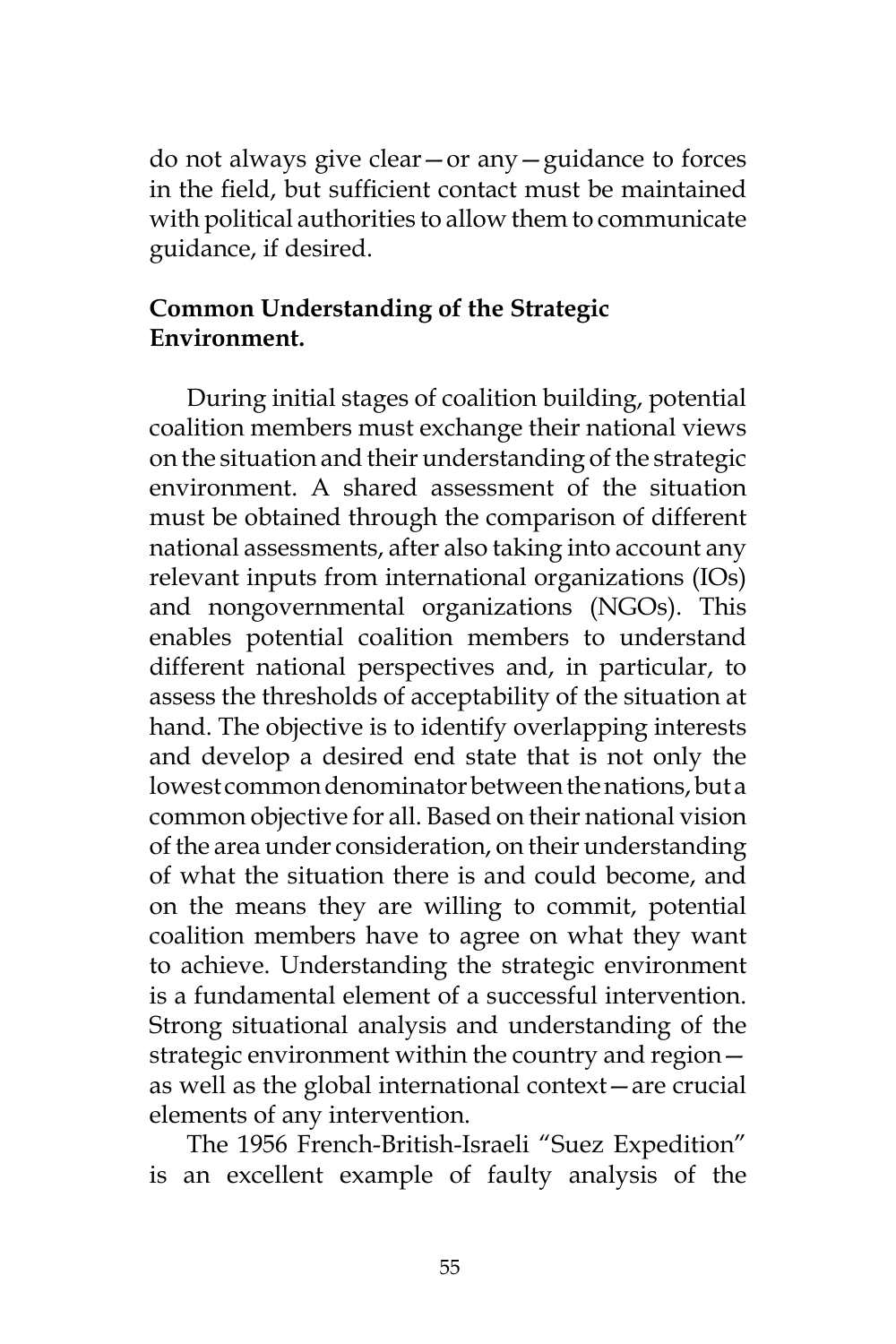geopolitical context. The actors completely failed to take into account the broader geopolitical context of the Cold War and failed to realize that the key decisions in the situation were going to be made in Washington and Moscow, not in the capitals of Europe. The coalition partners did not perceive that their colonialist attitudes would gain no support from the United States and did not take into account the possible risk of nuclear escalation (in rhetoric, at least) their intervention could entail.

A coalition is—by definition—vulnerable to tensions, and it is essential to ensure that the coalition has common strategic objectives. The Suez Expedition is again an excellent illustration of this point. Although France, Great Britain, and Israel shared the common goal of removing Egyptian President Gamal Abdel Nasser from power, their underlying motivations diverged significantly. France aimed at isolating the Algerian rebellion by eliminating its main source of external support. Great Britain wanted to maintain its control over the Suez Canal. The Israelis sought to conduct a preventive action before an Arab coalition led by Nasser could become strong enough to try to conquer Palestine.

Because of these different underlying aims, the members of the coalition disagreed during the military planning phase. The French wished to arrive in Cairo quickly and therefore make Alexandria the coalition's point of entry; the British insisted on entering the country at Port Said, the mouth of the canal; meanwhile, the Israelis wanted to deal a significant defeat to the Egyptian military before proceeding. These differences of opinion considerably delayed planning—long enough for Nasser to act effectively on the diplomatic front, consolidating support from the Soviet Union and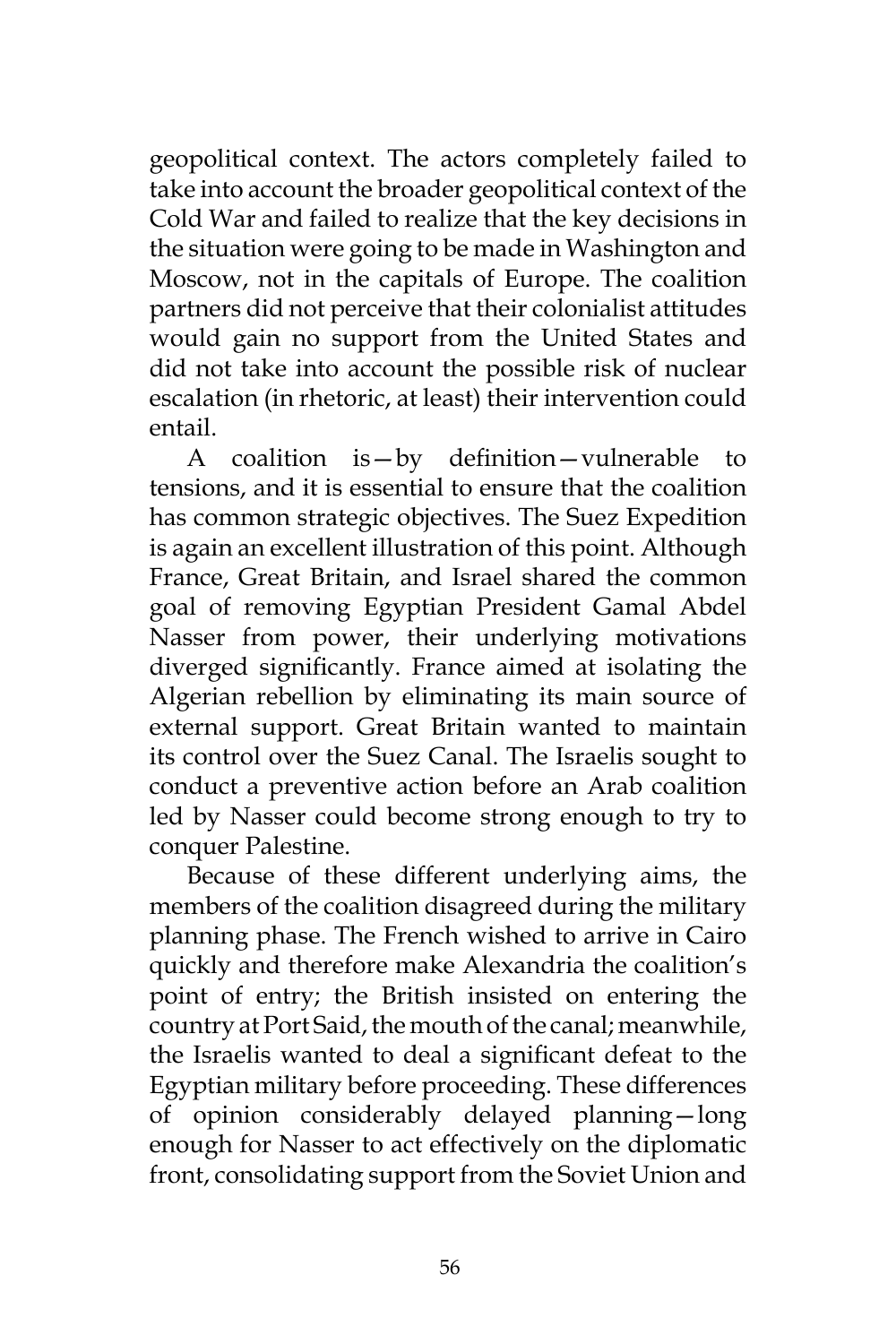ensuring that the coalition would be unable to reach its political objectives.

# **Coordinating and Integrating All Elements of National Power.**

Successful coalition intervention requires the integration of all instruments of national and multinational power during all phases of the operation: preliminary actions, military intervention, stabilization, and reconstruction. Given the complex environments in which most operations take place, the success of a coalition no longer depends on the application of military power alone. It has become essential to make use of all instruments of national power when intervening abroad: during coercion or engagement exercises, for counterterrorist operations, or during the stabilization and reconstruction period. To minimize the duration of the military involvement and to facilitate transitions from one phase to another in a campaign, militaries should develop mechanisms to interact effectively with long-term players in the other agencies of national power. This requires interagency coordination—conducted multinationally—from the advance planning phase through the execution phase.

The concept of operations must encompass the whole spectrum of political, diplomatic, military, informational, and economic actions. The activities and capabilities of the multinational interagency community (including all relevant governmental ministries, as well as IOs and NGOs) must be closely coordinated with the work of military planners to permit the incorporation of their perspectives, capabilities, and support requirements. This acts to improve the overall coherence and effectiveness of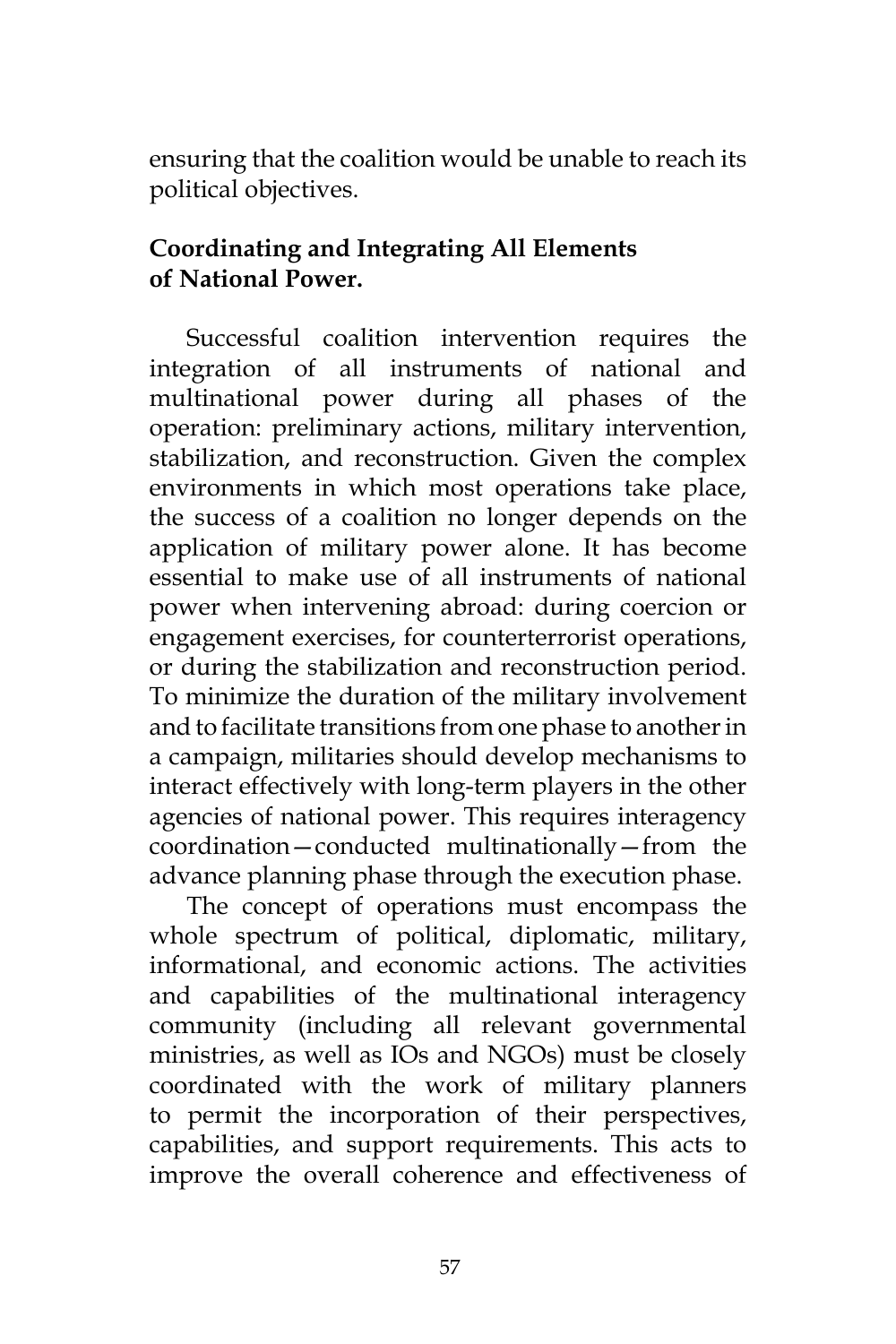the operation. The general concept of operations must include a position on conflict-termination issues. Crisis resolution will not occur simply because the situation is no longer deteriorating or when military operations are completed.

In reality, a complex international intervention may require the construction of several coalitions: a military coalition, of course, but also different types of ad hoc coalitions organized to conduct activities such as political development, humanitarian relief, instituting the rule of law, building electoral capability and capacity, human rights protection, weapons inspection, and various reconstruction and economic development activities. Each coalition would have its own organization, leadership, and group of participants. The coordination between these coalitions or subcoalitions has to be assured at the political level by a "contact group" set up by major contributing nations. This "coalition of coalitions" must be in place very early during the consultation and planning process.

The intervention in Kosovo is a good example of the importance of combining various instruments of power. All political, diplomatic, military, information, and economic instruments were used during this intervention, both during the short military phase and in the much longer stabilization and reconstruction phase. The Balkans Contact Group, a political coordinating body, facilitated consultation and coordination among the governments involved. Planning for various nonmilitary aspects of the stabilization and reconstruction phase began early and took into account the roles of the European Union, the North Atlantic Treaty Organization (NATO), various United Nations (UN) bodies, and the Organization for Security and Cooperation in Europe (OSCE).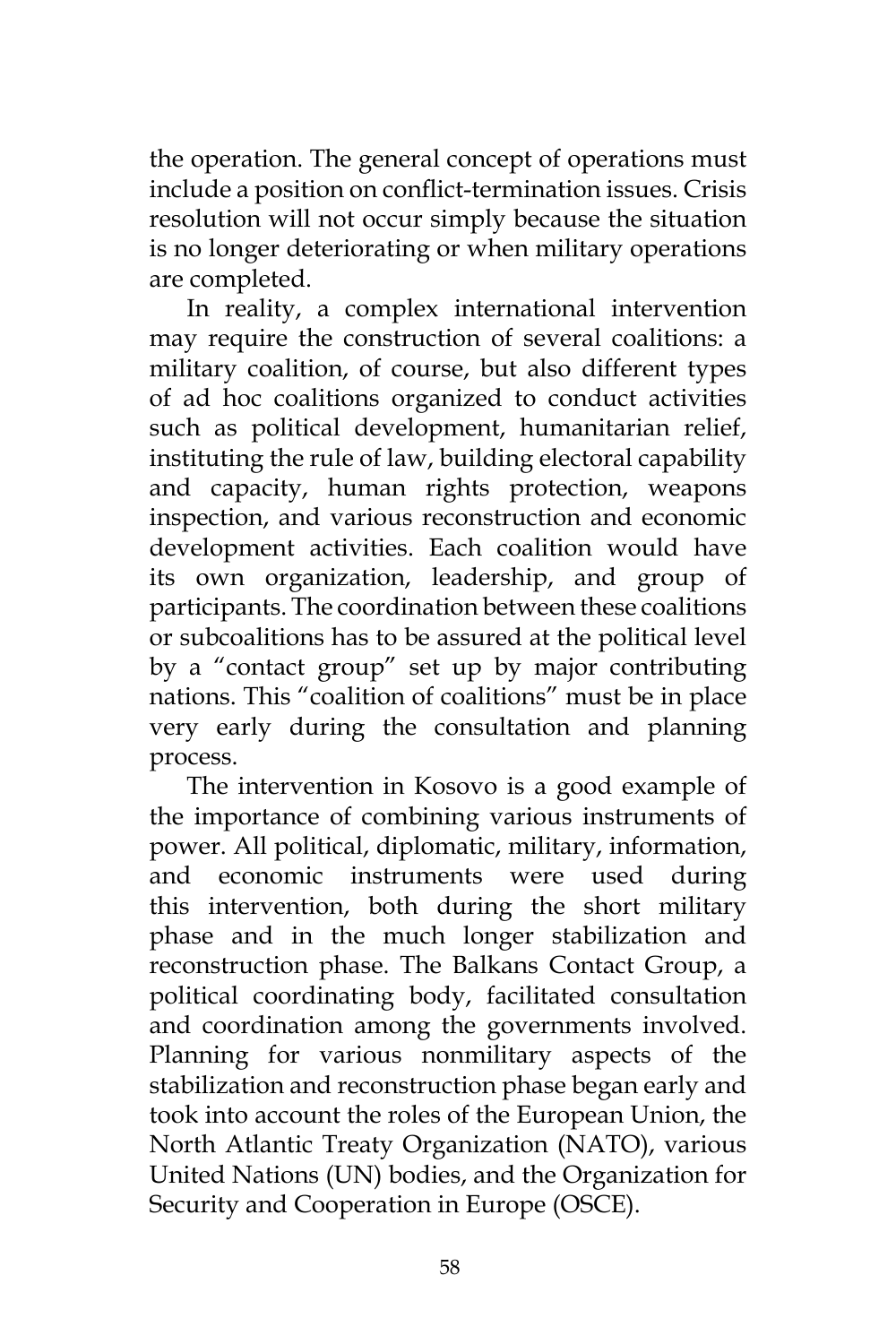A coordinated strategy, issued at the political and strategic level, is necessary to assure coherence and convergence of the mission, the mandate, the means, and the situation on the ground, and initiates the coordinated planning of all national instruments of power. This convergence ensures that the coalition will have appropriate troop levels, equipment, rules of engagement, etc.

The early years of the UN mission in Bosnia are perhaps the most tragic example of incompatibility between the situation on the ground and the mandate and rules of engagement. It demonstrates that an intervention in a so-called peacekeeping operation can, in fact, be a way for Western political leaders to do nothing while presenting a face-saving appearance of action. This type of situation is particularly hard on the military and ought to be avoided. As learned the hard way, deploying to a crisis or conflict zone where the situational reality is disconnected from the mandate and the means, with no coherent plan or vision of strategic objectives or desired end state, can only be disastrous.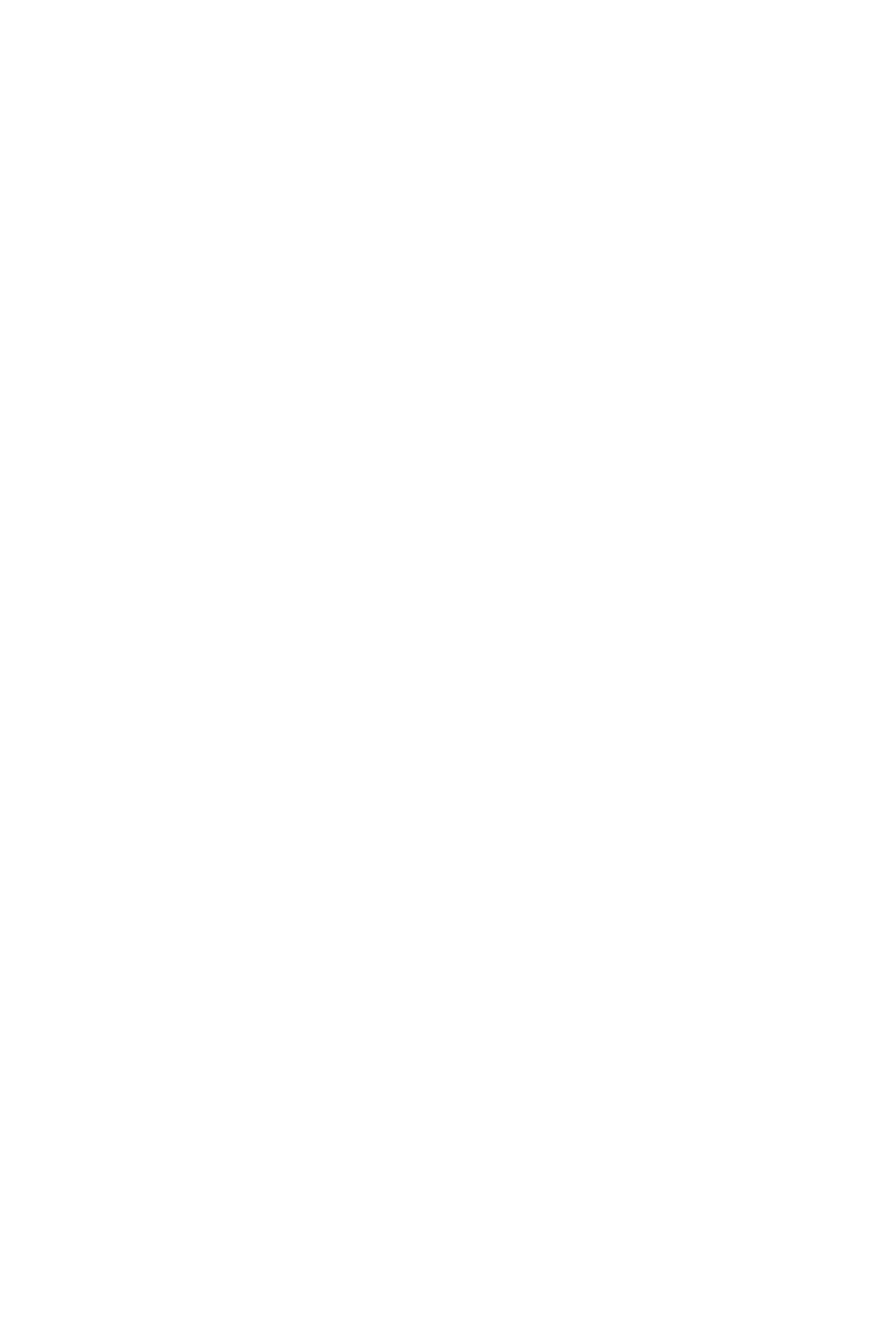#### **PANEL III**

# **THE DOMESTIC CONTEXT: THE RESERVE COMPONENTS AT WAR**

### **General**.

At first glance, the choice of the Reserve Components<sup>1</sup> of the military as a venue for looking at the domestic context of a nation at war seems unusual. The choice may even have confused the panel's moderator, Dr. James Carafano: He identified selection of the Reserve Components as "absolutely the right choice" to talk about "the **military** component [technically, not the focus of the panel] of a nation at war." Although "absolutely the right choice" is a judgment call, various aspects of the military context of the Nation at war certainly could be addressed through analysis of the Reserve Components' role in the war and would be a valuable addition to the debate on the main topic of a nation at war. Domestic context, though, implies a broad analysis of the impact of the war on the American population. A domestic content panel should not look exclusively at the military, but at the "home front" to analyze popular support of the war or what sacrifices the people were making because of the war's conduct. The panel would look at issues like those that George Packer mentioned in *The Assassins' Gate*:

The home front of the Iraq War was not like World War II, and it was not like Vietnam. It didn't unite Americans across party lines against an existential threat (September 11 did that, but not Iraq). There were no war bonds, no collection drives, no universal call-up, no national mobilization, no dollar-a-year men. We were not all in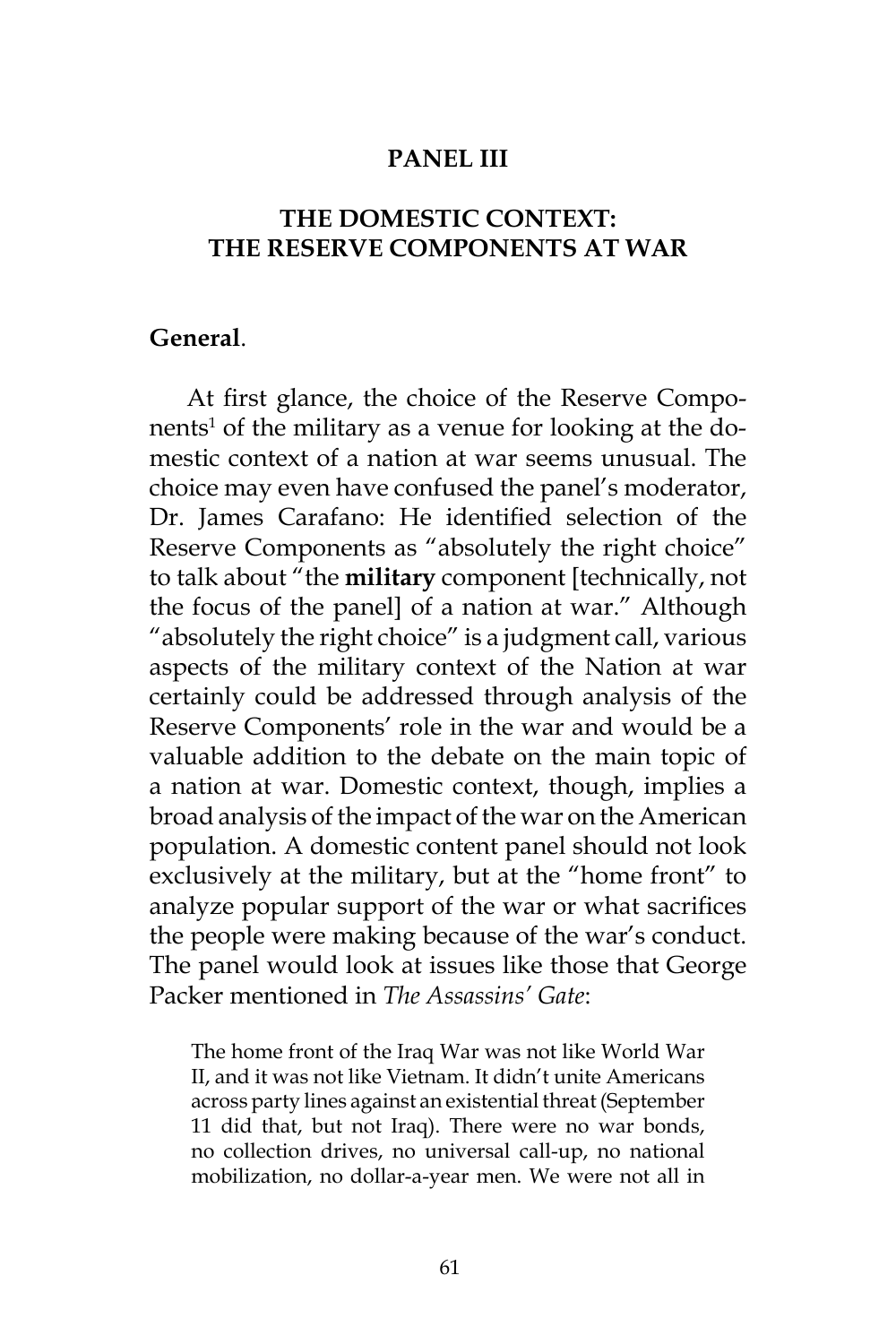it together. Nor did it tear the country apart. As soon as the war began, the American antiwar movement quietly folded up its tent and went home. . . . Iraq provided a blank screen on which Americans were free to project anything they wanted, and because so few Americans had anything directly at stake there, many of them never saw more than the image of their own feelings. The exceptions, of course, were the soldiers and their families, who carried almost the entire weight of the war.<sup>2</sup>

These issues deserve separate in-depth analysis and public discussion, but a look at the Reserve Components is not necessarily the antithesis of a study of popular support. Believers in what is known as the "Abrams Doctrine"3 would contend that analysis of the Reserve Components inevitably leads to a measurement of popular support for any conflict. The impact on the reserves—more than the impact on the more-insular active forces—reflects broadly the impact on the citizenry. The choice of the Reserve Components as the focus of the domestic context panel seems somewhat more prescient in that light.

Images of the Nation at war usually include mobilization of the nation's reserve forces. That image almost certainly is produced by the Nation's experience in World War II, although more recent conflicts in Korea and Vietnam adjusted that paradigm significantly. Just as they have for all the deployments of the U.S. Army since the end of the Cold War, the Army Reserve and the Army National Guard—although certainly not fully mobilized—are just as certainly carrying a large load in the Global War on Terrorism, especially in Iraq. The Commission on the National Guard and Reserves recently reported to Congress that, "Following the terrorist attacks on September 11, 2001, unprecedented numbers of reservists and national guardsmen have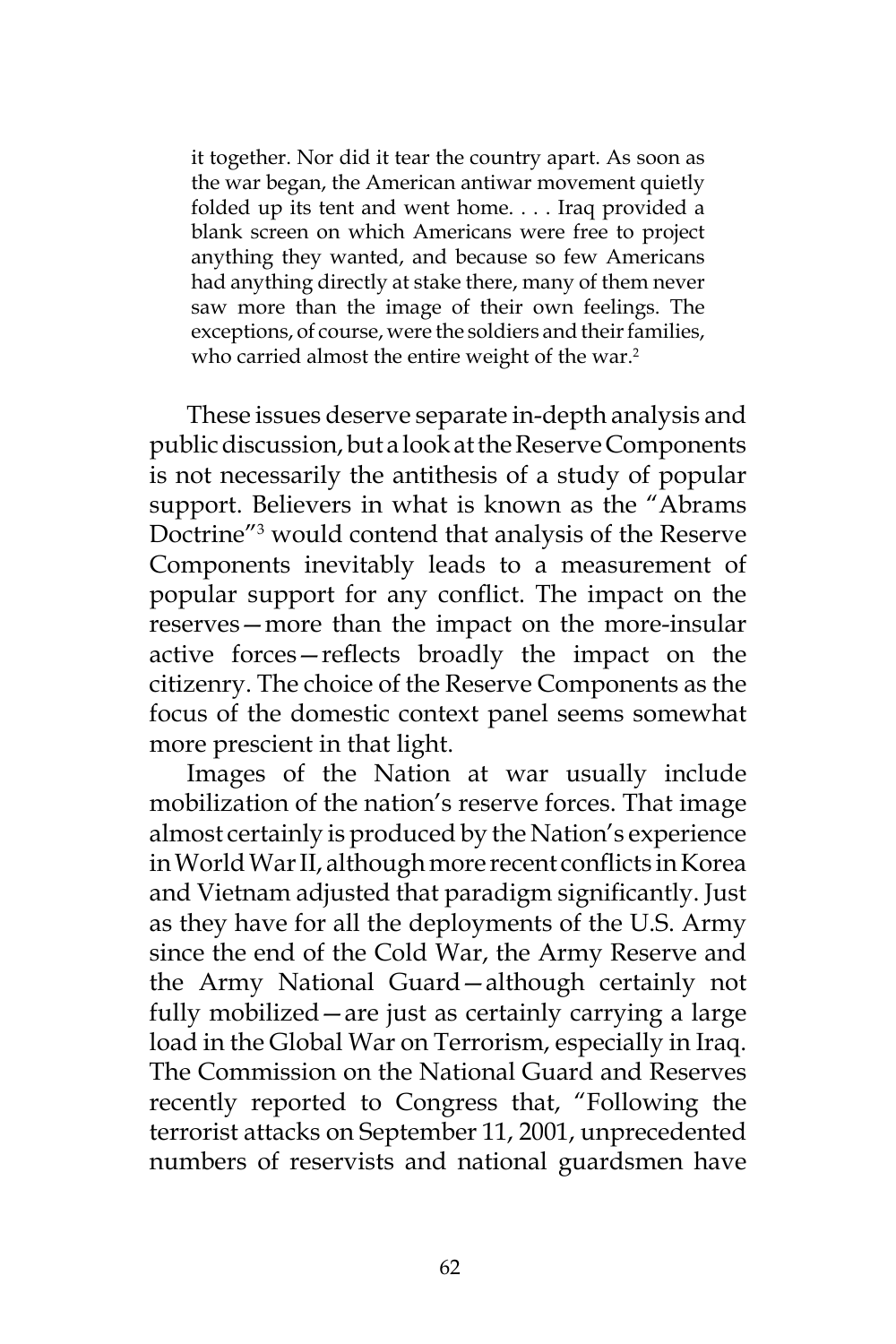been involuntarily recalled to active duty and have served for longer periods than at any other time since the Korean War."4 That involvement does not come without costs. The capability to respond to disasters like Hurricane Katrina in Louisiana or forest fires in Montana is diluted by the National Guard deployment to Iraq and Afghanistan. Although current statistics<sup>5</sup> suggest that the situation has reversed itself, recruiting and retention have been continuing challenges for both the National Guard and the Army Reserve (as well as for the active forces).<sup>6</sup> The very nature of reserve service has changed; the force now is considered an operational reserve, not the traditional strategic reserve.<sup>7</sup>

Describing the Reserve Components as the center of gravity of the military in the 21st century, Dr. Carafano framed the subject by saying that the success of the U.S. military in the next few decades will depend strongly on the health of the Reserve Components. Three factors will determine that health. First, the military will either get more money . . . or it won't. Barring the politically unpopular step of limiting entitlements, the current trend of spending 4 percent of the gross domestic product is about the best the military can expect. If defense spending decreases, the Army will depend on the "cheaper" Reserve Components—cheaper in peacetime, not necessarily in war or other operations—but the reduced dollars available will limit readiness and capability of the total force, especially since much of that money will have to be spent on manpower costs. Second, the military will change . . . or it won't. According to Dr. Carafano, the military will need to change to make military careers remain "consistent or congruent with the civilian sector." Some 21st century phenomena—more women in the workplace, telecommuting, changing careers,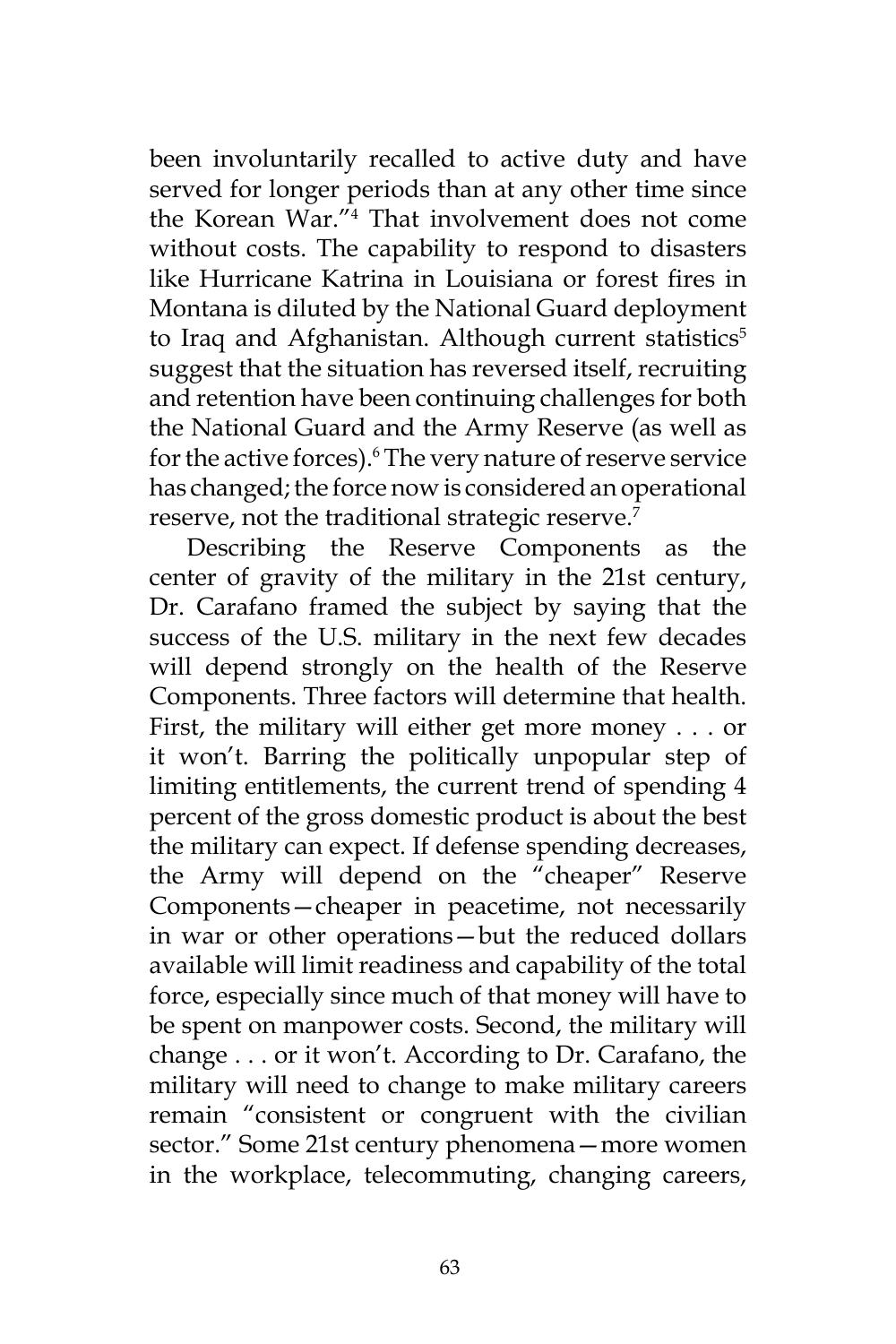people working longer—will need to be reflected in the military structure if the military and its Reserve Components are to succeed. If the personnel structure of the total force does not accommodate and reflect this change in the civilian sector, the Reserve Components dependent on citizen-soldiers—will lose their vitality. Finally, the military will include a larger active force —or it won't. The Reserve Components are acting as an operational reserve because of the continuing need for more active troops. If that trend continues, the Nation may decide simply to increase the size of the active component, with corresponding reductions in the Reserve Components.<sup>8</sup> If, however, the Nation sees the need for active troops waxing and waning in some type of sine wave, maintaining healthy Reserve Components will be an essential part of any national security strategy. That construct of the future has not yet been decided.

# **Brigadier General David Burford (Army National Guard [ARNG]).**

Acknowledging the shift from a strategic to an operational reserve, Brigadier General Dave Burford described some of the differences in the reserve force since the start of the Global War on Terrorism. When the terrorists attacked on September 11, 2001, the Reserve Components—along with the rest of the Army—were based on a symmetrical threat that was expected to start a war overseas with enough notice for time-phased mobilization and deployment, if and when needed. That force also was organized in a linear fashion, in contrast to the modular form being established today to provide capabilities that can be used against an unpredictable enemy. With its modular organization,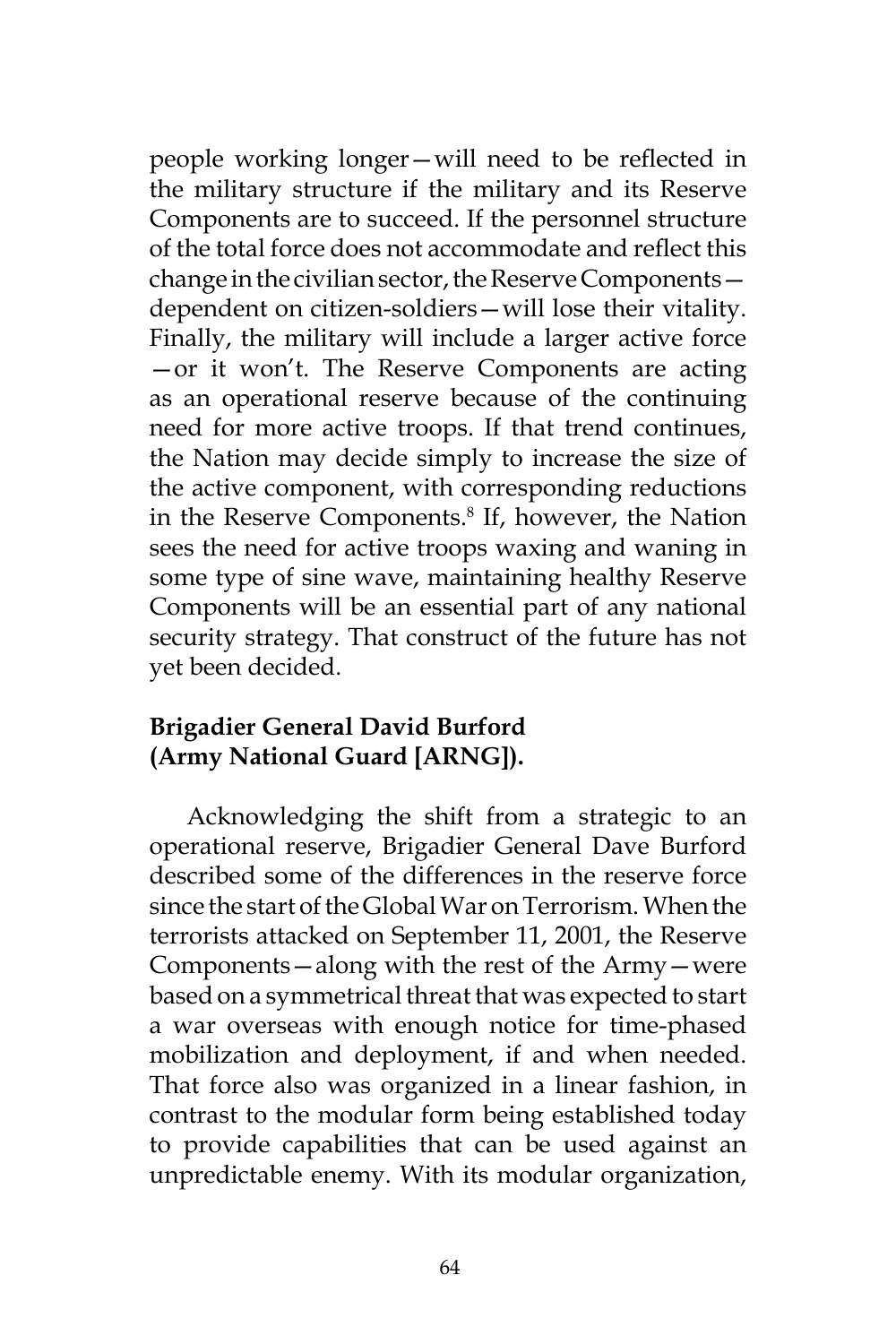the current force is better prepared for an asymmetric threat that may attack anywhere, including in the continental United States, giving no real opportunity for a lengthy mobilization and deployment timeline. For the National Guard, the mission of support to the various states presents an additional overlay to their federal mission.

Although some of Brigadier General Burford's presentation simply described the National Guard and some of the programs underway to improve the force,<sup>9</sup> he did make three important points. The first related directly to the conflict between the state and federal missions of the Guard. No better example exists than the response to Hurricane Katrina to show the challenge of accomplishing state missions while that state's National Guard forces are deployed elsewhere on a federal mission. Up to 40 percent of the National Guard forces—and their equipment—from Louisiana and Mississippi were on active duty in Iraq when Katrina hit their homes.<sup>10</sup> Wartime equipment shortagescompounded by fielding decisions that traditionally put less-capable equipment into the Guard formations limited the National Guard response even more. Despite those challenges, there were ". . . over 50,000 National Guardsmen engaged in the recovery..." from the disaster within 96 hours after Hurricane Katrina cleared New Orleans. Although the affected governors might have felt better with their own forces at hand, the response shows just how much residual capacity still exists within the National Guard. Tapping into that residual may require some extraordinary efforts, $11$ but the Global War on Terrorism apparently has not pushed the National Guard to a breaking point if it can still respond to a natural disaster in such numbers and so quickly.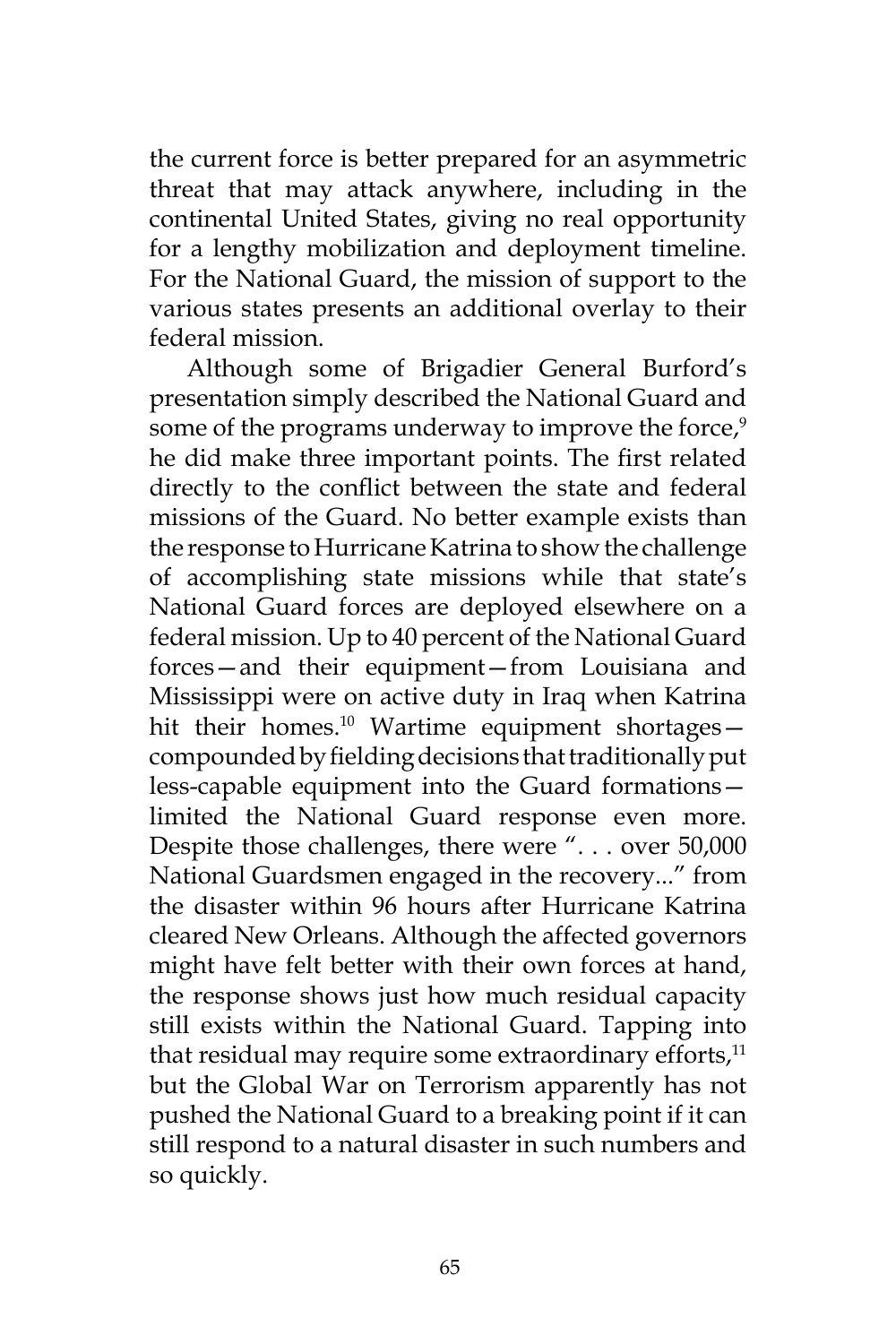Brigadier General Burford briefly mentioned the Army Force Generation (ARFORGEN) model. ARFORGEN is part of an effort to put some predictability into the lives of Reserve Component soldiers by development of a cycle that would deploy them no more than once every five or six years. Manning, equipping, and training levels within the force also would be adjusted to bring units to maximum readiness on the same cycle. Brigadier General Burford focused on the fact that the cycle is only a goal; soldiers still can be mobilized and deployed more frequently if strategic or operational requirements demand it. Left unstated were questions about how the lower readiness of units in the early years of the ARFORGEN cycle might impact on the readiness of those forces to accomplish either state or other federal missions. The National Guard, although pleased with the increased predictability, also might find itself unhappy with a reduced number of training and equipping dollars provided to the Reserve Component units in those same early years.

Brigadier General Burford's final point hit upon homeland security. In his comments, he simply stated that homeland security should not be assigned as a mission for the National Guard, but that making it a role might make more sense. Semantics aside, homeland security is such an all-encompassing activity that it requires the involvement of the whole federal government and multiple agencies of local and state government. Consequence management alone can quickly overwhelm response capacity locally or regionally within the United States; adding just the responsibility for critical infrastructure protection makes the problems even more difficult to manage. Assigning the National Guard the mission of homeland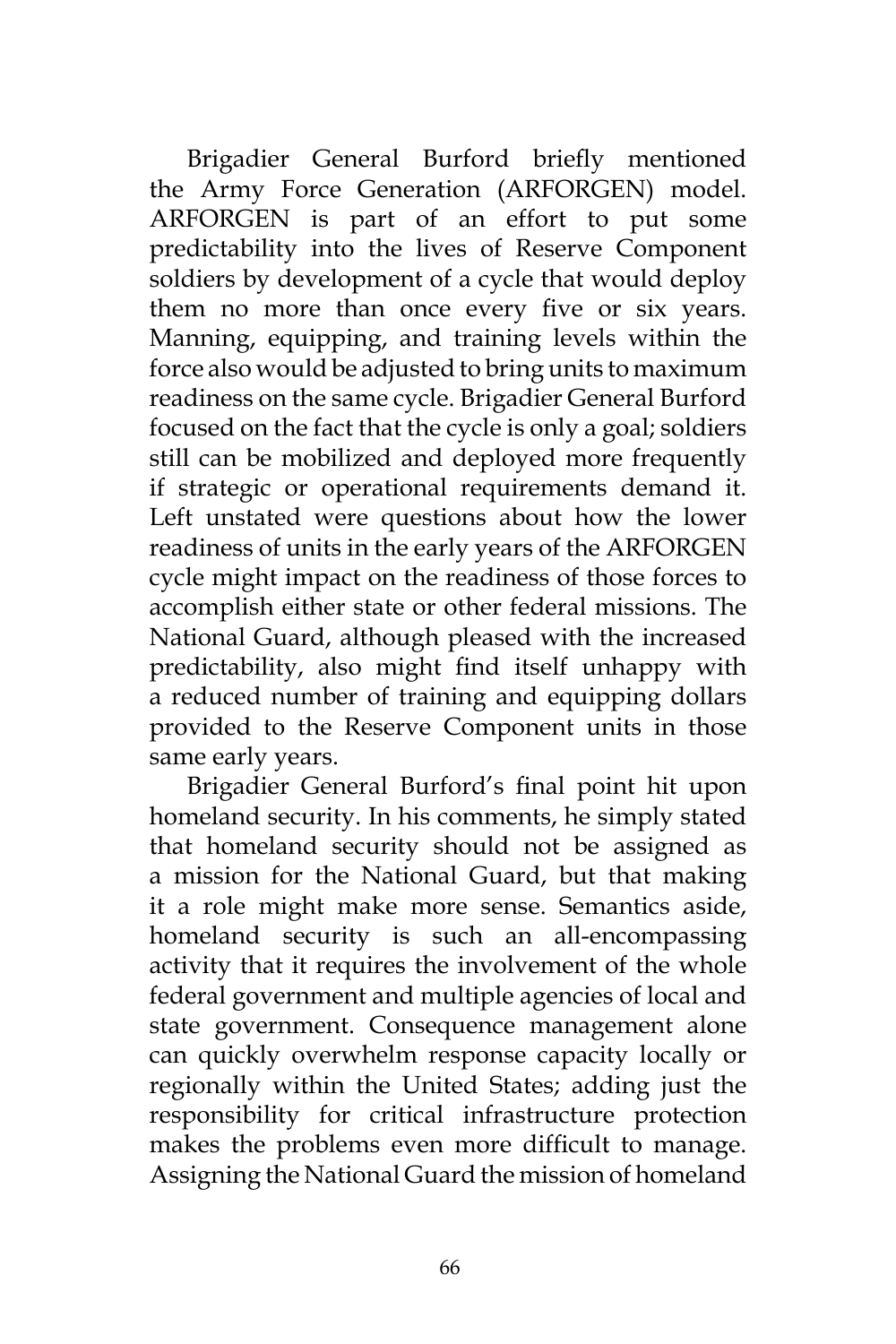security would force it to reorganize and equip for the mission, and would deprive the Nation of its use in other strategic and operational crises. The National Guard always will have a role in homeland security, but should not be optimized for that role. Optimizing the Guard for that mission would deprive the Nation of some more-flexible forces that would be better capable of responding to other crises at the strategic and operational level.

## **Brigadier General Michael Squier (ARNG, Retired).**

Brigadier General Mike Squier brought a historical perspective to his discussion of the Reserve Components. As a senior leader of the Army National Guard at the National Guard Bureau for many years, he worked through the Quadrennial Defense Review (QDR) 1997 "fistfight" between the active Army and its Reserve Components. He also was around for the "culminating point" of QDR 2001, when more reason was applied and the components worked as a team after identifying the need for "more Army" than was available at the time.

As one of the architects of the current Army National Guard force, Brigadier General Squier spoke with some pride about the capabilities of the force, but saved his greatest compliments for the "can do" attitude that he believes permeates the entire force. He then spoke realistically about the problems created by that "can do" attitude. According to him, the National Guard got caught up in the zeal to "get into the game" after the attacks of 9/11 and National Guard soldiers and units suffered as a result. The recruiting and retention challenges experienced in the past couple of years followed from decisions made about utilizing the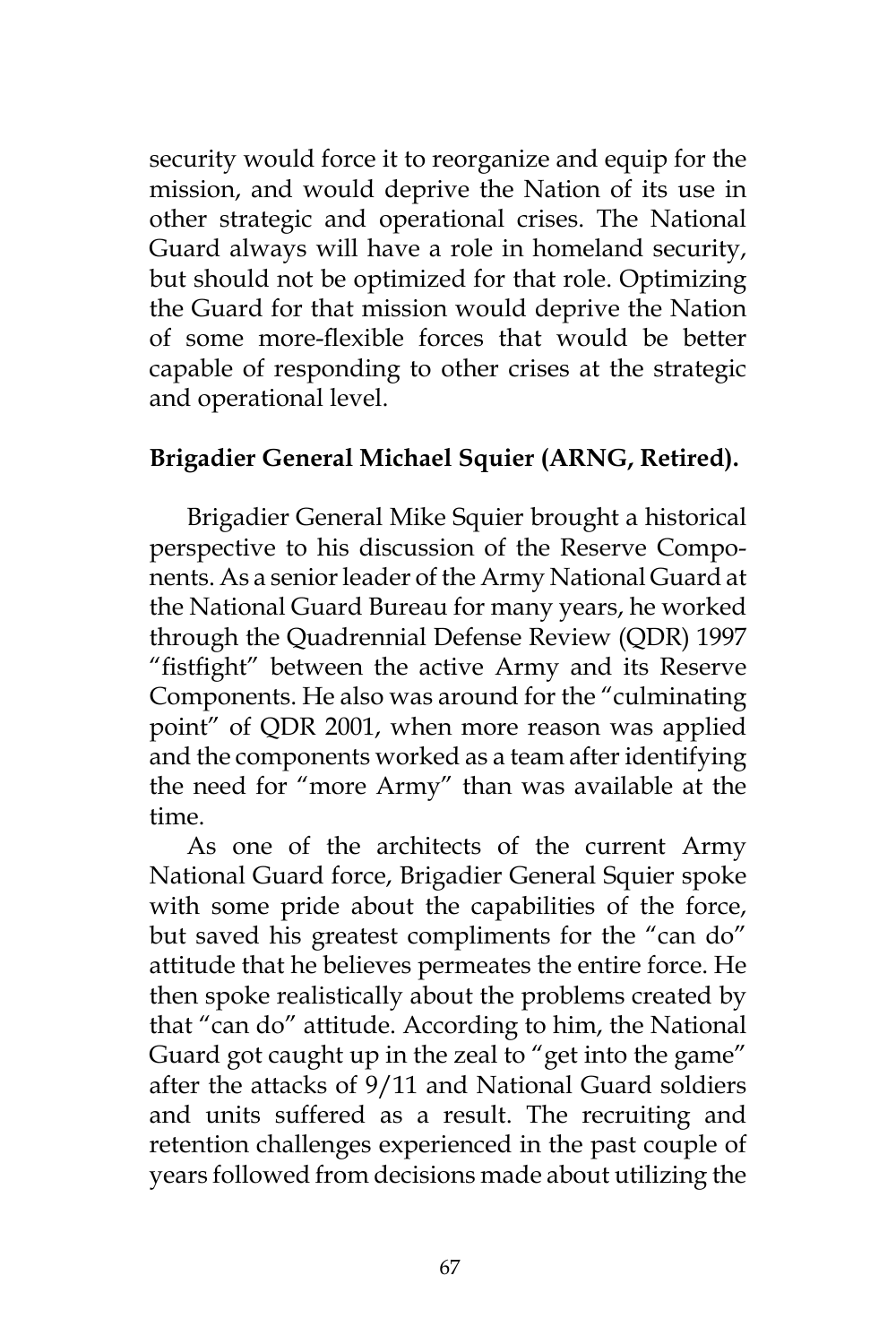Reserve Components more than most Reservists and Guardsmen desired. Cross-leveling of soldiers from one unit to another also affected retention decisions, but the greater effect was organizational. Units with new personnel added just before deployment suffer from loss of unit cohesion. Cross-leveling occurs with equipment, too, to ensure that deploying units have the best and the right amounts of their authorized gear. That is the right decision for the deploying units, but a severe adverse impact can be felt on the units that remain behind, stripped of manpower and equipment needed for training or operations. Thus far, the plans to reconstitute reserve forces look good on paper, but the huge associated bill undoubtedly will force changes, limiting the Reserve Components' ability to perform either state or other federal missions.

To address these issues, Brigadier General Squier suggested looking closely at how the Reserve Components are planned to be employed, and specifically reexamining the roles and missions of the reserves. Although some disagreement continues to exist, in QDR 2001 the reserves' roles were defined as expanding Army capabilities in time of need, enhancing Army capabilities (often possible because Guardsmen and Reservists bring civilian professional and trade skills and associations with them into uniform), and providing a sustainment capability for long-term operations. Those roles seem to remain valid for the near- and mid-term future, but that paradigm could be changed if the Nation decides to pursue a larger active duty force, for example. Brigadier General Squier did not provide any insight into just what other roles and missions might be appropriate for the Reserve Components, but he did caution against wholesale discarding of the reserve forces. Although they are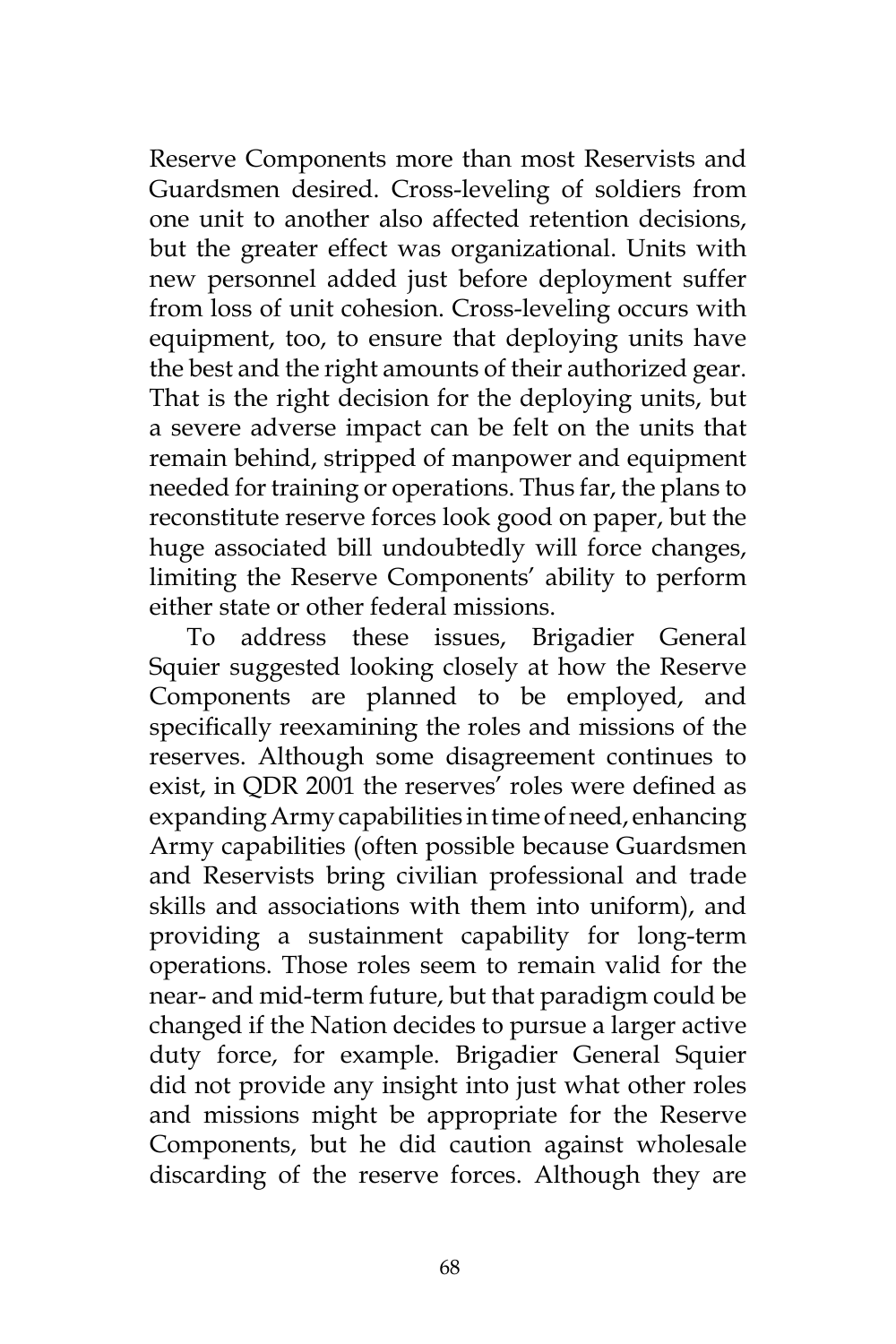expensive in operations because of predeployment training and equipping requirements, the Guard and Reserves are still cost-effective forces over the long term. He also cautioned against changing the laws affecting mobilization without understanding the intent of those laws. Guardsmen and Reservists understand their responsibility to answer the Nation's call in time of crisis, but if changes to mobilization processes result in more frequent mobilizations, there will be an accompanying impact on recruiting and retention. Brigadier General Squier also suggested asking why there was such a need to cross-level equipment and personnel for deploying units. The reason is because reserve units have not been resourced for success. The bill is significant, but the force can be more readily employed if appropriately manned, equipped, and trained.

Brigadier General Squier buttressed Brigadier General Burford's comments about ARFORGEN and homeland security. He described ARFORGEN as useful in identifying requirements, but warned against using it to restrict the flow of money to the Reserve Components. Without adequate funding, the Guard and Reserve will not be ready when needed. He also agreed with Brigadier General Burford that homeland security is not a National Guard mission, stating emphatically that ". . . the Guard is not . . . the federal response force for homeland security." This seems somewhat contradictory to his image of the Guard as "the force that never says no," but is understandable in the context of missions added without accompanying resources. Probably recognizing that the Nation's civilian infrastructure is the better place to assign the homeland security mission, he challenged the panel and the audience to define the role that the military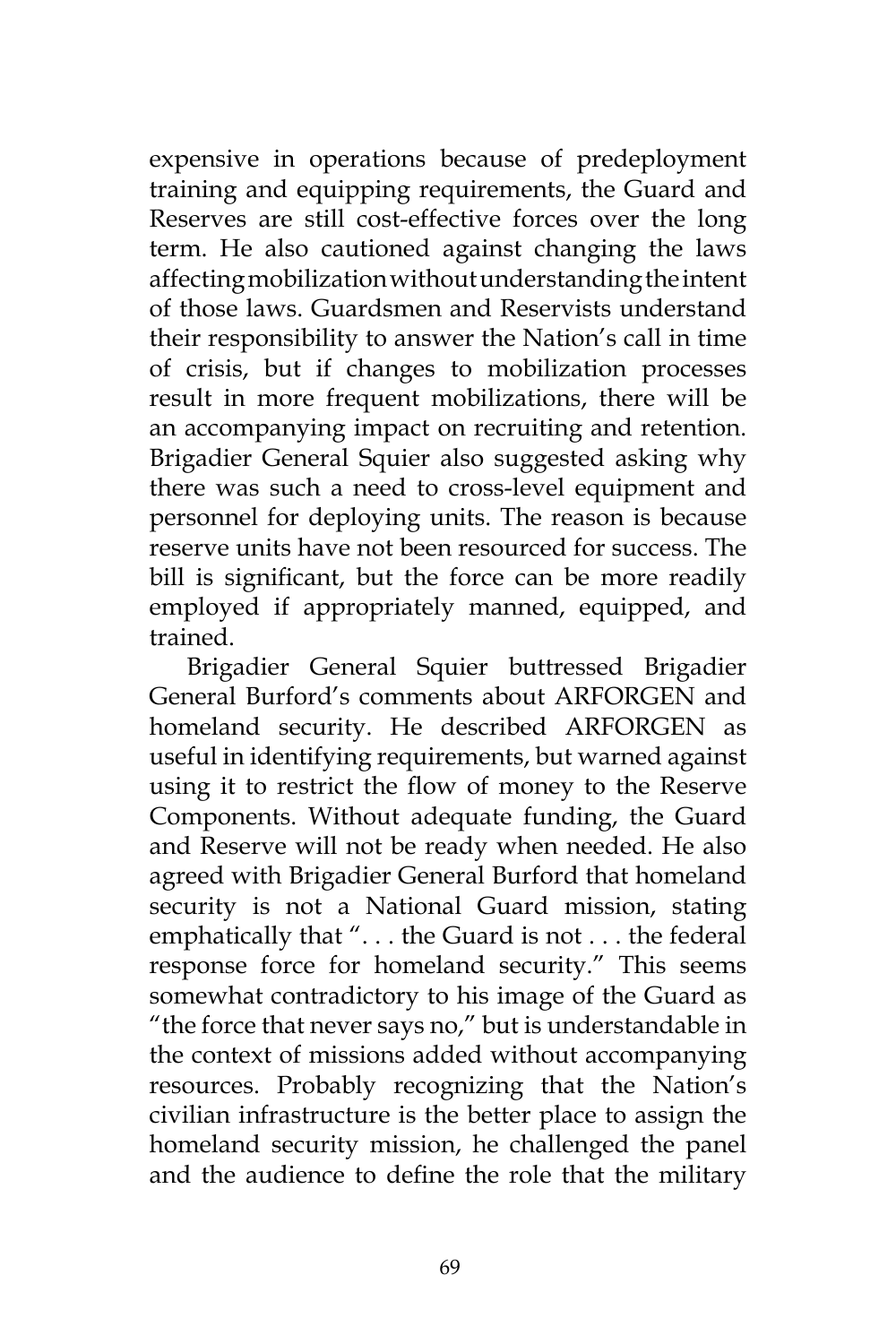should play in homeland security. The mission of homeland security can be assigned to the National Guard, but there will be associated costs. Some of those costs are in equipping and training, but a greater cost may be the impact of not having a deployable reserve force—either operational or strategic—when needed to augment active capabilities.

## **Major General Robert Ostenberg (U.S. Army Reserve [USAR]).**

Major General Robert Ostenberg, like other panelists, discussed homeland security in the context of military support to civilian authorities. The case used for discussion was Hurricane Katrina. In his remarks, he compared the natural disaster of Katrina to the effects of a terrorist attack. The 1,300 deaths there and the \$96 billion in damage (including the loss of approximately 300,000 homes) are comparable in many respects to the results that could be expected after a terrorist attack with a weapon of mass destruction in one of the Nation's major cities. The 9/11 attacks killed more people, but the physical impact<sup>12</sup> could be considered much smaller than the damage to New Orleans alone. The metaphor is a good one; after a terrorist attack or after a natural disaster, the military—particularly the National Guard—can be expected to be involved in the response. After a terrorist attack, the response is called consequence management, but the effect is much the same. The metaphor breaks down, though, if broader arguments are made about homeland security based only on consequence management/disaster relief. Homeland security covers preventive measures, too, such as critical infrastructure protection, not "just" consequence management.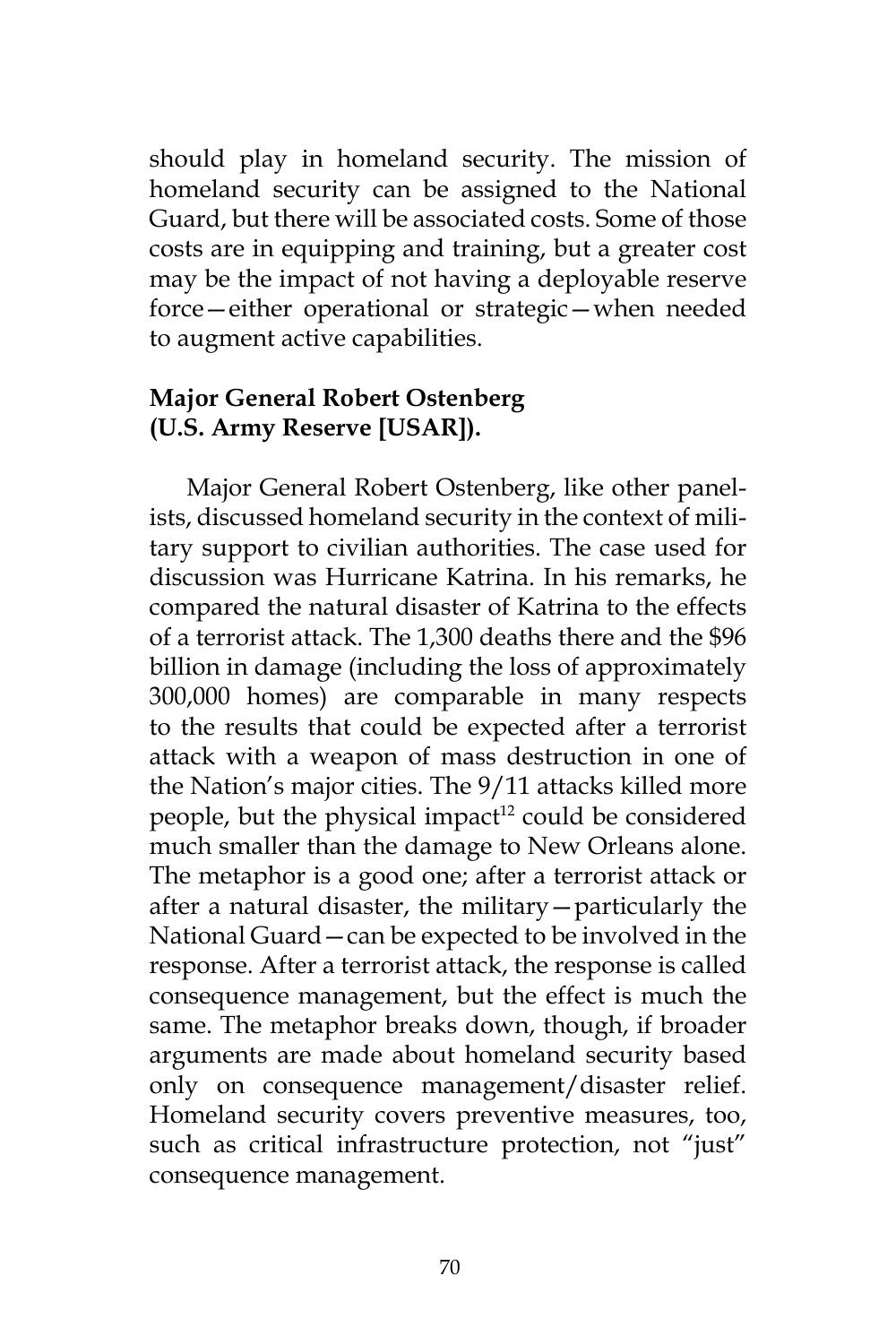As did the previous two panelists, Major General Ostenberg pointed out that the homeland security and disaster relief missions will take more capacity and capability than are resident in the military, active or reserve. Specifically for disaster response (and—by implication—consequence management), he said that the first responders need to come from the Nation's cities. When the cities' response capabilities become overwhelmed, their leaders should call on state resources first; the governors should then call on federal resources if the magnitude of the event requires it. What he didn't mention was the fact that not all disasters (or terrorist attacks) allow for such a neat and linear process. Just as Hurricane Katrina immediately overwhelmed city and state resources, a terrorist attack can do the same thing, particularly if a weapon of mass destruction is somehow unleashed in an American city. In such cases, the federal force must be leaning forward, not waiting for some beleaguered local or state politician to call for help. Despite the complaints of slow response to Hurricane Katrina, the federal force anticipated some or much of the need. Guardsmen from the region, experienced in responding to hurricanes, were naturally mobilized, but Guard forces from across the Nation—including far away Wyoming, Ohio, Vermont, and many others—were also among the responding forces. Some events—like a Category 5 hurricane or a terrorist attack of similar magnitude are so unprecedented as to deny any real opportunity for adequate prior planning and preparation. In such cases, some "ad hoc-racy" must be expected. The natural patriotic response of all Americans—not just the military or those in the government—to volunteer in such cases will help, but the response and recovery nonetheless will be slow, at least in the eyes of those who most need the help.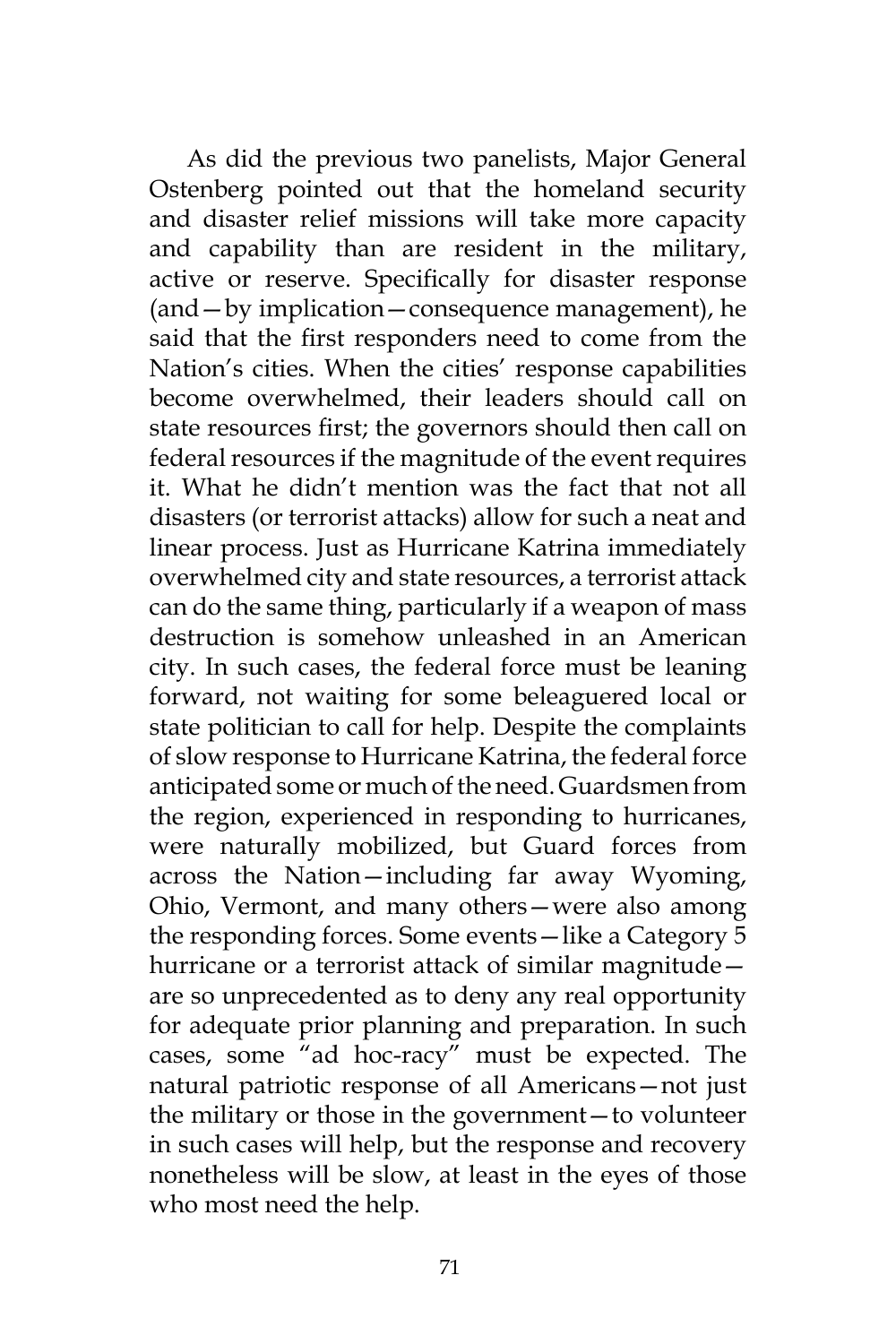On the subject of cross-leveling, Major General Ostenberg noted a shift from the early days of the Global War on Terror, when units were told to "come as you are." As the war has progressed, there is no longer any need to send units that are not fully manned, equipped, and trained, but he cautioned against "gold plating" units by sending them with more people and equipment than needed. Sending too many people now makes it harder to sustain required manpower levels for the long war. He recognized the stress on the Army Reserve, but emphasized that significant potential remains, at least in quantity of people. The challenge is not just numbers of people; it also is making sure that the right skills are part of the package. Reclassification and retraining actions are underway to address some of these issues in various military occupational specialties, but they have not yet been enough to avoid units being deployed with up to 70 percent of their strength being "fillers," people not originally assigned to the unit.

## **Major General Donna L. Dacier (USAR).**

Major General Donna Dacier started her comments by mentioning some of the ways the Army Reserve has adapted to meet the needs of the regional combatant commanders. Three of those ways are several years old: the move to reduce the number of nontactical organizations and the soldiers in them, the formation of multiple-component units (multi-compo units consisting of units with some combination of elements of the ARNG, the USAR and the active force), and the USAR effort to change its force structure to reduce the number of high-demand, low-density units. Each of these initiatives may have been accelerated in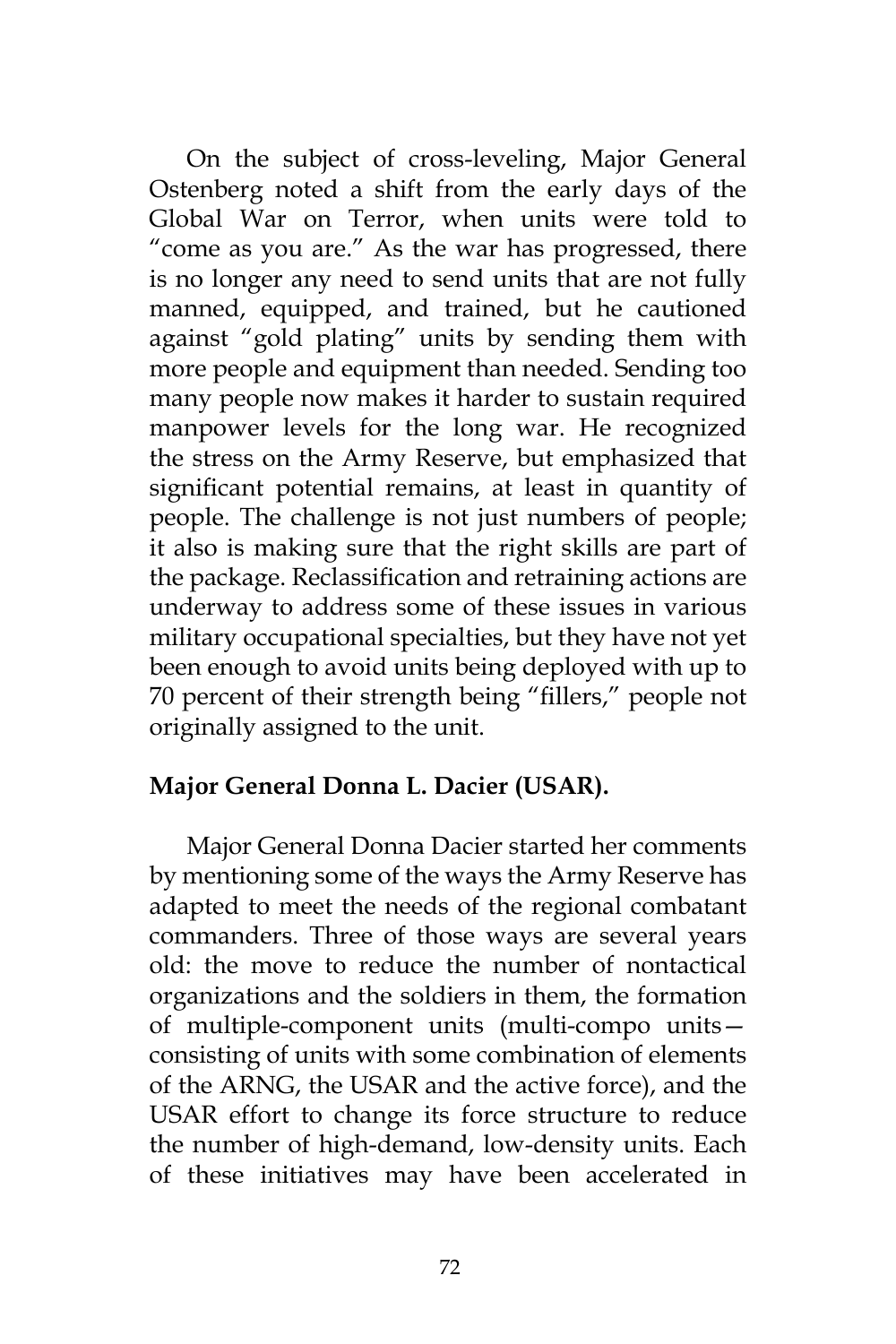execution since the onset of the Global War on Terror, but nonetheless have been around in concept for quite some time. All could probably trace their origin back to reductions in the total force either taken or planned prior to 9/11.

The first was used in all components to increase the number of tactical units by eliminating "unnecessary" organizations involved in generating and projecting the force, replacing them in some cases with contractors or government civilian employees. The second could be touted as a more economical use of assets, but also was necessitated by the continuing need to "make do with less" caused by post-Cold War and post-Operation DESERT STORM reductions in the size of the force. There may be no way to eliminate all high-demand, low-density units, but they have been around for years, again a result of a focus on tactical units, specifically the combat units. To keep the fighting edge on the force, "superfluous" units like civil affairs, military police, and psychological operations units were cut or put into the reserves without due regard for how often they would be utilized in the post-Cold War world. While it is easy enough to identify these problems in the USAR,13 the same problems abound in the ARNG and the active force. The shame is just that it took the Global War on Terror to fix or to accelerate fixing these old problems.

The one true innovation Major General Dacier covered was the use of the USAR Division (Institutional Training) for training of Iraqi security forces. The DIV (IT) was designed to augment active training programs in peacetime, then to provide backfills in the event of large-scale deployment of the active force. Instead, as the program to build the Iraqi police and military accelerated in late 2004, a DIV (IT) was mobilized to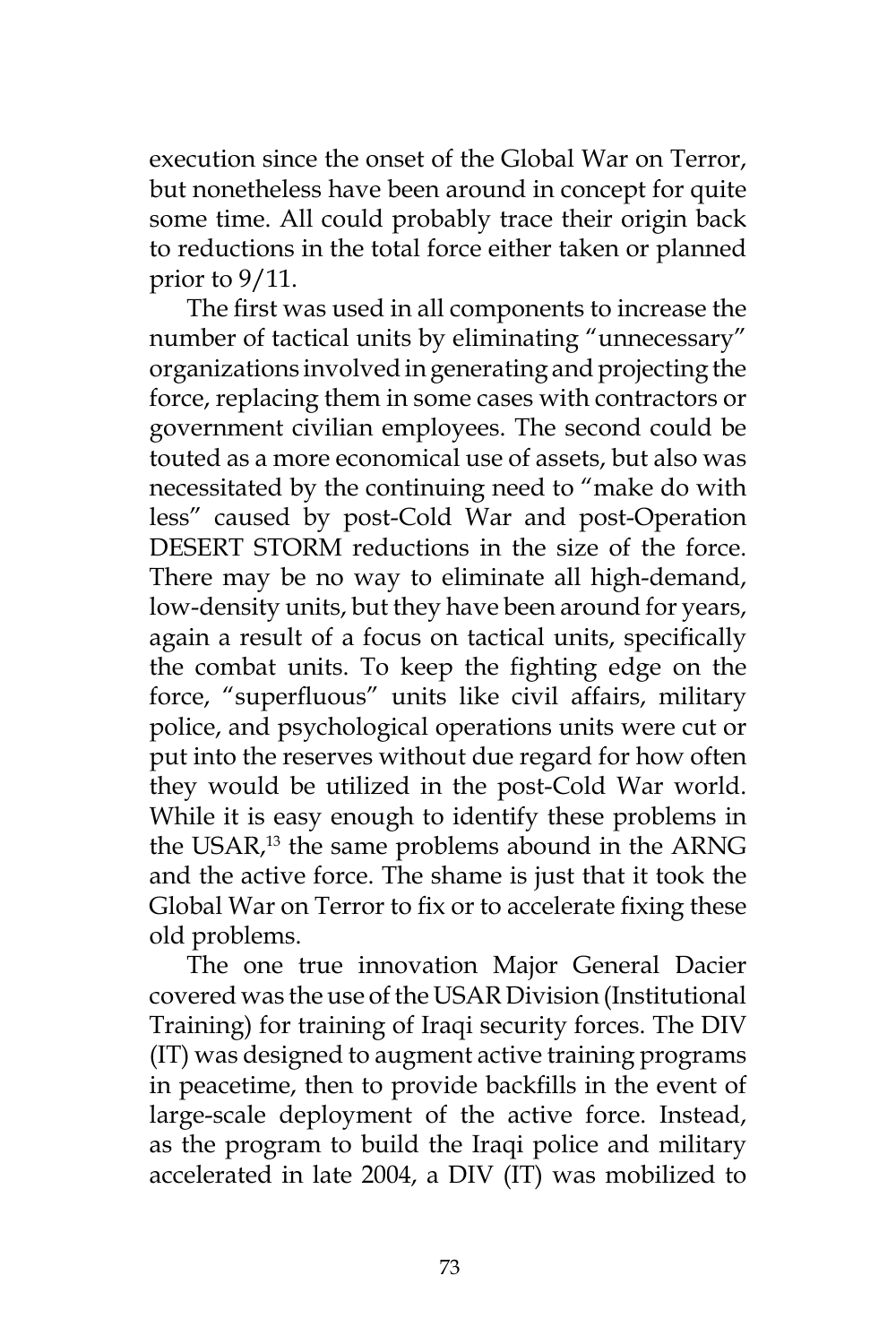deploy to Iraq to assist in that effort by providing individual staff for the multinational training command and training teams to the Iraqi army and police forces. This was an excellent example of the particular flexibility of the USAR, which—unlike the ARNG—easily can mobilize and deploy individual soldiers, not just units. If criticism were to be leveled at this action, it would mention timeliness.<sup>14</sup> The same action could have been taken with the training of Afghan security forces in 2002, which would have freed Special Operations Forces from the training mission.

Like the others, Major General Dacier covered the stressors afflicting the military, explaining that some stress in the early days of the current war seemed to be self-induced by leaders and planners who did not possess the insight needed to put together force structure needed for the long war. She did emphasize that "breaking point" stress on the military is a problem that transcends the Reserve Components and even the total Army; it is an issue that reaches deep into each part of the Department of Defense and must be resolved at that or higher levels.

## **Major General William Nesbitt (ARNG).**

After saying he would avoid redundancy with the other panelists' comments, Major General William Nesbitt was only partially successful in that effort, as is probably to be expected due to the nature of the subject. Like the other panelists, he covered the stressors on personnel and equipment. For the former, he asserted that the deployment stress on Reserve Component personnel is greater than for the active force. All of the components generally put "boots on the ground" for twelve months in theater, but for the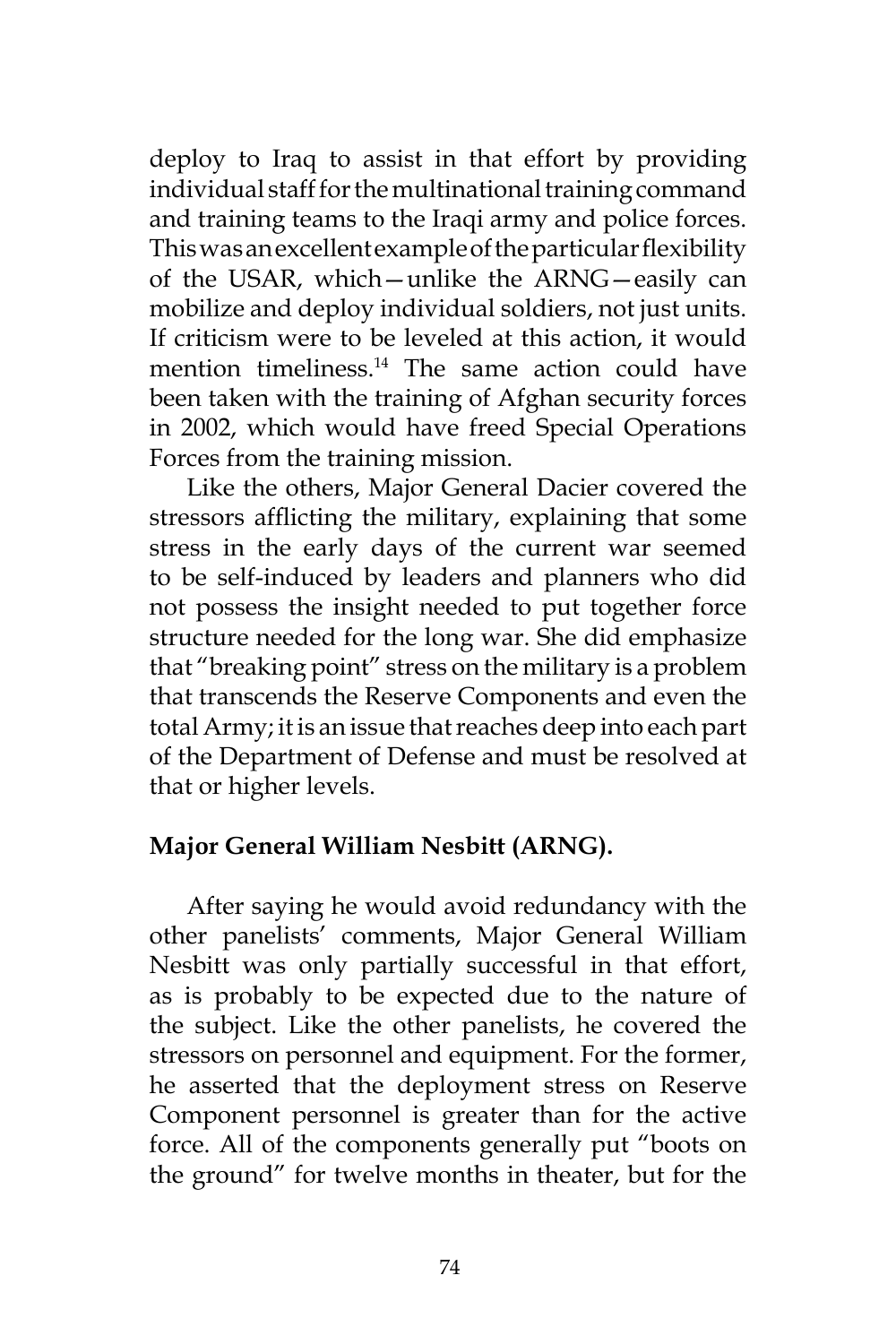Reserve Components, that is in addition to the lengthy mobilization and predeployment training process that can add another 6 months to the time that a Guard or Reserve soldier is away from his or her family. That may be somewhat misleading, though, as—by Major General Nesbitt's own admission—active soldiers tend to be deployed more frequently. In congruence with the other panelists, he called for a better mobilization process to limit the total time away from home, but also suggested that the use of the Reserve Components in the operational reserve role means that they need to be better trained and equipped before mobilization.

Although he said his opinion only reflects a personal perspective, Major General Nesbitt argued that the National Guard ". . . is not in danger of breaking." He also opined, though, that the Guard cannot sustain mobilization of approximately 100,000 Guardsmen as in 2005, but can sustain ". . . in the neighborhood of 20,000 to 40,000 over the long haul . . . ." In the context of an authorized end strength of 350,000, the former number seems to make sense, but the latter may not. Even under the ARFORGEN cycle of one mobilization and deployment every six years, the number of soldiers available each year—assuming the "spaces" in the structure are all filled with "faces" of soldiers—would be over 58,000.15

In talking about equipping the National Guard, Major General Nesbitt withdrew his comment about not being in danger of breaking. His comments about the equipping levels of the National Guard are hard to dispute. The equipment may not be substandard, as he charged, but fielding priorities do allot the better equipment more broadly across the active force.<sup>16</sup> For the same reasons, equipment shortages are more prevalent across the reserve force; the ravages of wartime losses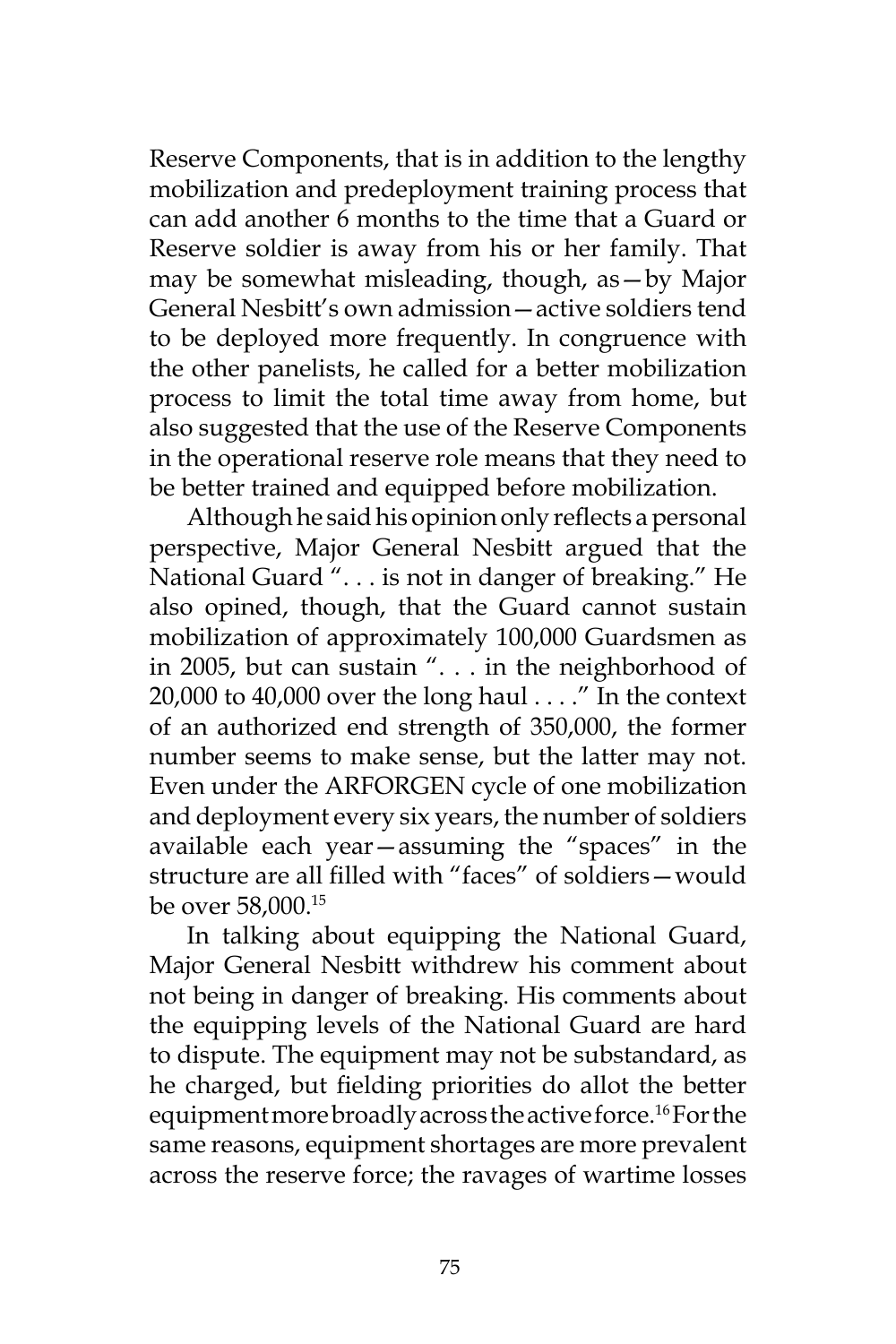have aggravated this situation, made even worse for some units by equipment cross-leveling that leaves some nondeploying units unready. Major General Nesbitt pointed out that the Reserve Components are no longer functioning as a strategic reserve, but are still budgeted that way. That is in part due to inadequate allocation of the gross domestic product to defense. That is compounded by the fact that the Army gets less than 25 percent of the Defense budget, but is ". . . carrying most of the load . . ." in the Global War on Terror. From the National Guard perspective, that is made even worse by the active force—with only 27 percent of the total Army strength—spending approximately 79 percent of the (pre-supplemental) budget. At least one of his statistics may be misleading: 47 percent of the force is active and can be expected to consume more of the budget than the 53 percent of the force that is in reserve and not doing the same level of training and operations. Nonetheless, his depiction of the Guard and Reserves as ". . . kind of at the bottom of [the budgeting] food chain . . ." is fair. That will only get worse—at least for the early years of the cycle with implementation of ARFORGEN.

As at least a partial solution, Major General Nesbitt recommended that Congress consider a dedicated appropriation for the ARNG, much like is done for the Special Operations Forces. According to him, this would be more likely to ensure that the Guard receives adequate resources and would force the active force to stop using the Guard like a "teller machine" when a budgetary shortfall is encountered. The active leadership can be expected to oppose this because of the limitations on total force readiness it would produce. Friction between the Guard and the federal force also could be expected to ensue, even if some of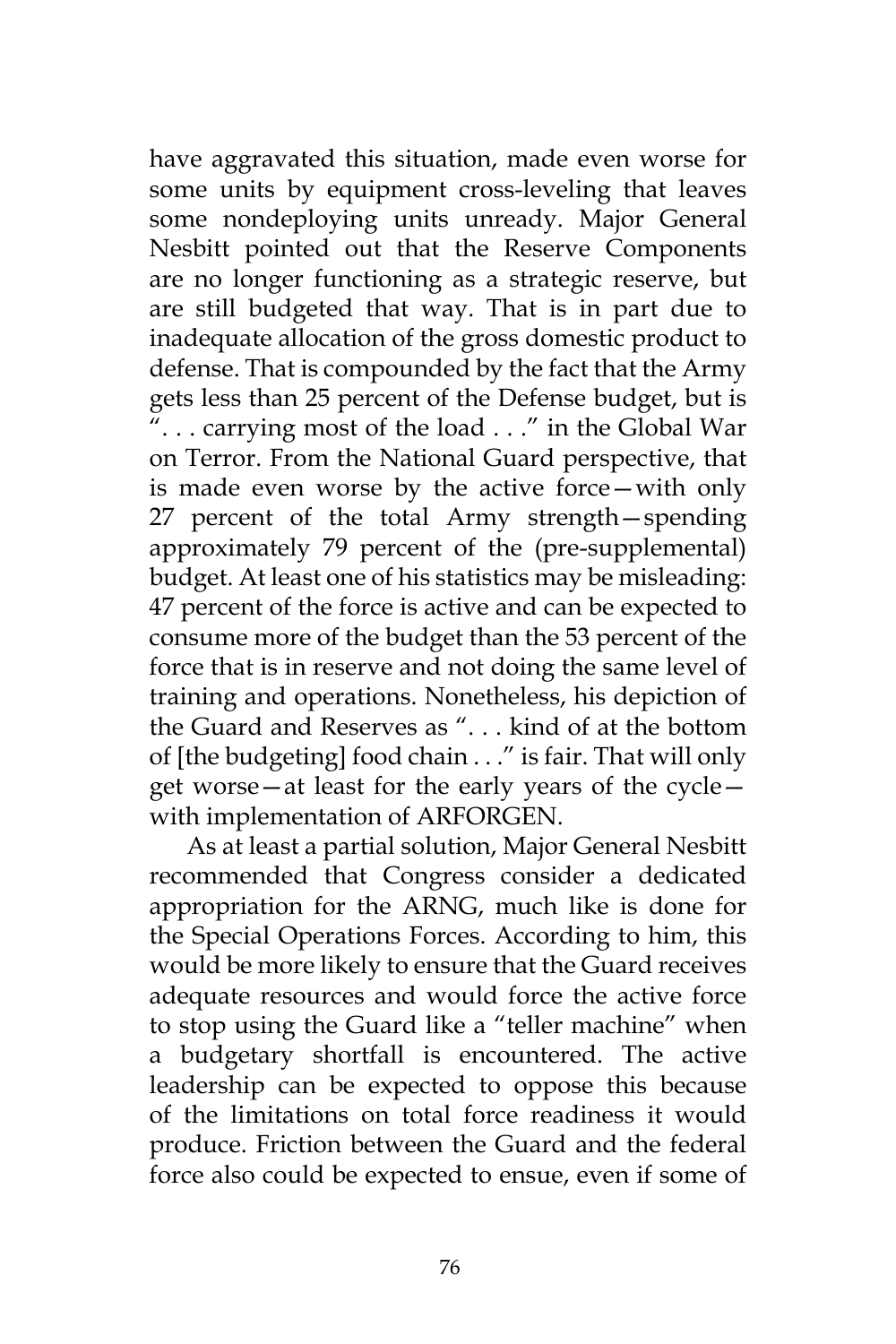the funding came from the Department of Homeland Security.

Major General Nesbitt added some specific comments about the ARFORGEN model, describing it as good for predictability for individual soldiers, but not good for the sustained readiness of the force. On the high point of the cycle, the model would provide forces that are ready: trained, equipped, and manned appropriately. The problem is the other years of the cycle, when ARFORGEN will create various levels of unreadiness to accomplish the Guard's normal state missions and unexpected missions in both the state and federal arena.

Contradicting his fellow panelists, Major General Nesbitt stated that the Guard was not only capable of providing rapid response forces in support of homeland security, but they have been doing so for some time. Whether stated as a Guard role or mission, the Guard because of its state mission and its proximity to affected communities—will be involved intimately at least in consequence management for any large-scale terrorist attack. As with the other panelists, he ignored the "non-consequence management" aspects of homeland security, but did argue for more accessibility of "other Reserve Component units" (presumably USAR) to the governor when a catastrophic event occurs. That has been addressed at least partially by the development of joint force headquarters in the states.

### **ENDNOTES - PANEL III**

1. The Army has various components associated with it. The first three are the active force, the Army National Guard, and the Army Reserve, known as Components 1, 2, and 3, respectively.

2. George Packer, *The Assassins' Gate*, New York: Farrar, Straus and Giroux, 2005, pp. 381, 382.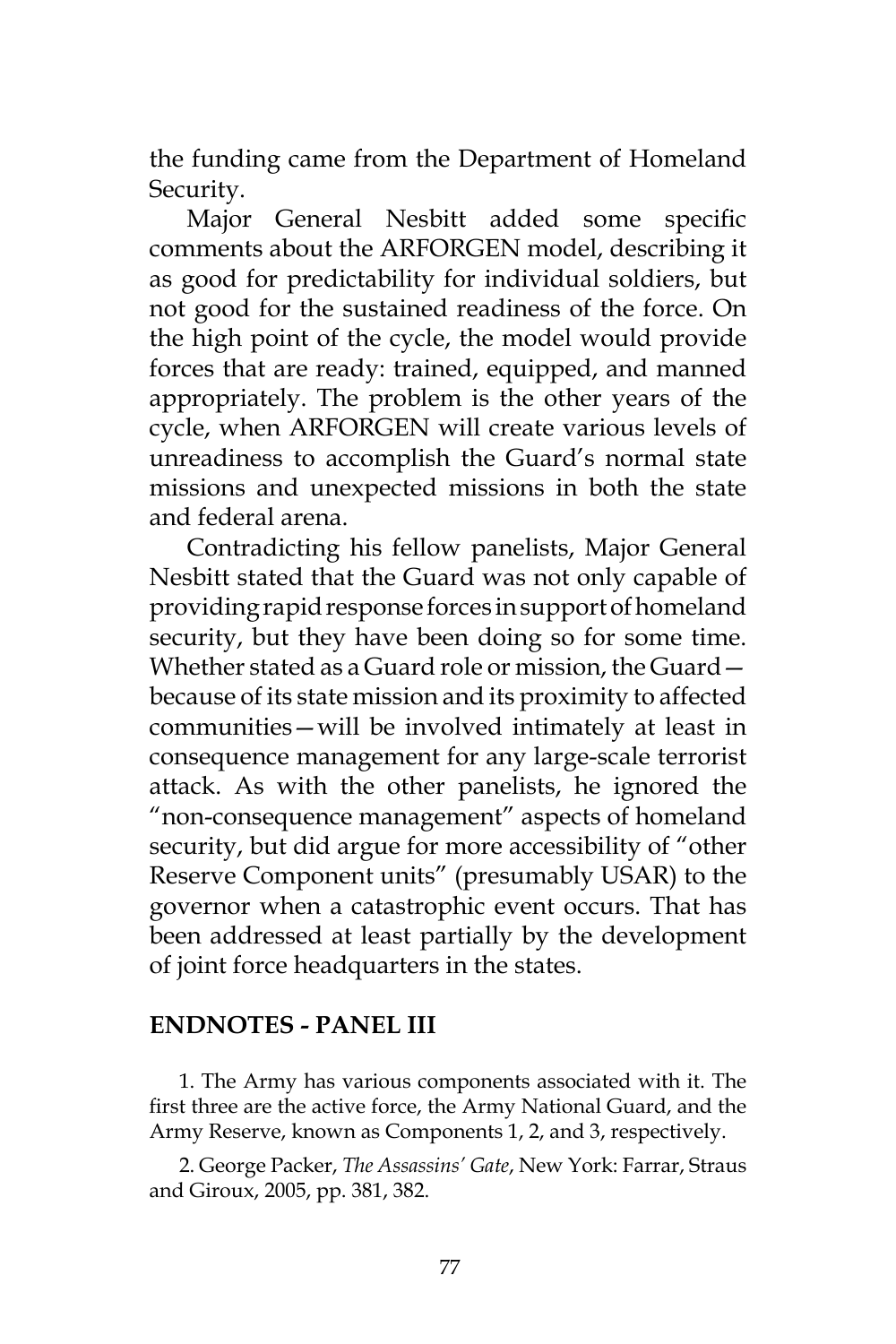3. The so-called Abrams Doctrine allegedly originated with Army Chief of Staff General Creighton Abrams as he reorganized the Army after Vietnam. The "legend" says that General Abrams, wary of political leadership ever again committing the Nation's military to a conflict without popular support, structured the force with large numbers of combat support and combat service support units in the reserves. This meant that any commitment of the military to a war would necessitate mobilization of the reserves, thus ensuring broad involvement of the population, if not in supporting the war, at least in the decision to go to war. While recognizing that the Abrams Doctrine actually may not have been developed except in response to budgetary constraints, Dr. Carafano refers to it in "The Army Reserves and the Abrams Doctrine: Unfulfilled Promise, Uncertain Future," *Heritage Lectures*, No. 869, The Heritage Foundation, April 18, 2005, available at *www.heritage.org/Research/NationalSecurity/loader. cfm?url=/commonspot/security/getfile.cfm&PageID=77058*, accessed July 11, 2006. For more on development of the Abrams Doctrine, see Lewis Sorley, *Thunderbolt*, New York: Simon & Schuster, 1992. An alternative view (that suggests the available evidence does not support Sorley's conclusion) can be found in Conrad Crane, *Avoiding Vietnam: The U.S. Army's Response to Defeat in Southeast Asia*, Carlisle, PA: The Strategic Studies Institute, September, 2002.

4. Arnold L. Punaro, *et al*., *Commission on the National Guard and Reserves: 90-Day Report*, June 5, 2006, p. 21-22, available at *www.cngr.gov/pdf/CNGR percent20Ninety-day percent20Report.pdf*, accessed July 12, 2006.

5. Lieutenant General James R. Helmly, the Chief of the Army Reserve, wrote in early 2005 that the Reserves were "rapidly degenerating into a broken force." Lionel Beehner, "Recruitment Woes for U.S. Guard and Reserve," backgrounder from the Council on Foreign Relations, October 26, 2005, available at *www.cfr.org/ publication/9101/recruitment\_woes\_for\_us\_guard\_and\_reserve.html*, accessed July 13, 2006. However, data on reserve forces recruiting for October 1, 2005, to June 30, 2006, show the Army National Guard at 103 percent of its goal and the Army Reserve at 101 percent of its goal. Retention numbers "are well within acceptable limits" and "indications are that trend will continue . . ." Office of the Assistant Secretary of Defense (Public Affairs), U.S. Department of Defense, "DOD Announces Recruiting and Retention Numbers for June," news release, July 10, 2006, available at *www.defenselink. mil/releases/2006/nr20060710-13413.html*, accessed July 13, 2006.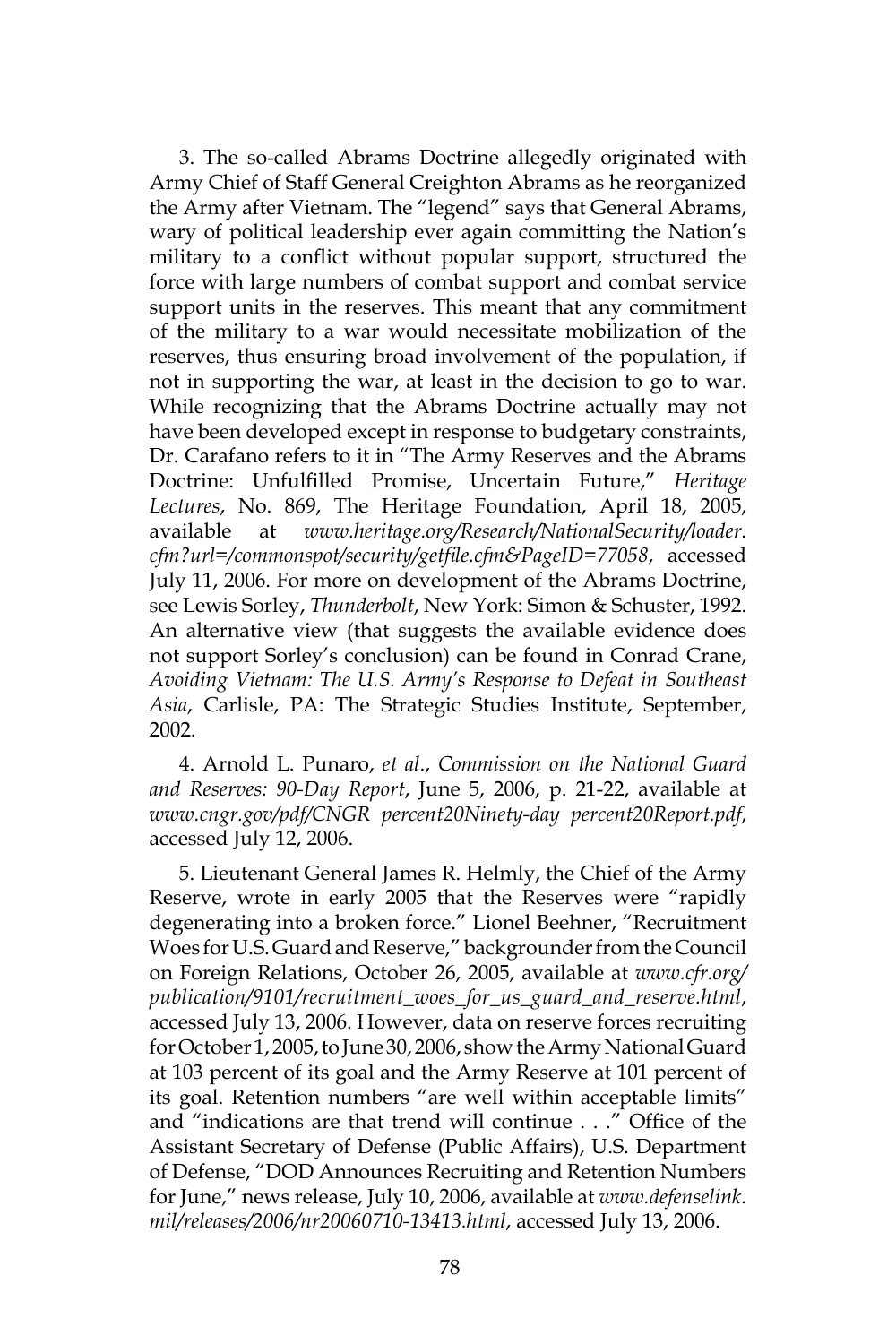6. Perhaps the better measure of the challenge is the change in recruiting standards: The Army is accepting more recruits with lower scores on qualification tests; the maximum age for a recruit was increased to 40 (from 35) in January 2006 and further increased in June 2006 to 42. Increased cash bonuses also complement the call that patriotism has on potential recruits. An increased recruiter force also undoubtedly has an impact. With continuing low unemployment, such measures are necessary to meet recruiting goals. Tom Vanden Brook, "Military on pace to meet recruiting goals for this year," *USA Today*, July 10, 2006, available at *www.usatoday.com/news/washington/2006-07-10 military-recruiting\_x.htm*, accessed on July 13, 2006.

7. This may be a false dichotomy, because the Reserve Components must be capable of fulfilling both roles: as the strategic reserve and as the operational reserve. The Commission on the Guard and Reserves defines the strategic reserve as ". . . a pool of replacement manpower and capability to be employed in a large-scale conflict with a peer or near-peer military competitor . . ." Use of the reserves in an operational context—as in Operations IRAQI FREEDOM and ENDURING FREEDOM—defines the new paradigm. The Commission then goes on to say, "Policymakers must strike an appropriate and sustainable balance between the operational and strategic use of the reserve components that will be necessary to achieve national security objectives in a long war." Punaro, *et al*., p. 22-23.

8. The USAR leadership in the past has said that falling below their current authorized end strength would make viability of the force problematic. The constitutionally-protected National Guard would probably survive, but might have to use as force structure justification the federal homeland security mission, complementing its traditional state role in disaster response.

9. Brigadier General Burford spoke specifically about the state and federal missions of the National Guard, saying that was one of the only real distinctions between them and the Army Reserve. He also briefly mentioned two programs to improve manning of the force. The first is a program to make "every soldier a recruiter" and to give them bonuses for getting friends to join and to complete training. The second was about the initiative to provide a trainees, transients, holdees, and students (TTHS) account. Formation of this account will not increase National Guard readiness, but will improve the accuracy of reporting and is long overdue. The active force has had a TTHS account for years.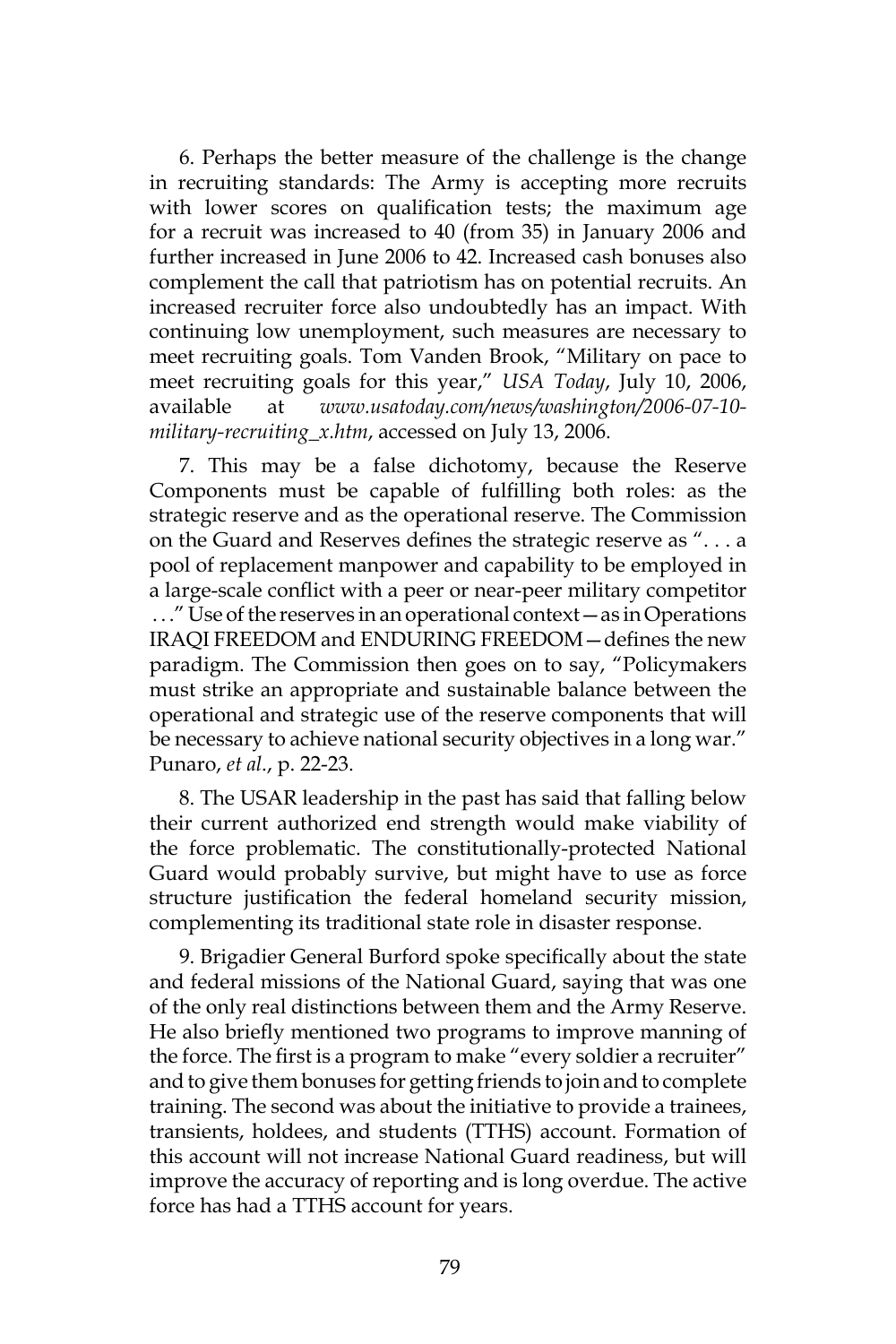10. Bryan Bender, "Demands of Wars Since 9/11 Strain National Guard's Efforts," *The Boston Globe*, September 2, 2005, available at *www.boston.com/news/nation/washington/articles/2005/09/02/demands\_ of\_wars\_since\_911\_strain\_national\_guards\_efforts/*, accessed July 17, 2006.

#### 11. *Ibid*.

12. The national psychological impact of the terrorist attacks arguably is greater.

13. The Chief of the Army Reserve, Lieutenant General Jack Stultz, confirmed in testimony to the Congressionally-mandated Commission on the Guard and Reserves that some of the issues faced by the mobilized Reservists and Guardsmen were not new, although he said new problems have arisen because of the Army's heavy reliance on them in Iraq and Afghanistan and because of the failure to predict the long war. John W. Gonzalez, "New Strategy Urged to Retain Reservists," *Houston Chronicle*, July 20, 2006.

14. Any criticism of this innovation also would have to ask why Reservists—instead of better qualified active forces—were used for this mission. The Reservists could have been used to backfill training programs from which active forces had been drawn. That discussion is beyond the scope of this report.

15. This assumes that the "spaces" of the force structure are filled with "faces" of actual soldiers, which is never a good assumption. However, even if the active force's TTHS account of 13 percent is applied and subtracted from the Guard end strength, the ARFORGEN model would still produce over 50,000 soldiers for deployment every six years.

16. New equipment is distributed to units based on deployment plans. Since most active forces deploy earlier, they generally have newer equipment on hand. Both for political reasons and for warfighting readiness, some of the newer equipment also is allotted to high-priority Guard and Reserve units.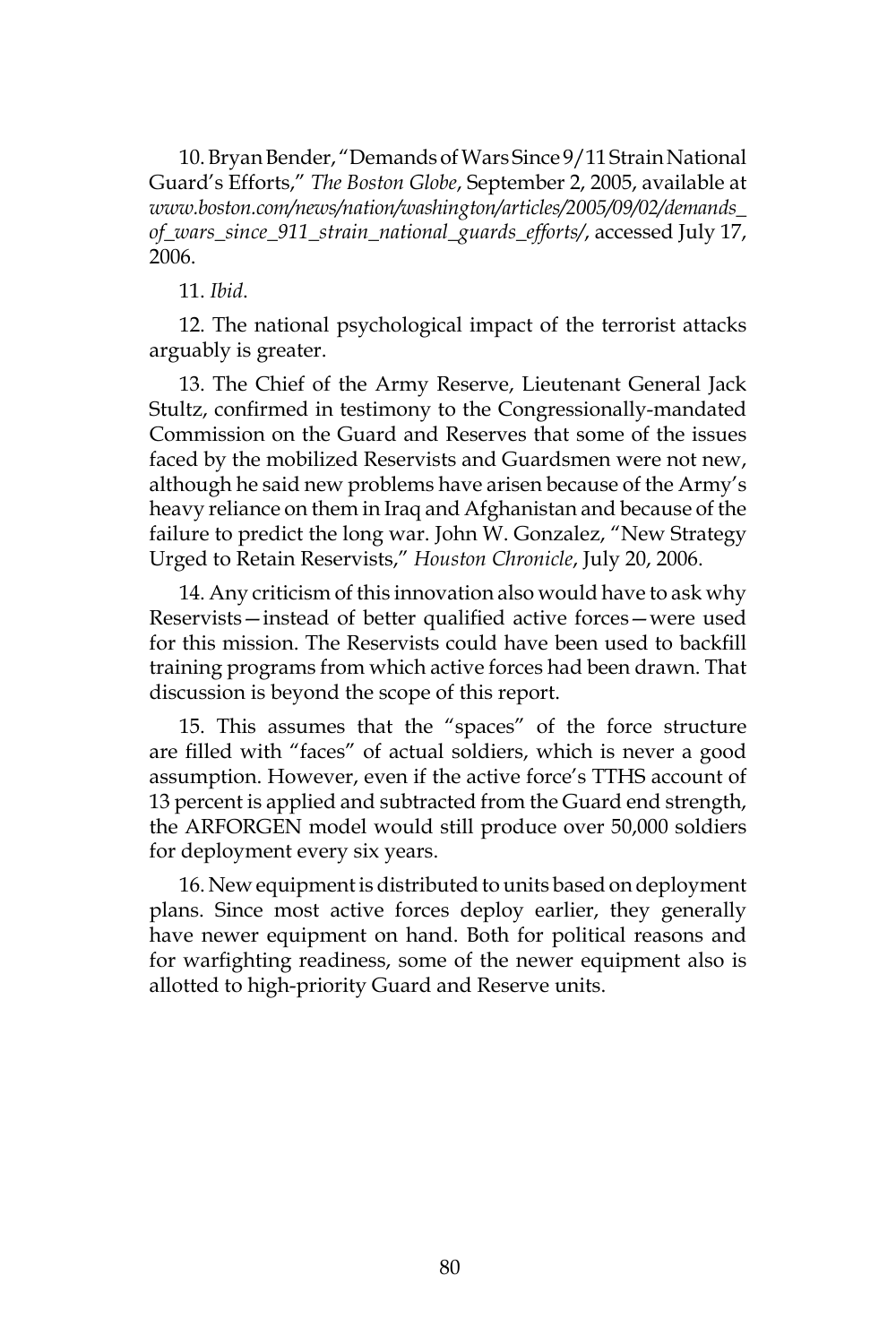### **KEYNOTE ADDRESS**

### **BUILDING A DEFENSE FORCE FOR THE 21ST CENTURY**

### **Dr. William J. Perry**

Without addressing specific theaters in the Global War on Terrorism, former Secretary of Defense William J. Perry provided some general guidance and a framework for evaluating the extant strategy. His general guidance stemmed from time he spent with the various Services' senior enlisted personnel while he was the Secretary of Defense and was very simple: Remember the soldiers.<sup>1</sup> During his time as Secretary, Dr. Perry met regularly with enlisted personnel. While they may have raised a whole pantheon of issues, several of them stuck with the Secretary on strategic matters.

First, the soldiers—and Dr. Perry—said that training must be protected. Too often, training suffers as budget crises force tradeoffs in requirements. The soldiers recognized that the U.S. military is the best in the world because of that training and told him not to cut it because of fiscal pressures. Other things e.g., force structure, technology, pay—must also be protected, but one of the real keys to success with the modern military system is training.<sup>2</sup> As seen with the war in Iraq, that training must be focused on the right kind of battle, but a force without adequate training tends to be a force in name only.

Second—and related to the first—soldiers told the Secretary to sustain education. Dr. Perry's comments revolved around education benefits—e.g., the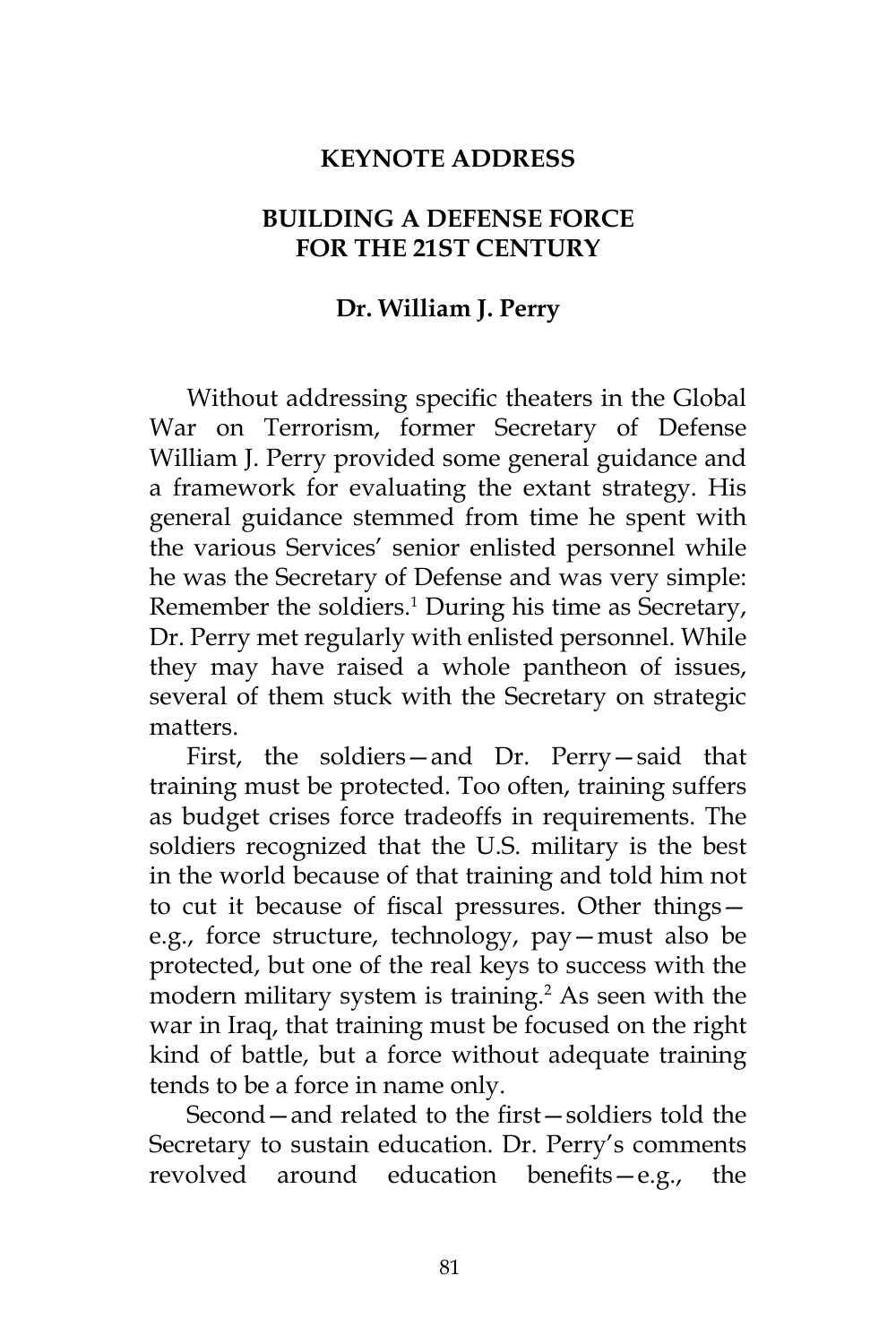Montgomery G.I. Bill—but also could have referred to the individual education programs for soldiers while they are on active or reserve duty. That education teaches them how to think and provides the skills especially critical for leaders—that enable them to succeed in unfamiliar surroundings with only vague guidance.

The soldiers next gave the Secretary guidance on deployments. As part of an all-volunteer force, they knew that it was their lot to deploy—often into harm's way—when the nation's leaders required it. They simply asked him to make sure that each deployment was important enough to warrant the sacrifices asked of the soldiers—and they reminded him to ensure that the soldiers being deployed were supported fully by the Nation generally, but also particularly by the Department of Defense.

Finally, the soldiers asked the Secretary to remember their families and to ensure that they—not the soldiers themselves—had the best possible quality of life. None of these points seem particularly earth-shattering, but the Secretary correctly emphasized them as what must undergird any effective strategy.

After his general guidance, Dr. Perry launched into a description of a fairly basic framework for building a defense force. Steps included evaluation of both the threat and the existing friendly force (which he identified as the "legacy force"); development of a strategy, to include basing, budget and alliance needs; and subsequent development of plans of action to implement the strategy. He next provided some case studies for evaluation. He identified World War II as perhaps the easiest because there were basically no budget limits. The start point for the American forces was not at all high, but the strategy developed—to overwhelm the enemy on the ground in Europe and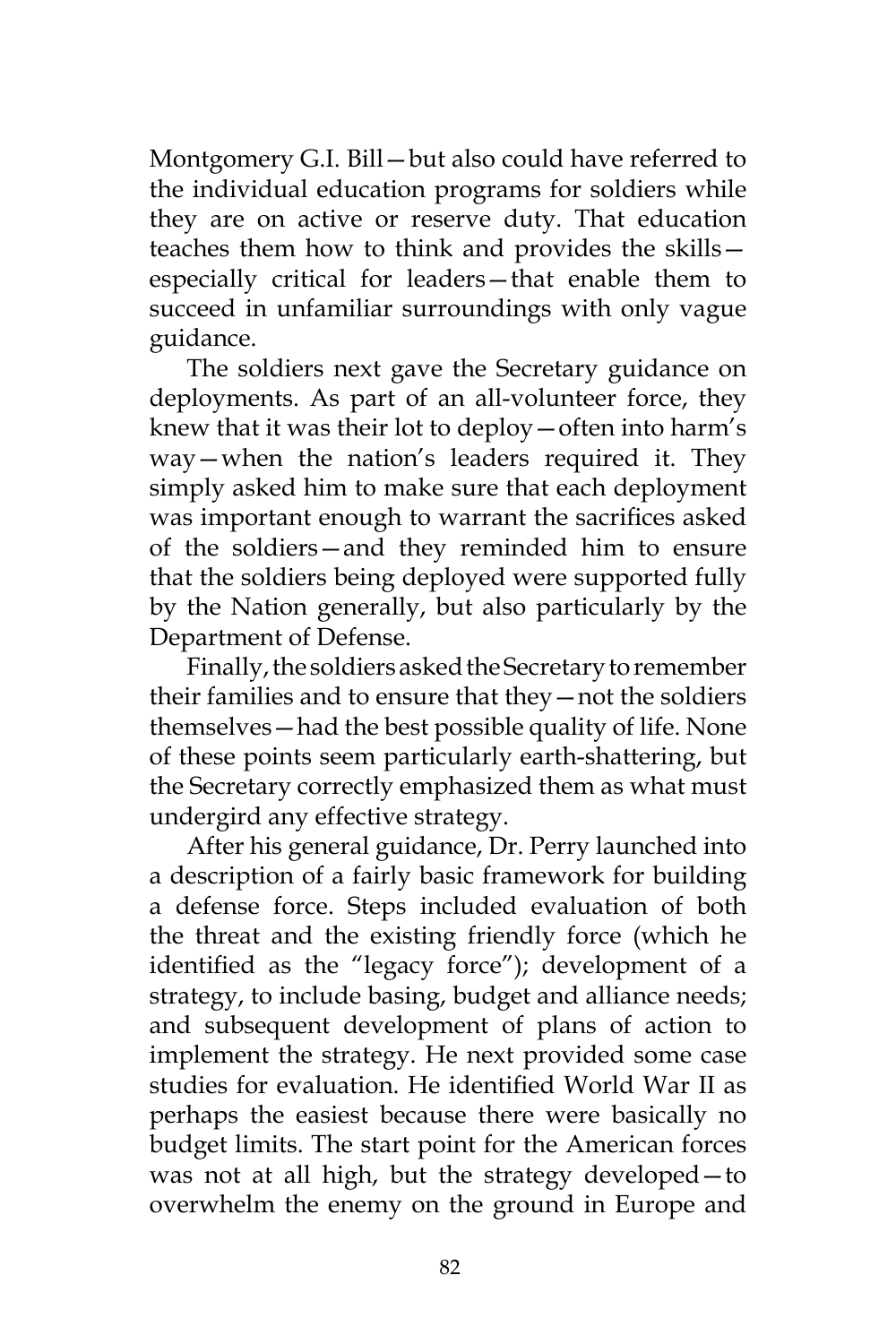at sea and on the ground in the Pacific—required full mobilization of the nation's resources, particularly the human and economic ones.

The Cold War was much more challenging. The Soviets, seeing the success of overwhelming U.S. mobilization in World War II, decided to do the same thing. American leadership, convinced that the U.S. economy could not match the Soviet mobilization, opted for deterrence and containment, counting on treaties and a healthy nuclear force to keep the peace. Secretary Perry skipped the Korean War and its sad example of how dependence on that nuclear force so weakened U.S. ground forces that the nation's leaders initially were unable to use them effectively in sustained combat. Similarly ignoring the war in Vietnam, Dr. Perry focused next on the 1970s, when the United States decided to use technological advantages to offset the Soviet forces. From this stemmed various major programs that produced capabilities such as stealth, precision guided munitions, the Global Positioning System, the Airborne Warning and Control System, and the Joint Surveillance and Target Attack Radar System. Dr. Perry identified this "offset strategy" as the Revolution in Military Affairs (RMA) or at least the RMA's underpinnings.

As the Cold War ended, the threats changed and included "loose nukes," failed states, and major regional conflicts, not global nuclear war. The RMA continued to be applied, though, as a way to minimize the costs of war. This may have been the first indicator that the strategy was being driven—at least in part by current programs and capabilities. It may also have been an indicator that equating the RMA with the offset strategy was the wrong thing to do. An offset strategy looks at ways to counter an enemy's strengths with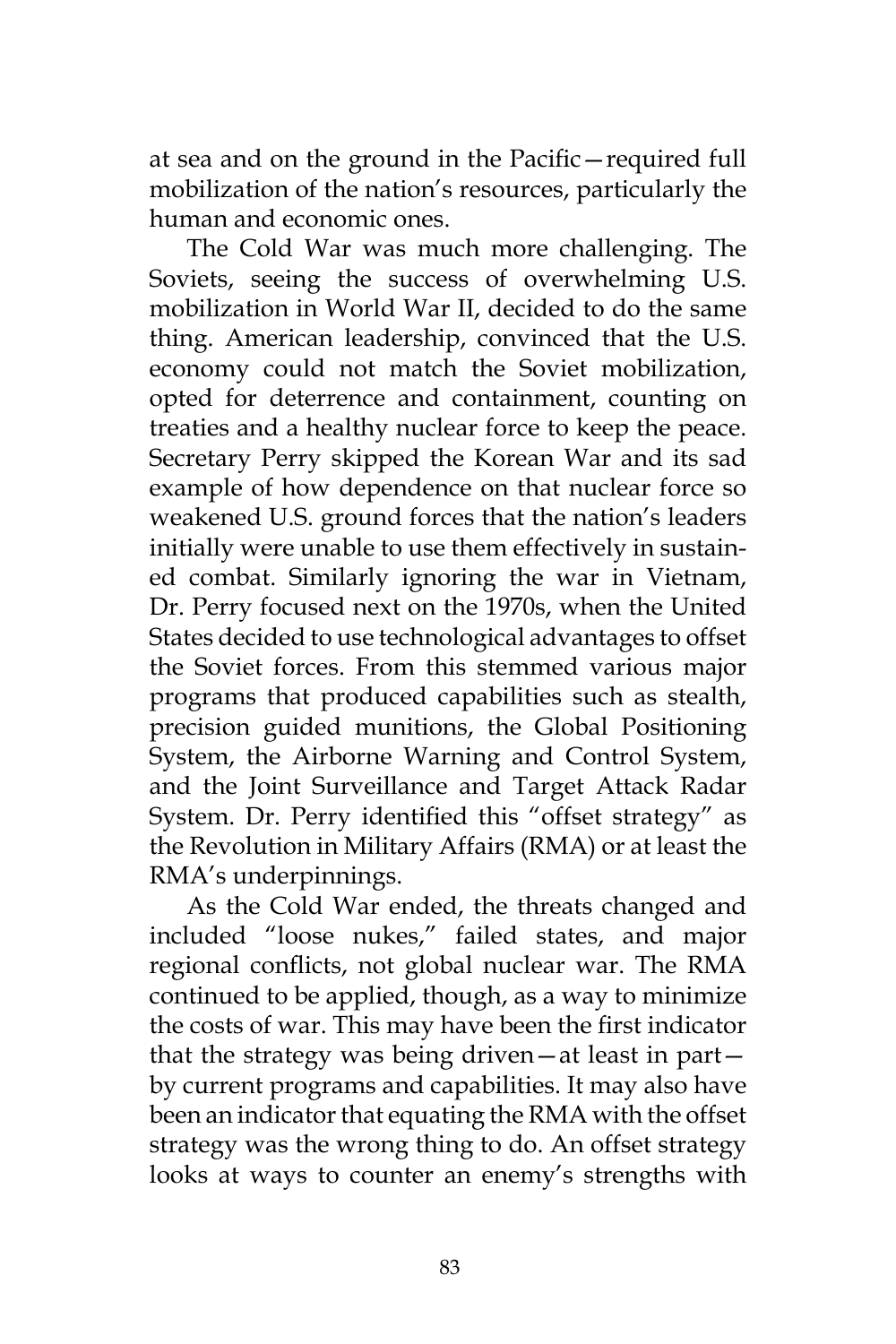friendly forces' strengths or—better yet—to attack an enemy's weaknesses with friendly strengths. While the technological aspect should have been included, the offset strategy also should have looked at other ways to overcome enemy strengths. The post-9/11 enemy certainly was looking at the United States with an eye toward attacking its weaknesses. Although Dr. Perry did not say so explicitly, the force that the United States possessed when attacked on 9/11 was optimized somewhat for a major regional conflict, not the type of war which was thrust upon it. The U.S. and its military were dominant in the world, with generally strong alliances and solid finances, but they were vulnerable to terrorist attack and had failed to see the shifting paradigm, despite numerous warnings before 9/11. Fighting the war with a heavy force was appropriate in several aspects—and that capability needs to be maintained—but the more likely scenario is one in which the United States is confronted on an asymmetric battlefield where the enemy uses lawfare<sup>3</sup> and information operations to make points that the United States thus far has been unable to counter effectively. The offset strategy that Dr. Perry described is still valid, but has to be seen as much more than simply the technology-centric Revolution in Military Affairs.

### **ENDNOTES - PERRY**

1. All enlisted personnel—soldiers, sailors, airmen, and Marines—are included in Dr. Perry's comment. The term soldier is used in this report as emblematic of all of them.

2. For a compelling argument about the importance of training, see Stephen Biddle, *Military Power: Explaining Victory and Defeat in Modern Battle*, Princeton, NJ: Princeton University Press, 2005.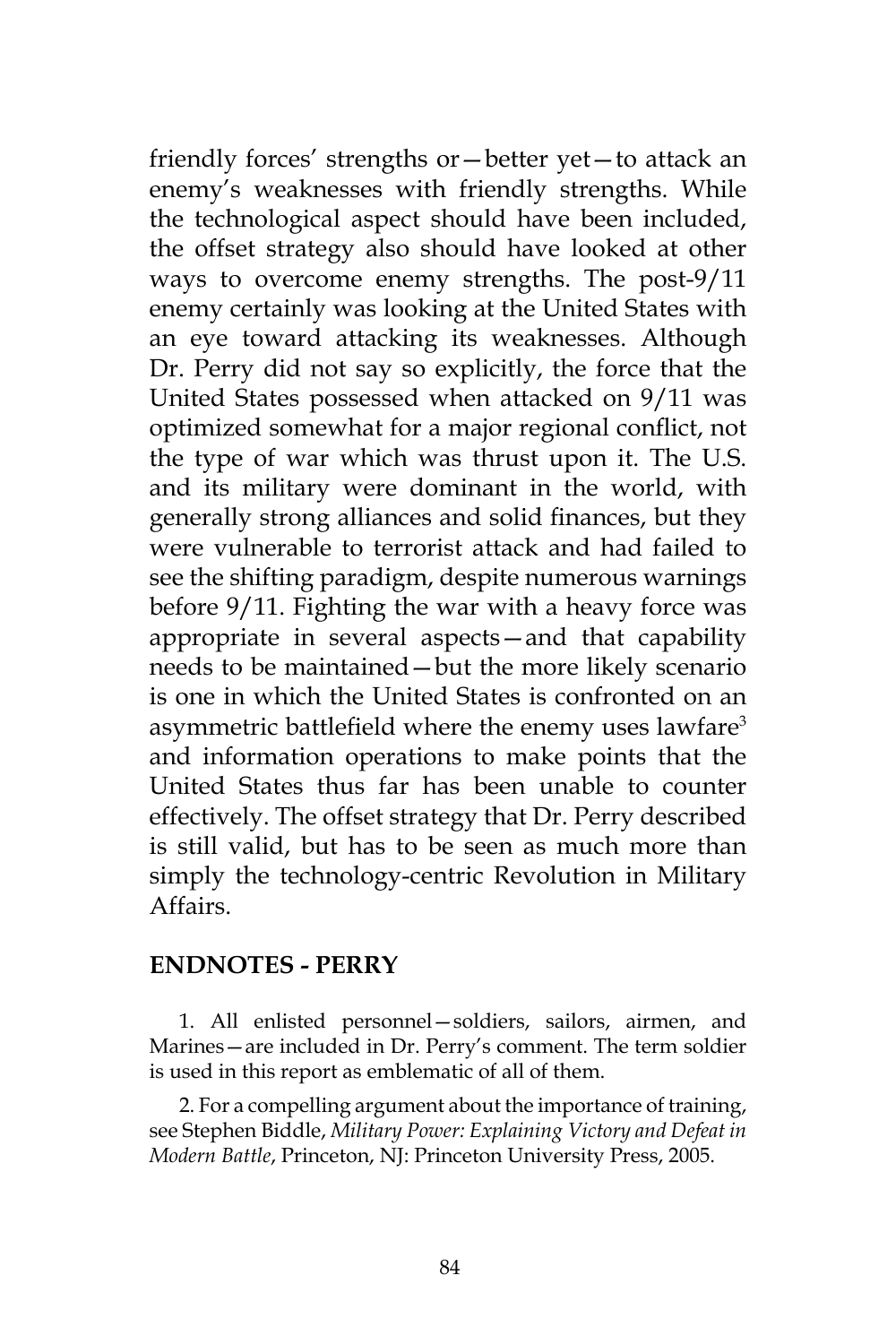3. "Lawfare" suggests the situation where a foe, unable to address an issue symmetrically, turns to the field of international or domestic law to achieve its military goals. The term is used extensively in the Panel V discussions and is specifically addressed in endnote 6. of the Panel V summary (p. 141.)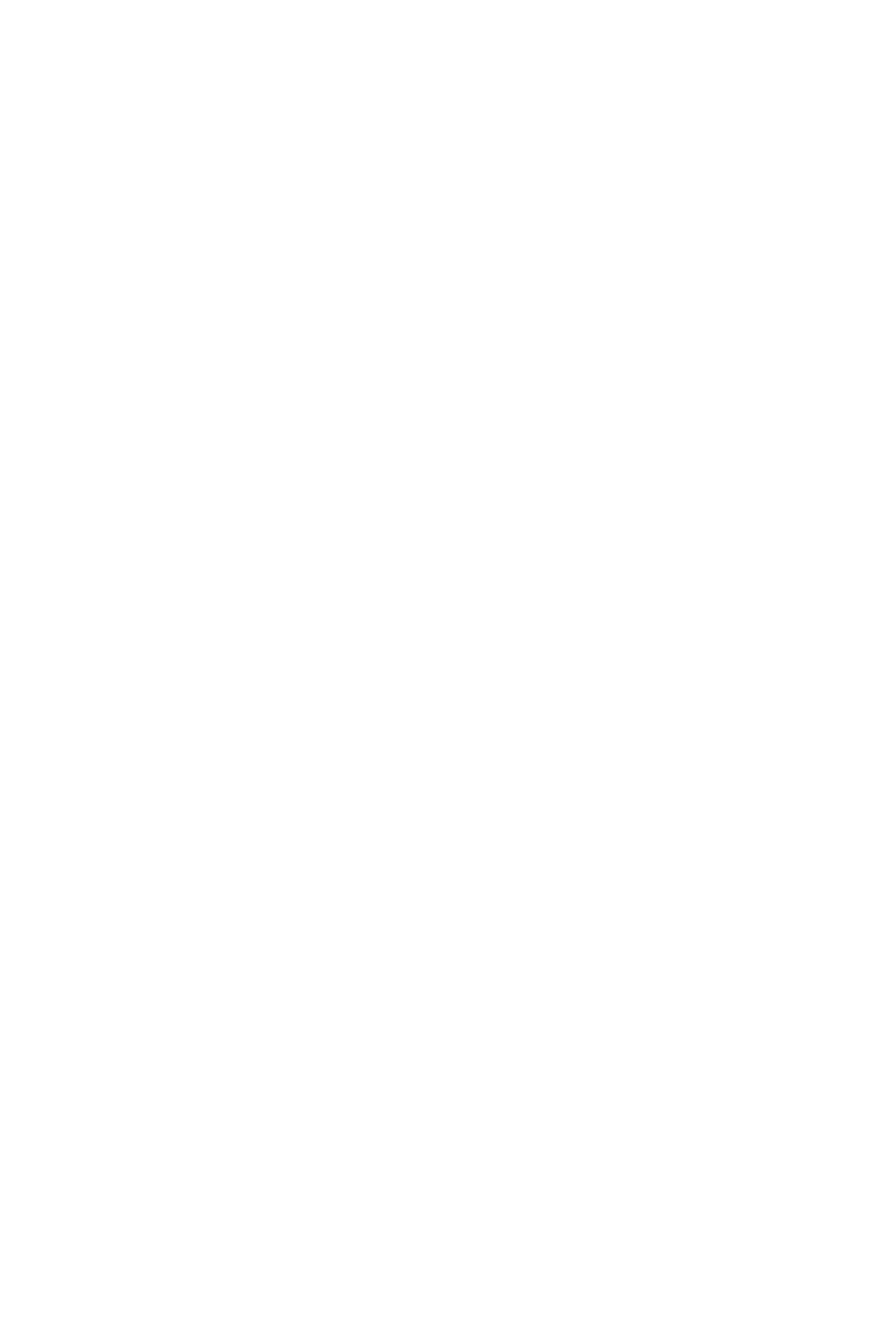### **PANEL IV**

## **THE ECONOMIC CONTEXT: GLOBALIZATION VERSUS NATIONAL SECURITY**

#### **General**.

Accurately calculating the costs of the Global War on Terrorism is a major challenge. Some estimates focus strictly on military expenditures; others add the costs of U.S. aid. Others look at commitments only from the planned budget, but not at supplemental funding. Another covers current obligations, but not future costs of increasing intelligence capabilities, replacing worn equipment, and providing pensions and payments for those wounded and killed. Estimates range from half-a-trillion dollars to over two trillion dollars for the ultimate cost of the Global War on Terrorism, including the Iraq War and the Afghan War. By any measure, the Global War on Terrorism—and not just the war in Iraq—has been costly, placing huge demands on the defense budget, the federal budget, and the national economy.1 Any study of the Nation at war should include a look at the cost of the war and the ability of the Nation to pay that price. The economic health of the Nation—and the world—is critical to providing the means to execute the strategy to achieve desired ends. And from the perspective of the American people, the shape of the economy is not good.<sup>2</sup>

Curiously enough, the economics panelists made little direct mention of the Global War on Terrorism except for a couple of comments thanking U.S. servicemen for their sacrifices in this time of war.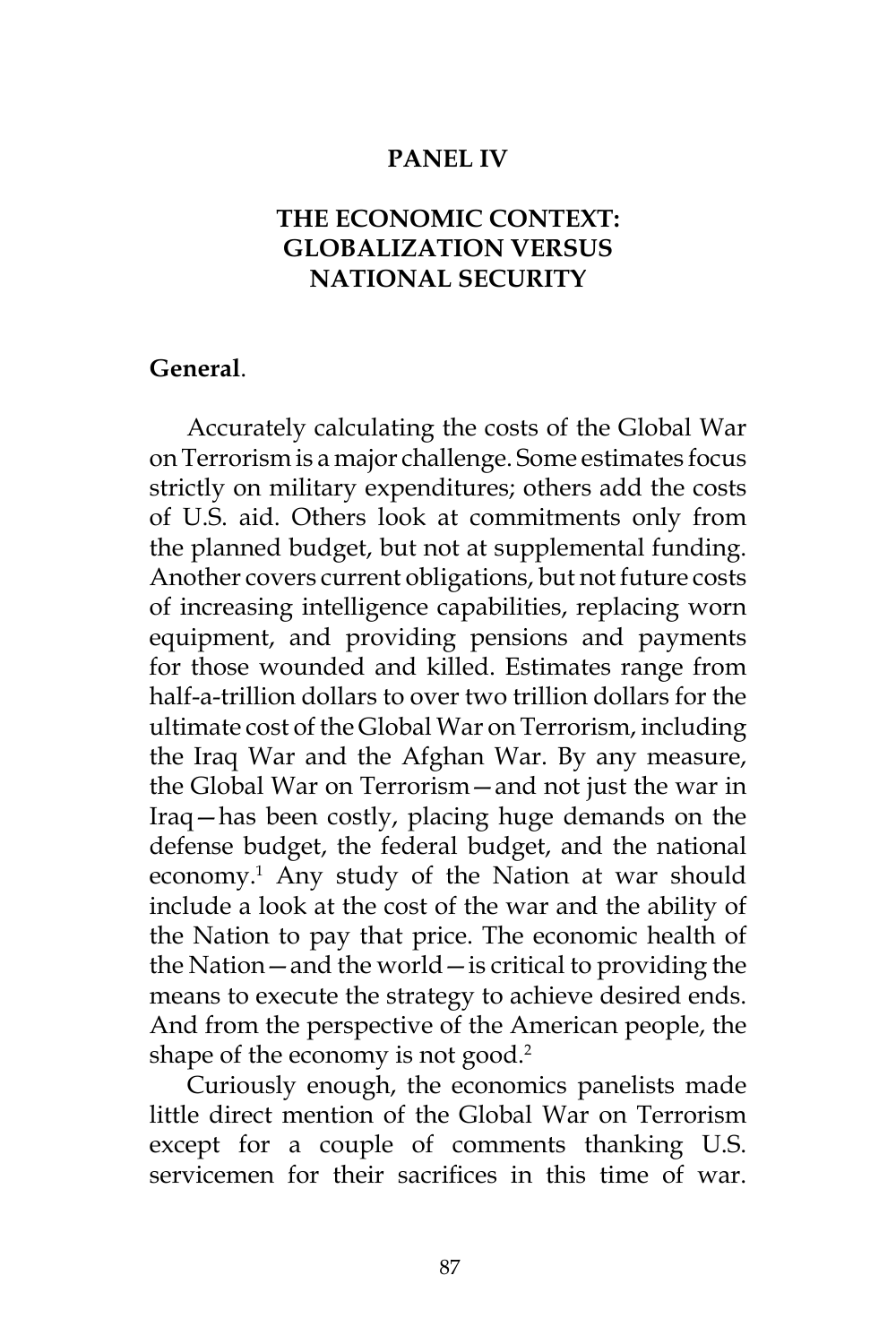Instead of costs and budgets and ends-ways-means mismatches, the panel chose to look almost exclusively at globalization, with a heavy dose of concerns about China added to the mix. In his opening remarks, the panel moderator stated that the purpose of the panel was to "try to build a bridge between the notions of national security and globalization." Much of the ensuing panel discussion might have been as relevant before 9/11 as afterward, but the effects of globalization—and the impact of China on the U.S. and global economy—are nonetheless important factors in the economic health of the United States and, hence, its ability to wage war. To some, the international interdependence resulting from globalization removes some of the motivation for one country to go to war with another; for others, globalization's creation of international "winners and losers" provides powerful incentive for war, particularly one that would be fought asymmetrically. Is the globalization of commerce antithetical to national security? The answer is not clear, particularly in an era in which one of globalization's disaffected "losers" might be able to find and use a nuclear weapon. The panel provided some insight into the interrelationship between globalization and national security. That may appear not to tell if the Nation is at war or not, but does provide good information on how prepared America is to fund this war—or the next.

### **Dr. Edward M. Graham.**

Kicking off his presentation, Dr. Edward Graham listed two major concerns about international exchanges between the United States and the rest of the world. First was the significant trade deficit, which he described as approximately \$800 billion in 2005.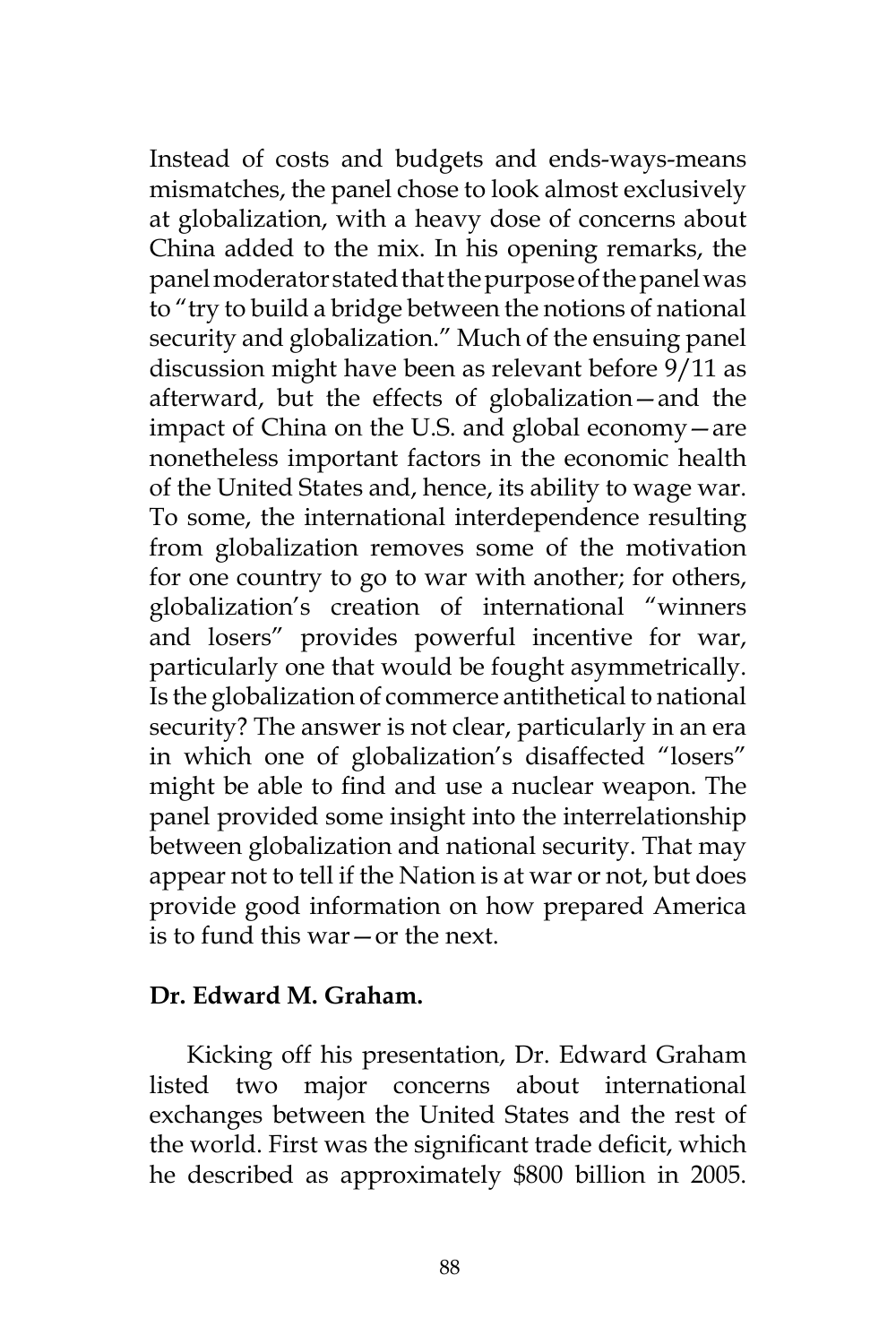Many people look at the \$1.8 trillion (approximately 15 percent of the gross domestic product) imported in 2005 and wring their hands about the trade imbalance. They tend to forget that the United States is not only a "voracious importer," but also a ". . . very, very effective exporter" of goods and services, with exports of approximately \$1.0 trillion for the same year. After defining foreign direct investment (the equity of foreign investors in operations under their direct control in the United States), Dr. Graham pointed out that the amount of foreign direct investment<sup>3</sup> is of the same order of magnitude as the cost of imports: approximately \$1.7 trillion.4 Nonetheless, the United States is a creditor in this area because of approximately \$2.0 trillion dollars invested similarly by U.S. investors in overseas locations.

In somewhat of an aside, Dr. Graham mentioned one purchase of services made by foreigners: education. For example, about 55 percent of the students in U.S. science and engineering graduate programs are foreign. Linking this point to the previous panel on immigration, Dr. Graham said that the foreign students would like to see the post-9/11 student visa restrictions eased, at least for countries like China which were not involved in the 9/11 attacks.

Acknowledging that the statistics he was presenting are less than interesting in their own right, Dr. Graham said the point is that all this international exchange whether students in the United States, trade deficit, or foreign direct investment—provide tangible and intangible benefits to the United States. Although a parent pays high out-of-state tuition costs for a son or daughter, foreign students paying higher tuition fees at U.S. universities and colleges make those academic institutions more affordable for American students.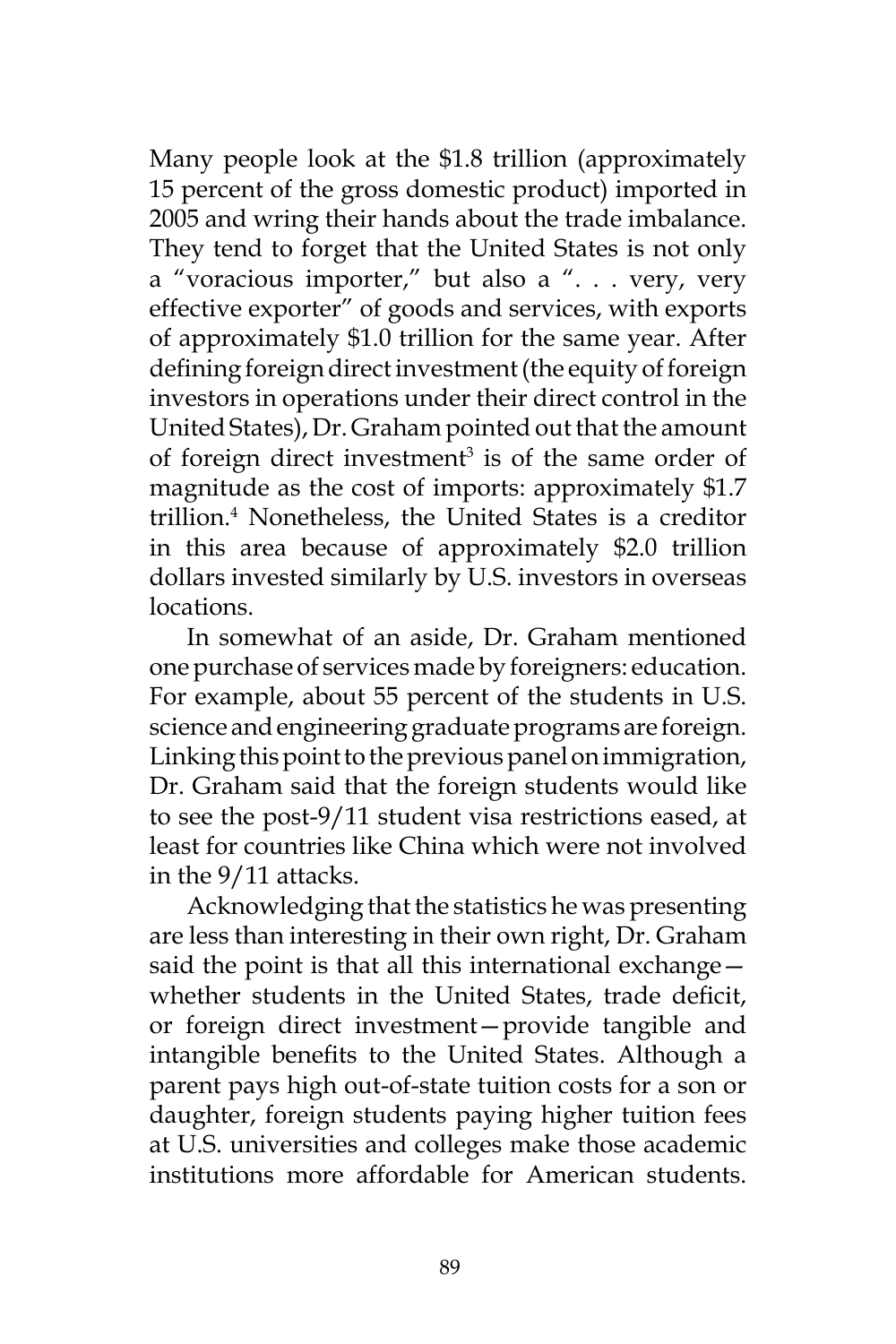Exposure to American culture is an intangible benefit, but very important as pro-American attitudes are developed in many of the foreign students. The size of the trade deficit is daunting, but the fact that certain commodities are purchased overseas should be of less concern than many Americans think. Commodities produced more cheaply overseas result in less expensive items for U.S. consumers. The lower cost of production overseas allows American firms to concentrate on developing goods and services in which they have a distinct advantage. This concept, of course, has limits. Many—certainly not all—products can be made overseas with negligible impact on U.S. national security. Some products, though, are critical to national security and overseas control of the means of production could be contrary to U.S. national interests in time of conflict or crisis. One way to ameliorate this effect is by diversification. If certain national securityspecific items are made in a number of countries, the risk that all of them would shut down production during a crisis is more remote.

Alternatively, foreign direct investment offers a way out of the conundrum. While some may still look with distaste on foreign ownership of U.S.-based factories, it is still better to be dependent on foreignowned production based in the United States than on production in the same foreign countries. In the former case, factories and other proprietary materials can be nationalized under the Trading with the Enemy Act,<sup>5</sup> as happened with the explosives industry in World War I and with rubber in World War II. What Dr. Graham did not mention was the huge international political cost this would incur, making it an option of last resort—at best.

In closing, Dr. Graham asserted that the huge U.S. external debt is unsustainable, but that it is caused in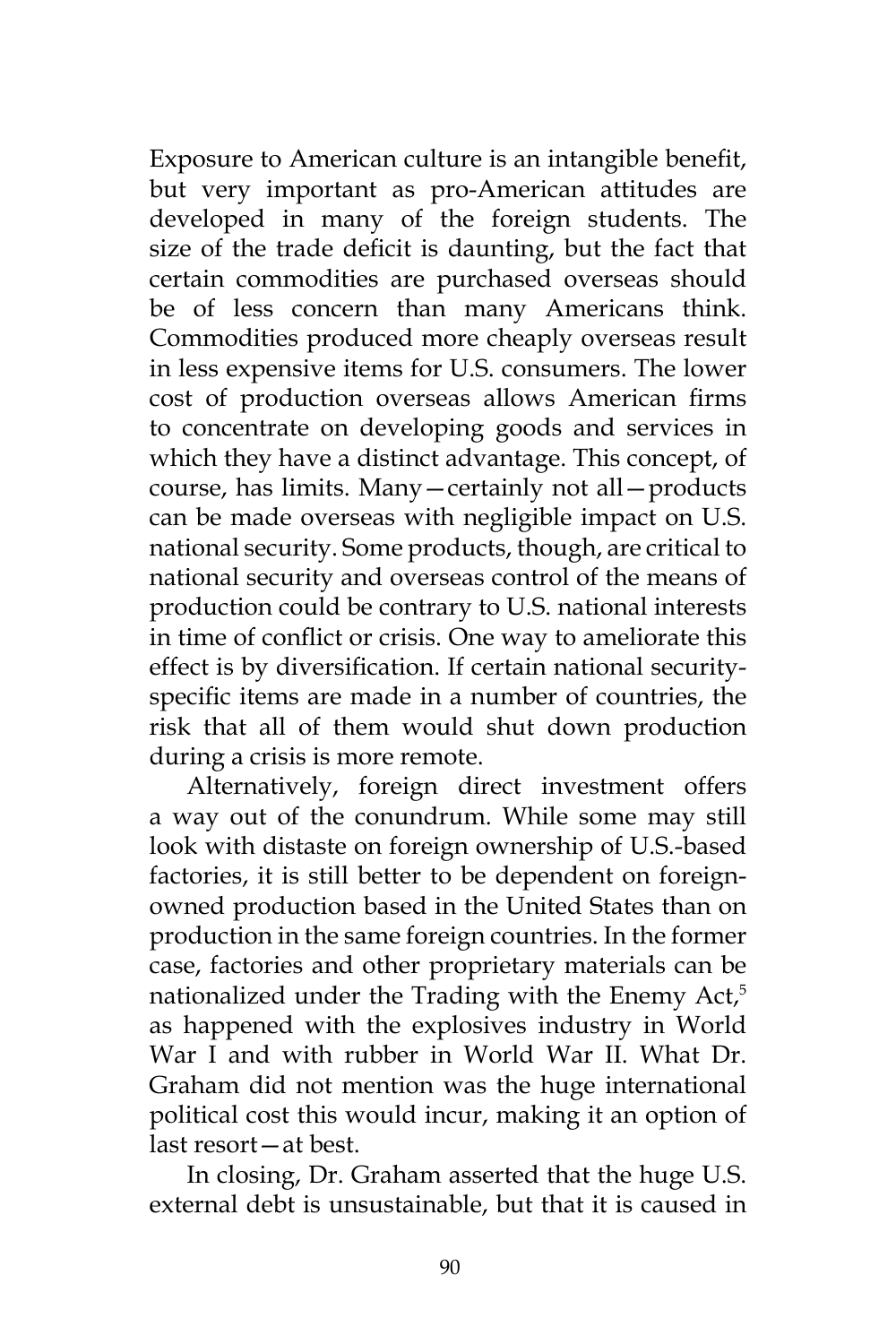part by a low U.S. savings rate. In one of the few panel references to the Global War on Terrorism, Dr. Lange said that the other major factor in the external debt is the very large government fiscal deficit, the result of tax cuts and significant government expenditure increases since 9/11. Trade deficits and the amount of foreign direct investment in the United States should not be addressed on the same track with the government deficit, which is, at least partially, a domestic issue. Blaming the Chinese—as seems to be the wont in Congress—simply does not work. Although Americans may feel better if foreign debt is owed to the United Kingdom than to China, the fact is that the Chinese simply are responding to American demands.

## **Mr. John D. Lange.**

In many respects, the dollar—since being taken off the gold exchange standard in 1970—has been little more than a commodity, traded on international markets like any other commodity, from hog bellies to semiconductors, and subject to trading and manipulation by others for their own purposes. One of the effects of globalization and free trade is the rapid flow of various nations' commodities—especially their currency, enabled by electronic transmission—around the world. As a nation's currency becomes resident in other countries' banks, that nation loses some level of control over its own money, which is particularly worrisome when the money is concentrated in one nation, and that nation is not a traditional ally. Although his subsequent comments made the event seem less likely, Mr. John Lange talked initially of a very real risk of a collapse of the U.S. dollar because of the large amounts of American dollars now held overseas,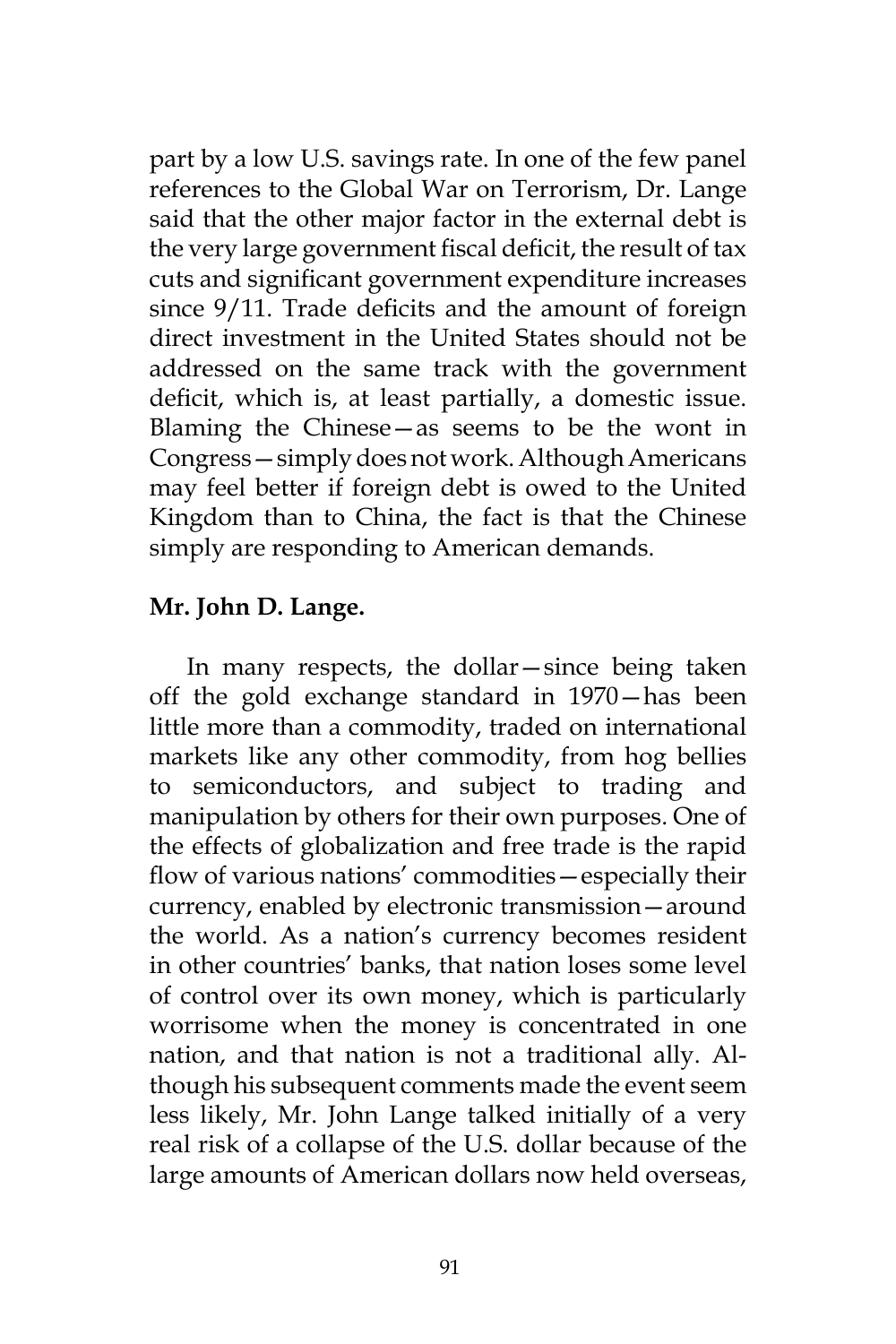particularly in China. The enormous fiscal and current accounts deficits were described as a "double tsunami" waiting to envelop the American economy with the potential for significant decreases in the value of the dollar and major increases in interest rates. As the dollar goes down, interest rates rise (which will be particularly troublesome for homeowners or businessmen with adjustable rate mortgages). The costs of other currencies also rise, making import costs soar. U.S. treasury bonds become less attractive to investors, domestic or foreign. As the dollar continues downward, other changes can be expected: invoicing in U.S. dollars probably will stop, creating some international financial instability before another nation—perhaps less than friendly to the United States—steps into the breach with its own currency. Consumer prices will begin to rise, and the inflationary spiral will begin. These events occur in any downward slide of the dollar; a collapse of the dollar would accelerate the processes and worsen their results.

Fortunately, there are some dampers that will act against any slide of the dollar. Not to be outdone by how easily Dr. Graham bandied about measurements of trillions of dollars, Mr. Lange mentioned the foreign exchange market of approximately \$2 trillion daily. The first damper is the inertia inherent in a market of that size. Even the \$400 billion that China holds in U.S. dollars can be absorbed if China decides to begin selling its holdings. Buyers would have to be other holders of euros or yen, who would be facing the same loss of confidence in the power of the dollar and would be trying to divest themselves of their own stores of U.S. currency. Buyers could be found, but the laws of supply and demand would act to keep the price below what China—if concerned about the value of its own treasury—would be willing to accept.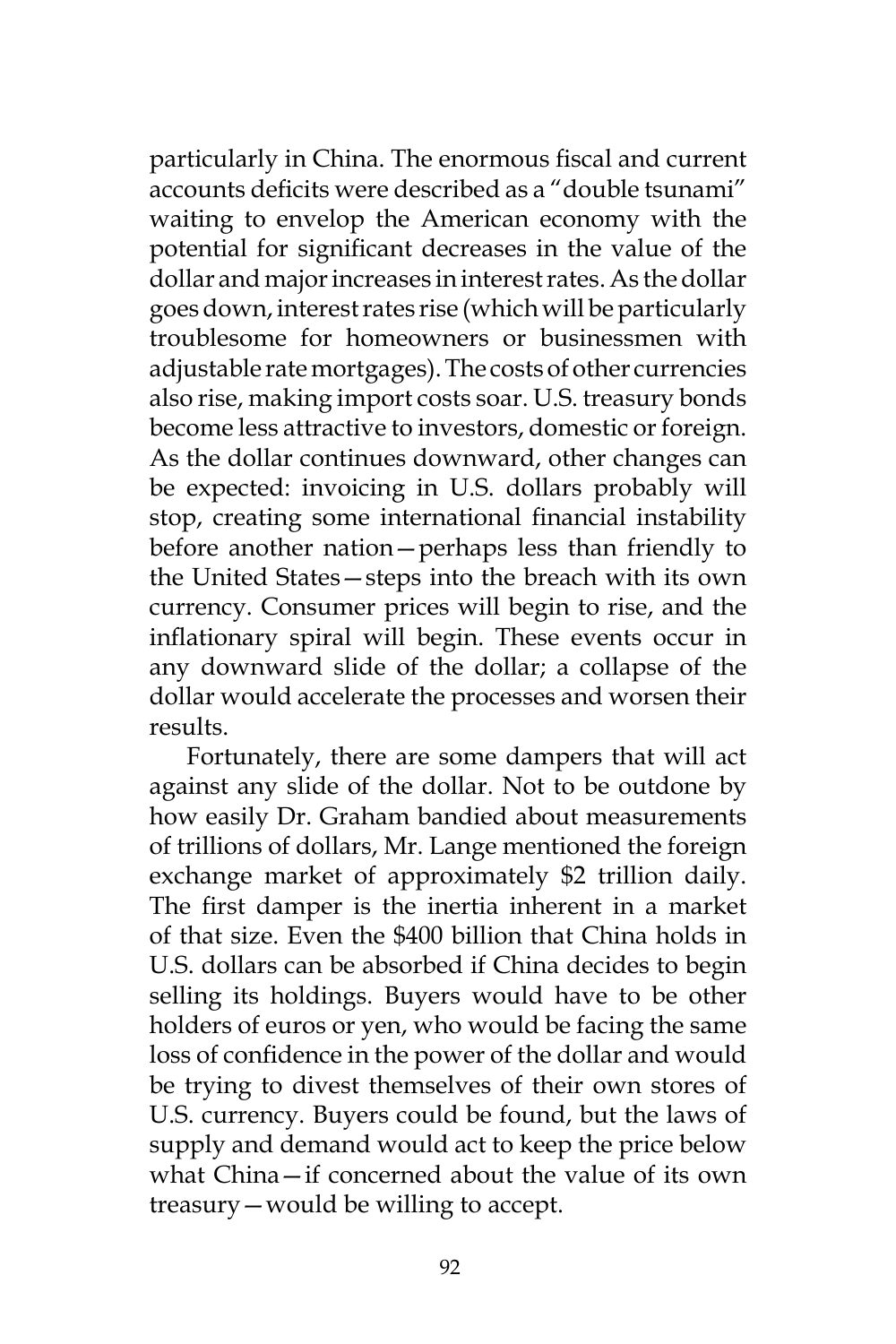A second damper is more direct: coordinated intervention. This is an attempt to match the increased supply of dollars for sale with an artificially-induced demand. Whenever the market is being disrupted by a sell-off, the United States and its friends intervene. At an agreed-upon hour, they begin buying massive amounts of dollars, making speculators—individuals or nations—more wary about their chances for profits in currency dealings. Mr. Lange described the process and opined that it would work today, but he did not address changes in the international system since he used coordinated intervention to good effect in the past. His collaborator in some of the past interventions was the *Bundesbank*; today he would have to work through the European Central Bank, which probably would be more prone to inaction because of the conglomeration of nations which would have to be consulted first. And he did not cover the remaining international—particularly European (French and German)—hostility over the war in Iraq. Nations that would cooperate with the U.S. Treasury Department during the Cold War may be much less likely to do so in the current environment. Coordinated intervention requires friends with similar interests. He did recognize one of the challenges of coordinated intervention: It is impossible to control a two-trillion-dollar market, even with infusions of "\$400 million in 20 minutes".

If the selling of dollars is done for political purposes—to hurt the United States, not for profit the selling nation may be willing to accept tremendous losses to destabilize the U.S. currency. In that event, the United States still has an option: ordering U.S. banks to stop trading with the Bank of China (or whichever other nation has initiated the action). As with coordinated intervention, being effective in shutting down a nation's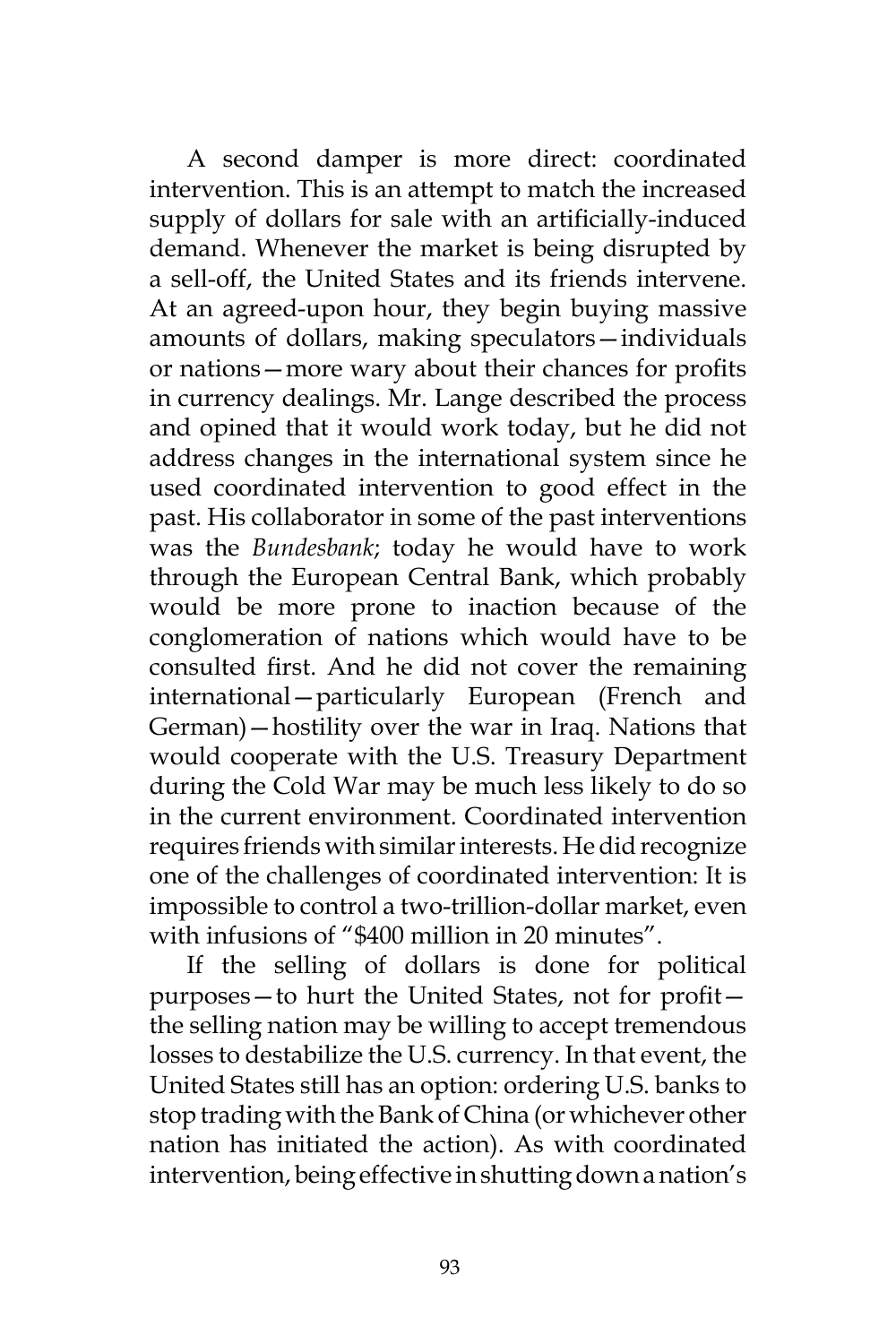bank requires allies; it will be much less likely to work if it is applied only by the United States. As with Dr. Graham's threat of nationalization, this draconian action should be attempted only as an absolutely last resort, but having this "arrow in the quiver" makes a destabilizing sell-off less likely.

### **Dr. Leif Rosenberger.**

As might be expected from a representative of Pacific Command, Dr. Leif Rosenberger focused on China. He first presented what could be considered a case study of how a "loser" in globalization might turn out not to have been hurt as much as anticipated. For that study, Dr. Rosenberger took the case of textile manufacturers in China and Bangladesh. The latter and some other poor countries—had been protected for years by an agreement that gave them guaranteed U.S. and European Union (EU) markets. Without that guarantee, the Chinese textile price was unbeatable. When the agreement expired, Bangladeshis feared for the loss of an industry that accounted for 80 percent of their exports. In a separate action—for unrelated reasons—at about the same time, China eliminated a millennia-old agriculture tax, making farming a more profitable enterprise. Unintentionally, this reduced the flow of workers from rural areas to the urban centers, making it much harder for textile manufacturers to find the cheap labor they needed to maintain their prices. Although at least some of the Chinese textile exports to the United States increased tenfold in the short-term, the offsetting action of elimination of the agriculture tax very quickly returned the competitive edge to Bangladesh and the other poor countries. What Dr. Rosenberger failed to mention, though, was how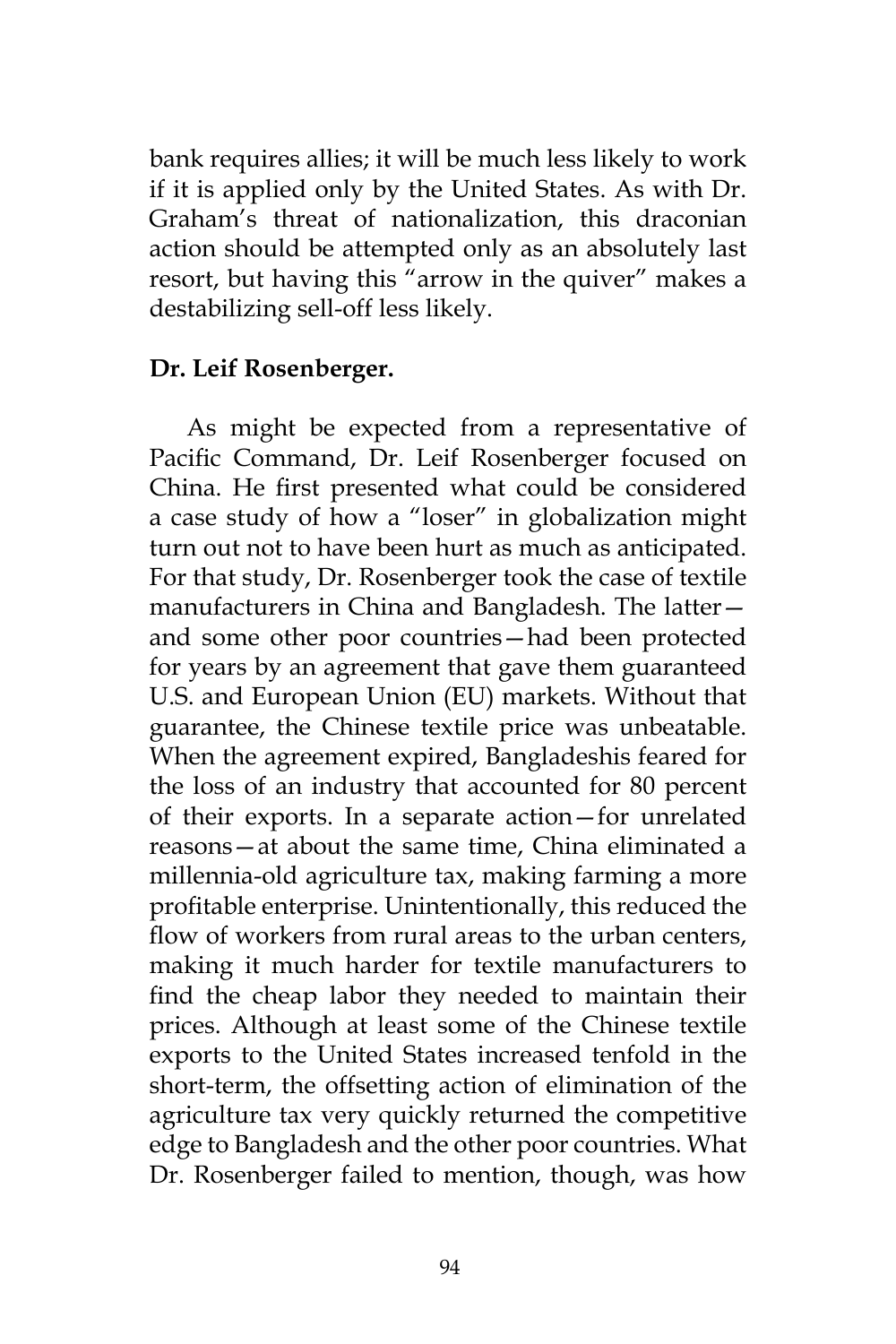often offsets like this occur. Offsets do occur, of course, but the odds that two disparate actions will produce offsetting actions in different countries probably are low. More likely is a scenario in which one country gains an edge over another, and the second country's industry simply withers on the vine. An offsetting decision may be made, but the results would affect a third country, not the one wounded by the first action.

Dr. Rosenberger next made a long argument that shared prosperity in Asia is good for all concerned. He seemed to be saying that increased trade between China and Japan and Australia, for example, makes conflict between any two of them less probable. The same would be true for trade between China and Taiwan: As their mutual interests in prosperity coincide, the risk of cross-straits war reduces. Unfortunately, that shared prosperity also ties the hands of those desiring to act. Some would argue that a war on the Korean peninsula is much less likely because of the economic impact it also would have on China and Japan. However, the term "rogue actor" fits Kim Jong-Il better than most, so American and Korean soldiers stationed in Korea continue to be prepared for a no-notice war. If that war (or war between Beijing and Taipei) started, America could find its access to the region denied by those countries too worried about the effect on their trade with China. That near-term effect may not be the worst result. China's growing influence in the region would be part of a zero-sum game with the United States. American influence would decrease proportionately, and the growth of a peer competitor would be possible much sooner than many pundits predict.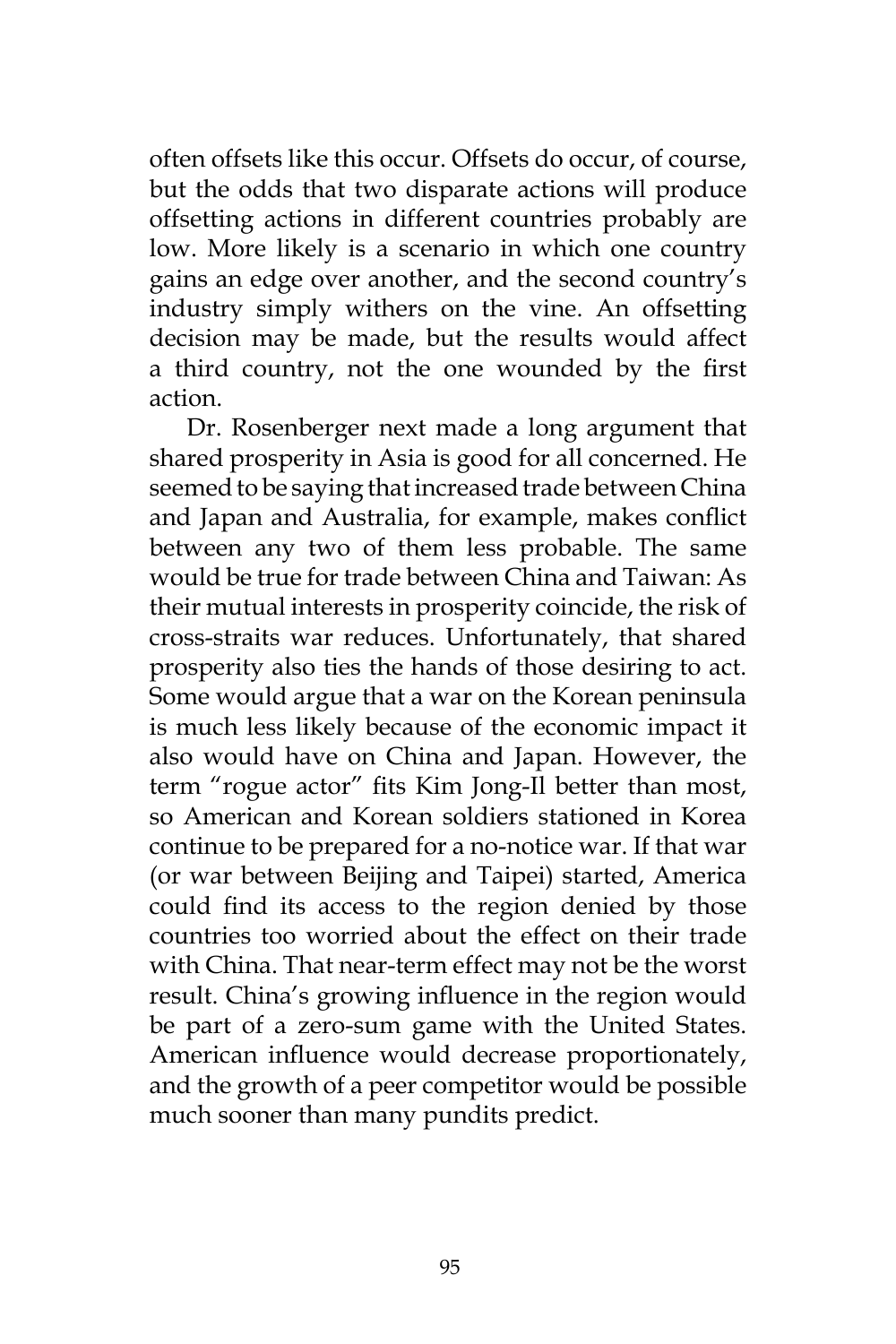#### **ENDNOTES - PANEL IV**

1. For a look at the varying estimates (and their bases), see Anthony Cordesman, "The Uncertain Cost of the Iraq War" (working draft), Washington, DC: Center for Strategic and International Studies, May 10, 2006, available at *www.csis.org/ media/csis/pubs/060509\_iraq\_war\_costs.pdf*, accessed on July 27, 2006.

2. "Almost two-thirds [of Americans] say the U.S. economy is getting worse, not better, and well less than half are willing to rate the economy as excellent or good." Frank Newport, "Americans Still Dour on U.S. Economy," Gallup News Service, July 17, 2006, available at *poll.gallup.com/content/default.aspx?ci=23782*, accessed on July 26, 2006.

3. This includes both *de novo* investment (as when Toyota buys land and builds a factory in the United States) and acquisition of U.S. firms (as the abortive attempt in 2005 by the China National Offshore Oil Corporation to buy UNOCAL—the Union Oil Company of California).

4. With approximately 18 percent of the U.S. manufacturing base owned by foreign investors, Dr. Graham said that the influence is pervasive. Some of these organizations (e.g., Britishand Dutch-owned Shell Oil and Belgian-owned Food Lion) have been in the United States so long that they often are considered to be American companies.

5. Available at *www.treasury.gov/offices/enforcement/ofac/legal/ statutes/twea.pdf*, accessed July 27, 2006.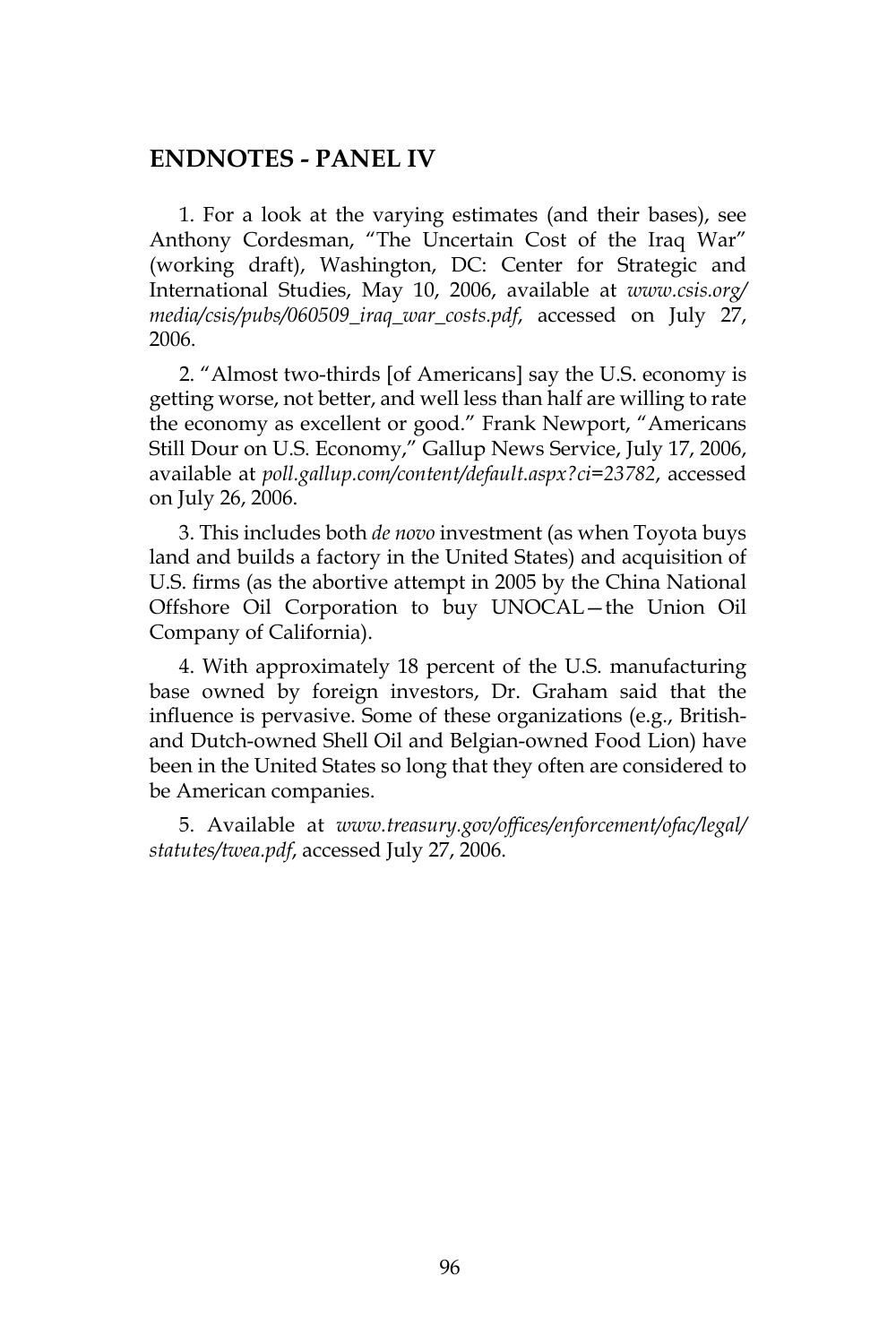### **PANEL IV**

## **GLOBALIZATION AND U.S. NATIONAL SECURITY: AN OVERVIEW OF SOME BASIC ISSUES**

#### **Dr. Edward M. Graham**

#### **Introduction.**

"Globalization" has become a household term in the United States only during the past 10 years or so, and for many Americans, the term brings on fear of job loss and/or U.S. economic decline. That it does so is unfortunate for at least two reasons. First, globalization is a process that has affected the economy of the United States since at least the end of the 19th century (yes, the 19th, not the 20th!) and, moreover, over this whole course of time, the U.S. economy certainly has not suffered on account of the process. Second, for the overwhelming majority of Americans, globalization is bringing net benefits, not harm, to them personally.<sup>1</sup> The benefits include goods and services that can be bought at lower prices and greater product variety than would be the case had there never been any globalization. (Would most Americans, for example, really want to go back to a time when Toyotas, Hondas, and Nissans were not available in addition to Ford, General Motors, and Chrysler vehicles, or to pay much higher prices and possibly have to give up altogether—the DVDs, flat-panel TVs, compact cell phones, laptop computers, and other high-end electronics products that now are mostly imported into the United States?).

The benefits also include, for many—albeit not all— Americans, better job prospects at higher wage rates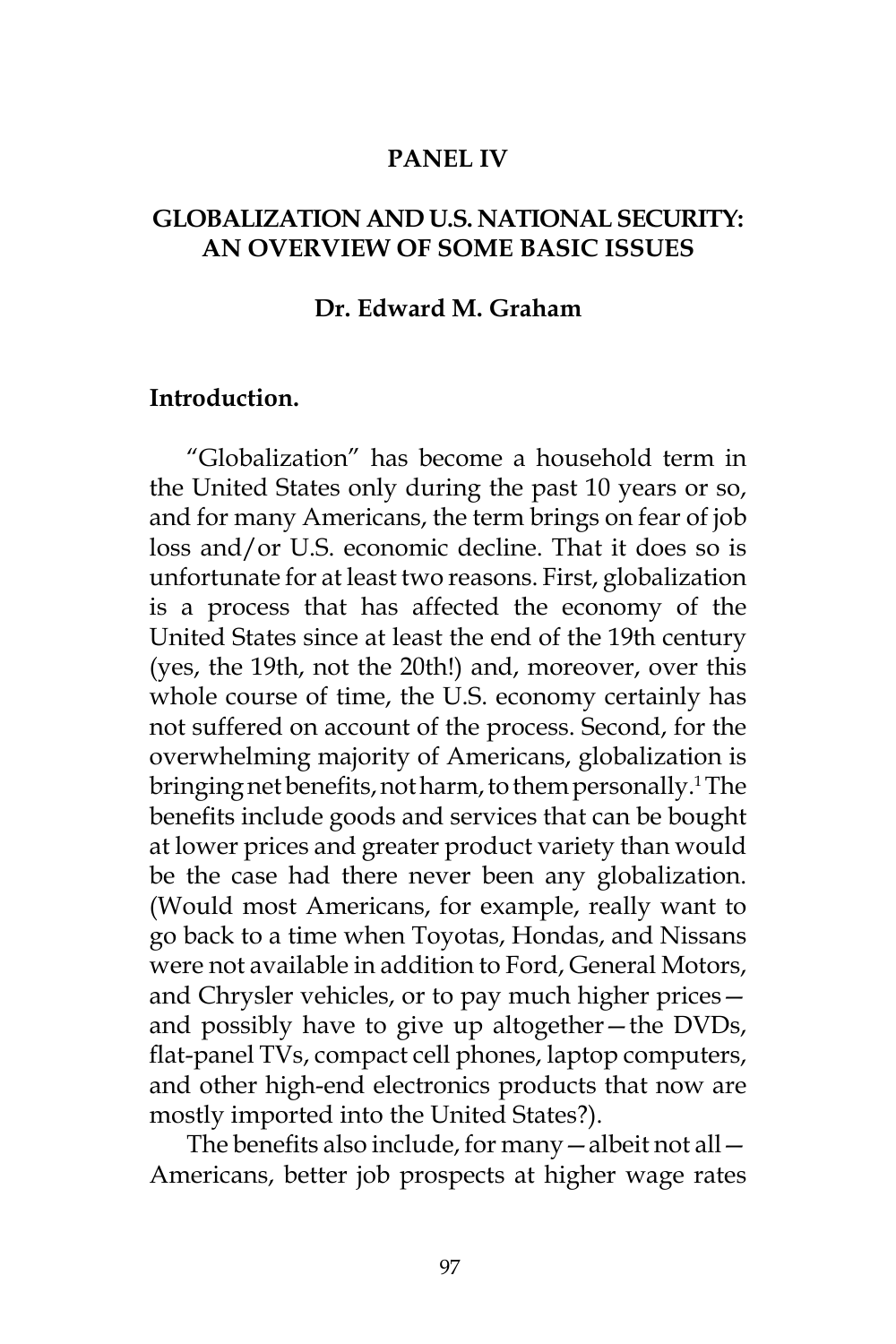than would be available in the absence of globalization.<sup>2</sup> This is especially true for highly educated persons or those who otherwise are technically skilled. It is true, however, that some Americans, especially at the lowskill end of the labor spectrum, do suffer net losses (either reduced wages or loss of job opportunity) as a result of globalization, and account should be taken of such persons.3 The total losses are, according to serious measurement, significantly less than the gains from globalization,4 but the losses do tend to be concentrated upon persons who are at the lower end of the economic scale in the United States. This concentration is unfortunate; it almost surely exacerbates income inequality in the United States. More could be done to alleviate the suffering of those who are adversely affected by globalization in this country. Moreover, it curiously is true that Americans tend to weight the costs of globalization more heavily than the benefits, and this weighting in public attitudes, in turn, gives more weight to the "negative" or "anti-globalist" side of the debate over globalization than pure economic considerations might suggest are appropriate.<sup>5</sup>

Globalization also does present some special issues specifically relevant to national security. The essence of globalization is greater interdependence among national economies, including the U.S. economy, such that some goods and services consumed in the United States that once might have been produced in the domestic economy by firms owned by U.S. nationals, now are produced abroad and imported or perhaps made in the United States but by foreign-owned firms. The non-domestic location or ownership of production enables cost reductions or greater product variety, as already noted, and for certain goods and services these factors actually can enhance national security,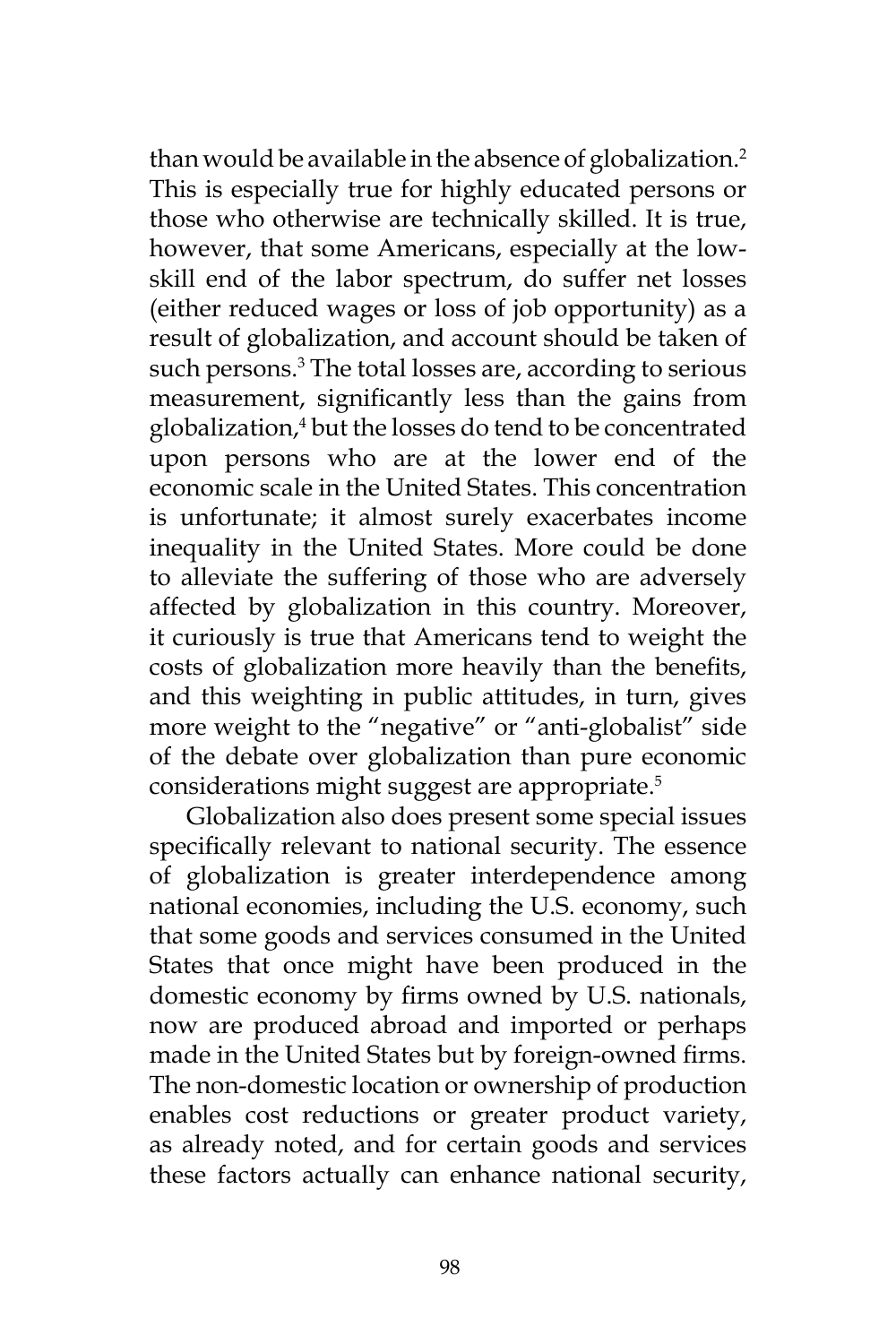e.g., by freeing resources needed to produce an item at home and enabling these resources then to be used to produce goods or services of greater value for security purposes.

But, even so, most Americans would not be comfortable if certain goods and services of high strategic importance were to be produced overseas or by foreign nationals operating in the United States. This is especially so if, in time of conflict, control of this production were to enable foreign powers hostile to the United States to gain access to technologies or other information that, if retained exclusively in the Nation or under national control, would give the United States some sort of strategic advantage over these foreign powers. This is true particularly where the information or technology remaining exclusively under domestic control is otherwise vital to national security. Also, in some cases, there might be an opposite concern, notably that foreign control of certain activities enables a foreign power to withhold information from Americans where this information is of import to national security. Moreover, even if control of the production of the goods or services did not impart such technology or other information, Americans might be uncomfortable if a foreign location of production were to render the goods or services vulnerable to short supply in the event of conflict.

Thus, there can be a significant security-related tradeoff between the benefits of globalization (e.g., lower costs or greater product variety) and the risks of supply interruption or loss of strategically-sensitive information, including technology, that can ensue from globalization. It is important not to exaggerate the risks, however. One thinks of the example of the U.S. textile and clothing industry, which in the early 1990s mounted an advertising campaign claiming that U.S.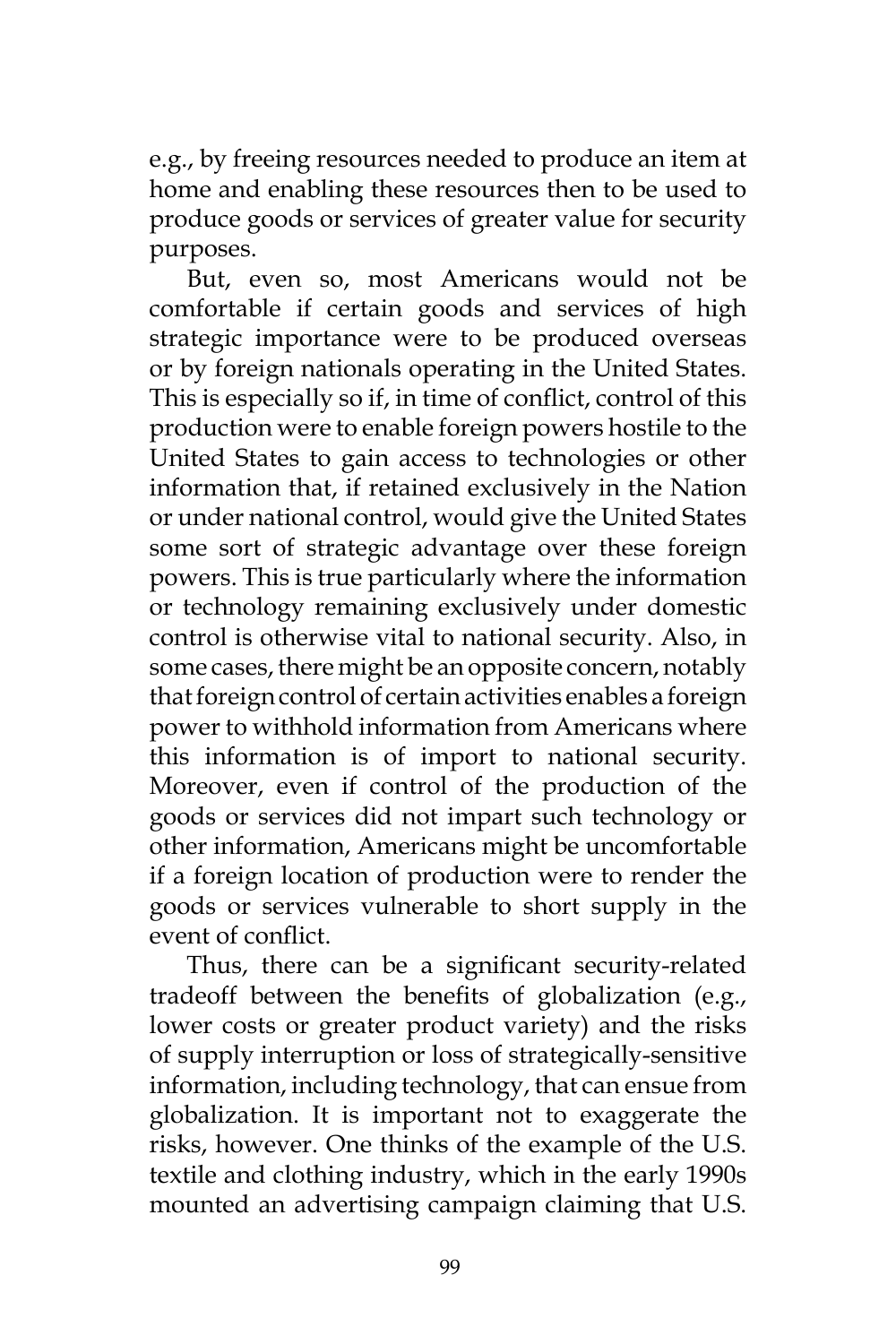policy allowing increased imports of clothing would put at risk the domestic industry, such that in time of war U.S. soldiers would have no battlefield clothing to wear.

This claim, in fact, was bogus in the extreme for three reasons. First, while much of U.S. demand for clothing indeed was being met by imports, a substantial U.S. apparel industry remained in place (and still does). Indeed, one consequence of globalization has been that, while certain U.S. sectors indeed shrink, other sectors expand and, moreover, few—if any—of the shrunken sectors disappear altogether. Second, battlefield clothing is a highly specialized sub-sector of the total apparel industry, and there was never any danger whatsoever that this sub-sector would disappear due to import competition. Third, even had U.S. domestic production of (non-battlefield) military clothing been shut down (it was not), most such clothing needs could be provided by imports from any of at least a dozen friendly nations. (Very high tech battle gear, even in this last instance, would continue to have been produced at home.) Thus, and in a word, the textile industry was using "threats to the U.S. national defense" as a front in a demand for plain, old-fashioned protectionist policies against imports (ones which, in fact, the industry already had secured, so what was being sought at that time was still more protectionism).

"National defense" has been advanced as a reason for protectionism in other sectors, where defense-related arguments for protection against imports again have been bogus, or at least largely so. One thinks, for example, of the steel industry, which consistently has claimed that imports of steel pose a risk to the U.S. national defense, even though the domestic industry has retained far more capacity than is needed for defense production.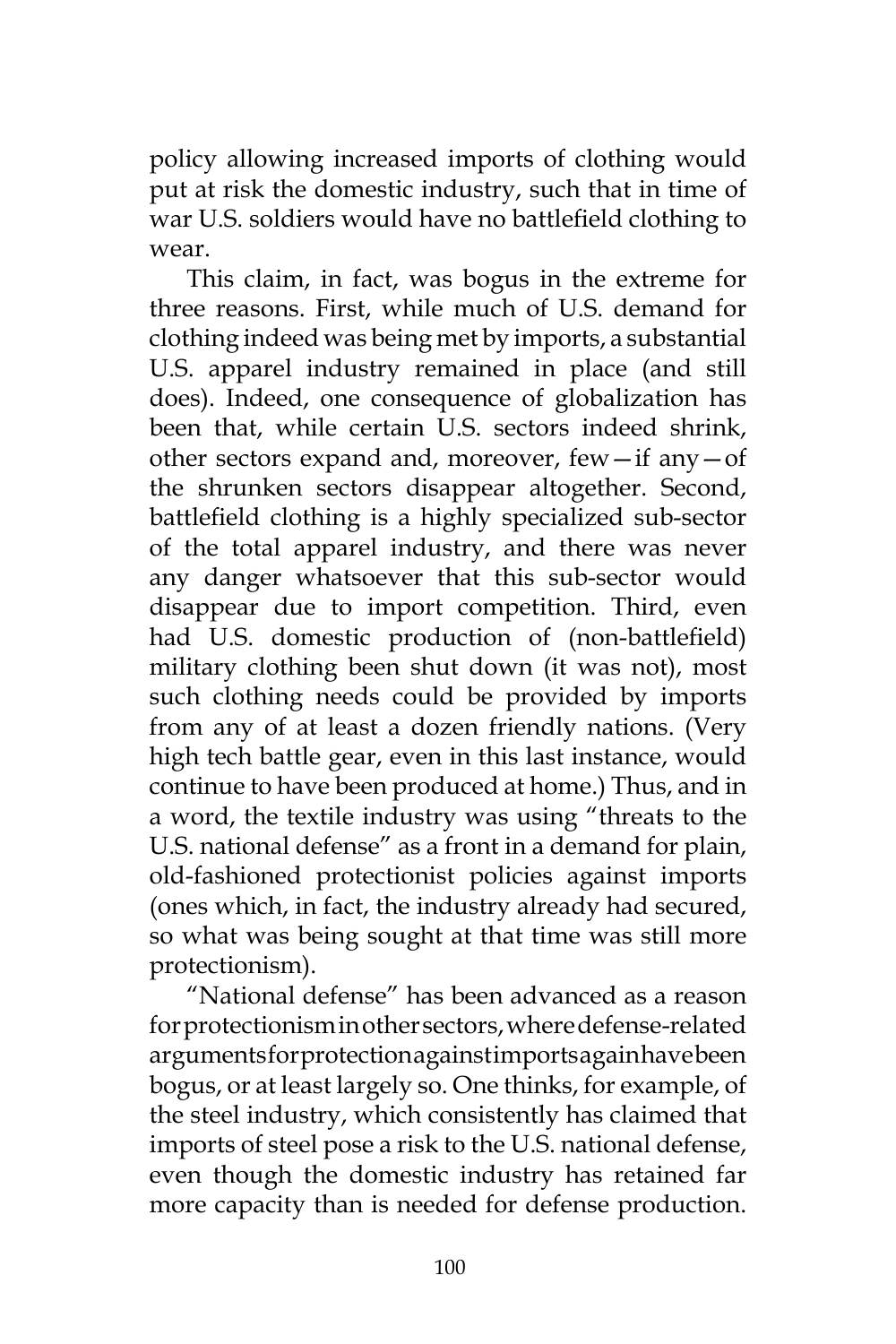In this case, it also is true that many traditional uses of steel for military goods are disappearing, thanks to new technologies, e.g., whereas armor once was made 100 percent of steel, modern armor consists largely of composite materials not containing steel. Indeed, it is possible in the future to envisage armored vehicles for which only a limited number of parts, and perhaps even none at all, are made of steel. Moreover, to the extent that imports of certain goods create security risks, in many cases those risks can be mitigated by means that are less costly than import protection. For example, if the risk is disruption of supply in times of conflict or national emergency, strategic stockpiles of the relevant material can be created. If the risk is that the principle supplier is located in a country that might prove to be an "unfriendly" in time of conflict, alternative suppliers in more friendly countries can be developed. Also, it must be remembered that, even in times of war, many goods and services can continue to be imported more economically from overseas than produced domestically (international trade in certain strategic goods flourished during World War II, for example), and this is especially true for those goods or services that can be obtained from multiple and diverse sources.

Let us explore some of these facts and issues just introduced in more detail. We will begin by looking at some measures of the extent and consequences of globalization.

# **How "Globalized" is the U.S. Economy, and What Does this Mean for National Security?**

Table 1 below indicates U.S. imports and exports, broken into goods and services, for each of the years 2005 and 1985. The numbers mostly speak for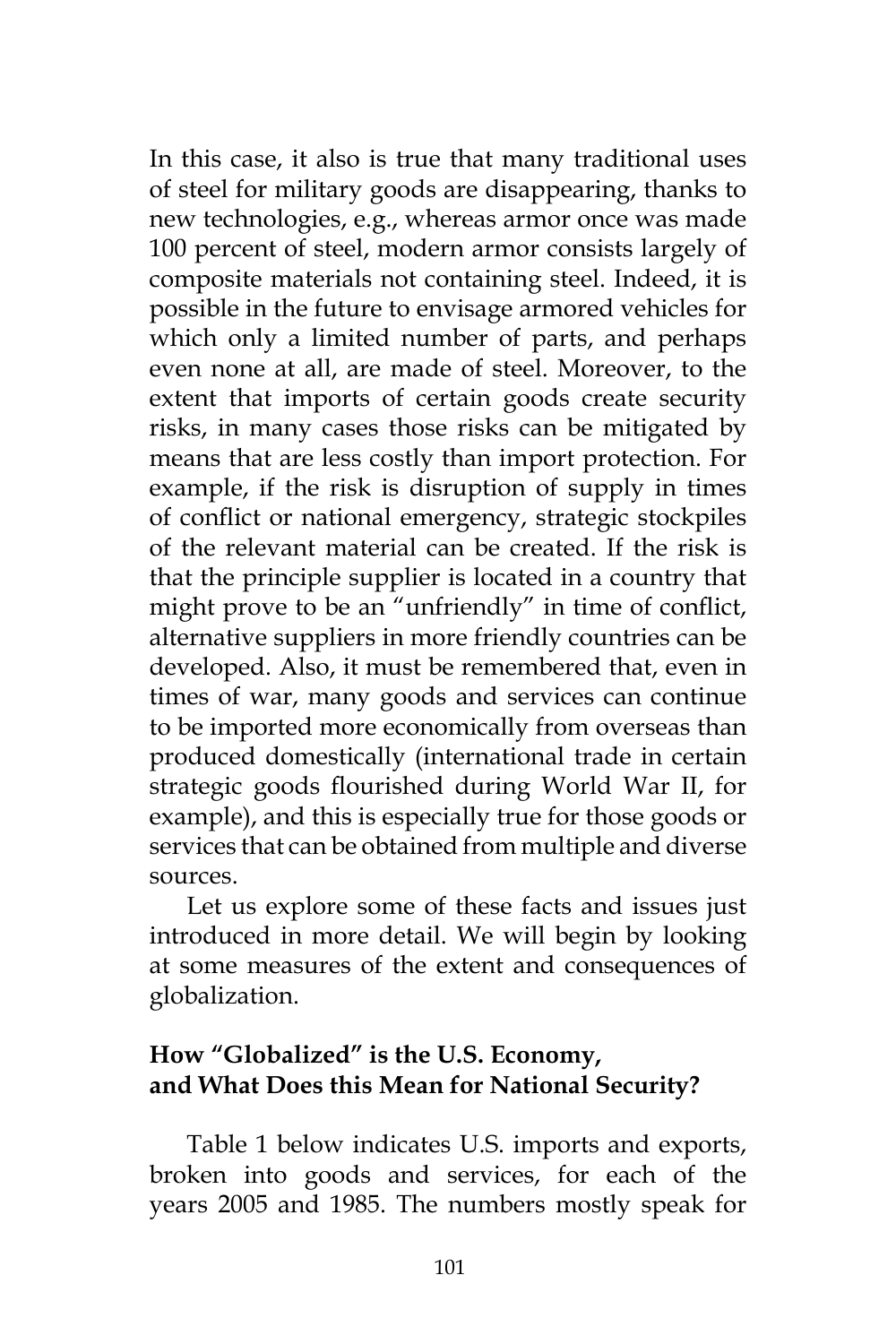themselves, indicating the extent to which both imports and exports, as a percent of gross domestic product (GDP), have grown during the 20 years from 1985 to 2005. Imports thus were 9.7 percent of GDP in 1985 but had grown to 16 percent in 2005. But U.S. exports have also grown, from just under 7 percent of GDP in 1985 to more than 10 percent in 2005. Indeed, what surprises some persons is that U.S. exports of goods have grown as a percent of the national economy, although not by as much as imports of goods. Such persons often tend to think of "globalization" as a one-way street, whereby domestic U.S. markets are captured increasingly by imports while U.S. exports stagnate. This, in fact, has not been so.

| Indicator                                                                                                   | Amount<br>(\$ billions)<br>1985 | Percent of U.S.<br><b>GDP</b><br>1985 | Amount<br>(\$ billions)<br>2005 | Percent of U.S.<br><b>GDP</b><br>2005 |
|-------------------------------------------------------------------------------------------------------------|---------------------------------|---------------------------------------|---------------------------------|---------------------------------------|
| Imports into<br>the U.S.                                                                                    | 411.0                           | 9.7                                   | 1995.8                          | 16.0                                  |
| Of which:<br>Goods<br>Services                                                                              | 338.1<br>72.9                   | 8.0<br>1.7                            | 1674.3<br>321.6                 | 13.4<br>2.6                           |
| Exports from<br>the U.S.                                                                                    | 289.1                           | 6.9                                   | 1272.2                          | 10.2                                  |
| Of which:<br>Goods<br><b>Services</b>                                                                       | 215.9<br>71.2                   | 5.1<br>1.7                            | 892.6<br>379.6                  | 7.1<br>3.0                            |
| Memo: U.S. GDP 4220.3<br>in current \$                                                                      |                                 | 100.0                                 | 12487.1                         | 100.0                                 |
| Note: Data do NOT include factor income.                                                                    |                                 |                                       |                                 |                                       |
| Source: U.S. Department of Commerce, Bureau of Economic Analysis; data available<br>on-line at www.bea.gov. |                                 |                                       |                                 |                                       |

**Table 1. Indicators of Globalization of the U.S. Economy Exports and Imports of Goods and Services**.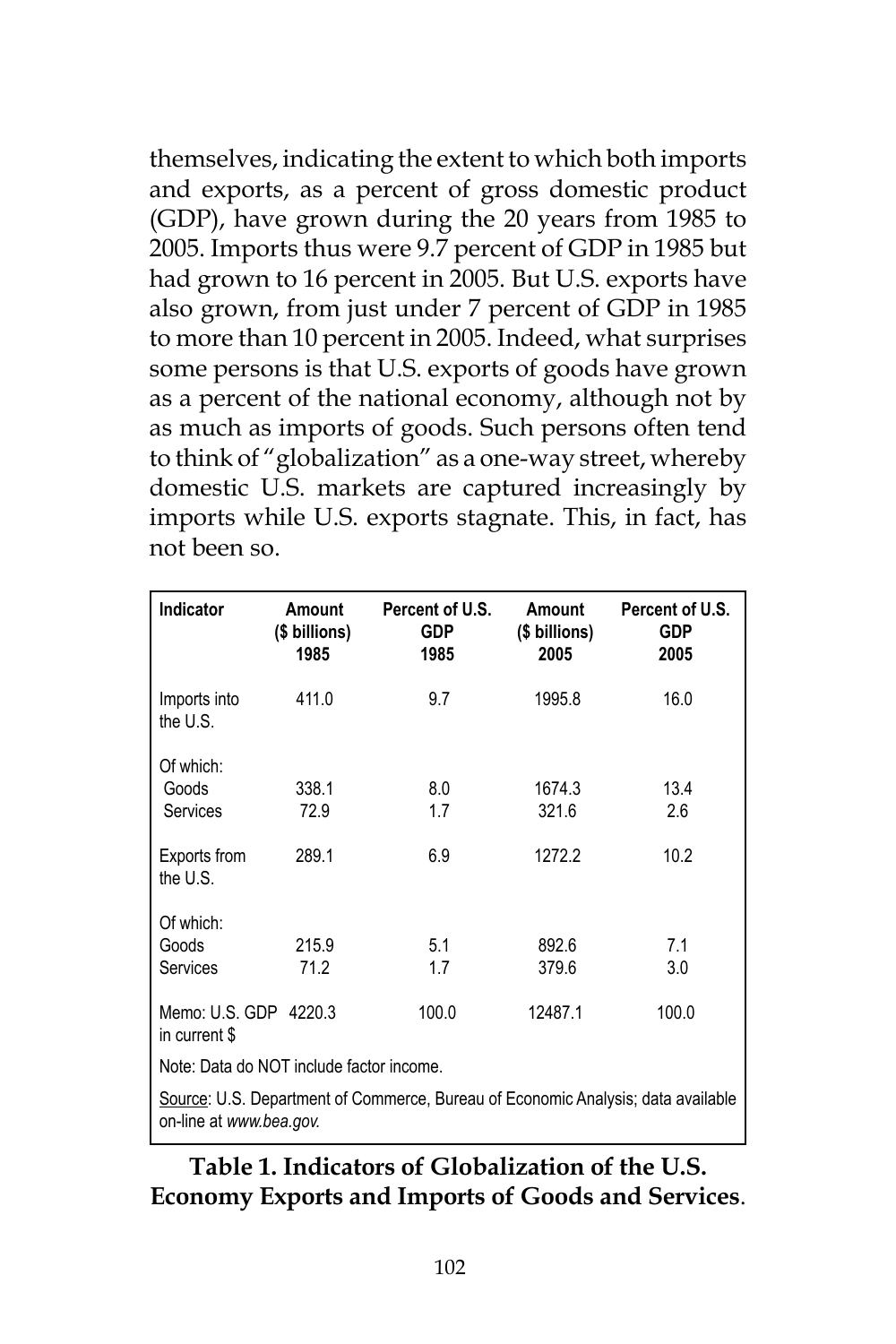Indeed, one category of U.S. exports—exports of services— actually has been the fastest growing item in Table 1; these exports jumped from 1.7 percent of GDP in 1985 to 3.0 percent in 2005. In spite of this, many trade policy specialists believe that the potential for U.S. exports of services is greater than the figures in Table 1 indicate, and this potential is one reason why the U.S. Government has placed priority on negotiation of "free trade agreements" with a number of countries wherein service sector opening is emphasized. Moreover, the U.S. Government has supported continuance of work in the World Trade Organization (WTO) on the General Agreement on Trade in Services (GATS), an agreement that came into force in 1995, but which most trade policy analysts believe is "incomplete."6

It is true that U.S. exports consistently have been less than U.S. imports during the past 25 years or so, creating a trade deficit, and this is the result of macroeconomic factors. In recent times, the two such factors that have most affected the U.S. trade deficit are the Federal fiscal deficit and the low U.S. savings rate, especially at the household level. An analysis of how these factors create the U.S. trade deficit and why in the long run this deficit almost surely is unsustainable are contained in Mann and Plueck (2005).7 A consequence of the large U.S. trade deficit is a continuing need for international inflows of capital to finance the deficit.<sup>8</sup> Were, at some point in the future, foreigners to become reluctant to invest in the United States in the amounts required to finance the trade deficit, the likely consequence would be a very sharp depreciation of the dollar. Such a depreciation eventually would "correct" the trade deficit (that is, bring the value of U.S. imports more into line with the value of exports) because prices of imported goods to Americans would increase—and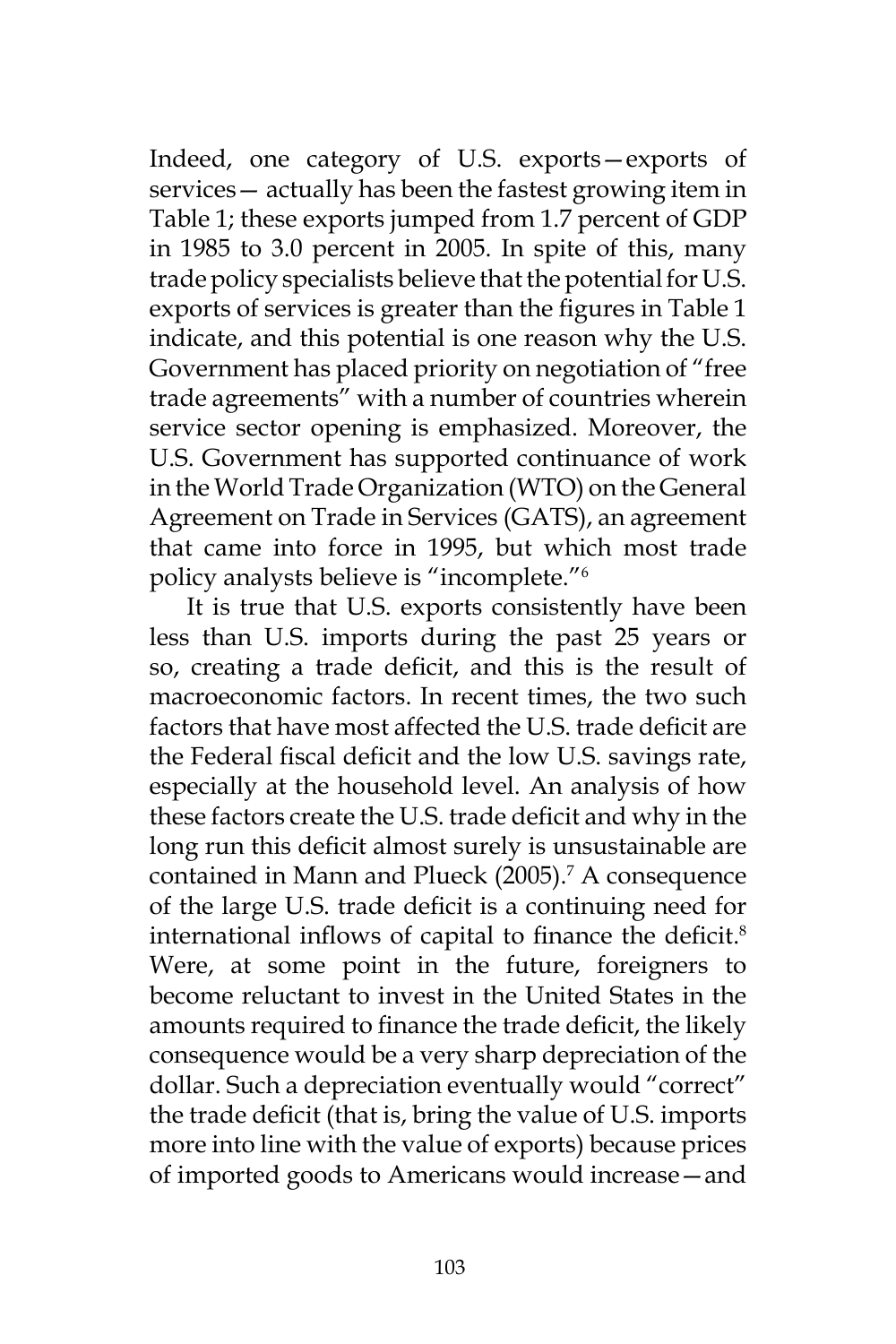hence Americans would cut back their imports—and, also, foreign prices of U.S. exports would decline, causing foreigners to buy more American-made goods and services. However, a precipitous decline of the U.S. dollar almost surely would require rises in U.S. interest rates (risking a recession) and, moreover, a dollar decline would reduce the wealth of Americans relative to the rest of the world.

Moreover, some analysts fear that a rapid decline of the U.S. dollar could trigger an international financial crisis. Thus, analysts do worry that the several international "imbalances" caused by the U.S. trade deficit could have serious effects on U.S. and world economies sometime in the future. Even so, the United States seems unprepared to take any action to correct the imbalances, or at least that appears to be the case at the time of this writing, and this could prove in the future to create a major problem.

Globalization is not just about international trade, however; a big piece of "globalization" has to do with the spread of foreign-controlled economic activity via international operations of multinational firms. The standard measure of this activity is foreign direct investment (FDI), which technically is the equity component of international investors (i.e., the "parent" firms of multinational firms, where the "parent" is the home nation or headquarters firm<sup>9</sup>). A problem is that foreign direct investment is a financial concept, not a national income concept; it really makes no sense, then, to calculate a ratio of FDI to GDP, as we have done for international trade (imports and exports) above. Imports and exports are components of national income or national consumption, but FDI is not.

A better measure is value added by foreigncontrolled firms to the national economy. GDP, in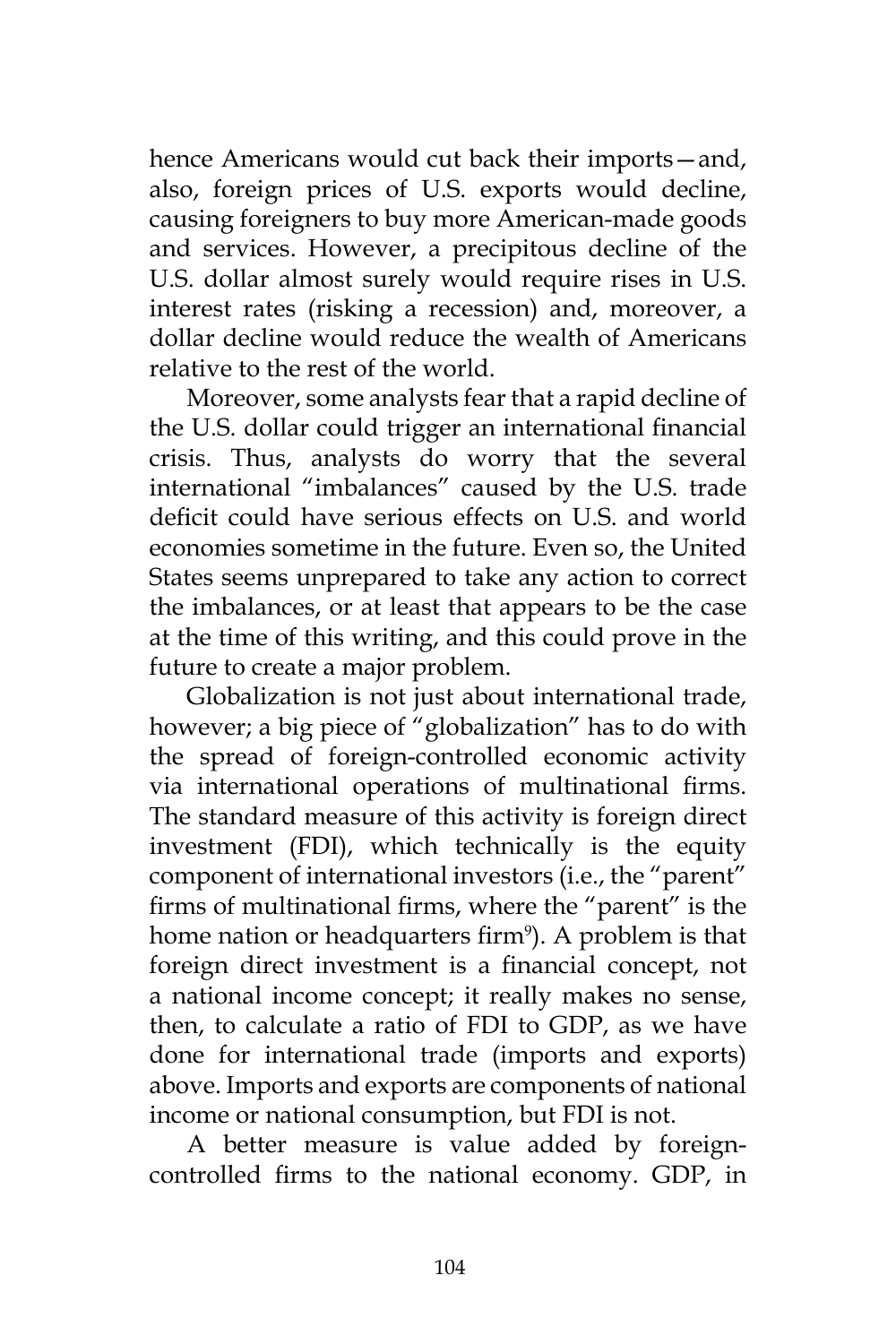fact, is simply the sum of value added by all economic activity, and thus value added by foreign-controlled firms as a percentage of GDP is a number that makes sense. The problem is that value added by foreigncontrolled firms is not a data item that is commonly collected; indeed, even for the United States—and we are a nation that collects a lot of data pertaining to our economy—such data go back only a relatively few years. (Multinational firms, by contrast, have been around since the late 1800s.) Table 2 presents some such data for the United States for 1997-2003, where the 2003 data are the most recent available at the time of this writing. The data indicate value added by foreign firms in the economy both as a whole and in the manufacturing sector.

| Year                                                                                                     | 1997   | 1999   | 2001    | 2003    |
|----------------------------------------------------------------------------------------------------------|--------|--------|---------|---------|
| Total value added by foreign-controlled firms<br>(\$ billions)                                           | 313.7  | 397.3  | 417.1   | 486.3   |
| Above as a percent of total U.S. GDP                                                                     | 3.8    | 4.3    | 4.1     | 4.4     |
| Value added by foreign-controlled firms in<br>U.S. manufacturing (\$ billions)                           | 169.3  | 2191   | 200.5   | 227.7   |
| Above as a percent of total U.S. GDP                                                                     | 2.0    | 24     | 2.0     | 2.1     |
| Above as a percent of U.S. mfg national<br>income                                                        | 14.1   | 19.0   | 18.3    | 201     |
| Memo: U.S. Mfg National Income as a percent<br>of U.S. GDP                                               | 14.4   | 12.4   | 10.8    | 10.3    |
| Memo: U.S. GDP (\$ billions)                                                                             | 8304.3 | 9268.4 | 10128.0 | 10971.2 |
| Memo: U.S. Mfg National Income (\$ billions) <sup>10</sup>                                               | 1195.8 | 1150.3 | 1094.1  | 1133.4  |
| Source: U.S. Commerce Department, Bureau of Economic Analysis. Data available on-line<br>at www.bea.com. |        |        |         |         |

### **Table 2. Value-added by Foreign-controlled Firms in the U.S. Economy**.

A number of points can be made from the data of Table 2. First, the line "U.S. manufacturing national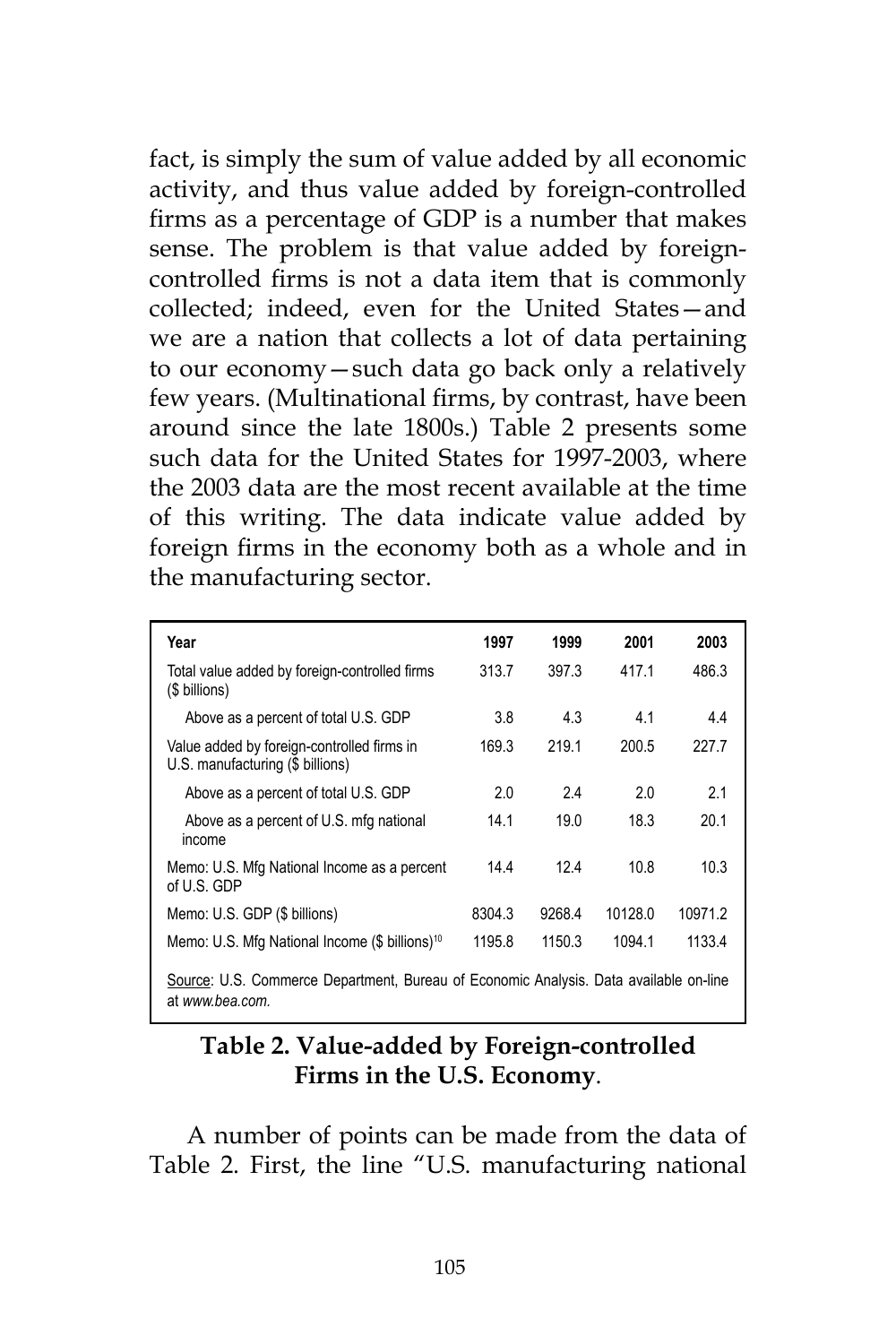income as a percent of U.S. GDP" tells the story that the manufacturing sector as a whole in 1997 accounted for only 14.4 percent of the U.S. economy, but that this percent had declined to 10.3 percent by 2003. Some of this decline doubtlessly is cyclical, because manufacturing sectors are more sensitive to business cycles than other sectors, and 2001 and 2003 were years of economic slowdown, but much of it does seem to be a long-term trend. But, second, value added by foreign-controlled firms in the U.S. manufacturing sector actually climbed somewhat in those years, from 2.0 percent of GDP in 1997 to 2.1 percent in 2003. It follows that value added by foreign-controlled firms in the U.S. manufacturing sector increased their share of U.S. manufacturing national income in those years, from 14.1 percent in 1997 to 20.1 percent in 2003.

Is this latter worrisome? One way to look at this issue is that foreign-controlled firms do account, then, for about one-fifth of all domestic U.S. manufacturing activity. They also account for a fast-growing share of this activity. On the other hand, of course, four-fifths of U.S. manufacturing activity is under domestic control. Moreover, in light of the fact that manufacturing is a declining sector in the United States, it seems reasonable to claim that foreign-controlled activities in this sector are contributing not to its decline (as has been asserted), but rather to its preservation! Some implications of this for the U.S. defense industrial base are discussed in the final section of this essay.

Third, overall, foreign-controlled business activity in the United States accounts for a rather small share of the total U.S. GDP; this share was 3.8 percent in 1997, but it did grow to 4.4 percent in 2003. In fact, the share seems rather stable; in 1985, it was 3.5 percent.<sup>11</sup>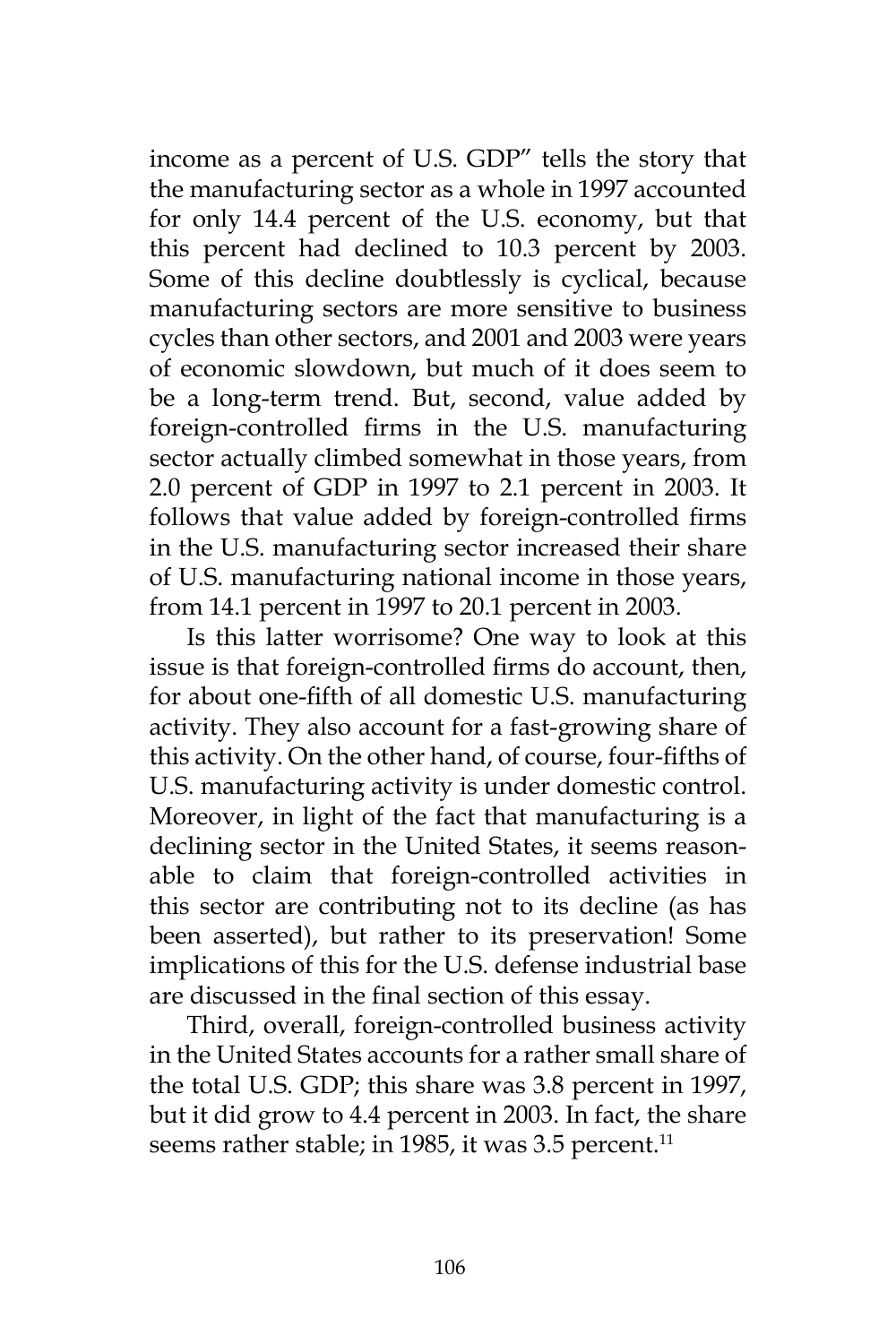### **Trying to Put All of This in Perspective.**

A number of further points can be made pertaining to globalization and the U.S. economy and globalization of the world economy, ones that hopefully provide some perspective on these two important sets of issues. First is simply this: that, at the end of the day, for all of the talk about "globalization," the vast majority of economic activity in the United States remains basically domestic in nature. Thus, for example, of annual "absorption" (net expenditures on goods and services by domestic residents, including on imports) in the United States in 2005 of \$12.889 trillion, $12$  only 13 percent consisted of goods and services produced outside the country, while 87 percent consisted of goods and services produced in the United States. If one were to be asked then, "How much of the U.S. economy is 'globalized'?" a sensible answer would be "about 13 percent." Moreover, as just noted, of all goods and services produced in the United States, more than 95 percent is produced in business firms that are under domestic control, and less than 5 percent in business firms under foreign control. The point, of course, also can be made that the U.S. economy is significantly more integrated internationally, i.e., "globalized," in 2005 than was the case only 20 years ago, and, also of course, the economy is much more "globalized" than it was 40 or 50 years ago. Even so, the United States remains a large economy that is, at the end of the day and by almost any measure one can think of (and in this essay we have examined a number of such measures), less dependent upon foreign economies than some of the rhetoric surrounding "globalization" might suggest.

At the same time, it must be remembered that the trend towards "globalization" of the world economy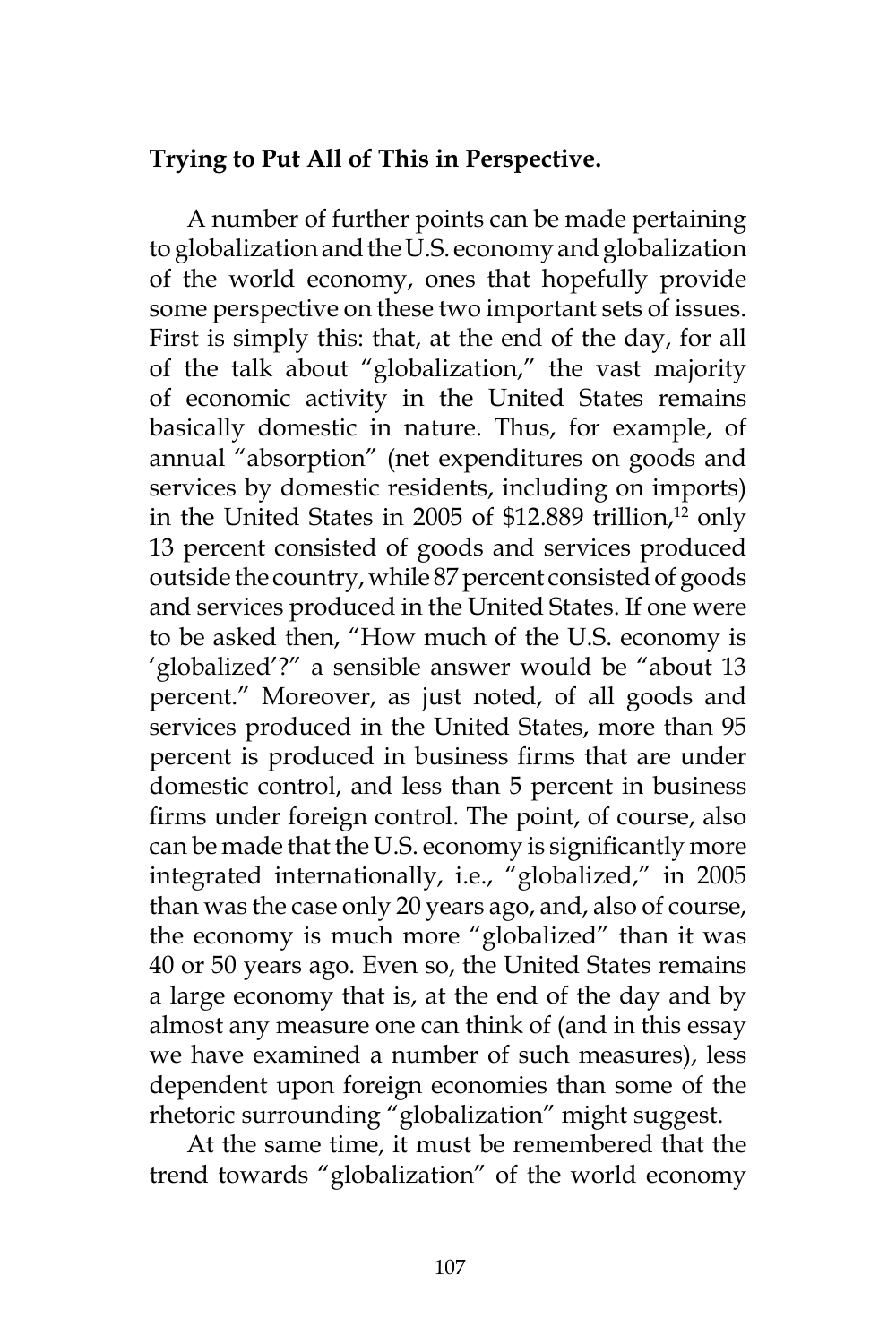is a phenomenon that affects all major nations of the world. There is some tendency for certain economic nationalists in the United States to talk as though "globalization" is something that affects the United States singularly. This is, with a moment's thought, simply not possible. Rather, almost by definition, increased integration of the world's economies implies mutual interdependence, not dependence that extends in one direction only. Here is an interesting fact in this latter direction. There has been concern expressed, as noted earlier, about the high degree of control of domestic business activity by foreign investors in the United States. As we have noted, this degree of control is less than alarmists might have one think. But it also is true that firms that are both based in the United States and under domestic control hold more activities outside the United States than foreign firms hold in the United States. For this comparison, the stock of foreign direct investment is a relevant measure. Foreign direct investment in the United States totaled \$1,709 billion at the end of 2004, the latest data available. This is a large number of course, but direct investment abroad by U.S.-based firms at the end of 2004 was \$2,367 billion.

Thus, if the United States is becoming more dependent on the economies of other countries (and if the message here is "we are becoming more dependent, but let's not exaggerate"), the economies of other nations also are becoming more dependent on foreigners (where, of course, from the point of view of another country, the United States itself is a "foreigner," indeed, the biggest one). For example, if one takes a close look at the economy of China, where China is the nation most consistently identified as a possible challenger to U.S. power in the coming decades, this economy, in fact, is far more dependent upon foreigners than is the U.S. economy.<sup>13</sup>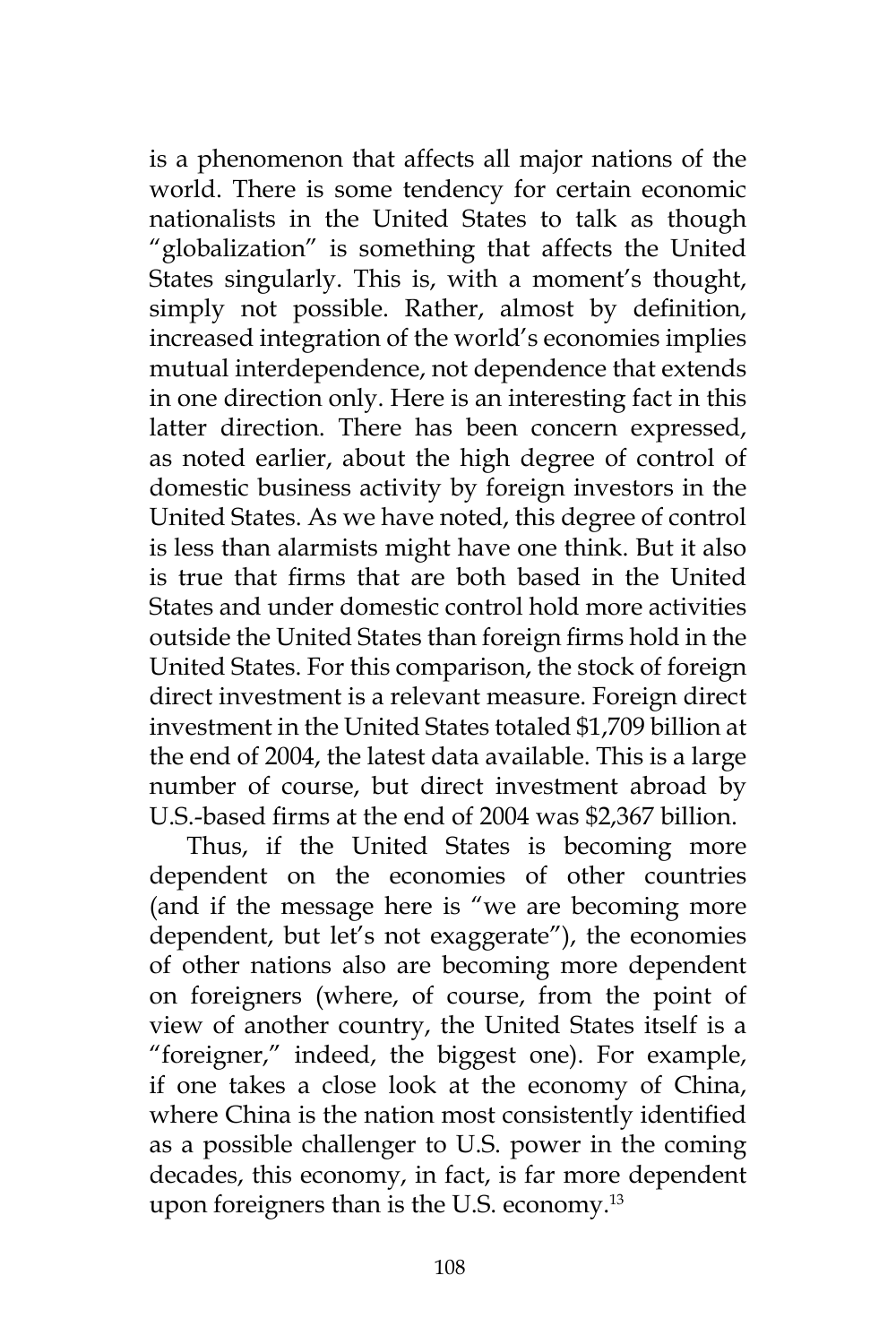An interesting fact is that nationalists in all nations, and not just the United States, decry the increased dependence upon other nations that currently is being witnessed worldwide. For example, the rapid growth of China, which, in turn, enables Chinese leaders to dream of a future in which their nation is a global power, is being driven in very large part by firms in that nation that are under foreign control. Thus, some Chinese nationalists wonder, and wonder quite loudly, would it not be better for China if China could somehow expel these firms and put a greater share of its economy—especially in the high technology sectors—under purely domestic control.

The answer to this last question, in fact, is probably "no." In thinking about this, this author thinks about his recent purchase of a laptop computer. The price, after a rebate from the manufacturer (Hewlett-Packard) was \$800 plus change. The computer itself was made in China, but from components imported from the United States (CPU), South Korea and/or Taiwan (memory), Singapore (hard drive and DVD), and other locations. The benefits of globalization are embodied highly in this machine (the last time I bought a laptop had been 7 years earlier; I had paid over \$2,000 for a machine that had considerably less capabilities, not to mention a much smaller screen), but this type of product also has enabled China to become a major producer and exporter of advanced electronic products. Would this have been possible without massive foreign investment in China? Probably not! It is exactly because China has become part of the global economy, via this investment, that it has been able to modernize, grow, and turn itself into a rising power. But that I paid less than half what I did 7 years ago for a better product also might not have been possible without this investment. Thus, my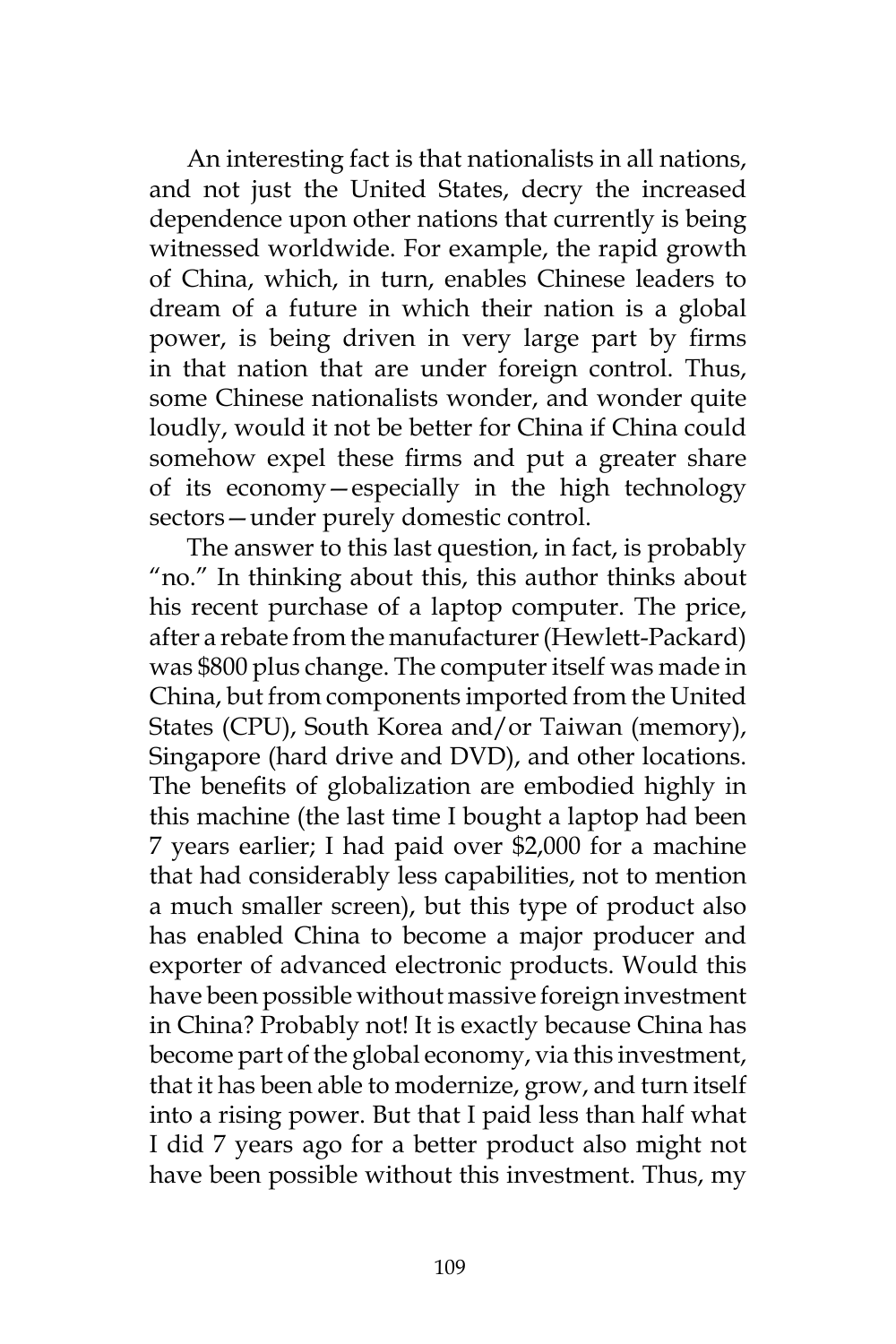new laptop represented a "win/win" for China and the United States; I, as an American, benefited, but so did China and a number of other countries as well.

# **Some Last Thoughts on Globalization and National Security.**

The points raised in the previous section notwithstanding, there are activities that Americans would, for national security reasons, want to remain on U.S. soil and/or under domestic U.S. control. The production of advanced weapons systems, for example, surely is one of these. But how "far down the line" does production "on U.S. soil and under U.S. control" actually go? Do we care if major components of these systems (e.g., memory chips, flat panel displays, etc.) are sourced from abroad or from non-U.S. controlled firms?

The answer to the latter is probably "no, we don't care" if the component in question is produced in a number of places or by a number of firms, so that the United States is not dependent excessively upon just one or a small number of production locations or producers. But what is the threshold where either of these numbers becomes too small? It can be difficult to say. One issue in this matter is whether or not, in times of national emergency, a domestic alternative source of supply could be established and how quickly. If a domestic alternative could be quickly established, we might be willing to deal with a very small number of suppliers; but if domestic entry were to be difficult, we might still not worry if the number of foreign suppliers were sufficiently diverse that the risk of a complete cutoff of supply was to be negligible.

Implicit in the above is that the component not embody a technology that uniquely is held in the United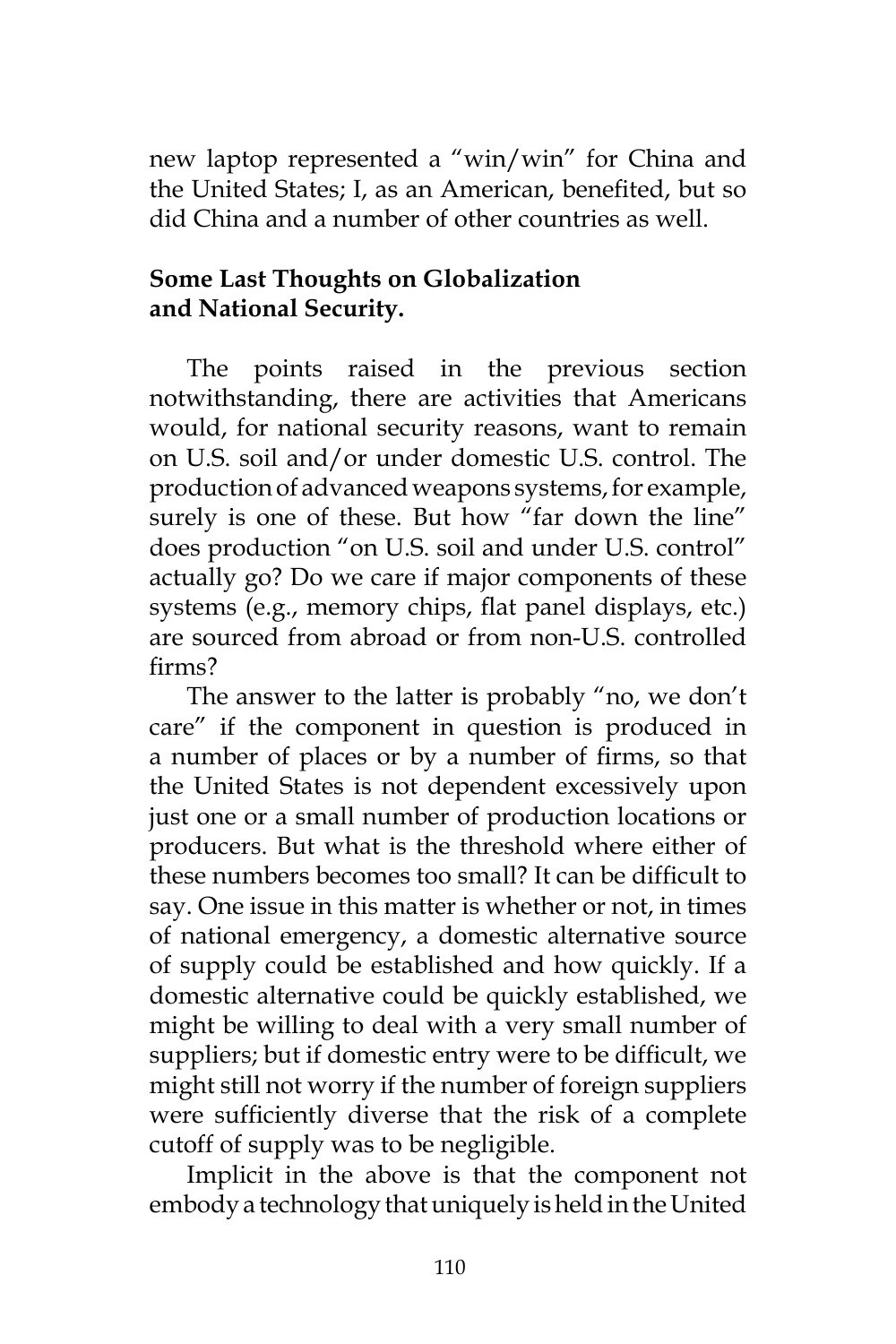States, and where that technology conveys a defenserelated advantage to the U.S. military. But in assessing whether such a technology figures, it is important to distinguish between one that is truly unique and one that, at the end of the day, is not. Here is an example of what this author would argue is the "wrong case" to be made for preservation of a U.S. technological capability: "We don't want to be dependent upon foreigners for this type of product." When this line of argumentation is made, it is often the case that not only does the relevant technology not reside uniquely in the United States, it is often the case that the leading edge of the technology has shifted to foreigners (e.g., in the production of memory chips, Samsung, a South Korean firm, at the moment seems to be the most advanced producer of these). In such a case, what the "wrong case" thinking can lead to is this: The U.S. military buys from a domestic source where, in fact, a foreign source not only can supply the same product at a lower price, but can supply a better version of the product than can the domestic source. This makes no sense whatsoever unless, perhaps, there is some possibility of a criticallyshort supply in the event of a national emergency.

The main point, then, is this: There, indeed, are some activities that, for security purposes, should be maintained domestically and under domestic control. But there are many wrong reasons for designating a particular activity as one of these. Indeed, there are situations where to maintain domestic supply under domestic control could be costly and not provide any security benefit to the United States. What activities should not be under foreign control, then, is a difficult question. In fact, with respect to foreign takeovers of U.S. firms, there is in place a review mechanism, under the Exon-Florio provision of the Defense Production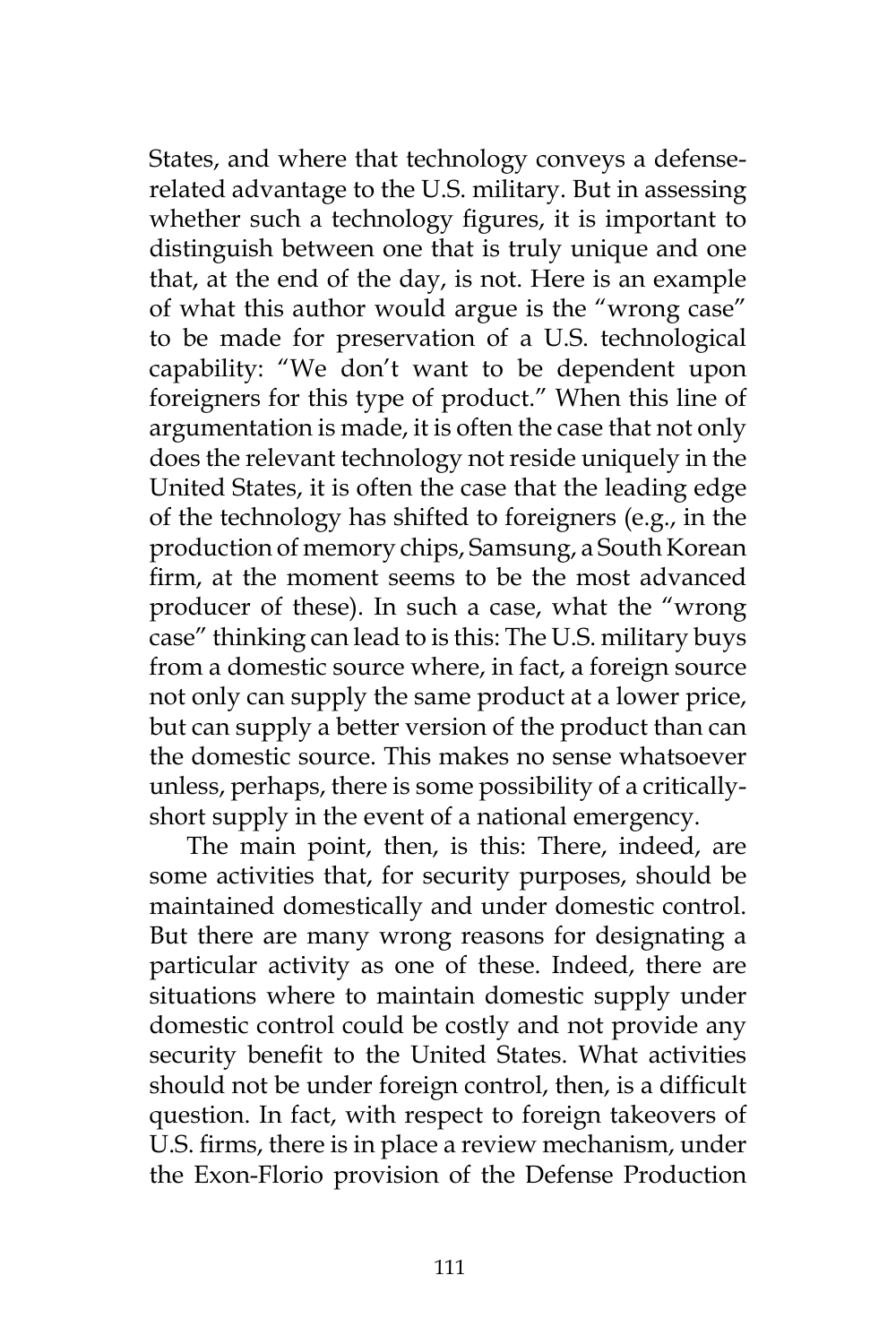Act, that is meant to make this sort of determination. Has this provision worked well? In fact, the Exon-Florio provision and the inter-agency committee that implements the law have been subject during the past year to considerable congressional scrutiny and criticism, most of it misplaced (the review process, in fact, has worked quite well $)^{14}$ . There are those members of Congress who would pass legislation to modify the review process and perhaps to force the process to take seriously bogus arguments for maintaining domestic control of activities that could, without damage to U.S. national security, be maintained under foreign control.

A final word: What if a technology exists that is security-sensitive but is also dominated by a foreign firm? What is the best course of action for the United States to take then? This author would suggest that the best option is to encourage that firm to produce those products that embody that particular technology right here in the United States. If foreign control of a securitysensitive technology is simply a fact of life (and in some instances it will be; the United States cannot be best at everything, as much as we might like it to be!), it is better to have the relevant production facilities on U.S. soil than elsewhere. This is true because, in times of war or other national emergency, the U.S. Government can seize control over the facilities if necessary, under either the International Emergency Economic Powers Act (IEEPA) of 1977 or, more drastically, under the Trading with the Enemy Act of 1917. Indeed, the latter act was used to seize German investments in the United States during World War I. At that time, German firms in the chemicals sector dominated the technology of high explosives, and this dominance early in World War I conveyed significant advantages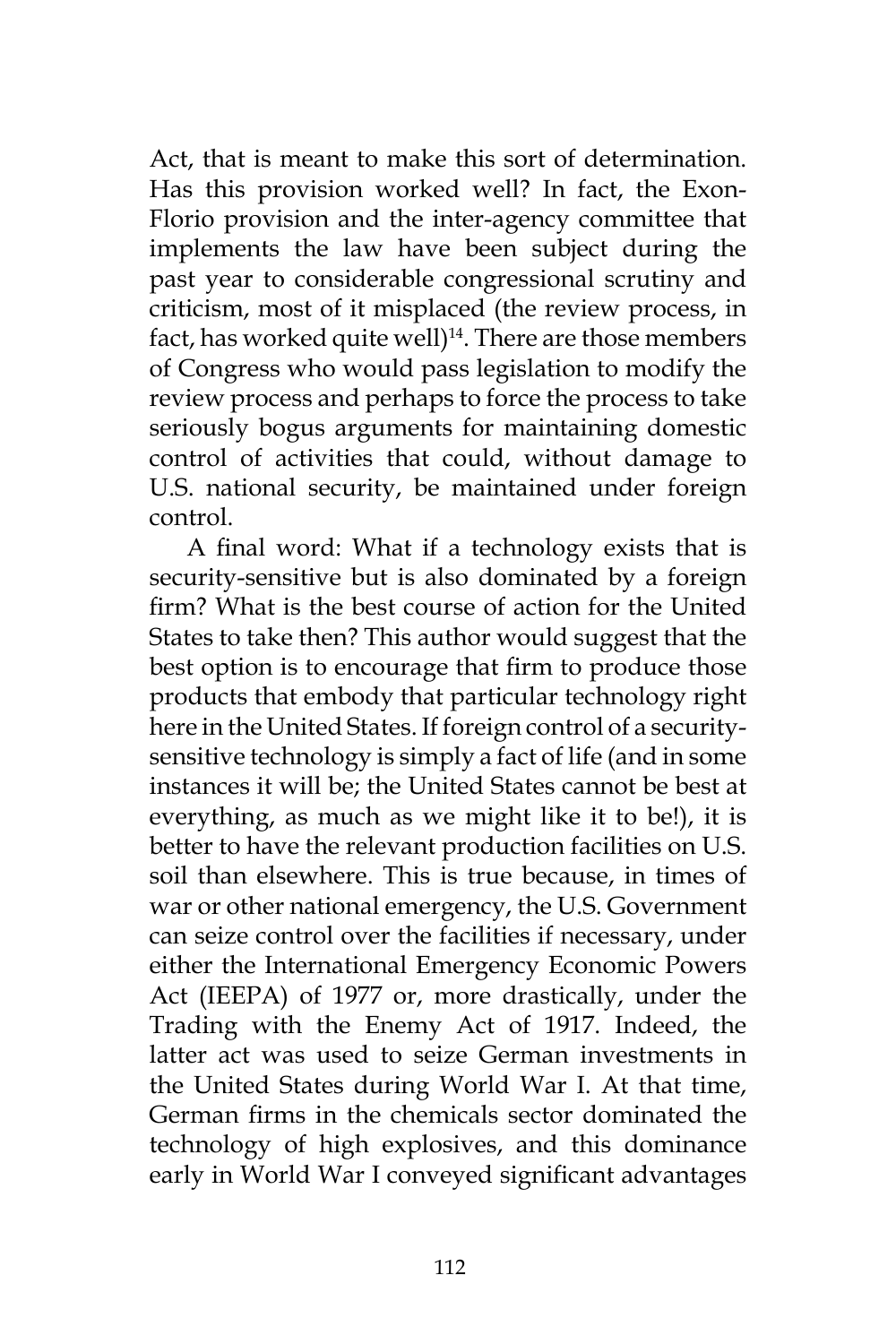to the Germans. But the German industry had invested abroad and especially heavily in the United States. The net result was that we, too, had access to these technologies when we needed them to use against the Germans. This might not have been the case had the German investments in the United States never been made, perhaps as the result of misguided legislation to restrict foreign ownership in strategically-sensitive sectors had such legislation been passed in, say, 1905. Of course, no such legislation was passed, and the U.S. war effort in 1917-18 benefited accordingly. And may the obvious lesson not be forgotten.

#### **ENDNOTES - GRAHAM**

1. Scott C. Bradford, Paul Grieco, and Gary C. Hufbauer, "The Payoff to America from Global Integration," in C. Fred Bergsten, ed*.*, *The United States and the World Economy: Foreign Economic Policy for the Next Decade*. Washington, DC: The Institute for International Economics, 2005. They calculate that the average net benefit from globalization to the United States adds up, in effect, to something between \$7,100 and \$12,900 in additional annual income per U.S. household. Most of this derives from lower prices paid for goods and services, but some of the benefit arrives from incomes of persons that are increased by globalization, most especially those who are employed in export-generating activities that expand under globalization.

2. It is demonstrable, for example, that workers employed in sectors that are export-intensive are paid higher wages than workers in other sectors, controlling for such variables as skill level of the worker. See Howard Lewis III, and J. David Richardson, *Why Global Commitment Really Matters!* Washington, DC: The Institute for International Economics, 2001.

3. See, for example, Lori G. Kletzer, *Job Loss from Imports: Measuring the Costs*, Washington, DC: The Institute for International Economics, 2001.

4. Bradford, Grieco, and Hufbauer.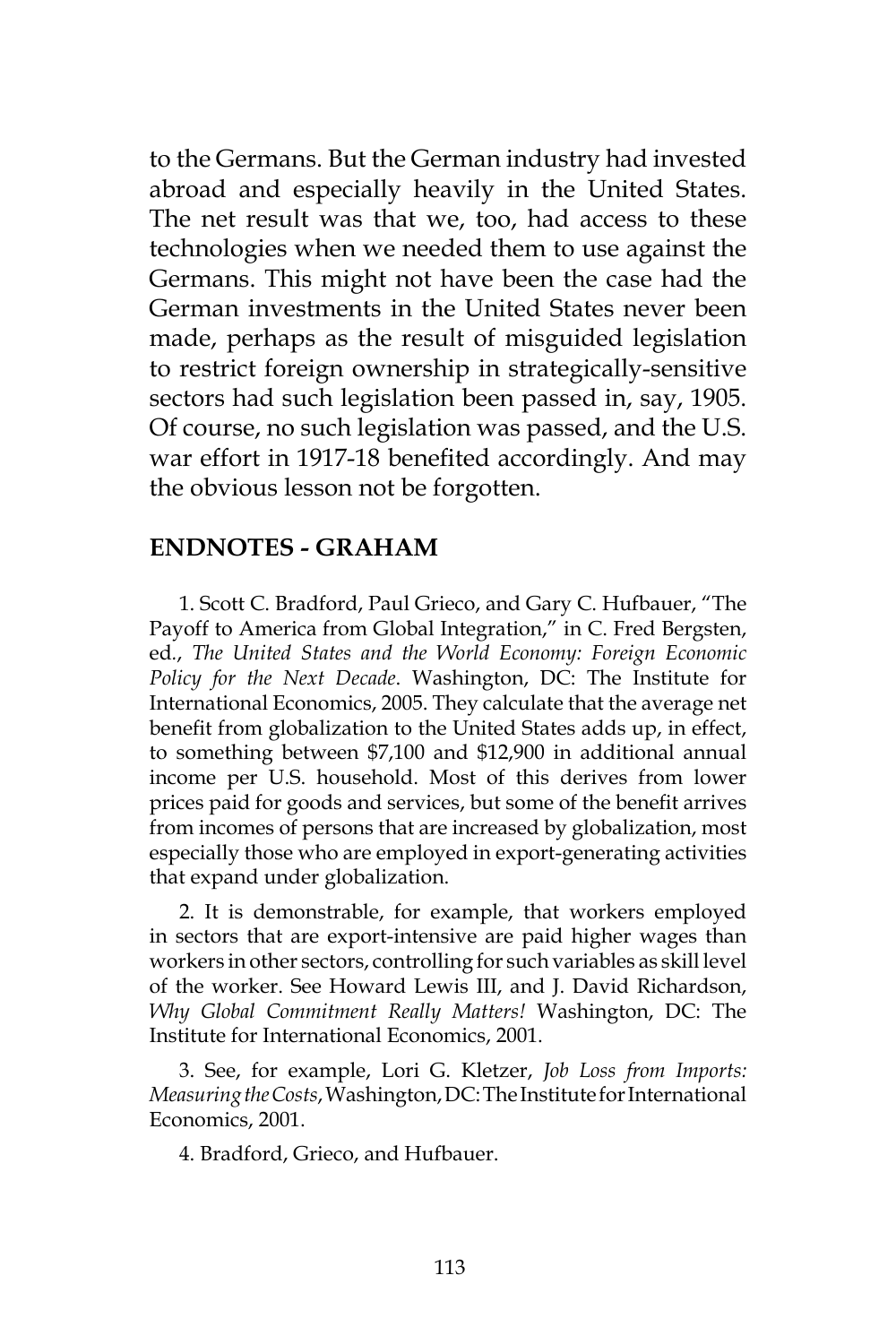5. On this, see Kenneth F. Sheve, and Matthew J. Slaughter, *Globalization and the Perceptions of American Workers*, Washington, DC: The Institute for International Economics, 2001.

6. Pierre Sauvé, "Completing the GATS Framework: Addressing Uruguay Round Leftovers," *Aussenwirtschaft* (*Swiss Economic Review*), Vol. 57, No. 3, 2002, pp. 301-341; reprinted in Pierre Sauvé, *Trade Rules Behind Borders*, London: Cameron, May 2003.

7. Catherine M. Mann and Katharina Plueck, "The U.S. Trade Deficit: A Disaggregated Perspective," Institute for International Economics Working Paper WP-05-11, 2005, available on-line at *www.iie.com/publications/wp/wp05-11.pdf*.

8. To determine the total capital inflow of the United States, one must add certain other quantities to the balance of trade deficit, most notably net factor income paid to foreigners. When all is added, the total capital inflow into the United States in 2005 was slightly more than \$804 billion.

9. Thus, for example, one of the world's largest multinational firms is Toyota Motor Corporation. The "parent" firm in this case is the Toyota Motor Company of Japan. This firm, in turn, holds control of many international subsidiaries, e.g., Toyota Motor Corporation of North America. The subsidiaries are legally separate firms from the parent firm, but the parent maintains control over them, most often by owning the majority of the stock (equity) of these subsidiaries.

10. Without capital consumption allowance.

11. Edward M. Graham, and Paul R. Krugman, *Foreign Direct Investment in the United States, 3rd Edition*, Washington, DC: The Institute for International Economics, 1995, Table 1.2.

12. Calculated as follows: Absorption = GDP - (exports) + (imports) or, in numbers, \$12.889 trillion = \$12.487 trillion - \$1.272 trillion + \$1.674 trillion.

13. See, for example, the economics chapters in C. Fred Bergsten, Bates Gill, Nicholas R. Lardy, and Derek Mitchell, *China: The Balance Sheet*, Washington, DC: The Center for Strategic and International Studies and the Institute for International Economics, 2006.

14. On this process, see Edward M. Graham, and David M. Marchick, *U.S. National Security and Foreign Direct Investment*, Washington, DC: The Institute for International Economics, 2006.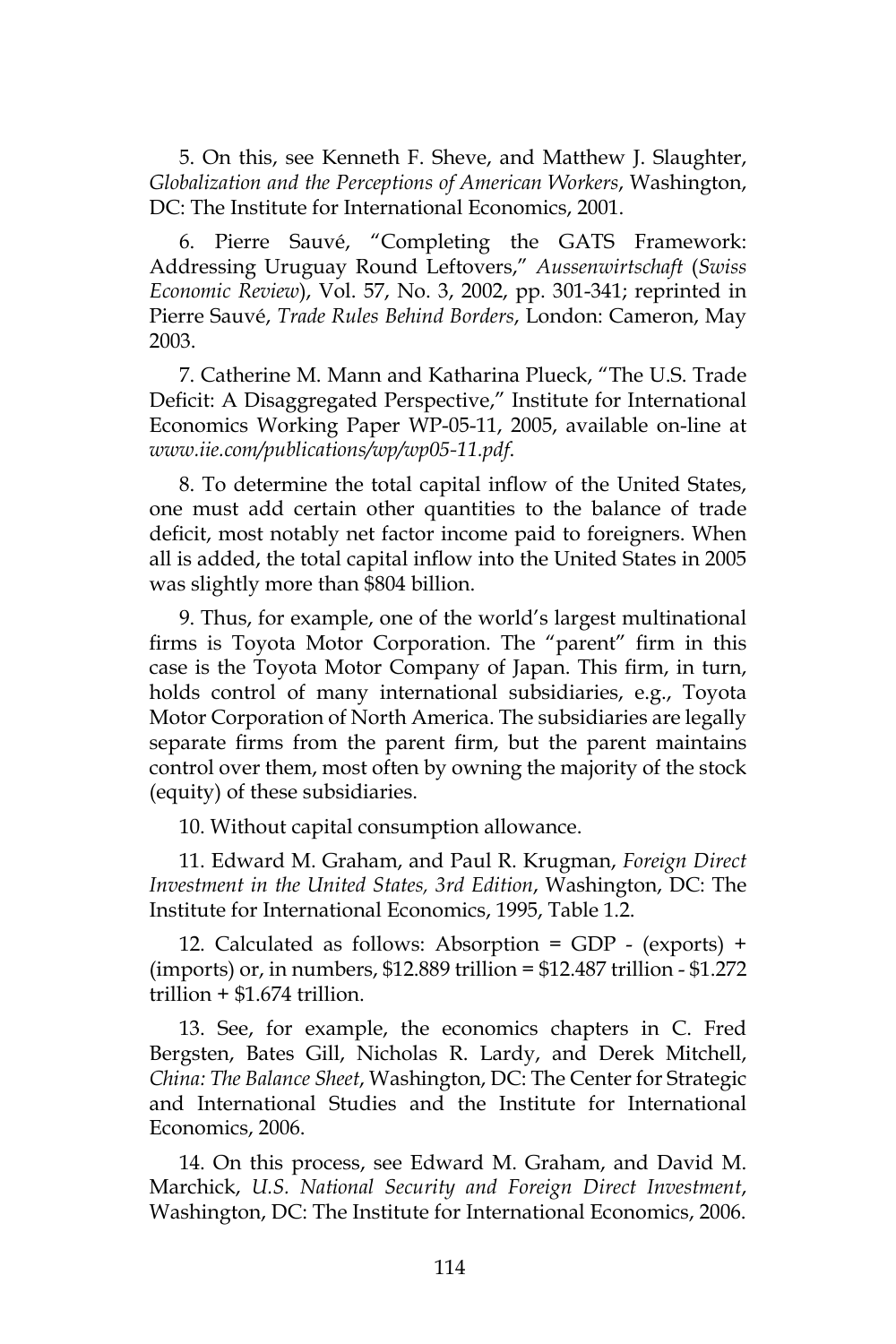# **PANEL IV**

# **THE ECONOMIC RISE OF CHINA: COMMERCIAL THREAT OR BLESSING?**

# **Dr. Leif Rosenberger**

Is China a commercial threat? Or is China a commercial blessing due to what can be called shared prosperity? To address these questions, analysis of the following four case studies can be helpful:

- The rise and fall of China's commercial threat to Bangladesh;
- A comparison and contrast of the China-Australia economic relationship with the U.S.- Australian economic relationship;
- The U.S. trade deficit with China; and,
- The China-Taiwan economic relationship.

# **Bangladesh.**

A decent start is exploration of China's commercial threat to Bangladesh from January 1, 2005—the day something called the Multi-Fiber Arrangement (MFA) expired. MFA was a system of textile quotas for poor countries like Bangladesh. It gave textile producers guaranteed export markets with the European Union and the United States. After the MFA was eliminated, countries like Bangladesh, Cambodia, and Indonesia were afraid they could not compete head-to-head with China. Why not?

For the 6 years between 1998 and 2004, China had price deflation in textiles and other low-end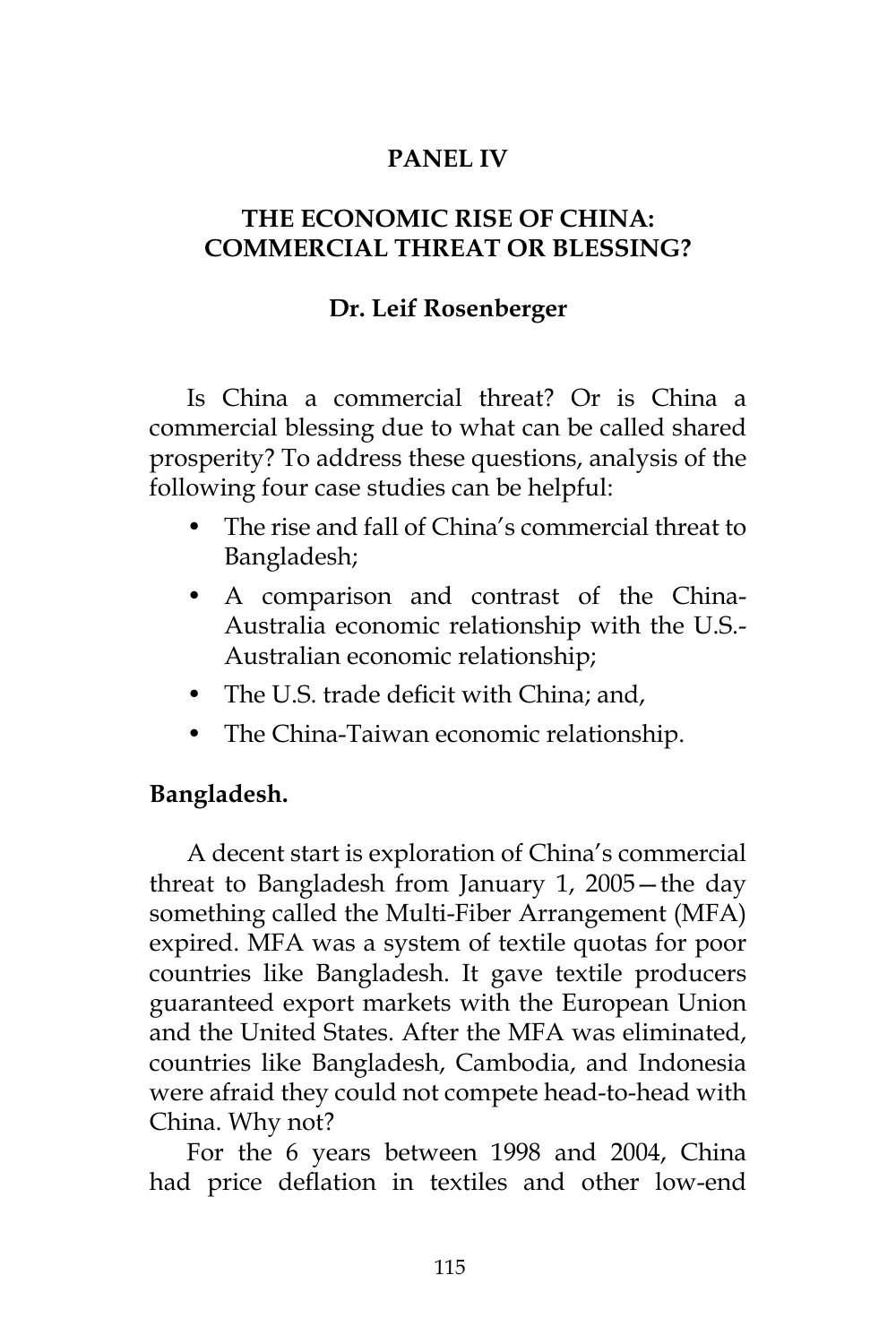manufacturing. Simply put, the "China price" was unbeatable. Those poorer countries benefiting from the MFA worried they would not be able to compete with China. A number of people told them, though, "Don't worry; be happy. It will take China a long time to capture new market shares after January 1, 2005." Market events proved them wrong. In the first quarter of 2005, China's cotton shirt sales to the U.S. skyrocketed 1,250 percent from the same period in 2004. Similarly, China's cotton trouser sales in the United States increased 1,500 percent from the same period in 2004. Bangladesh, in particular, was on the ropes, on the verge of losing an industry that accounted for 80 percent of its exports and had lifted 13 percent of the country's poor households out of poverty.

The 9/11 Commission Report says, "When people lose hope, the breeding grounds for violent extremism are created." As hope became a scarce commodity in Bangladesh following the MFA expiration and its unpredicted impact, violent extremist groups moved into the vacuum, blaming the United States for globalization and its adverse effects. Although incorrect, the perception of U.S.-caused social and economic injustice was pervasive. Violent extremists in Bangladesh were planning to exploit this ill-advised but pervasive perception of social and economic injustice. Again, some pundits said, "Don't worry; be happy. We've beefed up the capacity of the Bangladeshi government to counter terrorism. All is well." Of course, building capacity to counter terrorism was necessary, but not sufficient. (If success at capacitybuilding was a silver bullet, there would be no terrorism in Israel—because God knows the Israeli military has no shortfall in capacity.)

At this point, the socio-economic demand for violence was rising. Frustrated people were at risk of buy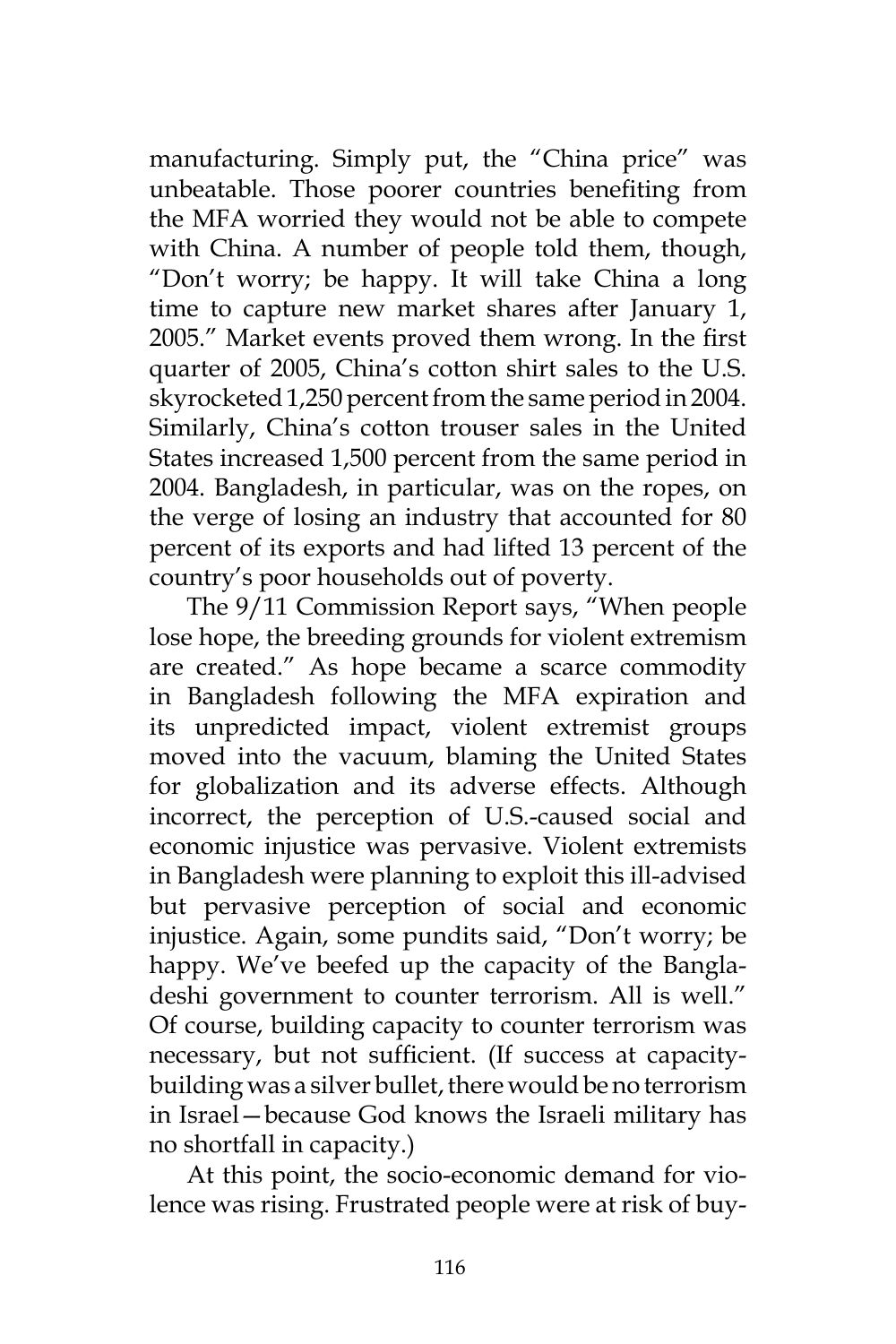ing the propaganda of violent extremists. Unfortunately, in August 2005, the worst fears were played out when Bangladesh suffered through 500 bombings in one month. But at a time when things looked especially bleak in Bangladesh, things were changing in China that would reverberate in every nook and cranny in the international business world and would reduce the demand for violent extremism in Bangladesh. Social unrest was rising in the Chinese countryside. In 2005, there were 87,000 public disturbances, a 13 percent rise over 2004. In an effort to placate at least some of its apparently restive populace, Beijing in September 2005 announced that the agriculture tax would be eliminated in 2006. This unprecedented step—the agriculture tax dates back over 2,000 years—would benefit 730 million Chinese farmers. Many Chinese farmers opted to stay on the farm as the elimination of the tax improved their lives in rural China, but that produced an unintended consequence. It meant fewer migrant workers were leaving the countryside and looking for work in the cities.

Now imagine the person running a textile factory in Shanghai. He now has a shortfall of workers knocking on the doors looking for work. How will he attract more textile workers? The supply-demand curve suggests that higher wages would be required, and in 2005, there was a double-digit rise in Chinese wages. And the rising wages did not just happen in the textile industry; wages rose across the board in Chinese lowend manufacturing. As a result, Chinese manufacturing competitiveness declined in 2005, and China is no longer the producer of lowest cost in low-end manufacturing. Who benefited from rising production costs in China? Textile factories in Bangladesh, along with those in India, Cambodia, Indonesia, and the Philippines. In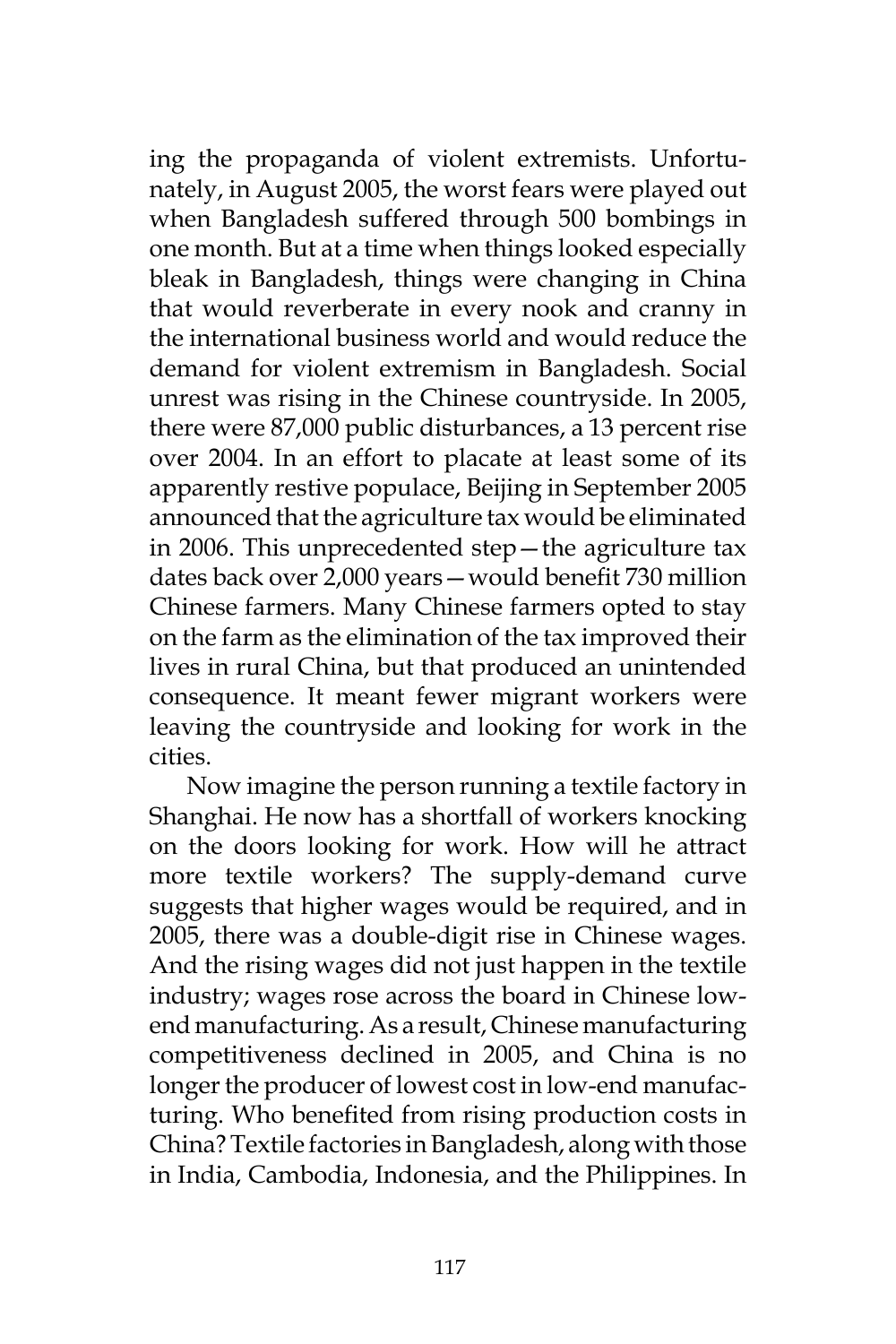Bangladesh, textile factories are over-booked, the way China used to be.

Now imagine the recruiter or propaganda specialist for a violent extremist group in Bangladesh. He has been bashing the United States and globalization. With orders for textiles pouring into Bangladesh factories, bashing globalization loses its punch. As the number of textile jobs rise in Bangladesh, textile workers now see globalization as a blessing, not a curse. Job creation in Bangladeshi textile factories helps to reduce the socio-economic demand for extremist violence.

### **The China-Australia and U.S.-Australia Economic Relationships.**

Juxtapose the effect of globalization in a poor country like Bangladesh with a relatively rich country like Australia. Is China's economic rise a commercial threat or a blessing to Australia? The answer to this question—at least commercially—is a "no brainer." Australia's economic ties with China are booming, with Sino-Australian merchandise trade skyrocketing 248 percent between 2000 and 2005. In contrast, the United States is losing its economic high ground with Australia, with U.S.-Aussie trade being virtually flat, only growing 13 percent in the same time frame. Beyond commerce, though, the answer is more difficult to discern. At a strategic level, China's shared prosperity with Australia can be seen as positive: Their shared prosperity gives both China and Australia a stake in stability and makes war less likely. But Pacific Command plans for worst-case scenarios. What if war breaks out between China and Taiwan? In that case, China's shared prosperity with countries in the region increases the risk for the U.S. military, which may be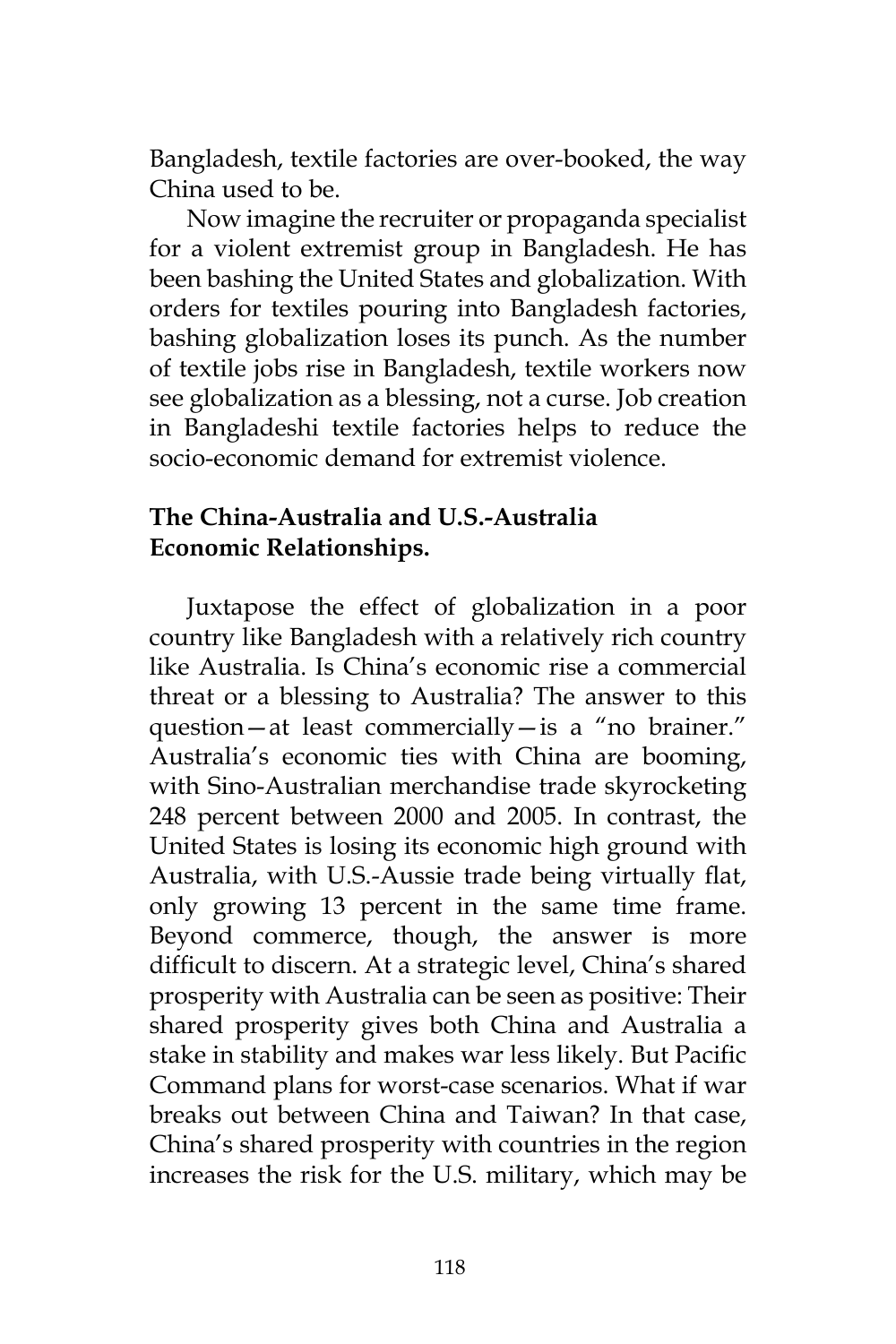denied operational access to bases and places in Asia including Australia—because of their economic and other links to China. In other words, China's military strategy of access denial is enhanced by their shared prosperity with Australia. Some evidence suggests that this effect already is being seen: Back in August 2004, Australian Foreign Minister Alexander Downer publicly told Beijing that Australia was not bound to help the United States defend Taiwan in the event of a China-Taiwan military conflict. Today—20 months later—Australia's trade with China dwarfs its trade with the United States. Australia has significant incentive to bend over backwards not to antagonize China and not to jeopardize this highly-prized economic relationship.

But Australia is not alone. Even Japan—with longstanding security ties with the United States and with ongoing political strains with China—now trades more with China than with the United States. The United States undoubtedly can expect some operational military support from Japan in a China-Taiwan scenario. But the nature and extent of Japanese support to the United States arguably would be less than if Japan had nothing to lose and had virtually no economic equities to weigh with China. Japan's booming exports to China are critical to sustaining Japan's long-awaited recovery, so Tokyo will think twice before jumping on the U.S. bandwagon against China in a China-Taiwan conflict. That would be especially true if Taiwan were to trigger the war. Of course, there would also be considerable pressure from the U.S. business community to make sure any China-Taiwan conflict does not trigger a larger U.S.- China war. That community—with billions of dollars invested in China—is not the only one in the United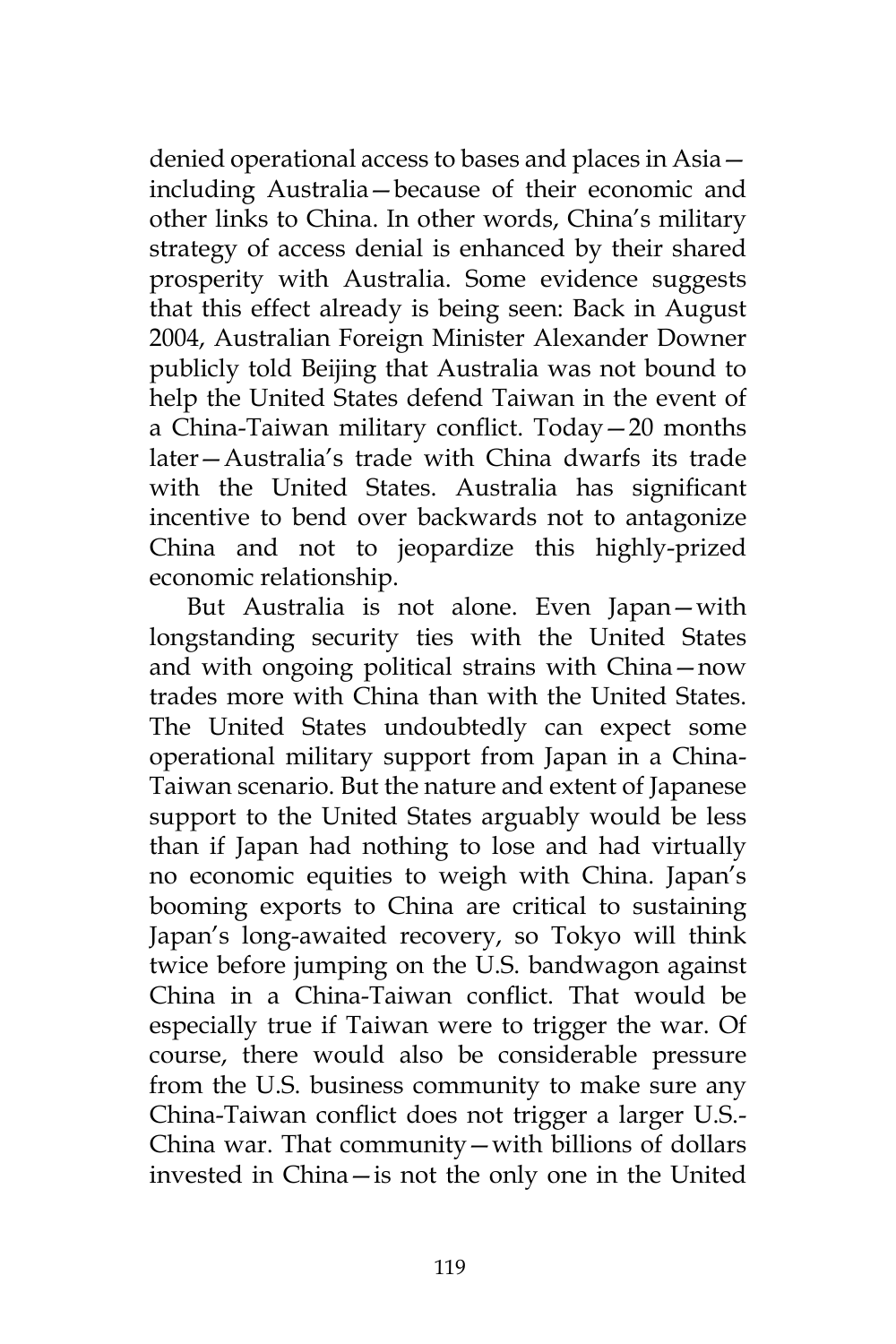States that would want to avoid expansion of the war: U.S. consumers benefit from low-cost Chinese goods they buy at Wal-Mart.

# **U.S. Trade Deficit with China.**

In contrast to Australia's positive economic perceptions of China, the United States sees China as much more of a commercial threat. U.S. Senators Lindsey Graham (R-SC) and Charles Schumer (D-NY) argue that China's foreign exchange rate against the U.S. dollar is 20 percent to 30 percent undervalued, which underprices Chinese exports. The two Senators view China's 2.1 percent revaluation in July 2005 as a drop in the bucket. Their bill would raise tariffs by 27.5 percent on all Chinese-made goods coming into the United States unless China strengthens its *yuan* (or *renminbi*) currency by a comparable percentage against the U.S. dollar. China also could be designated a currency manipulator, triggering immediate U.S.- China foreign exchange rate talks. This is just one of the laundry list of economic problems that need to be discussed at the highest levels of both governments.

That said, much of the U.S. bashing of China for its \$200 billion trade surplus is ill-advised. If the U.S. trade deficit with all of Asia for the past decade is examined, not much has changed. What has changed is the breakdown of U.S. trade with Asia. The United States used to have relatively high trade deficits with many countries in Asia. Now many of these trade deficits have fallen as the U.S. trade deficit has risen with China. Why? It is all about supply chain management in international business. For instance, Japanese and South Korean companies have moved their final assembly of products to China. It stands to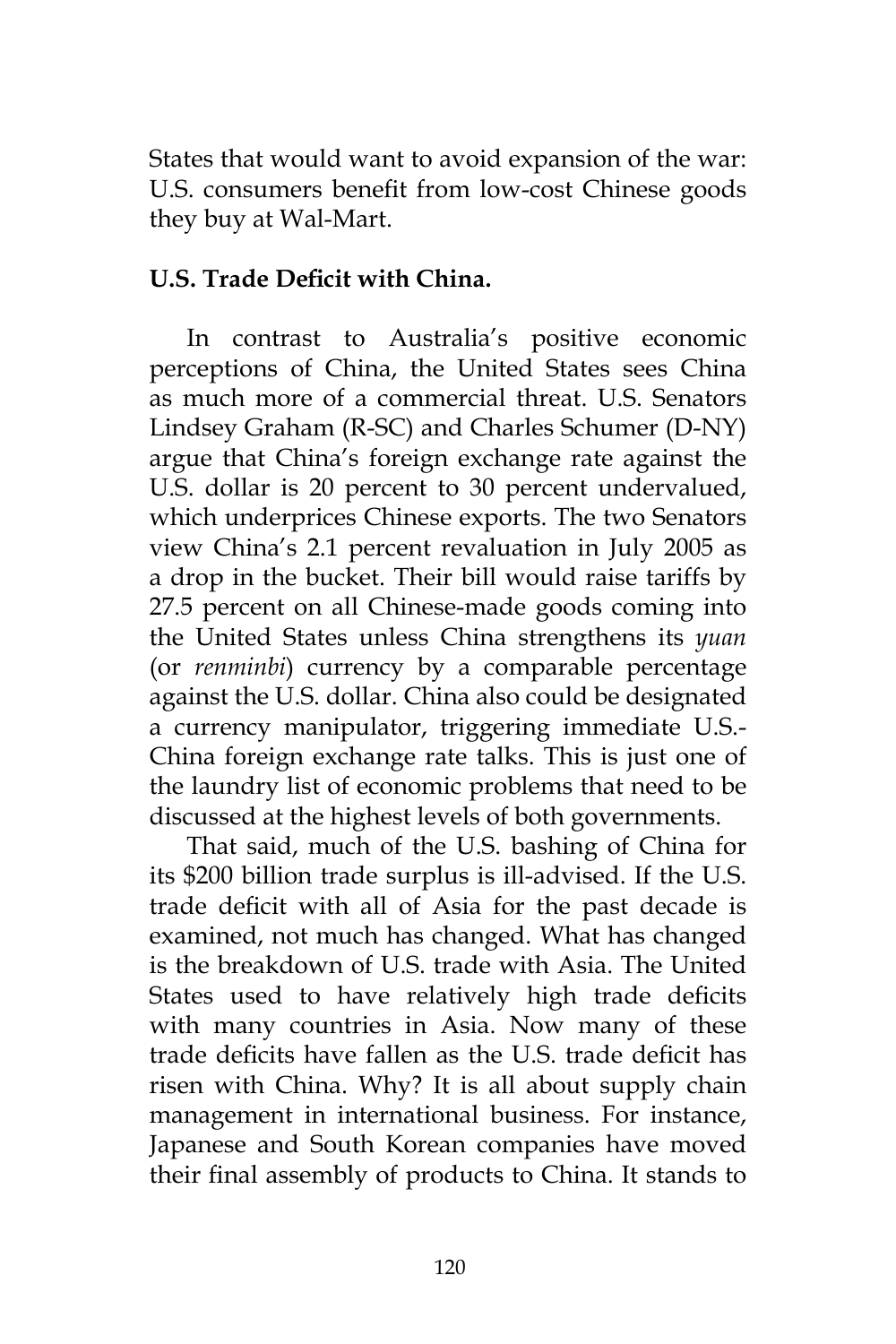reason that the U.S. trade deficit with China would rise now that final assembly is in China.

Interestingly enough, the United States asked Beijing to open China to foreign direct investment (FDI), and the Chinese did so—far more than Japan or South Korea have done. Yet some people in the U.S. Government are bashing China for what are really international business decisions to relocate to the cheaper production opportunities there. In addition, those U.S. Government bashers of China who point to the Chinese trade deficit as a threat to the United States need to learn more about the nature of these so-called Chinese exports. About 60 percent of these "Chinese exports" are made by foreign-funded or whollyowned companies based in China. The percentage is even greater—at 80 percent to 90 percent—if the analysis is narrowed to high-technology exports. A Chinese political leader might very well ask, "Is foreign domination of Chinese exports—especially in the hightech sector—such a good thing for China?" Finally, if the Chinese *yuan* is so undervalued, the same complaint should be heard from the many Asian countries with foreign exchange rates that they keep at least loosely tied to the U.S. dollar to boost their export-led growth. But only the United States is complaining. Why? For starters, much of Asia is running a trade surplus with China. Nevertheless, the odds are rising that the United States will use trade sanctions against China.

### **The China-Taiwan Economic Relationship**.

A few words about the China-Taiwan economic relationship also are warranted. That relationship should be viewed as a continuum with economic nationalism at one extreme and shared prosperity at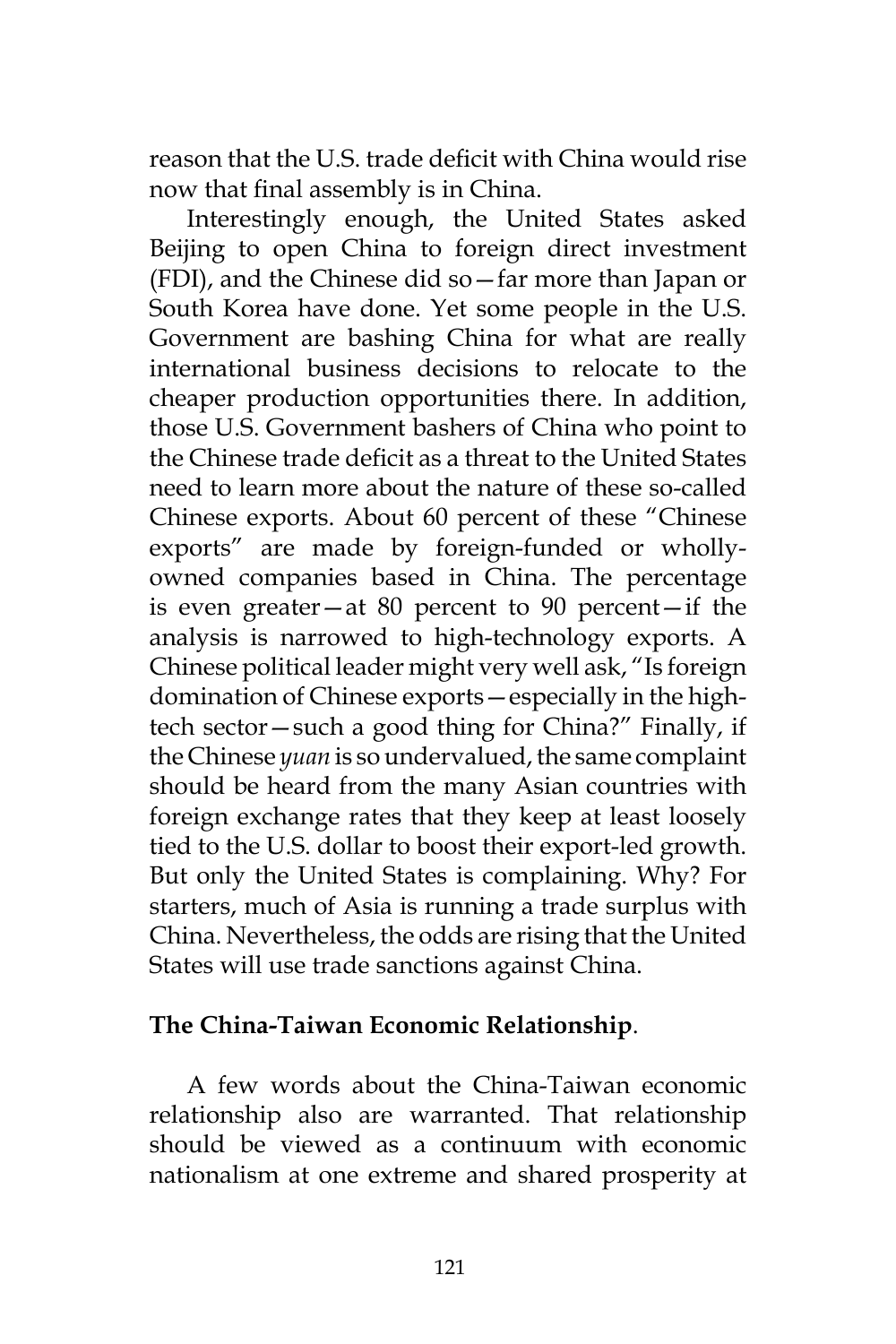the other extreme. Unfortunately, Taiwan is moving in the wrong direction toward economic nationalism, putting Taipei on a collision course with Beijing and Taiwan businessmen.

Taipei now has strict regulations on Taiwanese investment on the mainland. For instance, Taiwanese companies can not invest over \$100 million on the mainland. If Taiwanese companies want to invest more, Taipei demands that those companies make financially unattractive investments in Taiwan. At first glance, Taiwan's new regulations seem to threaten China's economic security if Taiwanese companies abandon investment on the mainland. That is because Taiwanese companies have been at the forefront of China's economic growth. Over 60,000 Taiwanese businesses now operate on the mainland. Officially, Taiwan's business investment on the mainland is \$48 billion. However, Taiwan's central bank puts this figure at \$70 billion and private estimates of Taiwan's investments suggest that the total may run over \$100 billion.

Taiwanese companies simply may not submit to the measures; they are considering taking drastic actions. Many Taiwanese businesses are considering cutting ties altogether with Taiwan and moving their headquarters to China. If so, Taiwan's heavy-handed micro-management and economic nationalism would backfire, resulting in a loss of tax revenue to Taiwan's treasury.

This certainly would forestall any increase in Taiwan's military budget. Such a scenario would widen the military gap between China and Taiwan. Just for starters, China's economy is four to five times larger than Taiwan's economy. Additionally, China's economic growth has been about twice that of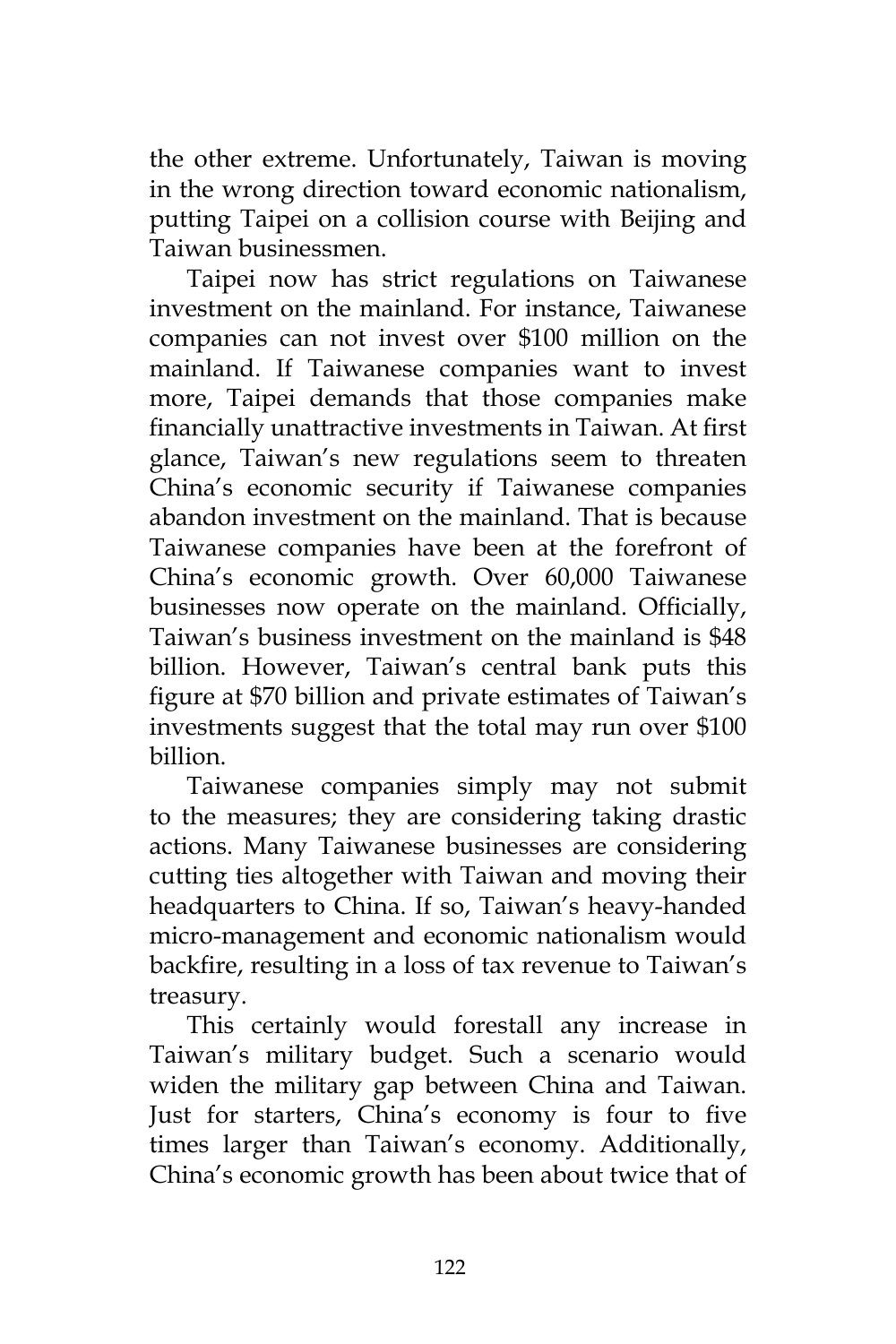Taiwan's for the past decade, and the U.S. Department of Defense says China is spending a larger percent of its gross domestic product (GDP) on defense than Taiwan. Pacific Command has been trying to get Taiwan to increase its military spending from 2.3 percent of GDP to 3 percent of GDP. If Taiwanese businesses move en masse to the mainland and stop paying taxes to Taiwan, the government will be challenged to continue its defense—and other—spending. The U.S. government needs to dissuade Taipei from this reckless zero-sum game, to move away from economic nationalism and toward shared prosperity with the mainland.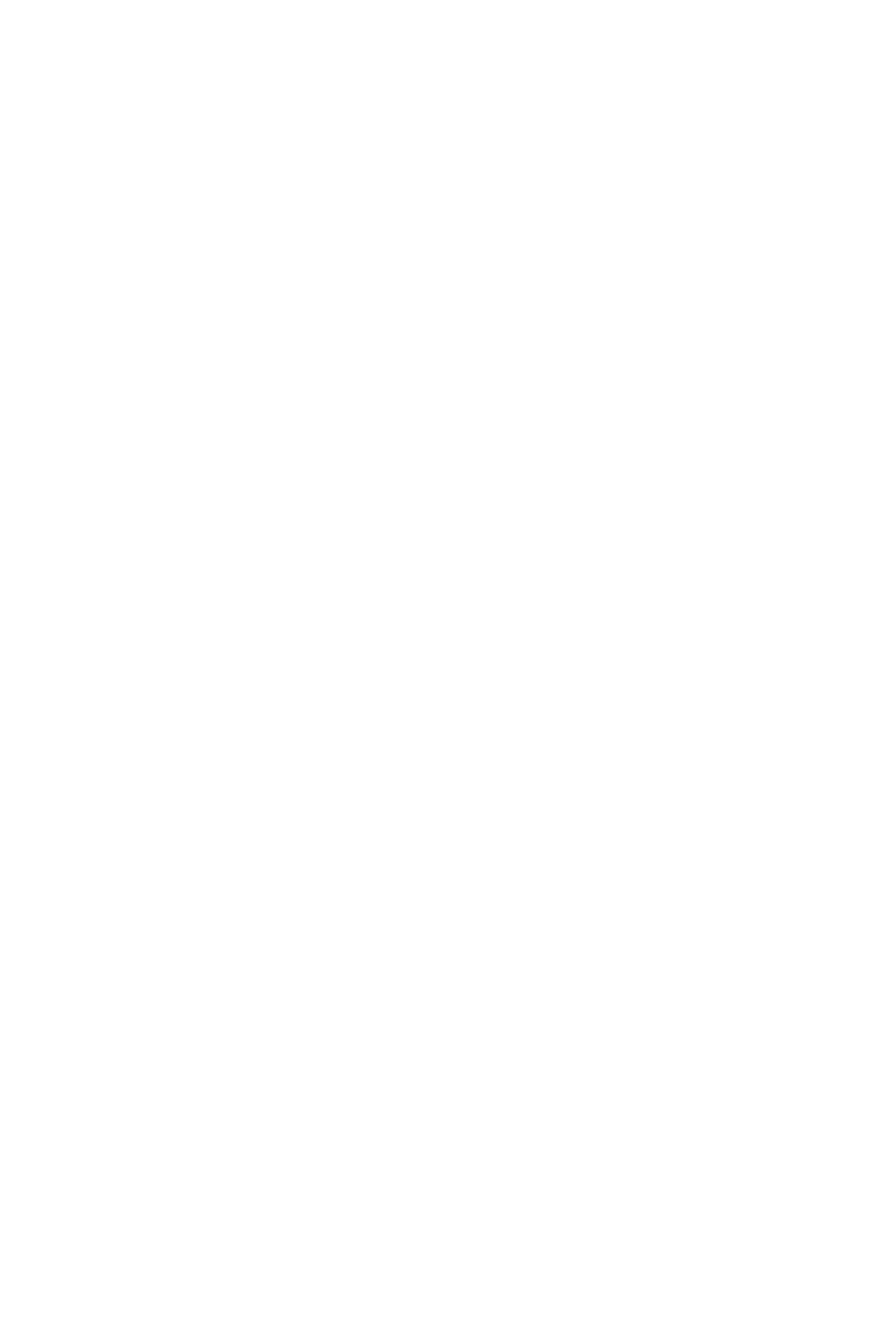### **PANEL IV**

## **THE DOLLAR AS A COMMODITY OF STRATEGIC NATIONAL INTEREST**

#### **Mr. John D. Lange**

Providing adequate economic support for a nation at war requires a strong currency, but the dollar is buffeted by deficits, among other economic currents. What are the risks of a collapse of the dollar? And what can be done to prevent it?

#### **Risks of a Collapse of the Dollar.**

The United States has enormous fiscal and balanceof-payments deficits which are unsustainable. They are like a "double tsunami" that reduces the value of the dollar while simultaneously reducing the incentive for other nations to buy dollars. Barring unforeseen circumstances, this "double tsunami" will weigh on the value of the dollar sooner or later. China alone is holding \$400 billion in U.S. Treasury debt and accumulating more. Should China and other foreign holders of U.S. debt have enough, they eventually will decide to stop buying American dollars and even may start to sell dollars for other currencies. If China cannot find ready buyers, the price of the dollar will decline. What happens then? At least four things, each of them major political problems for the White House:

1. The Japanese *yen* and the *euro* will rise in value. So will the Chinese *yuan* (or *renminbi*), the Korean *won*, etc. The cost of imported goods will soar.

2. The U.S. Treasury will find a suddenly shrinking market to finance its fiscal deficit. The interest rate on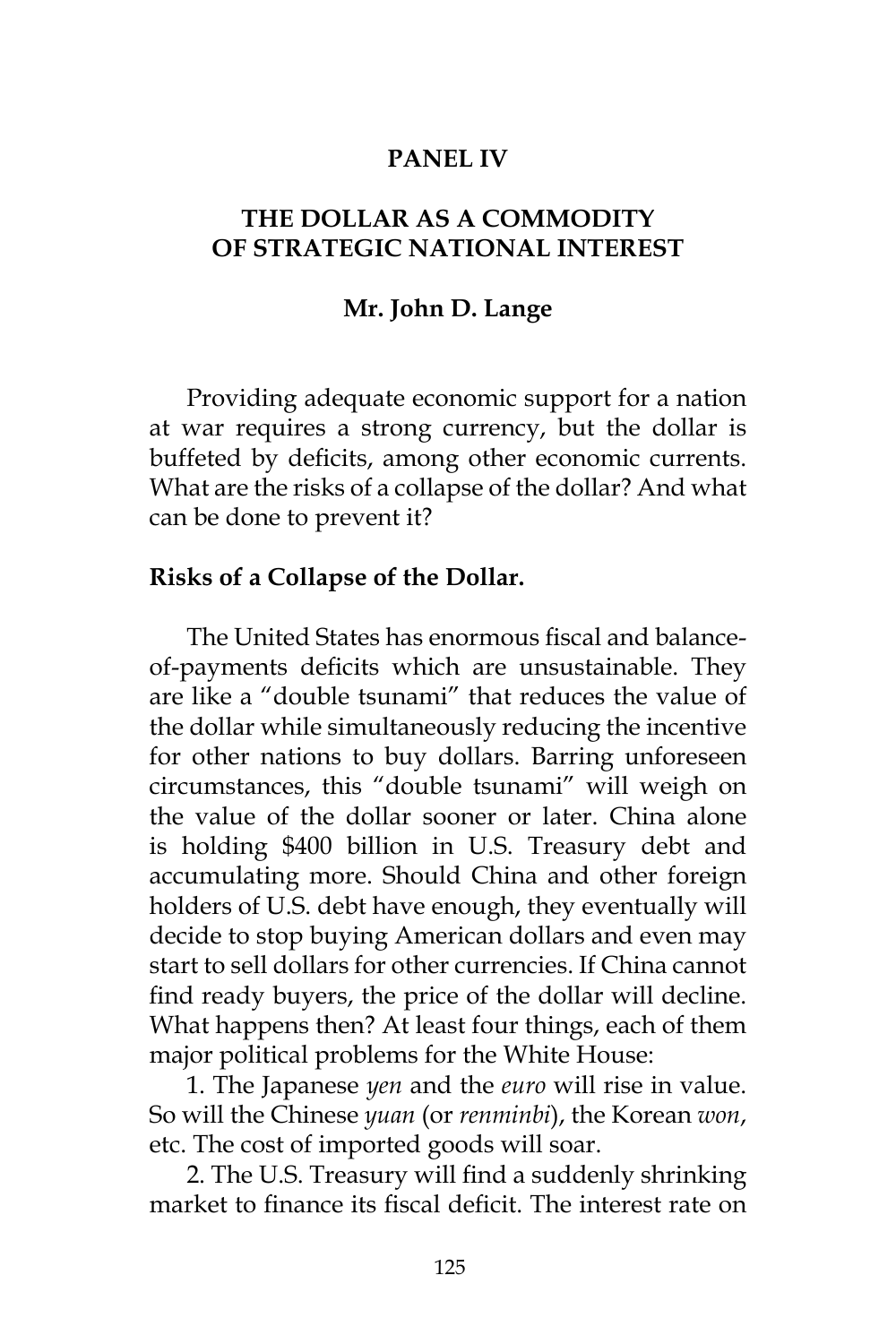Treasury bonds will soar and so will other rates of interest. Monthly mortgage payments on homes will rise sharply for those homeowners with adjustable rate mortgages.

3. Businesses will pass the increasing cost of their operating capital to consumers in the form of higher prices. In short, the United States will have significant inflation.

4. Oil is priced at the well-head in dollars. So are airline tickets and much of the world trade in other goods and services. If the dollar collapses and confidence in U.S. Treasury bonds evaporates, that will not last. The global economic community may be set adrift or—perhaps worse—the currency of a nation with values antithetical to those of the United States will replace the dollar.

# **Preventive—or Compensatory—Steps.**

The foreign exchange market has some transparency, so it is easy enough to discern that China holds nearly half-a-trillion dollars in the market. While that is clearly a large amount, the daily turnover purchases and sales—in the foreign exchange market is approximately two trillion dollars each day! The foreign exchange market is active almost 24 hours each day and very deep. Although they would be unwilling to pay the premium price China desires, buyers in the market will meet any dollar sell-off by China. The Chinese would be stupid to sell too much too soon and trigger a major loss in the value of its savings in foreign assets, but governments occasionally do what seem to others to be stupid things. If China decides that a large sell-off—even at great expense to themselves—is the right thing to do, the United States still has a first line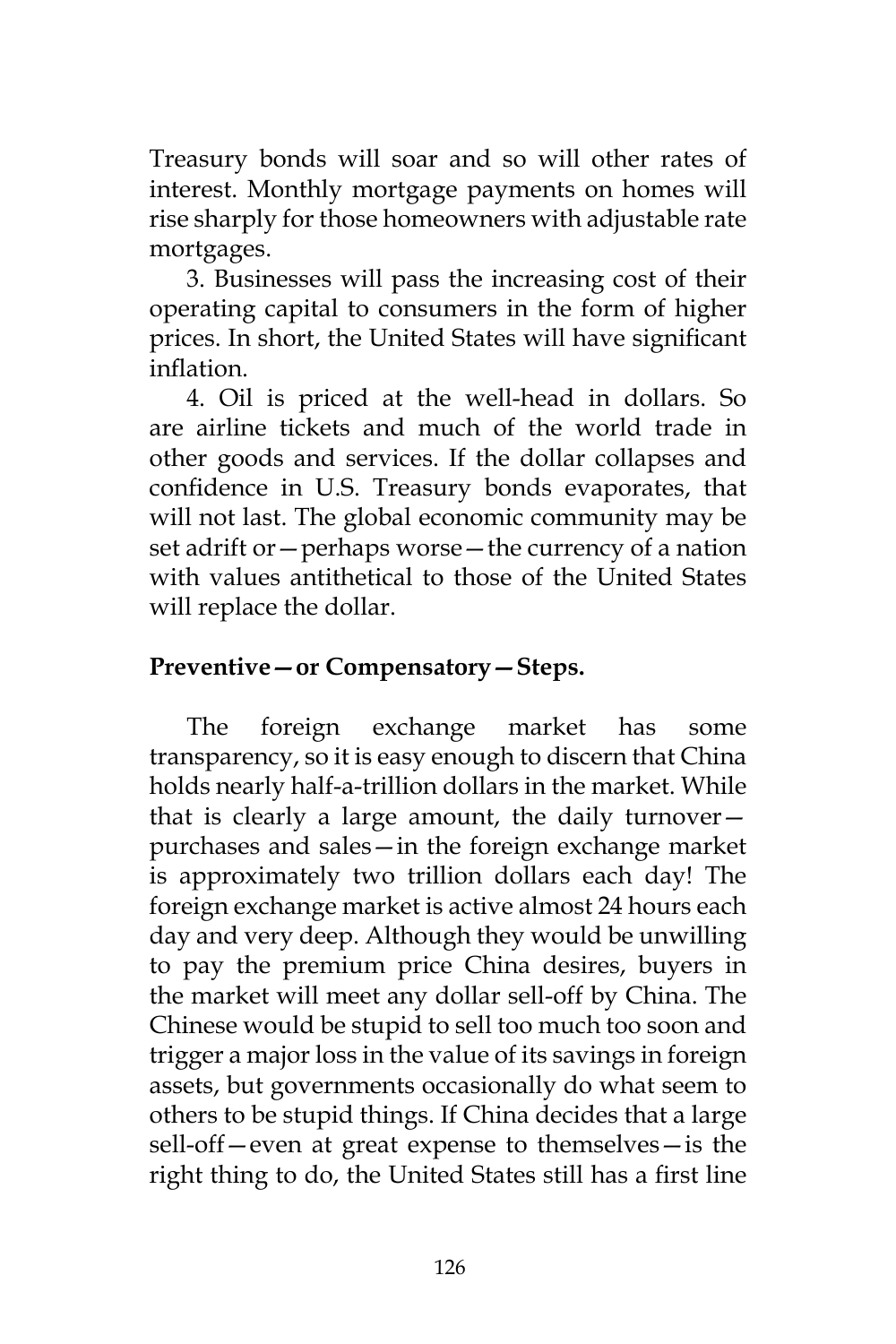of defense. It is called coordinated intervention, a term especially familiar to macroeconomists and one which should be familiar to all national security strategists.

The Treasury has conducted coordinated foreign exchange market intervention before. In the 1990s, the dollar was weak and weakening beyond fundamental economic justification. The downward trend was fueled by speculators using rumors and *faux* analysis to foment sell-offs. Germany and Japan agreed with the United States that it was time to do something. Over a 2-year period, the United States found moments when the market was quiet and when the short-term debt positions of the speculators were vulnerable. At the same moment in the day, the *Bundesbank* sold massive amounts of *deutschmarks* (DM*)*, the Bank of Japan sold *yen*, and the U.S. Treasury sold DM and *yen* from the Exchange Stabilization Fund. For example, in 20 minutes one morning, the U.S. Treasury sold \$400 million in DM and *yen*. Germany and Japan took similar steps at the same time. Even in a market measured in trillions of dollars per day<sup>1</sup>, that got the attention of the speculators.

So what if this game does not work the next time? What if China sells massive amounts of dollars to destabilize the United States for political reasons? China must know that the United States has a trump card. While it has never been necessary before, the U.S. Treasury—acting in concert with the European Central Bank and the Bank of Japan—could and probably would forbid banks to buy dollars or dollar assets from the Bank of China. A draconian measure, this would be tantamount to defaulting on U.S. Treasury debt, with all that implies. That would be done only under extreme financial duress, but—like many things in this business—no options are off the table.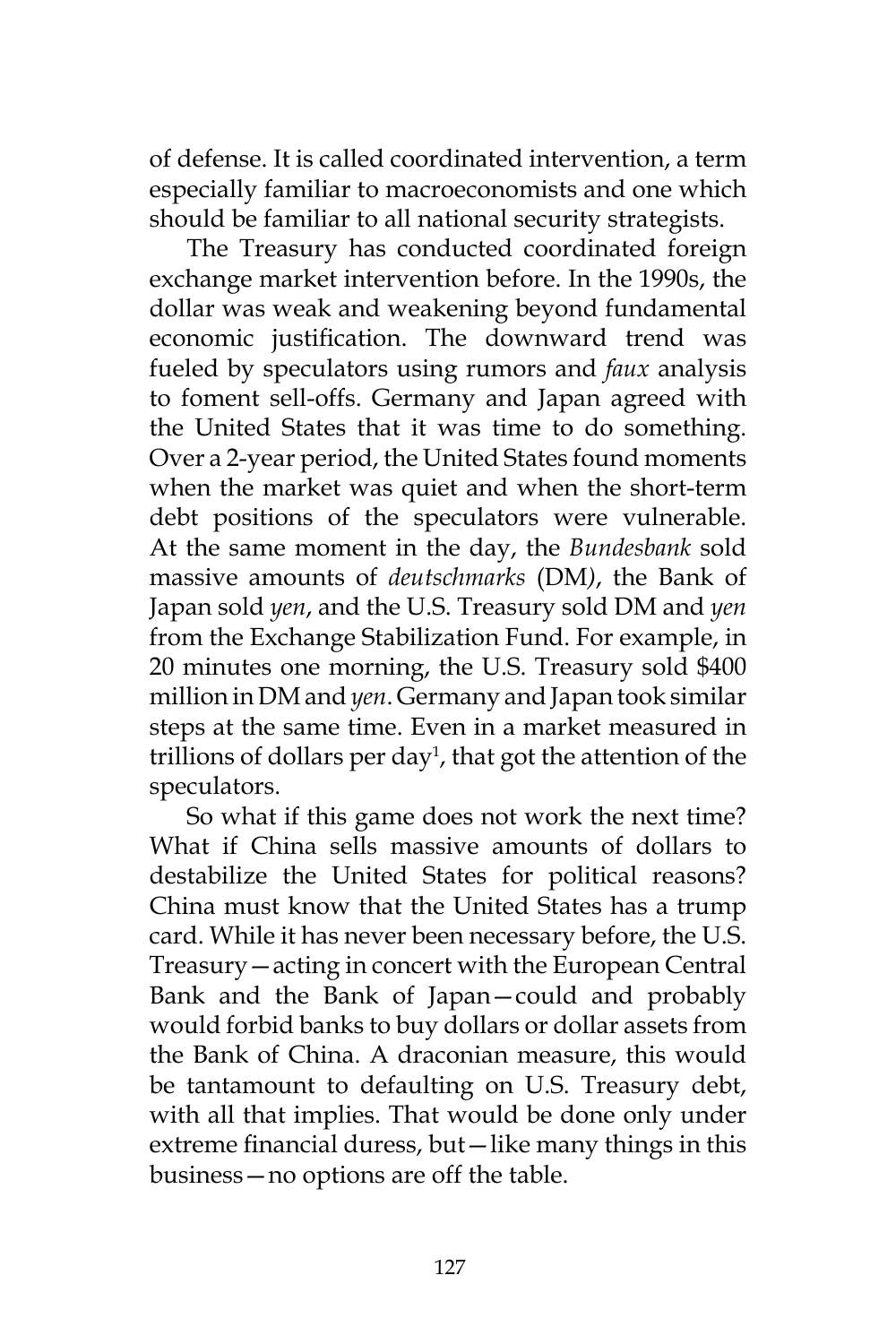# **ENDNOTES - LANGE**

1. In the intervention period cited (1993-96), the daily turnover was \$1.5 trillion per day. E-mail message from Mr. John D. Lange, received August 23, 2006.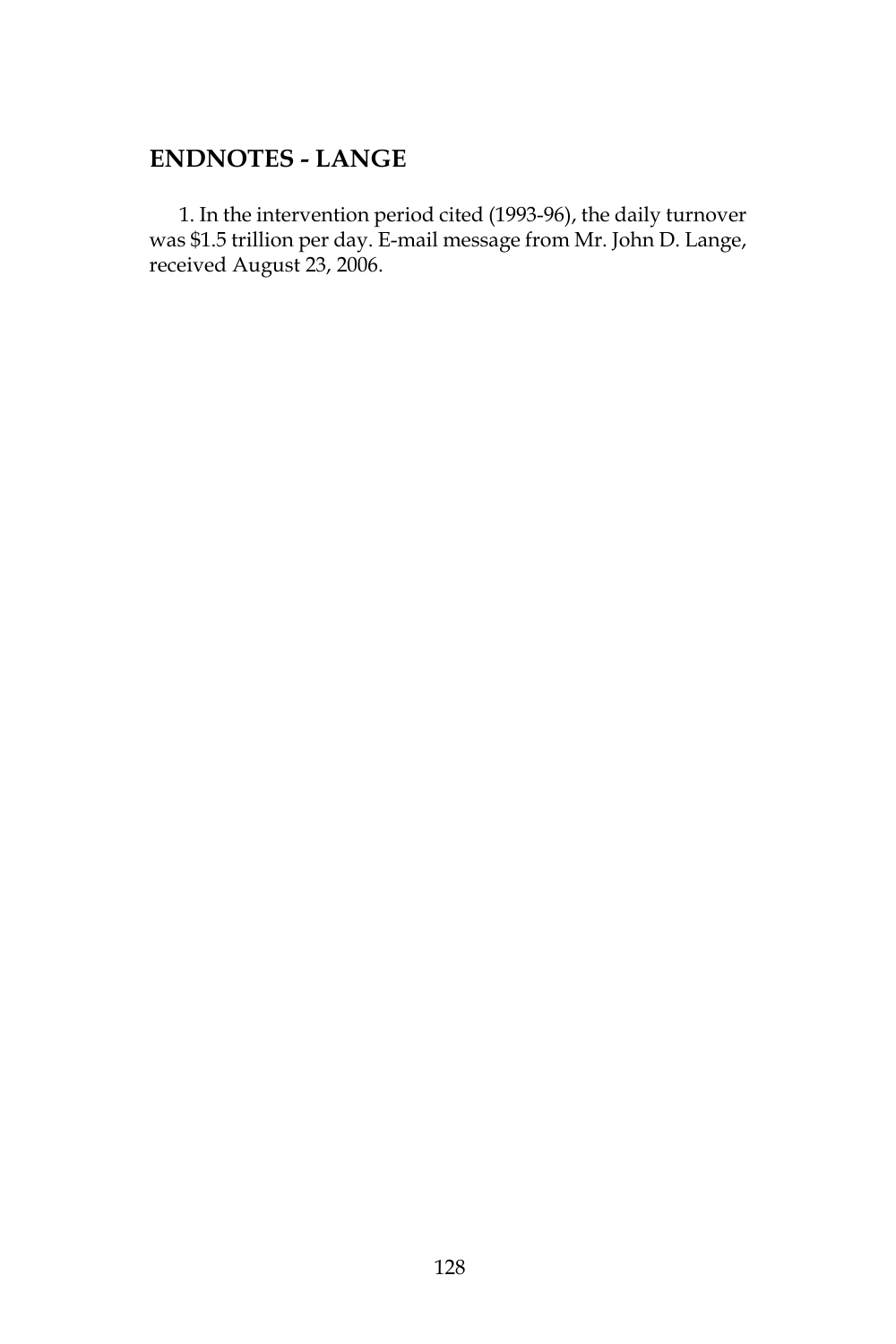### **PANEL V**

## **THE INTERNATIONAL LAW AND NATIONAL SECURITY CONTEXT: COMPETING LEGAL ISSUES**

#### **General**.

In at least one narrow legal sense, America is not at war: There has been no constitutionally-required Senate declaration of war against any of the current foes of the Nation. As with the various non-declared wars fought since World War II, that distinction appears to be of little significance. President George W. Bush might have been able to follow the lead of former presidents in circumventing the attempt by Congress to limit presidential authority to lead the nation to war, $1$  but explicit congressional authority has been granted for broad action against terrorists<sup>2</sup> and specifically against Iraq.3

The long-term degradation of Congress' role in declaring war is a valid subject for in-depth discussion, but is generally a U.S. domestic issue. When war has not been declared, though, questions of international law—and morality—arise very quickly<sup>4</sup> and usually revolve around two parts: *jus ad bellum* and *jus in bello*. The former asks if the reasons for going to war (*casus belli*) are legitimate; the latter asks if the war is being fought in a proper way. A less well-known part, *jus post bellum*, asks about the justice of the peace settlement, to include the trying of war criminals. The American view of all three parts of the theory has been assailed internationally and domestically for the wars in both Afghanistan and Iraq. Although some question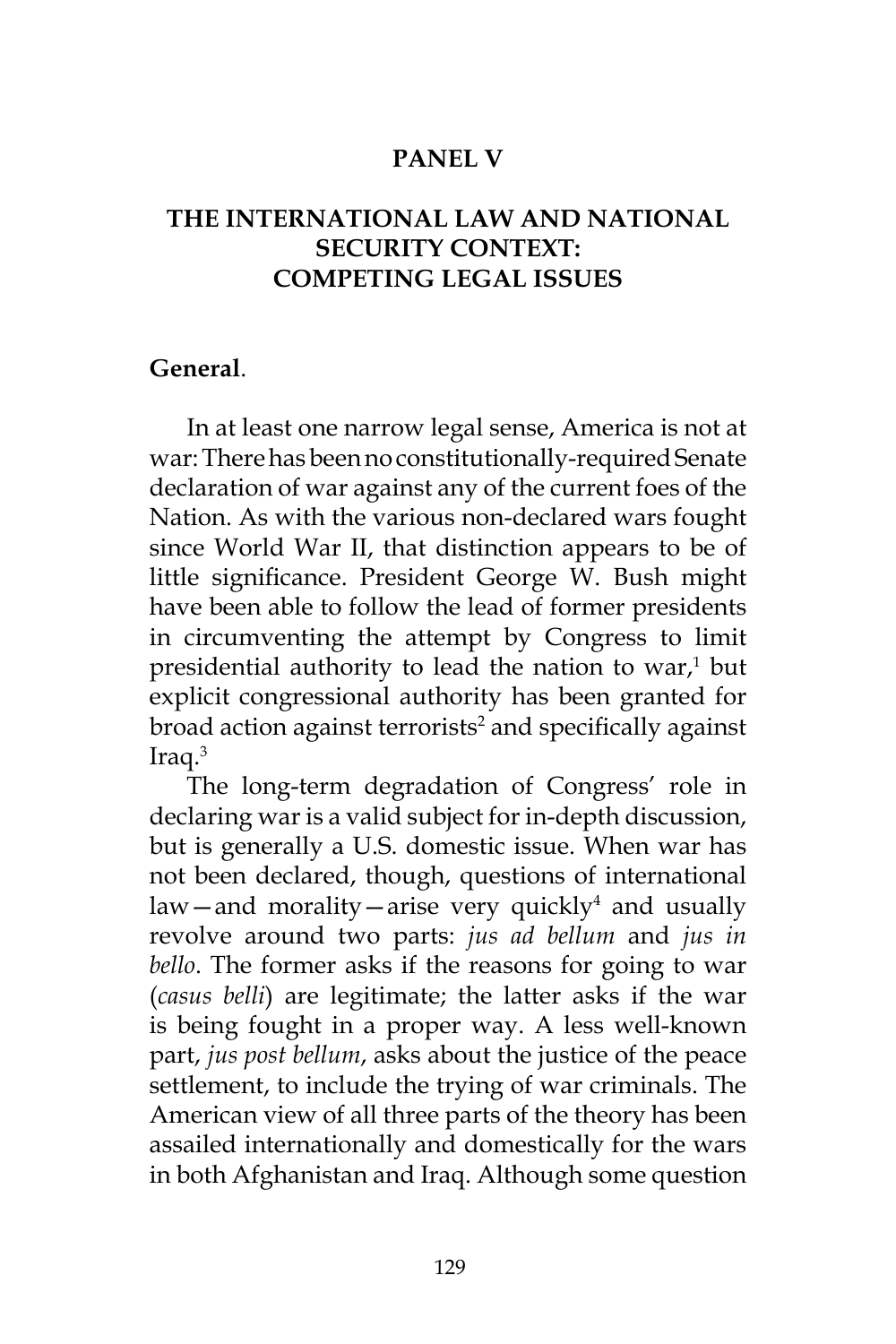of proportionality still can be asked, responding to the 9/11 terrorist attacks by deposing the Taliban in Afghanistan should be allowed under just war theory as a response to an unprovoked attack. The attack into Iraq has less international legal justification, especially since it now seems clear that intelligence about weapons of mass destruction in the country and the nexus between Iraq and al-Qai'da or other terrorist groups was grossly overstated. Although they may be rare exceptions to the rule, recent revelations of possible war crimes by American soldiers and Marines in Iraq leads to questions about how justly the war is being fought. The line between *jus in bello* and *jus post bellum* may be crossed, but the treatment of enemy detainees<sup>5</sup> in Afghanistan and Iraq is another cause for concern. Similarly, the planned trials of the detainees may not be following international precedent or U.S. law.

In his remarks introducing the panel, Colonel Dave Gordon said that the United States long has been a proponent of the rule of law and should continue to provide an example of adherence to that standard ("Americans should be the good guys"). The challenge, of course, is doing so even in a war in which the enemy regularly and egregiously violates the laws of armed conflict. Failure to maintain the moral high ground, though, has an adverse impact in the court of public opinion, both domestically and internationally. Describing the law as a "front" in the current war, Colonel Gordon introduced the term "lawfare" and described it as when "legal matters are used by our opponents as a way of attacking us and degrading our position in public opinion. . . ." As an example, he cited the mistreatment of detainees at Abu Ghraib prison in Iraq. According to Colonel Gordon, this was an aberration, and those responsible were investigated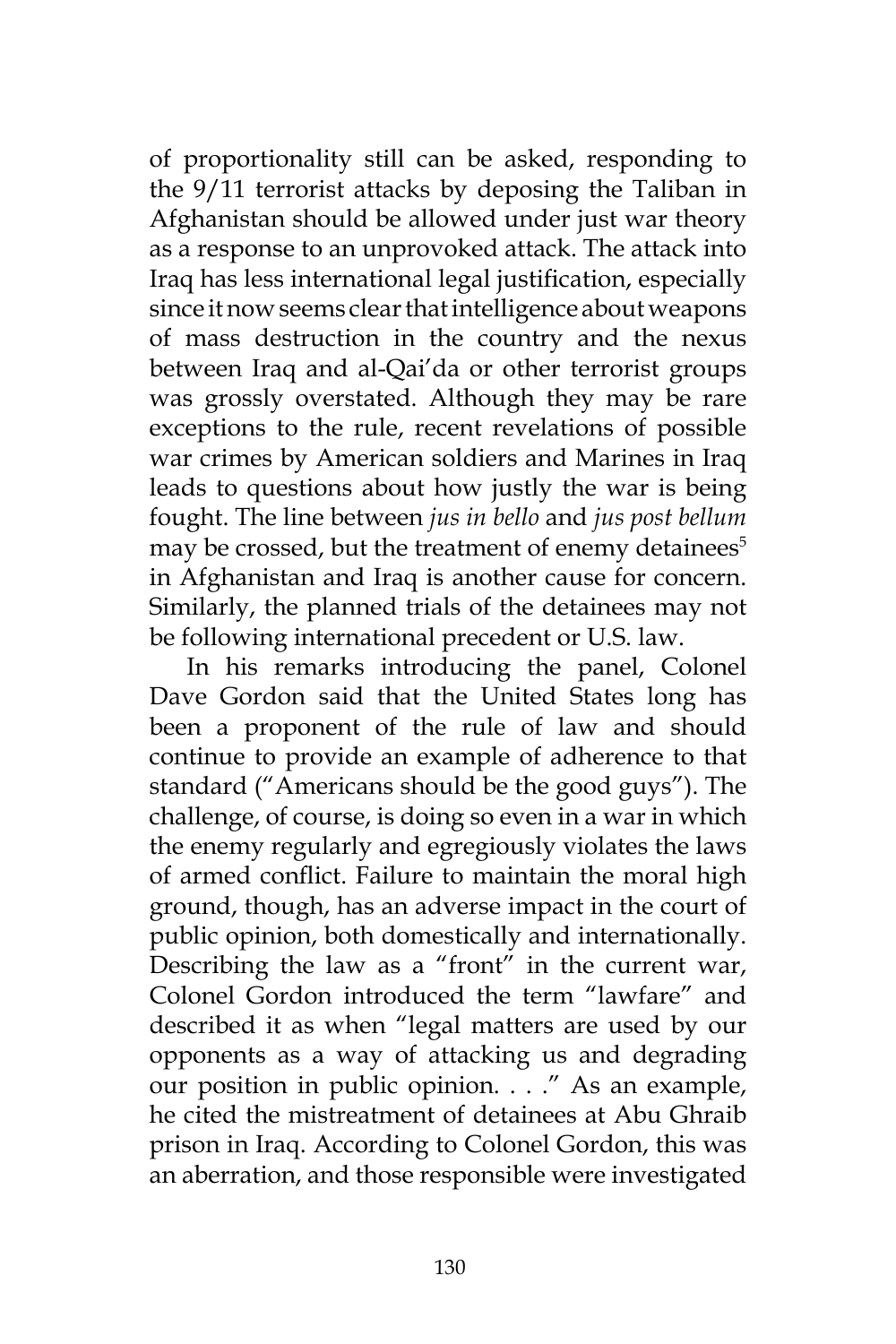and punished appropriately, but the enemy seized upon it as evidence of bad faith by the United States and U.S. unwillingness to "play by its own rules." He also cited the tendency of the enemy to publicize legitimate—though unfortunate—collateral damage in Afghanistan and other places as evidence of wanton attacks on civilians by U.S. forces. Although the definition has some merit, these examples are better used as illustrations of information warfare. Other definitions<sup>6</sup> and examples of lawfare may provide greater fidelity on the conundrum facing America when the rule of law—which the United States traditionally supports—is used to limit its ability to fight foes that ignore the law except when it is to their advantage. In lawfare, a foe—unable to address an issue symmetrically—turns to the field of international or domestic law to achieve its military goals. A better example might be the use of the International Court of Justice to condemn the building of a defensive fence by Israel.<sup>7</sup> In this forum, the plaintiffs attempted in court to eliminate a barrier that they could not remove militarily. Another good example is the potential use of cases in the International Criminal Court as political tools to limit U.S. military action.8 Although the term may not be defined precisely, lawfare—used by both U.S. foes and friends, as well as by the United States itself—undoubtedly will continue to be a part of the geostrategic environment. As the 2005 *National Defense Strategy* says, "Our strength as a nation state will continue to be challenged by those who employ a strategy of the weak using international fora, judicial processes, and terrorism."9

The issue of lawfare is related to another conundrum: whether to address terrorism as a law enforcement issue or as a military/warfare issue. The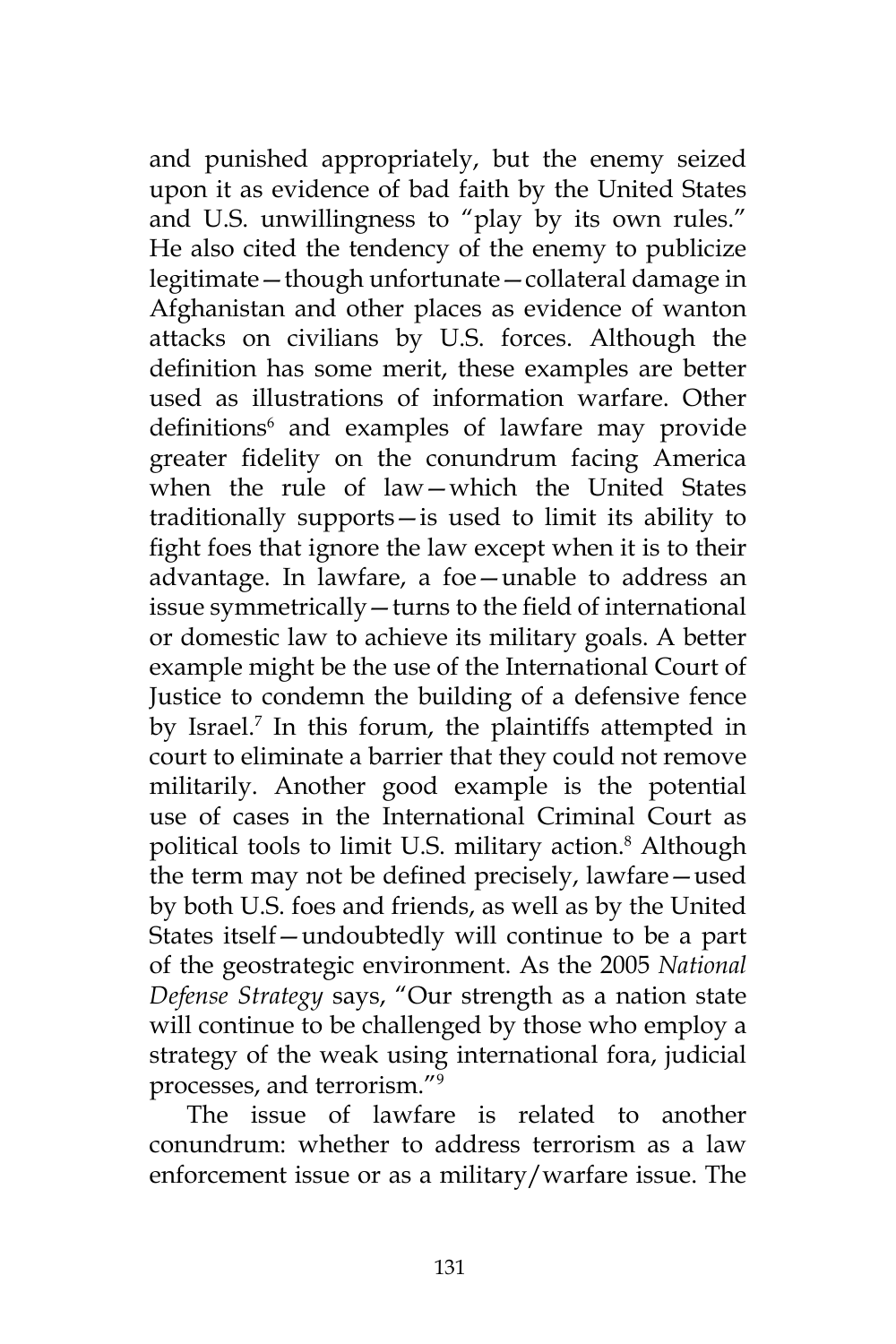answer undoubtedly is some combination of the two approaches, but this and the other issues raised by the panelists suggest that the role of the law in the Global War on Terrorism (GWOT) needs to evolve. As Colonel Gordon articulated, that is normal when a conflict enters uncharted territory.

### **Dr. Michael F. Noone.**

Dr. Michael Noone addressed what he termed GWOT anomalies: actions taken by U.S. operatives (military and covert) that do not adhere to the rule of law,<sup>10</sup> and for which the administration has offered no compelling justification. Dr. Noone asserted that the U.S. military has lost the moral high ground—both internationally and domestically—by these extralegal activities, but believes that some of that ground can be regained by providing public justification for the changes in customary law that are required by the changing circumstances of the GWOT. That justification has to be more than the British offered for its "Special Air Service dirty war" against the Irish Republican Army (IRA). Their response was essentially, "These are big boys' games, played by the big boys' rules."

Dr. Noone spent the majority of his time explaining why traditional analysis of the discrete legal problems of the GWOT has not been satisfactory. Much of the international legal community points to the United Kingdom's (UK) "troubles" in northern Ireland and asks why the United States would not treat its own terrorist problems similarly. That is probably at best a false dichotomy: The IRA was a domestic threat with a hierarchical structure, whose members wanted to avoid capture and who generally eschewed attacks that would produce large numbers of casualties. They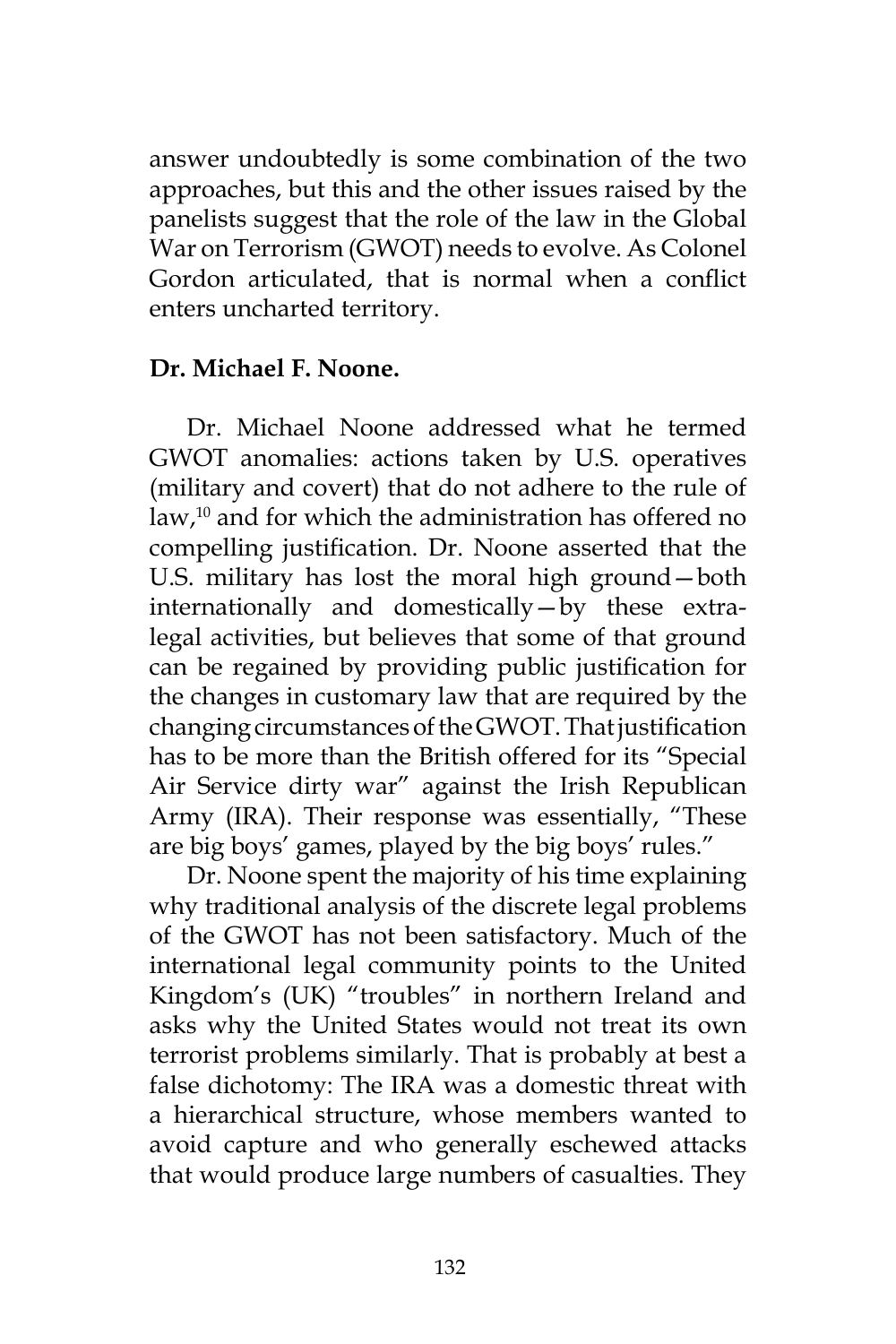also had no expressed interest in acquiring and using weapons of mass destruction. The distinctions in al-Qai'da—geographic dispersion, cellular structure, disregard for their own safety, willingness to inflict maximum numbers of casualties among civilians—are remarkable. Some of these differences, though, simply make law enforcement difficult or inconvenient, neither of which offer adequate justification for extraordinary extra-legal methods. The problem is that law enforcement is ineffective in today's conflict environment. The American and international legal systems are built on the concept of justice that convicts perpetrators of crimes, not on preventing crimes (except in the sense that convicting one perpetrator might deter another). There is little or no prophylactic effect if a law enforcement philosophy is applied to the GWOT. Justice requires due process, but the presentation of evidence in a regular criminal court of law easily could compromise intelligence sources and collection methods. Unreasonable searches are prohibited unless a subject is suspected of acting as the agent of a foreign government. Finally, and perhaps most important, the post-trial penalties that normally follow conviction in criminal court are ineffective in achieving their normal goals: deterrence of others' similar behavior and removal from society until rehabilitation occurs. Such penalties do not convince suicide bombers to change their minds.

The 1998 bombings of two of its embassies in Africa led the United States to adopt a new standard, sometimes called "law enforcement plus," exemplified by the extra-legal action of calling for the killing of Osama bin Laden if he could not be arrested or otherwise captured. In normal criminal law, the violator of the law still is protected by the law, both domestic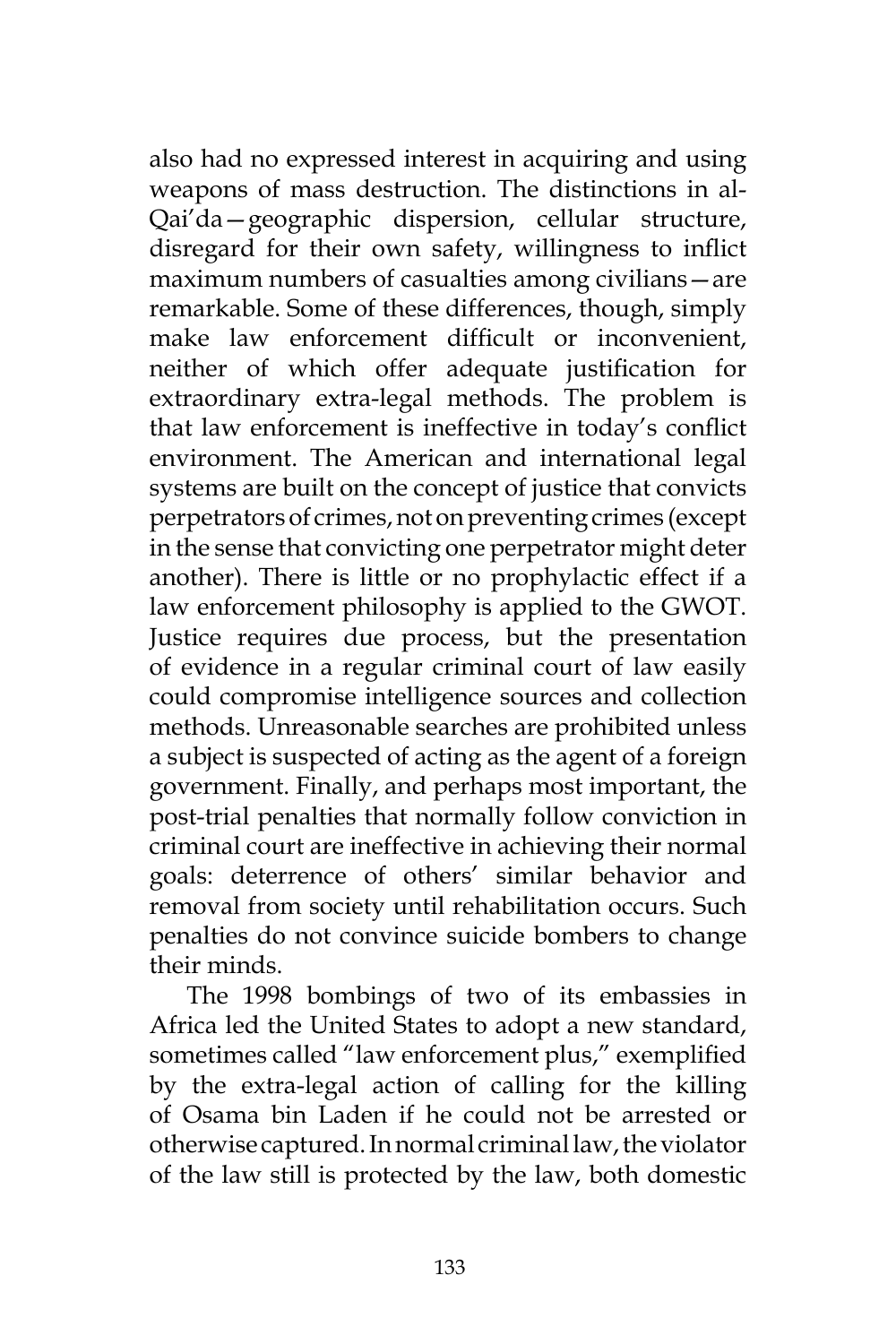and international. Human rights law, in particular, might not have allowed the taking of bin Laden's life except in self-defense. Like the Bush administration a few years later, the Clinton administration offered no specific public justification for the action with regard to bin Laden, but the changed threat assessment after the 1998 bombings seemed to warrant the extraordinary step taken.

Under the law of armed conflict, the law generally does not protect the violator; in fact, it authorizes at least some level of reciprocity when violations occur. Because there is still some application of law enforcement standards, the post- $9/11$  philosophy might be characterized as "belligerency minus." There is still some effort to act in accordance with law enforcement requirements, but the laws of armed conflict are applied more frequently, as in the killings in Yemen in 2002. The individuals killed—including a U.S. citizen—were identified as belligerent combatants and their deaths were allowed under the law of armed conflict. This, of course, has some penalty: If they are combatants, they should be afforded protections as prisoners of war when captured, and some of their actions (except war crimes) as a combatant may be immunized.

Dr. Noone was not arguing that the steps taken by the United States were inappropriate; instead, he seemed more than willing to accept that the changed circumstances of the GWOT required changes in the law. He insisted, though, that some public justification of those extra-legal steps is required. The U.S. domestic population seems to accept those extra-legal actions, seeing the tradeoff with their own security. While the domestic audience also could appreciate the debate, the public justification is most needed with the internation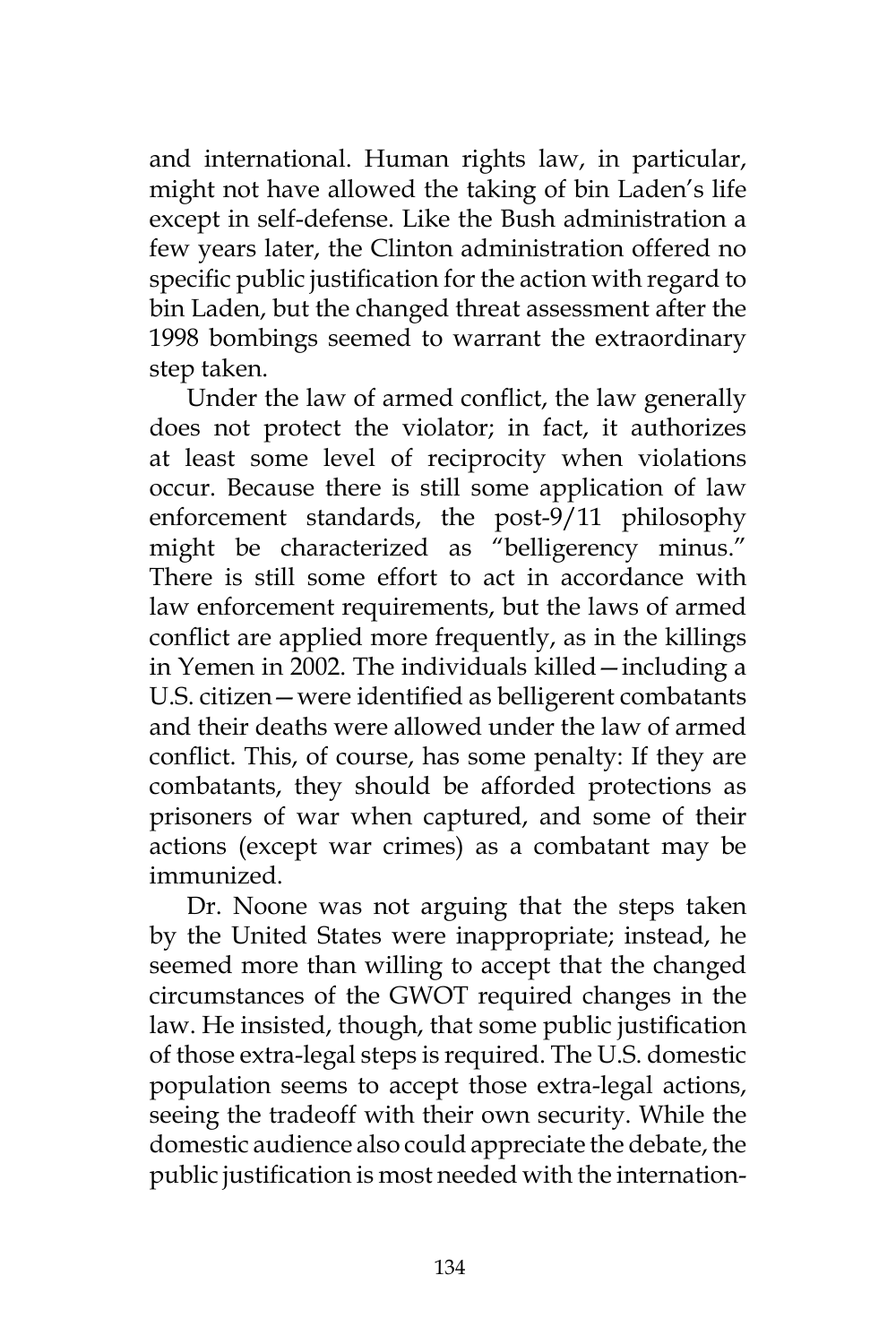al community, which sees America arrogantly refusing to justify the extra-legal steps being taken simply because it can act with impunity. Dr. Noone suggests that the appropriate forum for the discussion is Congress, which should "live up to its constitutional obligations to make laws for the U.S. Armed Forces and to monitor their execution." In suggesting this, Dr. Noone ignored the fact that the Congress generally has been put on the sidelines by the consolidation of much power in the office of the President, a trend that started well before the 9/11 attacks, but that has accelerated since. Nonetheless, Dr. Noone believes that it would be easy to convene a panel of specialists in the law of armed conflict to answer questions about what is wrong with that law today and how to relook the law in light of the current situation. He believes that the panel would suggest no major changes—probably no changes at all in treaties and only moderate changes in customary law—but that the hearings would go a tremendous distance in achieving democratic domestic support and much-needed international support.

### **Rear Admiral (Retired) Jane G. Dalton.**

At the beginning of her presentation—after a brief interlude to say that the Global War on Terrorism could have been more appropriately named—Rear Admiral Jane Dalton said that the international community was clearly supportive of the American decision to go to war following the attacks of 9/11. Accordingly, she questioned how the international community could now conclude that the war against al-Qai'da and international terrorism is over simply because the al-Qai'da leadership has fled Afghanistan. Although much of the leadership may have been routed there,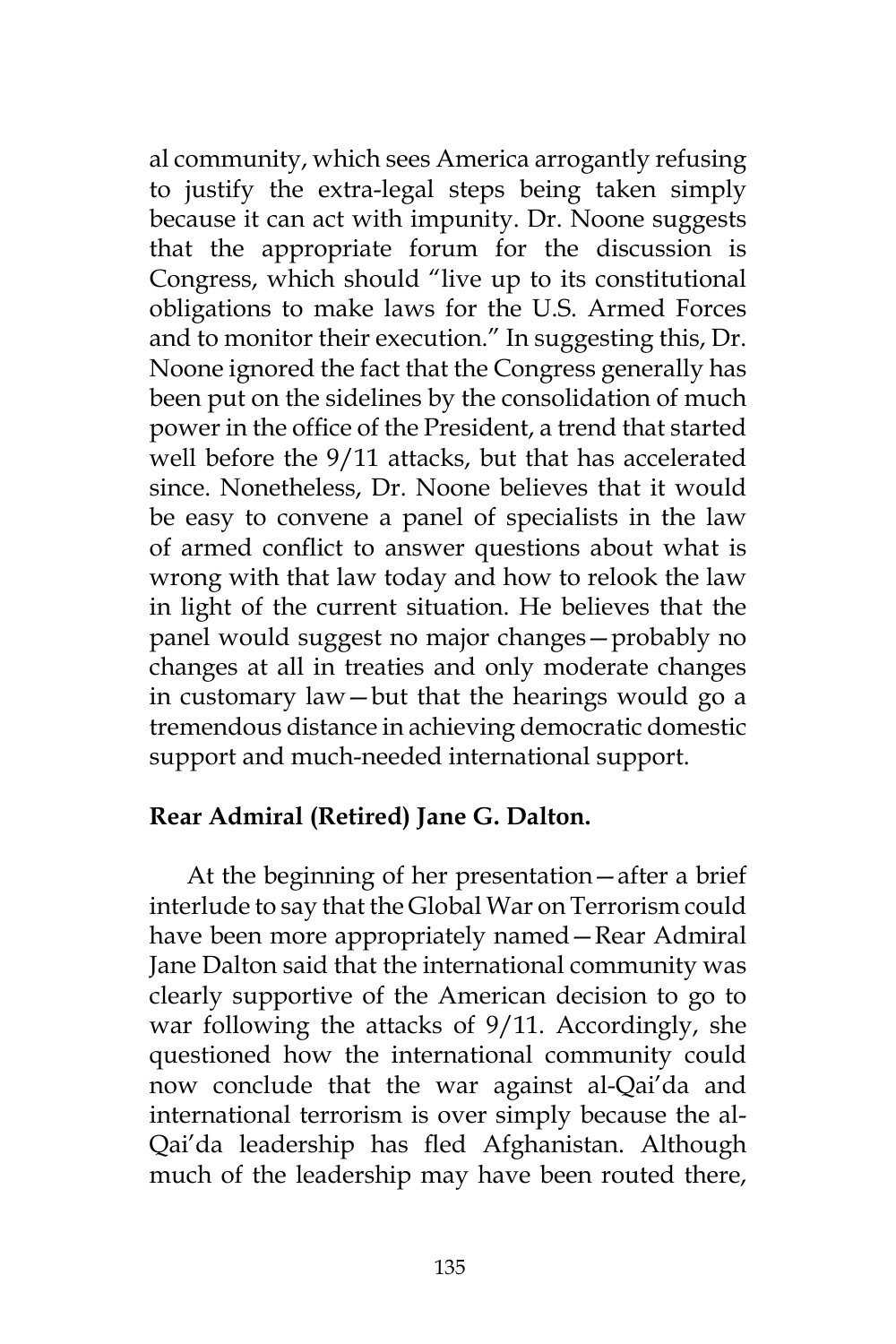al-Qai'da still actively seeks ways to attack the United States, so the threat and the rationale for the GWOT still exist. Unfortunately, the problem the international community has with the GWOT is with Iraq, not necessarily Afghanistan or al-Qai'da. Although Rear Admiral Dalton did not address the war in Iraq, the current administration's position is that the war there is part of the GWOT. International support of the war against al-Qai'da may still exist; it is the war in Iraq that so much of the rest of the world finds ignominious.

After first stating that changing international treaties would be next to impossible—because of both lawfare and hyperbolic reactions to proposed changes—Rear Admiral Dalton seemed in general agreement with Dr. Noone's ideas about the need to adapt the customary aspects of international law. In her comments, she identified the need for international support in this effort. Since changes to customary law evolve through state practice, there is no need to negotiate treaties – or find universal international consensus – to change customary law. Nonetheless, customary law changes develop slowly and require general consensus through the practice of those states most particularly affected by the law in question. Changes cannot be applied unilaterally, but not all nations have to agree for the United States to have a firmer foundation for its extralegal actions.

In the remainder of her presentation, Rear Admiral Dalton provided several maritime examples of where customary law should be adapted. The first point covered the boarding of ships. If a warship's commander believes a ship is engaged in piracy, he legally can board the ship to search for evidence and to stop the activity. Despite efforts to get terrorism internationally branded in the same way as piracy, no similar right exists for boarding ships suspected of supporting terrorism or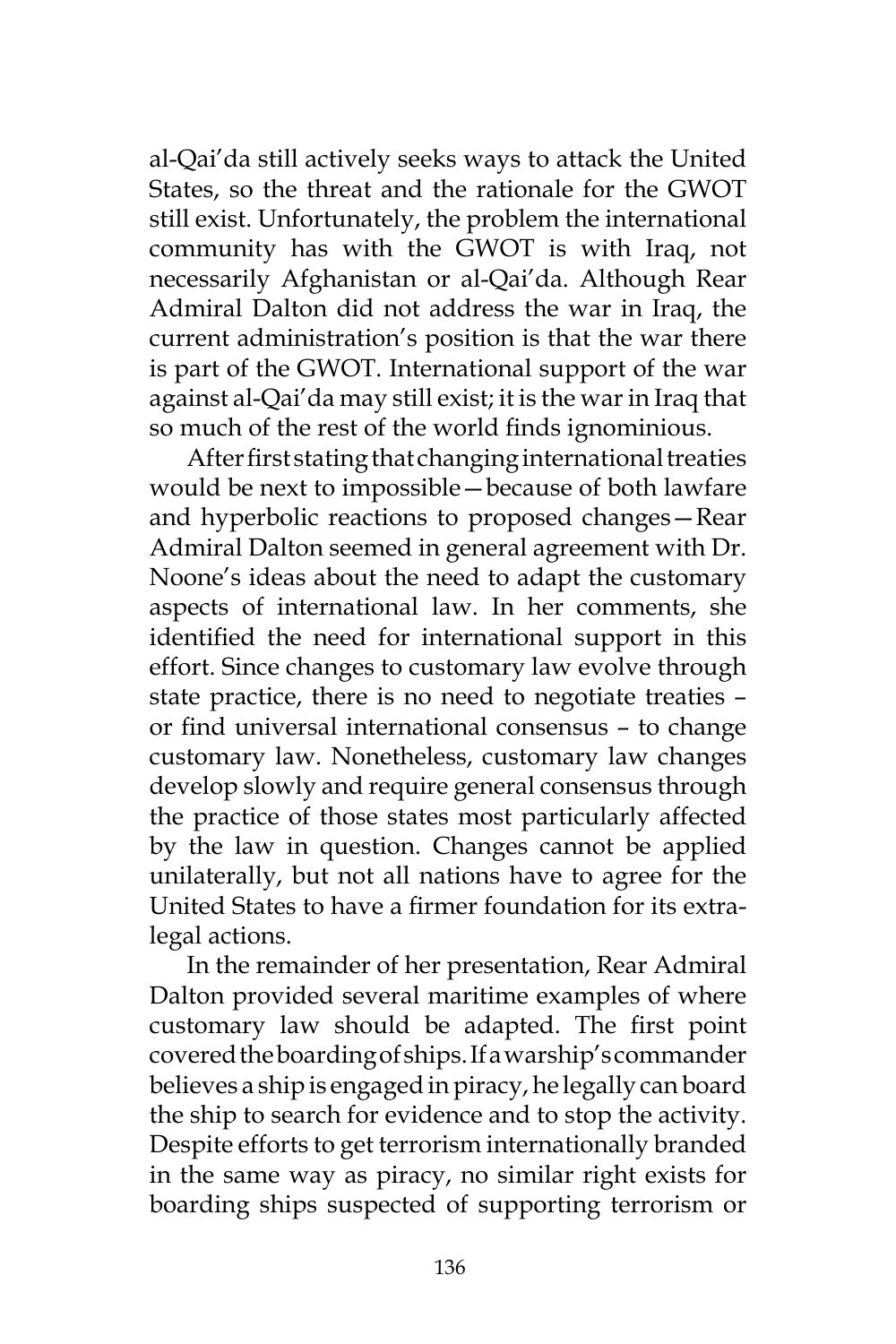violating nonproliferation regulations. This may reflect the difficulty in distinguishing one man's terrorist from another man's freedom fighter. The United States nonetheless should assert the right—under the rules of self defense—to board those ships. Protests by nations like the Democratic People's Republic of Korea—which called such actions a "brigandish naval blockade" perhaps cannot be ignored in diplomatic channels, but should not gain much traction with other nations.

Another maritime example covers hospital ships, which are protected as vessels of mercy. Current treaties are interpreted to permit the crews of hospital ships to carry small arms for defense of themselves and their patients, but not to carry other armaments. Unfortunately, the brutal enemy the United States faces today has shown no proclivity to respect that convention. The United States probably needs to assert the right to provide better armaments to those ships, while still maintaining their protected status.

The concept of a "war" on terror has resulted in some apparent incongruities in U.S. practice. One example is seen in the U.S. Navy action to replace active duty sailors on U.S. warships with civilian mariners. If the war on terrorism is not really a war and the U.S. is not engaged in an international armed conflict, then it does not matter whether civilians on warships operate the propulsion plant, navigate the ship or serve on boarding parties to take down a terrorist platform. But if the U.S. is engaged in a war, then replacing active duty sailors with civilian mariners may call into question whether the civilians are taking a direct part in armed conflict, thus risking their protected status as "civilians accompanying the force". Although the enemy in the GWOT has shown no tendency to respect that right, the United States probably should stop this blurring of the line between combatants and noncombatants.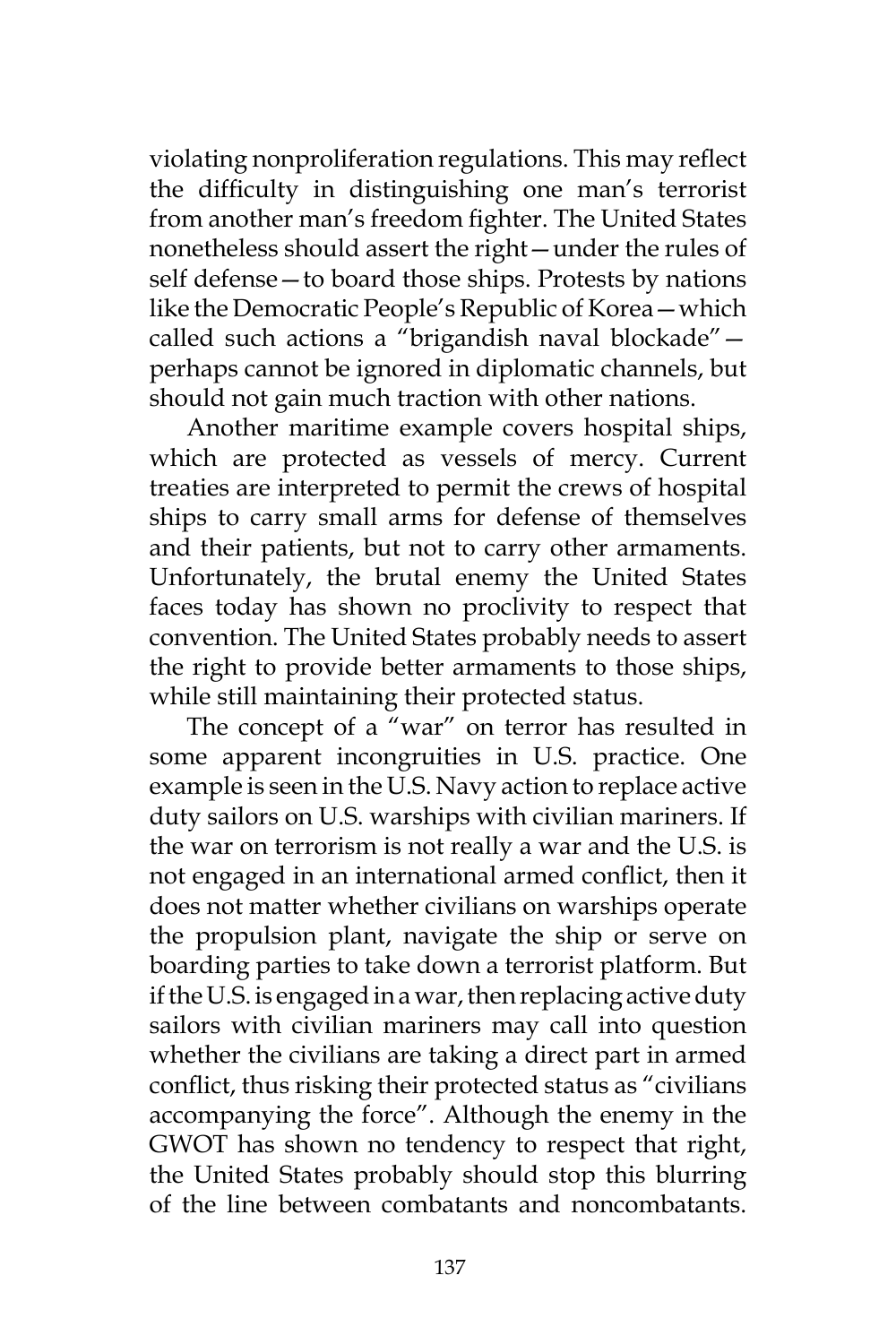Enforcing the law of armed conflict is undoubtedly easier when the enforcer is above reproach. Detainees being held at Guantanamo Bay, Cuba, under the rules of war may rightly claim that the state of war cannot be applied unevenly: either a state of war exists and civilians should not be engaged in direct participation in armed conflict, or the Nation is not at war and the status of the detainees might have to be reexamined.

### **Professor Charles Garraway.**

The fear of lawfare might be compared to the fear of individual or organizational lawsuits. Some people or organizations so fear lawsuits that they become immobilized. Others accept some prudent risk and continue to pursue their goals. Professor Charles Garraway suggested that the perception is that Europe is already in the immobilized category, while the United States is carefully maintaining its freedom of action. As a Briton, he presented a view from across the transatlantic divide, saying that there are some areas of legitimate concern, but that at least some of the debate is just "hot air."

His first example was the furor over the International Criminal Court (ICC), which of course pre-dates the current war. Professor Garraway contended that the effect on U.S. and UK operations has been nil. The two nations have approached the matter quite differently, though. The UK chose to support the ICC, but to make sure that no British soldier ever stood before it. The U.S. position effectively is the same: No American soldier will ever appear before the ICC. The United States, though, chose not to support the idea of the court. That position at least was partially the result of past experiences when ad hoc courts with similar mandates found themselves—wittingly or not—used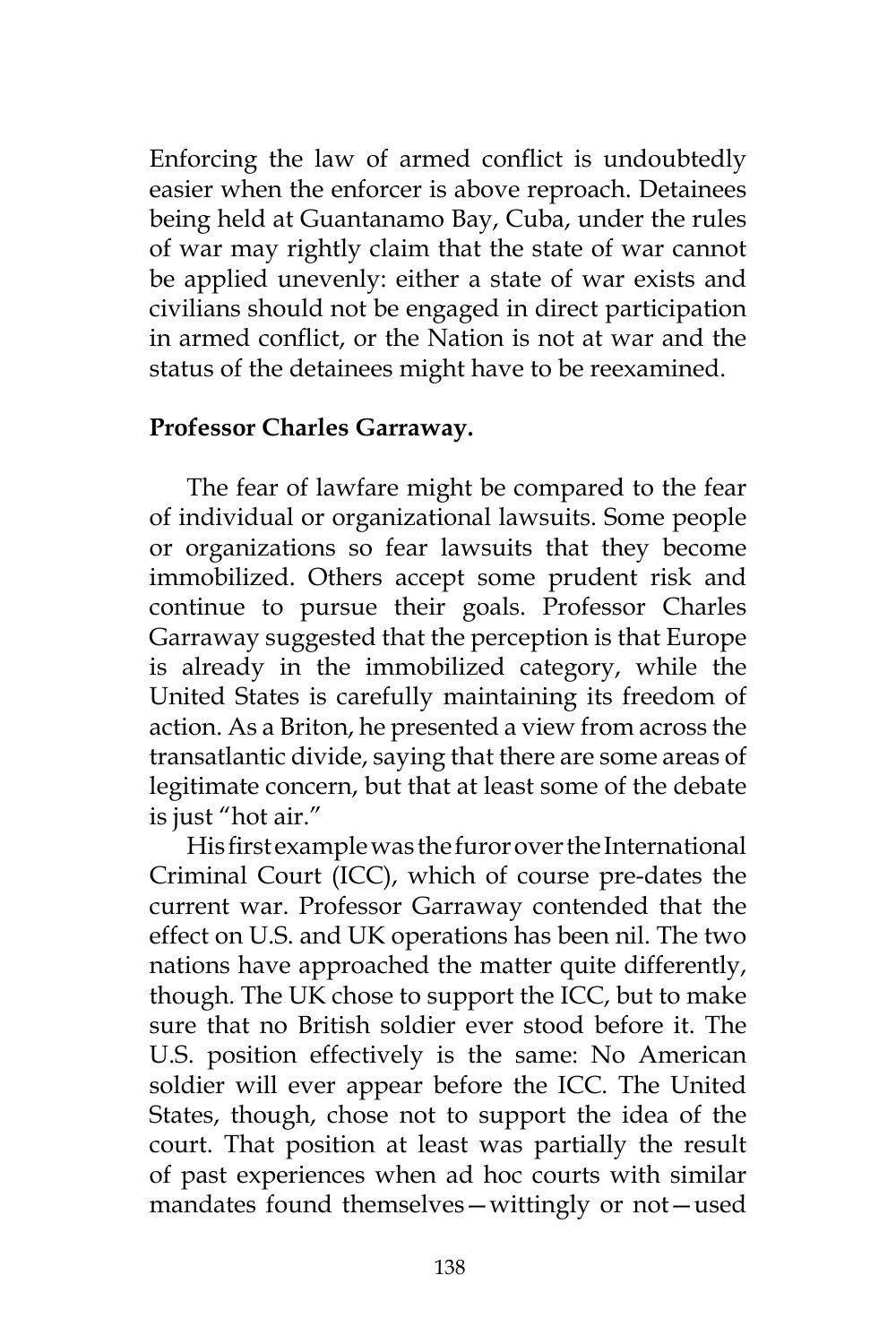for political purposes. For example, the International Criminal Tribunal for the former Yugoslavia received a request to prosecute the Supreme Allied Commander in Europe, General Wesley Clark, for war crimes in connection with the attack on Yugoslavia, citing "overwhelming evidence that the attack was unlawful and that the conduct of the attack on civilian objects . . ." breached the Geneva Conventions.11 Indeed, even the ICC already has been used for political purposes or lawfare—when Saddam Hussein recently petitioned the court to "investigate alleged violations of law regarding his treatment by U.S. personnel."12 Professor Garraway argued that the ICC has little interest in picking a fight with a major power, which he described as the court's "heavyweight backers." Nonetheless, the potential exists for the court to be used by the Nation's foes in an exercise of lawfare.

Professor Garraway also described the debate about which law to apply: human rights law or the law of armed conflict. Again, the transatlantic divide is exemplified. While most accept that neither human rights law nor the law of armed conflict normally can be applied exclusively, many Europeans believe in the primacy of the former. The U.S. administration believes in the primacy of the law of armed conflict. Professor Garraway came down in favor of the law of armed conflict because it takes into account the reality of conflict, but also argued that the law needs to be updated to include specific circumstances of the GWOT. If the U.S. administration persists in ignoring this need, legal uncertainty will continue to pervade military action from strategic to tactical levels.

Identifying it as his fundamental issue, Professor Garraway—alone among the law panelists—rather explicitly answered the question about whether or not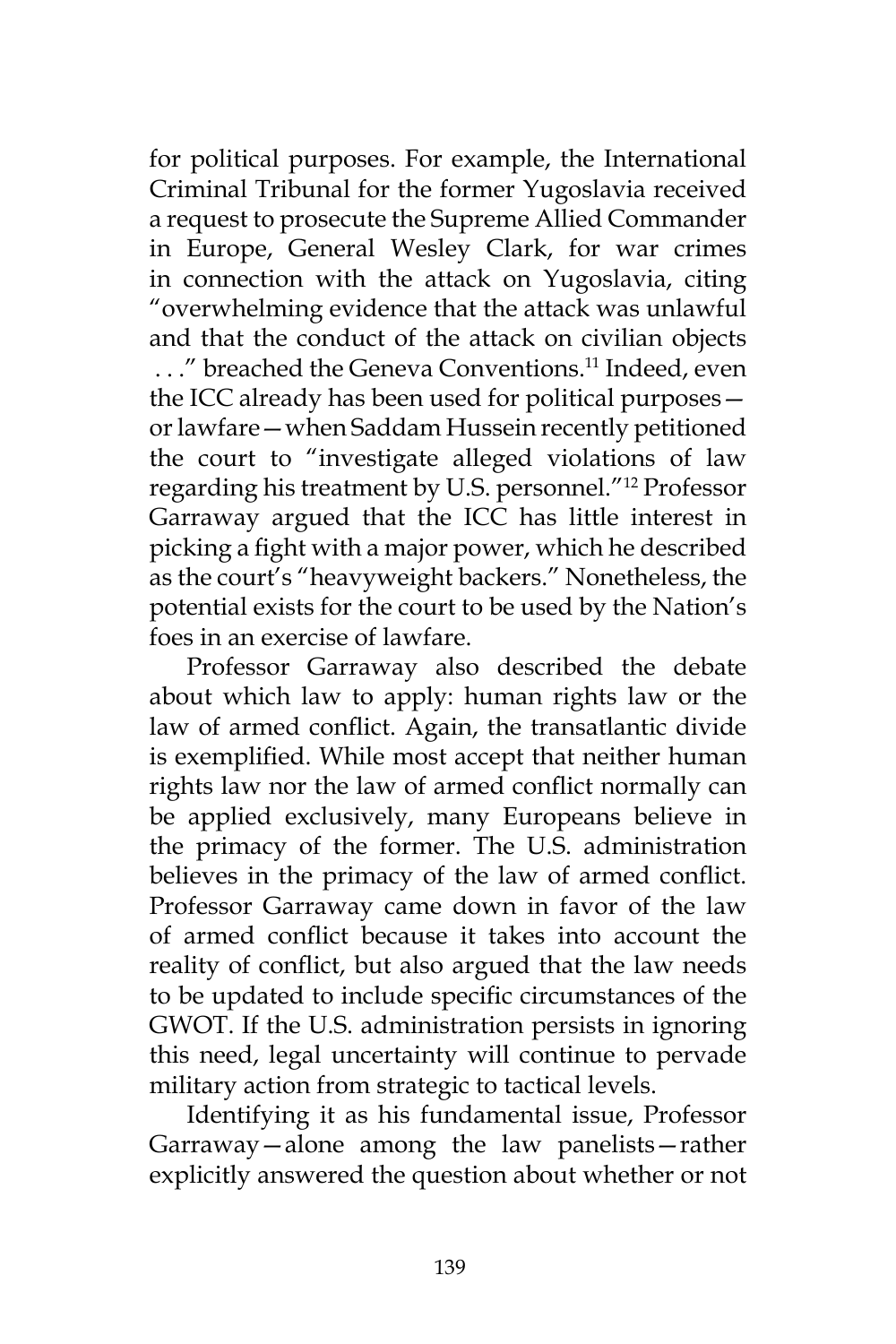the nation is at war, saying, "In the traditional sense, this is not a war. In the legal sense, it doesn't fit with the definitions of armed conflict to which the existing international law treaties apply." Complementing the reference to the Constitution earlier, he cited the applicable articles of the Geneva Conventions and said that it fits the definition of neither international conflict nor non-international conflict. Nonetheless, it is not difficult to see that the GWOT presents a new paradigm for armed conflict. Given that, the rules for that new model of warfare must be defined. "Cherry picking" rules that provide a benefit and ignoring those that are inconvenient leads to a legal morass. That legal morass affects not only U.S. Armed Forces; it also adversely affects America's ability to form coalitions.

In closing, Professor Garraway quoted the eloquent words of John Reid, the UK Secretary of State for Defence:"Our values of law, democracy, restraint, and respect are at the core of our national beliefs and even if, as some suggest, they create a short-term tactical disadvantage, they represent a long-term strategic advantage." A concerted effort by great legal minds is necessary to establish the parameters of the war in which the nation finds itself. While leadership is required, the effort cannot be a unilateral one. Broad although undoubtedly not universal—acceptance of those parameters is key.

#### **ENDNOTES - PANEL V**

1. The War Powers Act of 1973, Public Law 93-148, 93rd Congress, "Joint Resolution Concerning the War Powers of Congress and the President," November 7, 1973, available at *www. cs.indiana.edu/statecraft/warpow.html*, accessed on August 9, 2006.

2. "[T]he President is authorized to use all necessary and appropriate force against those nations, organizations, or persons he determines planned, authorized, committed, or aided the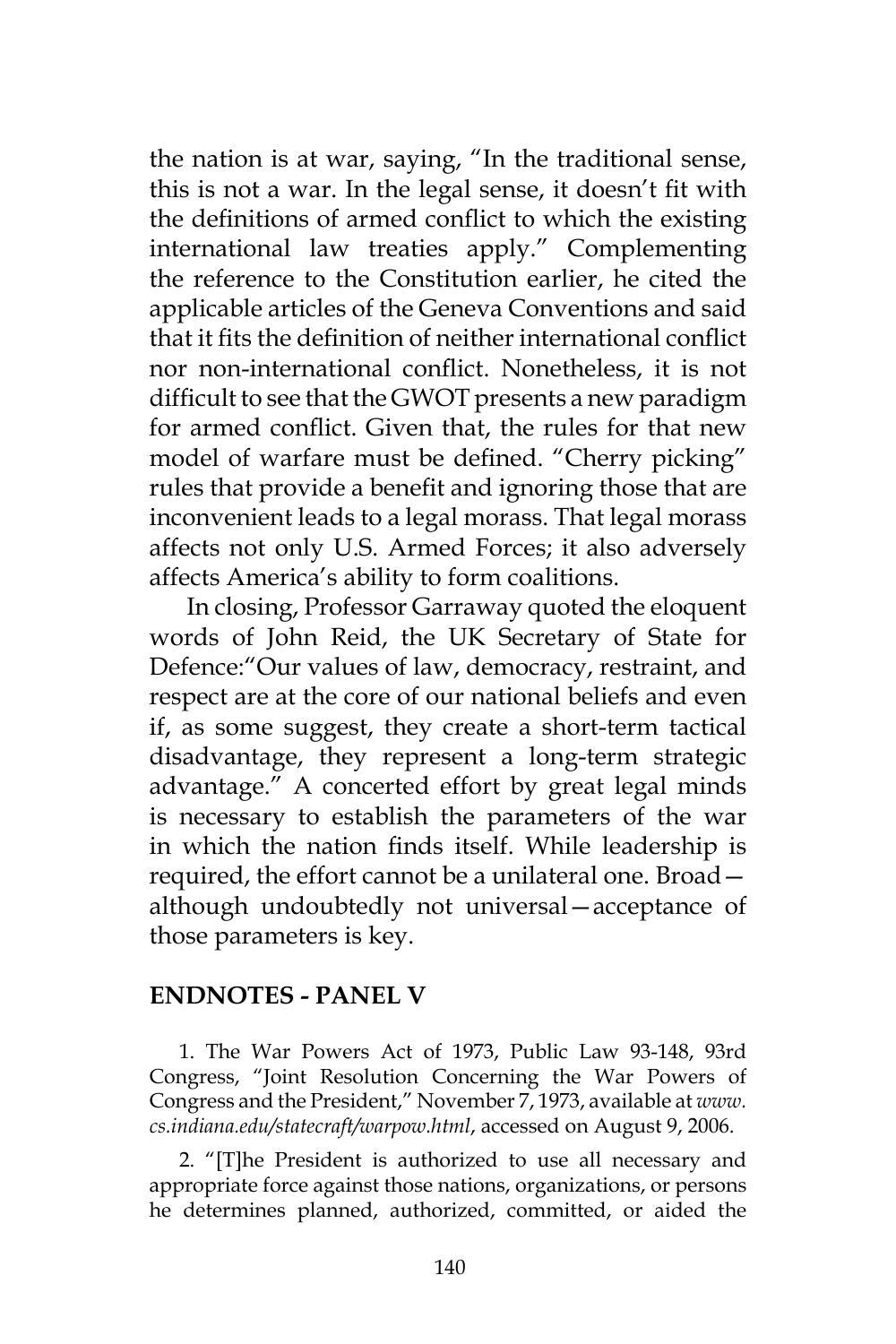terrorist attacks that occurred on September 11, 2001, or harbored such organizations or persons, in order to prevent any future acts of international terrorism against the United States by such nations, organizations or persons." Public Law 107-40, 107th Congress, "Joint Resolution to authorize the use of United States Armed Forces against those responsible for the recent attacks launched against the United States," approved September 18, 2001, available at *news.findlaw.com/wp/docs/terrorism/sjres23. es.html*, accessed on August 9, 2006.

3. "The President is authorized to use the Armed Forces of the United States as he determines to be necessary and appropriate in order to (1) defend the national security of the United States against the continuing threat posed by Iraq; and (2) enforce all relevant United Nations Security Council resolutions regarding Iraq." Public Law 107-243, 107th Congress, "Joint Resolution to authorize the use of United States Armed Forces against Iraq," considered and passed by House and Senate, October 10, 2002, available at *frwebgate.access.gpo.gov/cgi-bin/getdoc.cgi?dbname=107\_ cong\_public\_laws&docid=f:publ243.107*, accessed on August 9, 2006.

4. The circumstance of undeclared war makes it even more important that legal and moral justification be clearly apparent to the international community.

5. Even the use of this term suggests a break with international law. Enemy prisoners of war are accorded certain rights; "detainees" may not qualify for those same rights. Declaring that persons captured on a battlefield are not prisoners leads soldiers and Marines to question just how they are to treat them: according to their normal training or following some unclear – if provided – guidance.

6. "Lawfare" is defined in one source as "the pursuit of strategic aims, the traditional domain of warfare, through aggressive legal maneuvers." Jeremy Rabkin, "Lawfare: The International Court of Justice Rules in Favor of Terrorism," *WSJ.com Opinion Journal from The Wall Street Journal Editorial Page*, July 17, 2004, available at *www.opinionjournal.com/forms/printThis.html?id=110005366*, accessed on August 9, 2006. That definition ignores the reality that the pursuit of strategic aims is not solely the domain of warfare. Those aims are pursued in a variety of ways, using all the elements of national power: diplomatic, informational, military and economic. Another source defines lawfare as "a strategy of using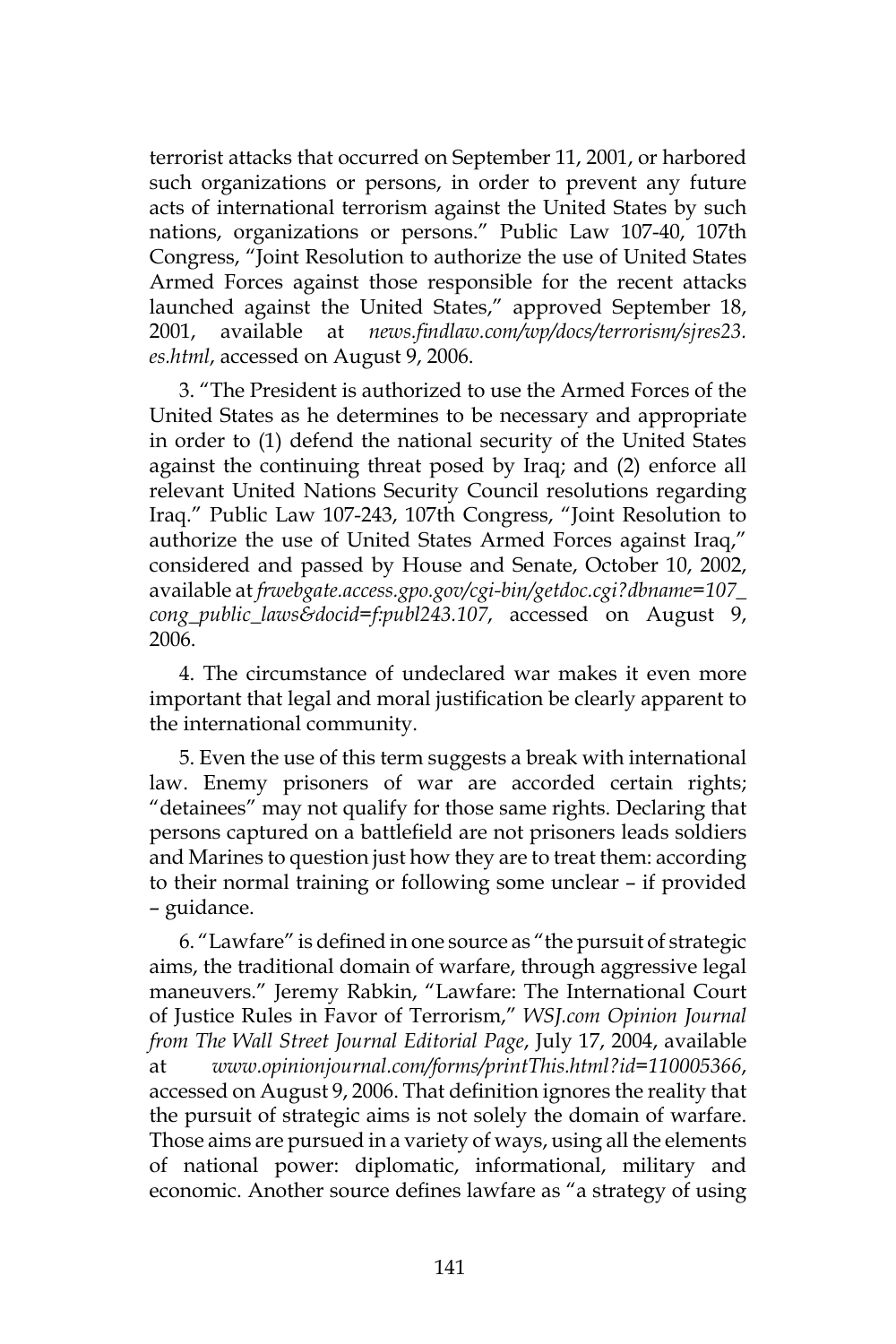or misusing law as a substitute for traditional military means to achieve military objectives." "Lawfare: the latest in asymmetries," Council on Foreign Relations, March 18, 2003, available at *www. cfr.org/publication.html?id=5772*, accessed on August 9, 2006.

7. Rabkin.

8. Council on Foreign Relations.

9. Donald H. Rumsfeld, Secretary of Defense, "The National Defense Strategy of the United States of America," Washington, DC: March 2005.

10. These actions are those sanctioned by the U.S. Government. Rendition of terrorism suspects would fall into this category, as would actions like the killing of suspected al-Qai'da operatives in Yemen in 2002. Although some unusual interrogation methods also might be covered, outright abuse of prisoners—such as occurred at abu Ghraib prison in Iraq—would not. Nor would war crimes such as rape or murder perpetrated by individual soldiers acting on their own volition.

11. Statement of the International Action Center, "Stop War Criminal Wesley Clark From Testifying in Secret," New York: December 15, 2003, available at *www.iacenter.org/archive2004/ clark\_1203-1.htm*, accessed on August 14, 2006.

12. Tom Henry, "Hussein Lawyers ask International Criminal Court to investigate violations," *Jurist, Legal News and Research*, University of Pittsburgh School of Law, July 6, 2006, available at *jurist.law.pitt.edu/paperchase/2006/07/hussein-lawyers-askinternational.php*, accessed on August 14, 2006.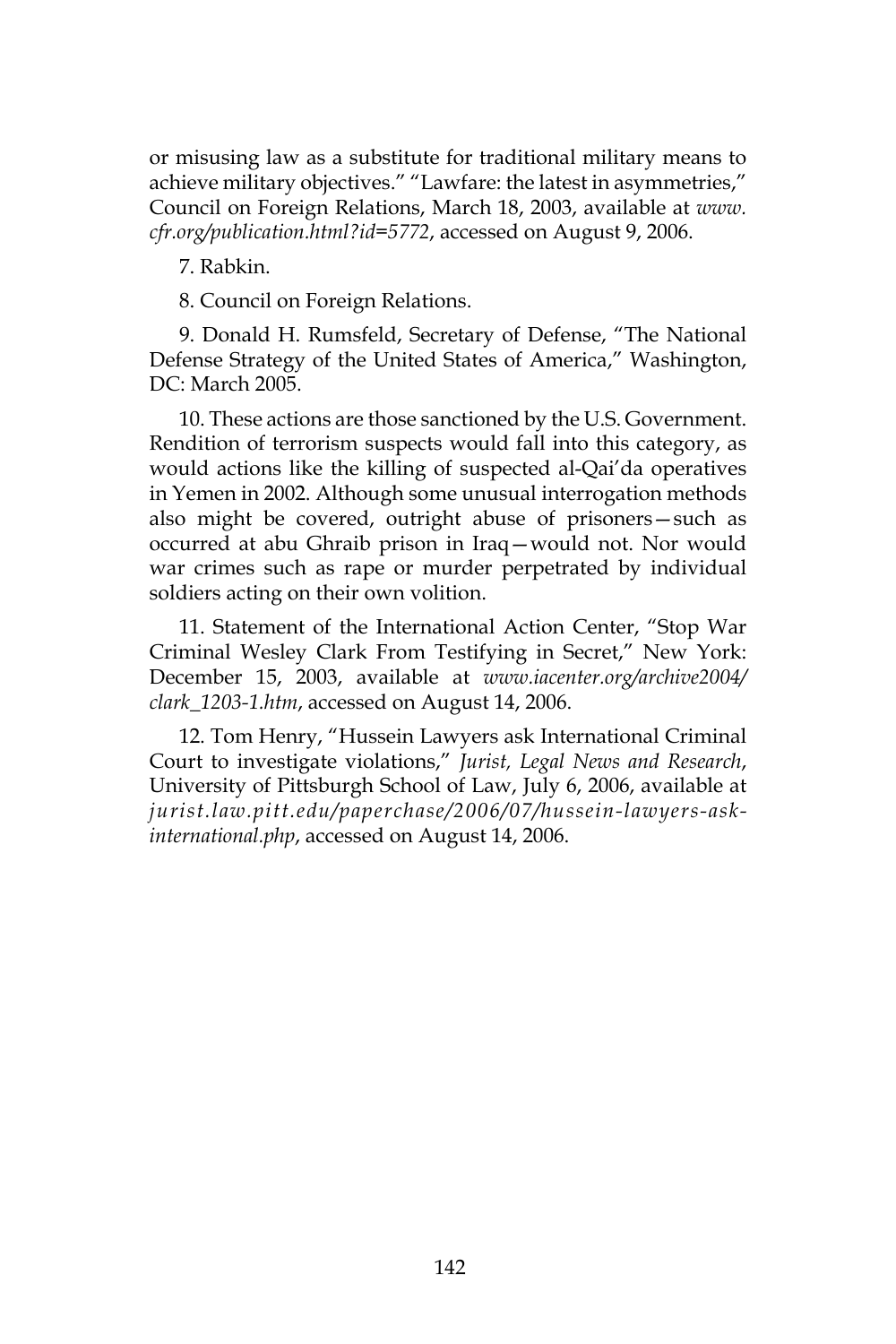#### **PANEL V**

## **JUSTIFYING THE AMERICAN WAY OF WAR**

#### **Professor Michael F. Noone**

There are legal consequences for a nation at war. These consequences are both domestic and international since legal doctrine acknowledges that belligerency—a state of war—permits governmental behavior which would be forbidden in peacetime. The U.S. Government therefore must be prepared to offer legal justification for actions in its Global War on Terrorism which otherwise would violate legal norms. It is doing so, slowly and reluctantly, in the domestic realm as individual cases are adjudicated and appealed in the U.S. court system, where the government claims that a state of war justifies extraordinary measures. It has not, in any coherent way, justified its apparent deviations from the law of war. Three recent Executive Branch documents—the President's *National Security Strategy* of the United States, the 2006 *Quadrennial Defense Review Report*, and the unclassified version of the Joint Chiefs' *National Military Strategic Plan for the War on Terrorism*—were issued at the highest levels of the U.S. Government, but fail to acknowledge or respond to claims that U.S. forces have violated the rule of law in waging the war. The Executive Branch's refusal to justify past actions is troubling. That it intends to continue some controversial practices kidnapping and targeted killing, for example—without offering legal justification should cause grave concern. Perhaps the government's silence can be attributed to the fact that traditional legal doctrines—human rights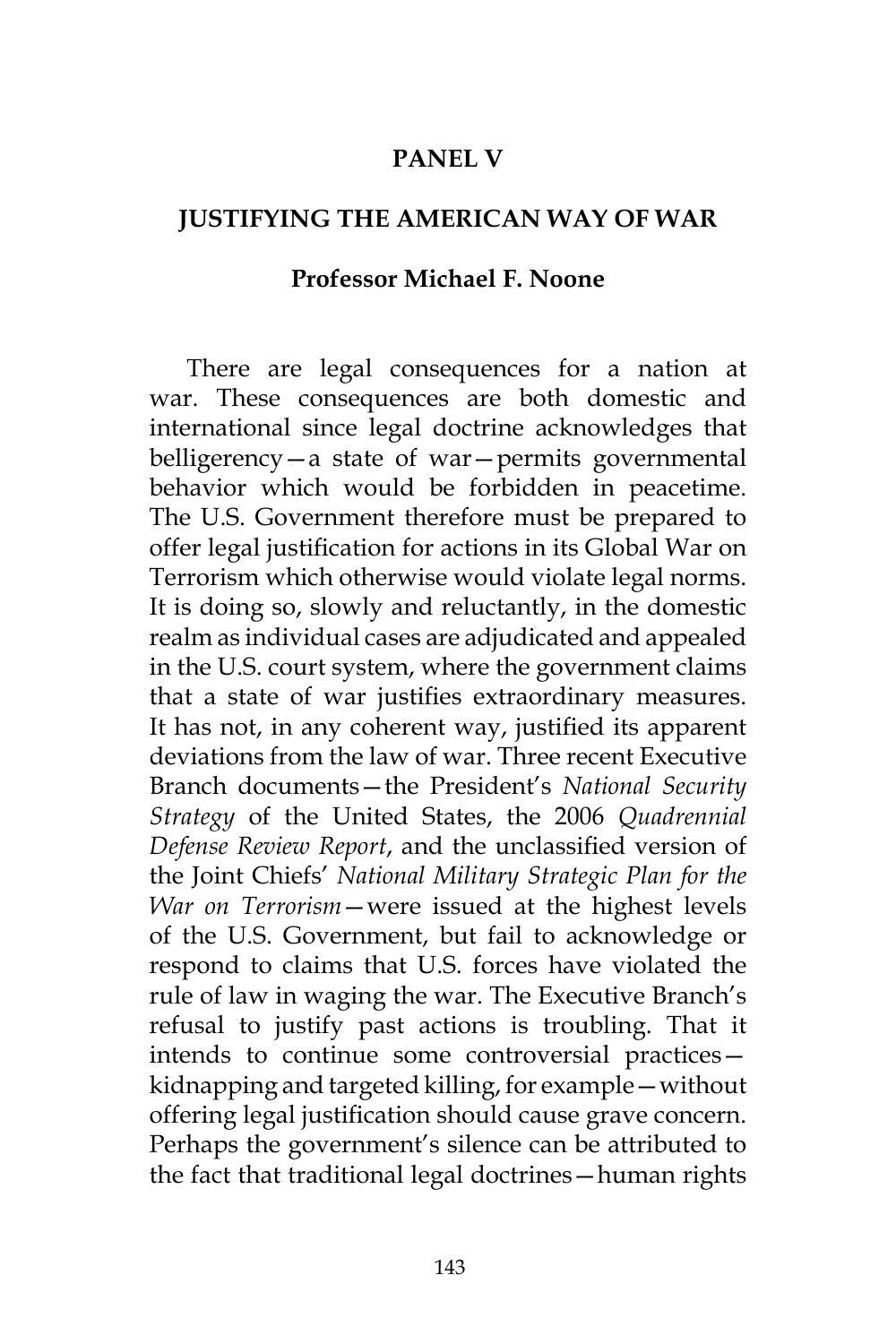and humanitarian law—intended to address the legal issues raised by the Global War on Terrorism (or "Long War") have proven to be inadequate.

The pre-9/11 U.S. response to Islamic terrorism has been described as "Law Enforcement Plus." In 1997- 98, the National Security Council (NSC) directed that bin Laden, who had been indicted, should be captured and held for trial. If he could not be captured—because he had sought refuge in Afghanistan, which refused to extradite him—the NSC authorized his killing. Human rights law forbids killing criminals simply because they cannot be arrested and tried. No matter how heinous their crimes, human rights law starts from the premise that a person's right to life is absolute unless there is immediate need to act in self defense. A human rights regime would call for the Executive Branch to follow a law enforcement model similar to that followed by the British during the Irish "Troubles." Unfortunately, Islamic terrorism is quite different from the warfare practiced by the Irish Republican Army (IRA). The former relies on the infliction of mass casualties and seeks—and would employ—weapons of mass destruction. The IRA never sought mass casualties as an end in itself. The IRA was essentially domestic, focused in Northern Ireland; Islamic terrorism is transnational. The IRA was tightly structured and, as has been learned recently, could be and was penetrated at the highest levels. Islamic terrorism is loosely organized and difficult to penetrate. Finally, the IRA had a negotiable agenda, and Islamic terrorism does not. There are important differences between U.S. and United Kingdom (UK) legal institutions as well. IRA terrorists had no fundamental right to a jury trial; they were tried before special courts whose judges were concerned neither with jury intimidation nor with the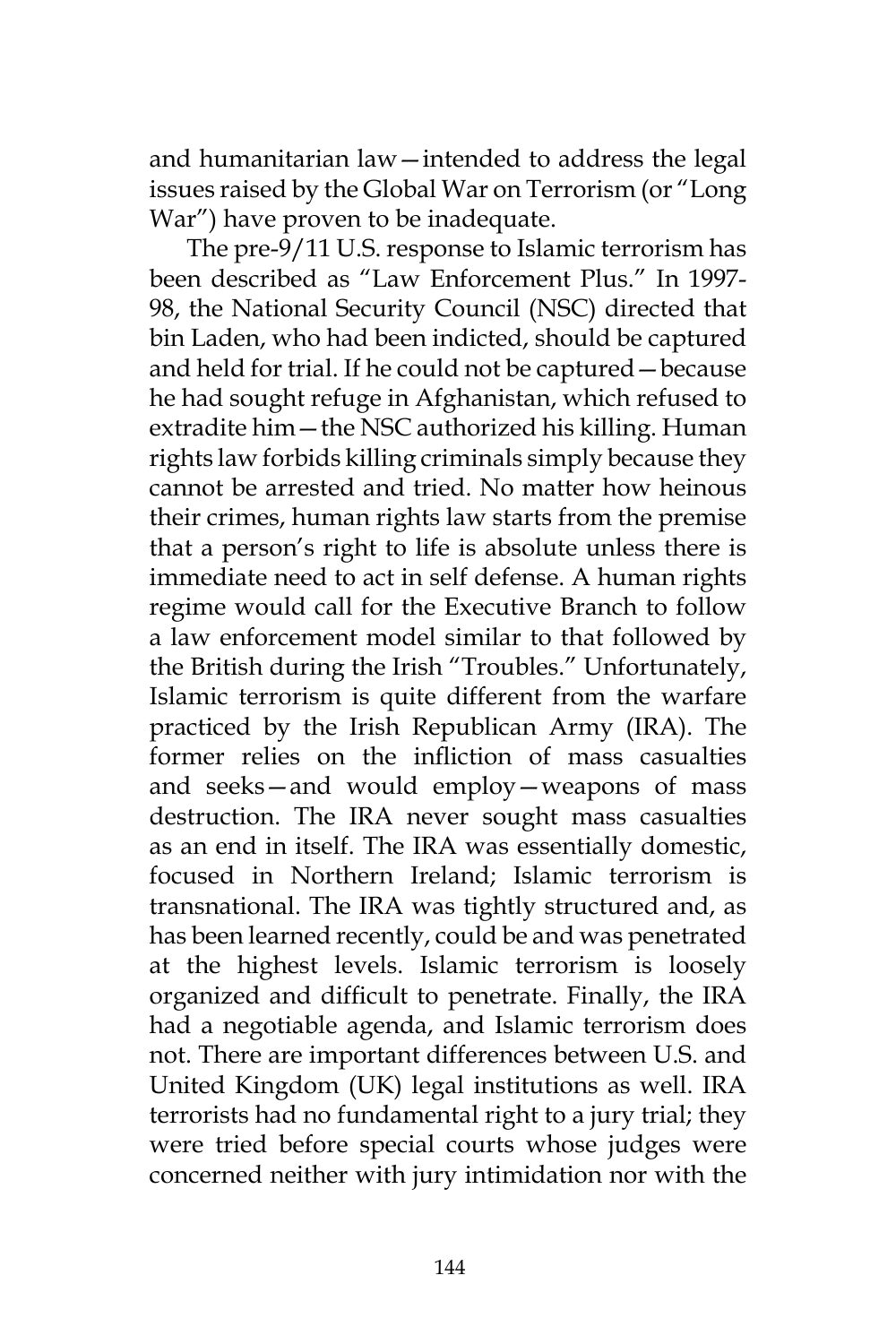elaborate U.S. evidentiary rules designed to protect jurors from information which could prejudice their decision. Moreover, U.S. legal doctrine fails to make the clear distinction between criminal and political motivations, which is a fundamental characteristic of the British system. Faced with an implacable alien enemy committed to maximizing civilian casualties with weapons of mass destruction and capable of mounting complex attacks, the Executive Branch sought and was granted authority to initiate armed conflict no matter how contested that authority may be—from Congress, the United Nations (UN), and the North Atlantic Treaty Organization (NATO). In doing so, the paradigm changed: from criminal justice and human rights law to war and the Law of Armed Conflict. That paradigm can be described as "Belligerency Minus."

The terms "law of war," "law of armed conflict (LOAC)," and "humanitarian law" essentially are synonymous, although each is intended to emphasize a different aspect of the phenomenon. LOAC has two significant components: treaty law, characterized by rules, arrived at by negotiation and compromise, and exemplified in the Geneva Conventions; and customary law, characterized by standards, arrived at by state practice and exemplified in the Martens Clause (named after the Russian delegate to the Hague Conventions), which provided "that in cases not included in the Regulations . . . the inhabitants and the belligerents remain under the protection and the rule of the principles of the law of nations as they result from the usages established among civilized peoples, from the laws of humanity, and the dictates of the public conscience." Unlike Human Rights Law, LOAC traditionally has relied on reciprocity: either that assured by treaty obligation or assumed by common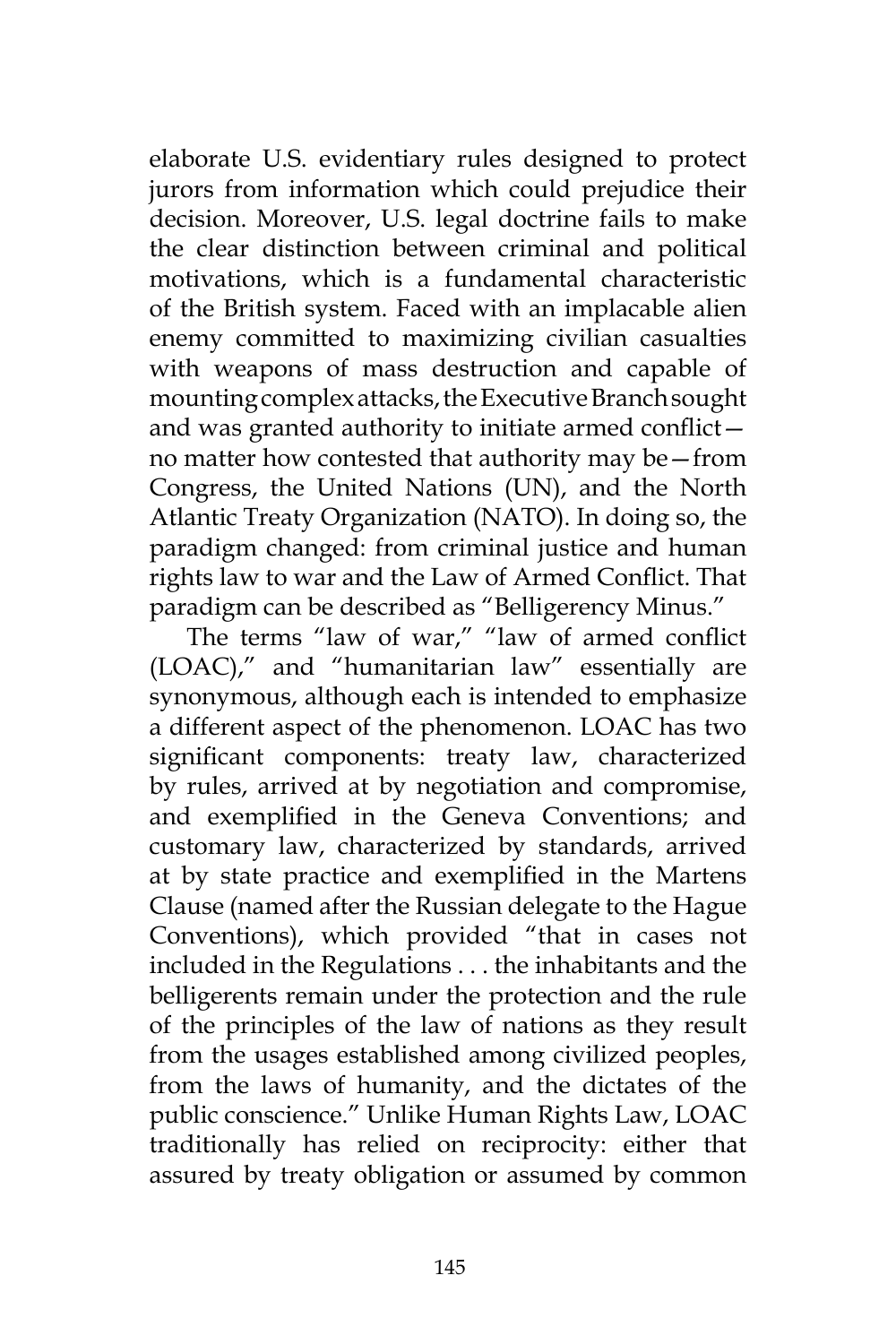usage. LOAC treaty law resembles human rights law in one respect: Both are characterized by rules which are composed of a protasis ("if"), a statement of circumstances which calls a rule into play, and an apodosis ("then"), which describes the consequences of the rule's application. Thus, if a prisoner satisfies the Geneva Convention's criteria for prisoner of war status, then he or she is entitled to the treaty's enumerated protections. Typically, the customary LOAC is based not on rules, but on standards. Standards call for balancing and are sensitive to individual circumstance. Thus, "unnecessary" suffering, killing, or destruction must be avoided. The United States has argued that treaty law does not apply in its war on terror because terrorist groups are nonstate actors who have agreed neither to the treaties nor adopted their standards. Nor, the United States claims, does customary law apply, because it also assumes reciprocity and a general adherence to "the usages established among civilized peoples." Furthermore, neither the human rights nor LOAC regimes offer acceptable punitive mechanisms for terrorists' violations of international norms. Potential suicide bombers are not deterred by routine criminal justice penalties (bound by human rights strictures): incarceration or even death. The LOAC merely can threaten international obloquy of an organization or individual war crimes penalties similar to those imposed in domestic legal systems.

Since neither legal regime offers adequate solutions, it is not surprising that the Executive branch has refused to offer a principled and coherent rationale for its apparent deviations from international legal norms and that the British Minister of Defense recently called for reexamination and revision of the Geneva Conventions. His proposal—apparently focused on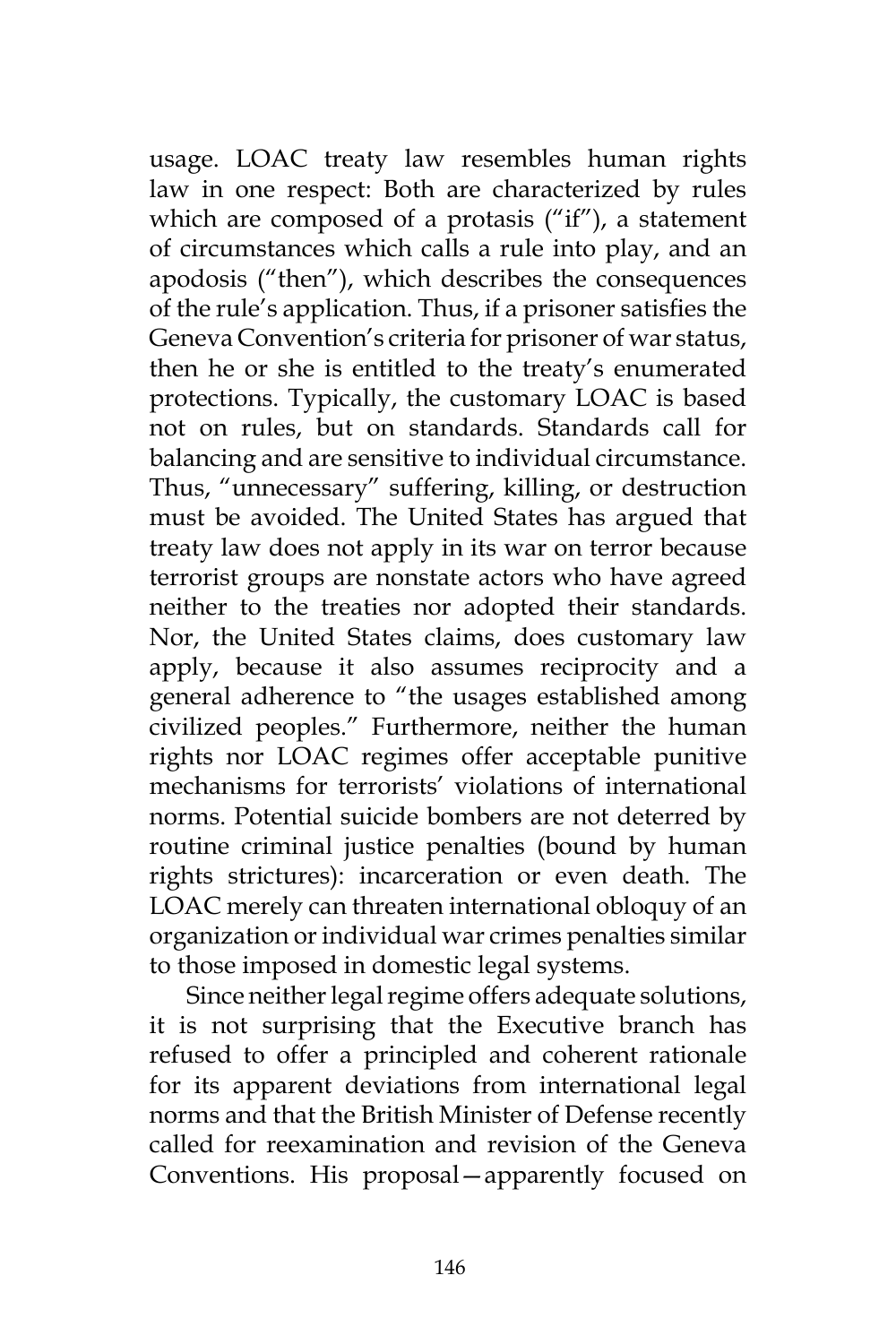changing treaty law language—is unrealistic. The United States has, for more than 30 years, refused to accept language in proposed Protocols I and II amending and "clarifying" the Geneva Conventions. However, it would be relatively easy for LOAC experts to identify gaps in treaty and customary law, created by changed conditions, and to suggest principled solutions to the legal problems posed by those conditions.

Was the November 2002 *Predator* missile ambush in Yemen (a neutral country) of six suspected al-Qai'da operatives as legally justified as the 1943 ambush of Admiral Yamamoto? Can those two cases be distinguished from the Soviet/Bulgarian London assassination of dissident Georgi Markov? Or from the European Court of Human Rights ruling that the UK had violated the human rights of three IRA terrorists when its forces killed them in Gibraltar? The United States has lawyers capable of answering those questions in a venue more suitable than the Department of Justice's Office of Legal Counsel or the Department of Defense General Counsel's Office. Congress, charged with the constitutional obligation to make laws for the administration of the armed forces and thus with the duty to oversee the application of those laws, should undertake hearings which address these questions. Has the Executive Branch adequately established that it remains engaged in hostilities with an entity or movement which constitutes a state of war? If there is no belligerent state, can there be enemy aliens subject to internment or expulsion from sensitive areas? Do Hague prohibitions of assassination, proscription, and outlawry apply? Do Hague restraints—which assume reciprocity on weapons and tactics, e.g., perfidy—apply when these restraints are not honored by opponents as a matter of policy? If a state of war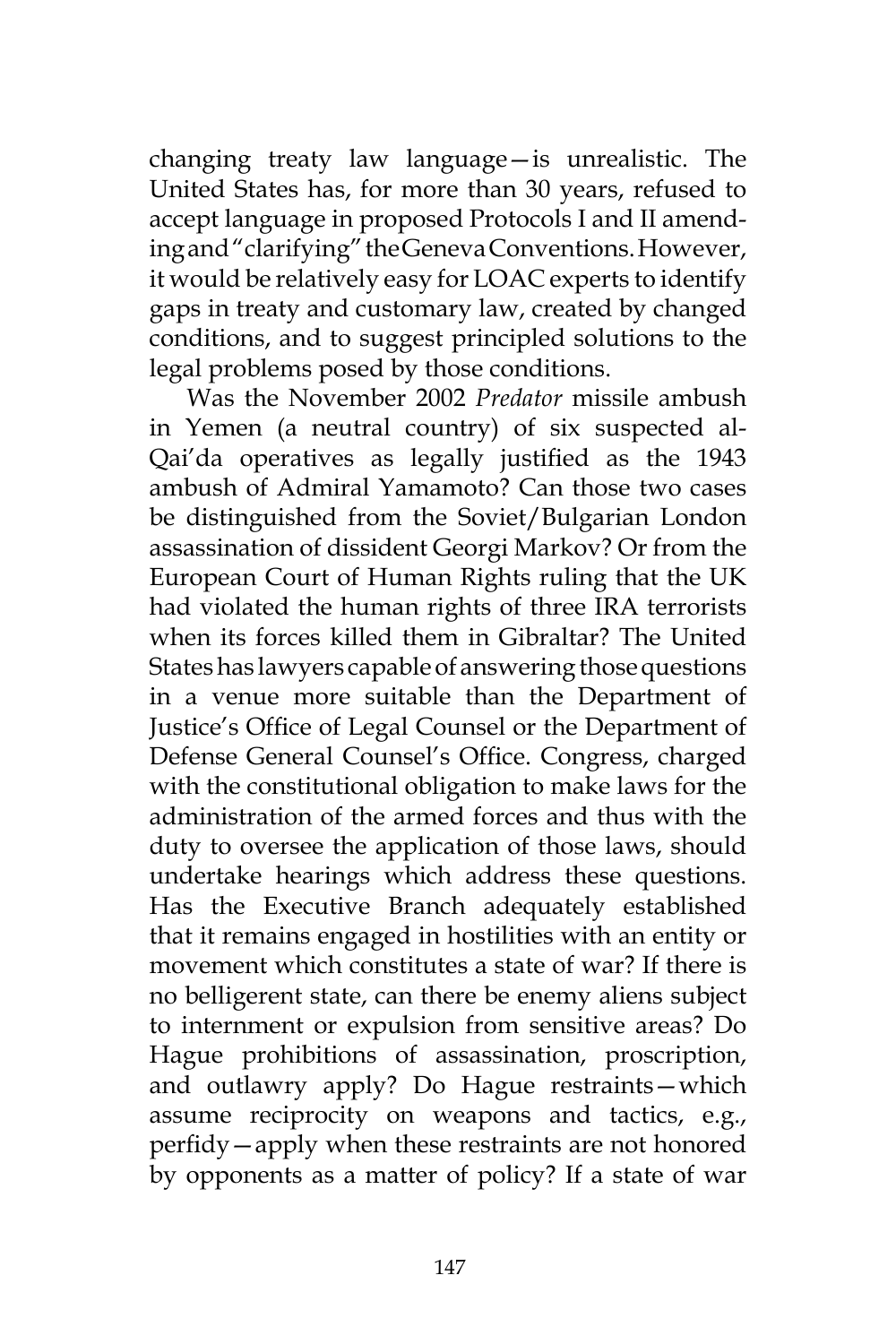exists, what obligations does the United States have to captured persons who are not entitled to prisoner of war status? How is the termination of hostilities to be decided? These questions, addressed by Congress and answered in a democratic fashion, would assure U.S. forces and neutral observers of America's continued commitment to the rule of law. If America is to re-take the moral high ground, public engagement in this kind of principled discussion is essential.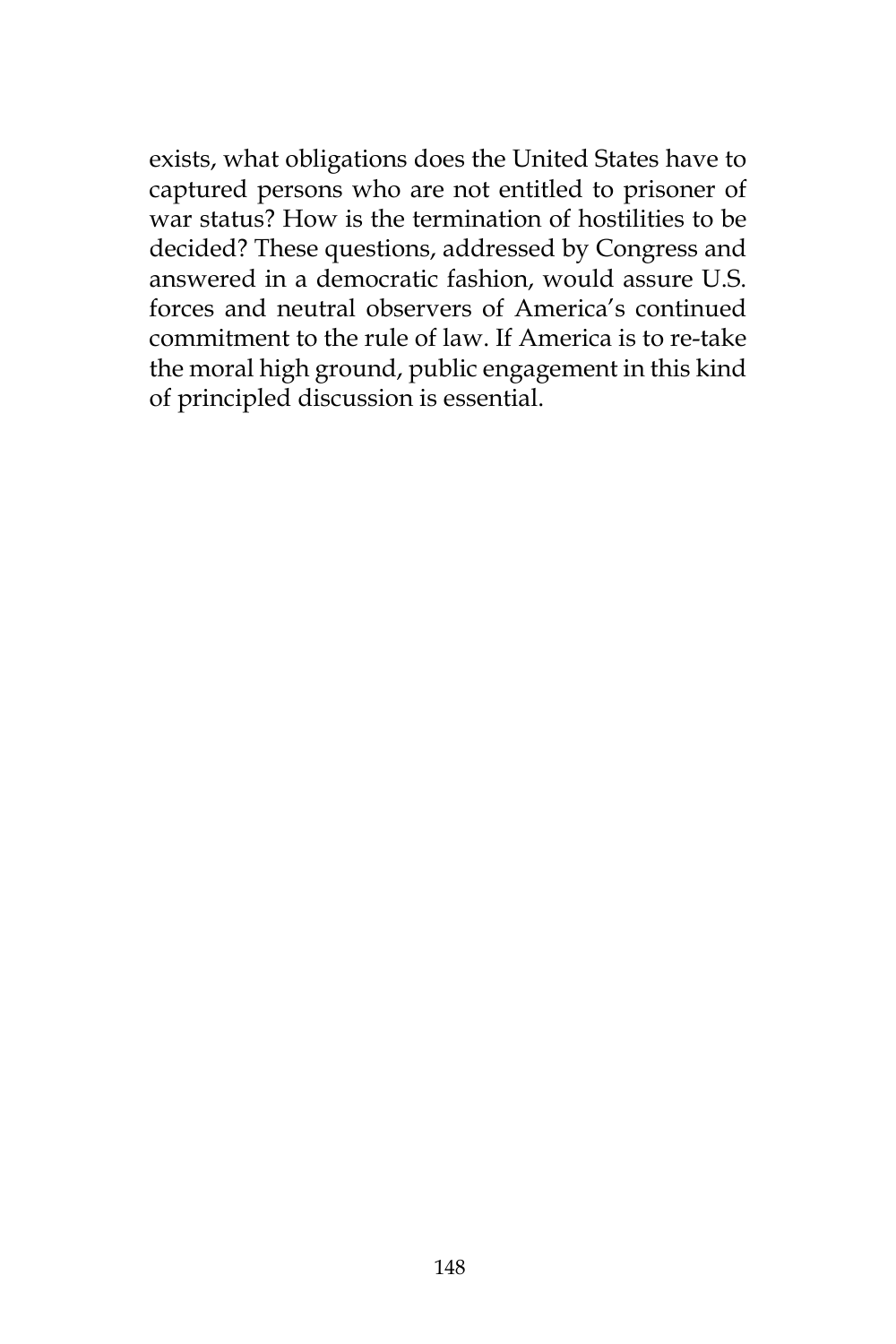## **PANEL V**

### **THE NATION AT WAR**

#### **Rear Admiral (Retired) Jane G. Dalton**

Since September 11, 2001 (9/11), the topic of the "Nation at War" has been, and remains, one of considerable discussion and disagreement among lawyers, policymakers and the general public. Whether one agrees with the U.S. position that the nation is truly "at war" in the *jus ad bellum/jus in bello* context or not, the subject raises many legal issues that bear discussing. This section focuses on just a few of those topics, primarily those related to maritime law.

First, one criticism of the Global War on Terror is that the United States is attempting to wage war on an abstract concept—one that cannot be defined or identified in any concrete sense. The truth is, however, that the United States and its coalition partners are not fighting an abstraction. Perhaps it would have been more precise for the President to have announced a "global war on the transnational, networked organization of al-Qai'da and its affiliate organizations that are committed to the ultimate destruction of the United States and other free societies the world over" the GWOTNOAQAOCUDUSOFSWO. The acronym certainly does not have the same cachet as the simpler GWOT, but it reflects the fact that the country is fighting an organized, identifiable enemy that has attacked the United States, the United Kingdom, Spain, Indonesia, Jordan, and many other countries, and killed well over 4000 innocent men, women, and children.

In the aftermath of the 9/11 attacks there was little, if any, doubt in the international community that the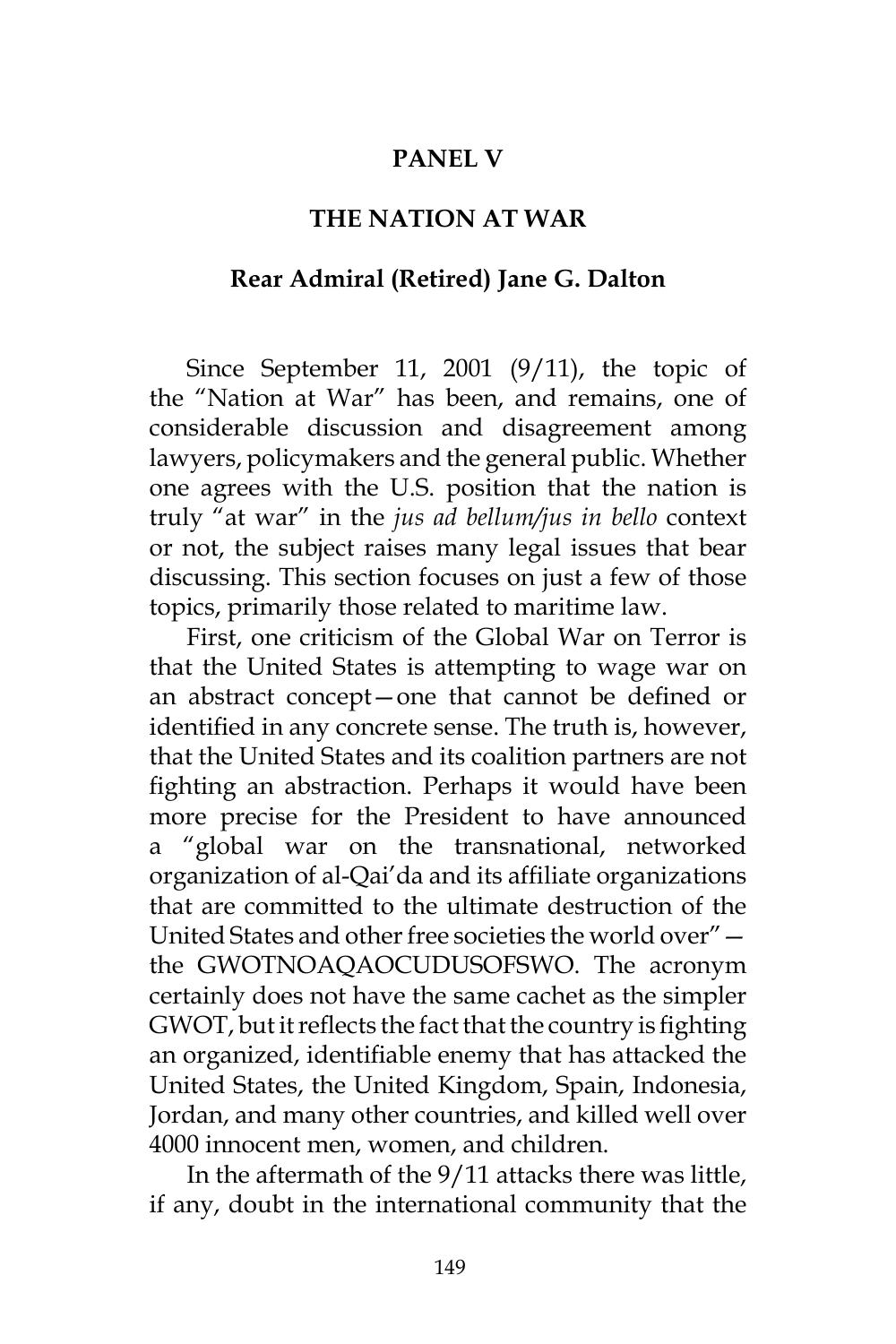United States had been the victim of an armed attack that entitled the United States and its coalition partners to respond with armed force in self-defense. The United Nations (UN) Security Council (in Resolution 1368), the North Atlantic Treaty Organization (NATO) (by invoking Article 5 of the North Atlantic Treaty) and the Organization of American States (OAS) (by invoking Article 3(1) of the Rio Treaty) all made that perfectly clear, and the outpouring of support for Operation ENDURING FREEDOM was overwhelming. It thus appears somewhat disingenuous that many of those same supporters now announce that the war is over simply because Afghanistan largely has been freed from the tyranny of the Taliban and al-Qai'da, while the leaders of the organization simply have moved their headquarters and are conducting armed attacks from another undisclosed location or locations.

That approach reflects a very narrow view of *jus ad bellum* and the inherent right of self-defense. The *Final Report of the National Commission on Terrorist Attacks on the United States* (the *9/11 Commission Report*) made clear that misconstruing the scale of terrorism is dangerous and has cost the United States and its allies dearly. The Report opined that "an unfortunate consequence" of the superb criminal investigative and prosecutorial efforts in the aftermath of the first World Trade Center bombing in 1993 was "that it created an impression that the law enforcement system was well-equipped to cope with terrorism."1 Law enforcement is certainly one of many instruments of national power available to the President to combat terrorism, but it is not the sole and exclusive instrument when dealing with an enemy that is committed to the ultimate destruction of the United States and other democratic societies worldwide.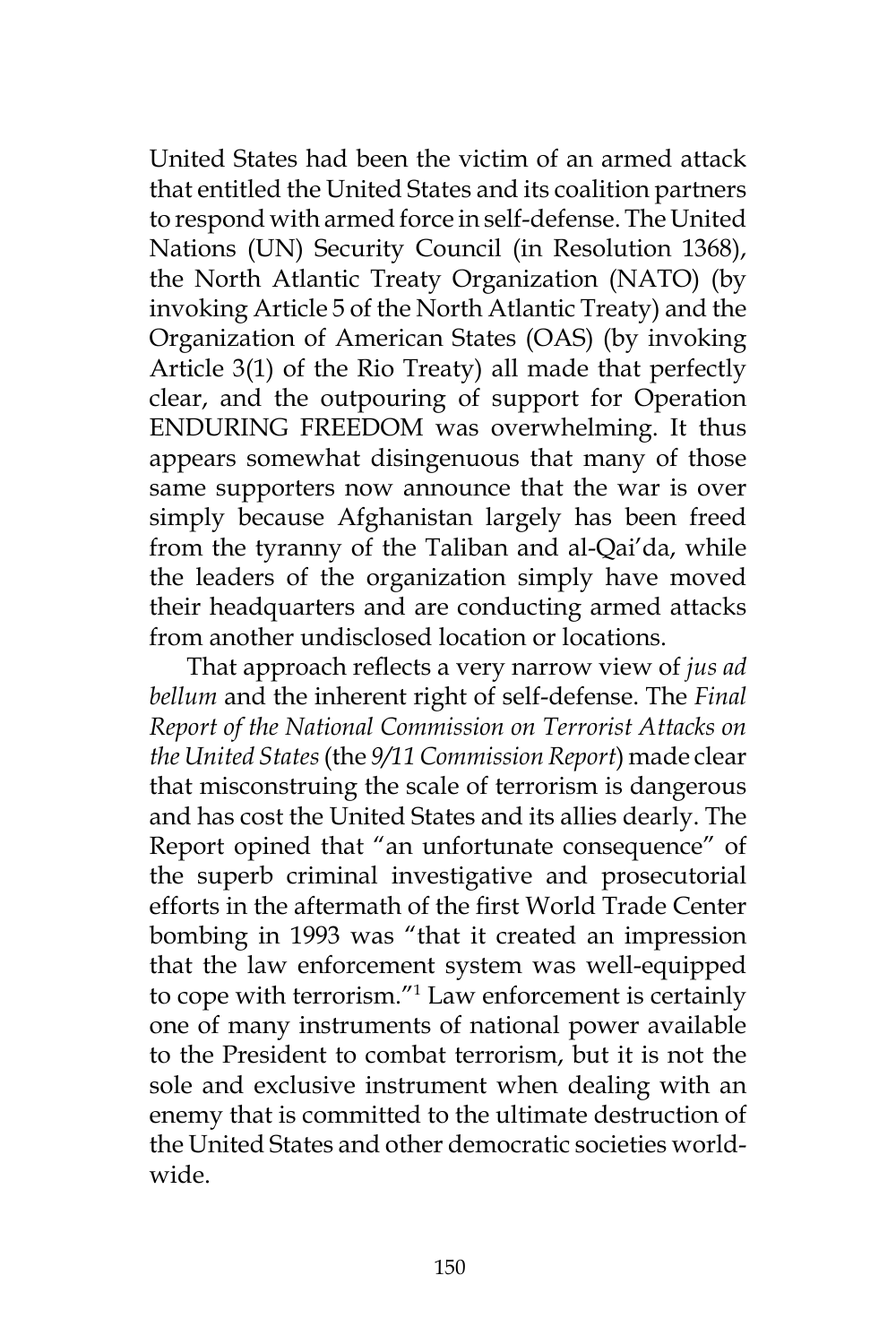The problem with the approach of many critics is that they have not proposed an alternative other than the 19th-20th century concept of war as a conflict between two nation-states played out on defined battlefields by massed armies wearing uniforms and firing guns. United Kingdom (UK) Defense Secretary John Reid, in a speech at the Royal United Service Institute think-tank, reportedly called for "sweeping changes" to international law, including the Geneva Conventions, to counter the threat of global terrorism. "The legal constraints upon us have to be set against an enemy that adheres to no constraints whatsoever."2 John Reid, of course, was criticized immediately by Human Rights Watch, which implied that he sought to change such rules as "the basic principles of not torturing people"3 —the sort of hyperbolic reaction that leads to doubt whether there could ever be a successful renegotiation of law of armed conflict treaties in a reasoned and thoughtful manner.

Accordingly, it seems the only available alternative is to adapt the 19th and 20th century rules to the realities of the 21st century war on global terrorism. Those rules and concepts are flexible enough to be adapted to the 21st century—but doing so will require some creative thinking and a willingness to adapt. Several examples of where that is happening in the maritime context will be illustrative.

First is command of the commons. The U. S. Navy always has been one of the premier advocates of "freedom of the seas" and "freedom of navigation." At first blush, then, the concept of "command of the commons"—command of the seas (including under the surface of the seas), air, space, and cyberspace—could appear to be inconsistent with the Navy's traditional viewpoint. The U. S. Air Force has identified command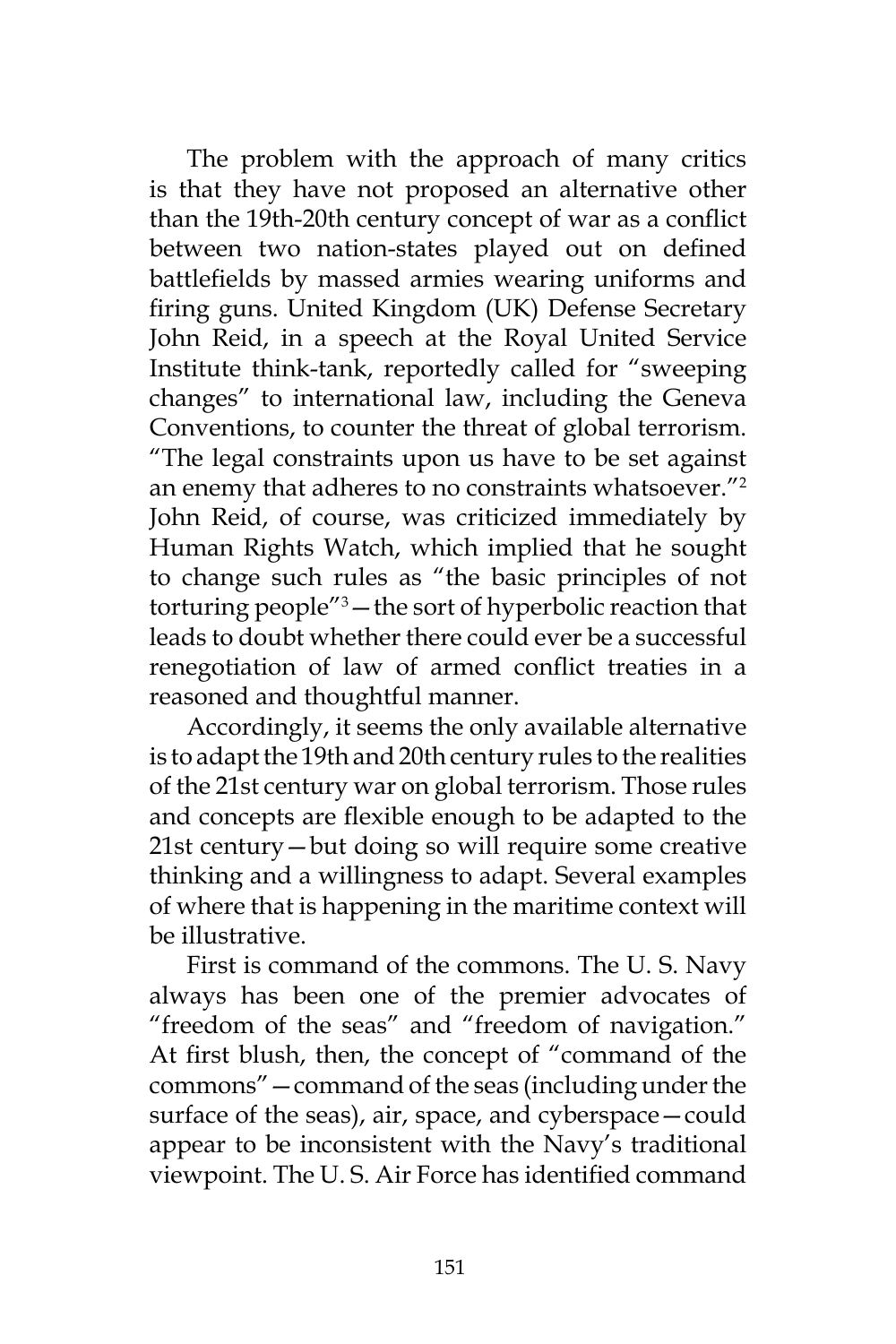of the commons as "the" key military enabler of the United States. That approach is not unrealistic when one considers that both the National Strategy for Maritime Security $^4$  and the National Defense Strategy $^5$ identify the global commons—particularly the oceans and cyberspace—as "ambiguous."

Ambiguity means that the same global commons that give life, food, resources, and means of communication also provide conduits for threats to national security and offer vast expanses conducive to anonymity and surreptitious activity. The oceans, for example, provide an immense maritime domain of enormous importance to the security and prosperity of all nations and all peoples, but they also provide a "vast, ready and largely unsecured medium for an array of threats by nations, terrorists, and criminals."6 So it is particularly important to be able to operate in, through, and from the commons—and to "command" the commons in the sense that the nation is able to identify and counter threats emanating from the commons.

The U.S. Navy recently has been involved in aggressive efforts to counter piracy at sea off the African coast. There is a well-established legal regime under customary international law, and reflected in Part VII of the 1982 Law of the Sea Convention, that authorizes warships to board and inspect any ship at sea, flying any nation's flag, if there are reasonable grounds to believe the ship is engaged in piracy. In this situation, the law is clear and fully adequate to address concerns about threats emanating from the global commons.

There is another area, however, where the law is not so clear. The authority to board vessels suspected of supporting terrorism, or of shipping weapons of mass destruction (WMD) components or precursors by sea to terrorist organizations or rogue states, is not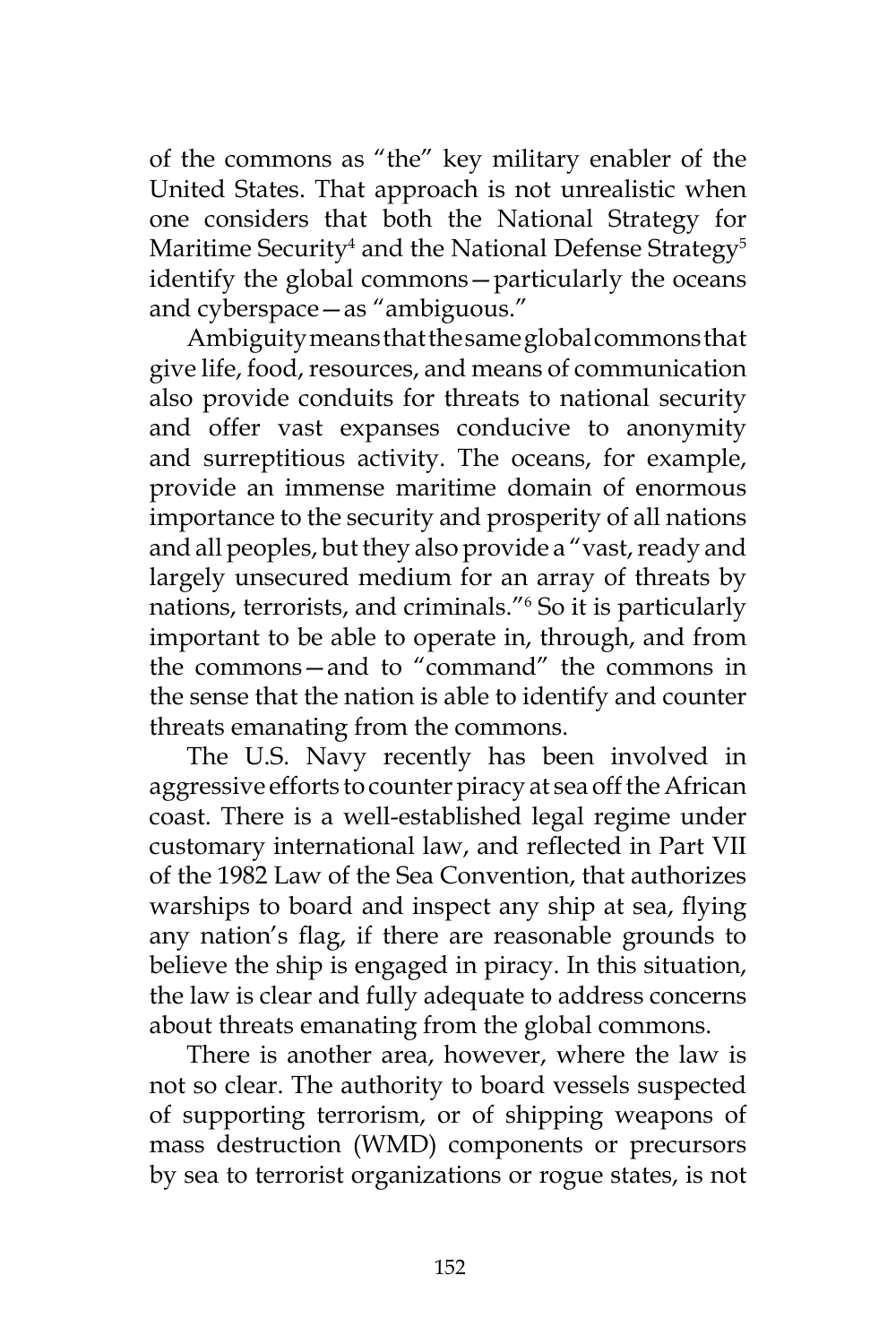addressed in the Law of the Sea Convention, or in any other international legal instrument. More precisely, that authority was not addressed prior to 9/11. The 2002 *National Security Strategy* announced the American intention to convince the international community to view terrorism in the same light as piracy and the slave trade—and to interdict shipments of WMD-enabling technologies and materials.7

Unfortunately, the administration was not entirely successful in this regard. A series of UN Security Council resolutions after 9/11 identified terrorism as a threat to international peace and security and reaffirmed the inherent right of individual and collective self-defense, but never went so far as to equate terrorism with universal crimes such as piracy or the slave trade—and certainly never authorized the use of "all necessary means" to combat terrorism or to interdict the shipment of WMD on the high seas or in international airspace. In what could be considered a minor victory, UN Security Council Resolution 1390 of January 28, 2002, decided that all states should prevent the use of their flag vessels or aircraft to provide arms and related materiel to al-Qai'da and associated terrorist groups. But for the most part the resolutions simply stressed the need for improved coordination and information exchange, and called upon states to enforce and strengthen domestic legislation and international cooperation.

So it was that after the unfortunate incident in December 2002 with the un-flagged freighter *So San* carrying Scud missiles and fuel to Yemen, the Bush Administration announced the Proliferation Security Initiative (PSI), in May 2003. The PSI is a global effort to create a dynamic, creative and more proactive approach to the problem of air and sea shipment of WMD, their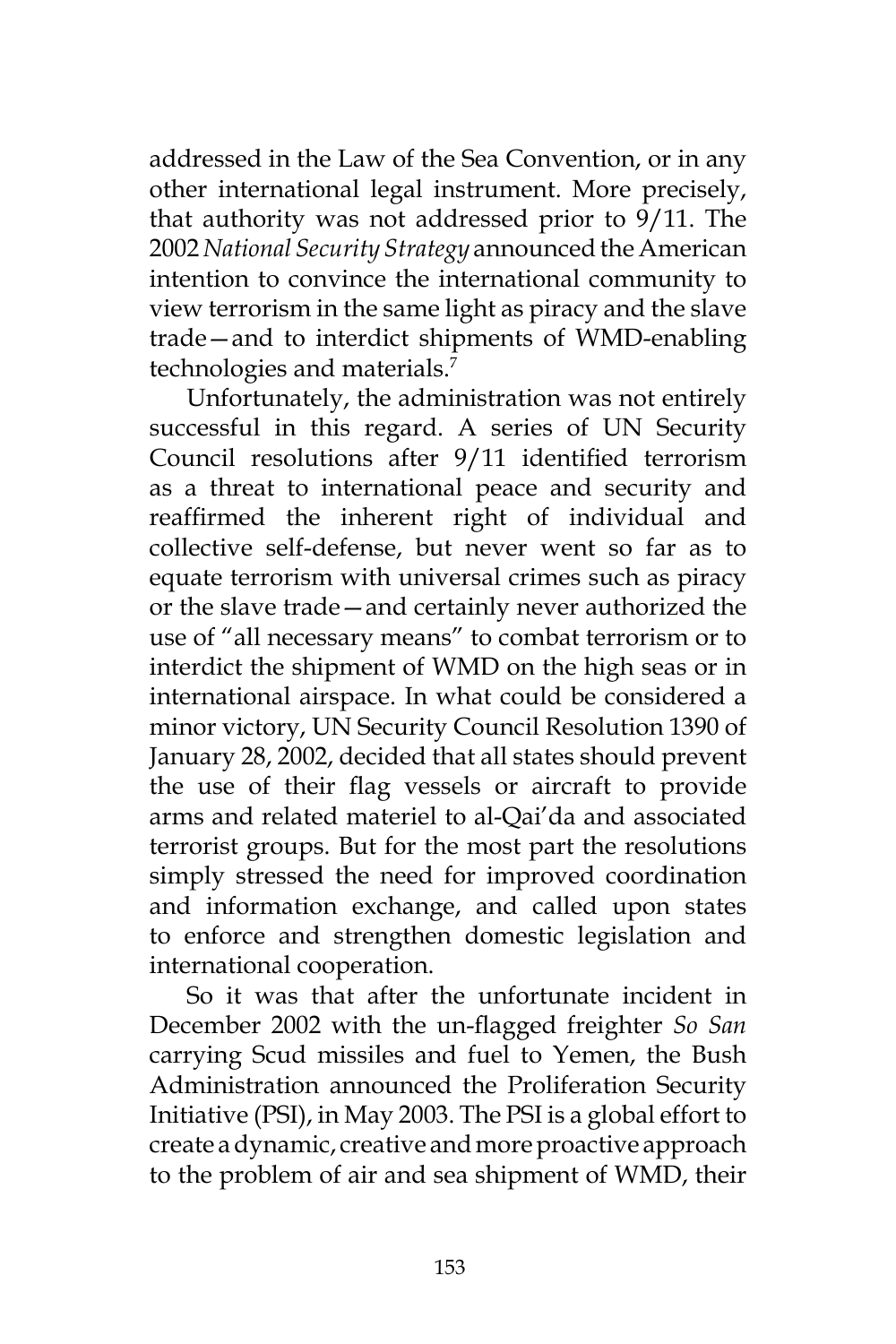delivery systems and related materials. It relies on a series of bilateral agreements with cooperating nations, exercises to test and train expedited procedures for obtaining consent to search another state's flag vessels, and strengthening domestic legislation and international instruments. Some have criticized PSI's legitimacy—calling it a "brigandish naval blockade" and "vigilante attacks on the high seas."8 Nevertheless, UN Security Council Resolution 1540 of April 28, 2004, "welcomed" "multilateral arrangements which contribute to nonproliferation"—a subtle reference to the PSI. Over 70 nations are cooperating with the United States on PSI, which has had publicly-announced successes in preventing the shipment of material and equipment to Libya and Iran.<sup>9</sup>

The United States has introduced a number of other international initiatives to enhance national security in the global commons, such as the Long-Range Information and Tracking regime, which would enable tracking vessels as far as 2,000 nautical miles from the U.S. coastline. Furthermore, in October 2005, the International Maritime Organization adopted significant antiterrorism and nonproliferation amendments to the 1988 UN Convention for the Suppression of Unlawful Acts Against the Safety of Maritime Navigation. These amendments include a comprehensive framework for boarding suspect vessels at sea, establishment of expedited boarding procedures, and bringing certain terrorist-related and nonproliferation offenses (such as the unlawful transport of WMD) within its ambit.<sup>10</sup>

Make no mistake, however: Given the right circumstances, the inherent right of national selfdefense, under customary law and as reflected in Article 51 of the UN Charter, would support the interdiction of Osama bin Laden or other terrorists, or WMD, at sea or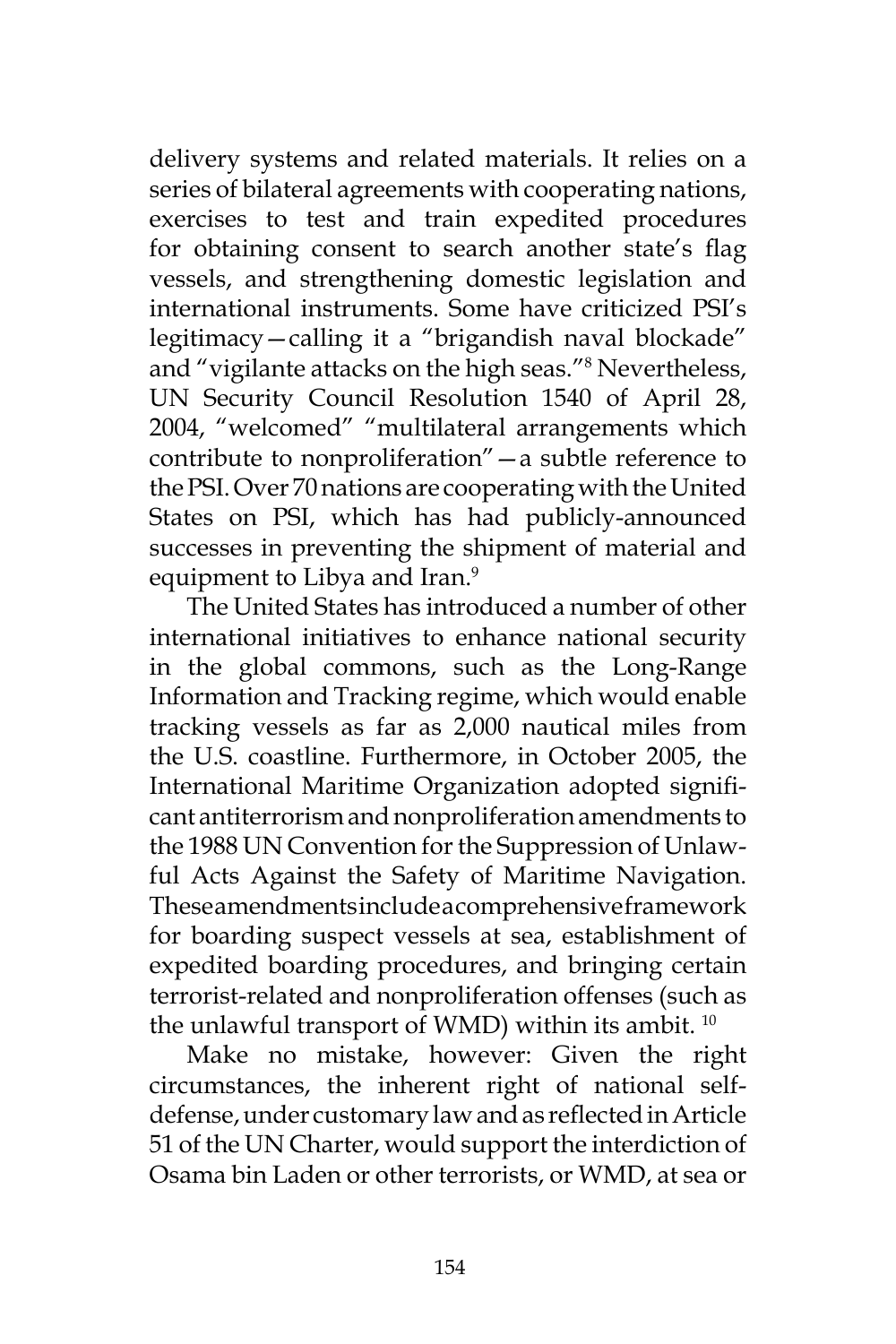in the air, based on reliable and actionable intelligence. Such an action would be an example of adapting 19th and 20th century rules to the realities of the 21st century war on global terrorism. The President should use all the diplomatic, economic, law enforcement, and other tools at his disposal, but if military action is the most appropriate action in a given situation, then military action is a lawful tool for the President to employ.

The U.S. Navy is facing a number of other issues where the correct answer may turn on whether the war on terrorism is an actual "war." For example, when Admiral Vern Clark was Chief of Naval Operations, he challenged the Navy to maximize the use of active duty sailors in warfighting positions. The Military Sealift Command proposed replacing sailors with civilian mariners in a number of key positions onboard warships—positions such as navigation, engineering, and deck operations. Currently, half the crew of USS *Mount Whitney* is civilian. The ship serves as the flagship for the U.S. Sixth Fleet, NATO's Joint Command Lisbon, and NATO's Naval Striking and Support Forces. This Navy practice would be a candidate for examination if a review as called for by Secretary John Reid were ever conducted.

The other services also are wrestling with the issue of civilians in the battlespace—operating unmanned aerial vehicles, providing perimeter or distinguished visitor security in combat zones, and maintaining sophisticated weapons systems. The issue is whether or not these civilians have lost their protected status as "civilians accompanying the force" by taking a "direct" part in armed conflict.

If the war on terrorism is not really a "war" and the United States is not engaged in an international armed conflict, then it does not matter whether civilians on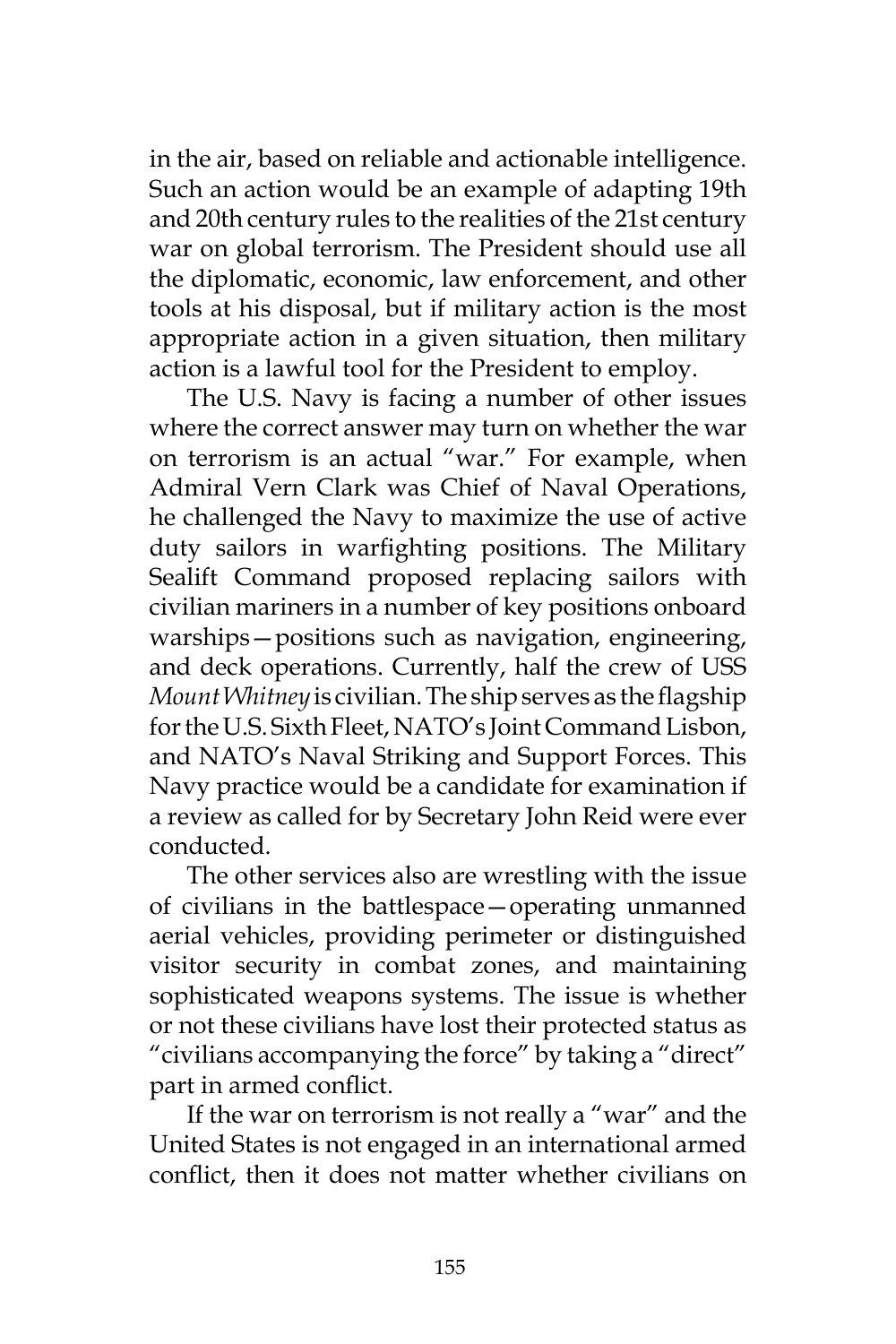board warships operate the engineering plant, navigate the ship, or serve as small-boat coxswains for boarding parties engaged in a take-down of a terrorist platform. It is certainly true that the United States is not at war with a nation-state party to the Geneva Conventions, and there is no expectation that the adversary would provide Geneva protections to anyone. But it seems somewhat incongruous for the United States to detain several hundred "enemy combatants" at Guantanamo Bay, Cuba, for engaging in warlike acts against the United States, while denying that civilians involved in seizing a terrorist ship are directly participating in armed conflict.

The Navy's solution to this dilemma was to introduce legislation that would have placed the civilian mariners in a reserve status, from which they would have been recalled to active duty prior to the ship engaging in international armed conflict. That legislation was not passed, and the Navy is now assessing the extent, if any, to which civilian mariners can be used in traditional armed conflict onboard warships such as those planned for the Maritime Prepositioned Force (Future).

Another 20th century maritime-related legal doctrine that needs review in light of the global war on terrorism relates to military hospital ships, which are granted extraordinary protections under the Second Geneva Convention of 1949. Those protections depend, however, on the ships being used solely to assist, treat, and transport the wounded, sick, and shipwrecked.

To guarantee that hospital ships will not transmit intelligence or engage in offensive military operations, the Geneva Convention approach is to ensure they are incapable of engaging in those activities. Thus, article 34 forbids the possession or use of a "secret code" for communication—meaning hospital ships cannot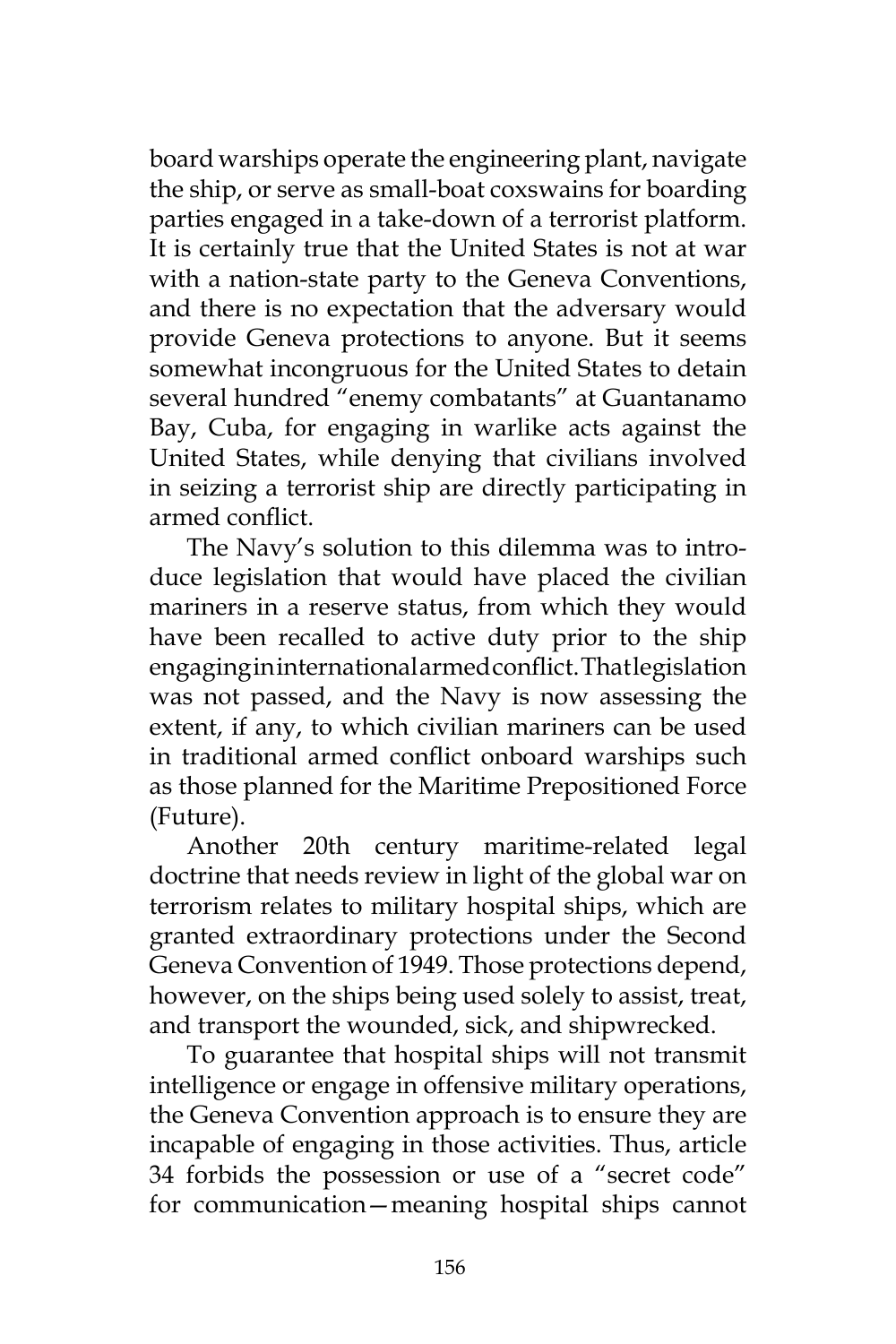use encrypted communications systems. Concerning weapons, article 35 provides that the crews of hospital ships may be armed for maintaining order and for defense of themselves and their patients—a provision understood to mean that the ships themselves cannot carry armaments, but that their crews may carry small arms for self-defense.

In the post-USS *Cole*, post-9/11 world, these requirements simply are unacceptable. The San Remo Manual on International Law Applicable to Armed Conflicts at Sea, prepared by a group of military and legal experts and published in 1995, attempted to be forward-leaning by opining that hospital ships may be armed with "deflective" means of defense, such as chaff and flares, but not with means that could be used in offensive fashion, such as anti-aircraft guns.<sup>11</sup>

Chaff and flares, however, would be decidedly ineffective against a determined suicide attack like that launched against USS *Cole*. While there is merit in taking a cautious approach to deploying hospital ships bristling with "defensive" armaments, the realities of the war on terrorism require that hospital ships and their crews be provided with crew-served weapons such as machine guns and grenade launchers, and even with the Phalanx close-in weapons system and other stateof-the-art defensive anti-air and anti-surface weapons. Surely it is possible to devise some method of ensuring the integrity of hospital ships (such as by placing international observers on board) other than denying them armaments necessary for force protection against pirates and terrorists.

Sea-basing is another maritime concept that will challenge accepted notions of "warfighting." It is part of Chief of Naval Operations Admiral Mike Mullen's vision of a 1,000-ship Navy. Not merely a Navy/ Marine Corps program, sea-basing will support all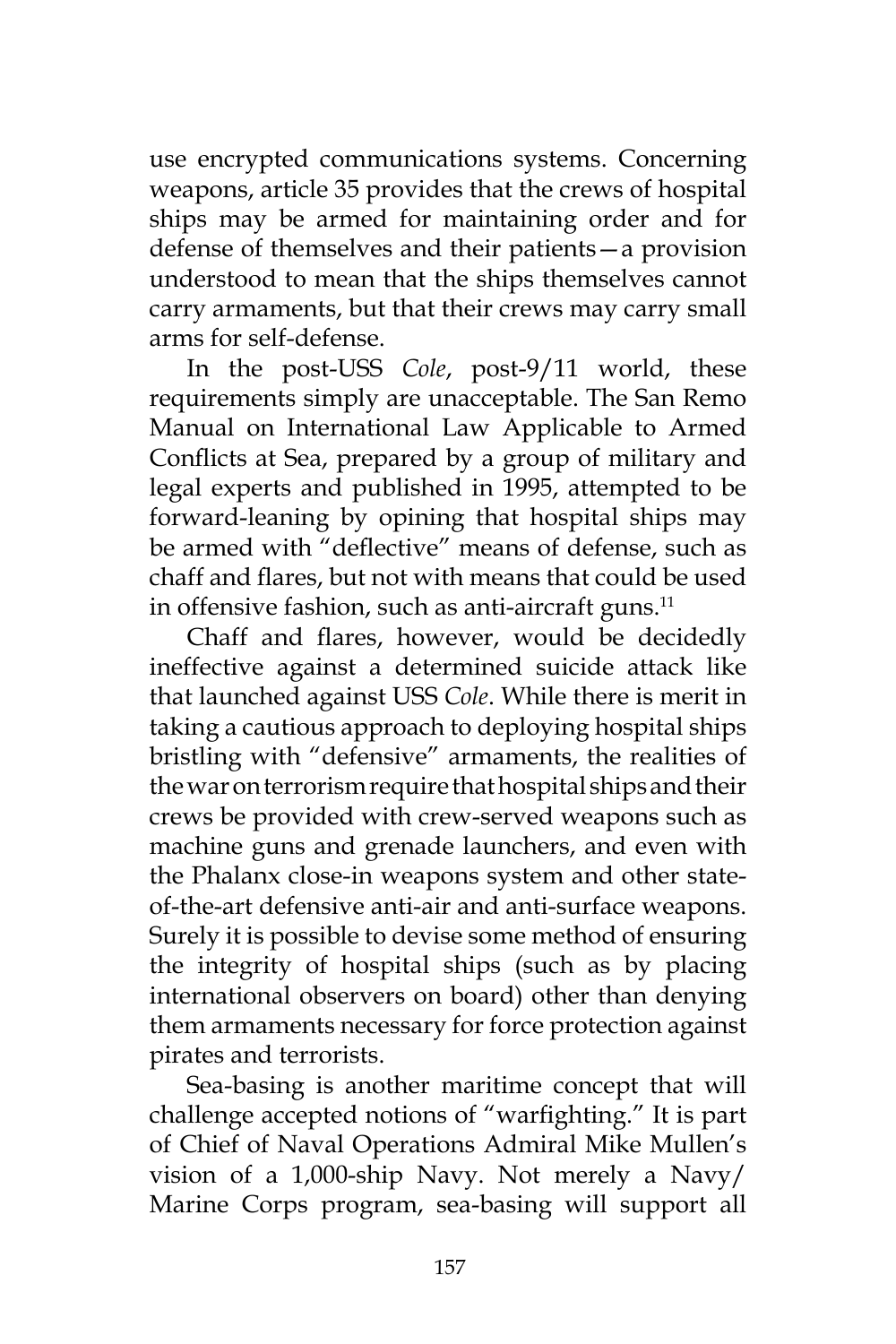services, coalition partners and other interagency organizations. One of 21 "Joint Integrating Concepts," sea-basing reflects a vision of how to aggregate, sustain, and project combat power at sea. It is defined as the rapid deployment, assembly, command, projection, reconstitution, and reemployment of joint combat power from the sea, without reliance on land bases within the Joint Operations Area.

How does sea-basing work? Basically, large, floating military bases are staged 12 nautical miles off the coastline and project people, machinery, armaments, and materiel ashore to conduct an assigned mission whether the mission is counterterrorism or disaster relief. In Admiral Mullen's vision of the 1,000-ship Navy, no single nation would have that many ships, but the world's navies and coast guards would work together to fight wars, defeat pirates, deter illegal drug traffickers and terrorists, and deliver humanitarian assistance—moving rapidly from place to place as required . . . all as part of the "long war" of winning hearts and minds to defeat the conditions that sustain terrorist ideology.12

Interestingly, in this area, 19th and 20th century rules completely support the freedom of the seas to conduct military operations in international waters without the consent or prior knowledge of the coastal state. Some recent expansive views of coastal state rights in the 200-nautical mile exclusive economic zone (EEZ), however, would hold that such operations are not permitted. China, for example, asserts sovereignty over air and sea operations in the EEZ. As noted, in this case the existing laws are consistent with U.S. projected operations. However, the United States and its coalition partners must be vigilant to ensure traditional high seas rights and freedoms do not atrophy from lack of use or misuse.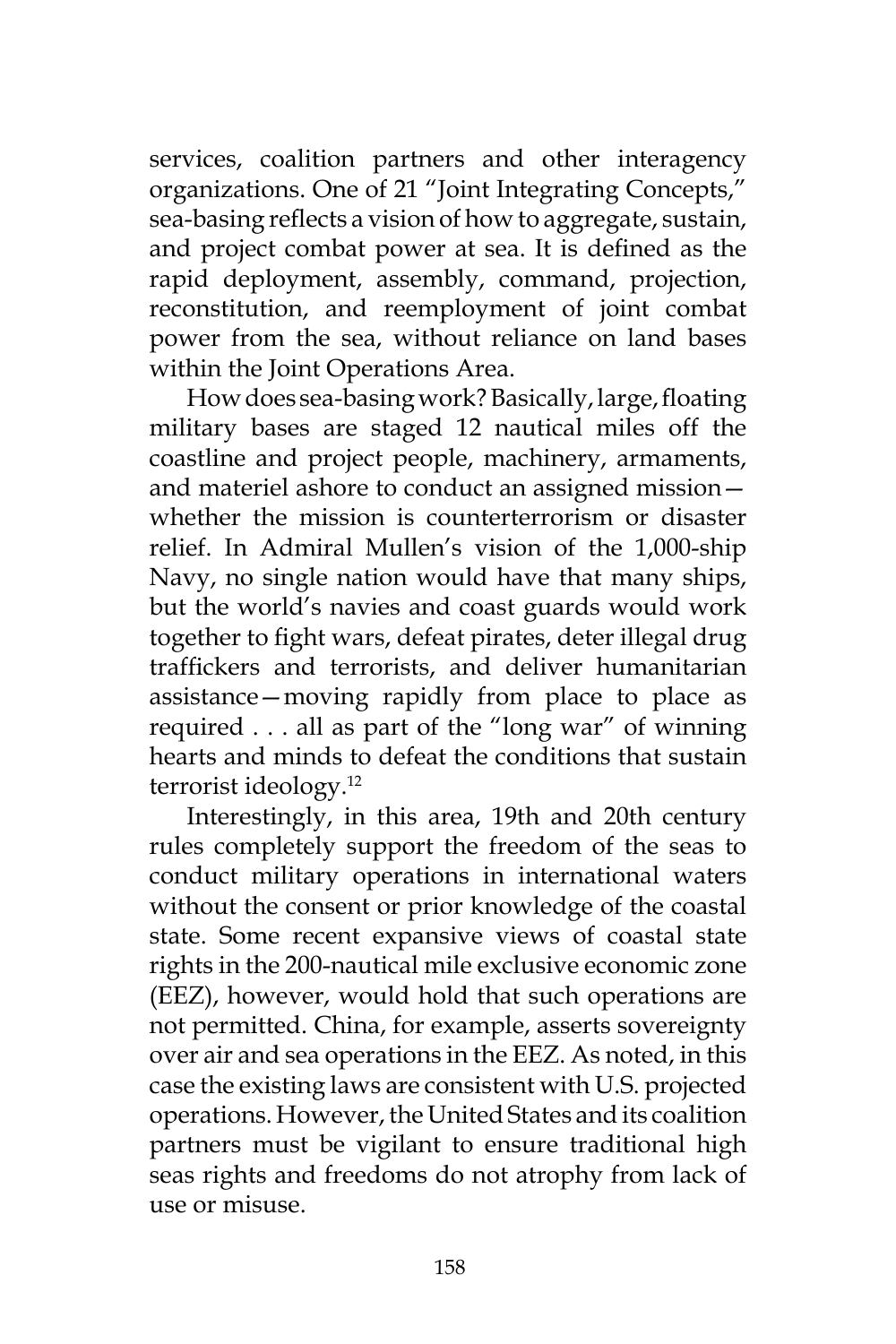Finally, a word about detainee operations. One does not typically think of detainee operations as a Navy or maritime issue. Given the U.S. Navy's long-term association with Guantanamo Bay, Cuba, however, Secretary of the Navy (now Deputy Secretary of Defense) Gordon England was named as the Designated Civilian Official for the Combatant Status Review Tribunals (CSRTs) and the Administrative Review Boards (ARBs) conducted for the detainees at Guantanamo Bay. One of the most frequent criticisms lodged against the United States in the Global War on Terrorism is that the enemy combatants are being held "indefinitely," without trial or other due process. That was a second criticism raised by Human Rights Watch against Secretary Reid's reported call for a renegotiation of the Geneva Conventions.13 Yet through the CSRT and ARB processes, almost 250 detainees have been released from detention in Guantanamo Bay, either because they were determined no longer to be enemy combatants or no longer to pose a threat to the United States.

Furthermore, the terrorists consider themselves enemy combatants in a global war. One of the July 2005 London bombers stated, "We are at war, and I am a soldier in that war."14 A number of the Guantanamo detainees also readily acknowledge they were, and continue to be, combatants against the United States.<sup>15</sup>

The Department of Defense has detained and screened around 83,000 individuals in Afghanistan, Iraq, and elsewhere. The vast majority are freed shortly after initial questioning. There remain about 14,500 in custody, primarily in Iraq, consistent with the Fourth Geneva Convention concerning security detainees. Less than 700 individuals have been transferred to Guantanamo Bay. The government already has released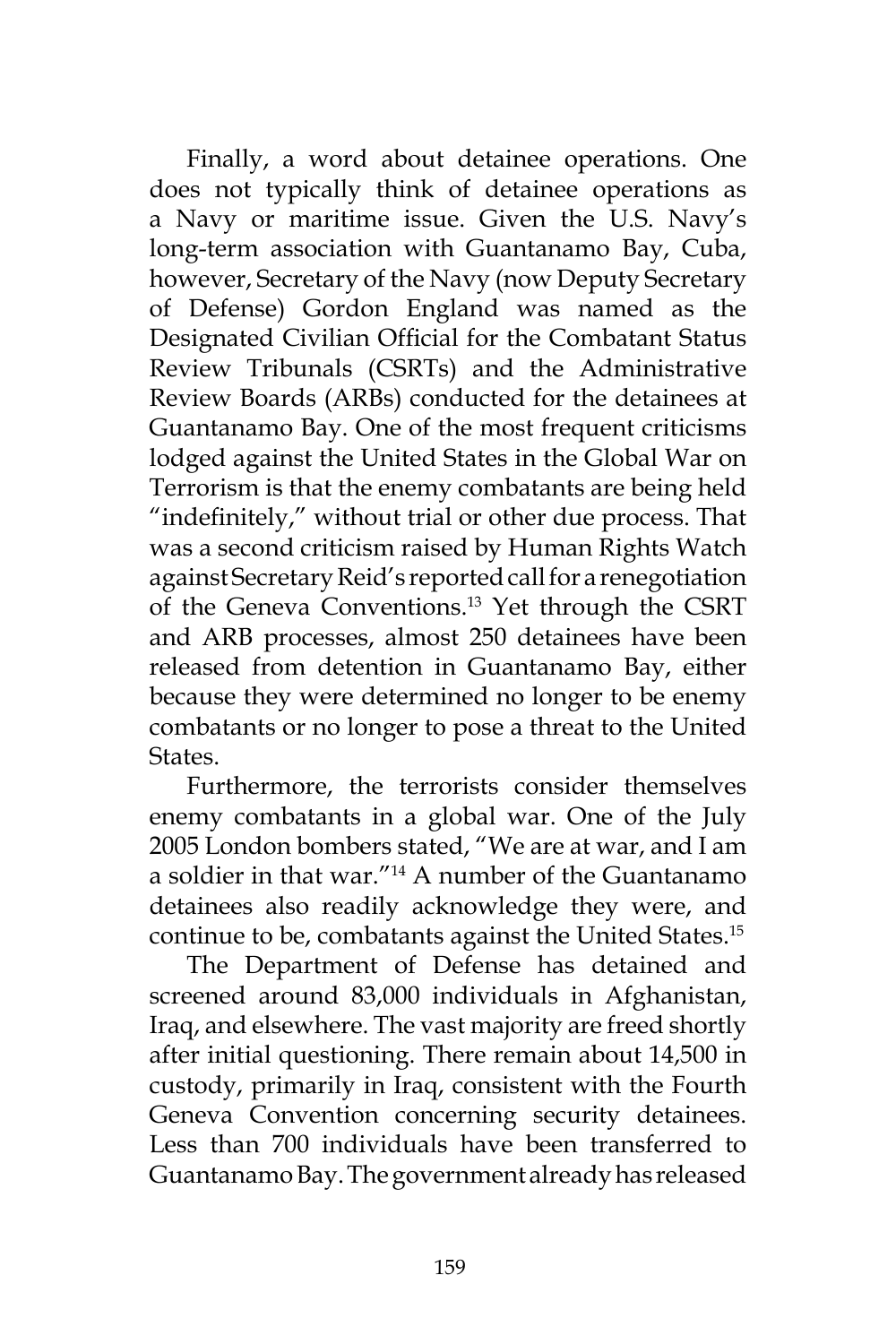about 245 Guantanamo detainees to 12 countries and, unfortunately, the government has been wrong about 10 percent of the time. About a dozen have been captured after they returned to the battlefield to wage war against the United States.<sup>16</sup>

The International Military Tribunal at Nuremberg made clear that since the 18th century, captivity during time of war "is neither revenge nor punishment, but rather is solely protective custody, the only purpose of which is to prevent the prisoners of war from further participation in the war."17 What is the alternative to detaining these individuals as enemy combatants—to let them go? It hardly seems to be in the interest of humanity at large to release individuals who intend to return immediately to the fight and kill more innocent men, women, and children. Certainly, this is an area where a review of the Geneva Conventions would be in order, though, as mentioned earlier, there is probably little hope of success in that regard.

#### **ENDNOTES - DALTON**

1. *The 9/11 Commission Report: Final Report of the National Commission on Terrorist Attacks on the United States*, New York: W. W. Norton Company, Inc., July 22, 2004, p. 72.

2. Thomas Harding, "Reid Calls for Geneva Convention To Be Rewritten," *London Daily Telegraph*, April 4, 2006.

3. *Ibid.*

4. *The National Strategy for Maritime Security*, September 2005, available at *www.whitehouse.gov/homeland/4844-nsms.pdf*.

5. *The National Defense Strategy of the United States of America*, Washington, DC: Department of Defense, 2005, available at *www. defenselink.mil/news/Mar2005*.

6. *The National Strategy for Maritime Security*, p. 2.

7. *The National Security Strategy of the United States of America*, Washington, DC: The White House, 2002, available at *www. whitehouse.gov/nsc/nss.pdf*, pp. 6, 14.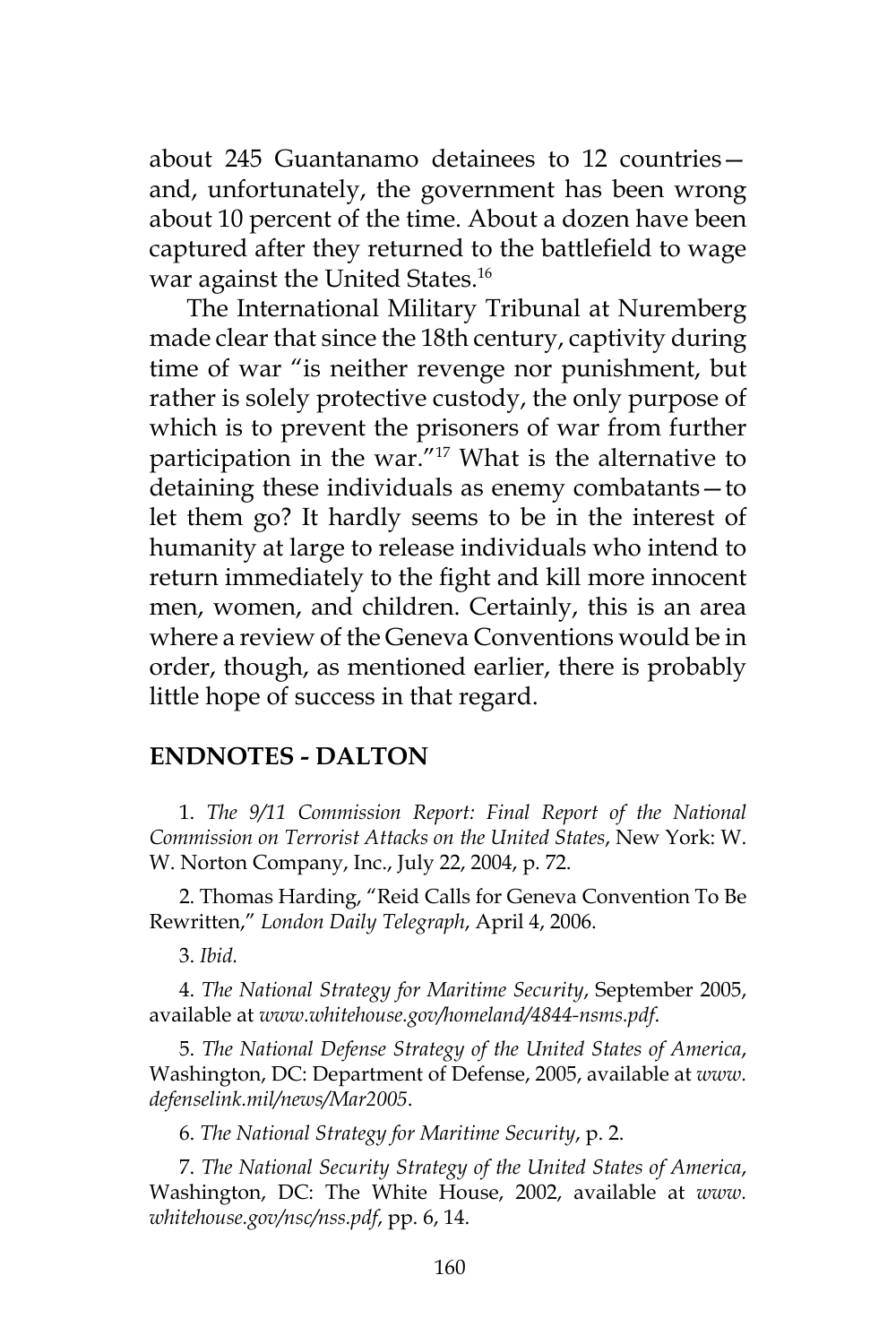8. See, e.g., Samantha Maiden, "Howard Begins Tour with Warning to North Korea," *The Advertiser* (Australia), July 14, 2003, p. 7 (quoting the official North Korean news agency); Nikki Todd, "Activists Hit Out at PSI Plans to Stop Weapons Trade," AAP *Newsfeed*, July 9, 2003 (LEXIS, News Library, Wires File, quoting Just Peace spokeswoman Annette Brownlie).

9. Condoleezza Rice, Secretary, U.S. Department of State, "Remarks on the Second Anniversary of the Proliferation Security Initiative," May 31, 2005, transcript available at *www.state.gov/ secretary/rm/2005/46951.htm*.

10. Available at *www.imo.org/Conventions/mainframe.asp?topic\_ id=259&doc\_id=686*.

11. Louise Doswald-Beck, ed., *San Remo Manual on International Law Applicable to Armed Conflicts at Sea*, Cambridge, United Kingdom: Cambridge University Press, 1995, para. 170.3, p. 235.

12. For more information on Seabasing, see Major General Gordon C. Nash, "Seabasing: an international aspect," *Jane's Defence Weekly*, March 29, 2006, p. 22; and Scott C. Truver, "Special Delivery," *ibid.*, p. 24.

13. *The National Strategy for Maritime Security*.

14. BBC NEWS, "London Bomber Video Aired on TV," September 2, 2005, available at *news.bbc.co.uk/1/hi/uk/4206708.stm*.

15. Farah Stockman and Charlie Savage, "Guantanamo Transcripts Paint a Picture of War's Combatants," *Boston Globe*, March 20, 2006, p. 1.

16. Department of Defense, News Transcript, Washington, DC, July 8, 2005, available at *defenselink.mil/transcripts/2005*. For more information on detainee procedures and review boards, see *www.defenselink.mil/news/Combatant\_Tribunals.html* and *www. defenselink.mil/news/Jan2005/d20050131process.pdf*.

17. Leslie Green, "What Is—Why Is There—the Law of War?" *Naval War College International Law Studies*, Vol. 71, Newport: Naval War College Press, 1998, p. 167, quoting *The Nuremberg Judgment*.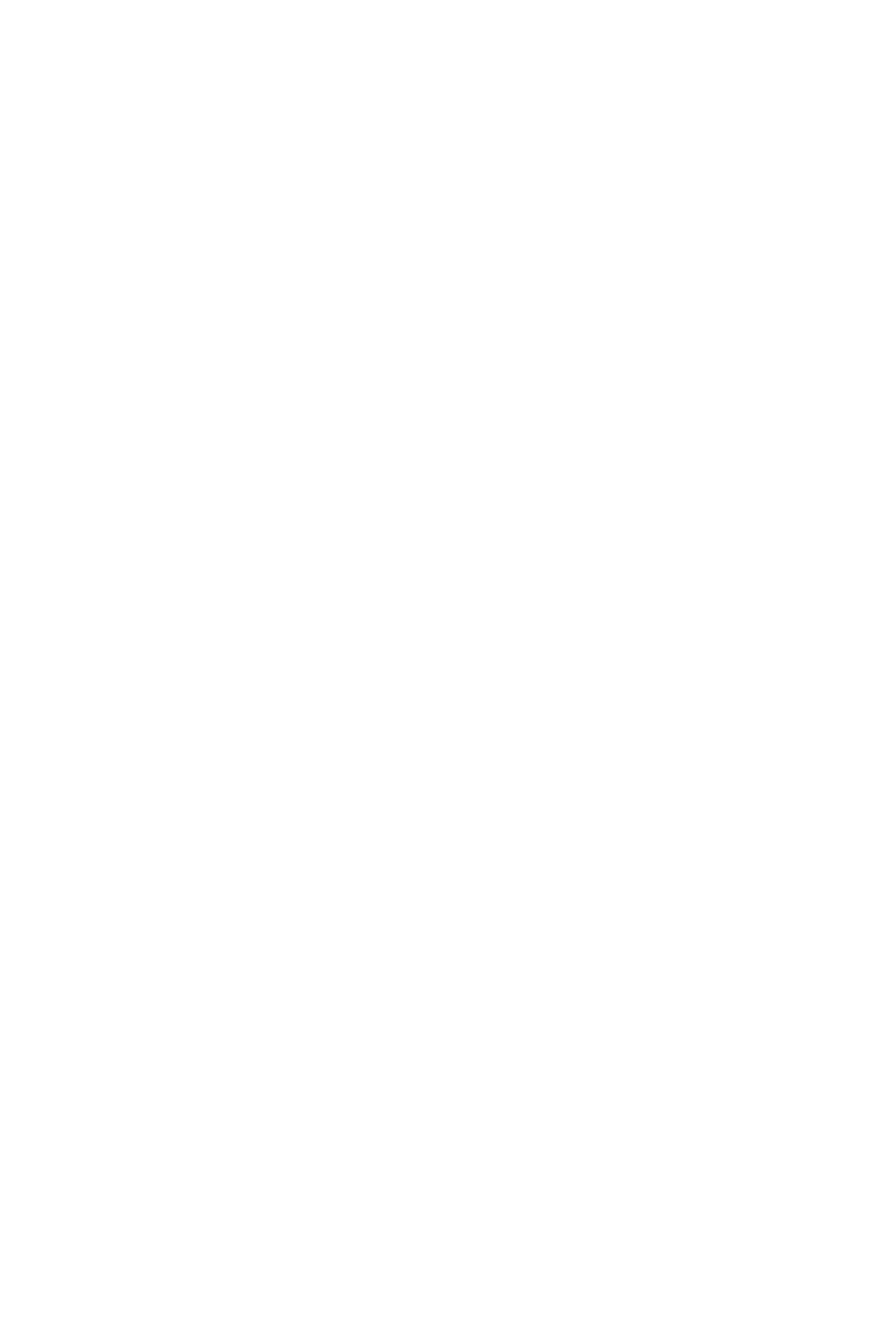## **PANEL V**

# **COMPETING LEGAL ISSUES: A EUROPEAN VIEWPOINT**

## **Professor Charles Garraway**

#### **Introduction.**

Robert Kagan, in his seminal article entitled "Power and Weakness", written in 2002,<sup>1</sup> stated that "on major strategic and international questions today, Americans are from Mars and Europeans are from Venus." He referred to the "transatlantic divide" and sought to set it in a historical context, referring to Europe moving from the horrors of the first half of the 20th century into a "Kantian paradise" while the United States is left to sort out "the dangerous Hobbesian world that still flourishes outside Europe." The question he asks is whether the point has now been reached where, in military terms, the United States will do the fighting and Europe the cleaning up. Put another way: Does the real division of labour consist of the United States "making the dinner" and the Europeans "doing the dishes"?

It is becoming popular now to talk about the "transatlantic divide." Another example is Jeffrey Kopstein, who discusses the subject in "The Transatlantic Divide over Democracy Promotion."2 In that article, he compares the European preference for "order over freedom," contrasting this with the United States rhetoric about the spread of democracy, particularly the January 2005 speech of President Bush arguing that promoting the freedom of other countries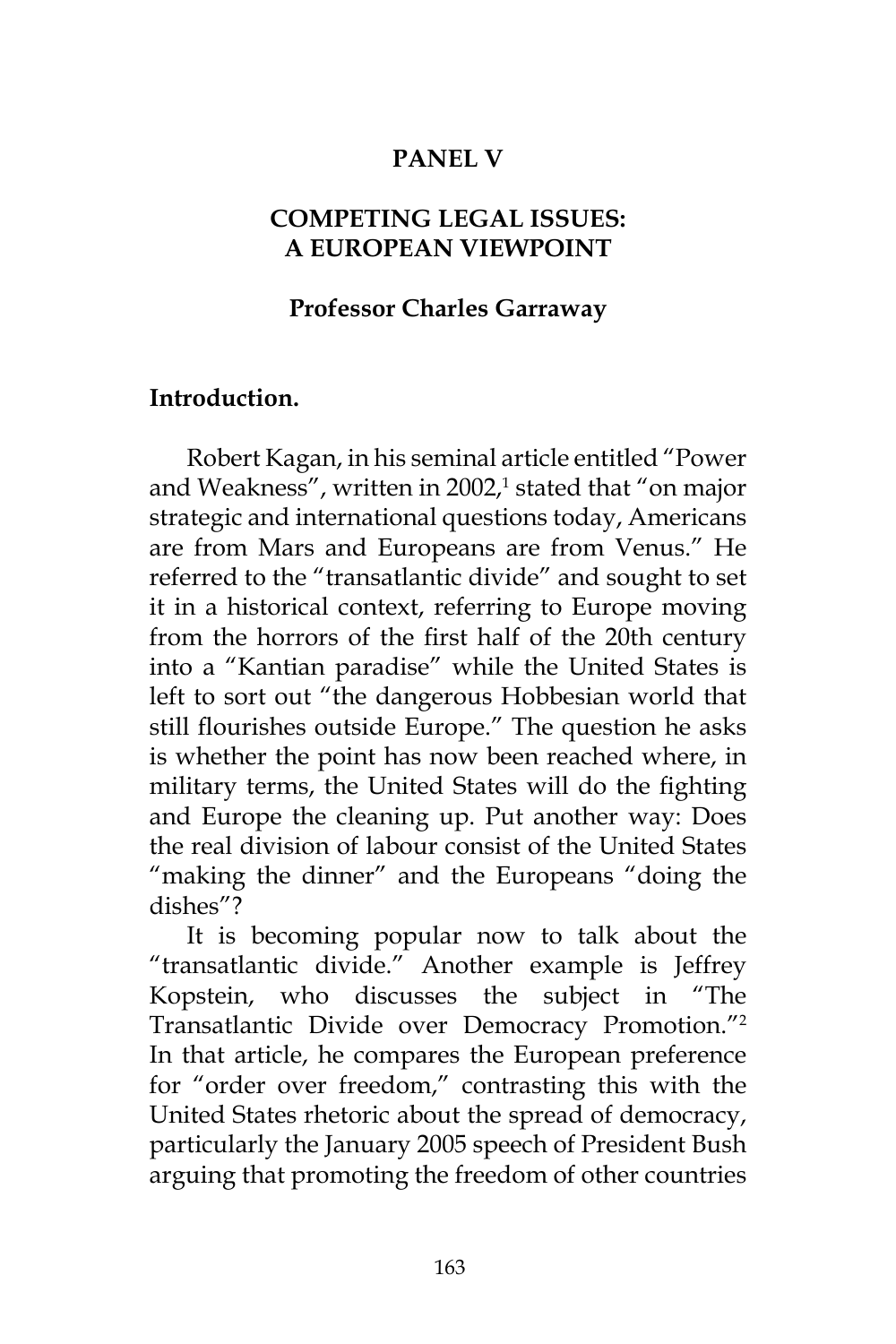was now an "urgent requirement of our nation's security and the calling of our time."<sup>3</sup>

I myself have written previously on the "transatlantic divide."4 This arose from a presentation made at the International Conference on Current Issues in International Law and Military Operations, at the U.S. Naval War College in Newport, Rhode Island, in June 2003. Three years on, with increasing arguments on the relevance—and indeed the applicability—of international law to current military operations, it perhaps is necessary to revisit the issue and look at the differing views of the United States and its European allies. Differences there certainly are, but as I stated in my earlier article, "what is needed is greater communication between the parties and a willingness to talk *with* each other rather than *at* each other."5

Is it correct to argue that the European nations are now so bound by constitutional and other legal constraints that they cannot effectively contribute to high intensity conflict? Is the increasing emphasis on the law in its relation to military operations justified or is it an attempt to bind the powerful Gulliver with Lilliputian cords? In an address to the Air and Space Conference and Technology Exposition 2005,<sup>6</sup> Brigadier General (now Major General) Charles Dunlap, U.S. Air Force, referred to this as "lawfare" and "an asymmetrical form of warfare." He defined lawfare as "the strategy of using or misusing law as a substitute for traditional military means to achieve an operational objective." While pointing out that this can work both positively and negatively, he went on to say that "most adversaries are using Lawfare . . . as a form of asymmetrical warfare by manipulating a value of our societies, which is respect for law."

My purpose is to look at those areas of law where there is dispute or disagreement between the United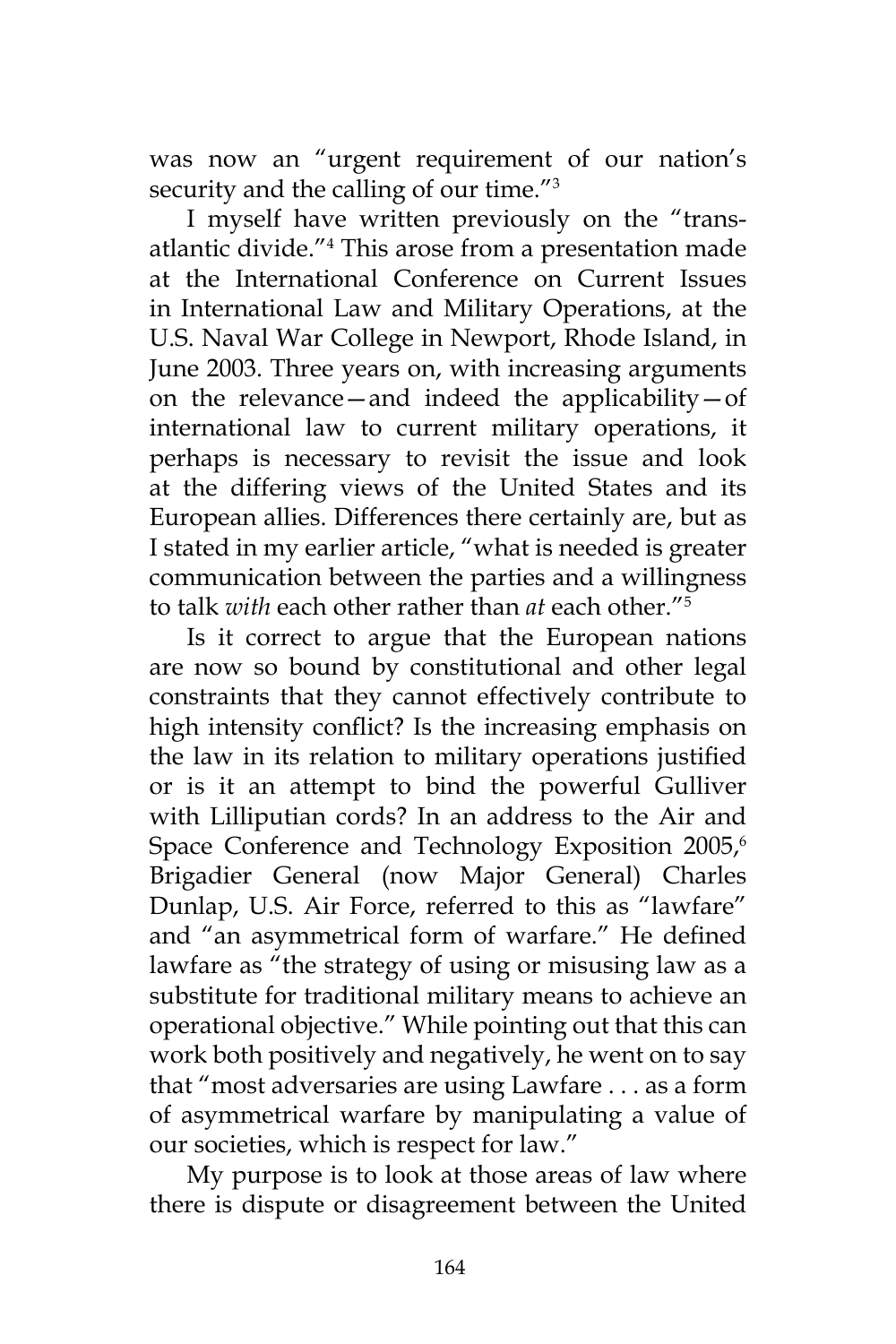States and Europe and to examine exactly where those disagreements are in the hope that this may generate a debate and contribute to the resolution of these disagreements. I will not look at constitutional constraints as these are, on both sides of the Atlantic, effectively self-imposed. I will, however, look at two issues that I consider serious. The first is the application of human rights; the second is the differing interpretations of the law of armed conflict. I will then look at an issue that I consider fundamental and that underpins the whole impasse: the differing views on the "campaign (or war) against terror." However, before I move on to these subjects, I need to deal with one area that has been raised frequently in debate, but is—in my view—a complete red herring: the International Criminal Court.7

## **International Criminal Court.**

In 1998, in Rome, a Diplomatic Conference adopted the Statute for an International Criminal Court.8 Unfortunately, there remained major disagreements on a number of key issues and as a result, it was not possible to achieve a consensus text in negotiations. A compromise text was put forward on a "take it or leave it" basis, and it was this text that was adopted by a large majority after a vote. Sadly, one of those countries voting against it was the United States. The United States had played a major—and very positive role in the negotiations, and it must be acknowledged that many of the key areas of the Statute benefited from U.S. expertise in both subject matter and drafting. This is particularly true in relation to the crimes that fall within the jurisdiction of the Court.

After Rome, the United States initially seemed to adopt a position of benevolent neutrality, though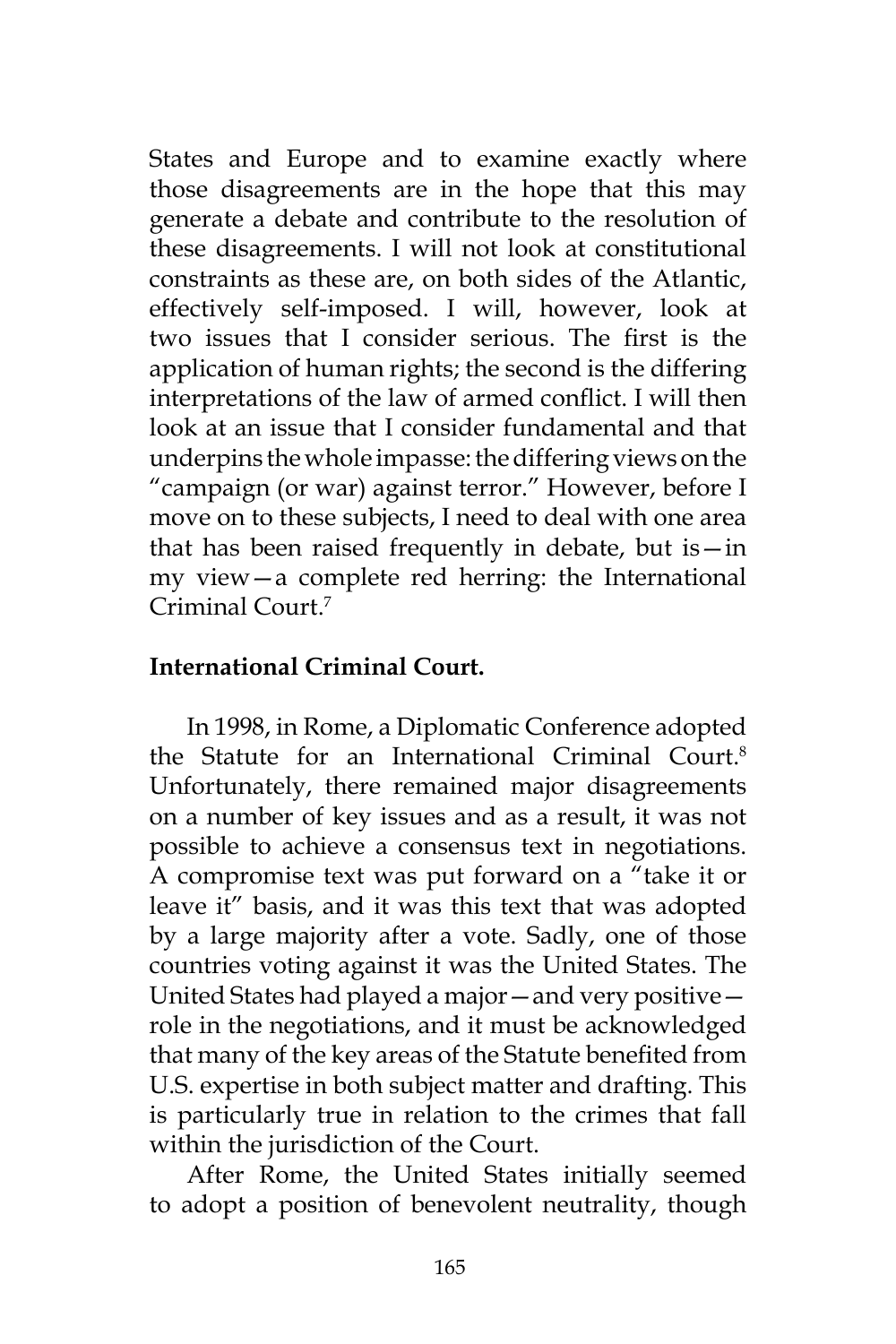maintaining its objections. The line seemed to be "don't mess with us, and we won't mess with you." The delegation continued to play a major role in the drafting of the subsidiary documents, including the Rules of Procedure and Elements of Crimes, the latter being primarily a joint Swiss-U.S. venture. Indeed, on almost his last day in office, President Clinton signed the Rome Statute, although indicating that the United States still had some fundamental problems that needed to be resolved before there could be any question of the United States becoming a Party to the Court.

President Bush, on gaining office, took a different line and launched a policy of strong opposition to the Court. On both the domestic and international stage, he took steps to ensure that the Court could not in any circumstances take jurisdiction over any American citizen and, in a letter to the United Nations (UN) Secretary General, the administration sought to "unsign" the Treaty. $9$ 

As a result of these actions, many in the U.S. military community see the International Criminal Court as a major threat to U.S. operations—and this concern has spread to the United Kingdom to some extent. On July 14, 2005, six former Chiefs of the Defence Staff launched a debate in the House of Lords expressing concern over the impact that on-going investigations in Iraq into the conduct of operations were having both on the morale of the British Army and on the chain of command. The International Criminal Court was blamed for much of this  $10$ 

In fact, I would suggest that the International Criminal Court has had no effect at all on operations in Iraq—or elsewhere. Furthermore, it is not responsible for the level of inquiries carried out. The problem lies elsewhere as I will outline later. It has always been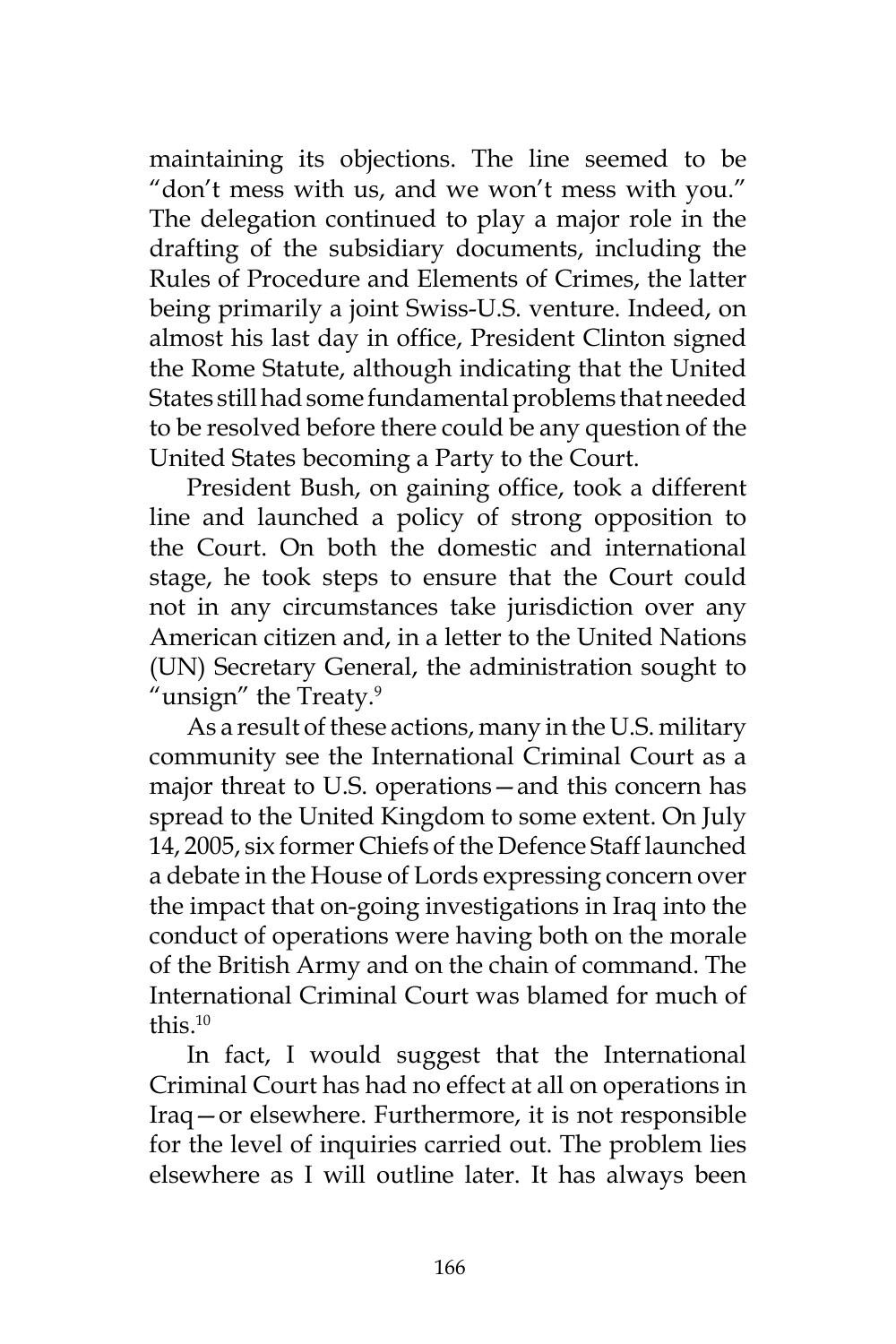United Kingdom policy to investigate allegations of misconduct by British forces (as it is in the United States) and that has not changed. What may have changed is the greater public awareness of these investigations, caused partly by greater civilian involvement. But that cannot be laid at the door of the International Criminal Court.

It is official British Government policy that no British service person will ever appear in front of the International Criminal Court.<sup>11</sup> However, in seeking to achieve this policy objective, we have approached the matter from a different angle. We have indeed become a Party to the Court and intend to rely on the principle of "complementarity" laid down in Article 17 of the Rome Statute. This key principle was one of those that benefited from U.S. input at the negotiating stage and is worth examining in full. The text of Article 17 of the Statute states:

*Article 17—Issues of Admissibility*. (Emphases below added by the author.)

- 1. Having regard to paragraph 10 of the Preamble and article 1, the Court shall determine that a case is inadmissible where:
	- (a) The case is being investigated or prosecuted by a State which has jurisdiction over it, unless the State is unwilling or unable genuinely to carry out the investigation or prosecution;
	- (b) The case has been investigated by a State which has jurisdiction over it and the State has decided not to prosecute the person concerned, unless the decision resulted from the unwillingness or inability of the State genuinely to prosecute;
	- (c) The person concerned already has been tried for conduct which is the subject of the complaint, and a trial by the Court is not permitted under article 20, paragraph 3;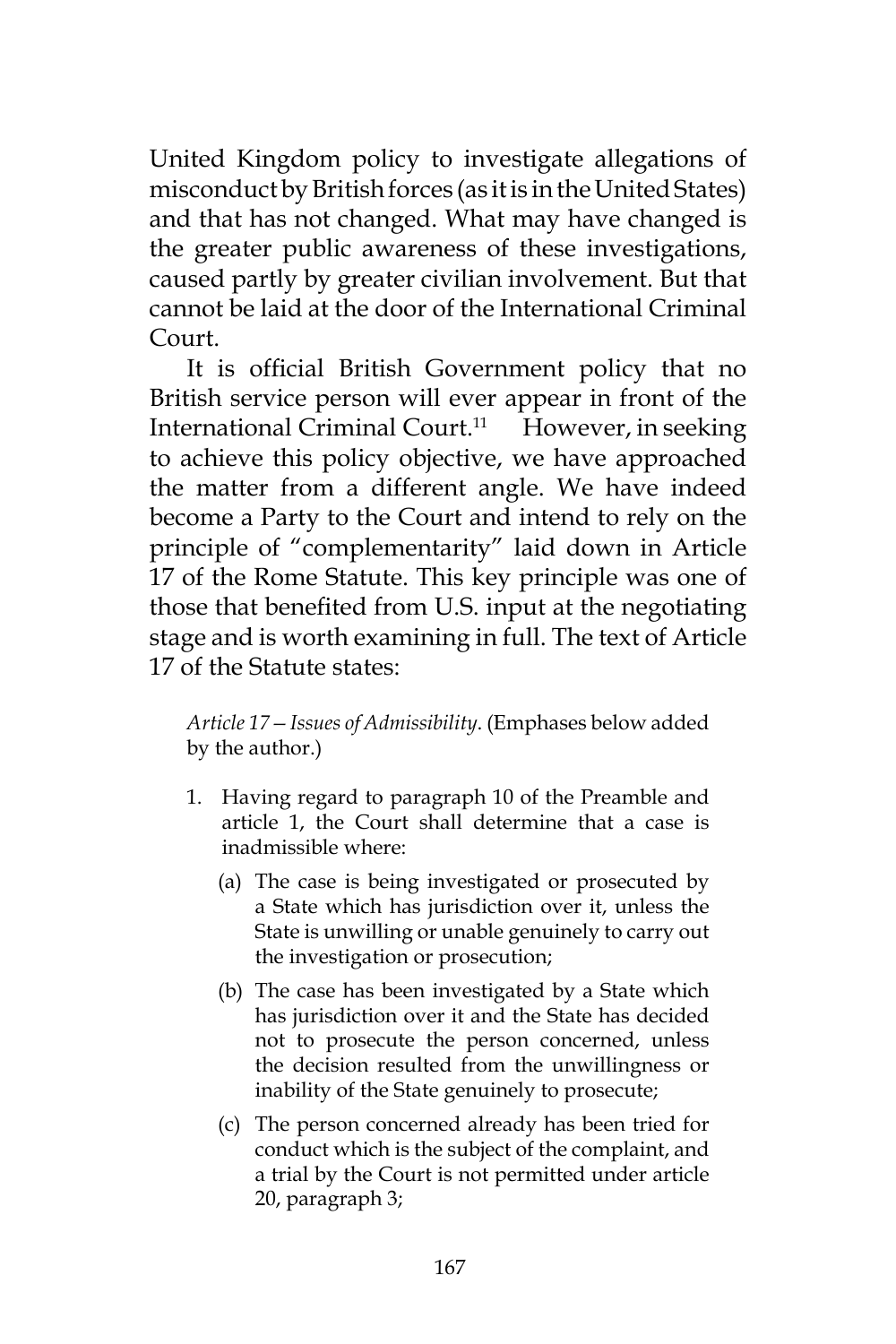- (d) The case is not of sufficient gravity to justify further action by the Court.
- 2. In order to determine unwillingness in a particular case, the Court shall consider, having regard to the principles of due process recognized by international law, whether one or more of the following exist, as applicable:
	- (a) The proceedings were or are being undertaken or the national decision was made **for the purpose of shielding** the person concerned from criminal responsibility for crimes within the jurisdiction of the Court referred to in article 5;
	- (b) There has been an unjustified delay in the proceedings which in the circumstances is **inconsistent with an intent to bring the person concerned to justice**;
	- (c) The proceedings were not or are not being conducted independently or impartially, and they were or are being conducted in a manner which, in the circumstances, is **inconsistent with an intent to bring the person concerned to justice.**
- 3. In order to determine inability in a particular case, the Court shall consider whether, due to a total or substantial collapse or unavailability of its national judicial system, the State is unable to obtain the accused or the necessary evidence and testimony or otherwise unable to carry out its proceedings.

The test is a very high one and the default position, as is made clear by Article 17(1) is "inadmissibility." Of course, the final decision rests with the Court, but if the Court is to be truly international, no State can have a veto. Attractive as it might have been to give the five permanent members of the UN Security Council such a veto—effectively exempting their personnel that was utterly unacceptable to the rest of the world. If the United States thinks that it is the only major power likely to come under scrutiny, the example of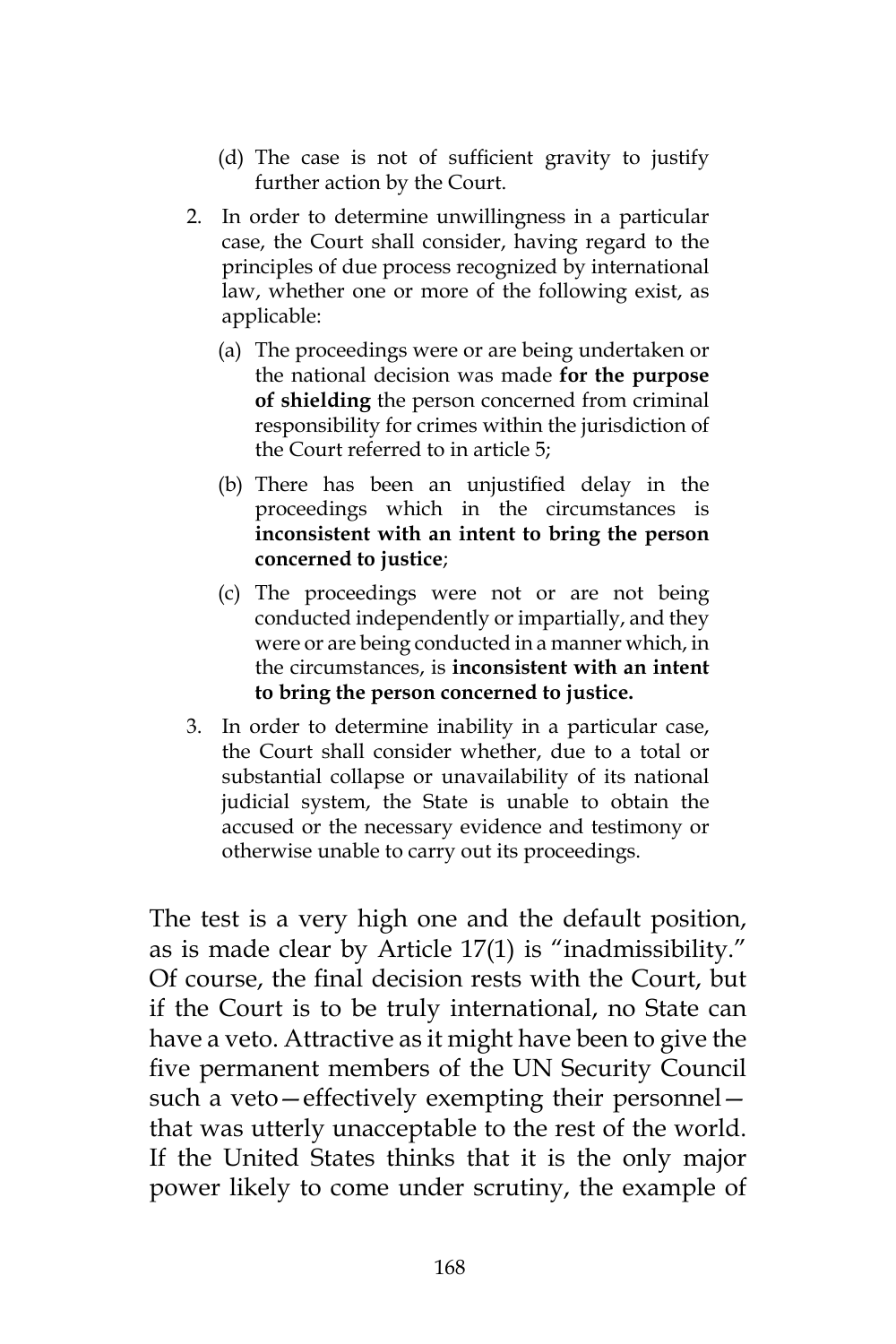Russian operations in Chechnya comes to mind. These are already the subject of human rights investigations under the jurisdiction of the European Court of Human Rights, as we shall see later.

The United Kingdom began by passing domestic legislation ensuring that every offence in the International Criminal Court Statute became (if it was not already) an offence under our domestic law in all our various jurisdictions.12 This enables us to investigate and, where appropriate, try before our domestic courts, both military and civilian, any cases that might be within the jurisdiction of the International Criminal Court. While this does not, and cannot, give us an absolute guarantee of exemption, the bar imposed on the Prosecutor by Article 17 is a very high one—and one on which he must satisfy a three-Judge Pre-Trial Chamber, and subsequently, a five-Judge Appeals Chamber. Put another way, he must obtain the agreement of a minimum of five judges in the two Chambers. We have a British Judge in the Court who, in the normal course of events, would educate his fellow Judges on the UK judicial system. It must be considered highly unlikely, to put it mildly, that the Court could be persuaded that, in a particular case, the British judicial system had so moved from its fundamental principles that it was being used with one of the intents described in Article 17 (2). If we reach the stage of Article 17 (3), then I would suggest that the United Kingdom is in real trouble!

The fear in the United States is primarily one of politically-motivated prosecutions. However, this works both ways. The Court is going to need to rely on its heavyweight backers for support as it has no real capabilities of its own on the ground. Politically, it is not in the Court's interests to pick a fight with a major power. If it were minded to do so, particularly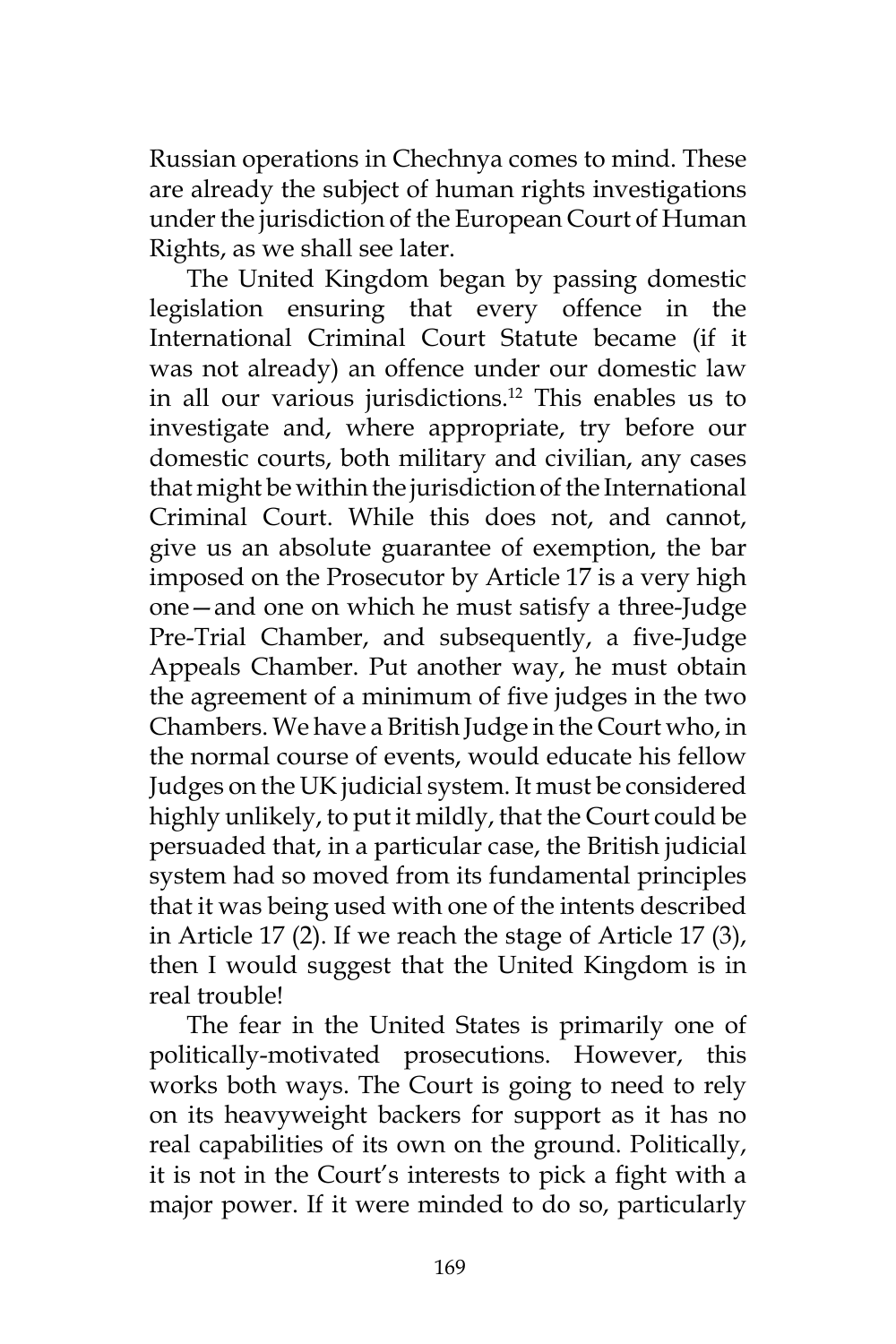on political grounds, then it would be in the process of self-destruction. With British personnel operating within the Court structure, we would have ample warning of any such fundamental shift in the Court's philosophy and our own participation would have been called into question long before matters got that far.

Thus, on legal grounds and political grounds, we have no fear of the Court but our objectives are exactly the same as those of the United States: to ensure that matters are dealt with in our own domestic courts. We do so by applying our ordinary procedures and standards, and thus the International Criminal Court has had no effect whatsoever on ongoing operations. Although we have adopted all the International Criminal Court offences into UK domestic law, the **conduct** which they reflect always would have been prosecutable, though perhaps under different titles. Investigations therefore always would have been undertaken where such conduct came to light. Nothing has changed.

#### **Human Rights Law.**

Where there has been a change is in the growing influence of human rights law. Here, there is a marked difference between the United States and Europe, a divide that is likely to get more pronounced before it gets better. There are two major areas of difference.

First, the U.S. position is that the International Covenant on Civil and Political Rights only applies to "individuals within its territory **and** subject to its jurisdiction."13 The wording is taken directly from Article 2 (1) of the Covenant and the issue is the use of the word "and." The U.S. view is that this is a twopart test, and thus the obligations imposed on the U.S.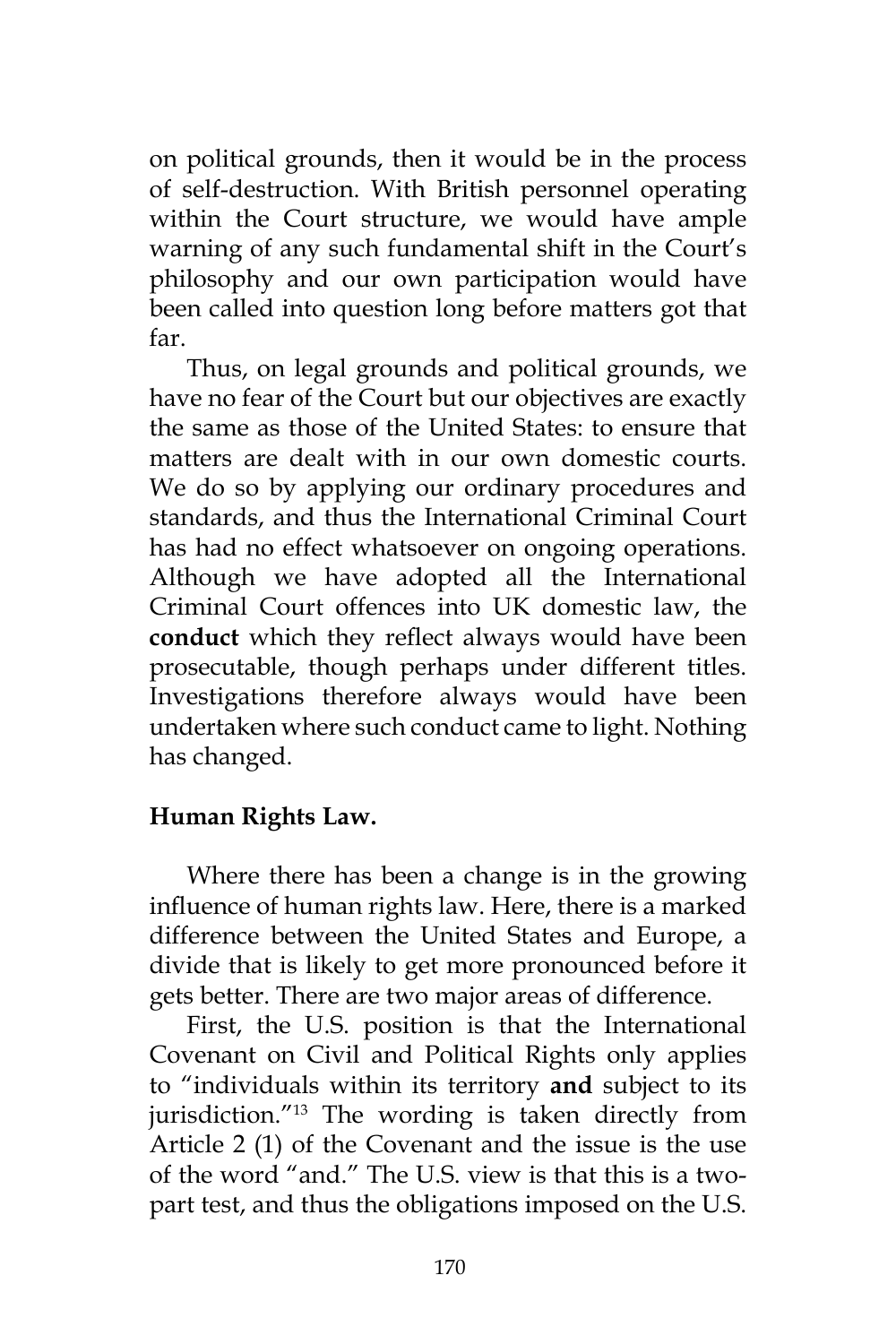by the Covenant do not extend beyond the territorial boundaries of the United States. This position was confirmed recently in the official reply by the Administration to the Report of the Special Rapporteurs on Guantanamo.14 The argument put forward is that this is the literal reading of the words of the Covenant, and the negotiating history supports such a limitation. The detailed arguments are well-outlined in a commentary on the International Court of Justice Advisory Opinion on the Wall, written by Michael Dennis, a legal adviser to the State Department.<sup>15</sup> The counter argument is that times have moved on and that, whatever was the position when the Covenant was drafted in 1966, or even when it came into force in 1976, it generally **is** accepted that the words should be read disjunctively. This view is supported by General Comment 31 of the Human Rights Committee.16

For the United Kingdom and other European States, this argument is, to a considerable extent, only of academic interest. The European Convention on Human Rights refers to "everyone within their jurisdiction."<sup>17</sup> The territorial reference has been removed. But what does this phrase mean? In Europe, the European Court of Human Rights exists to interpret the Convention and can issue judgements which are binding on the 41 Member States of the Council of Europe who have ratified the Convention. This issue of the meaning of "jurisdiction" has been raised in a number of cases and, while the full extent of any extraterritorial effect is perhaps still unclear, what is beyond peradventure is that, while the Convention is primarily territorial, it can, in exceptional circumstances, be applied extra-territorially. The leading case to date was that of Banković,<sup>18</sup> in which the Court recognised only exceptionally extra-territorial acts as constituting an exercise of jurisdiction: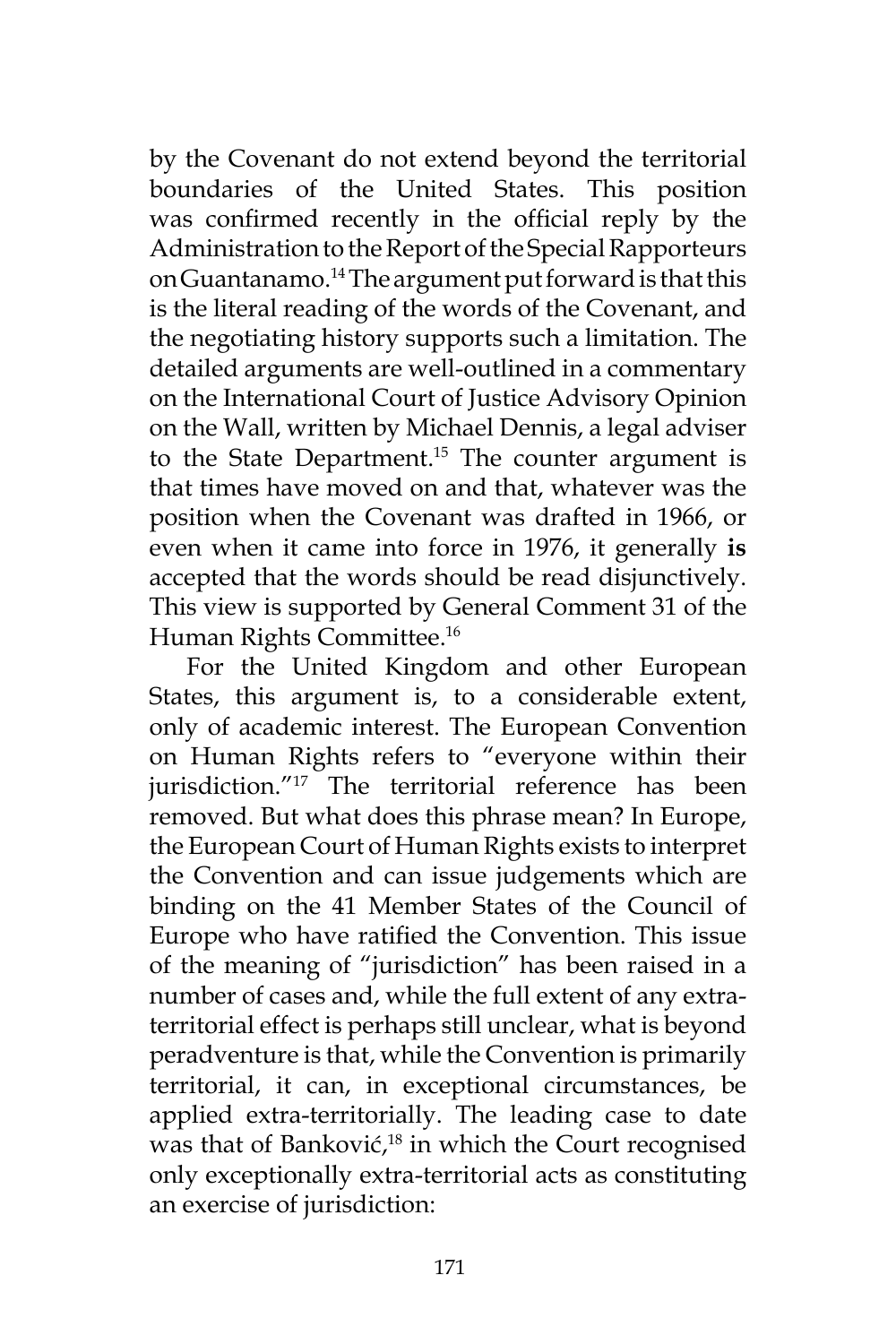. . . when the respondent State, through the effective control of the relevant territory and its inhabitants abroad as a consequence of military occupation or through the consent, invitation or acquiescence of the Government of that territory, exercised all or some of the public powers normally to be exercised by that Government.<sup>19</sup>

The Court has indeed gone further in some other specific cases, accepting, for example, the application of the Convention to the acts of Turkish agents in Kenya during the capture of Ocalan.<sup>20</sup>

The wording of Banković is interesting and the test laid down somewhat obtuse. The British courts have been wrestling with this in domestic cases arising from the occupation of Iraq. While the British courts have been reluctant to concede that military occupation necessarily brings into full force all the relevant provisions of the Convention, its partial applicability seems not to be in doubt. The question therefore is not **whether** the Convention applies but **to what extent**. 21

Where this is particularly important in relation to military operations is that the Court has held in numerous cases that subsumed in the nonderogable right to life enshrined in Article 2 of the Convention is the right to an effective investigation where life has been taken by State officials. This has been applied also to conflict situations, as in the Turkish operations to counter the Kurdish insurgency in the east of the country and, most recently, in a series of cases arising from Russian operations in Chechnya, including Khashiyev v. Russia, Akayeva v. Russia,<sup>22</sup> Isayeva v. Russia (No. 57947/00), Yusupova v. Russia, Bazayeva v. Russia, $23$  and Isayeva v. Russia (No. 57950/00). $24$ It is, if anything, this concern over the application of the human rights norms to military operations that has caused the greater attention to investigations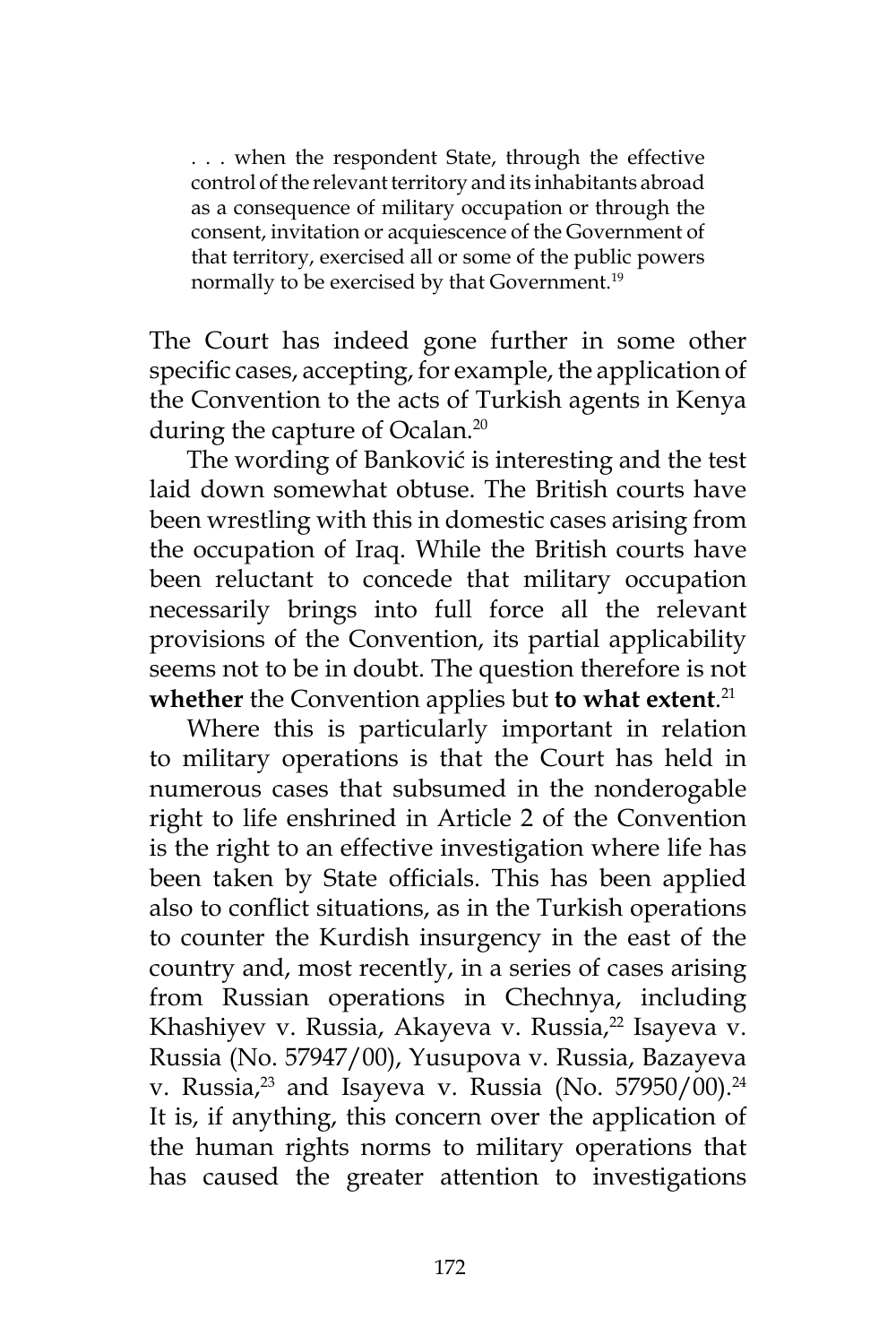being undertaken in respect of deaths arising from such operations in Iraq. It brings into sharp focus the second point, which is the application of human rights law in situations of armed conflict and the relationship between human rights law and the law of armed conflict. Again, there is a difference between the European and American positions, though here it may more be a matter of emphasis rather than substance.

What seems to be agreed is that the law of armed conflict is the *lex specialis* in time of armed conflict. There is clear authority for this from the International Court of Justice<sup>25</sup> and it does not appear to be in dispute. What is in dispute is what this means. The U.S. position is linked to its earlier position on extraterritoriality: In armed conflict, the law of armed conflict prevails and overrides human rights law to the extent that the latter is almost *de minimis.* To the Europeans, while it is accepted that the law of armed conflict is the primary law applicable in conflict situations, the coexistence of human rights law is considered a "given." This is again based on the slightly different language between the International Covenant and the European Convention. While the International Covenant has no direct reference to "war" or "armed conflict," the European Convention does. Thus Article 15, the derogation clause of the Convention, makes a number of references. It states:

*Article 15—Derogation in Time of Emergency*. (Emphasis added)

1. In time of war or other public emergency threatening the life of the nation, any High Contracting Party may take measures derogating from its obligations under this Convention **to the extent strictly required by the exigencies of the situation,** provided that such measures are not inconsistent with its other obligations under international law.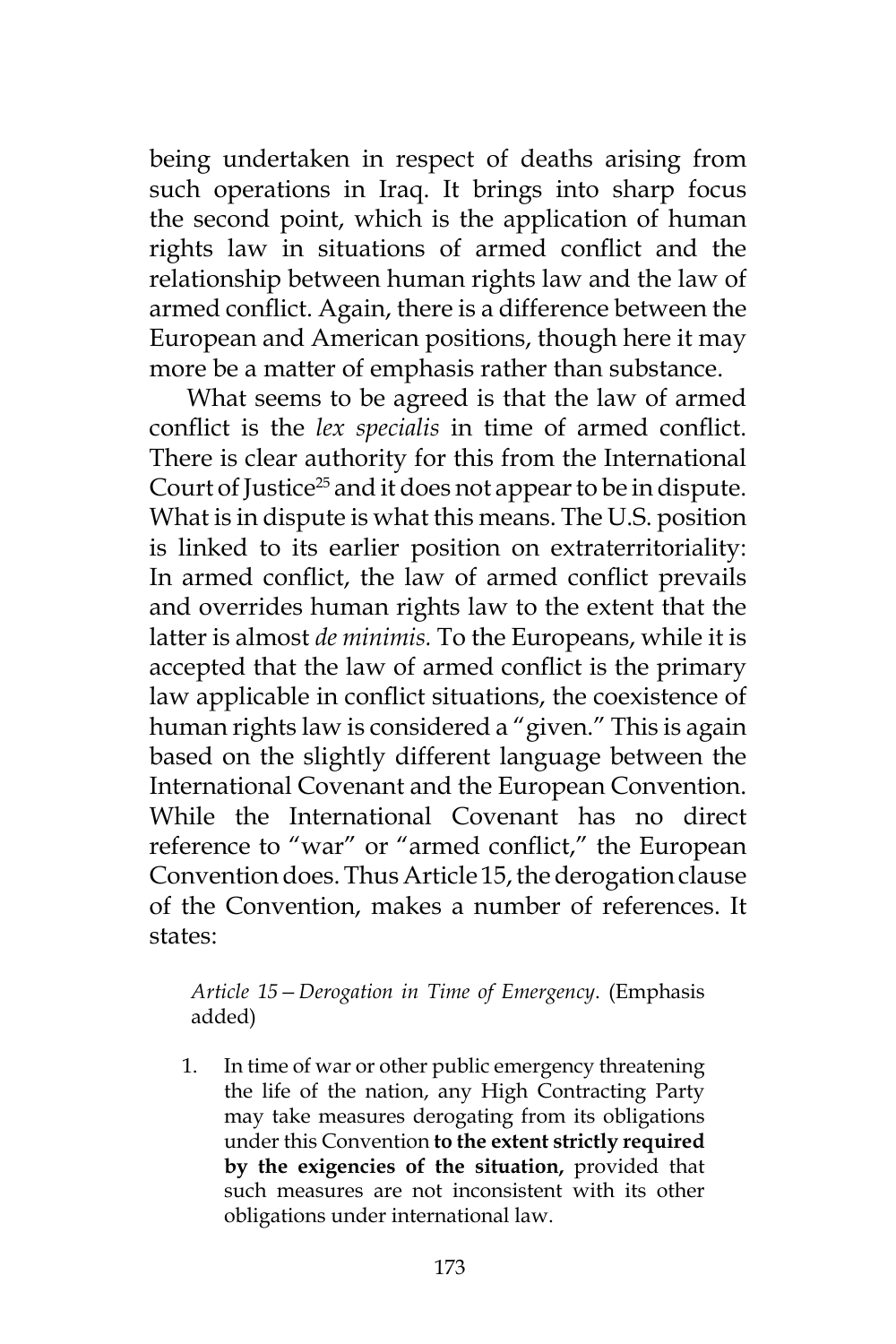- 2. No derogation from Article 2, except in respect of deaths resulting from lawful acts of war, or from Articles 3, 4 (paragraph 1) and 7 shall be made under this provision.
- 3. Any High Contracting Party availing itself of this right of derogation shall keep the Secretary General of the Council of Europe fully informed of the measures which it has taken and the reasons therefor. It shall also inform the Secretary General of the Council of Europe when such measures have ceased to operate and the provisions of the Convention are again being fully executed.

What is important to note is that death caused by lawful acts of war requires a derogation. Furthermore, it is for the Court itself to decide whether the measures taken in derogation are "to the extent strictly required by the exigencies of the situation." The Convention clearly envisages that it will continue to apply in time of war, though subject to such derogations as the Court may approve. There is no reference in the Court's jurisprudence directly to the law of armed conflict as *lex specialis*, though it is to be anticipated that, where there was a clear divide between the two bodies of law, the Court would indeed apply the *lex specialis* argument. However, it is notable that in the Chechnyen cases mentioned above, there is no mention of the law of armed conflict, and the cases were decided wholly on human rights law arguments. There was no derogation there, but there is clearly the risk of a collision between the two legal systems if the Court is not careful. In those particular cases, the result probably would have been the same under either legal system. However, in the Banković case, involving the attack on the TV station in Belgrade during the Kosovo campaign, it was argued that the deaths of the civilians in the attack were a breach of the right to life in Article 2 of the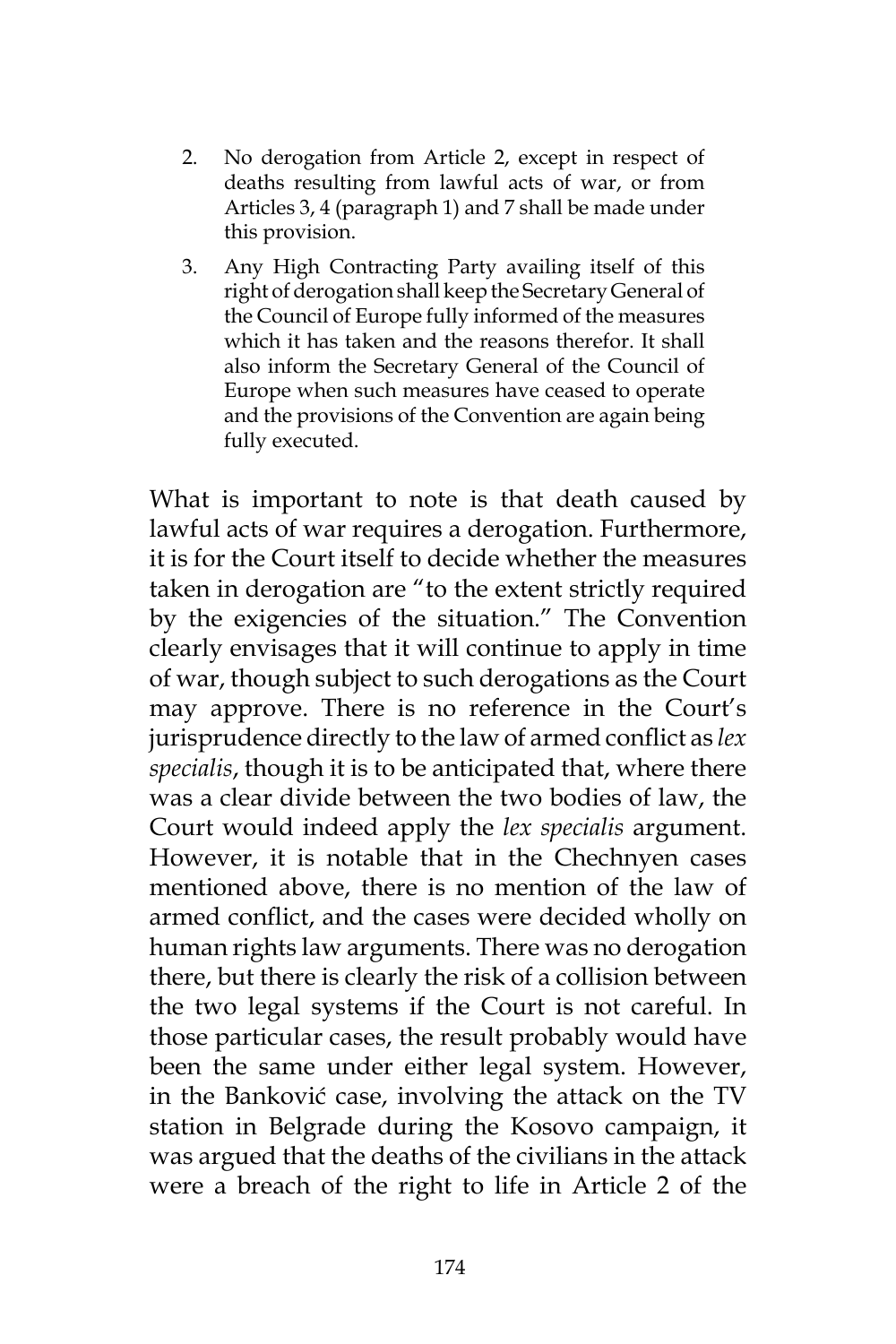Convention. Could the respondent states have argued that these were deaths "resulting from lawful acts of war" without invoking a derogation? If not, would those States be limited to arguing the issue purely on human rights grounds?

The danger here lies in the fact that the law of armed conflict is exactly that: the law of armed conflict. It recognizes the reality of armed conflict and has developed in a pragmatic way balancing the needs of the military with humanitarian considerations. That fine balance does not appear in human rights law, which is designed fundamentally for times of peace.

The relationship between the two legal frameworks is going to be the challenge of the next generation. To maintain a position that, in armed conflict, human rights law is **replaced** by the law of armed conflict is simply not an option for the European states and is likely to be seen as a step backwards by many states racked by internal conflict. However, to permit human rights law to dominate in an area where its requirements have not been crafted to take into account the realities of the situation may in turn lead to the ridicule of the law. As human rights law in principle governs the behaviour of states towards those within their jurisdiction, it is an attractive weapon for nonstate actors to use in propaganda campaigns. It is perhaps the classic example of "lawfare." However, if a conflict arises between human rights law and the law of armed conflict, giving primacy to human rights law will not be in anybody's interests—least of all the victims of war who will again fall prey to new legal uncertainty.

# **The Law of Armed Conflict.**

However, even if we accept the argument that the *lex specialis* is applicable, that does not decide the problem,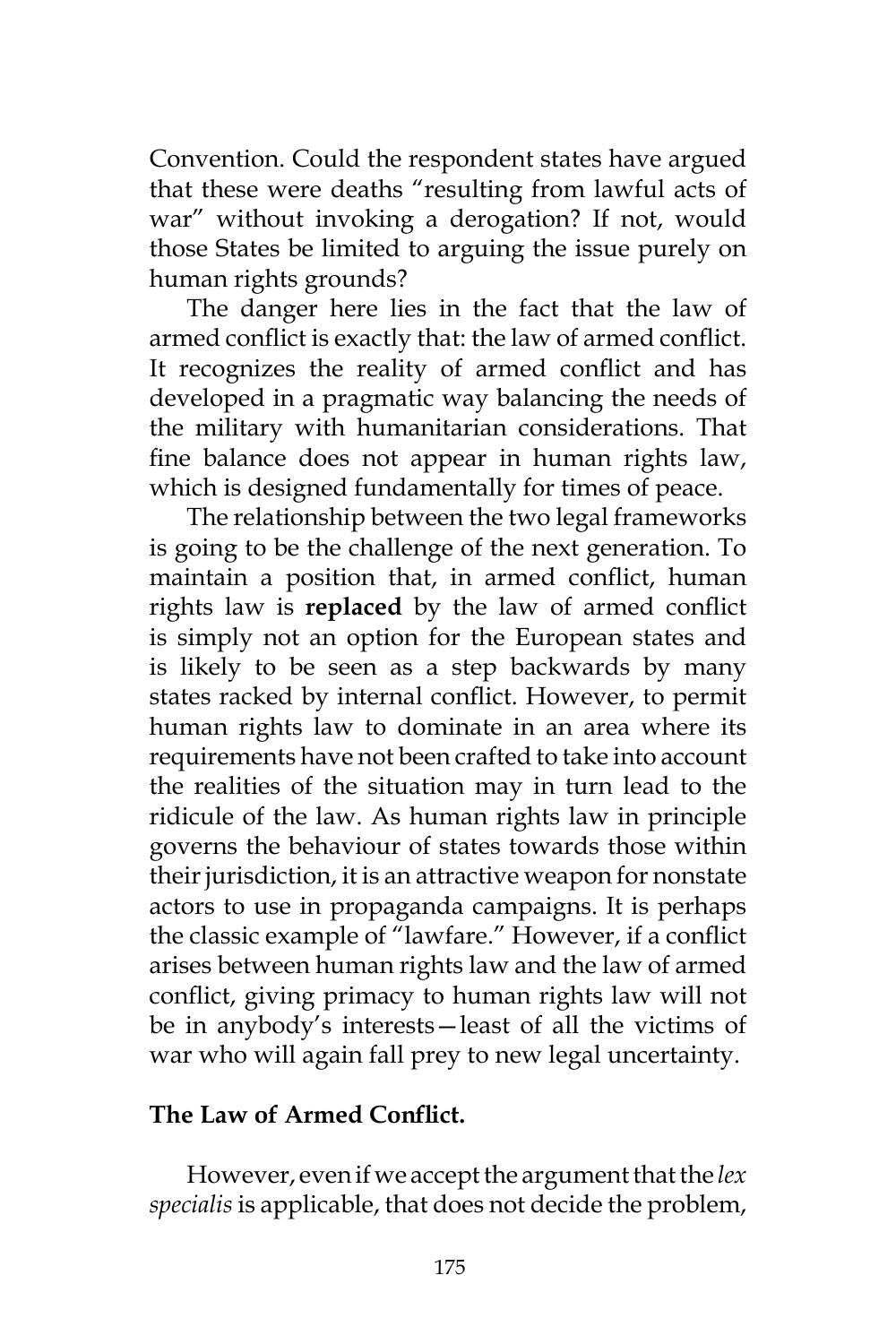as it remains to be decided exactly what makes up that *lex specialis*: the law of armed conflict. While this is a large subject on which books have been written, I wish to limit my examination of this to one area where, again, an apparent divide has developed between the United States and Europe. That relates to Additional Protocol I to the Geneva Conventions of 1949 drafted in 1977.<sup>26</sup> This treaty, drafted in the aftermath of the Vietnam War, always was controversial. It contained elements within it that caused considerable concern to Western nations, particularly the extension of the law relating to international armed conflict to conflicts in which:

. . . peoples are fighting against colonial domination and alien occupation and against racist regimes in the exercise of their right of self-determination, as enshrined in the Charter of the United Nations and the Declaration on Principles of International Law concerning Friendly Relations and Co-operation among States in accordance with the Charter of the United Nations.<sup>27</sup>

This and other provisions relating to the principle of distinction led Douglas Feith to describe it as "Law in the Service of Terror."28 It was thus no surprise that President Ronald Reagan in his Letter of Transmittal to the Senate on January 29, 1987<sup>29</sup> declined to recommend that the Senate grant advice and consent to Additional Protocol I, describing the protocol as "fundamentally and irreconcilably flawed."<sup>30</sup>

However, that was not his sole comment. The Protocol itself contains 102 articles, many of which codify existing customary international law and many others of which, while perhaps creating new law, were inserted with the active encouragement of the United States delegation.<sup>31</sup> President Reagan thus also referred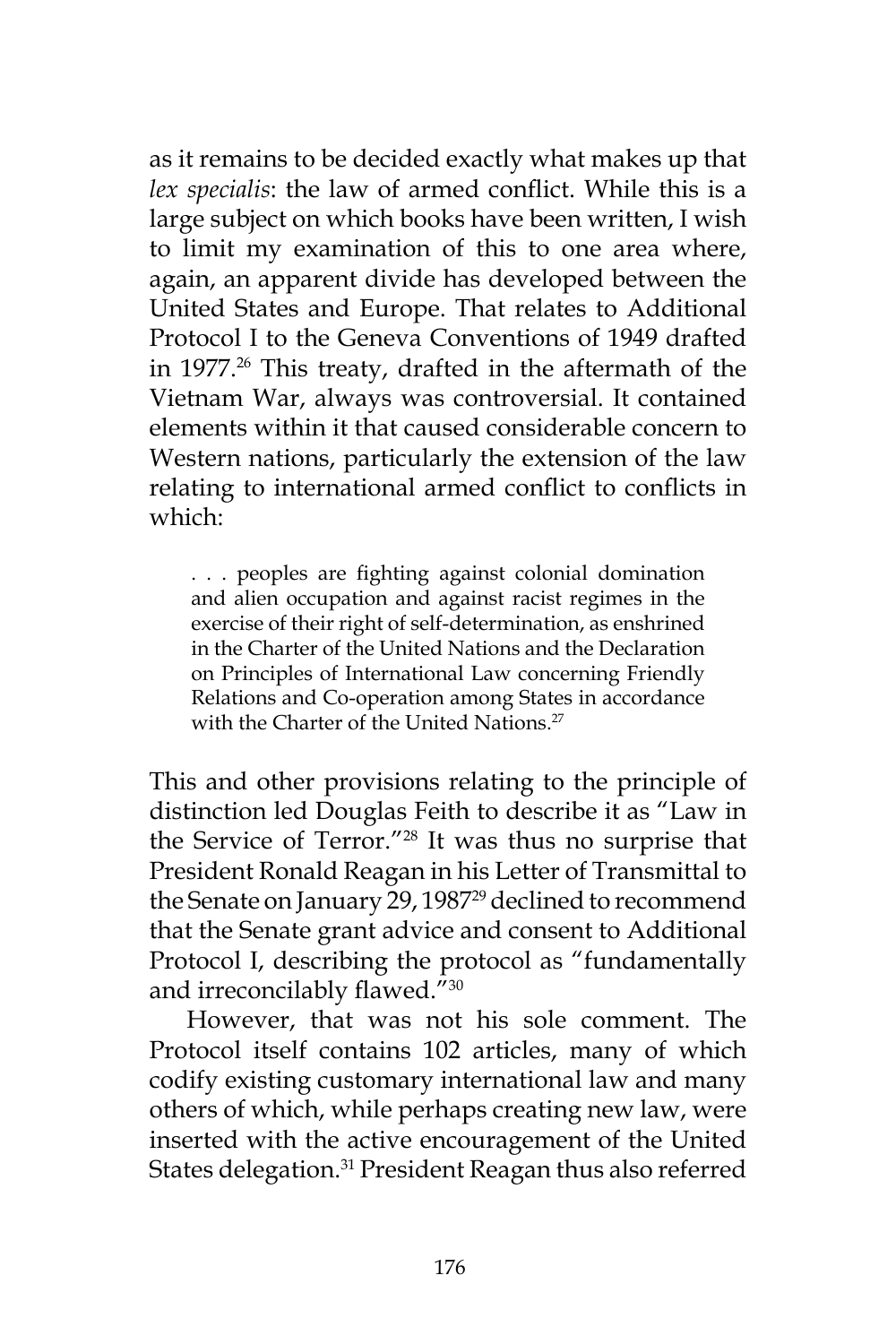to the Protocol as containing "certain sound elements" and to "the positive provisions of Protocol I that could be of real humanitarian benefit if generally observed by parties to international armed conflicts." He went on to state:

We are therefore in the process of consulting with our allies to develop appropriate methods for incorporating these positive provisions into the rules that govern our military operations, and as customary international law. I will advise the Senate of the results of this initiative as soon as it is possible to do so.<sup>32</sup>

This was a sensible approach, and one that reflected actual practice. For several years, North Atlantic Treaty Organization (NATO) lawyers had been meeting on a regular basis discussing how best to handle interoperability issues arising from the ratification or otherwise by NATO States of Additional Protocol I. In fact, there were few issues that caused any serious concern and, while there may have been minor differences of interpretation, the fundamental principles that underlay much of Protocol I were unchallenged. In 1986, speaking at a Washington College of Law Conference, Michael Matheson, then Deputy Legal Adviser at the Department of State, had laid out what was considered to be the official U.S. position on Additional Protocol I. That speech was turned into an article<sup>33</sup> and has been cited frequently all over the world, including in U.S. military manuals.<sup>34</sup> It always has been the document to which other Coalition militaries have turned when seeking to ascertain the U.S. position. However, all has now changed and current United States thinking threatens to throw out the baby with the bath water.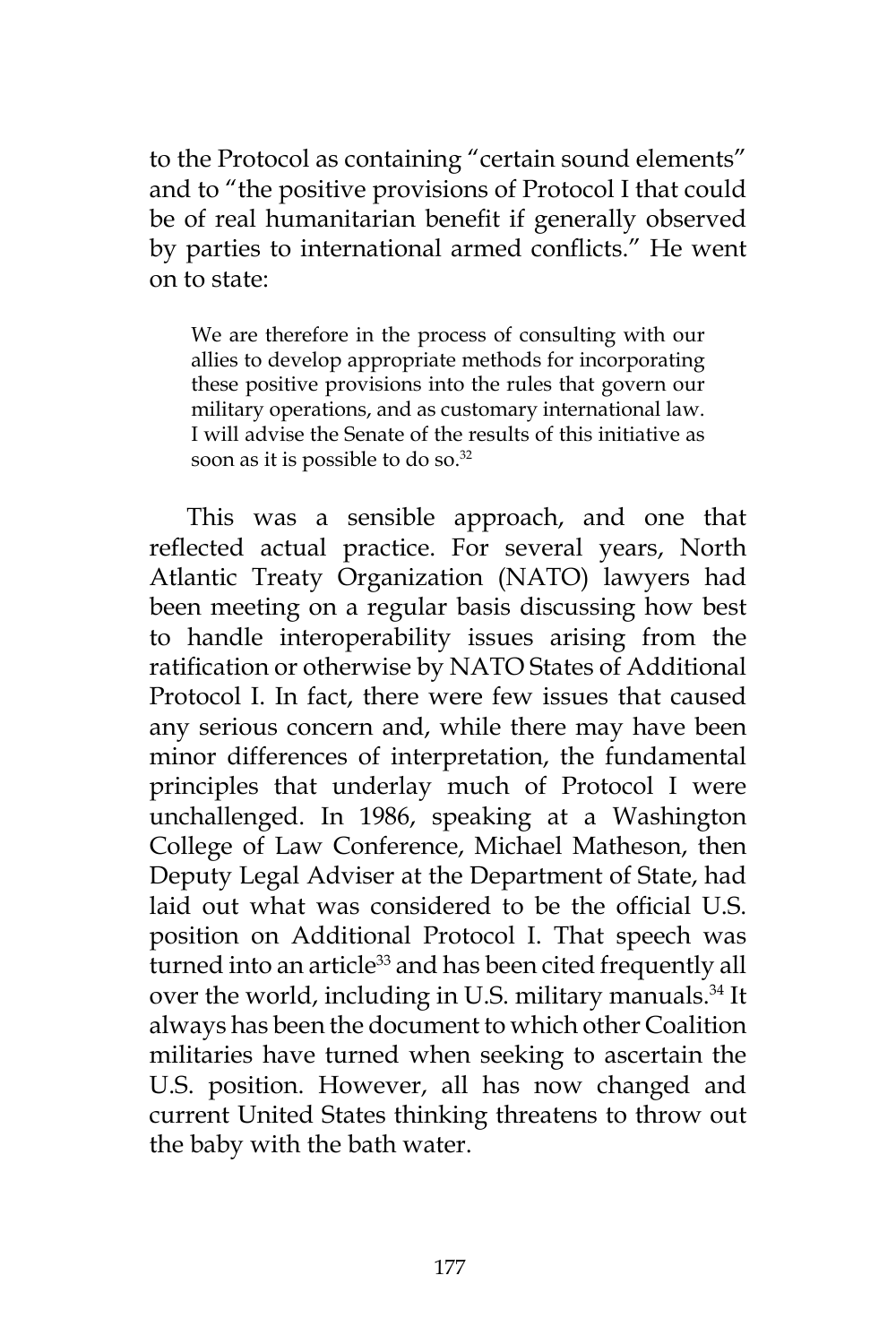In 2005, the Operational Law Handbook issued by the Judge Advocate General's Corps as guidance to its officers contained reference to the Matheson article.<sup>35</sup> However, an "Errata Sheet" quickly was issued, stating, in relation to the citation, "Information was taken from an Article written by Michael Matheson in 1986. It takes an overly broad view of the U.S. position and, as a result, may cause some confusion as to U.S. Policy."<sup>36</sup>

This creates confusion as it is now impossible to find any official source which clearly lays down what is the U.S. position. Arguments rage, even over such basic issues as the definition of military objective in Article 52 (2) and, in particular, as to the customary law status of Article 75, which lays out fundamental guarantees—a baseline for treatment of detainees. The current U.S. State Department Legal Adviser, John Bellinger, speaking at Chatham House in London, in February 2006, is reported as saying:

We have said that that's customary international law in the past, we are looking at whether that's appropriate, and we haven't said that it isn't, but we have not yet said that it is, because this really is in that regard—dealing with people whose whole aim in life is to kill civilians is sort of a different situation. <sup>37</sup>

This creates serious interoperability problems on the ground. How is it possible for Allied Forces to hand detainees over to American custody if it is unclear as to whether they will even be granted the most basic guarantees granted under the law of armed conflict? This is but one example of where such uncertainty exists and is beginning to prove a serious difficulty. In turn, it raises perhaps the most fundamental issue of all: the nature of conflict.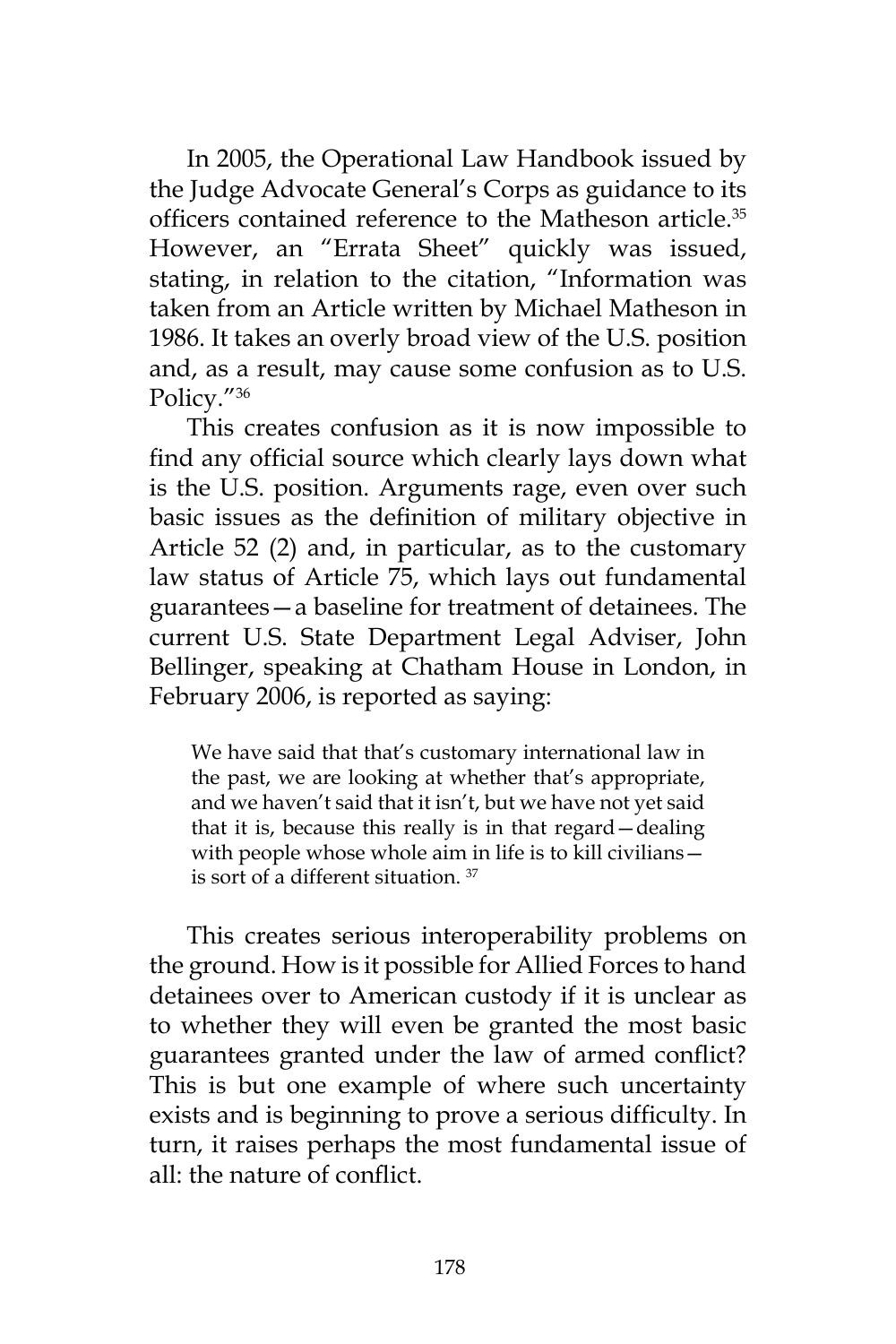#### **The Global War on Terror.**

When President Bush announced "We are at war," he touched a chord with the American people. After all, the United States had just suffered the first major attack on its continental territory since the Civil War. However, in Europe, terrorism was a problem that had existed for many decades. Throughout that period, the authorities resolutely had refused to treat terrorism other than as a domestic law matter. In Northern Ireland, through almost 30 years of insurgency, the United Kingdom had insisted that the situation did not reach the international law definition of "armed conflict." The point was made firmly when the United Kingdom ratified the Additional Protocols to the Geneva Conventions. One of the statements of understanding made on ratification read: "It is the understanding of the United Kingdom that the term 'armed conflict' of itself and in its context denotes a situation of a kind which is not constituted by the commission of ordinary crimes, including acts of terrorism, whether concerted or in isolation."38

Spain, Germany, Italy, and other countries faced similar problems and took a similar line. Terrorists were "criminals." However, this of itself caused difficulties. As with organized crime, terrorists were adept at using the criminal process to their advantage, and it was found necessary to introduce special provisions to counter this. In Northern Ireland, intimidation of juries led to the introduction of "Diplock courts," where specialist judges heard criminal cases sitting alone without juries. While this might seem to offend the common law principle of trial by one's peers, it caused no ruffled feathers in continental Europe, where professional judges had long been the deciders of both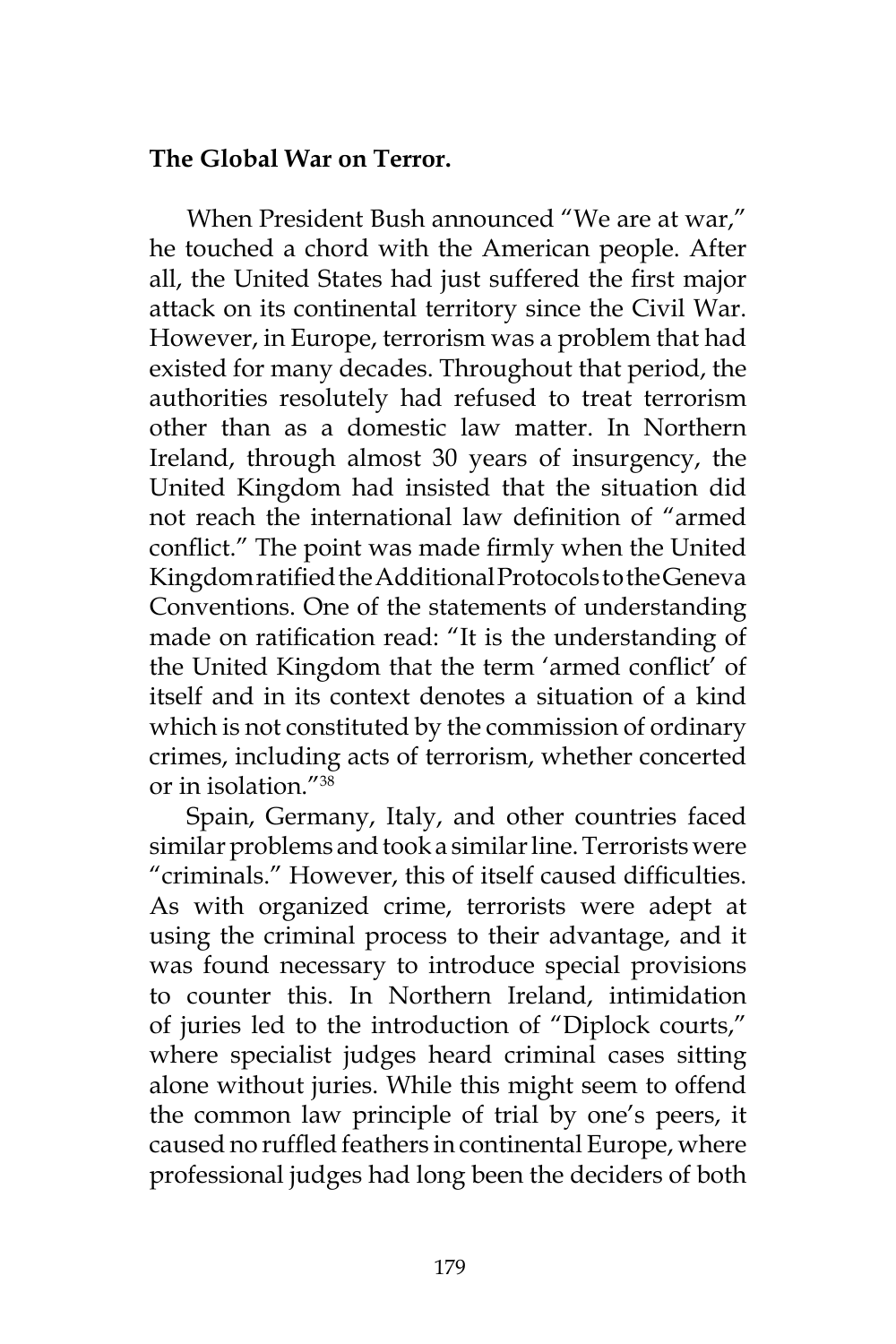issues of fact and law. Other evidential provisions were also introduced to ensure that the balance was not tilted too far towards the accused.

It should be noted that the countries that introduced these specialist provisions were all subject to the European Convention on Human Rights and, while in some cases, partial derogation was required, there was little challenge. The balance between the rights of the individual and the rights of society was maintained.

However, from the start, the Bush administration made it clear that "war" was no political statement. This was "war" in every sense of the word, and terrorists would be hunted down and killed as "enemy combatants." Of course, if captured, they would be subject where appropriate to trial, but even those trials would take wartime form in the shape of Military Commissions, and detention would not be subject to the usual domestic law controls.

While this may have seemed a logical position, it created legal difficulties. Under the law of armed conflict, there are two types of armed conflict: international and non-international armed conflict. Each is defined in the Geneva Conventions. In the case of international armed conflict, the definition is ". . . all cases of declared war or of any other armed conflict which may arise between two or more of the High Contracting Parties, even if the state of war is not recognized by one of them."39 Similarly, Common Article 3 is applicable ". . . in the case of armed conflict not of an international character occurring in the territory of one of the High Contracting Parties."40

The war against Afghanistan seems to fit into the first category, international armed conflict, and so far as Europe is concerned, it did. However, the administration saw it differently. The Presidential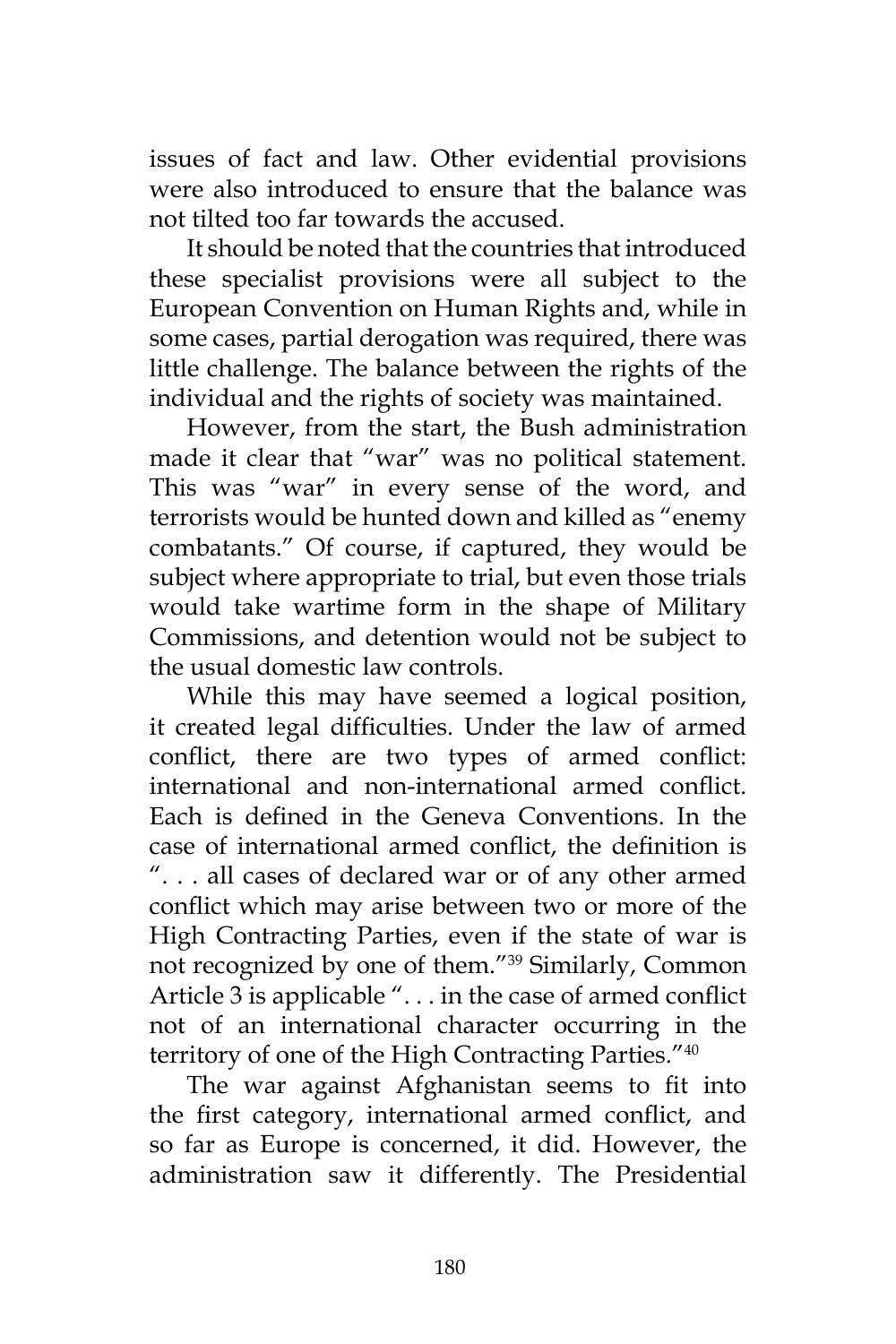Memorandum of February 7, 2002<sup>41</sup> makes it clear that, in the view of the administration, there were two conflicts (at least) going on in Afghanistan. First, there was the "conflict with the Taliban" which, with some reluctance, the President accepted as a "Geneva" conflict. However, he determined that "none of the provisions of Geneva apply to our conflict with al-Qai'da in Afghanistan or elsewhere throughout the world." So what is this "conflict with al-Qai'da?"

Clearly al-Qai'da is not a state, and so this is not an international armed conflict within the terms of Common Article 2. However, similarly, it is not a conflict limited to the territory of a High Contracting Party within the terms of Common Article 3, and so it would appear that the President is right. This is not a "Geneva" conflict. But then what is it? The President elsewhere in the memorandum stated that "the war against terrorism ushers in a new paradigm." If it is indeed a war within the legal meaning of the term, that would appear to be correct. It is a "war" in which there are no written rules, in which there is no reciprocity and to which none of the normal conventions apply.

It is this, perhaps more than anything else, that has concerned Europe. There is an understandable reluctance to create a "legal black hole"—and this is precisely how the war on terror is seen. This perception is not helped by the failure of the United States to outline any coherent view as to what law does apply. In the same way as with the law of armed conflict in general, there seems to be a reluctance to commit to any particular view. Perhaps understandably, there is a feeling that, in a "new paradigm," it is safer to keep one's options open. However, this does nothing for legal certainty.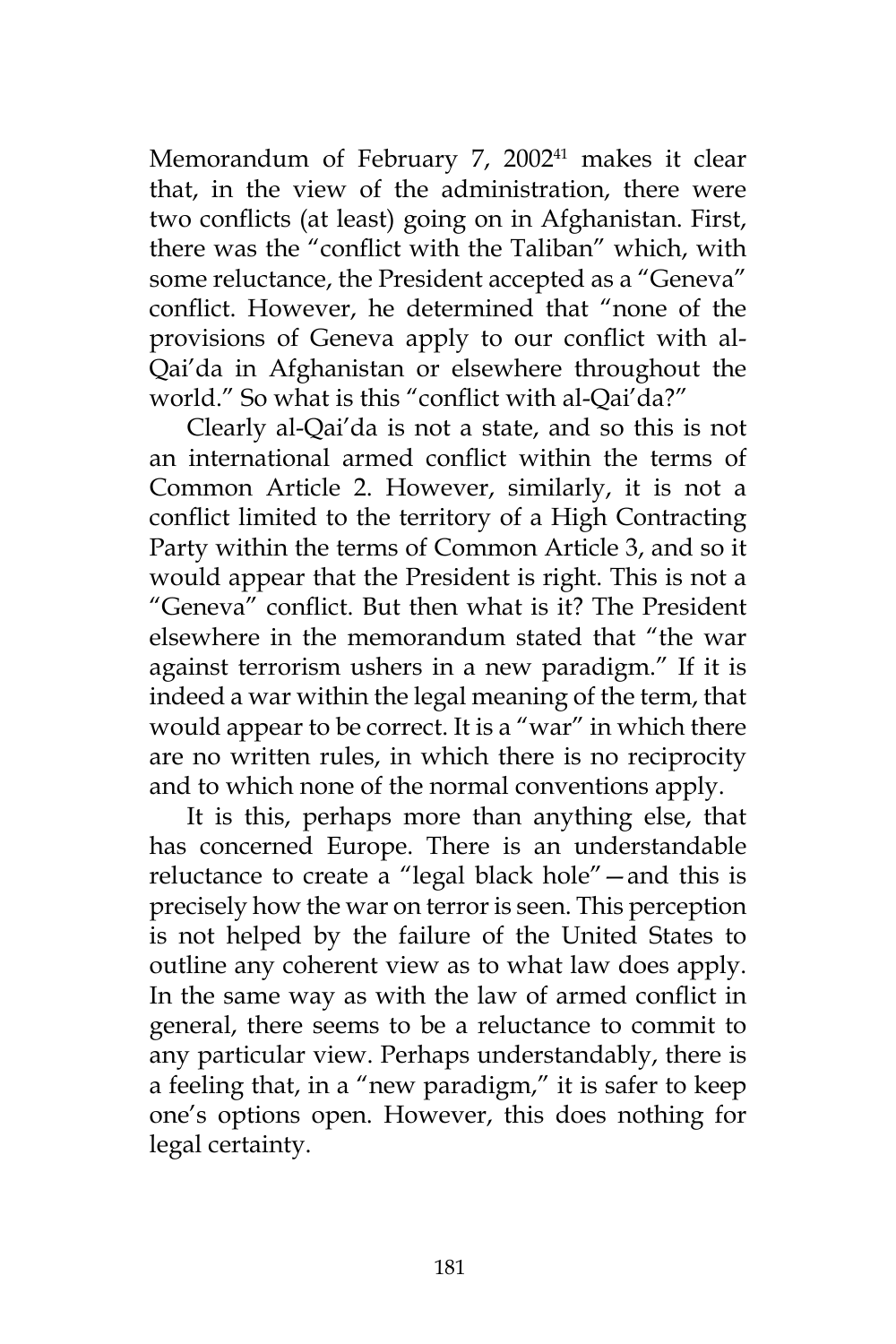# **Conclusion.**

Can this divide be bridged? I believe that it can. In many ways, 9/11 was a classic military operation. Just as a military commander looks for the weak spot in the enemy line, often a boundary between formations, so al-Qai'da struck at the dividing line between law enforcement and armed conflict. "Catastrophic terrorism," as it is sometimes called, places severe pressure on law enforcement mechanisms. However, the nature of terrorist activity also threatens the cohesiveness of the law of armed conflict as a legal framework. It therefore poses a challenge for both domestic and international lawyers.

At present, there is too great a divide between law enforcement—where force may only be used where absolutely necessary, and human rights bind only the state to the advantage of the individual—and armed conflict—where the use of force is governed by the nature of the target, and participants are treated as equals, subject to similar rights and responsibilities. Terrorism is a method of warfare, though—in most cases—an illegitimate one. However, terrorism is also a criminal act, which can be committed outside armed conflict. Put another way, not every act of terrorism is an act of war. What is required is a more coherent legal approach to acts of terrorism to avoid the stark divide between domestic and international legal regimes. At present, the use of ordinary criminal processes to deal with "battlefield" situations is putting an immense strain on domestic criminal law as is apparent from efforts to prosecute insurgents in Iraq and elsewhere. On the other hand, the use of selective law of armed conflict provisions to replace inconvenient domestic provisions equally casts doubt on the more general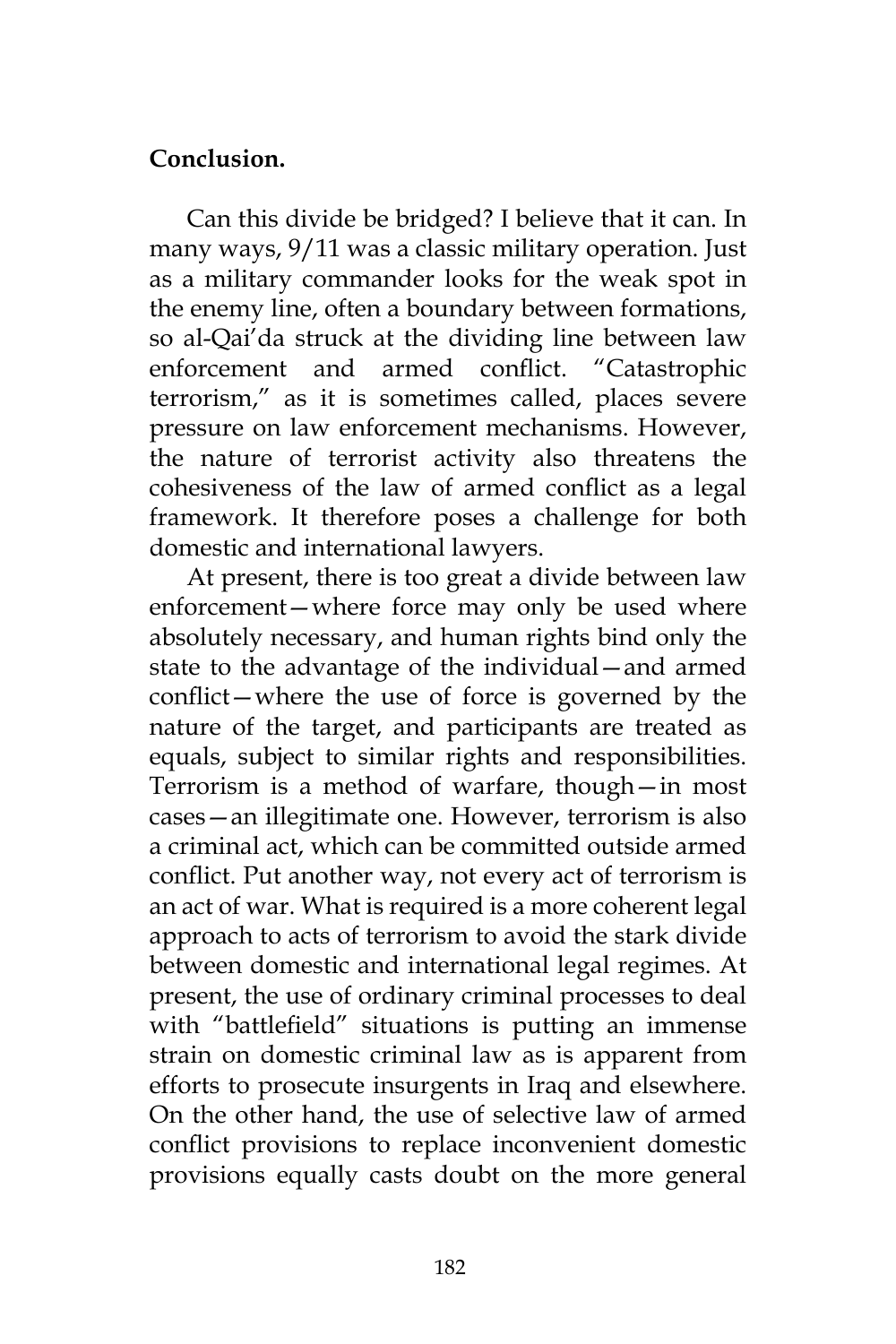applicability of those provisions. The only victors will be the terrorists themselves who will play the two frameworks off against each other—with the unwitting help of the lawyers.

A coherent approach will not be easy to devise. It will involve an acceptance that "catastrophic terrorism" does indeed pose a major challenge and needs to be confronted. This may mean, in the domestic field, recognition that human rights no longer can be seen solely in terms of the rights of the individual set against the power of the State. The rights of the individual now need to be viewed in the light of the rights of the majority, particularly the right to security. This may require a revision of some of the interpretations of human rights conventions which have been acceptable in the past.

Similarly, those involved in the application of the law of armed conflict must test their own interpretations against the new reality. In conflicts where the majority of participants do not meet the traditional definition of "combatant," is it any longer realistic to insist that they are "civilians" and are thus entitled to the same protections as all other civilians—except that they can be prosecuted for their conduct? As we have seen, criminal prosecution based on evidence gathered on the battlefield may not be a feasible option.

One thing is clear—this is not a matter that can be subject to unilateral decision. There must be a universal response to a universal problem. National solutions, particularly those ostensibly based on international law, simply will complicate an already serious situation. The challenge that we all face is one of collaboration. In this, it is indeed correct to say that if we do not hang together, we will hang separately.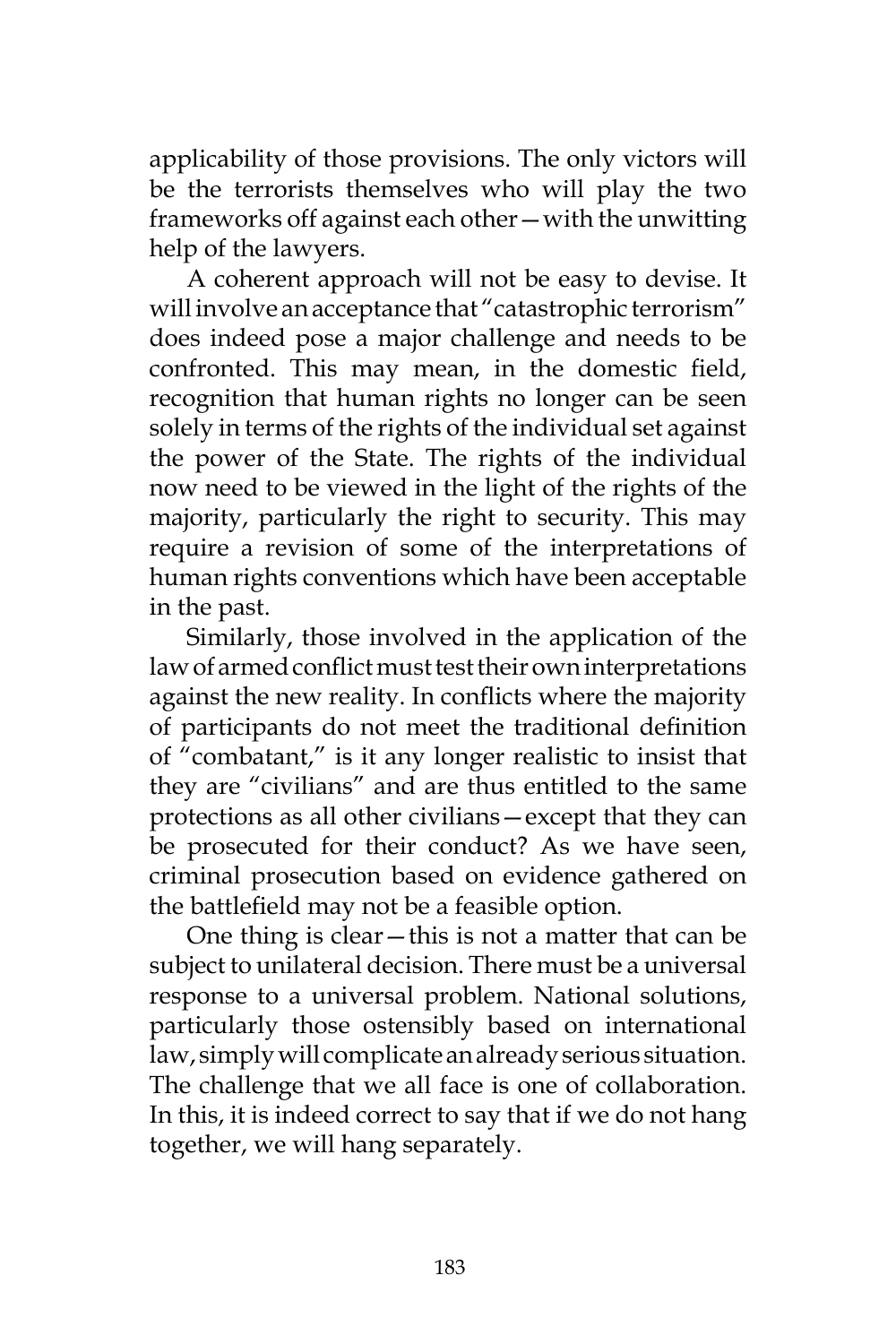#### **ENDNOTES - GARRAWAY**

1. Robert Kagan, "Power and Weakness," Policy Review, No. 113, June/July 2002, accessed at *www.policyreview.org/jun02/kagan. html*.

2. Jeffrey Kopstein, "The Transatlantic Divide over Democracy Promotion," *The Washington Quarterly*, Spring 2006, p. 85.

3. See "President Sworn-In to Second Term," accessed at White House web site, *www.whitehouse.gov/inaugural/*.

4. Charles Garraway, "Interoperability and the Atlantic Divide—A Bridge Over Troubled Waters," *Israel Yearbook on Human Rights*, Vol. 34, 2004, p. 105.

5. *Ibid*, p. 125.

6. Brigadier General Charles J. Dunlap, Jr., Air Combat Command Staff Judge Advocate, "The Law of Armed Conflict," Air & Space Conference and Technology Exposition 2005, September 13, 2005, accessed at *www.afa.org/Media/scripts/Dunlap\_ conf2005.asp*.

7. For a slightly different slant on the same issue, see Douglas Edlin, "The Anxiety of Sovereignty: Britain, The United States, and the International Criminal Court," in Jeffrey McCausland and Douglas Stuart, eds., *U.S.—UK Relations at the Start of the 21st Century*, Carlisle Barracks, PA: Strategic Studies Institute, U.S. Army War College, January 2006, p. 55.

8. The full statute can be accessed on the ICC website at *www. icc-cpi.int/library/about/officialjournal/Rome\_Statute\_120704\_EN.pdf*.

9. See State Department Press Statement, May 6, 2002, International Criminal Court: Letter to UN Secretary General Kofi Annan, accessed at *www.state.gov/r/pa/prs/ps/2002/9968.htm*.

10. Hansard, House of Lords, Vol. 673, Part. 33, Col. 1220, July 14, 2005, "Armed Forces: Chain of Command," accessed at *www.publications.parliament.uk/pa/ld200506/ldhansrd/vo050714/ text/50714-04.htm#50714-04\_head3*.

11. See statement by Robin Cook, Secretary of State for Foreign and Commonwealth Affairs, during the Second Reading Debate on the International Criminal Court Bill, 3 April 2001, Hansard, House of Commons, Vol.366, Pt.65, Col.222, accessed at *www.publications.parliament.uk/pa/cm200001/cmhansrd/vo010403/ debtext/10403-17.htm*.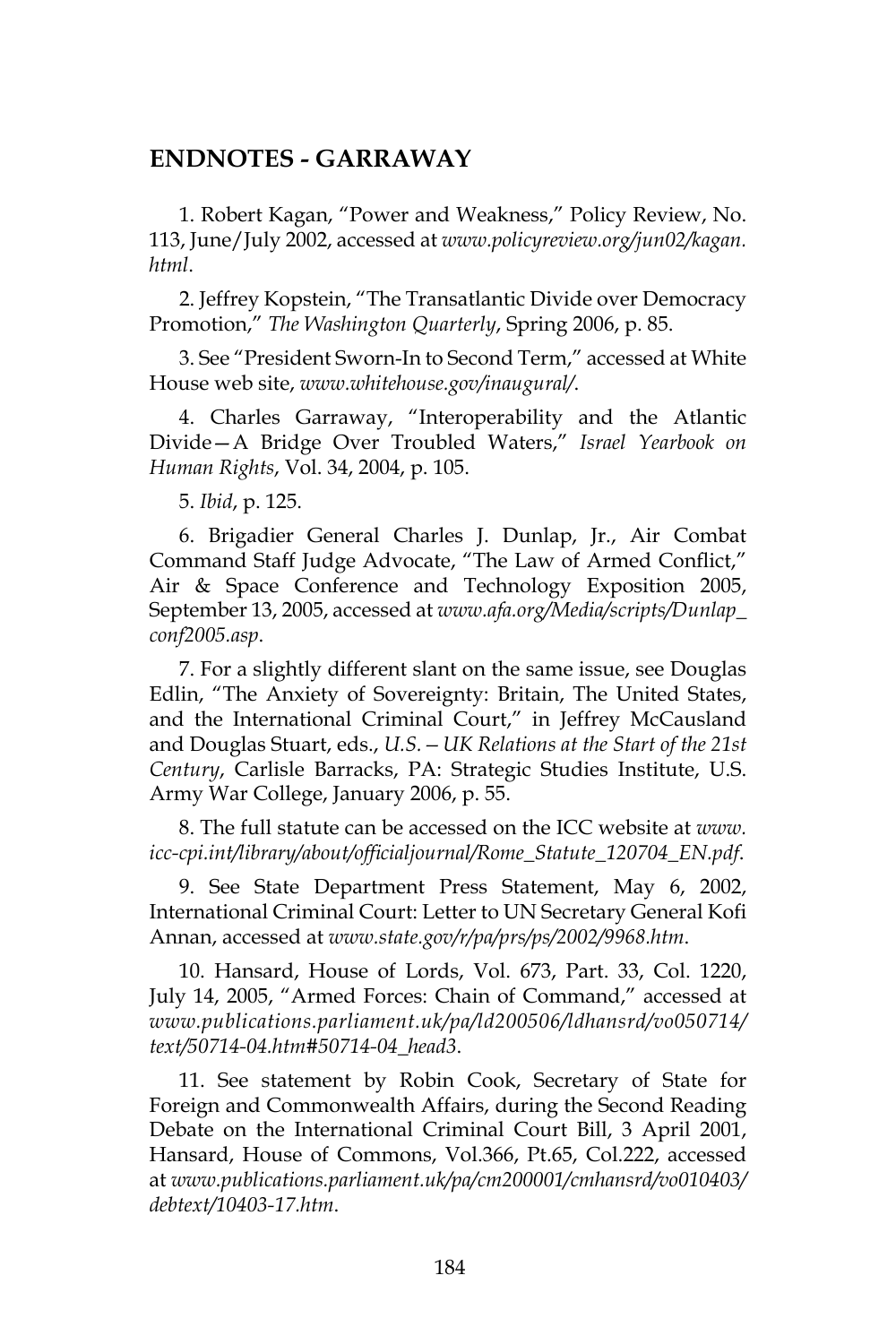12. See International Criminal Court Act 2001 and International Criminal Court (Scotland) Act 2001.

13. Article 2(1), "International Covenant on Civil and Political Rights," adopted by U.N.G.A Res. 2200A (XXI), December 16, 1966, accessed at *www.unhchr.ch/html/menu3/b/a\_ccpr.htm*.

14. See the Reply of the Government of the United States of America to the Report of the Five UNCHR (sic) Special Rapporteurs on Detainees in Guantanamo Bay, Cuba, March 10, 2006, pp. 25- 30, accessed at *asil.org/pdfs/ilib0603212.pdf*.

15. Michael J. Dennis, "Application of Human Rights Treaties Extraterritorially in Times of Armed Conflict and Military Occupation," Agora: ICJ Advisory Opinion on Construction of a Wall in the Occupied Palestinian Territory, *American Journal of International Law*, Vol. 99, No. 1, January 2005, p. 119.

16. General Comment 31, "Nature of the General Legal Obligation Imposed on States parties to the Covenant," May 26, 2004, UN Doc. CCPR/C/21/Rev.1/Add.13, accessed at *www.unhchr.ch/tbs/doc.nsf/(Symbol)/CCPR.C.21.Rev.1.Add.13. En?Opendocument*.

17. See Article 1, "Convention for the Protection of Human Rights and Fundamental Freedoms," November 4, 1950, accessed at *conventions.coe.int/treaty/en/treaties/Word/005.doc*.

18. "Banković and Others v. Belgium and 16 Other Contracting States," European Court of Human Rights, Vol. 123, *International Law Reports*, No. 94, 2003.

19. *Ibid*, p. 113.

20. "Ocalan v Turkey," 41, *European Human Rights Reports*, Vol. 985, 2005, p. 988.

21. See "R (on the application of Al-Skeini and others) v. Secretary of State for Defence," 2005, All ER (D) 337 (December).

22. The judgment of the European Court of Human Rights in Khashiyev and Akayeva can be accessed at *cmiskp.echr.coe.int/tkp197/view.asp?item=1&portal=hbkm& action=html&highlight=Khashiyev%20%7C%20Russia% 20%7C%2057942/00&sessionid=7363474&skin=hudoc-en*.

23. The judgment of the European Court of Human Rights in Yusopova, Basayeva and the first Isayeva case, can be accessed at *cmiskp.echr.coe.int/tkp197/view.asp?item=1&portal=*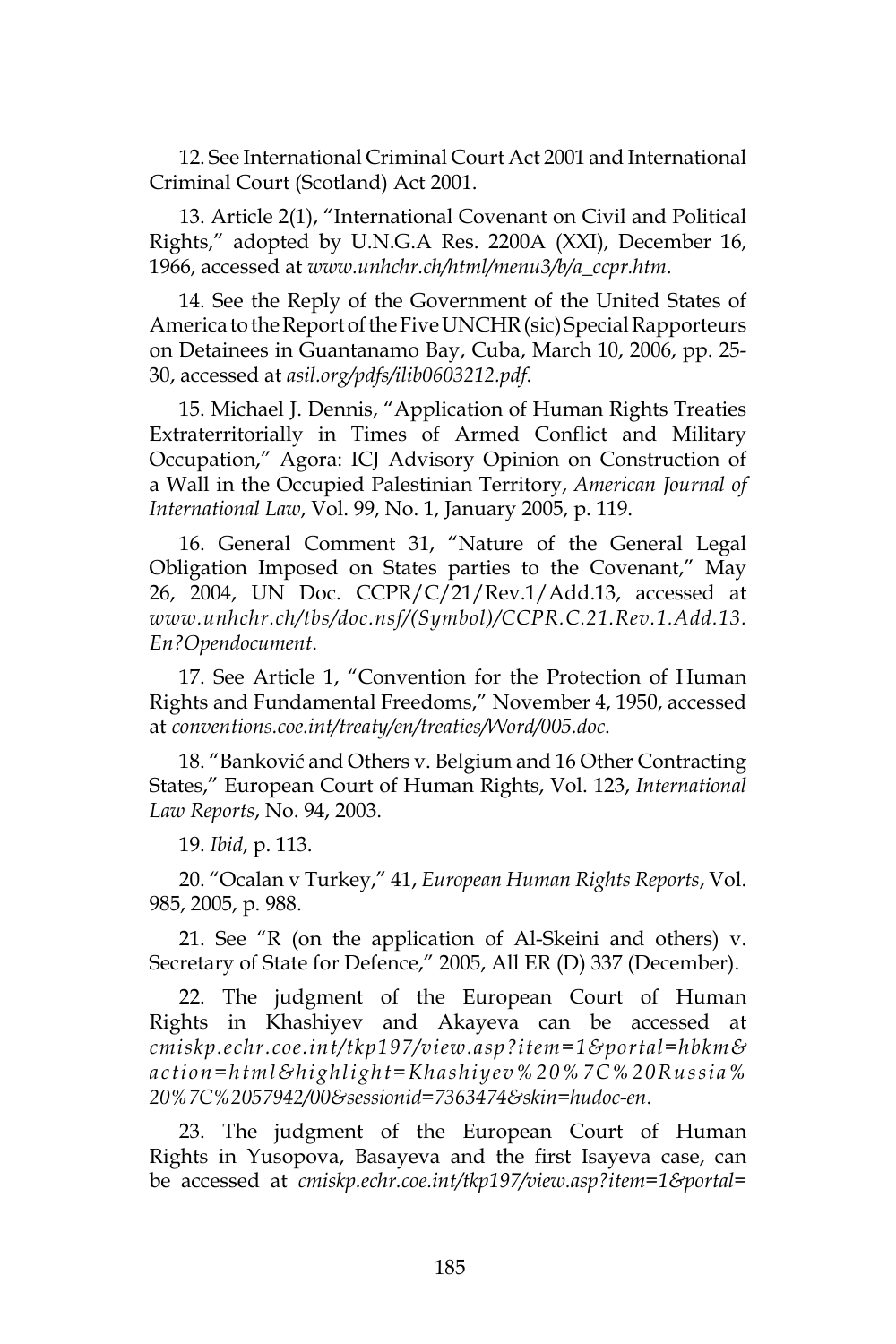*h b k m & a c t i o n = h t m l & h i g h l i g h t = I s a y e v a % 2 0 % 7 C % 20Russia%20%7C%2057947/00&sessionid=7363554&skin=hudocen.*

24. The judgment of the European Court of Human Rights in the second Isayeva case can be accessed at *c m i s k p . e c h r . c o e . i n t / t k p 1 9 7 / v i e w . a s p ? i t e m = 1 & p o r t a l = h b k m & a c t i o n = h t m l & h i g h l i g h t = I s a y e v a % 2 0 % 7 C % 20Russia%20%7C%2057950/00&sessionid=7369028&skin=hudoc-en.*

25. "Advisory Opinion on the Legality of the Threat or Use of Nuclear Weapons," International Court of Justice, Advisory Opinion of July 8, 1996, 110 International Law Reports p. 163, and "Advisory Opinion on the Legal Consequences of the Construction of a Wall in the Occupied Palestinian Territory," International Court of Justice, Advisory Opinion of July 9, 2004, accessed at *www.icj-cij.org/icjwww/idocket/imwp/imwpframe.htm.*

26. Protocol Additional (I) to the Geneva Conventions of August 12, 1949, and Relating to the Protection of Victims of International Armed Conflicts, June 8, 1977, 1125 U.N.T.S. 3, reprinted in *Documents on the Law of War,* Adam Roberts and Richard Guelff, eds., 3d. ed. 2000, p. 422.

27. *Ibid*, Article 1(4).

28. Douglas J. Feith, "Law in the Service of Terror—The Strange Case of the Additional Protocol," *The National Interest*, Fall 1985, p. 36.

29. Printed in "Agora: The U.S. Decision not to Ratify Protocol I to the Geneva Conventions on the Protection of War Victims," *The American Journal of International Law*, Vol. 910, p. 81.

30. *Ibid*., p. 911.

31. A clear example is Article 36 on weapons reviews, a practice in which the United States has led since the early 1970s.

#### 32. Agora, pp. 911-912.

33 . See The Sixth Annual American Red Cross—Washington College of Law Conference on International Humanitarian Law: A Workshop on Customary International Law and the 1977 Protocols Additional to the 1949 Geneva Conventions, Session One: The United States Position on the Relation of Customary International Law to the 1977 Protocols Additional to the 1949 Geneva Conventions, "Remarks of Michael J. Matheson," *American University Journal of International Law and Policy,* Vol. 2, p. 415.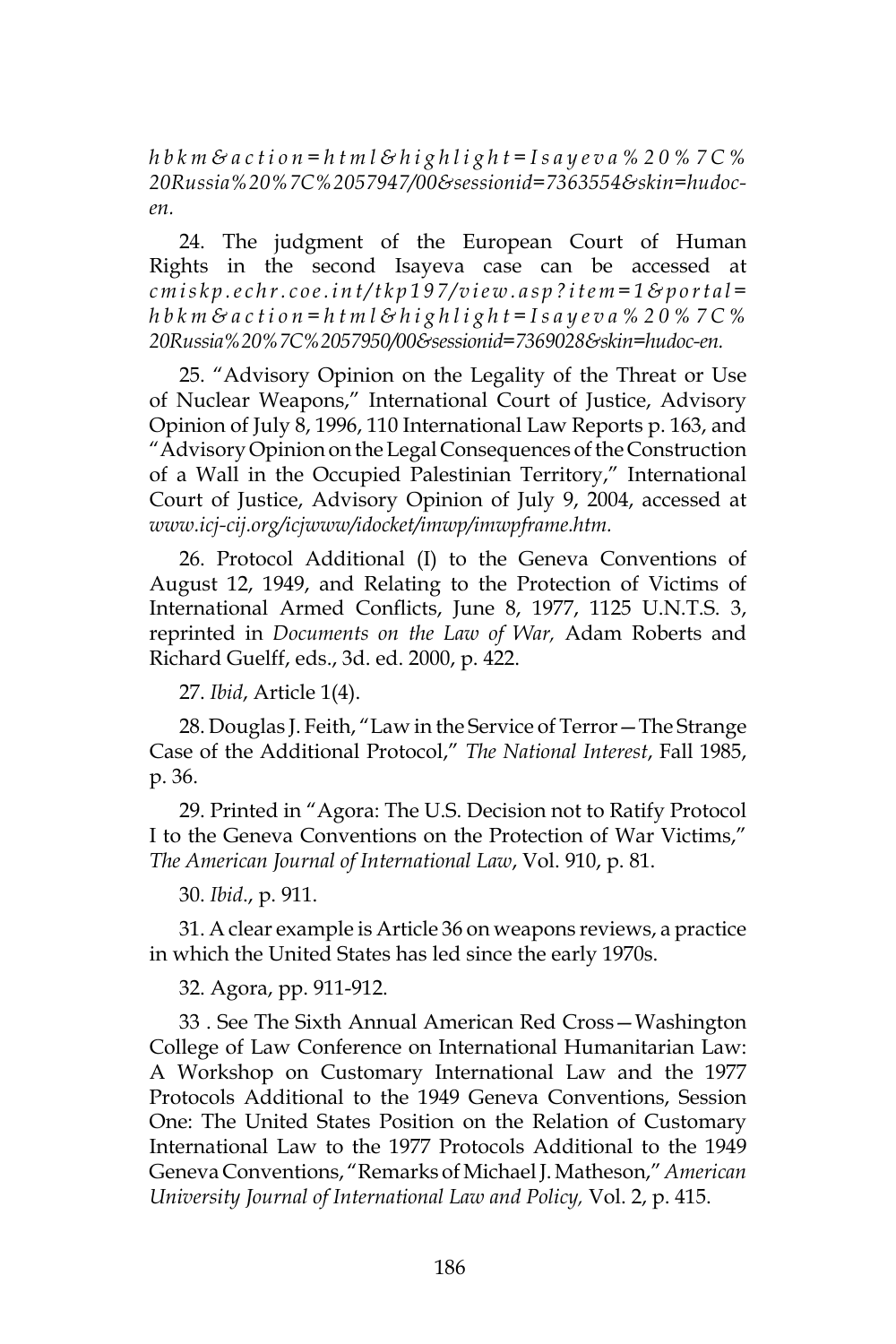34. See, for example, "Annotated Supplement to the Commander's Handbook on the Law of Naval Operations," Ralph Thomas and James Duncan, eds., *International Law Studies*, Vol. 73, U.S. Naval War College, 1999 p. 404.

35. "Operational Law Handbook," published by the International and Operational Law Department, The Judge Advocate General's Legal Center and School, U.S. Army, 2005 version, p. 15.

36. Errata Sheet, *2005 Operational Law Handbook,* September 27, 2004.

37. See Anthony Dworkin, "Crimes of War Project, United States is 'Looking at' the Place of Fundamental Guarantees in the War on Terror," accessed at *www.crimesofwar.org/onnews/newsguarantees.html*.

38. See Roberts and Guelff, footnote 26, p. 510.

39. Common Article 2 to the 1949 Geneva Conventions, see *Ibid*., pp. 198, 222, 244, and 301.

40. Common Article 3 to the 1949 Geneva Conventions, see *Ibid*., pp.198, 223, 245, and 302.

41. White House Memo, "Humane Treatment of al-Qai'da and Taliban Detainees," February 7, 2002; Karen Greenberg and Joshua Dratel, Eds., *The Torture Papers—The Road to Abu Ghraib*, Cambridge: Cambridge University Press, 2005, p. 134.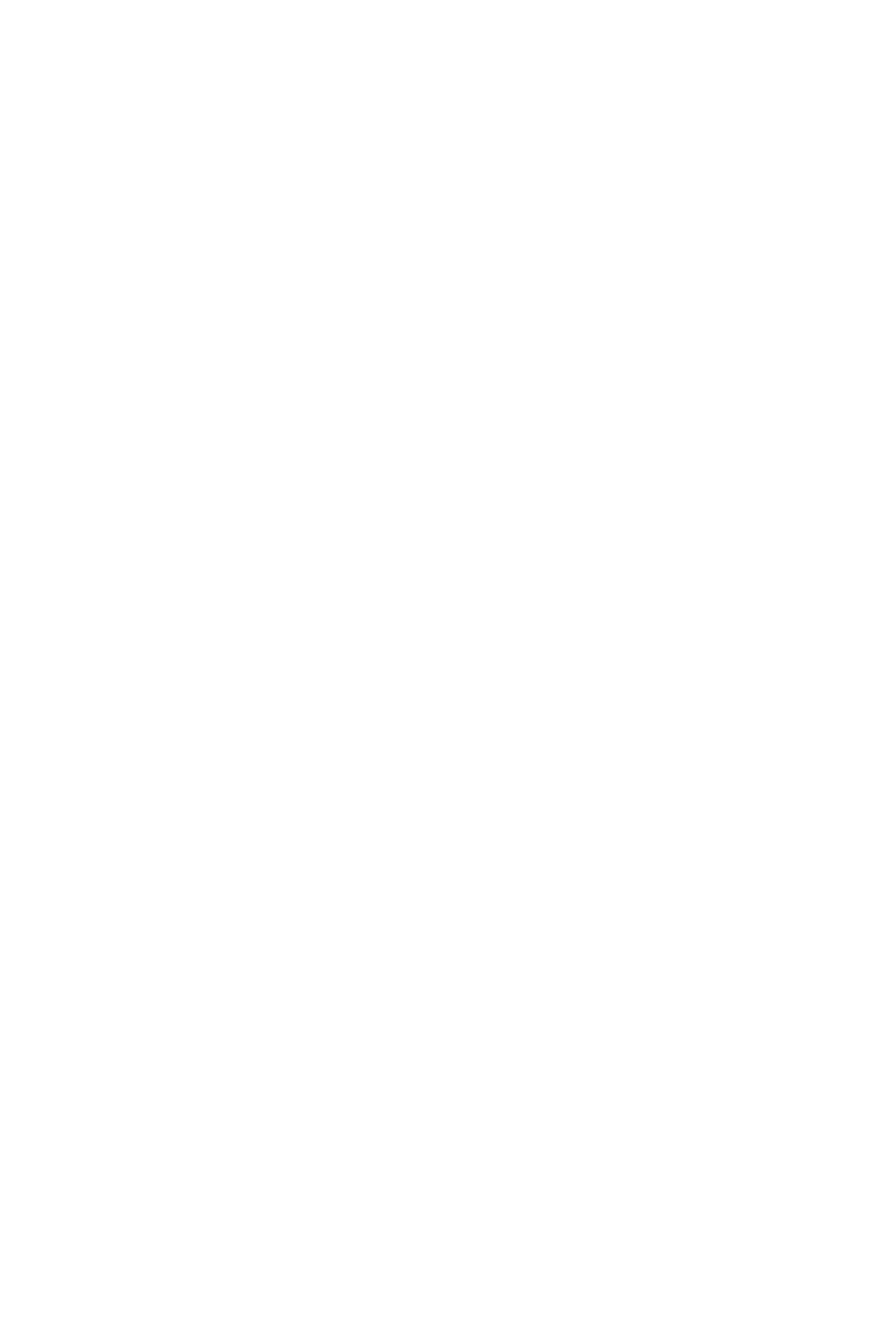#### **CONCLUSION**

The then-anonymous author of *Through Our Enemies' Eyes* wrote in 2002 about the threat posed by not recognizing with whom the United States was at war. He used an engaging movie excerpt to make his point:

In the wonderfully entertaining 1940 Warner Brothers' swashbuckler titled *The Sea Hawk*, Queen Elizabeth I, played by the inestimable Flora Robson, angrily convokes her courageous, dashing, and exceptionally handsome band of privateers—known collectively in the movie as "the Sea Hawks"—for having had the temerity to sink in the English Channel a Spanish galleon carrying the new ambassador of Spain to her court. With the recently rescued, and presumably still soggy, Spanish ambassador looking on, the queen addresses herself to Captain Geoffrey Thorpe—played by the equally inestimable Errol Flynn—who is the leader of the Sea Hawks, the queen's favorite, and the sinker of said galleon. "Do you imagine, Captain Thorpe, that we are at war with Spain?" the queen thunders. Thorpe, with due respect for his sovereign, responds firmly: "Madam, Spain is at war with the world." Flash ahead 60 years and a similar question posed by any national leader in Christendom might accurately earn the response: "Madam (or Sir), Osama bin Laden is at war with the Christian world."

If the exchanges above are reimagined to focus on Osama bin Laden, they would have little entertainment value, but their resulting unsubtle messages—that bin Laden has been at war with Christendom, and has longed to see a world map that is simply a map of the House Islam—should be taken with deadly seriousness. Bin Laden has declared war on the United States, the leader of invading, barbarous Crusaders, and intends there to be a struggle to the death against the United States.<sup>1</sup>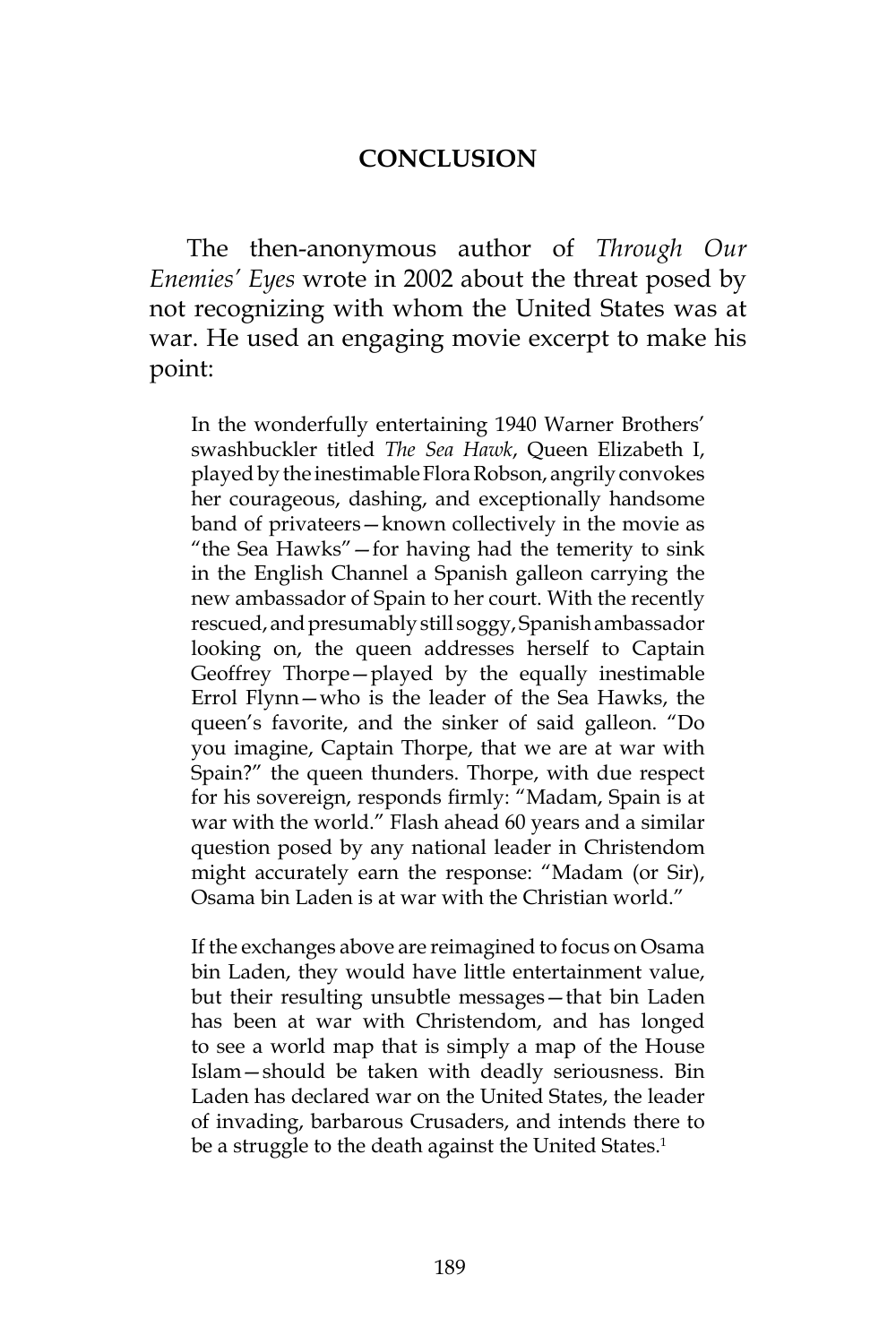More well-known philosophers on war—Sun Tzu and Clausewitz among them—have extolled the virtue of knowing one's enemies and of knowing the type of conflict in which a state is engaged. Even more basic than that is the idea that a nation must know it is *at war* before it can craft a strategy to succeed in it. Evidence observed and presented by the panelists at the Seventeenth Annual U.S. Army War College Strategy Conference suggests that the Nation is at war, but that various parts of the government and the public do not appear to understand that. Some of that stems from confusion about just what constitutes a war against terrorists, and how the norms of law and custom must adapt to reflect the peculiar nature of such a war. Another part of the problem is that the comparison is made against the outdated model of World War II, not the more appropriate model of the Cold War. Unlike the major combat of both World Wars, the "long war" of the Global War on Terrorism does not necessarily require the full mobilization of the country. The country's leaders must take the necessary steps to ensure that all understand clearly that the Nation is at war and should be able to justify that in the "court" of international law. Those same leaders then must mobilize selectively the parts of the Nation, both the government and the public, that are needed to win the war. Those parts will not be simply the military arm of the government; all the tools of national power diplomatic, informational, economic and military must be utilized. Full mobilization—as in World War II—may not be necessary, but the government agencies involved must fully understand and vigorously execute their responsibilities. If not, they place the Nation at unnecessary strategic risk.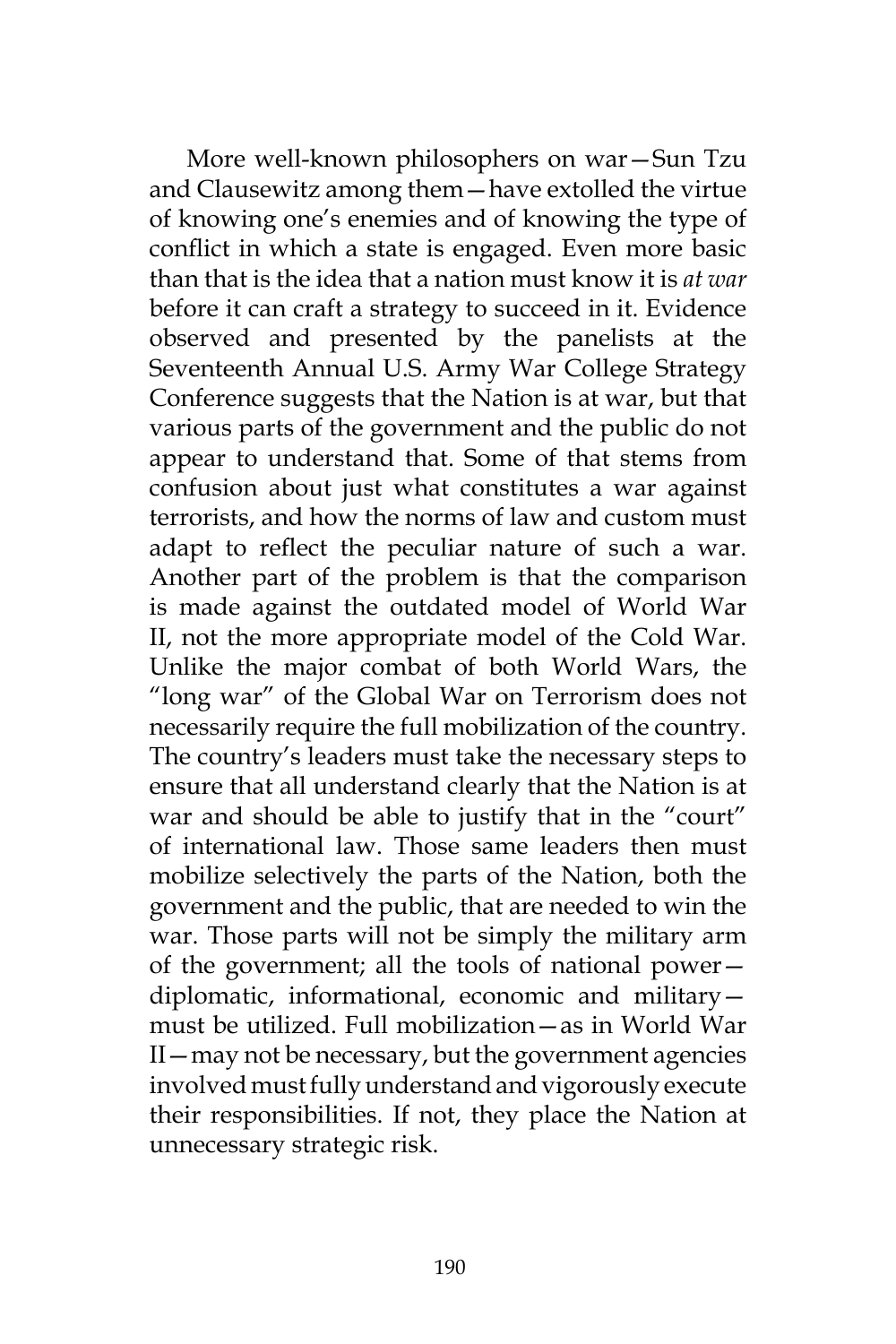## **ENDNOTES - CONCLUSION**

1. Anonymous, *Through Our Enemies' Eyes: Osama bin Laden, Radical Islam, and the Future of America*, Washington, DC: Brassey's, Inc., 2002, pp. 227-228.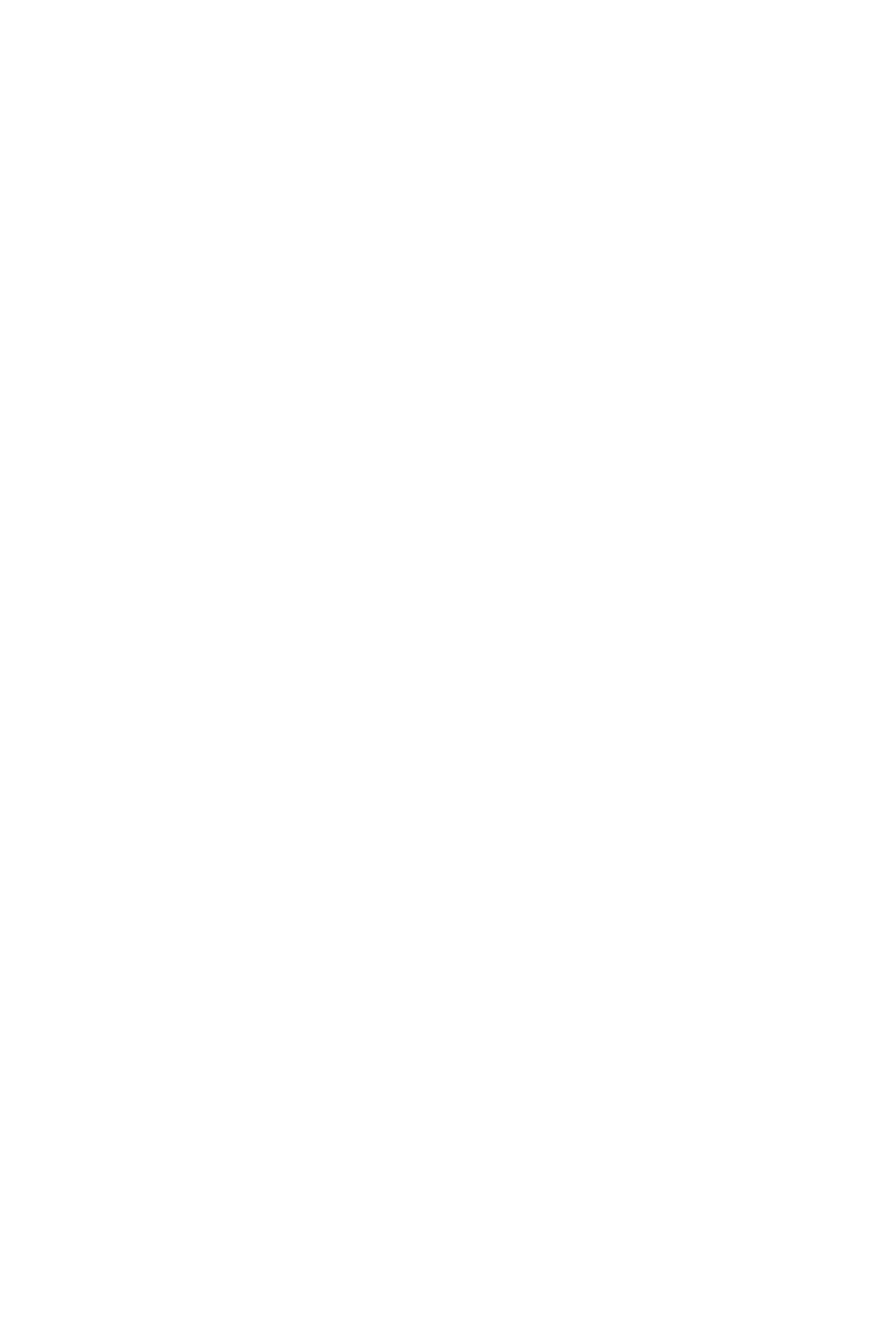# **BIOGRAPHICAL SKETCH OF THE EDITOR**

JOHN R. MARTIN is Visiting Professor of National Security Affairs at the Strategic Studies Institute at the U.S. Army War College. During a career of over 30 years in the Army, Colonel (Retired) Martin served in a great variety of positions, including tactically in Infantry and Aviation, technically as an experimental test pilot, and strategically and operationally in numerous overseas deployments (including tours in Korea and operational deployments to Kosovo, Bosnia, Afghanistan, and Iraq). Colonel (Retired) Martin also has extensive experience at the Army Staff, where he served as Systems Integrator for the RAH-66 Comanche and as Chief of the U.S. Army Office of the Deputy Chief of Staff for Operations, Force Structure Division, and the Office of the Deputy Chief of Staff for Personnel, Plans Division. In a previous assignment (from 2000 to 2004) to the Strategic Studies Institute, Colonel (Retired) Martin was concurrently the Chairman of the Art of War Department and the Deputy Director of the Institute. His current research focuses on posthostilities operations and training of indigenous security forces in counterinsurgency. Colonel (Retired) Martin is a 1974 graduate of the United States Military Academy and graduated with highest distinction from the College of Naval Command and Staff in 1988. He is also a 1996 graduate of the National War College.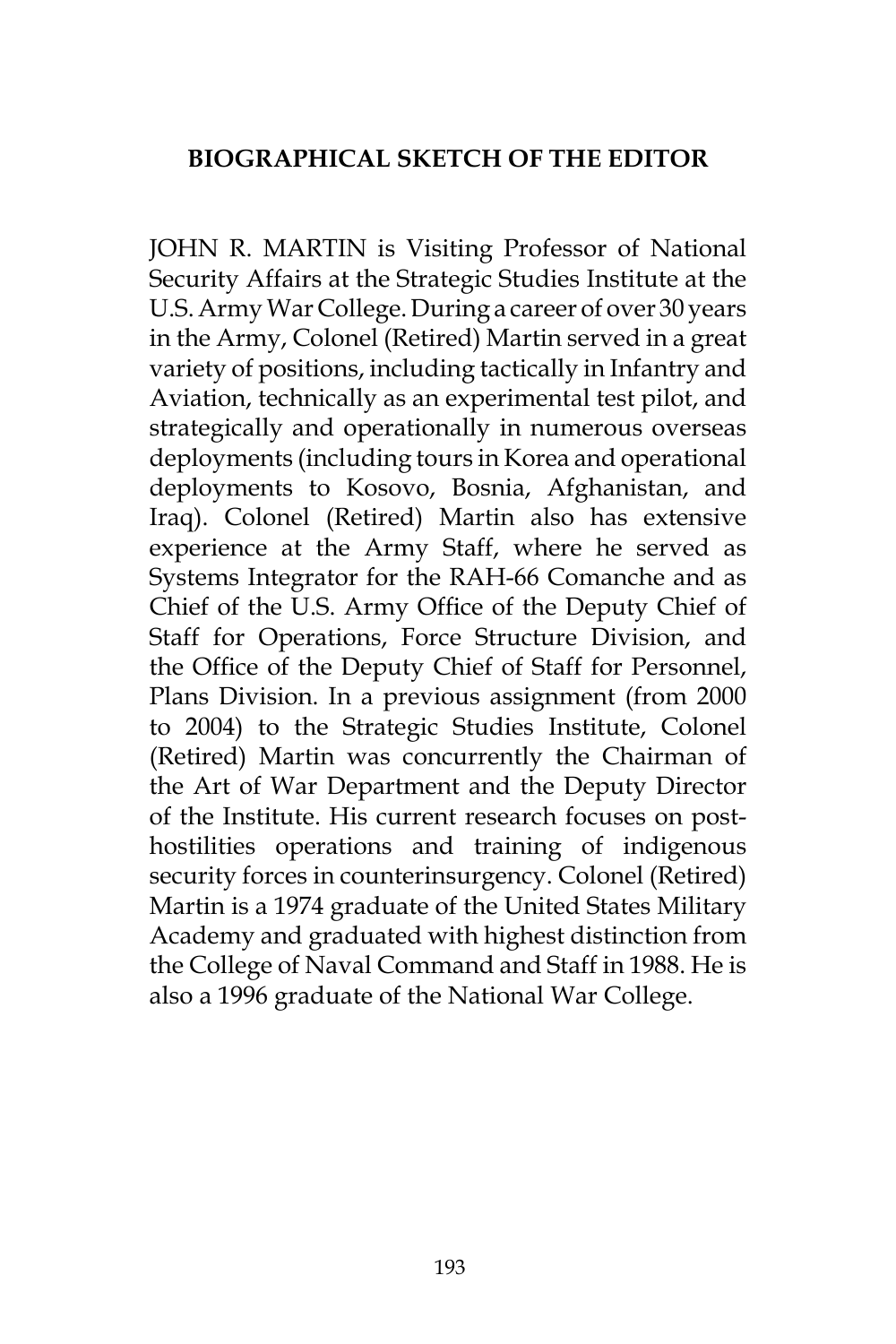# **BIOGRAPHICAL SKETCHES BY PANEL AND EVENT**

## **Panel I—The Homeland Security Context.**

TED GONG is the senior executive-ranked Foreign Service Officer assigned to work at the Department of Homeland Security (DHS) on immigration issues as the Senior Advisor in the Office of the Citizenship and Immigration Service (CIS) Ombudsman. He was involved in planning for temporary "guest worker" programs and the transformation of the CIS operation, among other issues. Prior to this assignment, he worked as the Senior Policy Advisor in the DHS Office of International Affairs responsible for the Asia-Pacific region and border security and migration issues, as well as participating in the U.S.-Mexico bilateral working group on the implementation of US-VISIT, biometrics, and electronic visa processing. Within the State Department, his foreign service assignments have focused on consular, refugee, and visa issues. He has had assignments as the director of consular programs in Guangzhou, Sydney, Manila, and Taipei and has been assigned to various positions in Hong Kong, Taiwan, and Washington, DC, which included being responsible for management oversight of consular/ visa posts in the Middle East, South Asia, and East Asia/Pacific regions.

DEMETRIOS G. PAPADEMETRIOU is the President of the Migration Policy Institute (MPI), a Washingtonbased think tank dedicated exclusively to the study of international migration. He is also the convener of the Athens Migration Policy Initiative (AMPI), a task force of mostly European senior immigration experts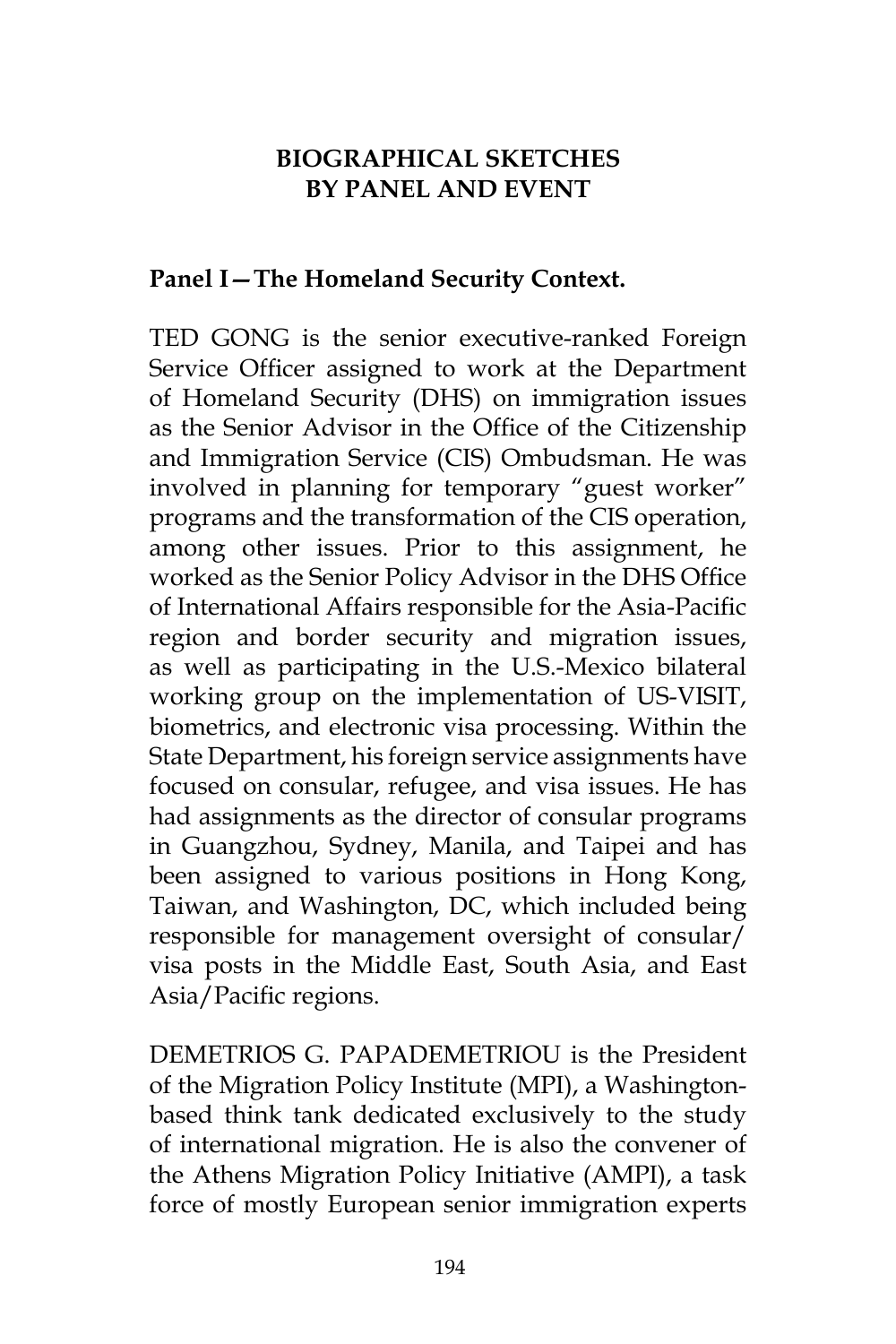that advises European Union member states on immigration and asylum issues, and the Co-Founder and International Chair Emeritus of "Metropolis: An International Forum for Research and Policy on Migration and Cities." He has held a wide range of senior positions that include Chair of the Migration Committee of the Paris-based Organization for Economic Cooperation and Development (OECD); Director for Immigration Policy and Research at the U.S. Department of Labor and Chair of the Secretary of Labor's Immigration Policy Task Force; and Executive Editor of the International Migration Review. Dr. Papademetriou has published more than 200 books, articles, monographs and research reports on migration topics and advises senior government and political party officials in more than 20 countries. His most recent books include *Secure Borders, Open Doors: Visa Procedures in the Post-September 11 Era* (co-author, 2005); *NAFTA's Promise and Reality* (co-author, 2003); *America's Challenge: Domestic Security, Civil Liberties, and National Unity after September 11* (co-author, 2003); and *Caught in the Middle: Border Communities in an Era of Globalization* (senior editor and co-author, 2001). Dr. Papademetriou received his Ph.D. in Comparative Public Policy and International Relations in 1976, and has taught at the universities of Maryland, Duke, American, and New School for Social Research.

MARK KRIKORIAN is Executive Director of the Center for Immigration Studies, a nonprofit, nonpartisan research organization in Washington, DC, which examines and critiques the impact of immigration on the United States. The Center is animated by a pro-immigrant, low-immigration vision which seeks fewer immigrants but a warmer welcome for those admitted. Mr. Krikorian frequently testifies before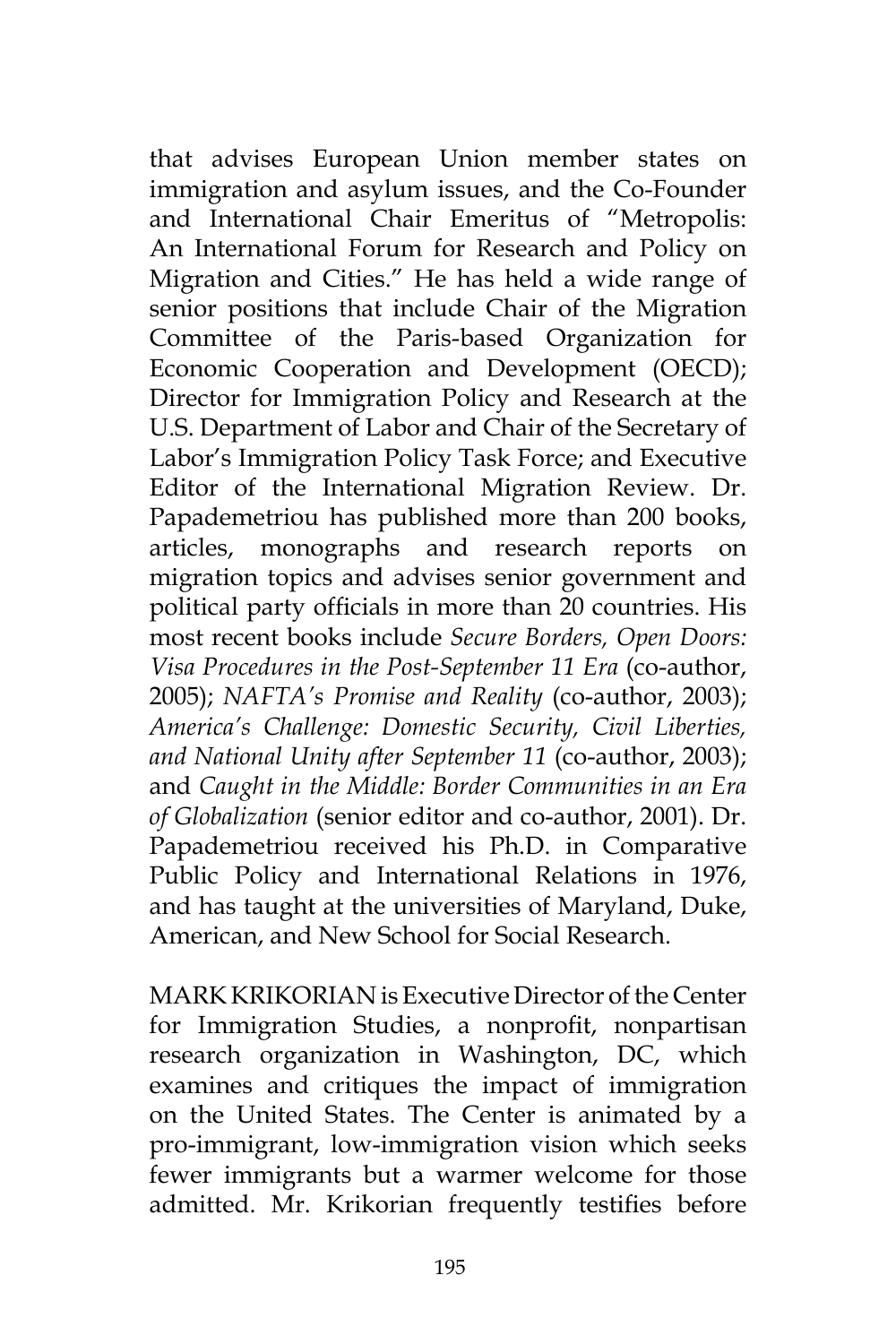Congress and has published articles in *The Washington Post*, the *New York Times*, and *National Review*; and has appeared on *60 Minutes*, *Nightline*, the *NewsHour with Jim Lehrer*, CNN, National Public Radio, and on many other television and radio programs. Before joining the Center in February 1995, he held a variety of editorial and writing positions. His publications include *The Open Door: How Militant Islamic Terrorists Entered and Remained in the United States* (1993-2001); and *Falling Behind on Security: Implementation of the Enhanced Border Security and Visa Entry Reform Act of 2002*. Mr. Krikorian holds a master's degree from the Fletcher School of Law and Diplomacy and a bachelor's degree from Georgetown University, and spent 2 years at Yerevan State University in then-Soviet Armenia.

SUSAN SIM has been the Deputy Chief of Mission at the Singapore Embassy in Washington, DC, since August 2003. She was previously the Indonesia Bureau Chief of *The Straits Times*, based in Jakarta, Indonesia, from August 1996 to the end of 2001. She has also been a Police Inspector and Head of Research and Policy Analysis at the Ministry of Home Affairs in Singapore. Ms. Sim graduated with a B.A. Honours degree in Politics, Philosophy, and Economics from Oxford University, United Kingdom, in 1986. An MA (Oxon) was conferred in 1992.

ELAINE DEZENSKI recently completed nearly four years of service with the U.S. Department of Homeland Security (DHS). Most recently, she served as the Acting Assistant Secretary for Policy Development within the newly-created DHS Office of Policy. She played a major role in the creation and structuring of this new entity, including expansion and integration of this office and its functions within DHS. She advised DHS leadership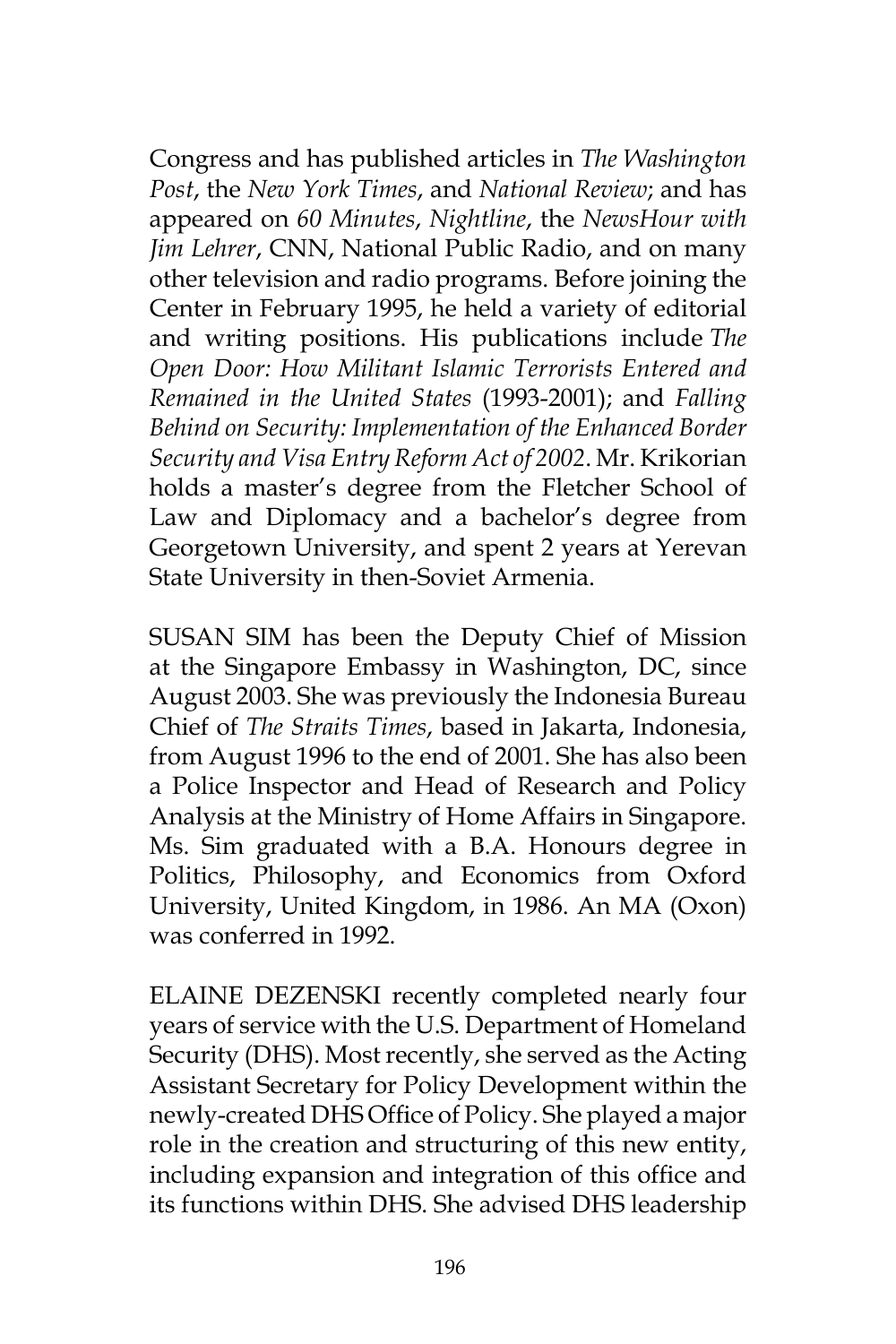on border and transportation security, immigration policy, preparedness, information-sharing, screening coordination, and other key security areas; and routinely testified before Congress on a range of security policy issues. Prior to this position, Ms. Dezenski served as Acting Assistant Secretary for Policy and Planning within the Border and Transportation Security Directorate of the Department of Homeland Security. As Acting Assistant Secretary, she was the principal policy advisor to the Under Secretary for Border and Transportation Security, including immigration and customs inspections and investigations, cargo and trade policy, transportation security, counter narcotics, and federal law enforcement training. Ms. Dezenski also represented the department before public and private sector organizations and serves on official government policy review boards and working groups. Before joining DHS, Ms. Dezenski was Special Assistant to the Administrator of the Federal Transit Administration (FTA). She was selected as a Brookings Institution LEGIS Fellow during her tenure at FTA and served in the office of Congressman Sherwood Boehlert (R-NY). Ms. Dezenski began her professional career with the transportation division of Siemens Corporation. In the June 2004 edition of Air Cargo World, Ms. Dezenski was chosen as one of the air cargo industry's top 15 most influential leaders. She was awarded the 2005 Leadership Award from the Air Forwarders Association in recognition of her contributions to cargo security. She currently serves on the National Board of the Women's Transportation Seminar, a nonprofit organization dedicated to advancing women in transportation. Ms. Dezenski holds a Master's Degree in public policy from Georgetown University and a Bachelor's degree in international relations from Wheaton College in Norton, Massachusetts.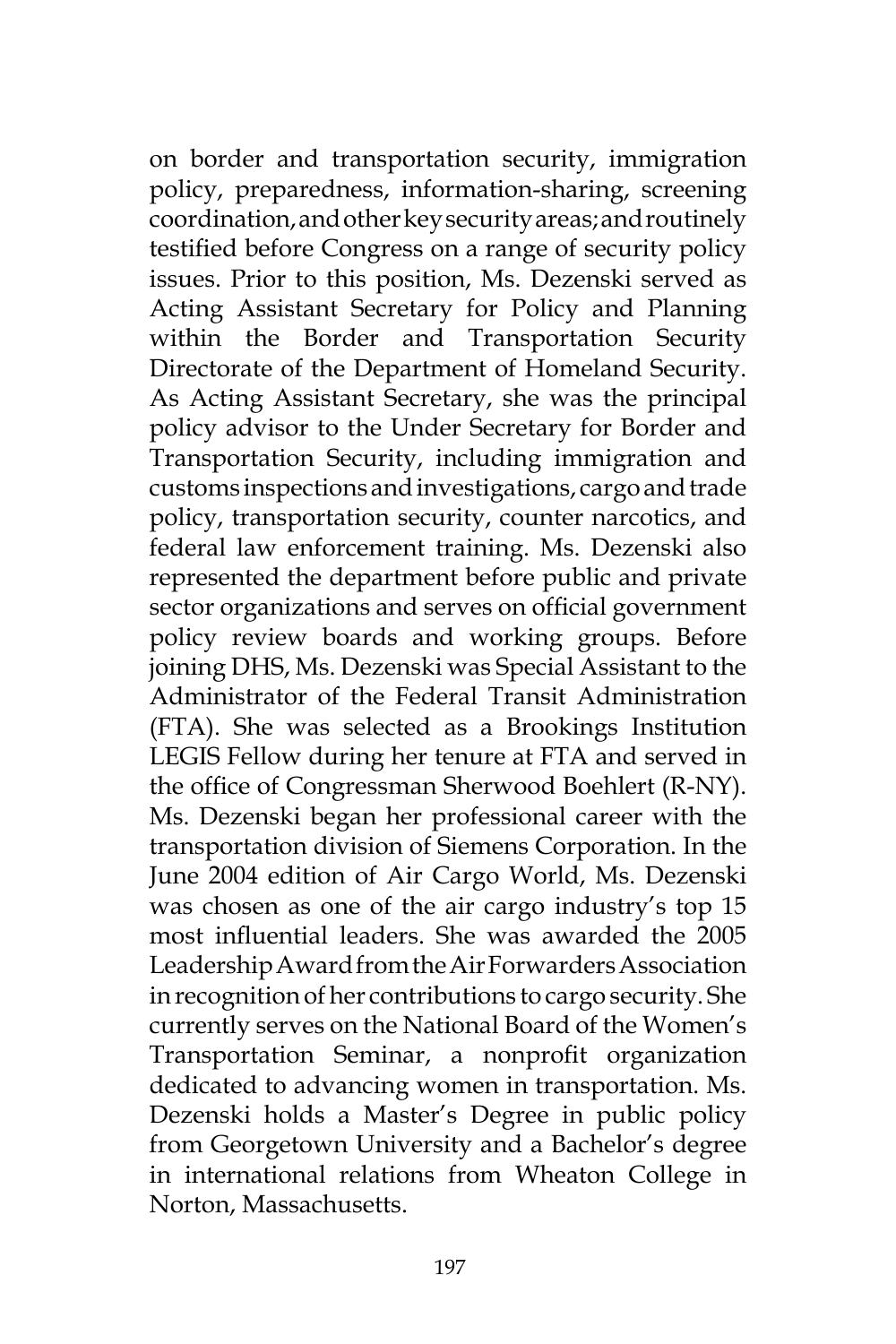# **Panel II—The International Context.**

JOHN AGOGLIA is the Director of the U.S. Army's Peacekeeping and Stability Operations Institute (PKSOI) at Carlisle, PA. He joined the Institute in the summer of 2004 after having served 3 years at U.S. Central Command. He arrived at CENTCOM from an assignment in Japan 4 weeks before September 11, 2001. Colonel Agoglia was involved in developing the U.S. Central Command plans for Afghanistan and the Global War on Terrorism. He was part of the planning group that initiated the campaign plan for Iraq. He accompanied Ambassador Bremer into Baghdad in May 2003 as his CENTCOM liaison officer and worked the integration of the planning efforts between the CPA and the military; the hand-off of the police training from the CPA to CJTF-7; and the initial engagement strategy for senior military commanders with the newly-appointed interim Iraqi Government leaders.

CHRISTIAN DELANGHE is a Saint-Cyr graduate from the 1963-65 class. After graduation from the Artillery School in Châlons-sur-Marne, he served in a number of positions in several Air Defense units. He also served in the Chief of Defense Joint Staff in Paris as analyst officer in the Military Intelligence Agency (1982-85), and Chief of operation division (1991- 95), where he was promoted to Brigadier General in 1993. Lieutenant General (ret) Delanghe's command experience includes service with the 51st Air Defense Regiment (Roland-Mistral) in Wittlich, Germany (1987- 90), as Chief of Staff of the III Corps in Lille (1995-96), as 2nd Armored Division Commander in Versailles (1996- 97), as Multinational Division South-East Commander in Bosnia (1997-98), and as the Training and Doctrine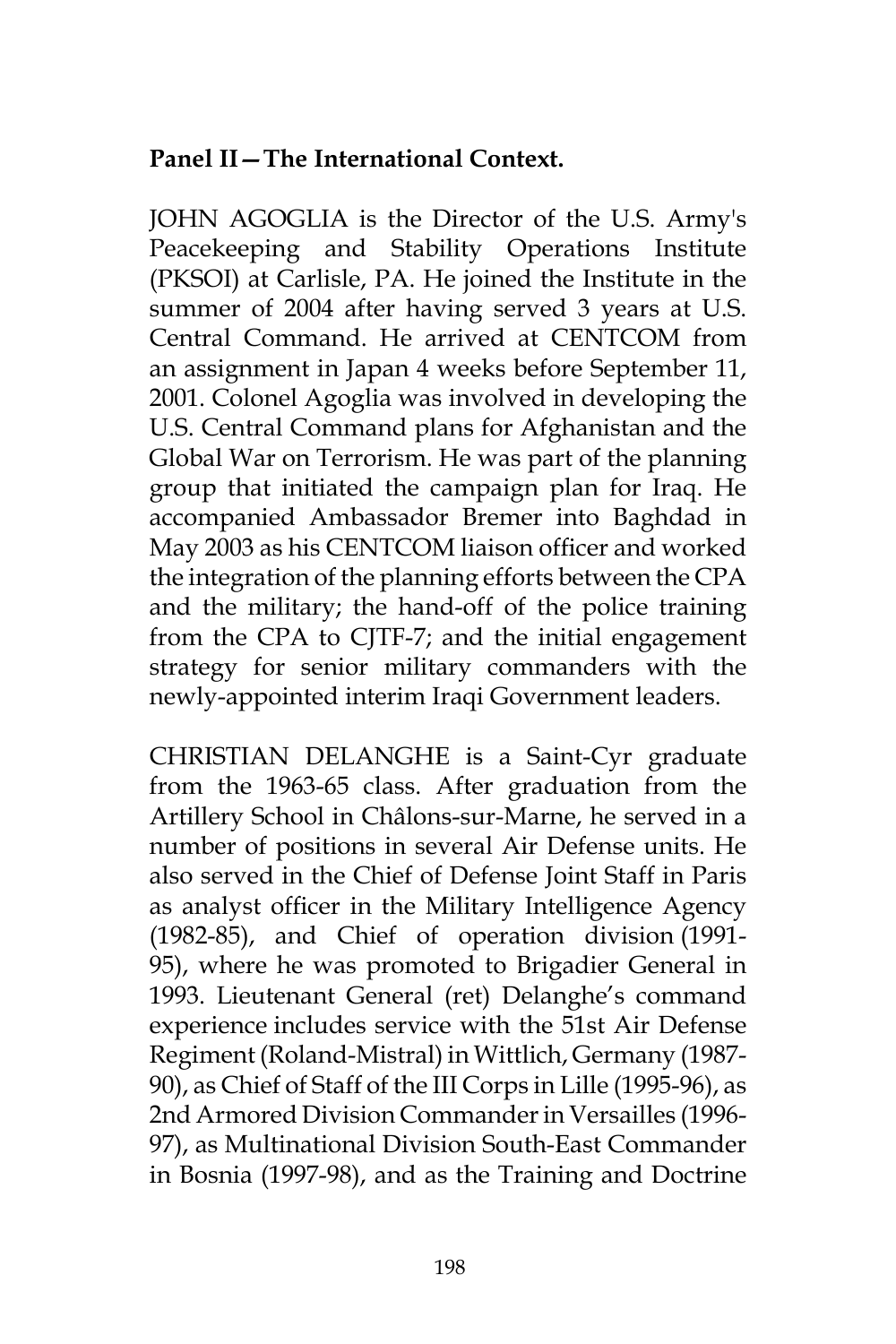Commanding General in Paris (1998-2000). Since his retirement in early 2001, he contributes to the U.S. Center For Research and Education on Strategy and Technology activities in Arlington, Virginia, and is Vice President of the Marechal Leclerc Foundation in Paris, France. Lieutenant General (ret) Delanghe is a graduate of the Universities of Rennes and Reims, the Junior Command and Staff Course in Paris, the U.S. Air Defense Advanced Course in Fort Bliss, the Senior Command and War College in Paris, the Center for Higher Military Studies and the National Defense Institute in Paris.

PETER MANSOOR commanded the 1st Brigade Combat Team, 1st Armored Division in Iraq, where his unit was responsible for the security and stability of eastern Baghdad. He has extensive expertise in military history, Iraq, U.S. Army, national security, and stability and reconstruction operations. He commanded the 1st Brigade, 1st Armored Division in Iraq and Germany, to include 13 months in combat in support of Operation IRAQI FREEDOM (July 2003-June 2004). He served as G-3 (Operations, Plans, and Training Officer) of the 4th Infantry Division (Mechanized), Fort Hood, Texas, during a period which included multiple deployments in support of homeland defense in the wake of terrorist attacks on September 11, 2001 (2001-02); commanded the 1st Squadron, 10th Cavalry, to include a deployment to Kuwait in support of Operation DESERT SPRING, and two counterdrug deployments along the U.S.- Mexican border in support of Joint Task Force 6 (1999- 2001); and served on the Joint Staff as the Special Assistant to the Director for Strategic Plans and Policy (J-5). Colonel Mansoor's publications include *The GI Offensive in Europe: The Triumph of American Infantry*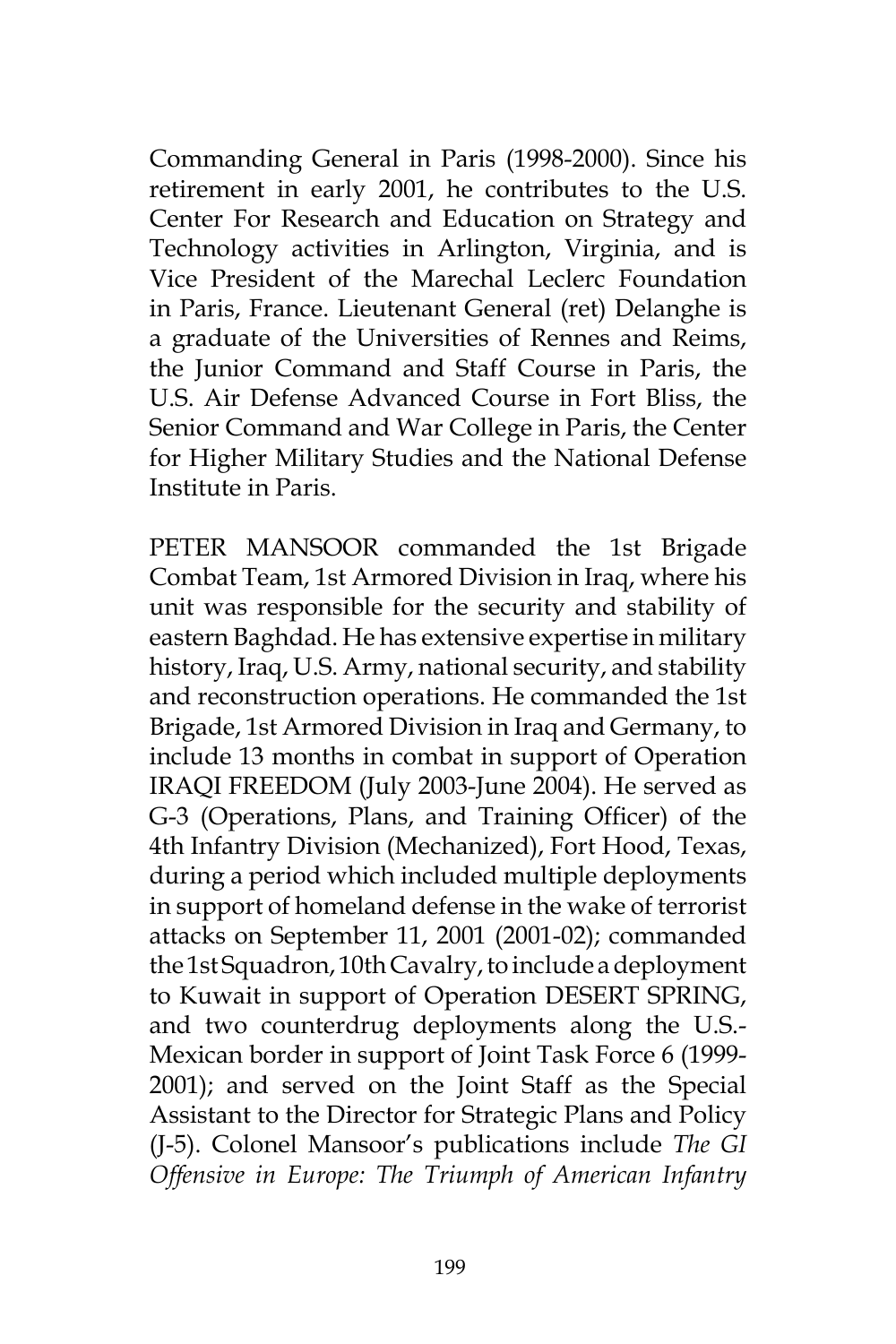*Divisions, 1941–1945* (University Press of Kansas, 2002). Colonel Mansoor received a B.S. degree from the U.S. Military Academy in 1982, an M.A. and doctorate in military history from The Ohio State University, and a Master of Strategic Studies degree from the U.S. Army War College.

SEBESTYEN L. V. GORKA is the Director of the Institute for Transitional Democracy and International Security. Following the fall of communism in Hungary, he moved to Budapest to take up a policy position in the Defense Ministry of the first newly-elected democratic government. Since then, he has been an International Research Fellow at the NATO Defense College in Rome, a Fellow at Harvard University's Kennedy School of Government, and a policy analyst with the RAND Corporation in Washington, DC. In addition to running the institute, he is also a nonresident fellow of the Terrorism Reseach Center in Virginia and member of the U.S. Council for Emerging National Security Affairs. In the past he has acted as an ambassadorial briefer for the U.S. Department of State. He has published more than 60 articles and monographs internationally on the topics of terrorism, Central European military reform, Russia and the Newly Independent States, biological terrorism, and organized crime, in publications such as the *NATO Review*, the *Harvard International Review*, the *World Policy Journal*, the *Washington Times*, *Nature* and *Defense News*. Mr. Gorka was awarded the State Secretary and Deputy State Secretary awards for work executed in the field of defense diplomacy, and is an alumnus of the Salzburg Seminar and the U.S. Atlantic Council. He received his education in the United Kingdom.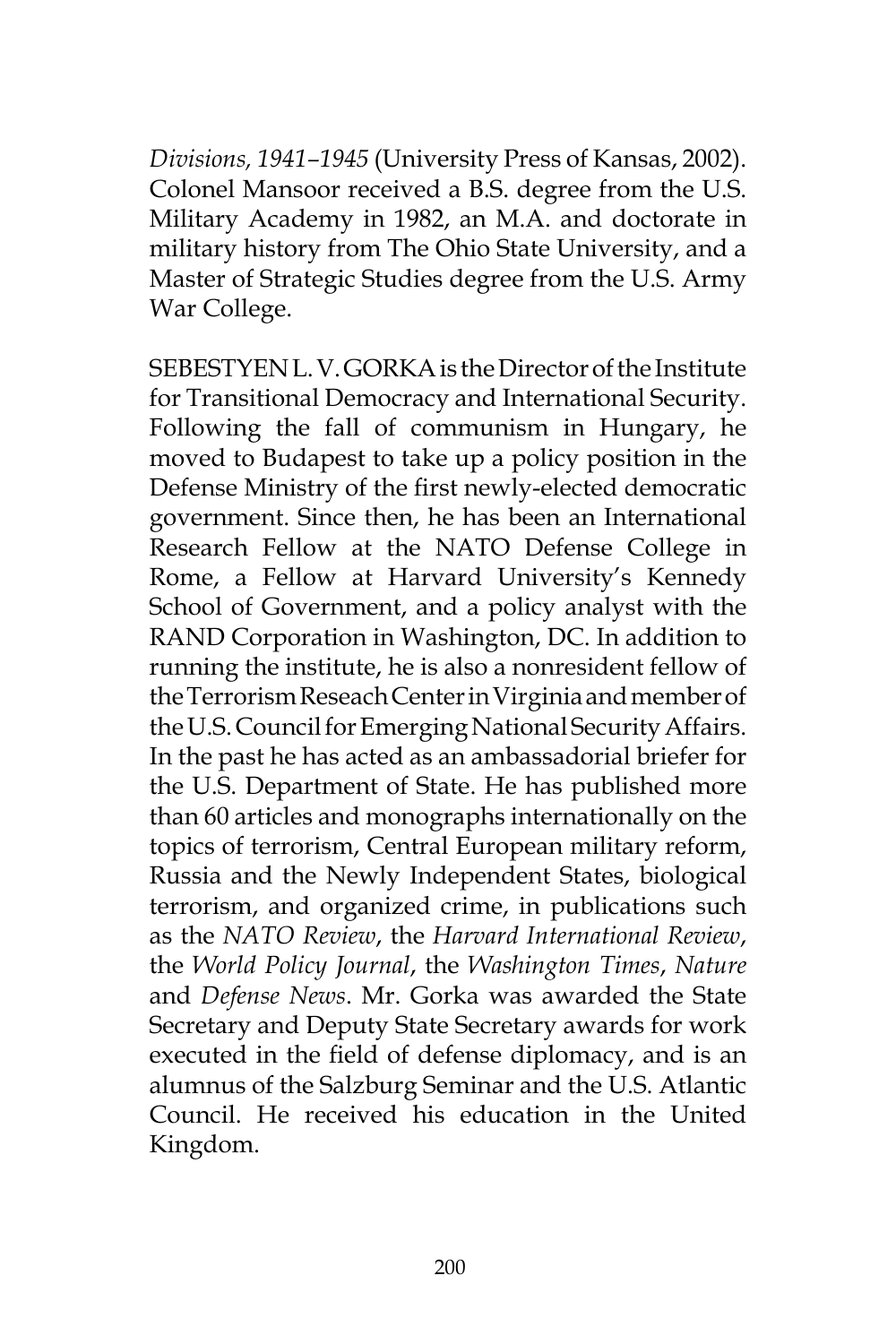FRANCISCO JAVIER FLORES-HERNANDEZ is a Lieutenant Colonel in the El Salvadoran Army and was an International Fellow in the U.S. Army War College Class of 2006. Previously he served as an operations officer, Cuscatain Battalion, in Operation IRAQI FREEDOM. He is a 2004 graduate of the U.S. Naval Post Graduate School and of several other military service schools. Lieutenant Colonel Flores-Hernandez has been awarded the Gold Cross; the Gold Medal OIF; and the United Nations Medal, Coalition Forces OIF. He is the author of "The Salvadoran and Honduran Conflict," *Magazine of the CODEM*, 2000.

## **Panel III—The Domestic Context.**

JAMES JAY CARAFANO is the Senior Fellow for National Security and Homeland Security in the Kathryn and Shelby Cullom Davis Institute for International Studies, The Heritage Foundation. He has been an assistant professor at the U.S. Military Academy in West Point, New York, and served as Director of Military Studies at the Army's Center of Military History. He also taught at Mount Saint Mary College and was a fleet professor at the U.S. Naval War College. He is a visiting professor at the National Defense University and Georgetown University. Dr. Carafano is a member of the National Research Council's Committee on Army Science and Technology for Homeland Security, the National Defense Transportation Association's Security Practices Committee, and is a Senior Fellow at the George Washington University Homeland Security Policy Institute. He is the coauthor of *Winning the Long War: Lessons from the Cold War for Defeating Terrorism and Preserving Freedom* (Heritage Books, 2005). As an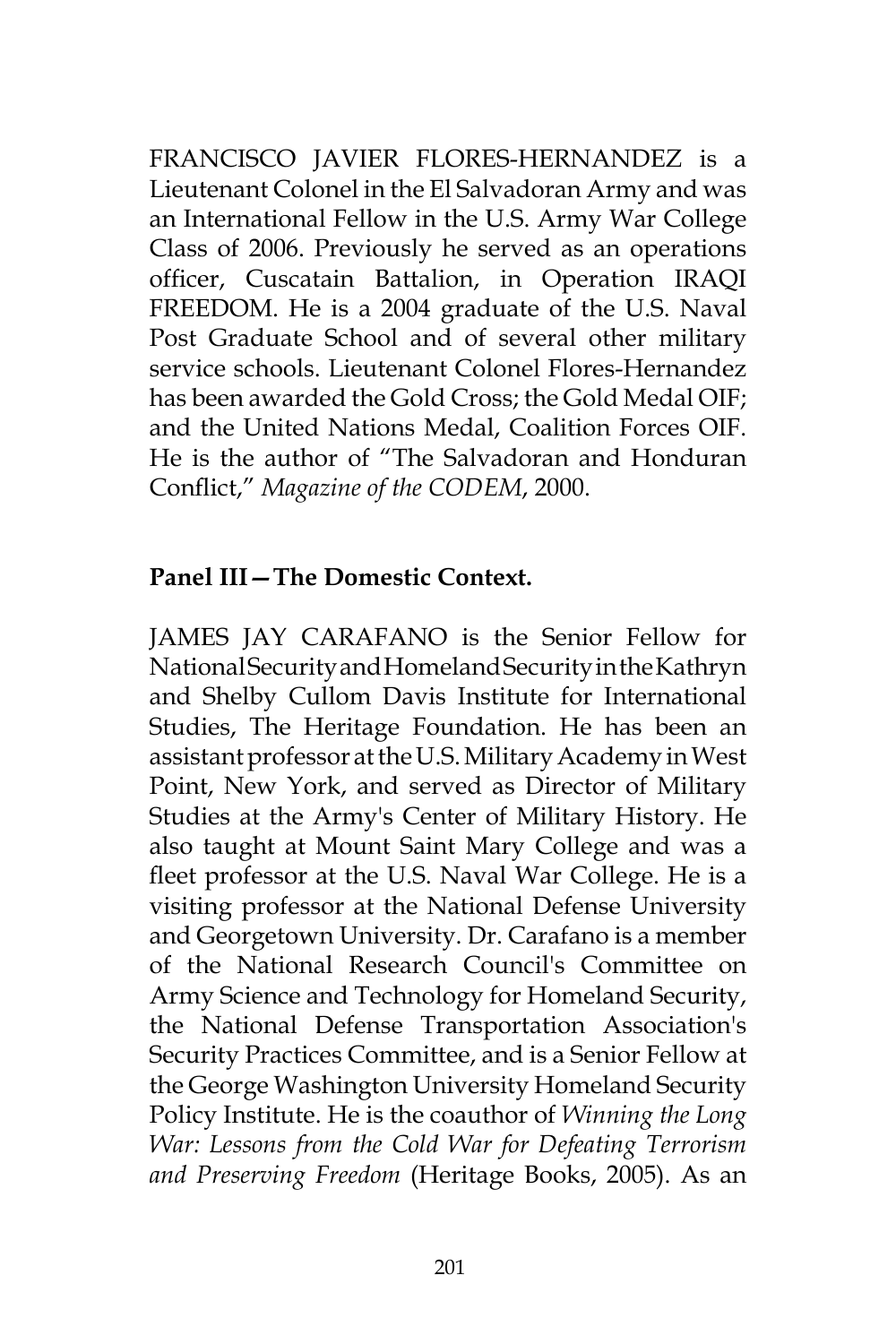expert on defense and security issues, he has testified before the U.S. Congress and has provided commentary for ABC, BBC, CBS, CNBC, CNN, C-SPAN, Fox News, MSNBC, NBC, SkyNews, National Public Radio, and The History Channel. He served 25 years in the Army, rising to the rank of lieutenant colonel, and served in Europe, Korea, and the United States. Before retiring, he was executive editor of *Joint Force Quarterly*. His editorials have appeared in *USA Today*, *The Washington Times*, *The Baltimore Sun*, *The New York Post*, and *The Boston Globe*. He was also the principal author of the budget analysis in the 2003 *Independent Task Force Report*, "Emergency Responders: Drastically Underfunded, Dangerously Unprepared." His works on military history include *Waltzing Into the Cold War*, *After D-Day*, and *Made in America: Technology and GI Ingenuity on the Battlefields of Normandy*, forthcoming from Praeger (2006). A graduate of West Point, Dr. Carafano also has a master's degree and a doctorate from Georgetown University and a master's degree in strategy from the U.S. Army War College.

WILLIAM T. NESBITT, Director, National Guard Bureau-J3, is the Assistant Adjutant General-Army and also serves as the Commander of the Georgia Army National Guard. Brigadier General Nesbitt's military career began in February 1966 when he was drafted into the U.S. Army. He completed basic training at Fort Benning, Georgia, and Infantry Advanced Individual Training at Fort Ord, California. He was commissioned a second lieutenant of Infantry in January 1967 after completion of Officer Candidate School at Fort Benning. Following completion of the U.S. Army Special Forces Officer's Course at Ft Bragg, North Carolina, he was assigned to the 5th Special Forces Group (Airborne) in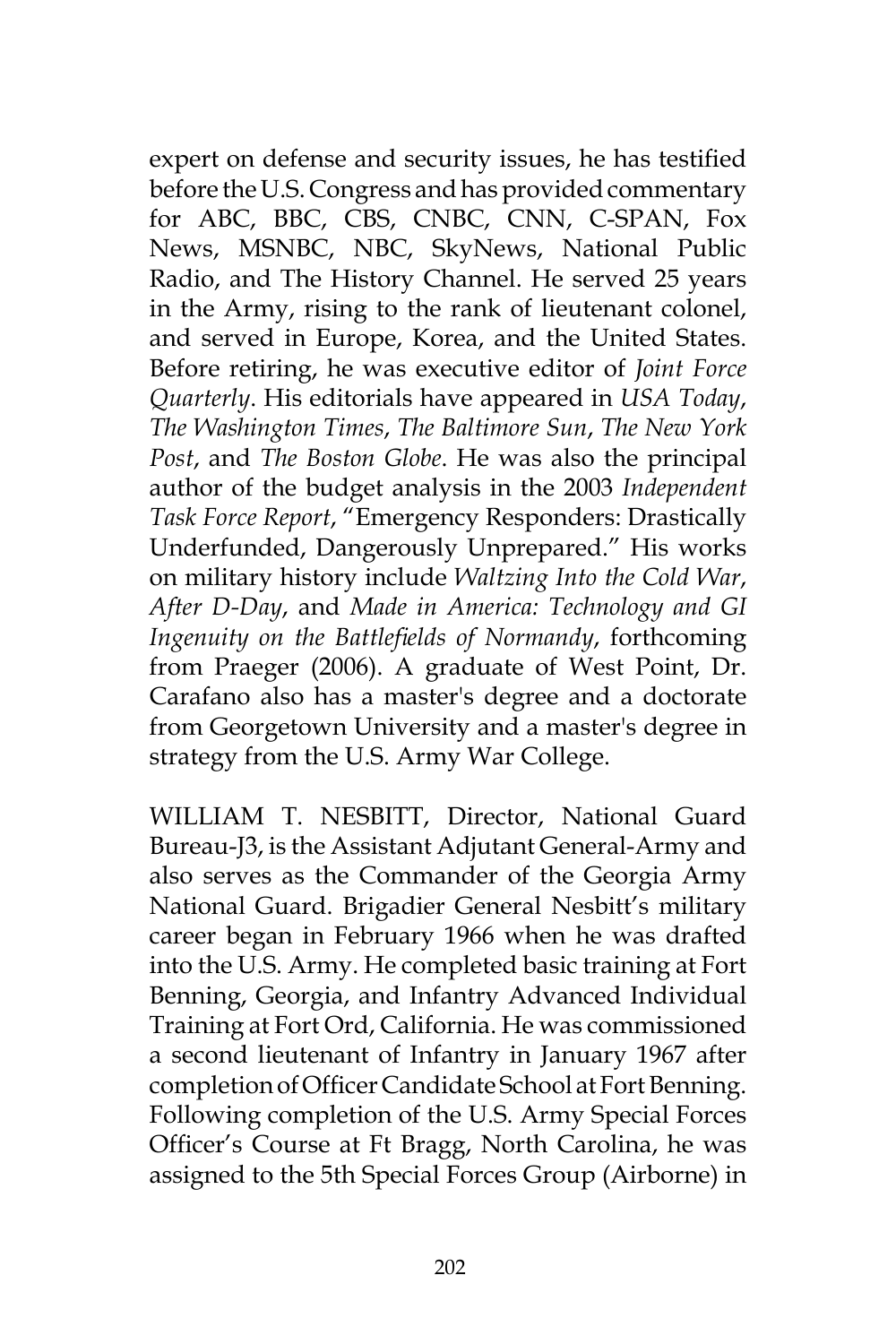the Republic of Vietnam. General Nesbitt entered the Georgia Army National Guard in June 1973. Prior to his current assignment, he was assigned as Commander of the 48th Brigade (Rear). As Acting Commander, he was responsible for the readiness and training of the portion of the brigade that did not deploy to Bosnia. Previously, Brigadier General Nesbitt served as Chief of Staff, Headquarters, Georgia Army National Guard.

MICHAEL SQUIER assumed duties as the Deputy Director, Army National Guard, National Guard Bureau, Washington, DC, in March 1998 and served there until his retirement. Prior to this assignment, he served in various positions at National Guard Bureau, including Chief of Staff, Army National Guard; Executive Officer to the Chief, National Guard Bureau; Chief, Readiness Division; and Deputy Chief, Public Affairs. He enlisted in the Idaho Army National Guard in August 1963. Brigadier General Squier was commissioned through the Infantry Officer Candidate School in August 1965. As a young officer, he served at the state level in a variety of command and staff positions in the 116th Ordnance Company and the Idaho State Military Academy, culminating in the positions of Company Commander and Commandant respectively. In September 1978, Brigadier General Squier was assigned to National Guard Bureau where, as a Major, he served in various positions of the Mobilization Readiness Division, ultimately serving 4 years as Assistant Executive to the Chief, National Guard Bureau. In 1987, he assumed command of the 145th Support Battalion, 116th Cavalry Brigade, Idaho National Guard. His last State assignment before returning to National Guard Bureau was his second command assignment, battalion-level command at The Equipment Maintenance Center in Europe.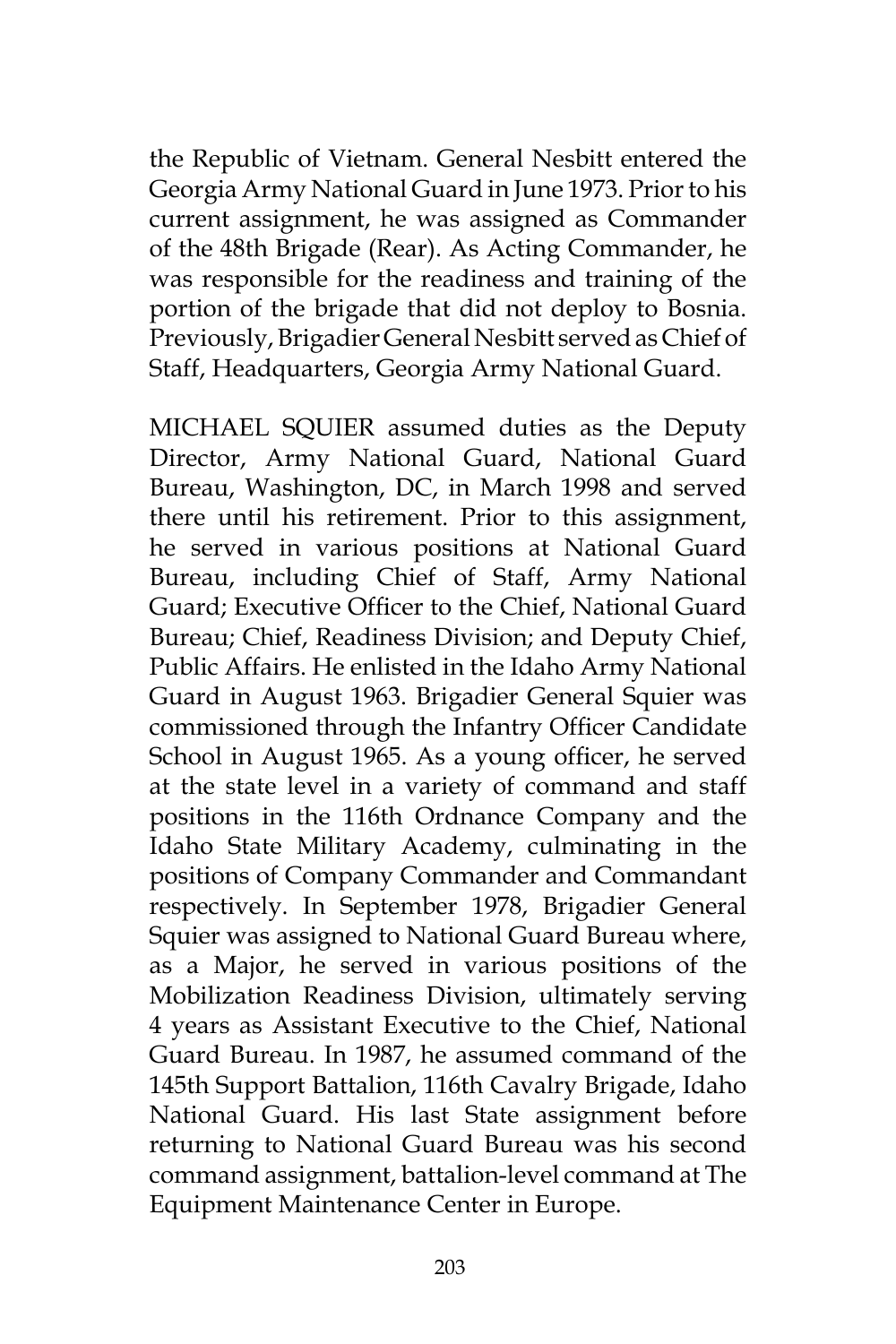DAVE BURFORD began his current assignment as Assistant to the Director of the Army National Guard in November 2005. Previously, he served and was mobilized in the Global War on Terror as the Deputy Commanding General of the Army's Special Forces Command at Fort Bragg, North Carolina, where he was second-in-command of the Army's 9,000-man inventory of Green Beret soldiers, consisting of seven active duty and two National Guard Special Forces Groups. During this time, he was deployed several times to several combat theaters. For the summer of 2003, General Burford served as Acting Commanding General of Special Forces Command (Airborne). His military service began in 1973 when he was commissioned as a Field Artillery officer after completing Reserve Officer Training Corps training as a Distinguished Military Graduate from Georgia Tech.

# **Keynote Speaker.**

WILLIAM J. PERRY, a senior fellow at the Hoover Institution, is the Michael and Barbara Berberian Professor at Stanford University, with a joint appointment in the School of Engineering and the Institute for International Studies. He also is codirector of the Preventive Defense Project, a research collaboration of Stanford and Harvard Universities. His previous academic experience includes professor at Stanford from 1988 to 1993, when he was the codirector of the Center for International Security and Arms Control. He also served as a part-time lecturer in the Department of Mathematics at Santa Clara University from 1971 to 1977. Dr. Perry was the 19th U.S. Secretary of Defense, serving from February 1994 to January 1997. His previous government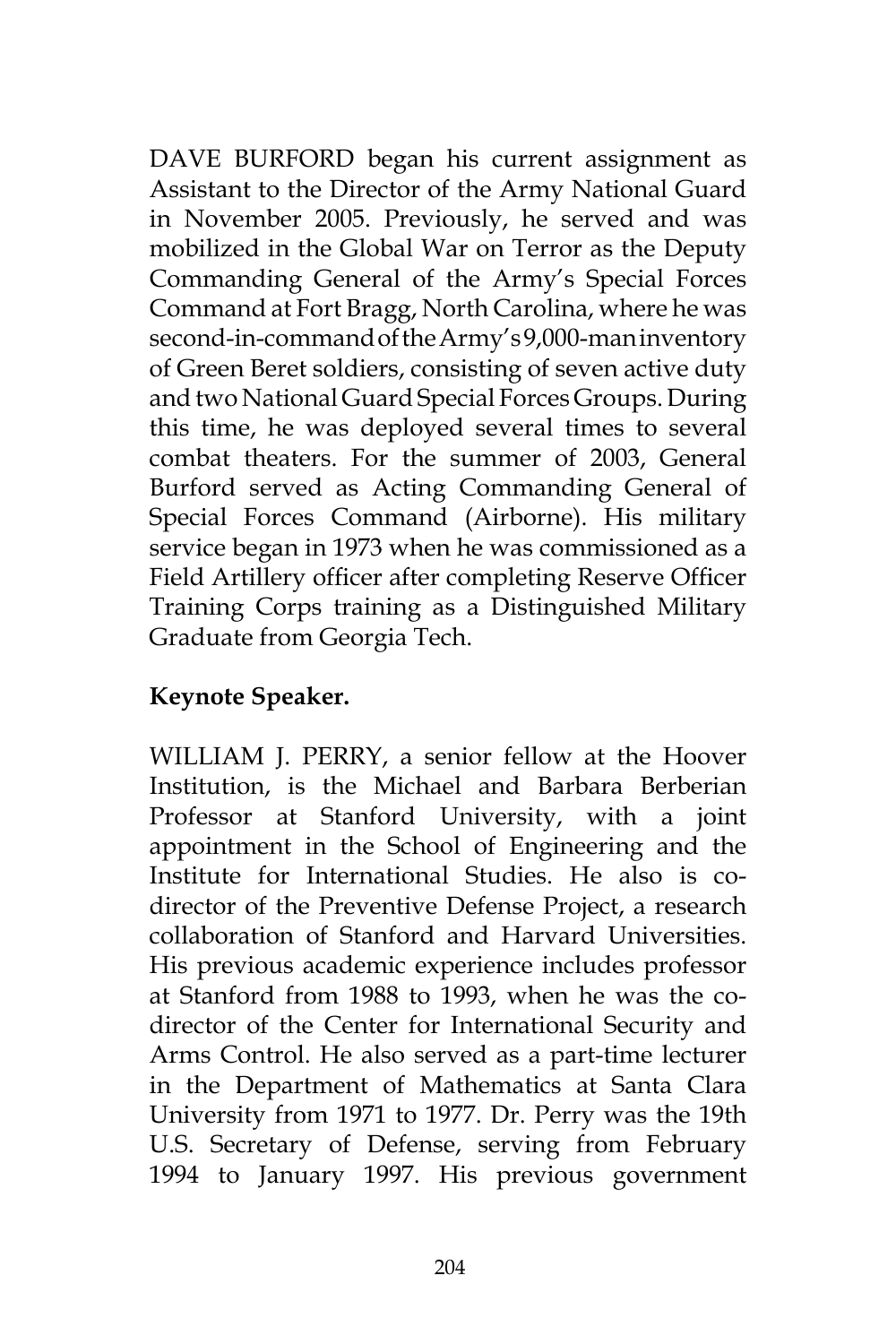experience was as Deputy Secretary of Defense (1993–94) and Undersecretary of Defense for Research and Engineering (1977–81). His business experience includes serving as a laboratory director for General Telephone and Electronics (1954–64); founding and serving as the President of ESL (1964–77); Executive Vice-President of Hambrecht & Quist (1981–85); and founding and serving as the Chairman of Technology Strategies and Alliances (1985–93). He serves on the Board of Directors of Anteon International Corporation and several emerging high-tech companies and is Chairman of Global Technology Partners. Dr. Perry is a member of the National Academy of Engineering and a fellow of the American Academy of Arts and Sciences. From 1946 to 1947, Dr. Perry was an enlisted man in the Army Corps of Engineers and served in the Army of Occupation in Japan. He joined the Reserve Officer Training Corps in 1948 and was a second lieutenant in the Army Reserve from 1950 to 1955. Dr. Perry received B.S. and M.S. degrees from Stanford University and a Ph.D. from Pennsylvania State, all in mathematics.

#### **Panel IV—The Economic Context.**

MICHAEL J. FRATANTUONO is Associate Professor of International Studies, Business and Management at Dickinson College, Carlisle, Pennsylvania. He has worked as a project manager in the software development industry. He also has been visiting professor in the Department of National Security and Strategy at the U.S. Army War College. Dr. Fratantuono is interested in international economics, governmentbusiness relations, and U.S. foreign economic policy. He received the Dickinson Award for Distinguished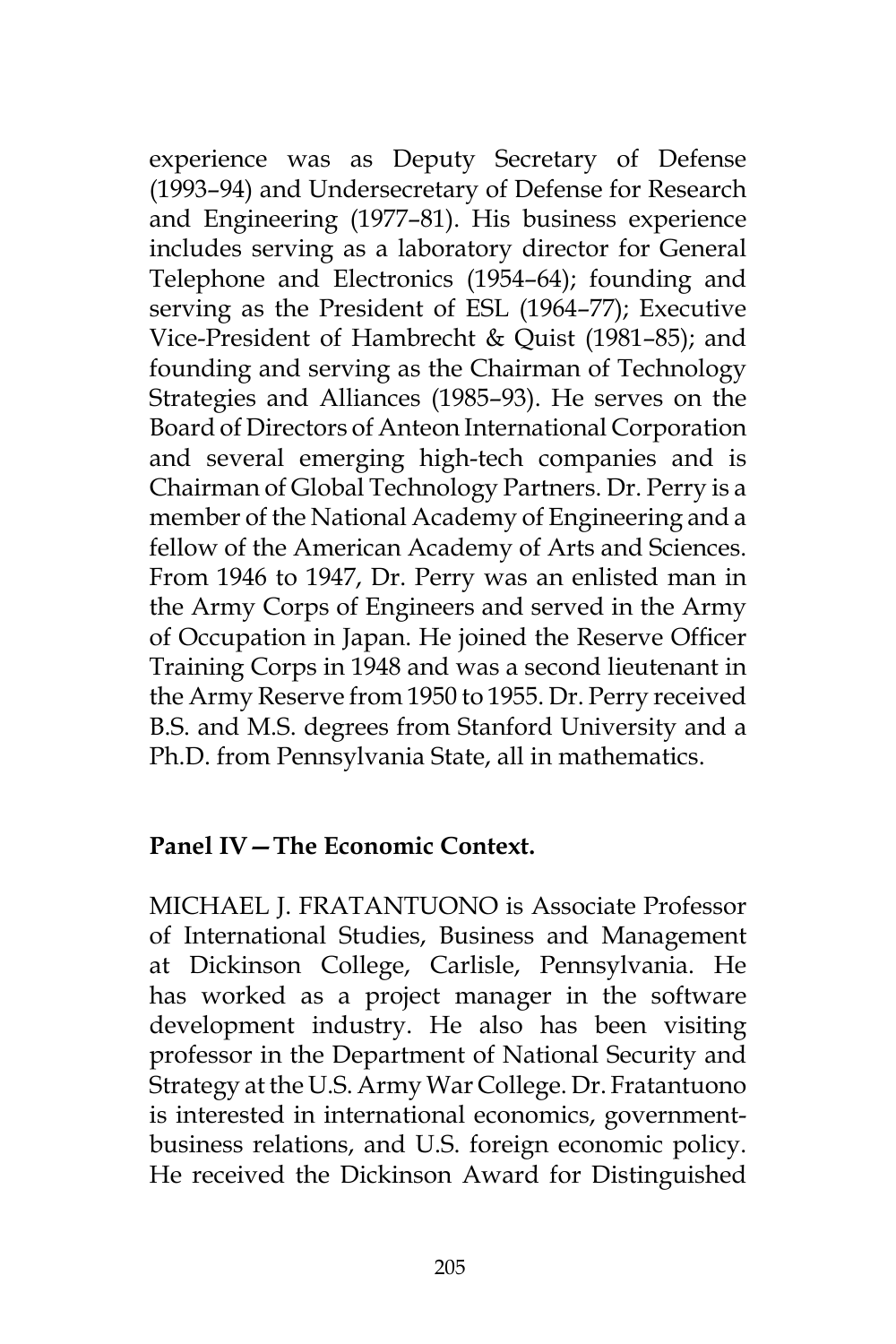Teaching for 2004-05. Dr. Fratantuono received a B.A. from Brown University in 1974; an M.A. from the University of Rhode Island in 1982; and a Ph.D. from the University of Washington in 1988.

EDWARD M. GRAHAM, senior fellow at the Institute for International Economics since 1990, has been an Adjunct Professor at Columbia University in New York since 1992. Previously he was Associate Professor in the Fuqua School of Business at Duke University (1988-90), Associate Professor at the University of North Carolina (1983-88), Principal Administrator of the Planning and Evaluation Unit at the Organization for Economic Cooperation and Development (1981-82), International Economist in the Office of International Investment Affairs at the U.S. Treasury (1979-80), and Assistant Professor at the Massachusetts Institute of Technology (1974-78). He is the author, coauthor, or coeditor of a number of studies, including *Does Foreign Direct Investment Promote Development?* (2005); *Reforming Korea's Industrial Conglomerates* (2003); *Fighting the Wrong Enemy: Antiglobal Activists and Multinational Enterprises* (2000); *Global Competition Policy and Competition Policies in the Global Economy*, with J. David Richardson (1997); *Global Corporations and National Governments* (1996); and *Foreign Direct Investment in the United States*, 3d ed., with Paul R. Krugman (1995).

LEIF ROSENBERGER has been the Economic Advisor at the U.S. Pacific Command (PACOM) since 1998. Dr. Rosenberger analyzes the strategy and performance of 43 economies in Asia and the Pacific. In January 2006, Access Asia of the National Bureau of Asian Research evaluated the top 141 experts on Asian economies and selected Dr. Rosenberger as their top-ranking expert. He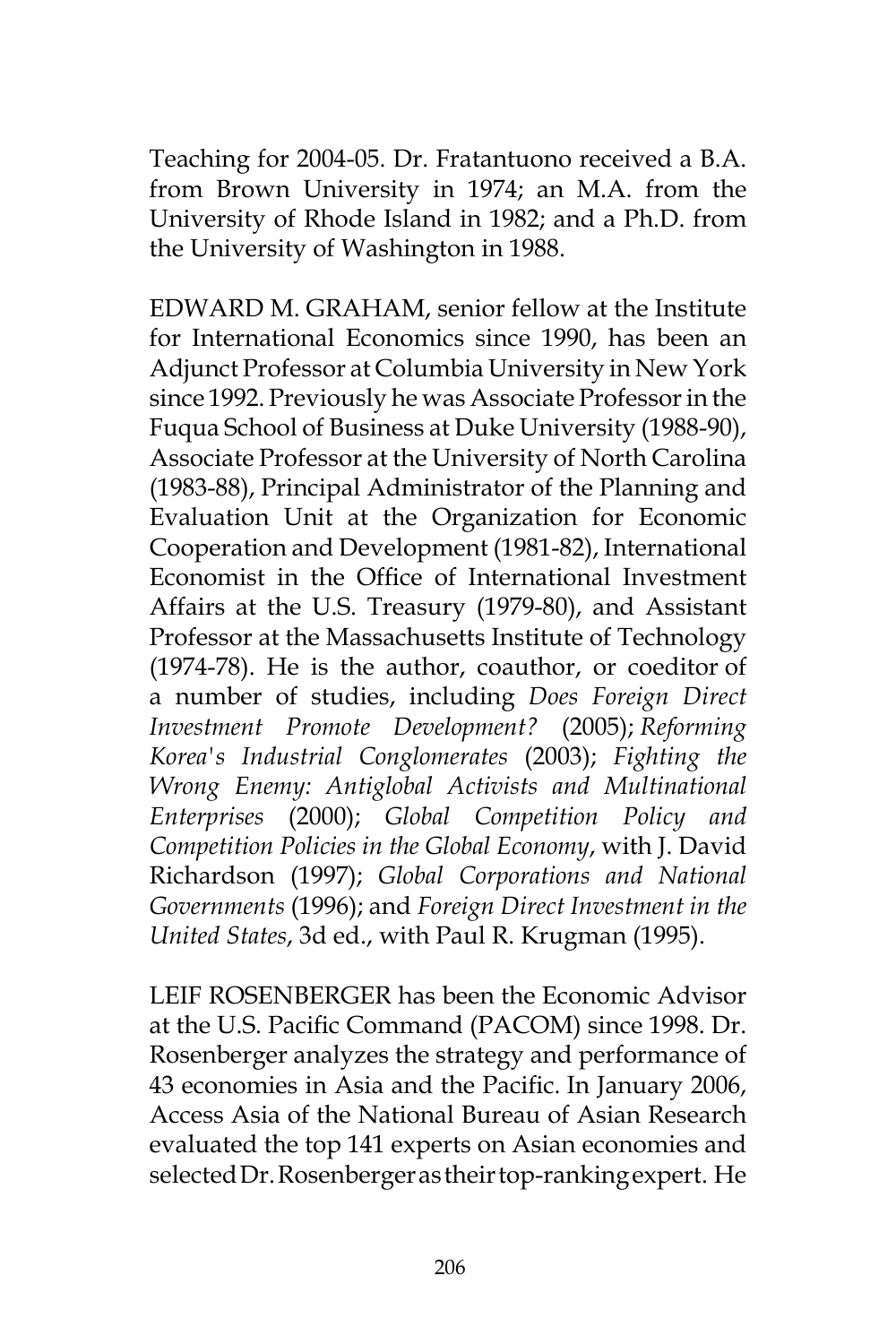is the author of all but one chapter in Volume 1 and each chapter in Volume 2 of the *Asia Pacific Economic Update 2005*, which received the highest 5-star rating from the Australian National University. Before coming to PACOM, Dr. Rosenberger worked for 10 years at the U.S. Army War College, where he held the General Douglas MacArthur Academic Chair of Research. In October 1993, Dr. Rosenberger was promoted from Associate Professor of Economics to full Professor of Economics at the U.S. Army War College. He also worked at the Strategic Studies Institute of the U.S. Army War College, Central Intelligence Agency, and the Defense Intelligence Agency. Dr. Rosenberger currently teaches International Finance and Trade in the Executive MBA Program at the University of Hawaii. He spent his sabbatical year of 1997 as a Visiting Scholar on the Economic Faculty at Harvard University, funded by a Secretary of the Army Research and Study Fellowship. He was also a Visiting Professor of International Relations at Providence College and taught Economics and Political Science at Dickinson College. Dr. Rosenberger is a 1989 graduate of the U.S. Army War College, and received a B.A. with honors from Harvard University, a Master's Degree from Boston University, and a Ph.D. from Claremont Graduate School.

JOHN D. LANGE worked as an economist for the International Monetary Fund and as Assistant Vice President of CitiBank. He joined the U.S. Treasury in the Nixon administration and served there until the end of the Clinton administration. While in the Department of the Treasury, Mr. Lange served as Director of Foreign Exchange Operations, where he managed the U.S. foreign reserves in support of the dollar. He also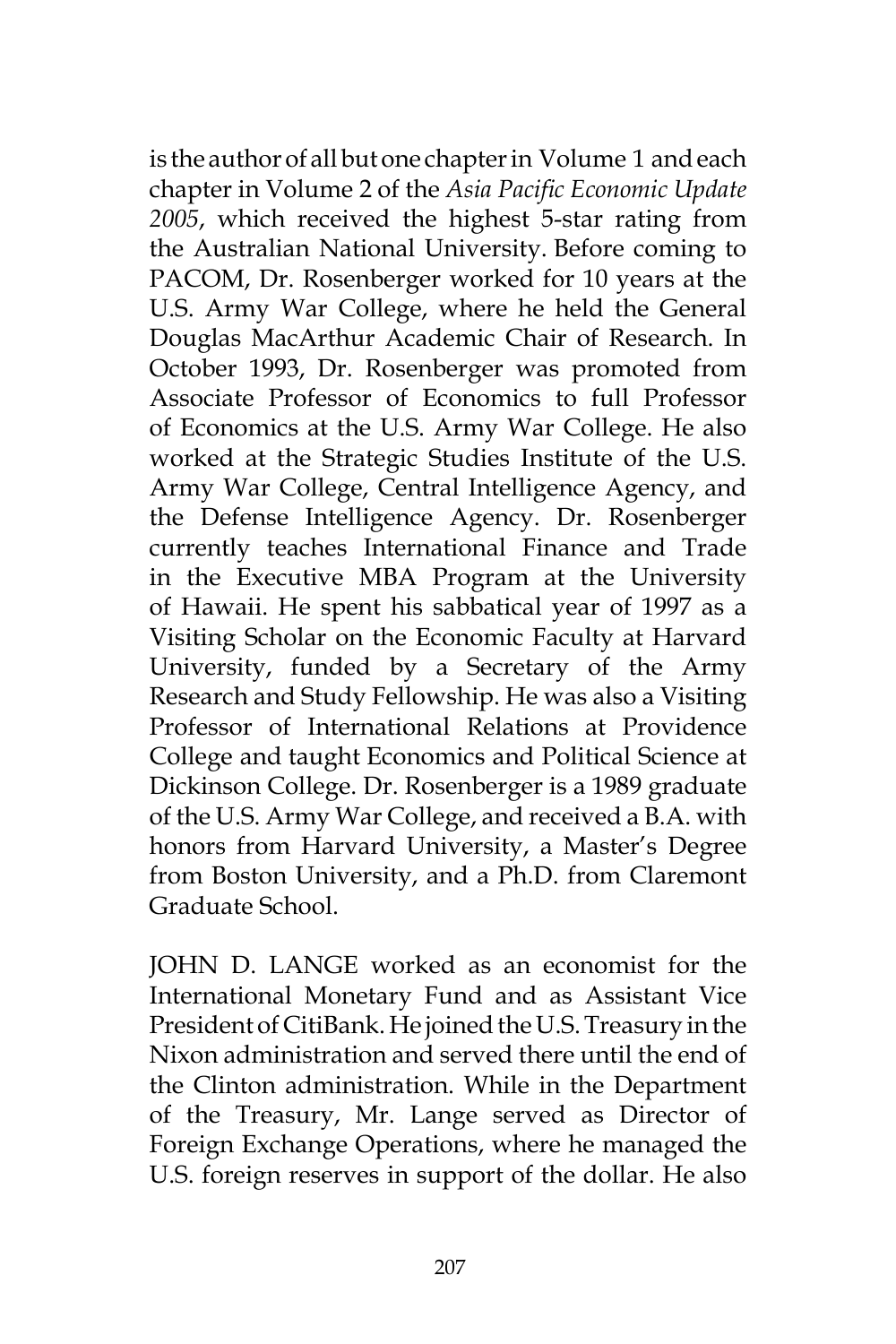served with Treasury as the U.S. Chief Negotiator on official trade finance. Currently, Mr. Lange is Managing Director of Lange, Mullen, and Bonn, LLC, a firm which provides strategic and tactical advice and counsel for international project management, investment, and foreign exchange strategies.

## **Panel V: International Law and National Security Context.**

DAVID S. GORDON is a Colonel in the Judge Advocate General's Corps, U.S. Army Reserve, and was mobilized in 2002 for the Global War on Terrorism. He spent a year in Kabul, Afghanistan, where he was the senior legal advisor and Rule of Law Officer for the U.S. Office of Military Cooperation. He was responsible for synchronizing efforts to bring about civilian judicial sector reforms and reforms of military law. He has remained on active duty after returning from Afghanistan. He is currently assigned to The Peacekeeping and Stability Operations Institute, U.S. Army War College, with duty at the U.S. Army Civil Affairs and Psychological Operations Command (Airborne) at Fort Bragg, North Carolina, where his primary duty is to develop training and doctrine for U.S. Army Civil Affairs military lawyers who perform rule of law missions overseas. Colonel Gordon served on active duty with the U.S. Army Judge Advocate General's Corps from 1977 to 1986. His assignments were primarily in Europe, including 2 years as an attorney in the International Affairs Division of the Office of the Judge Advocate, U.S. Army Europe. From 1987 until he was mobilized in 2002, he was the General Counsel for Caldwell Aircraft Trading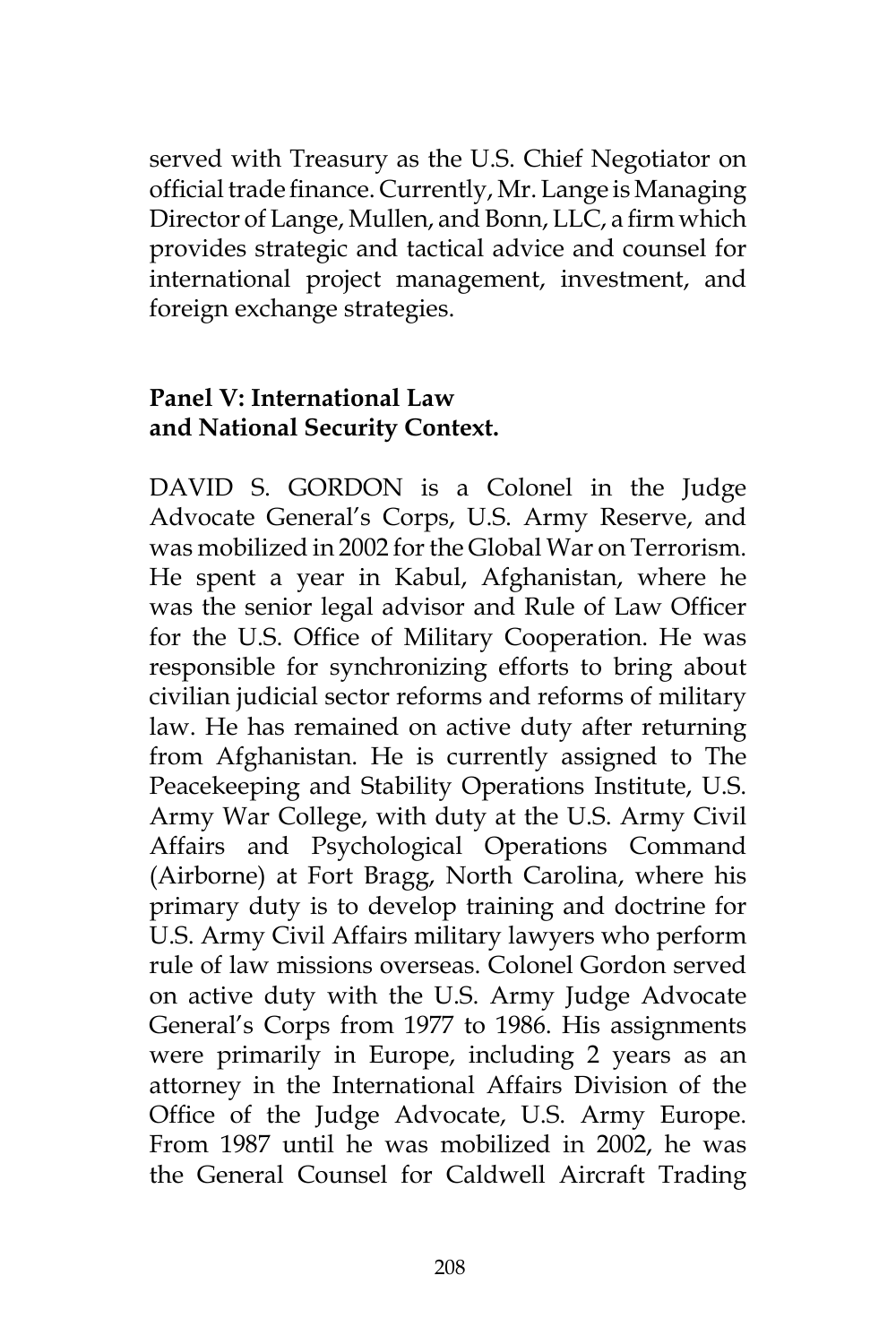Company in Charlotte, North Carolina. He was promoted to Senior Vice President in 1990. During that period, Colonel Gordon also served in the Reserves as the International Law Officer of the 360th Civil Affairs Brigade, and deployed to Saudi Arabia in Operation DESERT STORM in 1991. He has published law journal articles on legal status and rights under the NATO SOFA and legal practice in the European Communities. He holds the Army Skill Identifier for an International Law Specialist. Colonel Gordon received AB and JD degrees from the University of Georgia, and is licensed to practice law in North Carolina, Georgia, and Maryland. He received an M.A. degree in Church History from Trinity Evangelical Divinity School, and is a graduate of the U.S. Army Judge Advocate General Course and the U.S. Army War College. Colonel Gordon has done graduate work in international law at the Hague Academy of International Law and Georgetown University Law Center.

MICHAEL F. NOONE, a member of the California and District of Columbia bars, served 20 years as a judge advocate in the U.S. Air Force, retiring as a Colonel before he joined the law faculty of The Catholic University of America in 1978. He remains active in national security issues. He is a fellow of the Inter-University Seminar on Armed Forces and Society, and serves as a member of the International Advisory Board, Geneva Centre for the Democratic Control of Armed Forces, the board of the National Institute of Military Justice, the executive board of the Judge Advocate's Association Inn of Court, and the legal committee of the National Inter-religious Service Board for Conscientious Objection. He was a distinguished visiting professor of law at the U.S. Military Academy at West Point,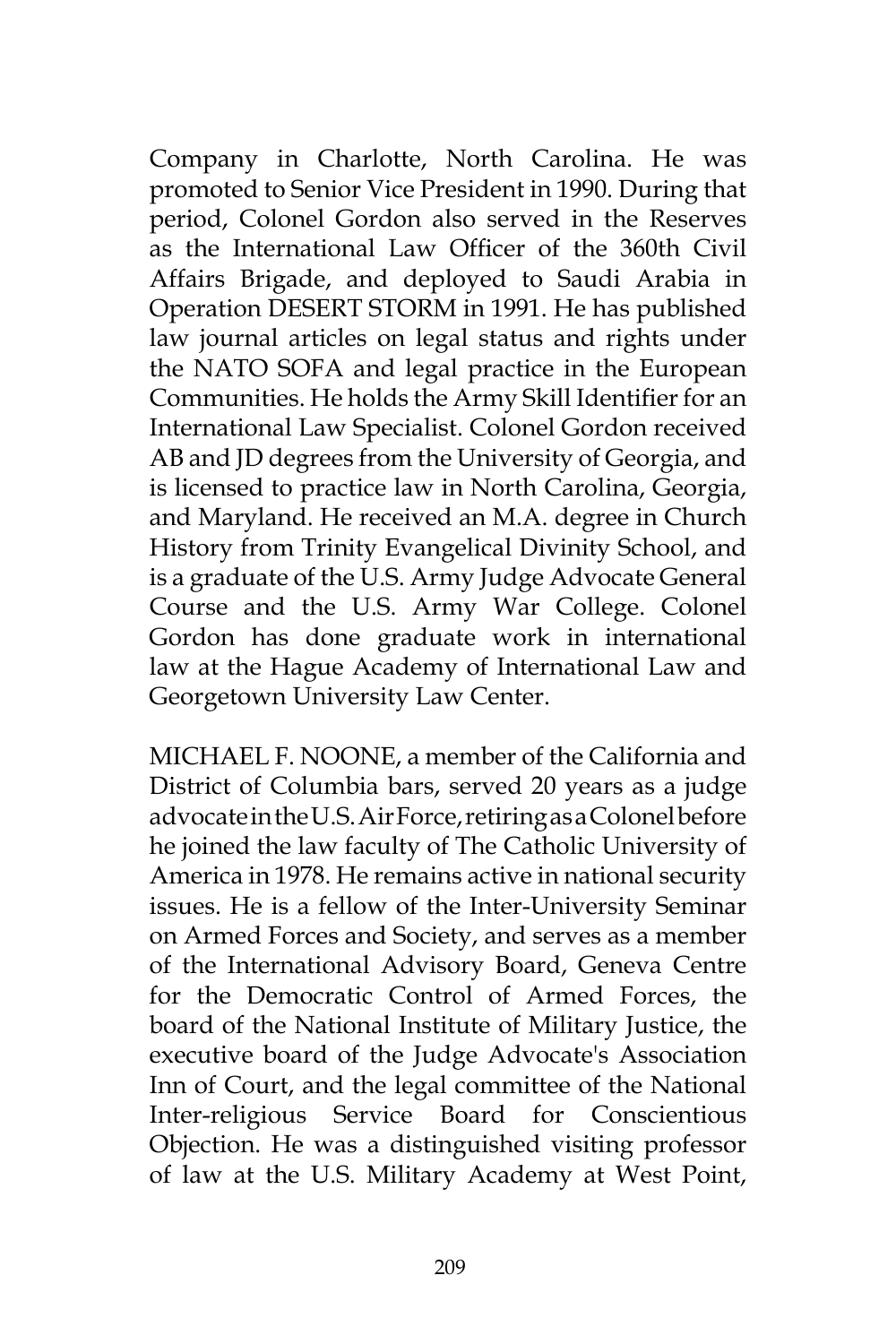New York, in 1991 and co-authored the text book used by the West Point Law Department. His professional interests include torts and products liability, remedies, and comparative and international law. His research and writing on peacekeeping and political violence have taken him in recent years to Australia and New Zealand, to South Africa, and to Northern Ireland and Israel. Professor Noone holds a B.S. in Foreign Service (1955) from Georgetown University's Edmund A. Walsh School of Foreign Service, an LL.B. (1957) and LL.M. (1962) from Georgetown University Law School, and an S.J.D. (1965) from The National Law Center of George Washington University. He is a Distinguished Graduate of the U.S. Air Force Air Command and Staff College.

JANE G. DALTON was commissioned an Ensign through Officers Candidate School in Newport, Rhode Island, in December 1977 and graduated from Surface Warfare Officers School, also in Newport, in July 1978. As a line officer, Professor Dalton was among the first 10 women assigned to sea duty and to earn designation as a Surface Warfare Officer after 10 U.S.C. 6015 was amended to permit women to serve aboard noncombatant vessels. She served as Third Division Officer (1978-80) and Assistant Operations Officer (1980-81) onboard the U.S.S. *Puget Sound* (AD-38). She then taught History at the U.S. Naval Academy, 1981- 82. In 1982, she was selected for the Law Education Program. As a judge advocate, Professor Dalton's initial duty assignment was to Naval Legal Service Office, Treasure Island, San Francisco, California, where she served as a defense counsel (1985-1987) and the senior trial counsel (1987-88). Professor Dalton was the Staff Judge Advocate to the Commander, Naval Surface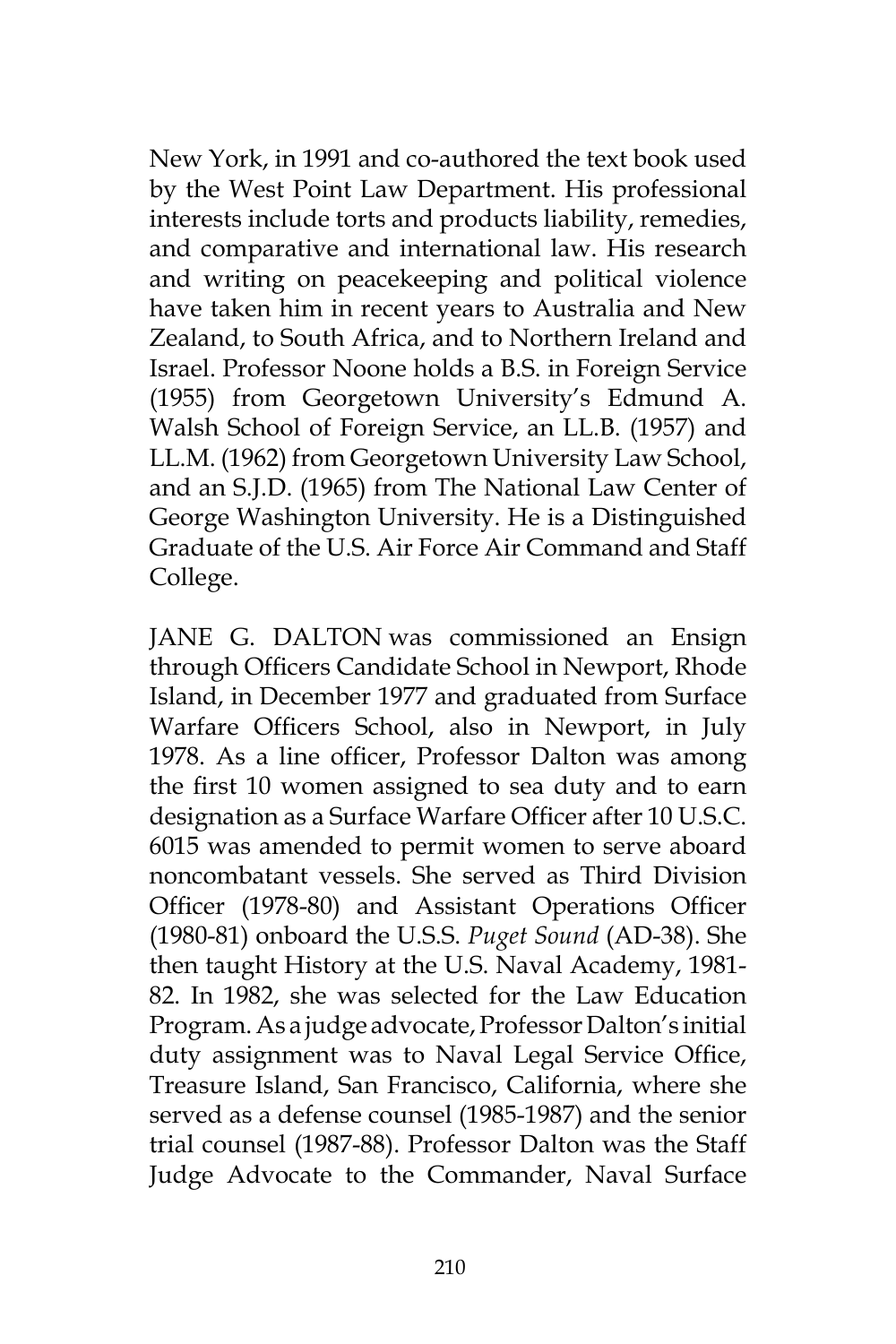Group, Middle Pacific (1988-90) and the Commander, Naval Base Pearl Harbor (1990-91). She was the Oceans Law and Policy Planner in the Strategic Plans and Policy Directorate (J-5), Joint Staff, Washington, DC (1992-94), and became the first woman to serve as the Fleet Judge Advocate to a numbered fleet, Commander, Third Fleet, San Diego, California, (1994-96). Professor Dalton served two additional tours on the Joint Staff—Deputy Legal Counsel (1996-98) and then Legal Counsel (2000- 03) to the Chairman of the Joint Chiefs of Staff. She served for 2 years as the Commanding Officer, Naval Legal Service Office, North Central, headquartered in Washington, DC (1998-2000). In June 2003, then-Captain Dalton assumed duties as the Commanding Officer, Naval Civil Law Support Activity, and in July 2003, she was appointed the Assistant Judge Advocate General (Civil Law). In August 2005, Professor Dalton reported to the Naval War College as the Charles H. Stockton Professor of International Law. Professor Dalton officially retired from the U.S. Navy on October 1, 2005, with the rank of Rear Admiral (lower half). Professor Dalton graduated from the University of Kansas with a B.A. in Political Science in 1972 and an M.A. in Latin American Studies in 1974. She earned a Juris Doctor degree magna cum laude from Georgetown University Law Center and was admitted to the Maryland Bar in 1985. She also received a Master of Laws degree with a focus in international law from the University of Virginia in 1992.

CHARLES GARRAWAY retired in 2003 after 30 years in the United Kingdom (UK) Army Legal Services, initially as a criminal prosecutor but latterly as an adviser in the law of armed conflict and operational law. In that capacity, he represented the Ministry of